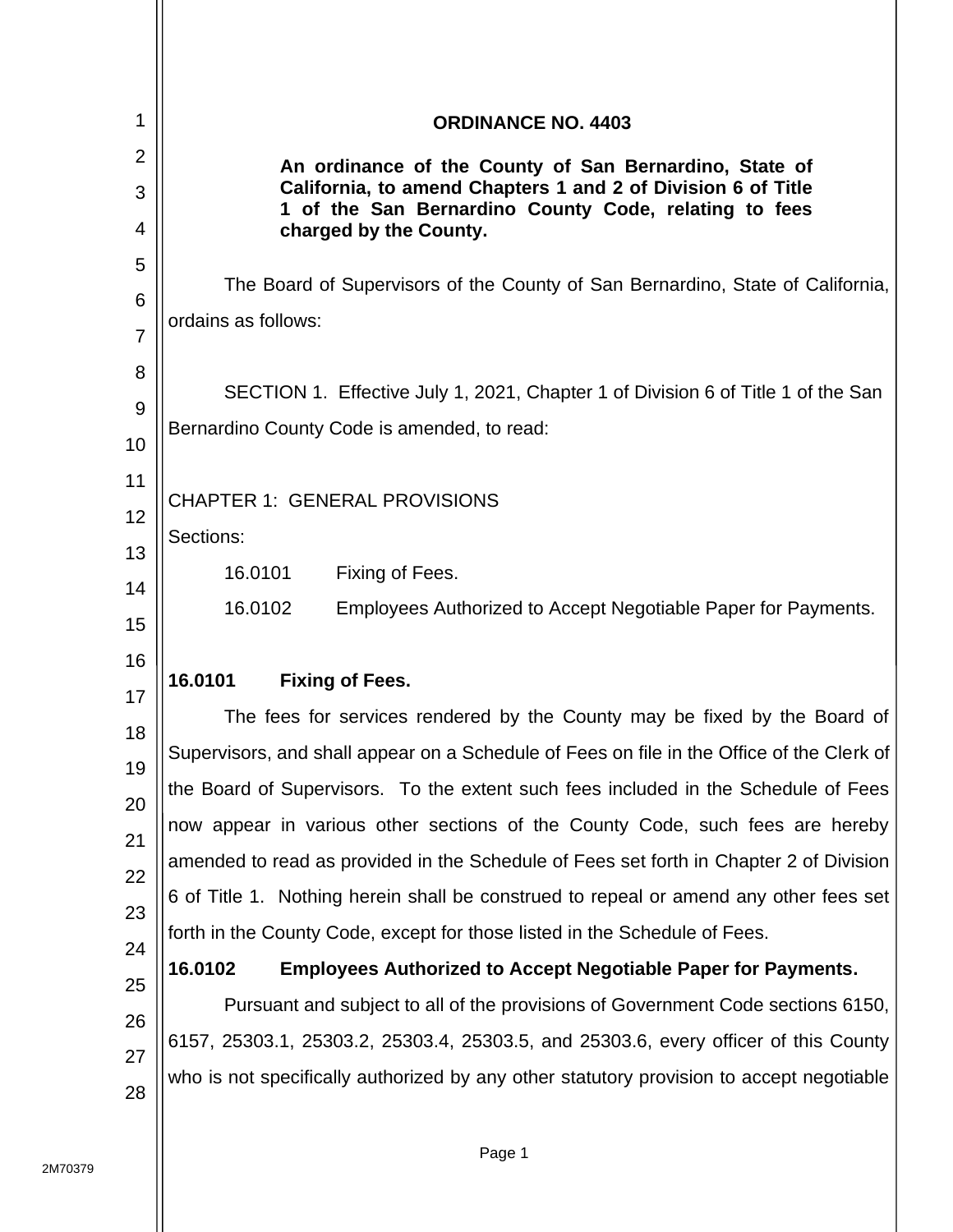| 1              | paper in payment of any assessment, license, permit, fee, fine, bail deposit, trust |
|----------------|-------------------------------------------------------------------------------------|
| $\overline{2}$ | deposit, or any other money owing to the County, may accept negotiable paper for    |
| 3              | such payment. If any personal check offered in payment pursuant to this section is  |
| 4              | returned without payment, for any reason, a charge for the returned check, in the   |
| 5              | amount set forth in Section 16.0207D, shall be imposed, which charge shall be added |
| 6              | to and become part of the underlying obligation other than an obligation which      |
| $\overline{7}$ | constitutes a lien on real property, and that payment and future payments by such   |
| 8              | person shall be in cash or by cashier's check or money order.                       |
| 9              |                                                                                     |
| 10             |                                                                                     |
| 11             |                                                                                     |
| 12             |                                                                                     |
| 13             |                                                                                     |
| 14             |                                                                                     |
| 15             |                                                                                     |
| 16             |                                                                                     |
| 17             |                                                                                     |
| 18             |                                                                                     |
| 19             |                                                                                     |
| <u>20</u>      |                                                                                     |
| 21             |                                                                                     |
| 22             |                                                                                     |
| 23             |                                                                                     |
| 24             |                                                                                     |
| 25             |                                                                                     |
| 26             |                                                                                     |
| 27             |                                                                                     |
| 28             |                                                                                     |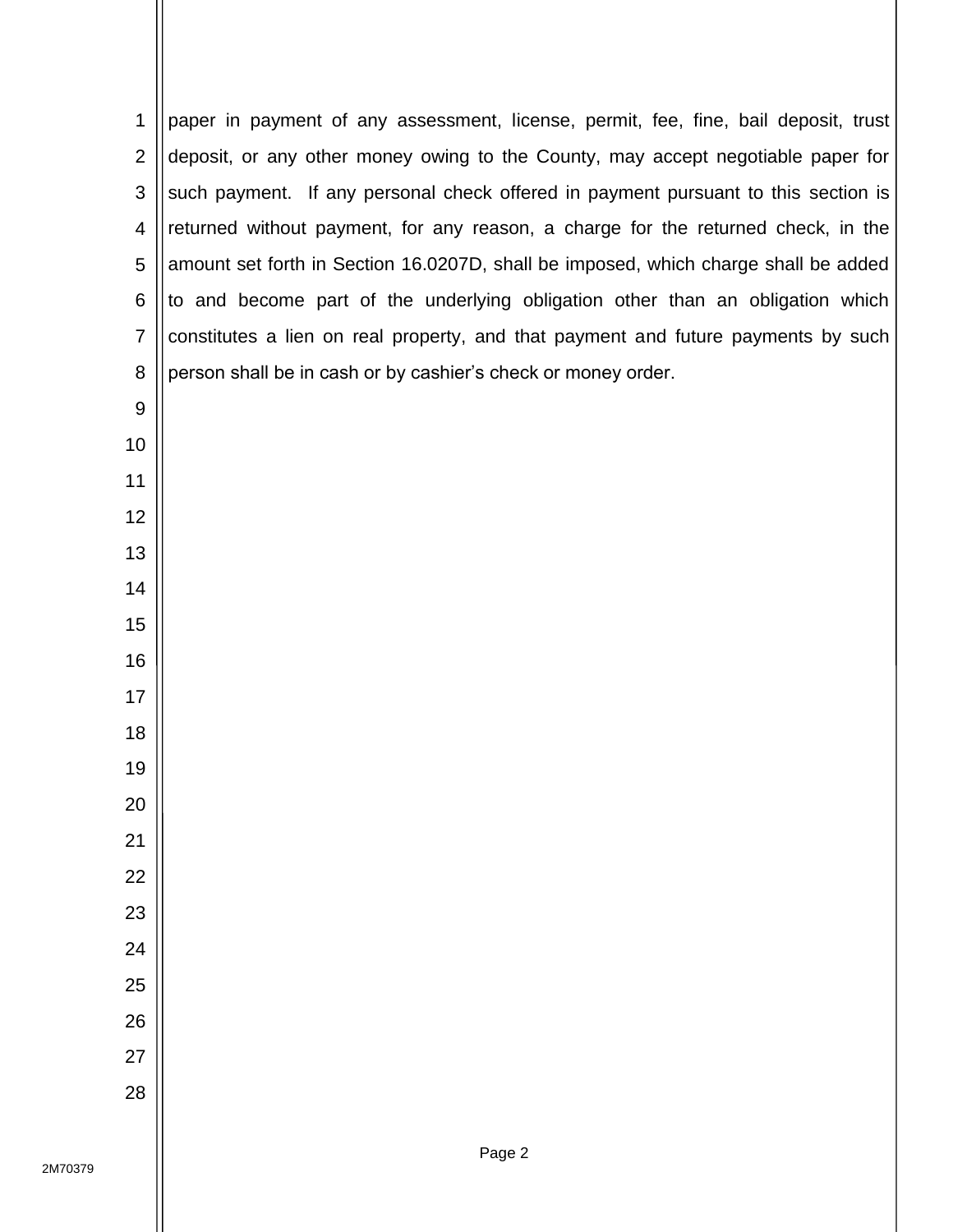| 1              | SECTION 2. Effective July 1, 2021, the index to Chapter 2 of Division 6 of Title   |                                                                      |  |  |  |  |  |  |
|----------------|------------------------------------------------------------------------------------|----------------------------------------------------------------------|--|--|--|--|--|--|
| $\overline{2}$ | 1 of the San Bernardino County Code describing the sections therein is amended, to |                                                                      |  |  |  |  |  |  |
| 3              | read:                                                                              |                                                                      |  |  |  |  |  |  |
| 4              |                                                                                    |                                                                      |  |  |  |  |  |  |
| 5              |                                                                                    | <b>CHAPTER 2: SCHEDULE OF FEES</b>                                   |  |  |  |  |  |  |
| 6              | Sections:                                                                          |                                                                      |  |  |  |  |  |  |
| 7              | 16.0201                                                                            | Agriculture/Weights & Measures.                                      |  |  |  |  |  |  |
| 8              | 16.0202                                                                            | Airports.                                                            |  |  |  |  |  |  |
| 9              | 16.0203                                                                            | Assessor/Recorder/County Clerk.                                      |  |  |  |  |  |  |
| 10             | 16.0203A                                                                           | Auditor-Controller/Treasurer/Tax Collector.                          |  |  |  |  |  |  |
| 11             | 16.0203B                                                                           | Behavioral Health.                                                   |  |  |  |  |  |  |
| 12             | 16.0204                                                                            | Land Use Services Department - Building Inspection and Plan Review - |  |  |  |  |  |  |
| 13             |                                                                                    | <b>Building and Safety.</b>                                          |  |  |  |  |  |  |
| 14             | 16.0205                                                                            | <b>Business Licenses.</b>                                            |  |  |  |  |  |  |
| 15             | 16.0206                                                                            | Clerk of the Board.                                                  |  |  |  |  |  |  |
| 16             | 16.0207                                                                            | Human Resources.                                                     |  |  |  |  |  |  |
| 17             | 16.0207A                                                                           | Booking or Other Processing Services.                                |  |  |  |  |  |  |
| 18             | 16.0207B                                                                           | Photocopy Services.                                                  |  |  |  |  |  |  |
| 19             | 16.0207C                                                                           | <b>Court Appointed Counsel Registration Fee</b>                      |  |  |  |  |  |  |
| 20             | 16.0207D                                                                           | Returned Check Fee.                                                  |  |  |  |  |  |  |
| 21             | 16.0208                                                                            | Repealed.                                                            |  |  |  |  |  |  |
| 22             | 16.0208A                                                                           | County Counsel.                                                      |  |  |  |  |  |  |
| 23             | 16.0209                                                                            | Repealed.                                                            |  |  |  |  |  |  |
| 24             | 16.0210                                                                            | Community Development and Housing.                                   |  |  |  |  |  |  |
| 25             | 16.0210A                                                                           | Economic Development - Filming Permit Processing Fees.               |  |  |  |  |  |  |
| 26             | 16.0211B                                                                           | Repealed.                                                            |  |  |  |  |  |  |
| 27             | 16.0212                                                                            | Repealed.                                                            |  |  |  |  |  |  |
| 28             | 16.0213                                                                            | Repealed.                                                            |  |  |  |  |  |  |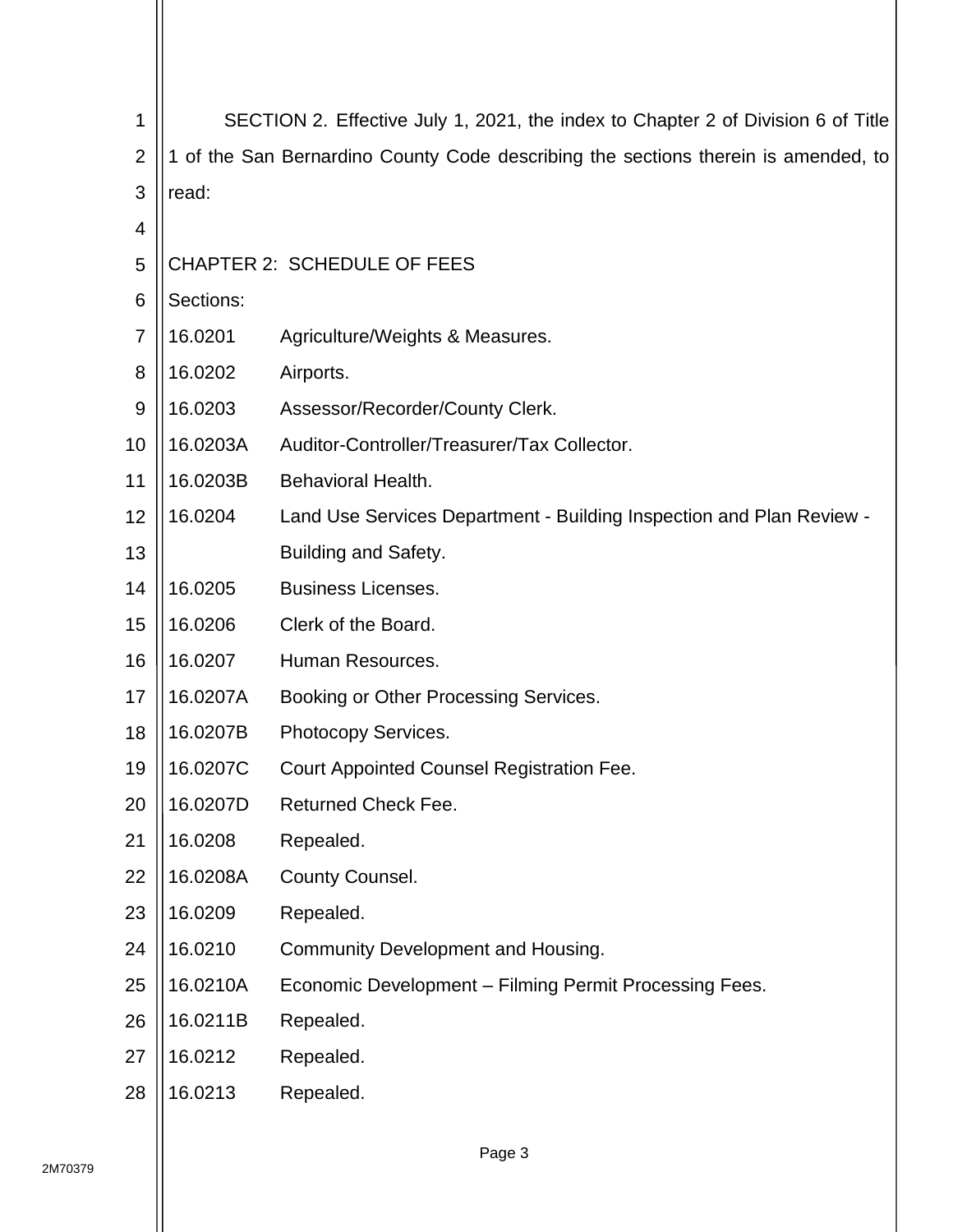| 1              | 16.0213A | <b>Health Services.</b>                                              |
|----------------|----------|----------------------------------------------------------------------|
| $\overline{2}$ | 16.0213B | Health Services - Environmental.                                     |
| 3              | 16.0214  | Repealed.                                                            |
| 4              | 16.0215  | Repealed.                                                            |
| 5              | 16.0215A | Land Use Services Department - Development Review - Planning and     |
| 6              |          | Land Development.                                                    |
| 7              | 16.0215B | Department of Public Works - Development.                            |
| 8              | 16.0215C | Land Use Services Department - Development Review - Code             |
| 9              |          | Enforcement/Fire Hazard Abatement.                                   |
| 10             | 16.0216  | Library.                                                             |
| 11             | 16.0217  | Repealed.                                                            |
| 12             | 16.0218  | Museum.                                                              |
| 13             | 16.0219  | Repealed.                                                            |
| 14             | 16.0220  | <b>Real Estate Services Department.</b>                              |
| 15             | 16.0220A | Reserved.                                                            |
| 16             | 16.0220B | Children and Family Services.                                        |
| 17             | 16.0221  | Repealed.                                                            |
| 18             | 16.0222  | Refuse Disposal.                                                     |
| 19             | 16.0222A | Refuse Franchise Fee.                                                |
| 20             | 16.0222B | Refuse Hauling Class A Permit Fees.                                  |
| 21             | 16.0223  | Regional Parks.                                                      |
| 22             | 16.0224  | Registrar of Voters.                                                 |
| 23             | 16.0225  | Public Works.                                                        |
| 24             | 16.0226  | Sheriff/Coroner/Public Administrator.                                |
| 25             | 16.0227  | Repealed.                                                            |
| 26             | 16.0228  | Land Use Services Department - Miscellaneous Services.               |
| 27             | 16.0228A | Innovation and Technology - Miscellaneous Services.                  |
| 28             | 16.0228B | Land Use Services Department and Department of Public Works - Actual |
|                |          |                                                                      |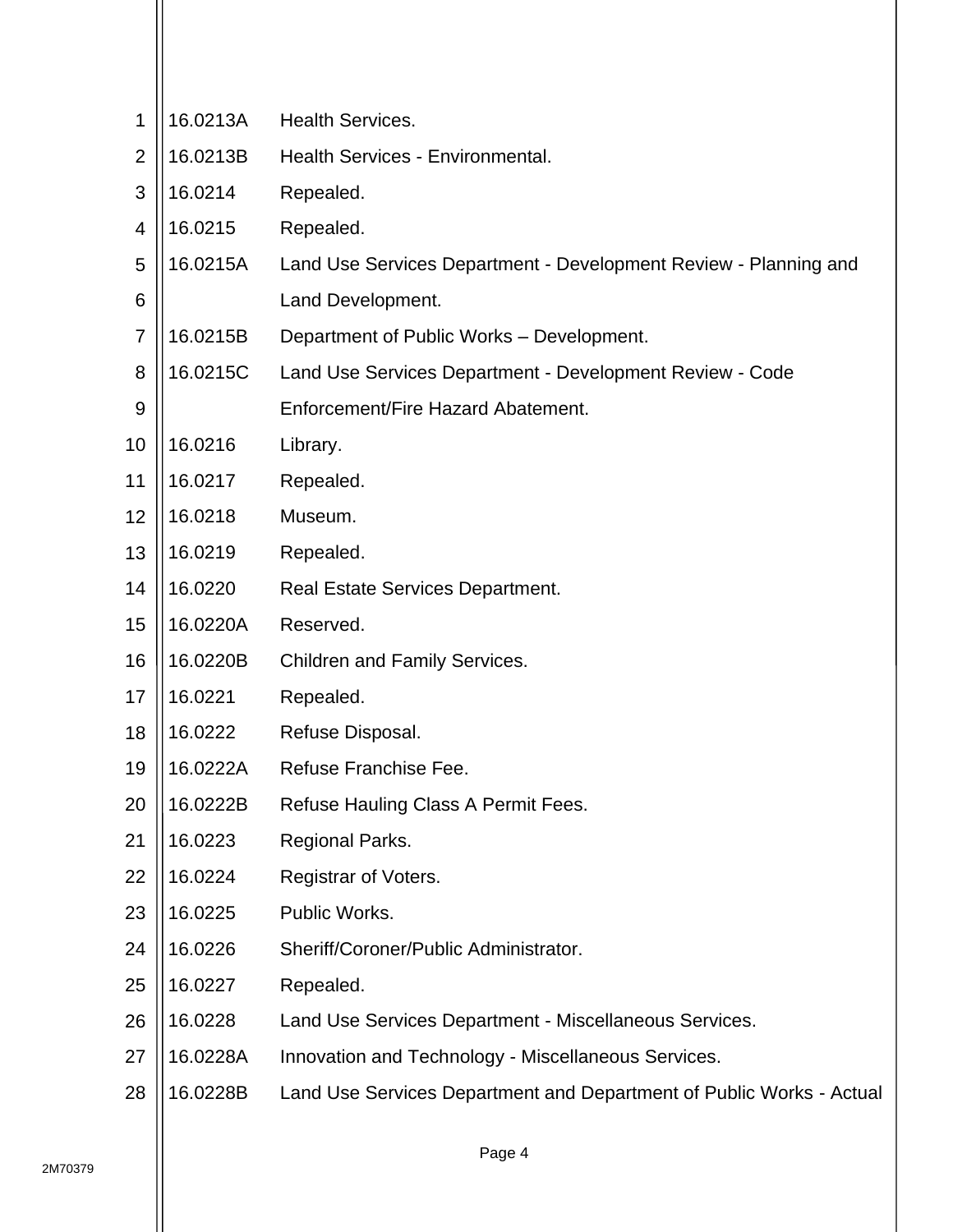| $\mathbf 1$             |         | Costs, Deposits, Collection of Applicant's Obligations, and Refunds. |
|-------------------------|---------|----------------------------------------------------------------------|
| $\mathbf 2$             | 16.0229 | Repealed.                                                            |
| $\mathsf 3$             | 16.0230 | Repealed.                                                            |
| $\overline{\mathbf{4}}$ | 16.0231 | Waiver/Refund of Fees.                                               |
| $\bf 5$                 |         |                                                                      |
| $\,$ 6 $\,$             |         |                                                                      |
| $\boldsymbol{7}$        |         |                                                                      |
| $\bf 8$                 |         |                                                                      |
| $\boldsymbol{9}$        |         |                                                                      |
| $10$                    |         |                                                                      |
| $11$                    |         |                                                                      |
| 12                      |         |                                                                      |
| $13$                    |         |                                                                      |
| 14                      |         |                                                                      |
| $15\,$                  |         |                                                                      |
| $16\,$                  |         |                                                                      |
| $17$                    |         |                                                                      |
| 18                      |         |                                                                      |
| 19                      |         |                                                                      |
| 20                      |         |                                                                      |
| 21                      |         |                                                                      |
| 22                      |         |                                                                      |
| 23                      |         |                                                                      |
| 24                      |         |                                                                      |
| 25                      |         |                                                                      |
| 26                      |         |                                                                      |
| 27                      |         |                                                                      |
| 28                      |         |                                                                      |
|                         |         |                                                                      |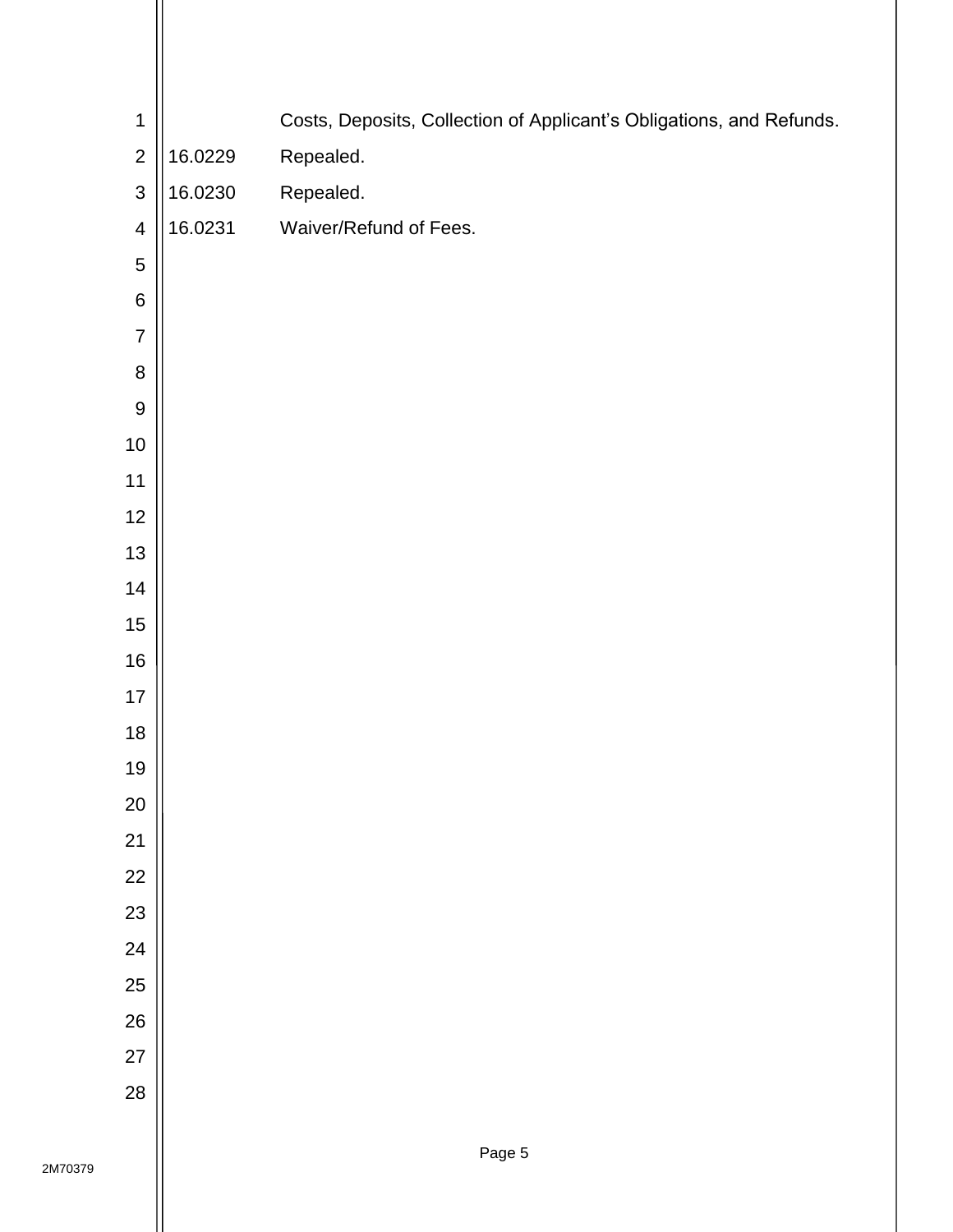| 1              |                                  | SECTION 3. Effective July 1, 2021, Section 16.0201 of the San Bernardino |     |                                                                              |  |  |  |  |  |
|----------------|----------------------------------|--------------------------------------------------------------------------|-----|------------------------------------------------------------------------------|--|--|--|--|--|
| $\overline{2}$ | County Code is amended, to read: |                                                                          |     |                                                                              |  |  |  |  |  |
| 3              | 16.0201                          |                                                                          |     | <b>Agriculture/Weights &amp; Measures.</b>                                   |  |  |  |  |  |
| 4              | (a)                              |                                                                          |     | <b>Certification Services:</b>                                               |  |  |  |  |  |
| 5              |                                  | (1)                                                                      |     | For each shipment which requires a single inspection or the inspection of    |  |  |  |  |  |
| 6              |                                  |                                                                          |     | a lot or load, the following fee shall be collected per certificate:         |  |  |  |  |  |
| 7              |                                  |                                                                          | (A) | Inspection expected to take an hour or less \$80.00/each                     |  |  |  |  |  |
| 8              |                                  |                                                                          | (B) | Inspection expected to take more than an hour (charged in                    |  |  |  |  |  |
| 9              |                                  |                                                                          |     |                                                                              |  |  |  |  |  |
| 10             |                                  |                                                                          | (C) | Quarantine Inspection, incoming commercial shipment                          |  |  |  |  |  |
| 11             |                                  |                                                                          |     | requiring inspection (charged in 1/2 hour                                    |  |  |  |  |  |
| 12             |                                  |                                                                          |     |                                                                              |  |  |  |  |  |
| 13             |                                  |                                                                          |     | <b>NOTE:</b> An additional charge equal to two hours at the applicable rate, |  |  |  |  |  |
| 14             |                                  |                                                                          |     | shall be added to the fee of shipments where the inspection is made on       |  |  |  |  |  |
| 15             |                                  |                                                                          |     | Saturdays, Sundays, County furlough days or County holidays.                 |  |  |  |  |  |
| 16             |                                  | (2)                                                                      |     | Inspection Services (if no other provision applies) (Charged in 1/2          |  |  |  |  |  |
| 17             |                                  |                                                                          |     |                                                                              |  |  |  |  |  |
| 18             | (b)                              |                                                                          |     | <b>Direct Marketing Certificates:</b>                                        |  |  |  |  |  |
| 19             |                                  | (1)                                                                      |     |                                                                              |  |  |  |  |  |
| 20             |                                  |                                                                          |     |                                                                              |  |  |  |  |  |
| 21             |                                  | (2)                                                                      |     |                                                                              |  |  |  |  |  |
| 22             | (c)                              |                                                                          |     | <b>Pest Control Registration:</b>                                            |  |  |  |  |  |
| 23             |                                  | (1)                                                                      |     | Agricultural Pest Control Business Annual Registration Fee (renewable        |  |  |  |  |  |
| 24             |                                  |                                                                          |     |                                                                              |  |  |  |  |  |
| 25             |                                  | (2)                                                                      |     | Maintenance Gardener Pest Control Business Registration Fee                  |  |  |  |  |  |
| 26             |                                  |                                                                          |     |                                                                              |  |  |  |  |  |
| 27             |                                  | (3)                                                                      |     | Branch 2 and/or 3 Structural Pest Control Business Registration fee          |  |  |  |  |  |
| 28             |                                  |                                                                          |     |                                                                              |  |  |  |  |  |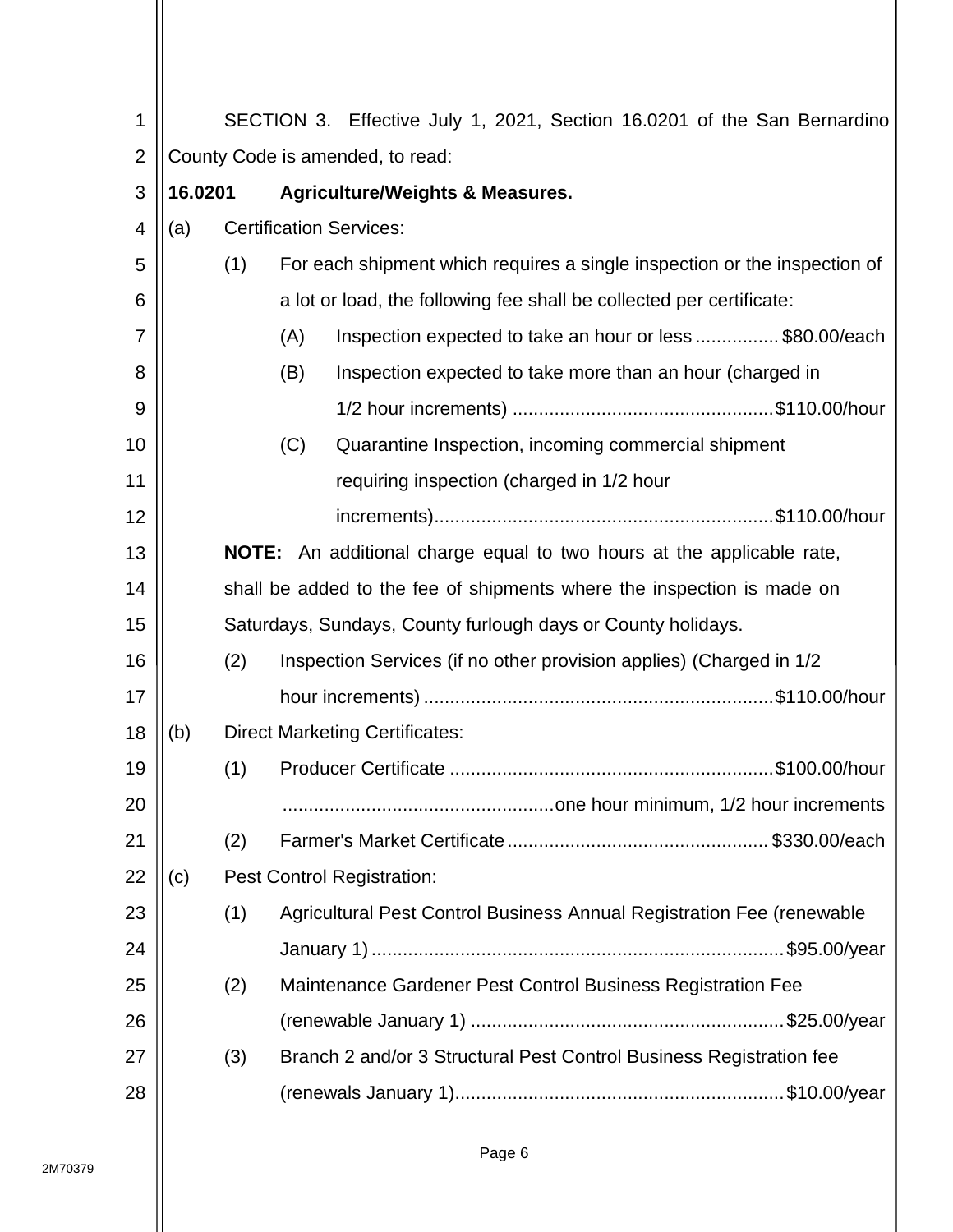| $\mathbf 1$    |     | (4) |     |       | Farm Labor Contractor Registration fee\$60.00/year                            |
|----------------|-----|-----|-----|-------|-------------------------------------------------------------------------------|
| $\overline{2}$ |     | (5) |     |       | Branch 1 Structural Pest Control Business Registration fee (renewable         |
| 3              |     |     |     |       |                                                                               |
| 4              | (d) |     |     |       | <b>Registration of Commercial Weighing or Measuring Devices:</b>              |
| 5              |     | (1) |     |       | Annual device registration:                                                   |
| 6              |     |     | (A) |       |                                                                               |
| $\overline{7}$ |     |     | (B) |       | Utility submeters:                                                            |
| 8              |     |     |     | (I)   |                                                                               |
| 9              |     |     |     | (11)  |                                                                               |
| 10             |     |     |     | (III) |                                                                               |
| 11             |     |     | (C) |       | Heavy capacity devices:                                                       |
| 12             |     |     |     | (I)   | Over 10,000 lb capacity \$250.00/device                                       |
| 13             |     |     |     | (11)  | Between 2,000 to 9,999 lb capacity\$150.00/device                             |
| 14             |     |     |     | (III) | 100 to 1,999 lb capacity\$50.00/device                                        |
| 15             |     |     | (D) |       | <b>Livestock Scales:</b>                                                      |
| 16             |     |     |     | (I)   | Over 10,000 lb capacity \$150.00/device                                       |
| 17             |     |     |     | (11)  | Between 2,000 to 9,999 lb capacity\$100.00/device                             |
| 18             |     |     | (E) |       | Liquefied Petroleum Gas (LPG) Meters:                                         |
| 19             |     |     |     |       |                                                                               |
| 20             |     |     | (F) |       | Compressed Natural Gas (CNG) or Liquefied Natural Gas                         |
| 21             |     |     |     |       | (LNG) Meters: Mobile or Stationary\$75.00/device                              |
| 22             |     |     | (G) |       |                                                                               |
| 23             |     |     | (H) |       |                                                                               |
| 24             |     |     | (1) |       | Jewelry, Prescription or Class II Scale \$30.00/device                        |
| 25             |     |     | (J) |       |                                                                               |
| 26             |     |     | (K) |       | All other commercial weighing and                                             |
| 27             |     |     |     |       |                                                                               |
| 28             |     |     |     |       | NOTE: The annual registration consists of a device and location fee. A single |
|                |     |     |     |       |                                                                               |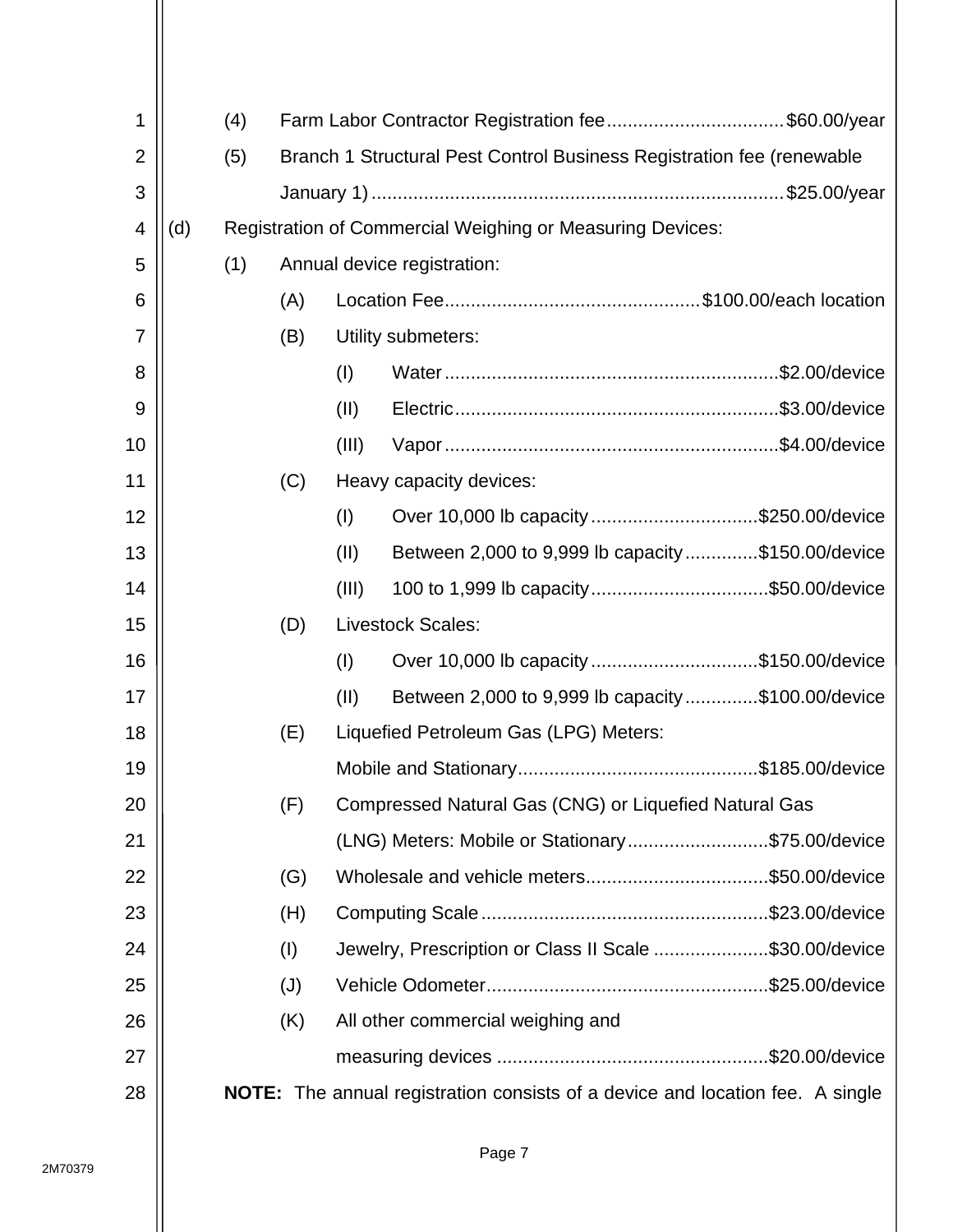| 1              |     |     | business location is defined as a site that has different types of devices     |  |  |  |  |  |  |  |
|----------------|-----|-----|--------------------------------------------------------------------------------|--|--|--|--|--|--|--|
| $\overline{2}$ |     |     | requiring the use of specialized testing equipment and necessitates not more   |  |  |  |  |  |  |  |
| 3              |     |     | than one inspection trip. Locations using different types of utility submeters |  |  |  |  |  |  |  |
| 4              |     |     | shall only be assessed one location fee.                                       |  |  |  |  |  |  |  |
| 5              |     | (2) | Commodity packer/distributor                                                   |  |  |  |  |  |  |  |
| 6              |     |     |                                                                                |  |  |  |  |  |  |  |
| $\overline{7}$ |     | (3) | Computerized Pricing System (per location) \$200.00/year                       |  |  |  |  |  |  |  |
| 8              | (e) |     | <b>Miscellaneous Fees:</b>                                                     |  |  |  |  |  |  |  |
| 9              |     | (1) |                                                                                |  |  |  |  |  |  |  |
| 10             |     |     |                                                                                |  |  |  |  |  |  |  |
| 11             |     | (2) | Documents/Research (charged in 1/2 hour increments)  \$110.00/hour             |  |  |  |  |  |  |  |
| 12             |     | (3) | Commercial speaking/training engagement\$169.00/presentation                   |  |  |  |  |  |  |  |
| 13             | (f) |     |                                                                                |  |  |  |  |  |  |  |
| 14             |     |     |                                                                                |  |  |  |  |  |  |  |
| 15             |     |     |                                                                                |  |  |  |  |  |  |  |
| 16             |     |     |                                                                                |  |  |  |  |  |  |  |
| 17             |     |     |                                                                                |  |  |  |  |  |  |  |
| 18             |     |     |                                                                                |  |  |  |  |  |  |  |
| 19             |     |     |                                                                                |  |  |  |  |  |  |  |
| 20             |     |     |                                                                                |  |  |  |  |  |  |  |
| 21             |     |     |                                                                                |  |  |  |  |  |  |  |
| 22             |     |     |                                                                                |  |  |  |  |  |  |  |
| 23             |     |     |                                                                                |  |  |  |  |  |  |  |
| 24             |     |     |                                                                                |  |  |  |  |  |  |  |
| 25             |     |     |                                                                                |  |  |  |  |  |  |  |
| 26             |     |     |                                                                                |  |  |  |  |  |  |  |
| 27             |     |     |                                                                                |  |  |  |  |  |  |  |
| 28             |     |     |                                                                                |  |  |  |  |  |  |  |
|                |     |     |                                                                                |  |  |  |  |  |  |  |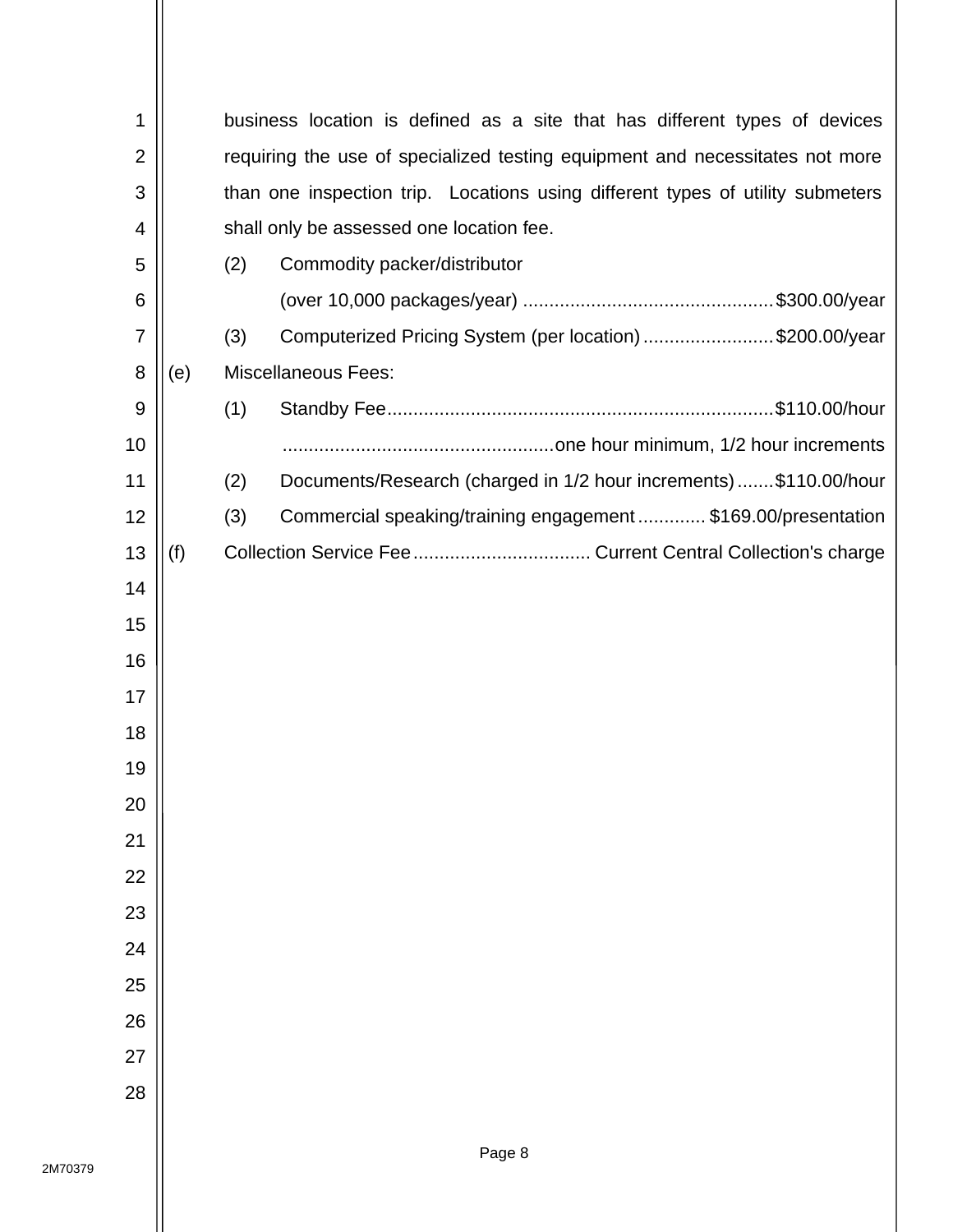| 1              | SECTION 4. Effective July 1, 2021, Section 16.0202 of the San Bernardino |     |            |                                                                           |  |  |  |
|----------------|--------------------------------------------------------------------------|-----|------------|---------------------------------------------------------------------------|--|--|--|
| $\overline{2}$ | County Code is amended, to read:                                         |     |            |                                                                           |  |  |  |
| 3              | 16.0202                                                                  |     | Airports.  |                                                                           |  |  |  |
| 4              | (a)                                                                      |     |            | General and miscellaneous charges, except when a valid agreement provides |  |  |  |
| 5              | otherwise:                                                               |     |            |                                                                           |  |  |  |
| 6              |                                                                          | (1) | Penalties: |                                                                           |  |  |  |
| 7              |                                                                          |     | (A)        | Fees are due and payable the first day of each month. Fees will           |  |  |  |
| 8              |                                                                          |     |            | be considered delinquent five days after due date. Postmark shall         |  |  |  |
| 9              |                                                                          |     |            | serve as proof of date paid. Tenant shall pay a penalty equal to          |  |  |  |
| 10             |                                                                          |     |            | ten percent (10%) of the amount delinguent for each month but no          |  |  |  |
| 11             |                                                                          |     |            | less than thirty dollars (\$30.00) per each month delinquent.             |  |  |  |
| 12             |                                                                          |     | (B)        | Unauthorized Non-Aeronautical Storage Use Fee. Tenant shall               |  |  |  |
| 13             |                                                                          |     |            | pay a penalty equal to one month of rental rate per current space         |  |  |  |
| 14             |                                                                          |     |            | permit or lease.                                                          |  |  |  |
| 15             |                                                                          | (2) |            | <b>Airport Business Permit:</b>                                           |  |  |  |
| 16             |                                                                          |     |            |                                                                           |  |  |  |
| 17             |                                                                          | (3) |            | Airport Use (City, Town/San Bernardino County Film Office Permit          |  |  |  |
| 18             |                                                                          |     | Required): |                                                                           |  |  |  |
| 19             |                                                                          |     |            |                                                                           |  |  |  |
| 20             |                                                                          | (4) |            |                                                                           |  |  |  |
| 21             |                                                                          | (5) |            | Water-Commercial-Monthly Charge (if unmetered)\$47.00                     |  |  |  |
| 22             |                                                                          | (6) |            |                                                                           |  |  |  |
| 23             |                                                                          |     | (A)        | Aviation Fuel (per gallon) Actual cost plus 8% administrative cost        |  |  |  |
| 24             |                                                                          | (7) |            |                                                                           |  |  |  |
| 25             |                                                                          | (8) |            | Airport Access Gate Cards (non-refundable) \$25.00/card                   |  |  |  |
| 26             |                                                                          | (9) |            | Transient Aircraft (over 8 hours)                                         |  |  |  |
| 27             |                                                                          |     |            | <b>NOTE:</b> Insurance Certificates required after 30 days.               |  |  |  |
| 28             |                                                                          |     | (A)        |                                                                           |  |  |  |
|                |                                                                          |     |            |                                                                           |  |  |  |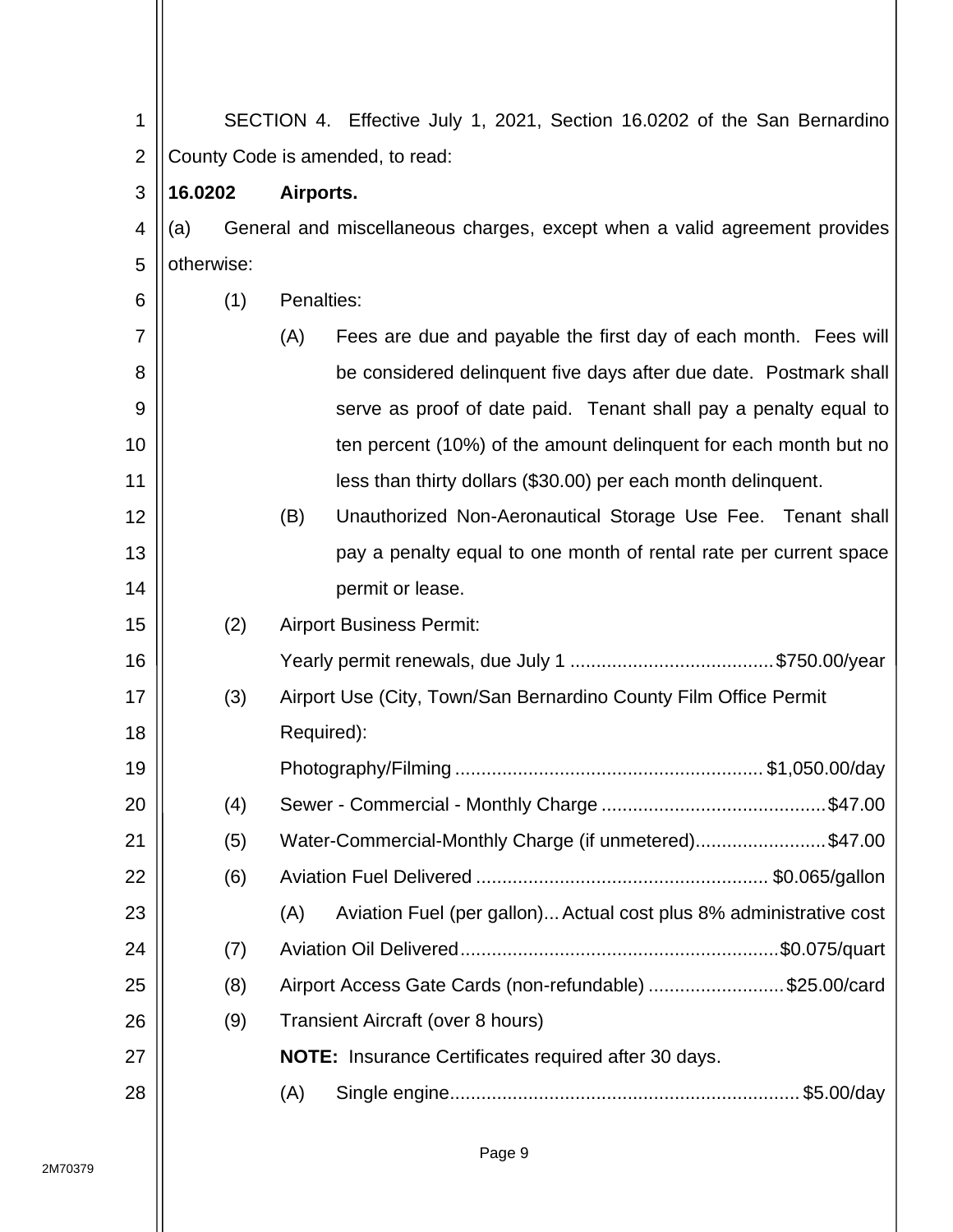| 1  |     |      | (B) |                                                                    |  |
|----|-----|------|-----|--------------------------------------------------------------------|--|
| 2  |     |      | (C) | Large aircraft charged by number of                                |  |
| 3  |     |      |     |                                                                    |  |
| 4  |     |      | (D) | Hangar transient rental with wing span                             |  |
| 5  |     |      |     |                                                                    |  |
| 6  |     |      | (E) | Hangar transient rental with wing span                             |  |
| 7  |     |      |     | of at least 50 feet but less than 80 feet\$56.00/day               |  |
| 8  |     |      | (F) | Hangar transient rental with wing span                             |  |
| 9  |     |      |     | of at least 80 feet but less than 119 feet\$133.00/day             |  |
| 10 |     |      | (G) | Hangar transient rental with wing span                             |  |
| 11 |     |      |     |                                                                    |  |
| 12 |     | (10) |     | Airport Special Use Staffing Charges Actual cost plus overhead     |  |
| 13 | (b) |      |     | Apple Valley, Barstow-Daggett, Needles, Twentynine Palms Airports: |  |
| 14 |     | (1)  |     | Portable Hangar Space:                                             |  |
| 15 |     |      | (A) |                                                                    |  |
| 16 |     |      | (B) |                                                                    |  |
| 17 |     |      | (C) |                                                                    |  |
| 18 |     | (2)  |     | Tiedowns (County-operated facilities only):                        |  |
| 19 |     |      | (A) | Tiedown – on pavement \$50.00/space/month                          |  |
| 20 |     |      | (B) | Tiedown - shade hangar\$78.00/stall/month                          |  |
| 21 | (c) |      |     | Apple Valley (County-operated facilities only):                    |  |
| 22 |     | (1)  |     |                                                                    |  |
| 23 |     | (2)  |     |                                                                    |  |
| 24 |     | (3)  |     |                                                                    |  |
| 25 |     |      | (A) | Building A310, Unit 6 - "Box" Hangar\$408.00/month                 |  |
| 26 |     | (4)  |     |                                                                    |  |
| 27 |     | (5)  |     |                                                                    |  |
| 28 |     | (6)  |     |                                                                    |  |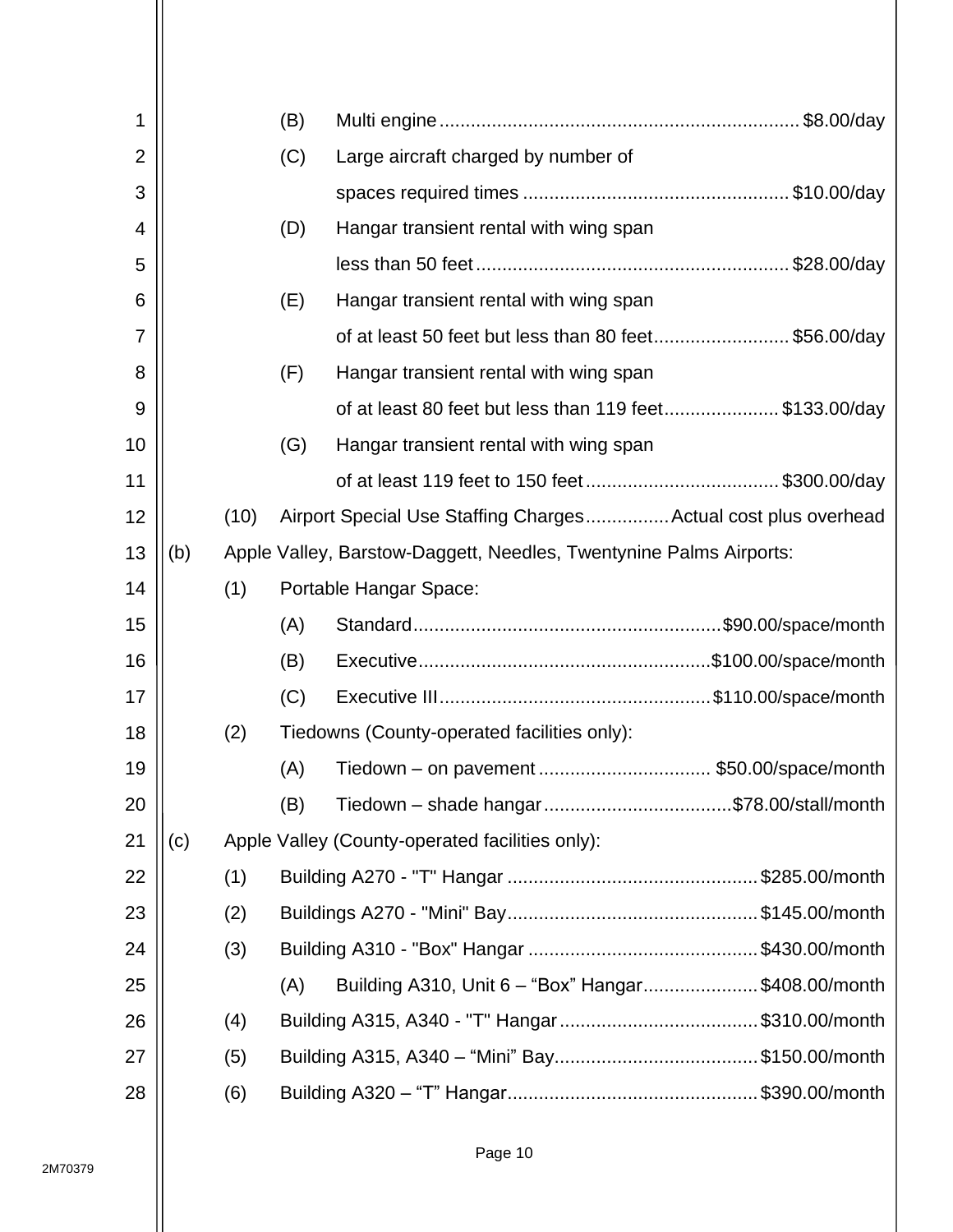| 1              |     | (7)  |                                                                          |
|----------------|-----|------|--------------------------------------------------------------------------|
| $\overline{2}$ |     | (8)  |                                                                          |
| 3              |     | (9)  |                                                                          |
| 4              | (d) |      | Chino (County-operated facilities only):                                 |
| 5              |     |      | <i>**</i> Tenant pays all utilities                                      |
| 6              |     | (1)  | Building A460, A465, A470, B280, B290 - "T" Hangar  \$310.00/month       |
| $\overline{7}$ |     | (2)  | Building A475 (excluding space #6) – "T" Hangar\$310.00/month            |
| 8              |     | (3)  | Building A460, A465, A470, A475 B280, B290                               |
| 9              |     |      |                                                                          |
| 10             |     | (4)  |                                                                          |
| 11             |     | (5)  |                                                                          |
| 12             |     | (6)  | Building B230, B240, B250 - "T" Hangar\$350.00/month                     |
| 13             |     | (7)  | Building B230, B240, B250 - "Mini" Bay\$175.00/month                     |
| 14             |     | (8)  |                                                                          |
| 15             |     | (9)  |                                                                          |
| 16             |     | (10) |                                                                          |
| 17             |     | (11) |                                                                          |
| 18             |     | (12) | Portable Hangar Space:                                                   |
| 19             |     |      | (A)                                                                      |
| 20             |     |      | (B)                                                                      |
| 21             |     |      | (C)                                                                      |
| 22             |     |      | (D)                                                                      |
| 23             |     | (13) |                                                                          |
| 24             | (e) |      | Discount to be applied to hangar and tiedown space permits only when an  |
| 25             |     |      | advance payment for entire year is made in full (rounded to whole dollar |
| 26             |     |      |                                                                          |
| 27             |     |      |                                                                          |
| 28             |     |      |                                                                          |
|                |     |      |                                                                          |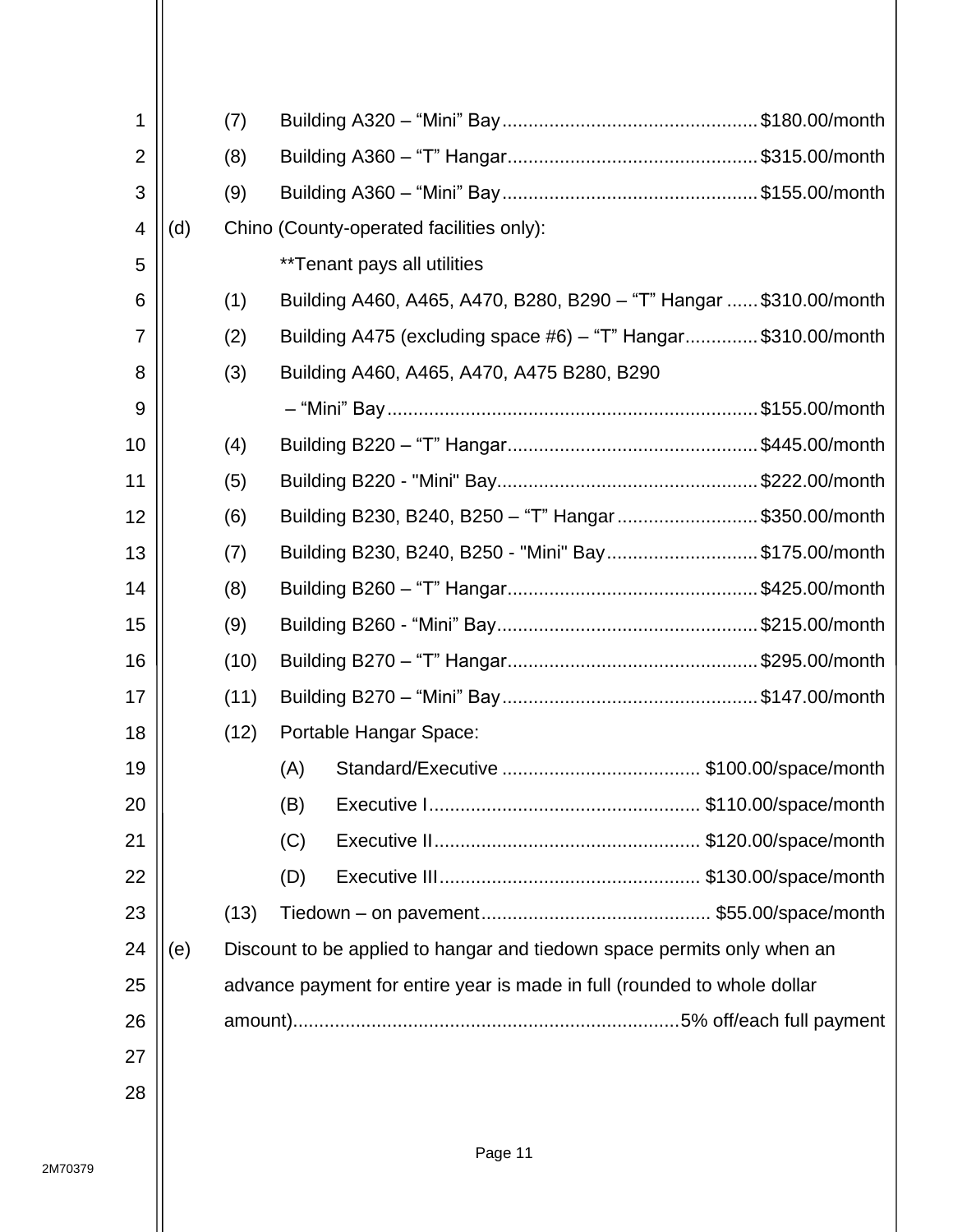| 1              |                                  | SECTION 5. Effective July 1, 2021, Section 16.0203 of the San Bernardino |                                                                |  |  |  |  |
|----------------|----------------------------------|--------------------------------------------------------------------------|----------------------------------------------------------------|--|--|--|--|
| $\overline{2}$ | County Code is amended, to read: |                                                                          |                                                                |  |  |  |  |
| 3              | 16.0203                          |                                                                          | <b>Assessor/Recorder/County Clerk.</b>                         |  |  |  |  |
| 4              | (a)                              |                                                                          | <b>Public Information Services.</b>                            |  |  |  |  |
| 5              |                                  | (1)                                                                      |                                                                |  |  |  |  |
| 6              |                                  | (2)                                                                      |                                                                |  |  |  |  |
| 7              |                                  | (3)                                                                      |                                                                |  |  |  |  |
| 8              | (b)                              |                                                                          | Parcel Combinations or Combination Rescissions \$108.00/each   |  |  |  |  |
| 9              | (c)                              |                                                                          | <b>Special Analysis:</b>                                       |  |  |  |  |
| 10             |                                  | (1)                                                                      |                                                                |  |  |  |  |
| 11             |                                  | (2)                                                                      |                                                                |  |  |  |  |
| 12             |                                  | (3)                                                                      |                                                                |  |  |  |  |
| 13             |                                  | (4)                                                                      |                                                                |  |  |  |  |
| 14             |                                  | (5)                                                                      |                                                                |  |  |  |  |
| 15             | (d)                              |                                                                          | <b>Recorder/County Clerk.</b>                                  |  |  |  |  |
| 16             |                                  | (1)                                                                      |                                                                |  |  |  |  |
| 17             |                                  | (2)                                                                      |                                                                |  |  |  |  |
| 18             |                                  | (3)                                                                      | Copies:                                                        |  |  |  |  |
| 19             |                                  |                                                                          | Recorded or filed documents 8-1/2 x 11\$3.00/first page<br>(A) |  |  |  |  |
| 20             |                                  |                                                                          | (1)                                                            |  |  |  |  |
| 21             |                                  |                                                                          | Conformed copies (other than maps) \$6.00/labeled page<br>(B)  |  |  |  |  |
| 22             |                                  |                                                                          | (C)                                                            |  |  |  |  |
| 23             |                                  | (4)                                                                      |                                                                |  |  |  |  |
| 24             |                                  | (5)                                                                      |                                                                |  |  |  |  |
| 25             |                                  | (6)                                                                      |                                                                |  |  |  |  |
| 26             |                                  | (7)                                                                      |                                                                |  |  |  |  |
| 27             |                                  | (8)                                                                      |                                                                |  |  |  |  |
| 28             | (e)                              | Recorder.                                                                |                                                                |  |  |  |  |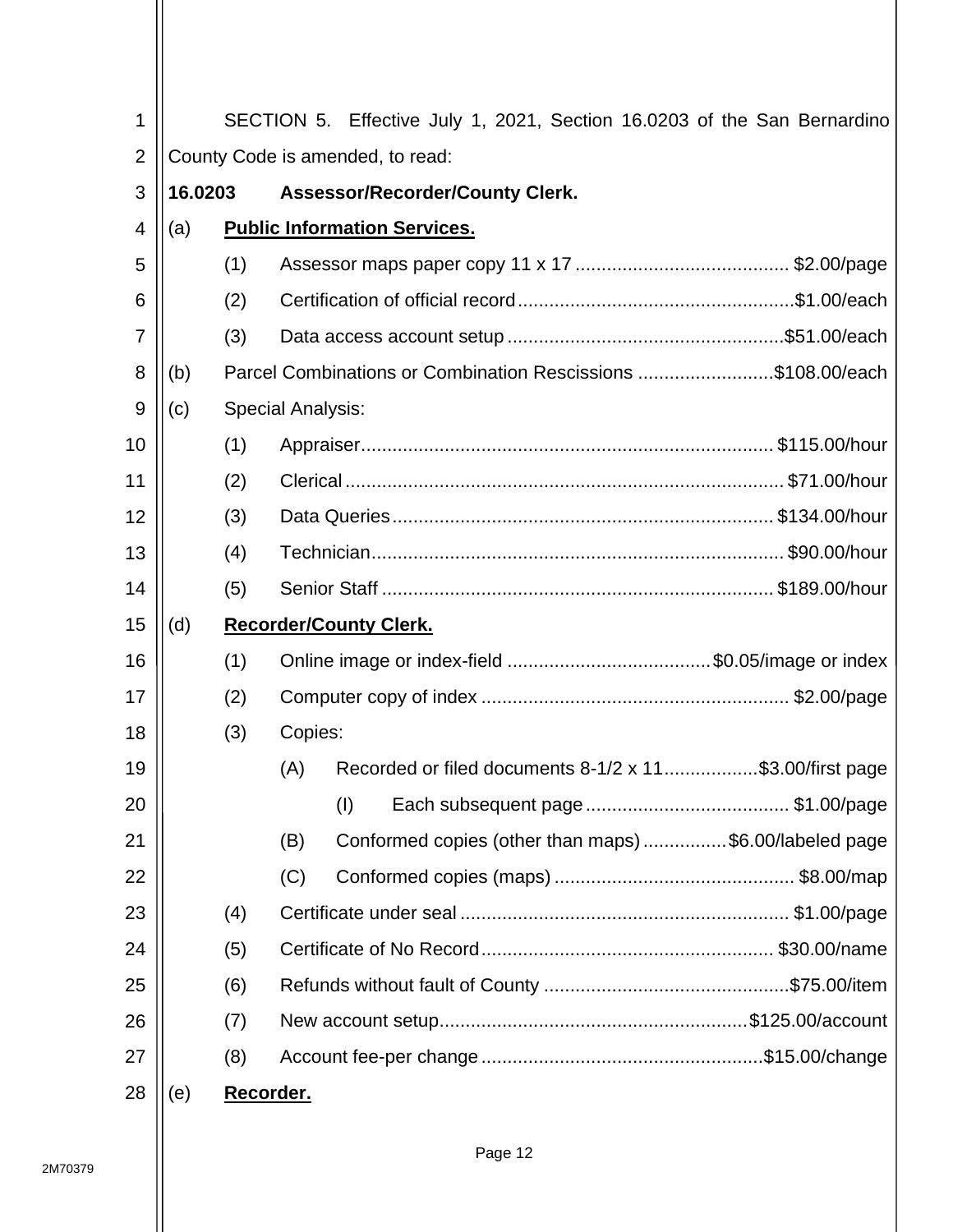| 1              |     | (1)    |     | Additional statutory fee for recording/filing every instrument, paper, |  |  |  |  |
|----------------|-----|--------|-----|------------------------------------------------------------------------|--|--|--|--|
| $\overline{2}$ |     |        |     | or notice for record, in order to:                                     |  |  |  |  |
| 3              |     |        | (A) | Defray the cost of the County Recorder's document                      |  |  |  |  |
| 4              |     |        |     |                                                                        |  |  |  |  |
| 5              |     |        | (B) | Defray the cost of participating in an expanded electronic             |  |  |  |  |
| 6              |     |        |     |                                                                        |  |  |  |  |
| 7              |     | (2)    |     |                                                                        |  |  |  |  |
| 8              |     | (3)    |     |                                                                        |  |  |  |  |
| 9              |     | (4)    |     |                                                                        |  |  |  |  |
| 10             |     | (5)    |     | Tentative map number issuance \$25.00/map number                       |  |  |  |  |
| 11             | (f) | Clerk. |     |                                                                        |  |  |  |  |
| 12             |     | (1)    |     |                                                                        |  |  |  |  |
| 13             |     | (2)    |     | Additional fictitious business name or registrant name \$10.00/each    |  |  |  |  |
| 14             |     | (3)    |     |                                                                        |  |  |  |  |
| 15             |     | (4)    |     | Statement of withdrawal from partnership operating under FBN \$55.00   |  |  |  |  |
| 16             |     | (5)    |     |                                                                        |  |  |  |  |
| 17             |     |        | (A) | Bond for notary, including cancellation, withdrawal or                 |  |  |  |  |
| 18             |     |        |     |                                                                        |  |  |  |  |
| 19             |     | (6)    |     |                                                                        |  |  |  |  |
| 20             |     |        | (A) | Bond for Unlawful Detainer Assistant, including cancellation,          |  |  |  |  |
| 21             |     |        |     |                                                                        |  |  |  |  |
| 22             |     | (7)    |     |                                                                        |  |  |  |  |
| 23             |     |        | (A) | Bond for Process Server, including cancellation, withdrawal            |  |  |  |  |
| 24             |     |        |     |                                                                        |  |  |  |  |
| 25             |     | (8)    |     |                                                                        |  |  |  |  |
| 26             |     |        | (A) | Bond for Professional Photocopier, including cancellation,             |  |  |  |  |
| 27             |     |        |     |                                                                        |  |  |  |  |
| 28             |     | (9)    |     |                                                                        |  |  |  |  |
|                |     |        |     |                                                                        |  |  |  |  |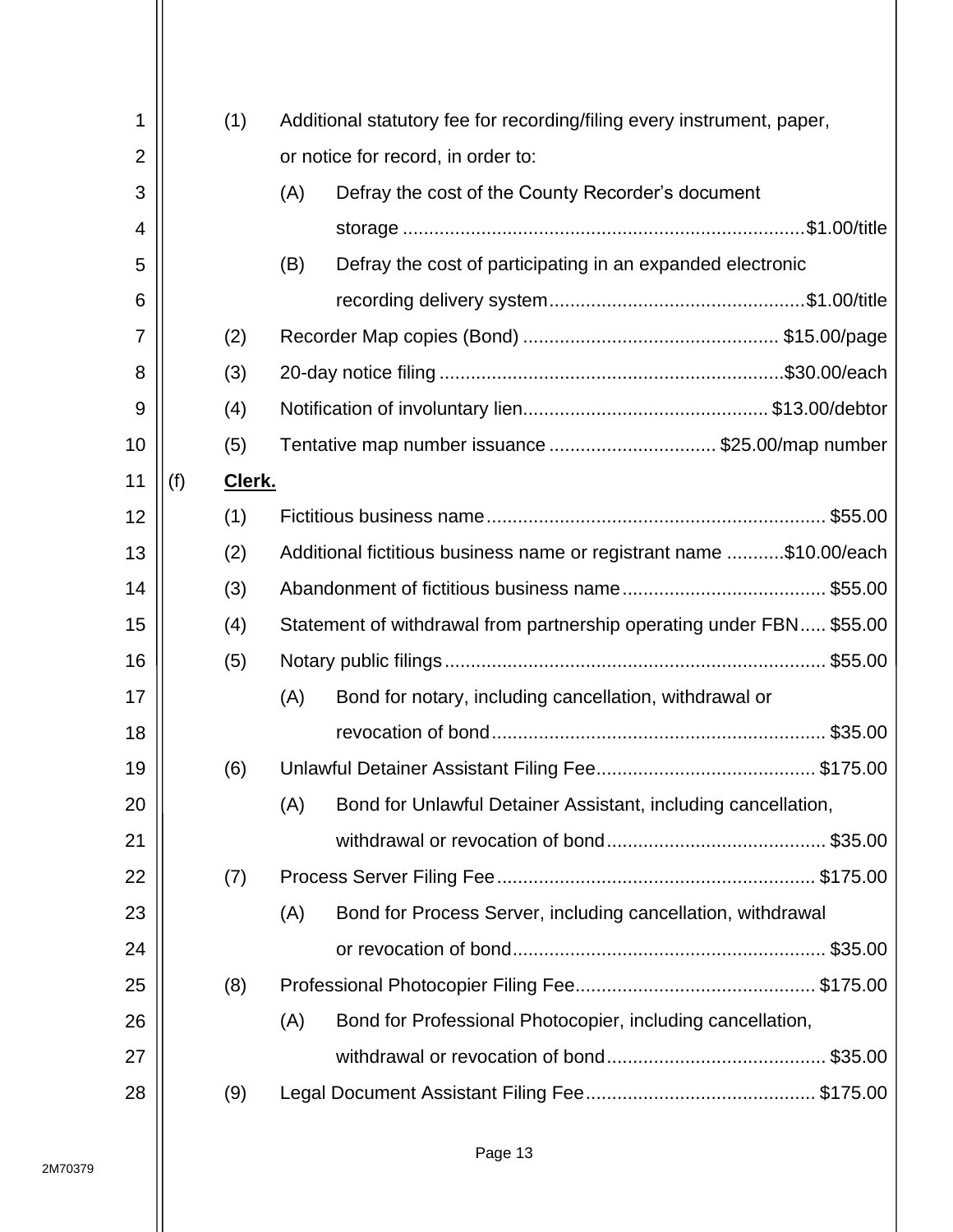| 1              |      | (A) | Bond for Legal Document Assistant, including cancellation,       |  |  |
|----------------|------|-----|------------------------------------------------------------------|--|--|
| $\overline{2}$ |      |     |                                                                  |  |  |
| 3              | (10) |     | Process Server/Professional Photocopier Filing Fees filed at the |  |  |
| 4              |      |     |                                                                  |  |  |
| 5              | (11) |     |                                                                  |  |  |
| 6              |      | (A) | More than one name on a power of attorney                        |  |  |
| 7              |      |     |                                                                  |  |  |
| 8              | (12) |     | Financial Statement filing fee by a Surety Insurer\$15.00        |  |  |
| 9              | (13) |     |                                                                  |  |  |
| 10             | (14) |     |                                                                  |  |  |
| 11             | (15) |     | Filing a document where no other charge is given\$35.00          |  |  |
| 12             | (16) |     | Certificate re: authority issued by Insurance                    |  |  |
| 13             |      |     |                                                                  |  |  |
| 14             | (17) |     |                                                                  |  |  |
| 15             | (18) |     |                                                                  |  |  |
| 16             | (19) |     | Marriage services:                                               |  |  |
| 17             |      | (A) |                                                                  |  |  |
| 18             |      | (B) |                                                                  |  |  |
| 19             |      | (C) |                                                                  |  |  |
| 20             |      | (D) |                                                                  |  |  |
| 21             |      | (E) | Duplicate/replacement marriage license \$30.00/license           |  |  |
| 22             |      | (F) | Duplicate/replacement confidential marriage                      |  |  |
| 23             |      |     |                                                                  |  |  |
| 24             |      | (G) | Affidavit for duplicate or replacement marriage license  \$5.00  |  |  |
| 25             |      | (H) | Deputy Commissioner for one day \$75.00/applicant                |  |  |
| 26             | (20) |     |                                                                  |  |  |
| 27             |      |     |                                                                  |  |  |
| 28             |      |     |                                                                  |  |  |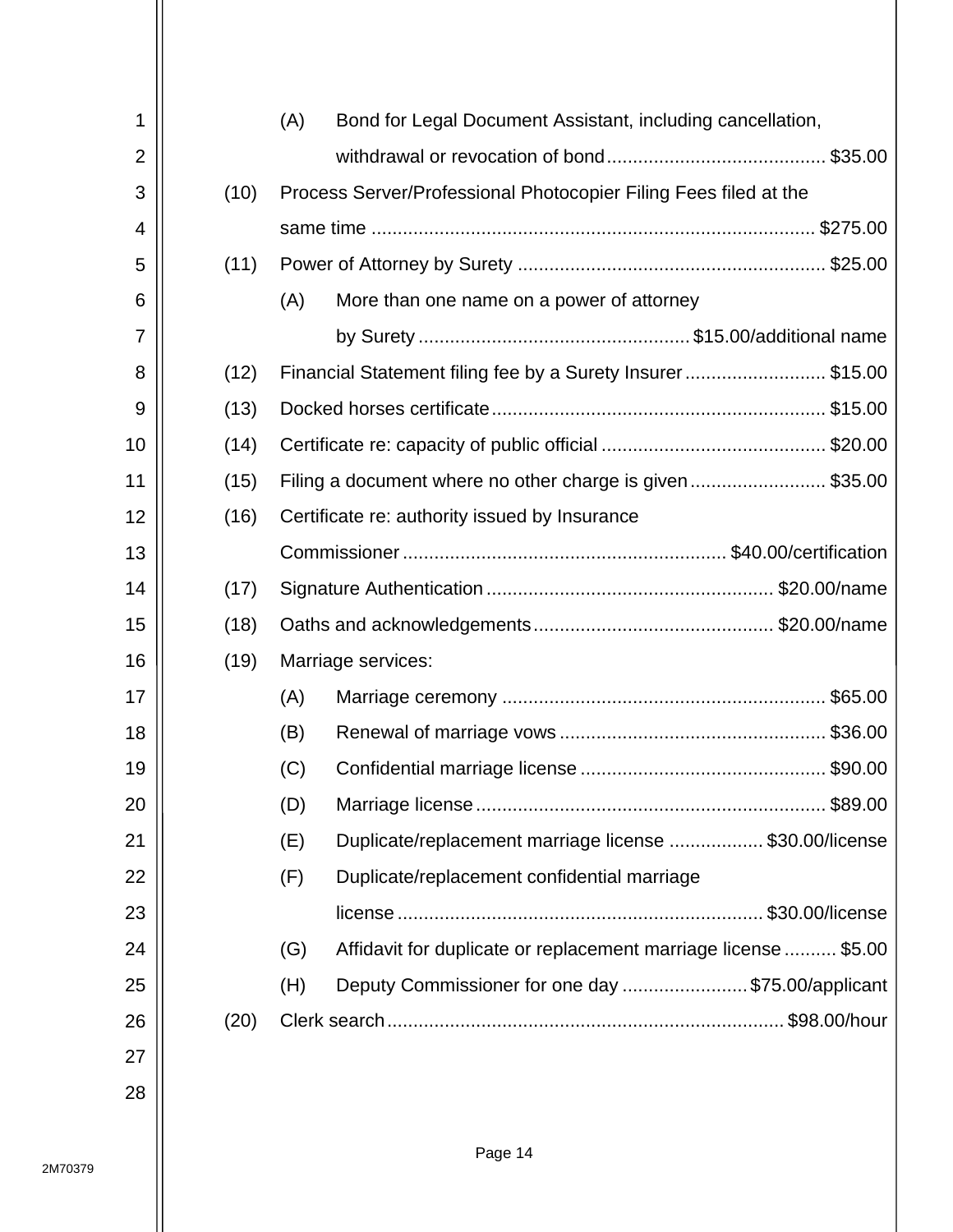| 1              |                                  |                         | SECTION 6. Effective July 1, 2021, Section 16.0203A of the San Bernardino |  |  |  |
|----------------|----------------------------------|-------------------------|---------------------------------------------------------------------------|--|--|--|
| $\overline{2}$ | County Code is amended, to read: |                         |                                                                           |  |  |  |
| 3              |                                  |                         | 16.0203A Auditor-Controller/Treasurer/Tax Collector.                      |  |  |  |
| $\overline{4}$ | (a)                              |                         |                                                                           |  |  |  |
| 5              | (b)                              |                         |                                                                           |  |  |  |
| 6              | (c)                              |                         |                                                                           |  |  |  |
| $\overline{7}$ |                                  | <b>Central Payroll:</b> |                                                                           |  |  |  |
| 8              | (d)                              |                         |                                                                           |  |  |  |
| $\overline{9}$ | (e)                              |                         | Payroll fees:                                                             |  |  |  |
| 10             |                                  | (1)                     |                                                                           |  |  |  |
| 11             |                                  | (2)                     | Reprint of W-2 forms from 2010-current year\$11.50/form                   |  |  |  |
| 12             |                                  |                         | (current year no charge if requested before April 15)                     |  |  |  |
| 13             |                                  | (3)                     |                                                                           |  |  |  |
| 14             | (f)                              |                         | Child support and other wage assignments \$1.50/pay period                |  |  |  |
| 15             | (g)                              |                         | Record subpoena fees (if County is not named in lawsuit):                 |  |  |  |
| 16             |                                  | (1)                     |                                                                           |  |  |  |
| 17             |                                  | (2)                     |                                                                           |  |  |  |
| 18             |                                  | (3)                     |                                                                           |  |  |  |
| 19             |                                  | (4)                     | Copies, standard, 81/2 x 14 inches or less \$0.10/page                    |  |  |  |
| 20             |                                  | (5)                     |                                                                           |  |  |  |
| 21             |                                  | (6)                     | Copies, oversized document/special processing Actual cost                 |  |  |  |
| 22             |                                  | <b>Property Tax:</b>    |                                                                           |  |  |  |
| 23             | (h)                              |                         |                                                                           |  |  |  |
| 24             | (i)                              |                         | .\$26.00/bill.                                                            |  |  |  |
| 25             | (j)                              |                         |                                                                           |  |  |  |
| 26             | (k)                              |                         | Special assessments:                                                      |  |  |  |
| 27             |                                  | (1)                     |                                                                           |  |  |  |
| 28             |                                  | (2)                     | Processing fee:                                                           |  |  |  |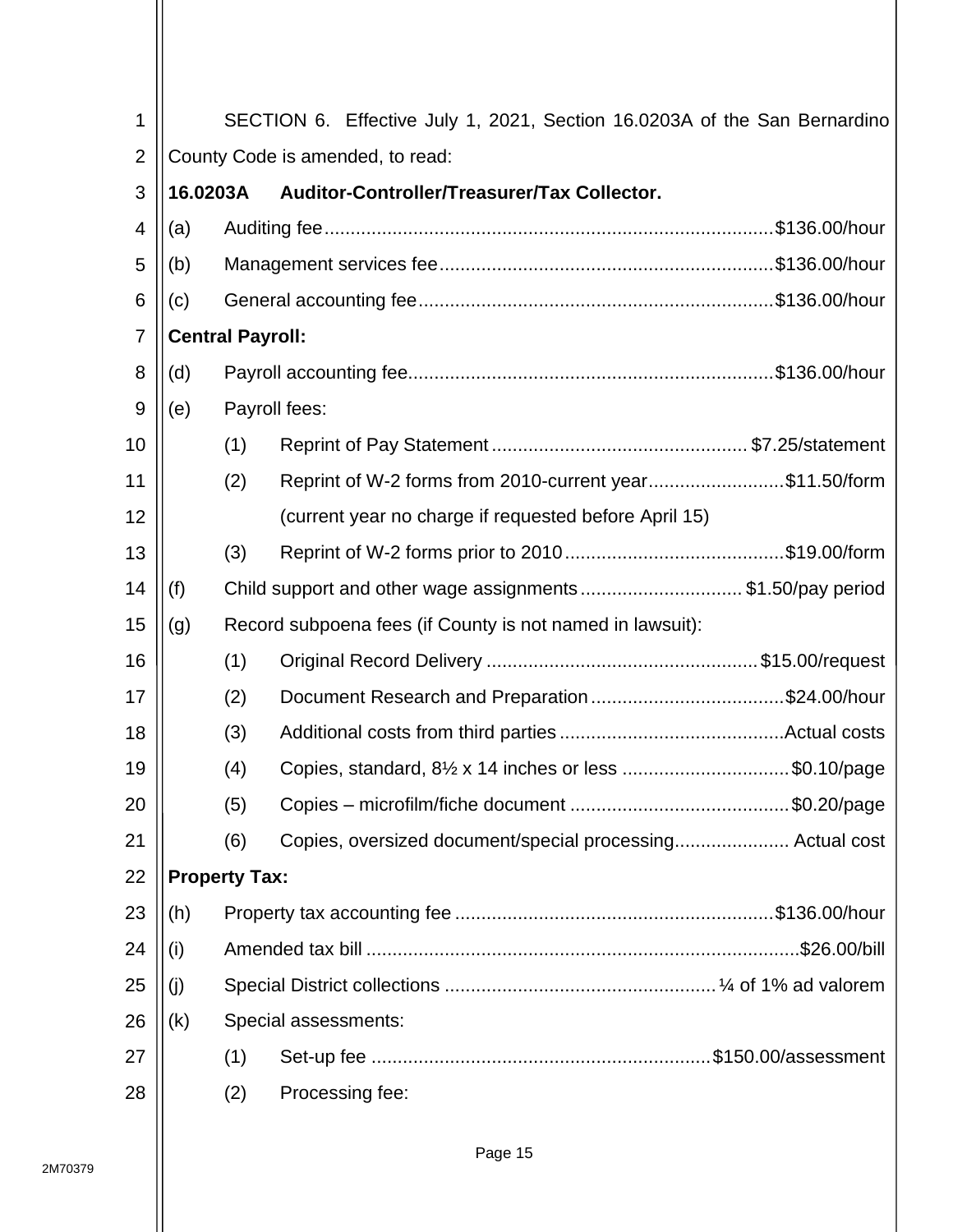| 1              |      | Electronic medium compatible with County\$0.30/assessment<br>(A)           |  |  |  |  |
|----------------|------|----------------------------------------------------------------------------|--|--|--|--|
| $\overline{2}$ |      | (B)<br>Electronic medium non-compatible                                    |  |  |  |  |
| 3              |      |                                                                            |  |  |  |  |
| 4              | (1)  | Special tax reports:                                                       |  |  |  |  |
| 5              |      | (1)<br>Property tax research fee (special requests)\$136.00/hour           |  |  |  |  |
| 6              |      |                                                                            |  |  |  |  |
| 7              |      | Additional charge for special request CD \$74.86/disk<br>(2)               |  |  |  |  |
| 8              | (m)  |                                                                            |  |  |  |  |
| 9              |      | <b>Miscellaneous:</b>                                                      |  |  |  |  |
| 10             | (n)  | Notary fee (for official County business by County departments and other   |  |  |  |  |
| 11             |      | governmental agencies only) \$7.00 each signature taken                    |  |  |  |  |
| 12             | (0)  | Reissue stale dated warrant, second and subsequent requests\$15.00/request |  |  |  |  |
| 13             | (p)  |                                                                            |  |  |  |  |
| 14             |      | <b>Tax Collection:</b>                                                     |  |  |  |  |
| 15             | (q)  |                                                                            |  |  |  |  |
| 16             | (r)  |                                                                            |  |  |  |  |
| 17             | (s)  |                                                                            |  |  |  |  |
| 18             | (t)  |                                                                            |  |  |  |  |
| 19             | (u)  |                                                                            |  |  |  |  |
| 20             | (v)  |                                                                            |  |  |  |  |
| 21             | (w)  |                                                                            |  |  |  |  |
| 22             | (x)  |                                                                            |  |  |  |  |
| 23             | (y)  |                                                                            |  |  |  |  |
| 24             | (z)  |                                                                            |  |  |  |  |
| 25             | (aa) |                                                                            |  |  |  |  |
| 26             | (bb) |                                                                            |  |  |  |  |
| 27             | (cc) |                                                                            |  |  |  |  |
| 28             | (dd) |                                                                            |  |  |  |  |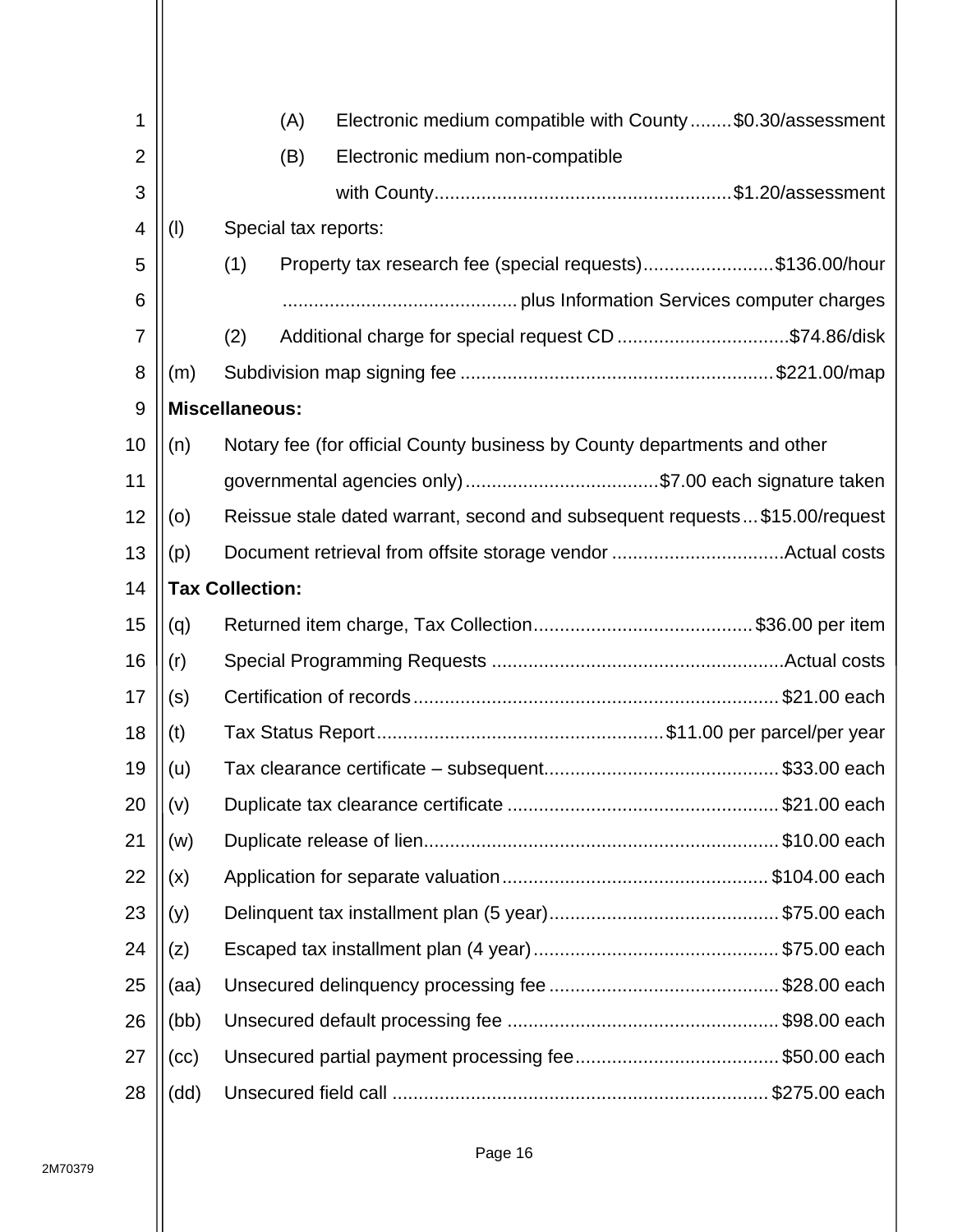| 1              | (ee)              |                                                                    |  |  |  |  |  |
|----------------|-------------------|--------------------------------------------------------------------|--|--|--|--|--|
| $\overline{2}$ | <b>Tax Sale:</b>  |                                                                    |  |  |  |  |  |
| 3              | (ff)              |                                                                    |  |  |  |  |  |
| 4              | (gg)              |                                                                    |  |  |  |  |  |
| 5              | (hh)              | Tax Sale personal contact fee \$110.00 per parcel with improvement |  |  |  |  |  |
| 6              | (ii)              |                                                                    |  |  |  |  |  |
| $\overline{7}$ | (i)               |                                                                    |  |  |  |  |  |
| 8              | (kk)              |                                                                    |  |  |  |  |  |
| 9              | (II)              |                                                                    |  |  |  |  |  |
| 10             | (mm)              |                                                                    |  |  |  |  |  |
| 11             | (nn)              |                                                                    |  |  |  |  |  |
| 12             |                   | <b>Central Collections:</b>                                        |  |  |  |  |  |
| 13             | (00)              |                                                                    |  |  |  |  |  |
| 14             | (pp)              |                                                                    |  |  |  |  |  |
| 15             | (qq)              |                                                                    |  |  |  |  |  |
| 16             | (rr)              |                                                                    |  |  |  |  |  |
| 17             | (s <sub>S</sub> ) |                                                                    |  |  |  |  |  |
| 18             |                   |                                                                    |  |  |  |  |  |
| 19             |                   |                                                                    |  |  |  |  |  |
| 20             |                   |                                                                    |  |  |  |  |  |
| 21             |                   |                                                                    |  |  |  |  |  |
| 22             |                   |                                                                    |  |  |  |  |  |
| 23             |                   |                                                                    |  |  |  |  |  |
| 24             |                   |                                                                    |  |  |  |  |  |
| 25             |                   |                                                                    |  |  |  |  |  |
| 26             |                   |                                                                    |  |  |  |  |  |
| 27             |                   |                                                                    |  |  |  |  |  |
| 28             |                   |                                                                    |  |  |  |  |  |
|                |                   |                                                                    |  |  |  |  |  |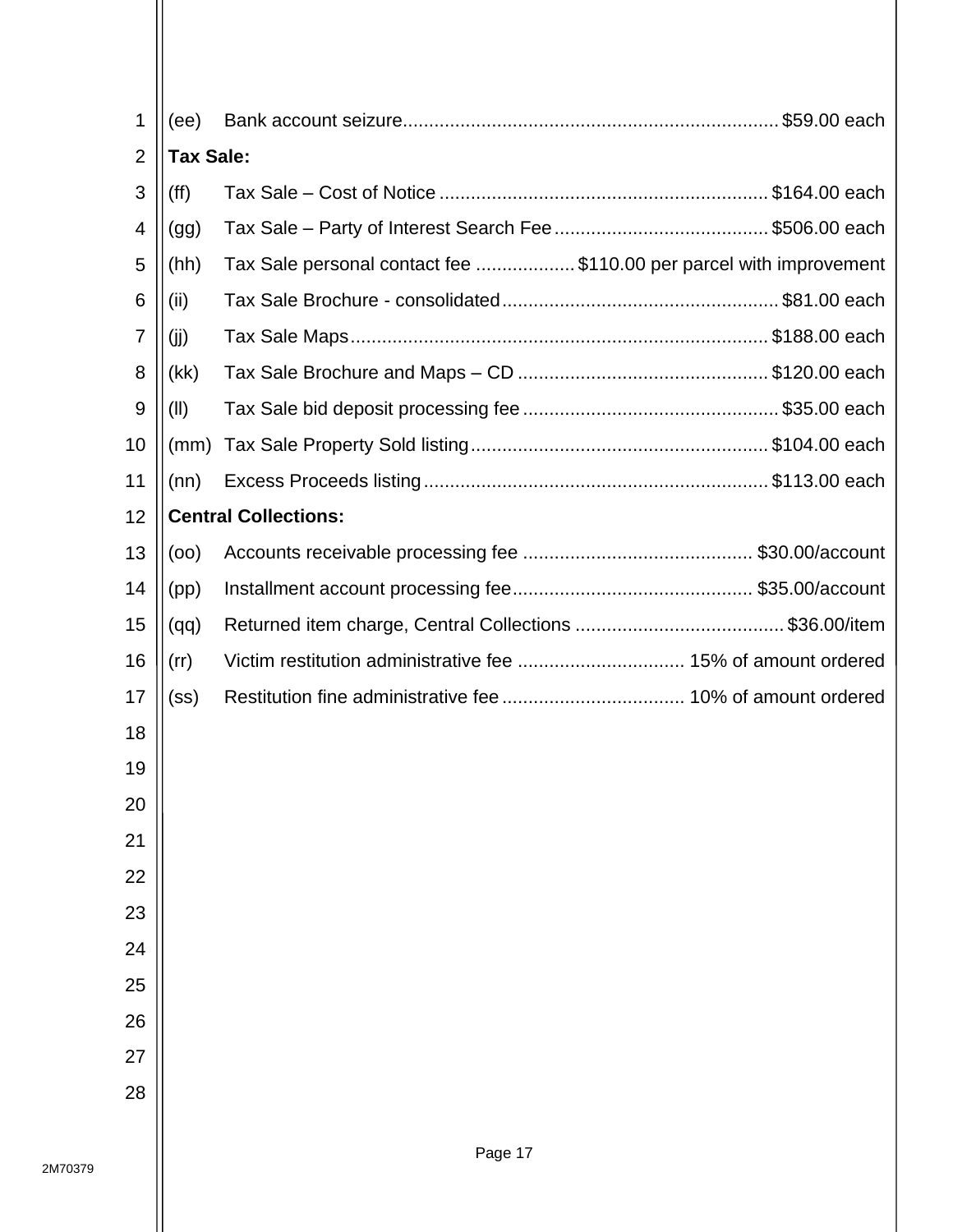| 1              |                                  |     | SECTION 7. Effective July 1, 2021, Section 16.0203B of the San Bernardino         |  |  |  |
|----------------|----------------------------------|-----|-----------------------------------------------------------------------------------|--|--|--|
| $\overline{2}$ | County Code is amended, to read: |     |                                                                                   |  |  |  |
| 3              | 16.0203B                         |     | <b>Behavioral Health.</b>                                                         |  |  |  |
| 4              | (a)                              | (1) |                                                                                   |  |  |  |
| 5              |                                  | (2) | Behavioral Health Medical Record - Subpoena                                       |  |  |  |
| 6              |                                  |     |                                                                                   |  |  |  |
| $\overline{7}$ |                                  | (3) | Behavioral Health Medical Record - Subpoena                                       |  |  |  |
| 8              |                                  |     |                                                                                   |  |  |  |
| 9              | (b)                              |     | Driving Under the Influence Programs, DUI Monitoring Fee:                         |  |  |  |
| 10             |                                  | (1) |                                                                                   |  |  |  |
| 11             |                                  |     | <b>NOTE:</b> This covers state mandated programs including the following 4 levels |  |  |  |
| 12             |                                  |     | of service: First Offender, First Offender Extension, Multiple Offender, and Wet  |  |  |  |
| 13             |                                  |     | and Reckless.                                                                     |  |  |  |
| 14             |                                  | (2) |                                                                                   |  |  |  |
| 15             | (c)                              |     |                                                                                   |  |  |  |
| 16             | (d)                              |     |                                                                                   |  |  |  |
| 17             |                                  |     |                                                                                   |  |  |  |
| 18             |                                  |     |                                                                                   |  |  |  |
| 19             |                                  |     |                                                                                   |  |  |  |
| 20             |                                  |     |                                                                                   |  |  |  |
| 21             |                                  |     |                                                                                   |  |  |  |
| 22             |                                  |     |                                                                                   |  |  |  |
| 23             |                                  |     |                                                                                   |  |  |  |
| 24             |                                  |     |                                                                                   |  |  |  |
| 25             |                                  |     |                                                                                   |  |  |  |
| 26             |                                  |     |                                                                                   |  |  |  |
| 27             |                                  |     |                                                                                   |  |  |  |
| 28             |                                  |     |                                                                                   |  |  |  |
|                |                                  |     |                                                                                   |  |  |  |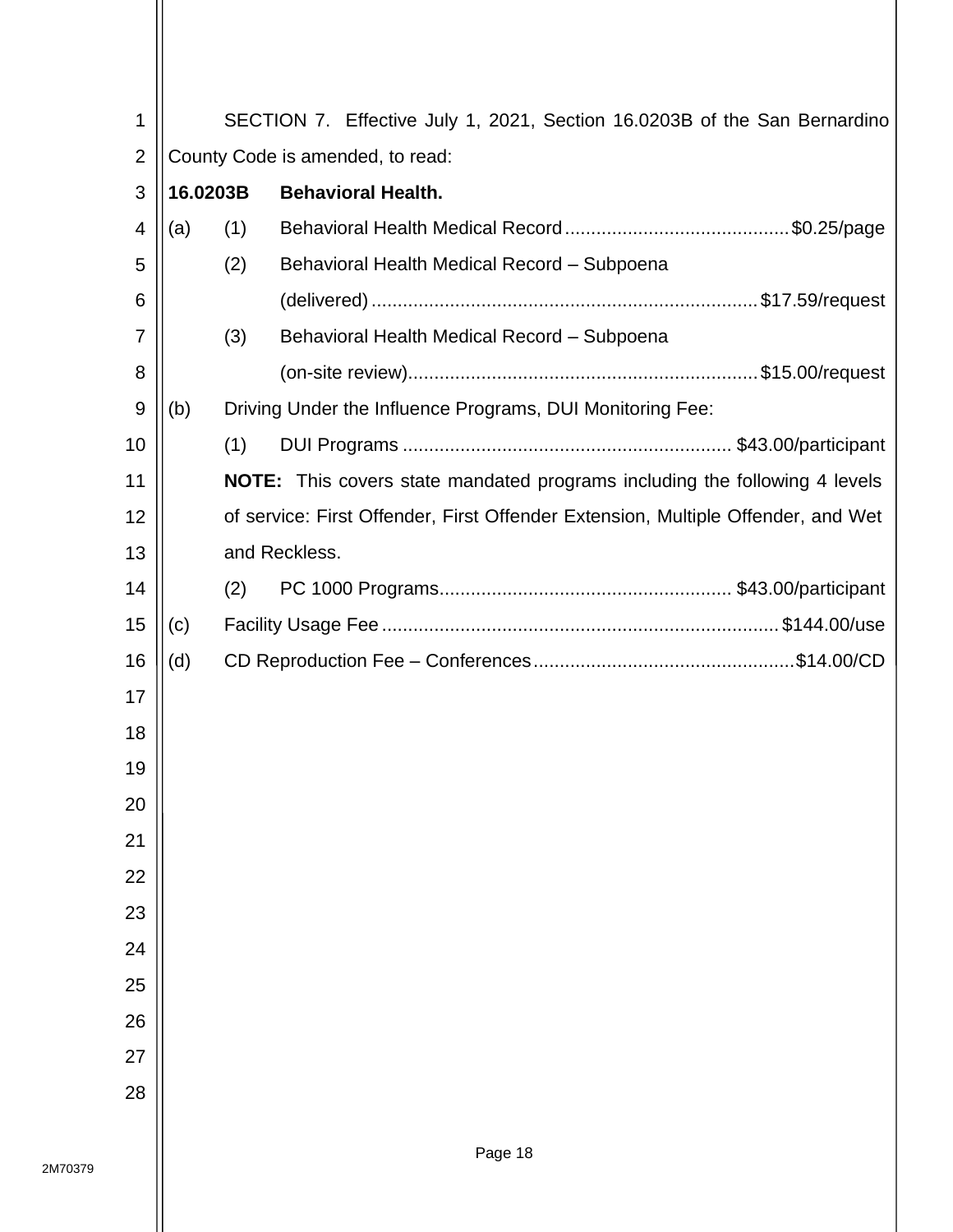1 2 SECTION 8. Effective July 1, 2021, Section 16.0204 of the San Bernardino County Code is amended, to read:

## 3 4 **16.0204 Land Use Services Department - Building Inspection and Plan Review - Building and Safety.**

5 6 7 All fees fixed by this section are for each identified process. If additional plan reviews and/or additional inspections are required for any project, additional fees will be charged for each additional process that is required.

8 9 10 11 12 13 14 15 (a) Building permit fees by square footage: The following establishes building permit fees by square footage of a project which is based on estimated processing time, review time, inspection and average travel hours. For the number of inspections and plan reviews included per permit by square footage, refer to the Construction Fee Schedule Package. Special consideration of fees has been given to repetitive work as well as State/County approved standard plans. The state mandated fees are based on published valuations determined for construction by the International Code Council Building Valuations Tables and are subject to change annually.

16 17 18 19 20 21 22 23 24 25 (1) Schedule of fees: See referenced Construction Fee Schedule (2) SB1473 Building Standards ..................(California Health & Safety Code) (3) SB861 Strong Motion Instrumentation Program..............(California Public ................................................................................Resources Code Fee) (4) AB1379 Certified Access Specialist Program ....... (California Gov't Code) (b) Electrical permit fees: Any person filing an application for a permit to do electrical construction only shall pay a fee according to the following schedule at the time of filing. All electrical permits include two inspections. Additional inspections will be charged a re-inspection fee. An intake processing fee, set forth at Section 16.0204(i)(1), shall be applied to each electric permit.

(1) Residential:

| 27 | (A) | Meter change out and upgrades only \$178.00 |  |
|----|-----|---------------------------------------------|--|
| 28 | (B) |                                             |  |

26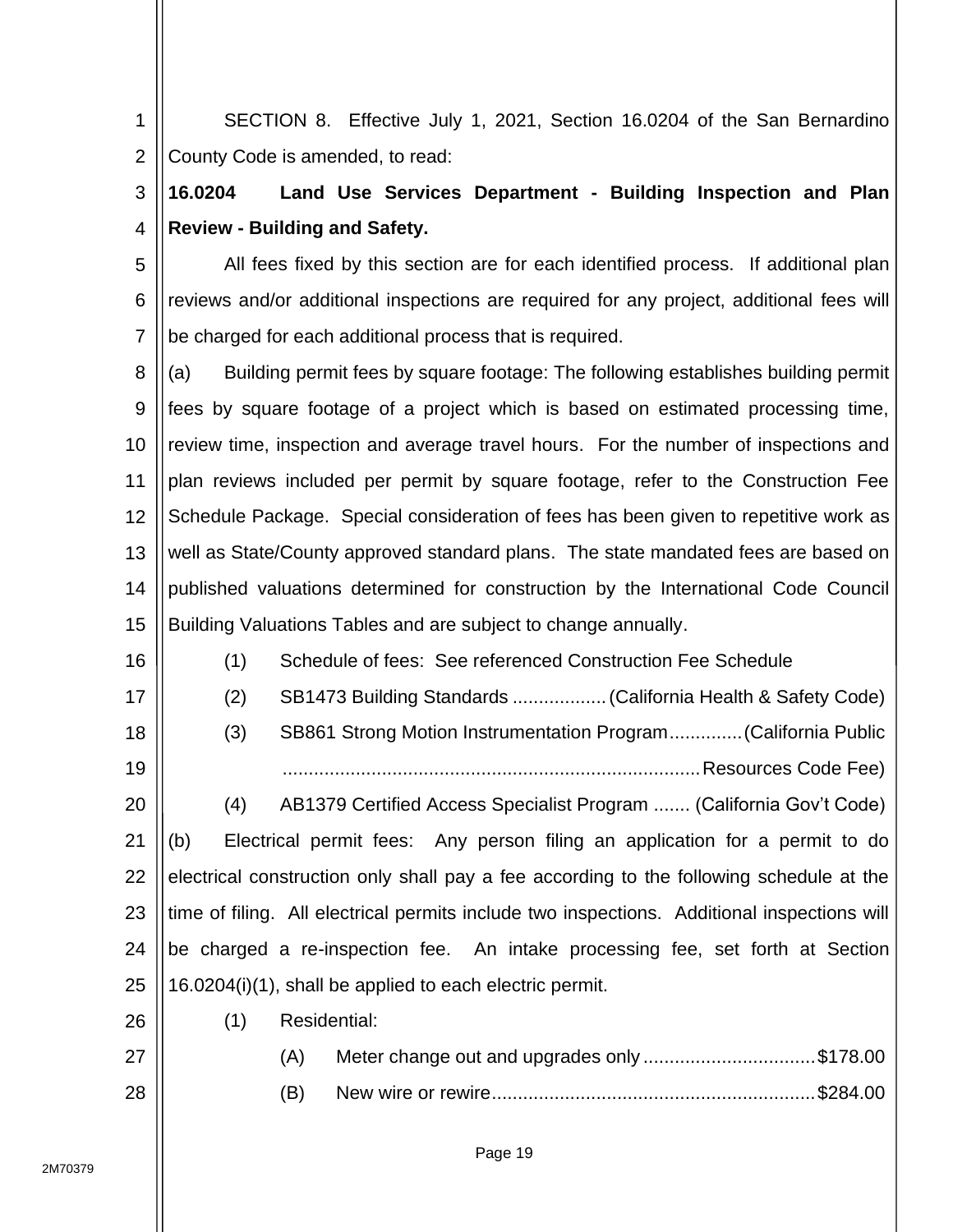| 1              |     | (C) |                                                                                         |
|----------------|-----|-----|-----------------------------------------------------------------------------------------|
| $\overline{2}$ |     |     | Each additional meter reset at the same address \$35.00<br>(I)                          |
| 3              |     | (D) |                                                                                         |
| 4              |     | (E) | All other residential electrical work not listed in Section                             |
| 5              |     |     |                                                                                         |
| 6              | (2) |     | Non-Residential:                                                                        |
| $\overline{7}$ |     | (A) | Meter change out and upgrades only \$178.00                                             |
| 8              |     | (B) | New wire or rewire:                                                                     |
| 9              |     |     | Less than or equal to 5,000 sq. ft\$284.00<br>(I)                                       |
| 10             |     |     | (II)                                                                                    |
| 11             |     | (C) |                                                                                         |
| 12             |     |     | (1)<br>Each additional meter reset at the same address\$35.00                           |
| 13             |     | (D) |                                                                                         |
| 14             |     | (E) | All other non-residential electrical work not listed in Section                         |
| 15             |     |     |                                                                                         |
| 16             | (3) |     | Plan review fees: Where no plan review fee is charged under Section                     |
| 17             |     |     | 16.0204(b) and an electrical plan is required to be submitted, a plan                   |
| 18             |     |     | review fee shall be paid at the time of submitting plans and specifications             |
| 19             |     |     | for review which includes one review and a re-check. Additional reviews                 |
| 20             |     |     | will be charged a plan review re-submittal fee.                                         |
| 21             |     | (A) | \$208.00                                                                                |
| 22             | (c) |     | Plumbing permit fees: Any person filing an application for a permit to do               |
| 23             |     |     | plumbing work only shall pay a fee, according to the following schedule, at the time of |
| 24             |     |     | filing. All plumbing permits include two inspections. Additional inspections will be    |
| 25             |     |     | charged a re-inspection fee. An intake processing fee, set forth at Section             |
| 26             |     |     | 16.0204(i)(1), shall be applied to each plumbing permit.                                |
| 27             | (1) |     | Residential:                                                                            |
| 28             |     |     | NOTE: California Building Code (CBC) R-1 and R-2 categories shall be                    |
|                |     |     |                                                                                         |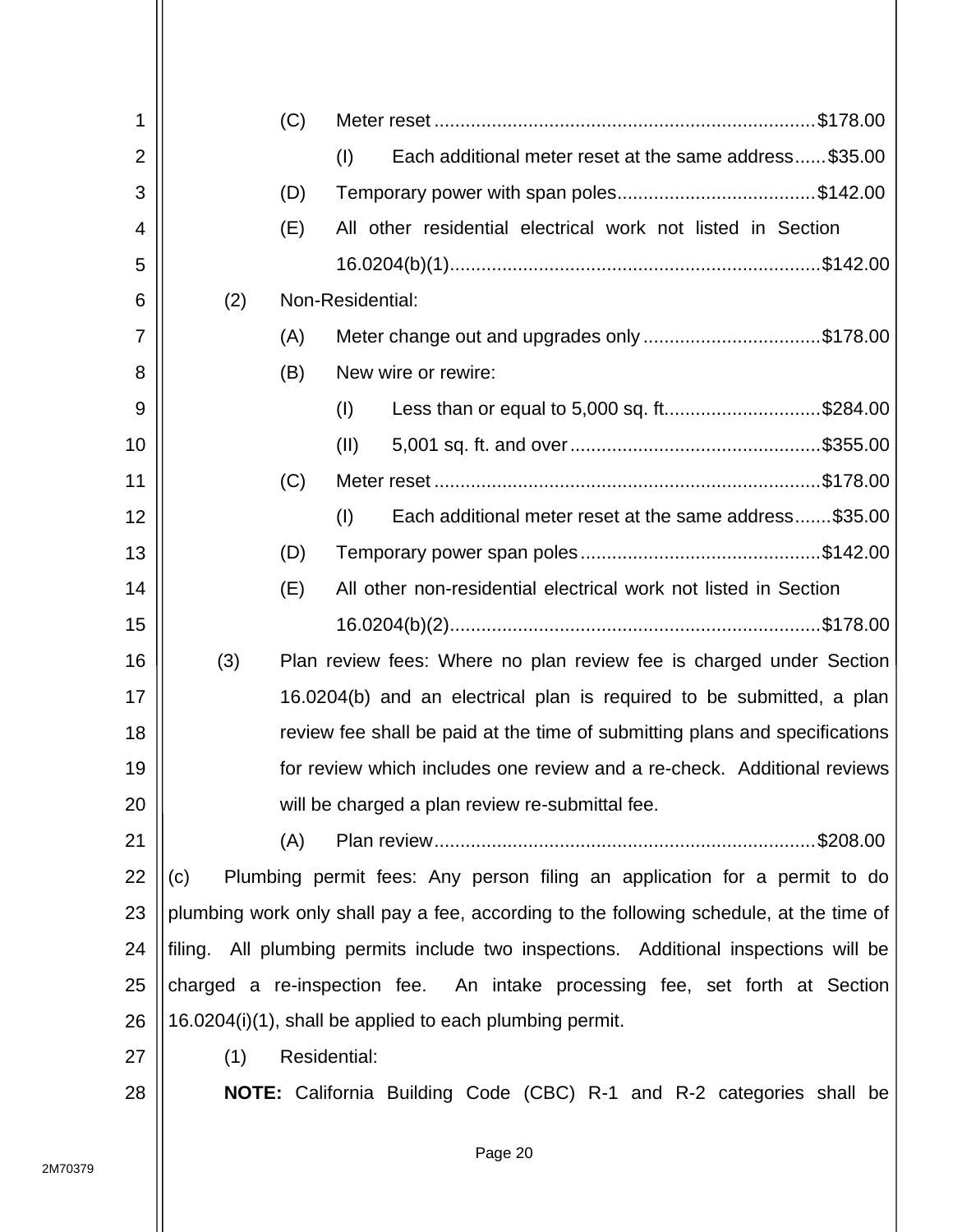| 1              |     | excluded from residential category. |                                                                              |  |  |
|----------------|-----|-------------------------------------|------------------------------------------------------------------------------|--|--|
| $\overline{2}$ | (A) |                                     | Fixture or traps including water drainage piping and backflow                |  |  |
| 3              |     |                                     | protection:                                                                  |  |  |
| 4              |     | (1)                                 |                                                                              |  |  |
| 5              |     | (II)                                |                                                                              |  |  |
| 6              |     | (III)                               |                                                                              |  |  |
| 7              | (B) |                                     | Sewer Line:                                                                  |  |  |
| 8              |     | (1)                                 |                                                                              |  |  |
| 9              |     | (II)                                | Each private sewer lift station or sump pump \$142.00                        |  |  |
| 10             | (C) |                                     | Septic system including tank, cesspool and leach fields:                     |  |  |
| 11             |     | (1)                                 |                                                                              |  |  |
| 12             |     | (II)                                |                                                                              |  |  |
| 13             | (D) |                                     |                                                                              |  |  |
| 14             | (E) |                                     |                                                                              |  |  |
| 15             |     | (1)                                 | Each additional gas meter reset at same address\$35.00                       |  |  |
| 16             | (F) | Gas lines:                          |                                                                              |  |  |
| 17             |     | (1)                                 |                                                                              |  |  |
| 18             |     | (II)                                |                                                                              |  |  |
| 19             | (G) |                                     | All other residential plumbing work not listed in Section                    |  |  |
| 20             |     |                                     | $16.0204(c)(1)$ :                                                            |  |  |
| 21             |     | (I)                                 |                                                                              |  |  |
| 22             |     | (11)                                |                                                                              |  |  |
| 23             |     | (III)                               |                                                                              |  |  |
| 24             | (2) | Non-Residential:                    |                                                                              |  |  |
| 25             |     |                                     | <b>NOTE:</b> CBC R-1 and R-2 categories shall be included in non-residential |  |  |
| 26             |     | category.                           |                                                                              |  |  |
| 27             | (A) |                                     | Fixtures or traps including water drainage piping and                        |  |  |
| 28             |     |                                     | backflow protection:                                                         |  |  |
|                |     |                                     |                                                                              |  |  |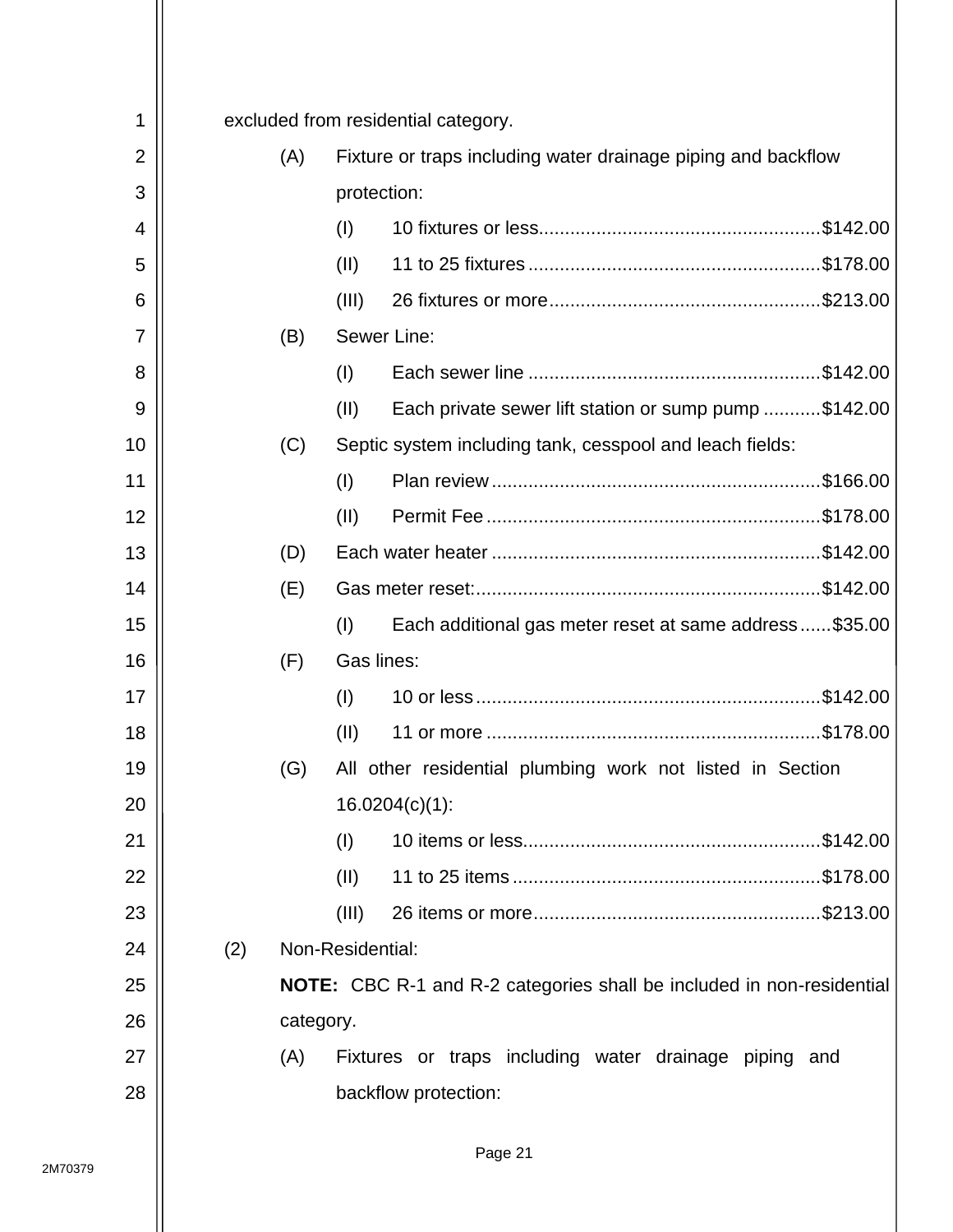|     |     | (1)   |                                                                   |                                                                                                                                                                                                                                                                                                                                                                                                                                                   |
|-----|-----|-------|-------------------------------------------------------------------|---------------------------------------------------------------------------------------------------------------------------------------------------------------------------------------------------------------------------------------------------------------------------------------------------------------------------------------------------------------------------------------------------------------------------------------------------|
|     |     | (II)  |                                                                   |                                                                                                                                                                                                                                                                                                                                                                                                                                                   |
|     |     | (III) |                                                                   |                                                                                                                                                                                                                                                                                                                                                                                                                                                   |
|     |     | (IV)  |                                                                   |                                                                                                                                                                                                                                                                                                                                                                                                                                                   |
|     | (B) |       |                                                                   |                                                                                                                                                                                                                                                                                                                                                                                                                                                   |
|     |     | (1)   |                                                                   |                                                                                                                                                                                                                                                                                                                                                                                                                                                   |
|     |     | (II)  |                                                                   |                                                                                                                                                                                                                                                                                                                                                                                                                                                   |
|     | (C) |       |                                                                   |                                                                                                                                                                                                                                                                                                                                                                                                                                                   |
|     |     | (1)   |                                                                   |                                                                                                                                                                                                                                                                                                                                                                                                                                                   |
|     |     | (II)  |                                                                   |                                                                                                                                                                                                                                                                                                                                                                                                                                                   |
|     | (D) |       |                                                                   |                                                                                                                                                                                                                                                                                                                                                                                                                                                   |
|     | (E) |       |                                                                   |                                                                                                                                                                                                                                                                                                                                                                                                                                                   |
|     |     | (1)   | Each additional gas meter reset at the same                       |                                                                                                                                                                                                                                                                                                                                                                                                                                                   |
|     |     |       |                                                                   |                                                                                                                                                                                                                                                                                                                                                                                                                                                   |
|     | (F) |       |                                                                   |                                                                                                                                                                                                                                                                                                                                                                                                                                                   |
|     |     | (1)   |                                                                   |                                                                                                                                                                                                                                                                                                                                                                                                                                                   |
|     |     | (II)  |                                                                   |                                                                                                                                                                                                                                                                                                                                                                                                                                                   |
|     | (G) |       |                                                                   |                                                                                                                                                                                                                                                                                                                                                                                                                                                   |
|     |     |       |                                                                   |                                                                                                                                                                                                                                                                                                                                                                                                                                                   |
|     | (H) |       |                                                                   |                                                                                                                                                                                                                                                                                                                                                                                                                                                   |
|     |     |       |                                                                   |                                                                                                                                                                                                                                                                                                                                                                                                                                                   |
|     |     | (1)   |                                                                   |                                                                                                                                                                                                                                                                                                                                                                                                                                                   |
|     |     | (II)  |                                                                   |                                                                                                                                                                                                                                                                                                                                                                                                                                                   |
|     |     | (III) |                                                                   |                                                                                                                                                                                                                                                                                                                                                                                                                                                   |
|     |     | (IV)  |                                                                   |                                                                                                                                                                                                                                                                                                                                                                                                                                                   |
| (3) |     |       |                                                                   |                                                                                                                                                                                                                                                                                                                                                                                                                                                   |
|     |     |       |                                                                   |                                                                                                                                                                                                                                                                                                                                                                                                                                                   |
|     |     |       | plan review fee shall be paid at the time of submitting plans and |                                                                                                                                                                                                                                                                                                                                                                                                                                                   |
|     |     |       |                                                                   | Sewer line:<br>each private sewer lift station or sump pump\$142.00<br>Septic system including tank, cesspool and leach fields:<br>Gas lines:<br>Industrial waste pre-treatment interceptors, including traps<br>All other non-residential plumbing work not listed in Section<br>$16.0204(c)(2)$ :<br>Plan review fees: Where no plan review fee is charged pursuant to<br>Section 16.0204(c) and a plumbing plan is required to be submitted, a |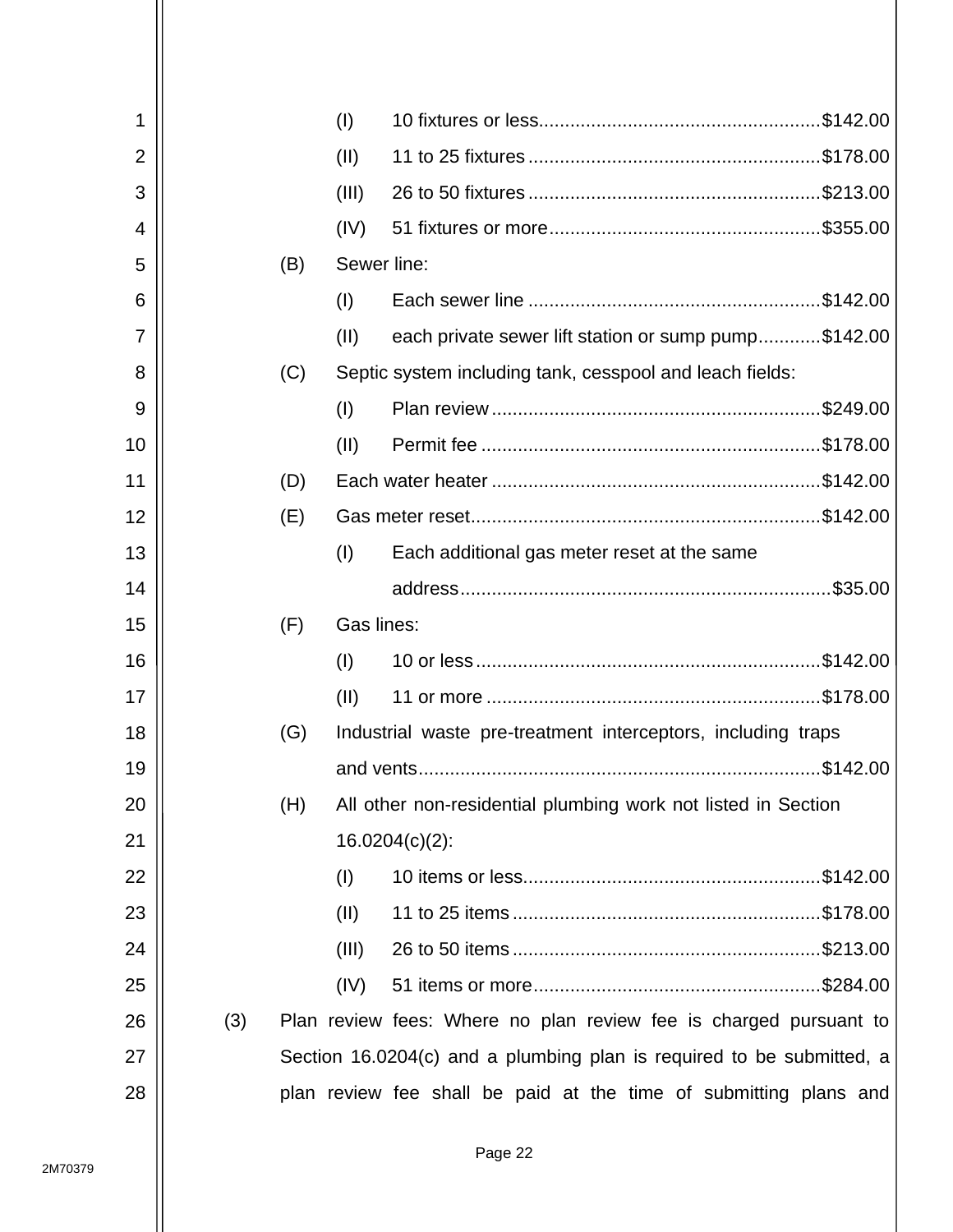| 1              | specifications for review which includes one review and a re-check.                     |
|----------------|-----------------------------------------------------------------------------------------|
| $\overline{2}$ | Additional reviews will be charged a plan review re-submittal fee.                      |
| 3              | (A)                                                                                     |
| 4              | Mechanical permit fees: Any person filing an application for permit to do<br>(d)        |
| 5              | mechanical construction only shall pay a fee, according to the following schedule, at   |
| 6              | the time of filing. All mechanical permits include two inspections.<br>Additional       |
| 7              | inspections will be charged a re-inspection fee. An intake processing fee, set forth at |
| 8              | Section 16.0204(i)(1), shall be applied to each mechanical permit.                      |
| 9              | (1)<br>Residential:                                                                     |
| 10             | (A)                                                                                     |
| 11             | (B)<br>Wall heater, floor furnace, radiant heat and all other heating                   |
| 12             |                                                                                         |
| 13             | (C)<br>All other residential mechanical work not listed in Section                      |
| 14             |                                                                                         |
| 15             | Non-Residential:<br>(2)                                                                 |
| 16             | (A)                                                                                     |
| 17             | (B)                                                                                     |
| 18             | Wall heater, floor furnace, radiant heat and all other heating<br>(C)                   |
| 19             |                                                                                         |
| 20             | other non-residential mechanical work not listed in<br>(D)<br>All                       |
| 21             |                                                                                         |
| 22             | (3)<br>Plan review fees: Where no plan review fee is charged pursuant to                |
| 23             | Section 16.0204(d) and a mechanical plan is required to be submitted, a                 |
| 24             | plan review fee shall be paid at a time of submitting plans and                         |
| 25             | specifications for review which includes one review and a re-check.                     |
| 26             | Additional reviews will be charged a plan review resubmittal fee.                       |
| 27             | (A)                                                                                     |
| 28             | Grading permit fees: Any person requesting review of grading and erosion plans<br>(e)   |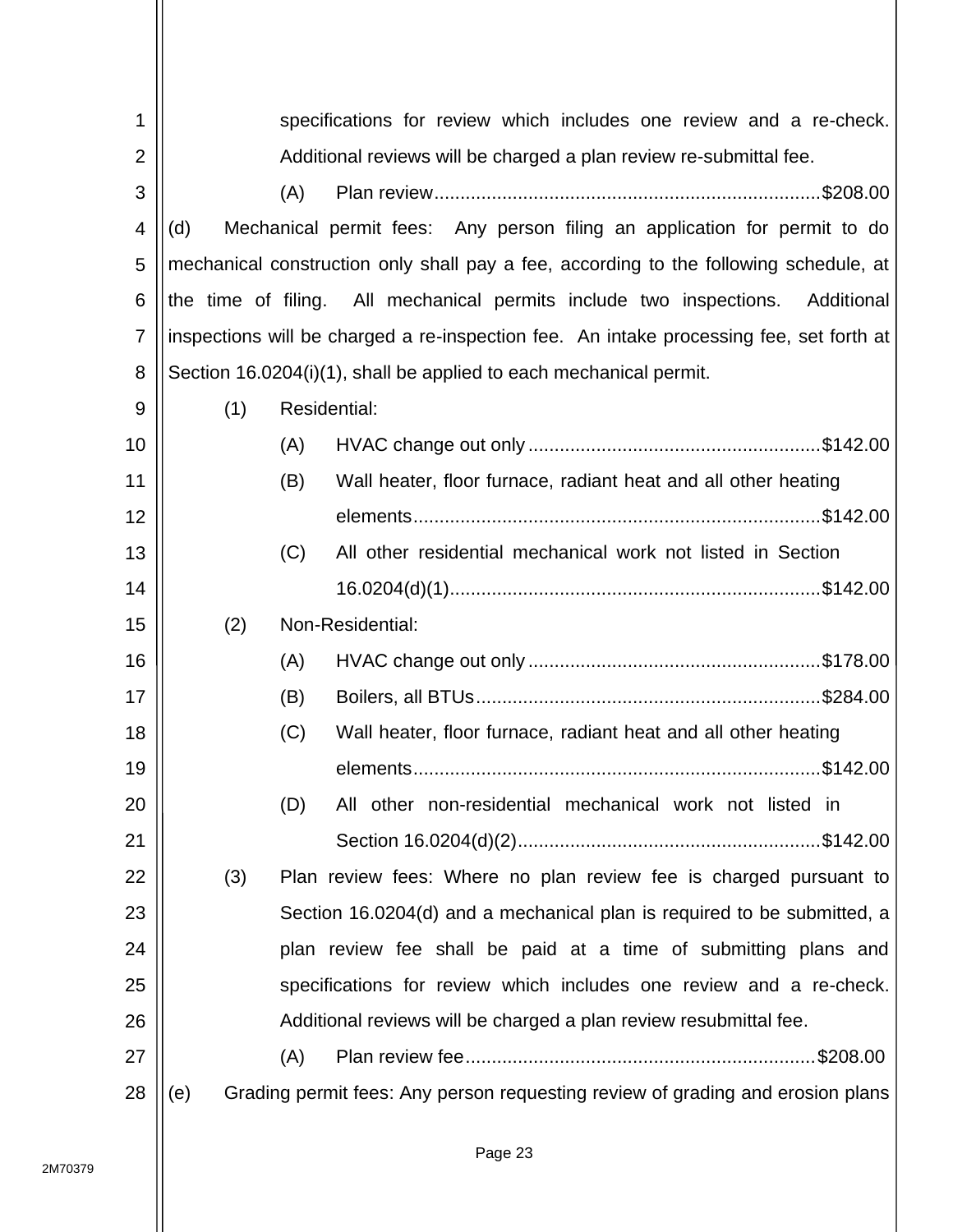1 2 3 4 5 6 7 or filing an application for a grading permit shall pay a fee at the time of filing according to the schedule below. All grading plan review fees include one review and a re-check. Additional reviews will be charged a plan review re-submittal fee. An intake processing fee is already included in the grading permit fees listed below. The fee for additional grading beyond that approved by a valid and current grading permit and/or plan review shall be the difference between the fee paid for the original permit and/or plan review and the fee required for the entire grading project.

8 9 10 When there are both excavation (cut) and embankment (fill) grading activities of one hundred (100) cubic yards or more on the same site, the fee shall be based upon the total activity volume (cubic yardage).

11 12 13 Separate permits and fees shall apply to retaining walls as indicated in Section 16.0204(h). There shall be no separate charges for standard terrace drains and similar facilities.

(1) Residential grading fees:

 $(\Lambda)$  Pormit foo:

| L GITTIIT IGG' |                                                             |
|----------------|-------------------------------------------------------------|
| (1)            | 100 - 1,000 cubic yards  \$601.00 for first 100 cubic yards |
|                |                                                             |
|                | or fraction thereof with a maximum fee of \$672.00          |
| (II)           | 1,000.1 - 10,000 cubic yards \$672.00 for first 1,000 cubic |
|                | yards plus \$7.89 for each additional 1,000 cubic           |
|                | yards or fraction thereof with a maximum fee of \$743.00    |
| (III)          | 10,000.1 - 100,000 cubic yards  \$743.00 for first 10,000   |
|                | cubic yards plus \$15.78 for each additional 10,000 cubic   |
|                | yards or fraction thereof with a maximum fee of \$885.00    |
| (IV)           | Over 100,000 cubic yards\$885.00 for first 100,000 cubic    |
|                |                                                             |
|                |                                                             |
|                | NOTE: Less than 100 cubic yards has no charge.              |
| (M)            |                                                             |

14

15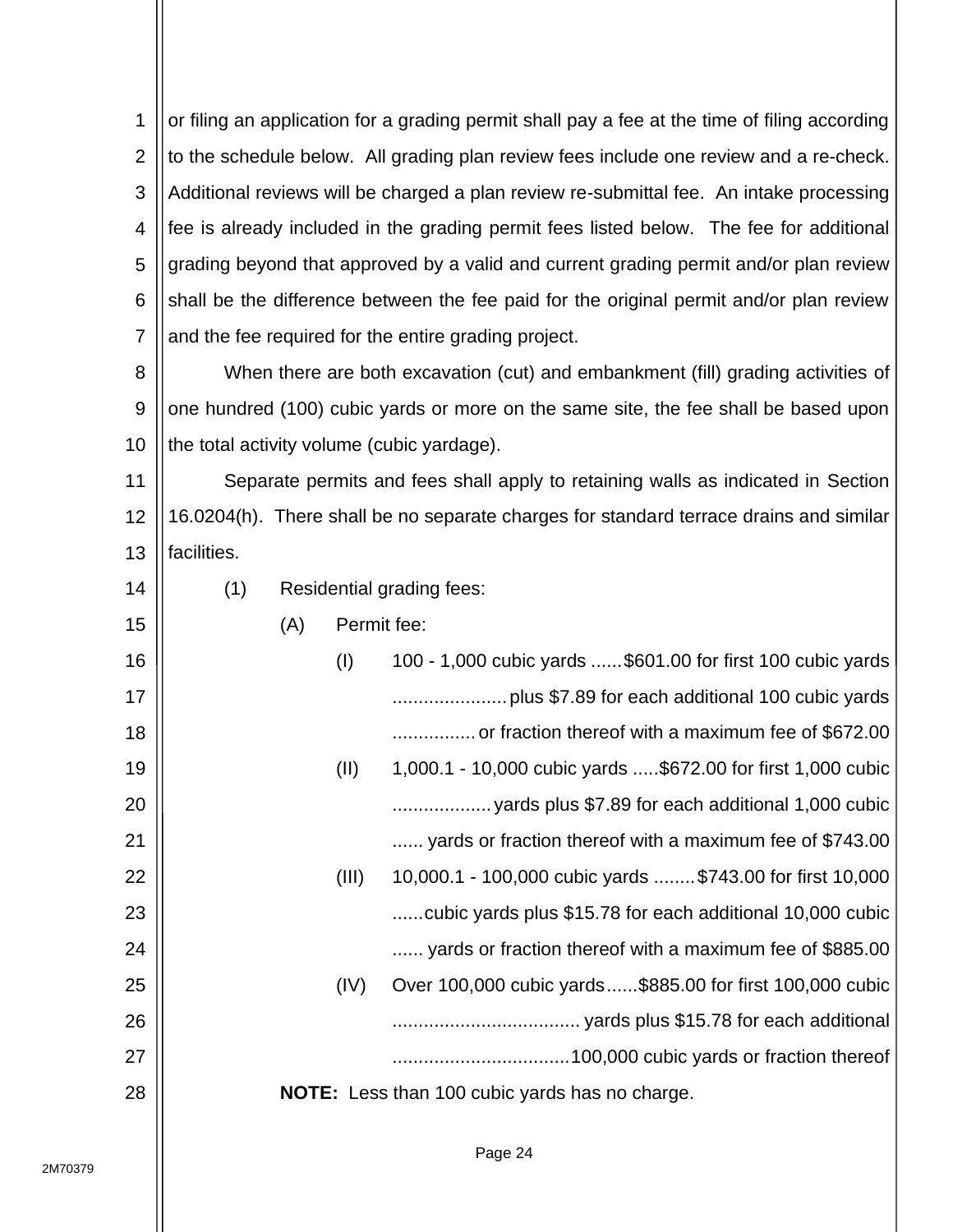| 1              |     | (B) |             | Plan review fee:                                             |
|----------------|-----|-----|-------------|--------------------------------------------------------------|
| $\overline{2}$ |     |     | (1)         | 100 - 1,000 cubic yards  \$509.00 for first 100 cubic yards  |
| 3              |     |     |             |                                                              |
| 4              |     |     |             | or fraction thereof with a maximum fee of \$592.00           |
| 5              |     |     | (II)        | 1,000.1 - 10,000 cubic yards  \$592.00 for first 1,000 cubic |
| 6              |     |     |             |                                                              |
| $\overline{7}$ |     |     |             | yards or fraction thereof with a maximum fee of \$758.00     |
| 8              |     |     | (III)       | 10,000.1 - 100,000 cubic yards  \$758.00 for first 10,000    |
| 9              |     |     |             | cubic yards plus \$27.67 for each additional 10,000 cubic    |
| 10             |     |     |             | yards or fraction thereof with a maximum fee of \$1,007.00   |
| 11             |     |     | (IV)        | Over 100,000 cubic yards\$1,007.00 for first 100,000 cubic   |
| 12             |     |     |             |                                                              |
| 13             |     |     |             |                                                              |
| 14             |     |     |             | NOTE: Less than 100 cubic yards has no charge.               |
| 15             | (2) |     |             | Non-Residential grading:                                     |
| 16             |     | (A) | Permit fee: |                                                              |
| 17             |     |     | (I)         | 100 - 1,000 cubic yards  \$672.00 for first 100 cubic yards  |
| 18             |     |     |             |                                                              |
| 19             |     |     |             | or fraction thereof with a maximum fee of \$743.00           |
| 20             |     |     | (II)        | 1,000.1 - 10,000 cubic yards \$743.00 for first 1,000 cubic  |
| 21             |     |     |             | yards plus \$7.89 for each additional 1,000 cubic            |
| 22             |     |     |             | yards or fraction thereof with a maximum fee of \$814.00     |
| 23             |     |     | (III)       | 10,000.1 - 100,000 cubic yards  \$814.00 for first 10,000    |
| 24             |     |     |             | cubic yards plus \$11.89 for each additional 10,000 cubic    |
| 25             |     |     |             | yards or fraction thereof with a maximum fee of \$921.00     |
| 26             |     |     | (IV)        | Over 100,000 cubic yards\$921.00 for first 100,000 cubic     |
| 27             |     |     |             |                                                              |
| 28             |     |     |             |                                                              |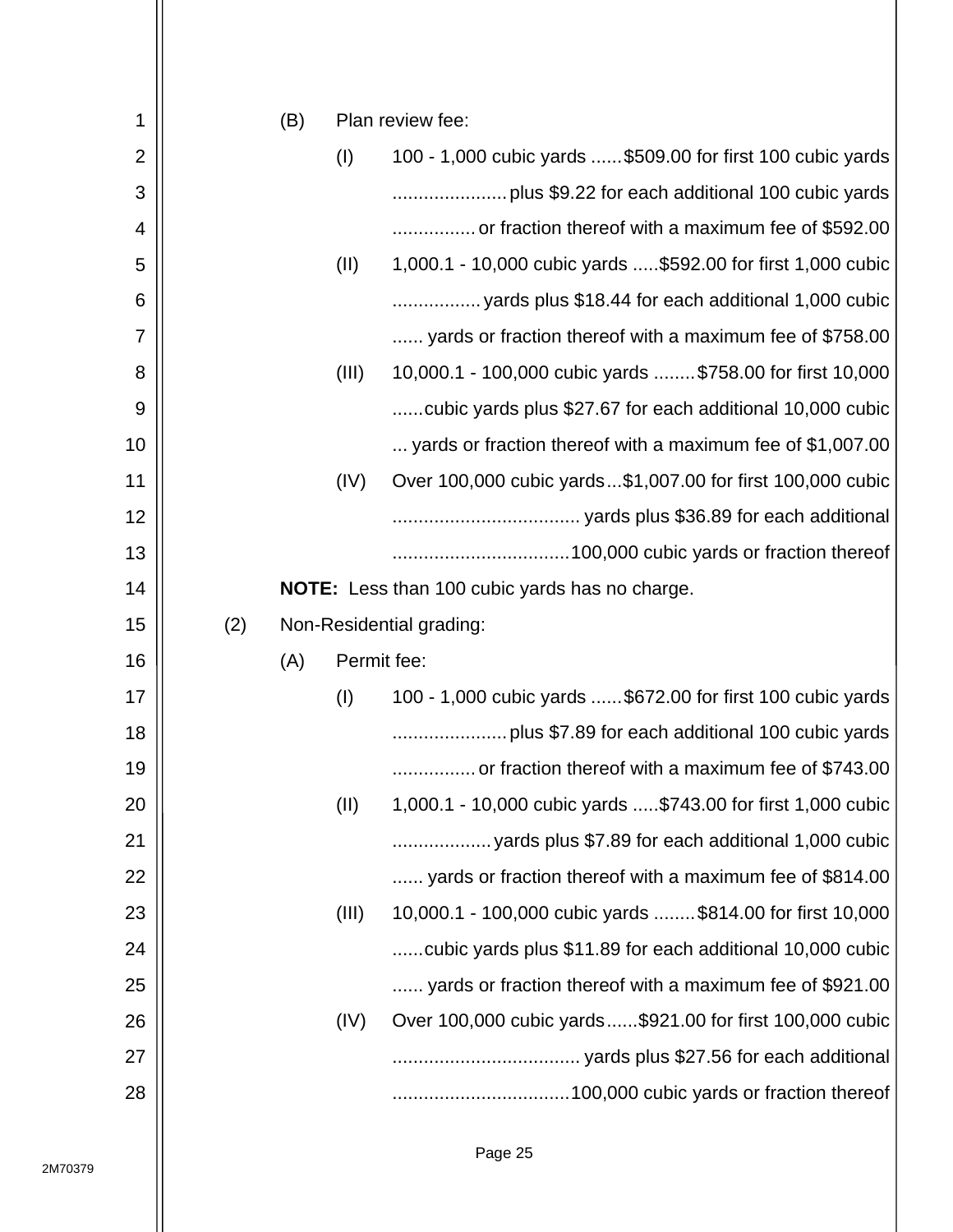| 1              | <b>NOTE:</b> Less than 100 cubic yards has no charge. |     |                  |                                                                                           |  |  |
|----------------|-------------------------------------------------------|-----|------------------|-------------------------------------------------------------------------------------------|--|--|
| $\overline{2}$ |                                                       | (B) |                  | Plan review fee:                                                                          |  |  |
| 3              |                                                       |     | (1)              | 100 - 1,000 cubic yards  \$716.00 for first 100 cubic yards                               |  |  |
| 4              |                                                       |     |                  |                                                                                           |  |  |
| 5              |                                                       |     |                  | or fraction thereof with a maximum fee of \$799.00                                        |  |  |
| 6              |                                                       |     | (II)             | 1,000.1 - 10,000 cubic yards \$799.00 for first 1,000 cubic                               |  |  |
| 7              |                                                       |     |                  |                                                                                           |  |  |
| 8              |                                                       |     |                  | yards or fraction thereof with a maximum fee of \$965.00                                  |  |  |
| 9              |                                                       |     | (III)            | 10,000.1 - 100,000 cubic yards  \$965.00 for first 10,000                                 |  |  |
| 10             |                                                       |     |                  | cubic yards plus \$27.67 for each additional 10,000 cubic                                 |  |  |
| 11             |                                                       |     |                  | yards or fraction thereof with a maximum fee of \$1,214.00                                |  |  |
| 12             |                                                       |     | (IV)             | Over 100,000 cubic yards\$1,214.00 for first 100,000 cubic                                |  |  |
| 13             |                                                       |     |                  |                                                                                           |  |  |
| 14             |                                                       |     |                  |                                                                                           |  |  |
| 15             |                                                       |     |                  | <b>NOTE:</b> Less than 100 cubic yards has no charge.                                     |  |  |
| 16             | (f)                                                   |     |                  | Erosion and sediment control permit and fees: Land clearing or other land                 |  |  |
| 17             |                                                       |     |                  | disturbing activity without grading or building permit shall obtain an erosion and        |  |  |
| 18             |                                                       |     |                  | sediment control permit. Plan review shall be paid at the time of filing according to the |  |  |
| 19             |                                                       |     |                  | following schedule. All erosion and sediment control permits include two plan reviews     |  |  |
| 20             |                                                       |     |                  | and two inspections. Additional inspections will be charged a re-inspection fee and       |  |  |
| 21             |                                                       |     |                  | additional reviews will be charged a plan review re-submittal fee. An intake processing   |  |  |
| 22             |                                                       |     |                  | fee is already included in the erosion and sediment control permit fees listed below.     |  |  |
| 23             | (1)                                                   |     | Residential:     |                                                                                           |  |  |
| 24             |                                                       | (A) |                  |                                                                                           |  |  |
| 25             |                                                       | (B) |                  |                                                                                           |  |  |
| 26             | (2)                                                   |     | Non-Residential: |                                                                                           |  |  |
| 27             |                                                       | (A) |                  |                                                                                           |  |  |
| 28             |                                                       | (B) |                  |                                                                                           |  |  |
|                |                                                       |     |                  |                                                                                           |  |  |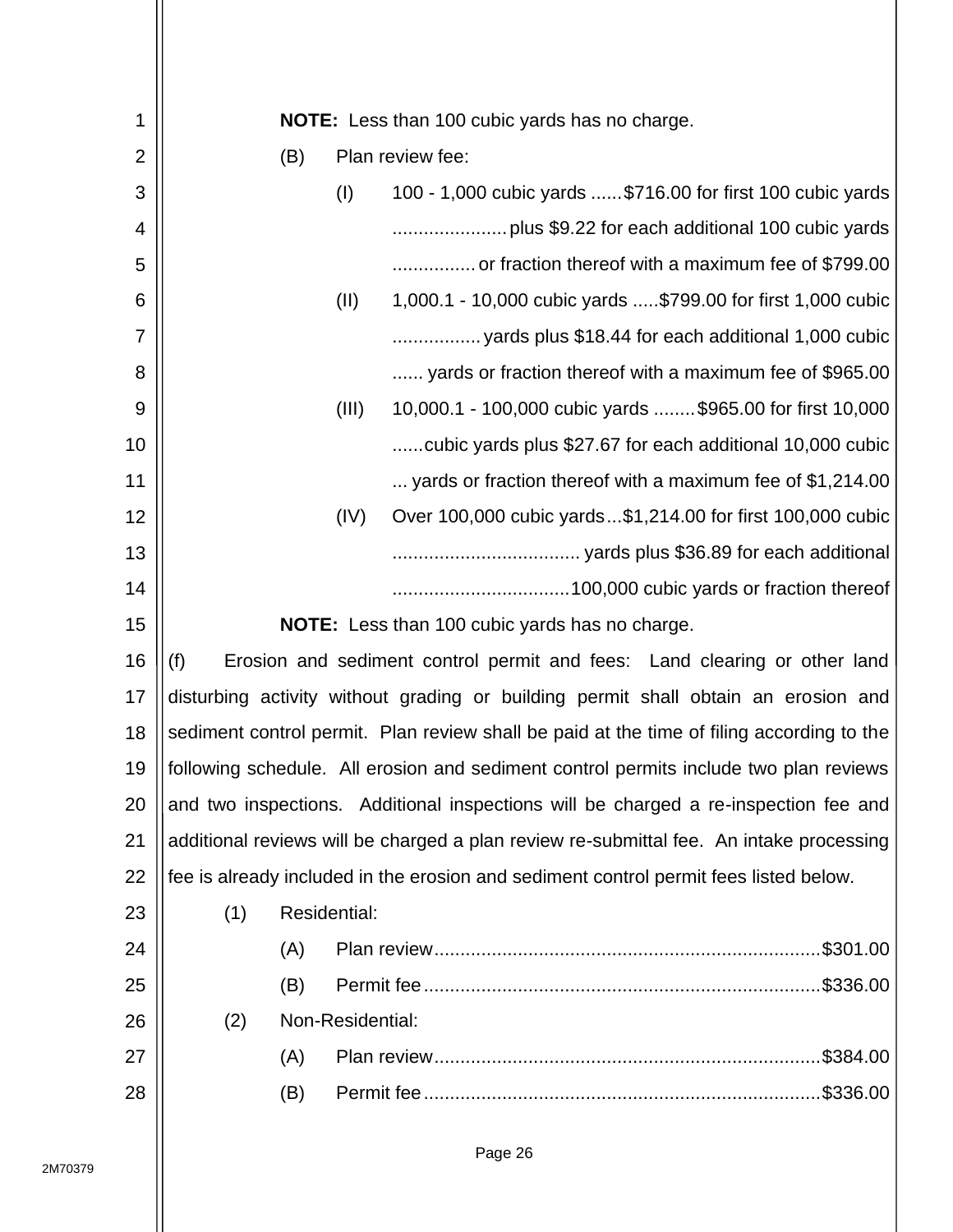| 1              | (g)                                                                                 | Geotechnical and geology reports: An intake processing fee, set forth in Section |                      |                                                                                            |  |  |  |  |
|----------------|-------------------------------------------------------------------------------------|----------------------------------------------------------------------------------|----------------------|--------------------------------------------------------------------------------------------|--|--|--|--|
| $\overline{2}$ | 16.0204(i)(1), shall be applied to each report or review requested in this section. |                                                                                  |                      |                                                                                            |  |  |  |  |
| 3              |                                                                                     | (1)                                                                              |                      | Geotechnical report review fee:                                                            |  |  |  |  |
| 4              |                                                                                     |                                                                                  | (A)                  |                                                                                            |  |  |  |  |
| 5              |                                                                                     |                                                                                  | (B)                  |                                                                                            |  |  |  |  |
| 6              |                                                                                     | (2)                                                                              |                      |                                                                                            |  |  |  |  |
| 7              |                                                                                     | (3)                                                                              |                      | Compaction report review/Hydro-collapsible soils report review:                            |  |  |  |  |
| 8              |                                                                                     |                                                                                  | (A)                  |                                                                                            |  |  |  |  |
| 9              |                                                                                     |                                                                                  | (B)                  |                                                                                            |  |  |  |  |
| 10             |                                                                                     |                                                                                  | (C)                  |                                                                                            |  |  |  |  |
| 11             |                                                                                     | (4)                                                                              |                      |                                                                                            |  |  |  |  |
| 12             | (h)                                                                                 |                                                                                  |                      | Retaining walls, walls and fences: An intake processing fee, set forth in Section          |  |  |  |  |
| 13             |                                                                                     |                                                                                  |                      | 16.0204(i)(1), shall be applied to each permit in Section 16.0204(h)(3). All fees in       |  |  |  |  |
| 14             |                                                                                     |                                                                                  |                      | Section 16.0204(h)(3) include one inspection and additional inspections will be charged    |  |  |  |  |
| 15             |                                                                                     |                                                                                  | a re-inspection fee. |                                                                                            |  |  |  |  |
| 16             |                                                                                     | (1)                                                                              |                      | Residential masonry/retaining walls See referenced Construction                            |  |  |  |  |
| 17             |                                                                                     |                                                                                  |                      |                                                                                            |  |  |  |  |
| 18             |                                                                                     | (2)                                                                              |                      | Non-residential masonry/retaining walls See referenced Construction                        |  |  |  |  |
| 19             |                                                                                     |                                                                                  |                      |                                                                                            |  |  |  |  |
| 20             |                                                                                     | (3)                                                                              |                      | Chain link, wood and/or wrought iron fencing:                                              |  |  |  |  |
| 21             |                                                                                     |                                                                                  | (A)                  |                                                                                            |  |  |  |  |
| 22             |                                                                                     |                                                                                  | (B)                  |                                                                                            |  |  |  |  |
| 23             | (i)                                                                                 |                                                                                  |                      | Miscellaneous permit, inspection and plan review fees: Schedule of fees not                |  |  |  |  |
| 24             |                                                                                     |                                                                                  |                      | otherwise provided for are located in this section. An intake processing fee, set forth in |  |  |  |  |
| 25             |                                                                                     |                                                                                  |                      | Section 16.0204(i)(1), shall be applied to each miscellaneous permit.                      |  |  |  |  |
| 26             |                                                                                     | (1)                                                                              |                      |                                                                                            |  |  |  |  |
| 27             |                                                                                     |                                                                                  |                      | NOTE: This fee shall be applied to each permit prescribed by this                          |  |  |  |  |
|                |                                                                                     |                                                                                  |                      | schedule. Special consideration of this fee will be given to projects                      |  |  |  |  |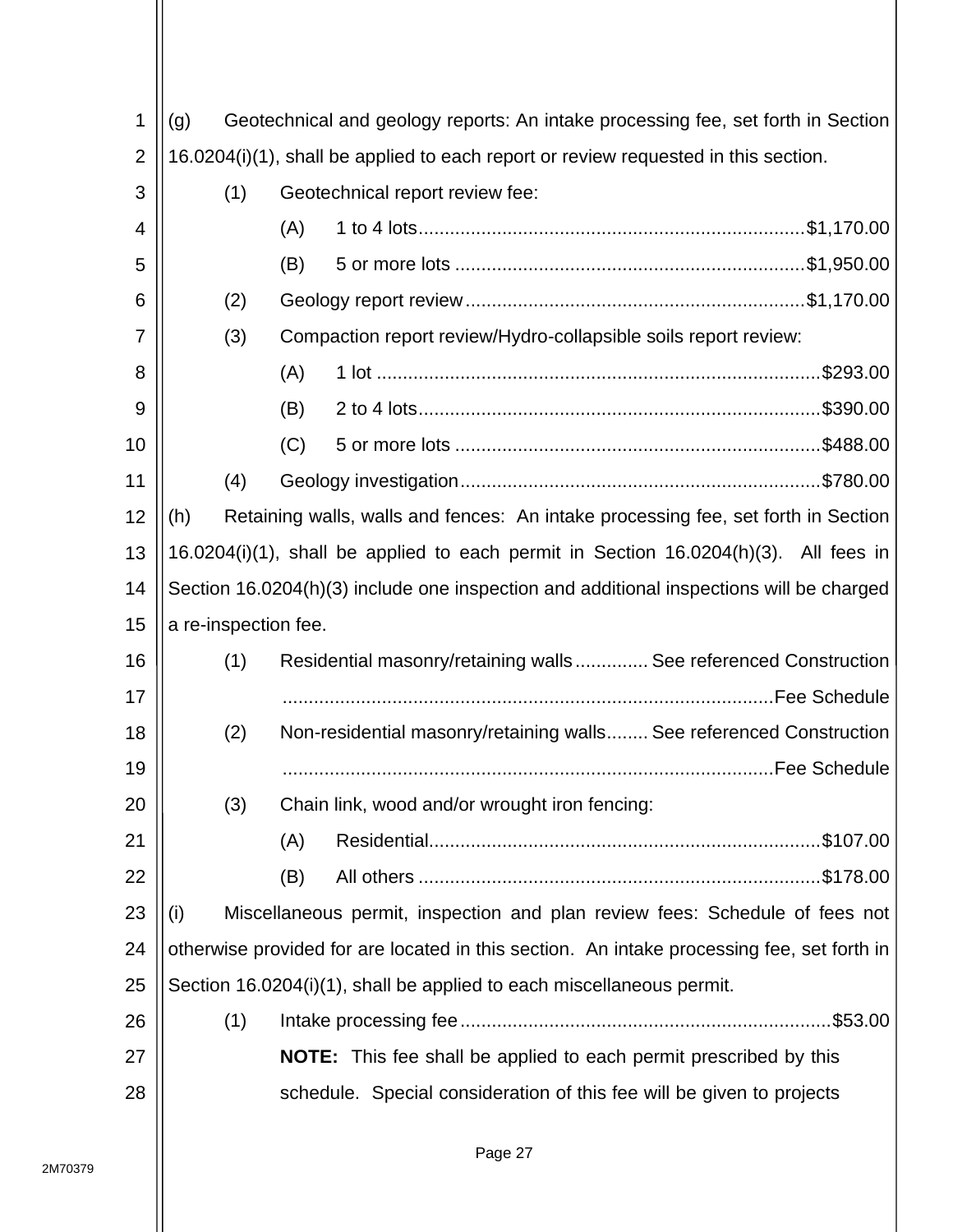|     | with any combination of electrical, mechanical, and/or plumbing        |
|-----|------------------------------------------------------------------------|
|     | under one permit number.                                               |
| (2) |                                                                        |
|     | <b>NOTE:</b><br>This fee shall be applied to an inspection that is not |
|     | covered under any other permit in Section 16.0204.                     |
| (3) | Field Investigation:                                                   |
|     | Recreational Cabin to<br>(A)<br>Conversion<br>0f<br>Single<br>Family   |
|     |                                                                        |
|     | (B)<br>Endangered Species Site Investigation\$136.00                   |
| (4) | Work commencing before permit issuance  cost shall equal to the cost   |
|     |                                                                        |
| (5) | Application to become a certified fabricator to work within            |
|     |                                                                        |
|     | (A)<br>Renewal of or modification to an approve fabricator             |
|     |                                                                        |
|     |                                                                        |
| (6) | Standard plans (expires with adoption of new code):                    |
|     | Single family residence  see (R-3) Model, First Master Plan<br>(A)     |
|     |                                                                        |
|     | (B)                                                                    |
|     | (C)                                                                    |
|     | (D)                                                                    |
|     |                                                                        |
|     | (E)                                                                    |
| (7) | Service charge for cash deposits and other sureties\$158.00            |
| (8) | Re-roofs:                                                              |
|     | Residential (with detached or attached garage) \$213.00<br>(A)         |
|     | (B)                                                                    |
|     |                                                                        |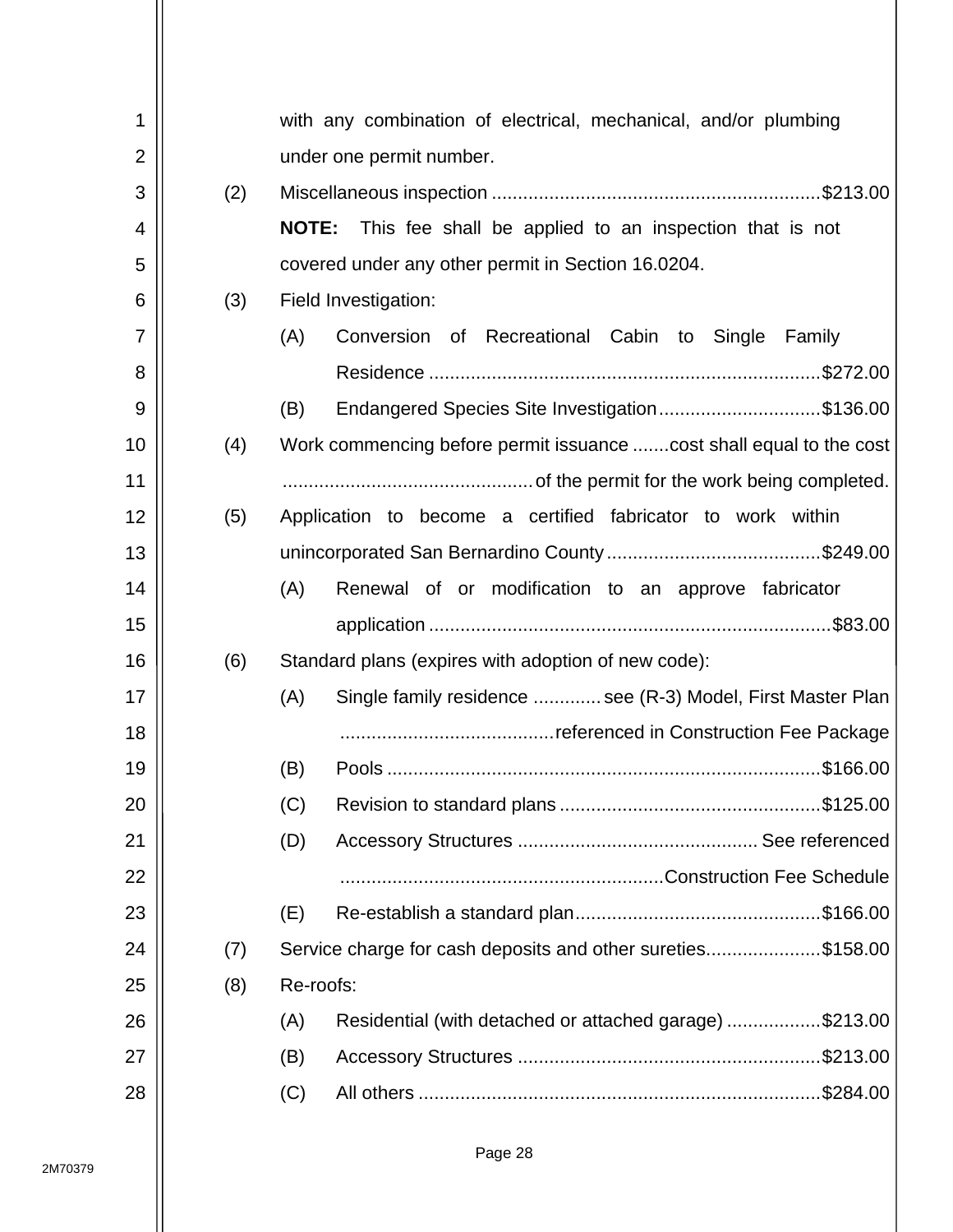| 1              | (9)  | Illuminated and non-illuminated sign:                              |
|----------------|------|--------------------------------------------------------------------|
| $\overline{2}$ |      | Monument/pole 30 feet in height or less\$261.00<br>(A)             |
| 3              |      | Monument/pole over 30 feet in height \$296.00<br>(B)               |
| 4              |      | (C)                                                                |
| 5              | (10) |                                                                    |
| 6              | (11) | Inspection cancellation: no notice or same day of scheduled        |
| 7              |      | .\$96.00                                                           |
| 8              | (12) | Additional plan review, re-submittals\$249.00 per submittal        |
| 9              | (13) | Revision to approved plan (includes one plan check and a           |
| 10             |      |                                                                    |
| 11             | (14) | Recognized third party/state approved or County of San Bernardino  |
| 12             |      | standard plans:                                                    |
| 13             |      | (A)                                                                |
| 14             |      | Permit fee  See referenced Construction Fee Schedule<br>(B)        |
| 15             | (15) |                                                                    |
| 16             | (16) |                                                                    |
| 17             | (17) | Expedited plan review 1.5 times the cost of regular plan review    |
| 18             | (18) | Inspections during off-hours (minimum 2 hour charge) Actual Cost   |
| 19             |      |                                                                    |
| 20             | (19) |                                                                    |
| 21             | (20) | Addressing:                                                        |
| <u>22</u>      |      | (A)                                                                |
| 23             |      | (B)<br>Written verification of address, full distribution \$105.00 |
| 24             |      | (C)                                                                |
| 25             | (21) | Review for re-issuance of or change to a Certificate of Occupancy  |
| 26             |      | where no permit is otherwise required or OSHPD Certification when  |
| 27             |      |                                                                    |
| 28             | (22) | Antenna or cell tower:                                             |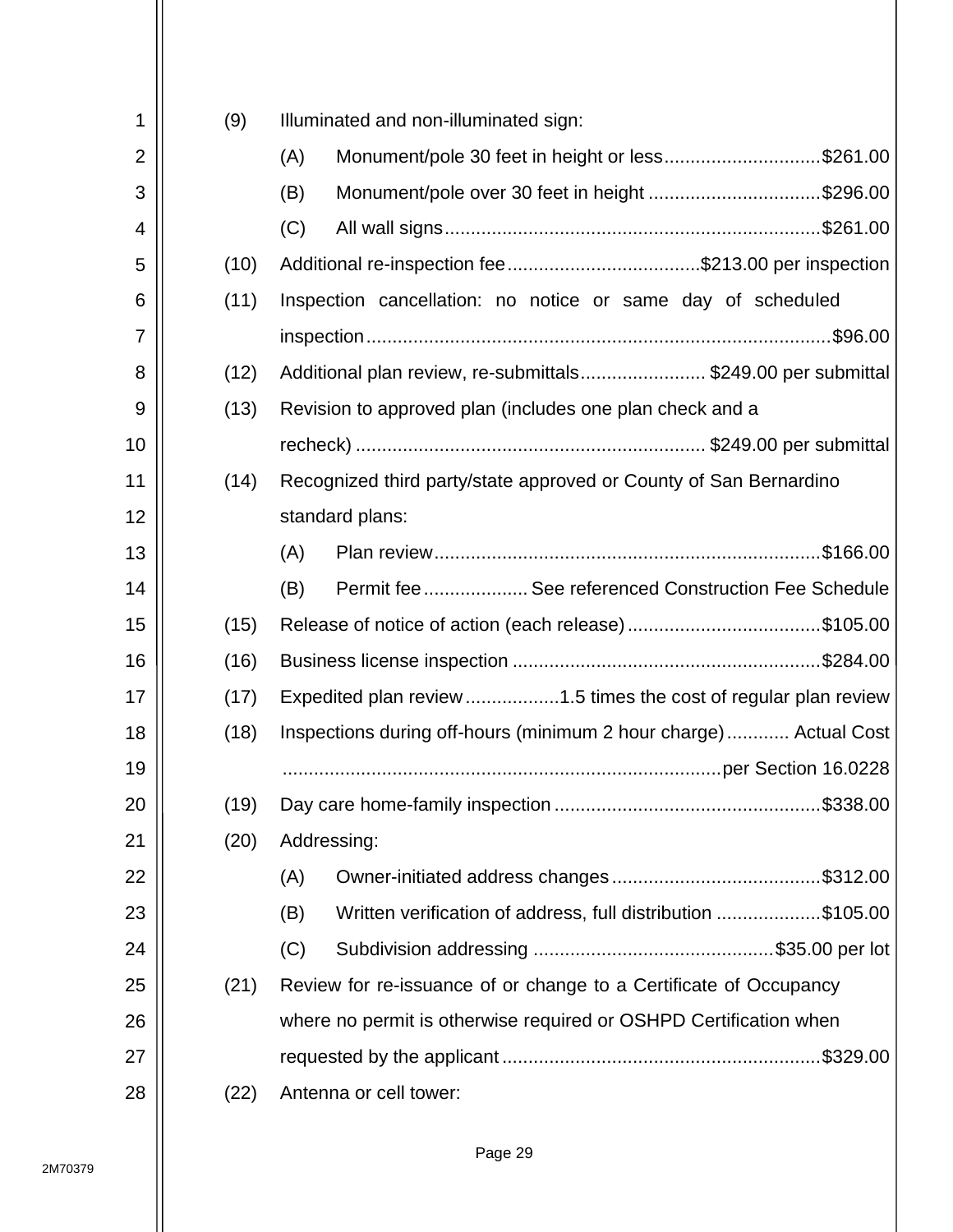| 1              |      | (A)            | Modification to an existing antenna or cell tower\$498.00              |          |
|----------------|------|----------------|------------------------------------------------------------------------|----------|
| $\overline{2}$ |      | (B)            |                                                                        |          |
| 3              |      | (C)            |                                                                        |          |
| 4              | (23) | Storage racks: |                                                                        |          |
| 5              |      | (A)            | Simple - 20 feet in heights and a single height racking                |          |
| 6              |      |                |                                                                        |          |
| 7              |      | (B)            | Complex – over 20 feet in height and/or multiple height/level          |          |
| 8              |      |                |                                                                        |          |
| 9              | (24) |                | Demolition (Complete removal of structure and foundation. This         |          |
| 10             |      |                | includes the removal of water lines, sewer lines, gas lines and the    |          |
| 11             |      |                | demolition of any septic systems and wells.)                           |          |
| 12             |      | (A)            |                                                                        |          |
| 13             |      | (B)            |                                                                        |          |
| 14             | (25) |                |                                                                        |          |
| 15             | (26) |                | Residential alteration (R-3 Single Family Dwelling (SFR) only) Note:   |          |
| 16             |      |                | A residential alteration can be any combination of permit fee items    |          |
| 17             |      |                | related to electrical, mechanical, plumbing or other single family     |          |
| 18             |      |                | home rehabilitation. Please refer to the Alteration Worksheet for a    |          |
| 19             |      |                | list of items that apply. An intake processing fee is already included |          |
| 20             |      |                | in the permit fees listed below.                                       |          |
| 21             |      | (A)            | Minor $-0\%$ to 25% of total sq. ft. of the SFR, or 3 different        |          |
| 22             |      |                |                                                                        | \$403.00 |
| 23             |      | (B)            | Moderate $-25.01\%$ to 50% of total sq. ft. of the SFR, or 6           |          |
| 24             |      |                |                                                                        |          |
| 25             |      | (C)            | Major $-50.01\%$ to 90% of total sq. ft. of the SFR, or 7              |          |
| 26             |      |                |                                                                        |          |
| 27             |      | (D)            | Each additional item added from Alteration Worksheet                   |          |
| 28             |      |                |                                                                        |          |
|                |      |                |                                                                        |          |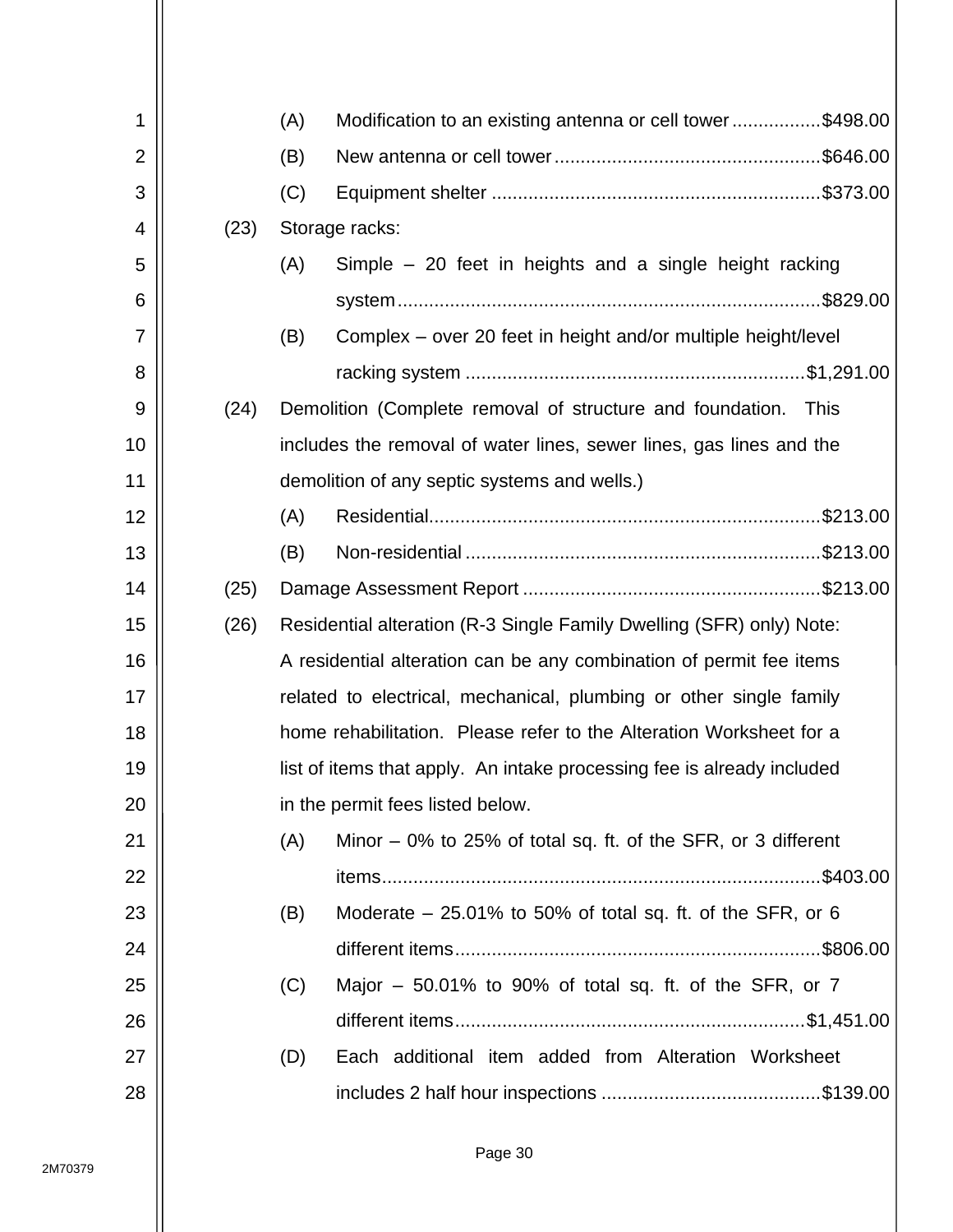| 1              | (27) |     |             | Cargo container(s) for storage only:                                                      |
|----------------|------|-----|-------------|-------------------------------------------------------------------------------------------|
| $\overline{2}$ |      | (A) | Permit fee: |                                                                                           |
| 3              |      |     | (1)         |                                                                                           |
| 4              |      |     | (II)        |                                                                                           |
| 5              |      |     | (III)       |                                                                                           |
| 6              |      | (B) |             |                                                                                           |
| 7              | (i)  |     |             | Permit fee for swimming pools: The building permit fee for new swimming pools             |
| 8              |      |     |             | includes plan review fees as shown below and all inspection fees for all phases of the    |
| 9              |      |     |             | construction including permit issuance fees, electrical permit fees, mechanical permit    |
| 10             |      |     |             | fees, plumbing permit fees and solar energy permit fees. An intake processing fee, set    |
| 11             |      |     |             | forth in Section 16.0204(i)(1), shall be applied to each swimming pool, spa and/or hot    |
| 12             |      |     |             | tub permit fees listed below. Note: These fees are in addition to the fee prescribed in   |
| 13             |      |     |             | Section 16.0213B for commercial swimming pools, spas and/or hot tubs:                     |
| 14             | (1)  |     |             | Swimming pools accessory to single-family dwellings:                                      |
| 15             |      | (A) |             |                                                                                           |
| 16             |      | (B) |             |                                                                                           |
| 17             | (2)  |     |             | All other swimming pools:                                                                 |
| 18             |      | (A) |             |                                                                                           |
| 19             |      | (B) |             |                                                                                           |
| 20             | (3)  |     |             |                                                                                           |
| 21             | (4)  |     |             | Plan review fee only when included with other than a standard plan                        |
| 22             |      |     |             |                                                                                           |
| 23             | (k)  |     |             | Solar Energy Systems: Plans are required to be submitted for the solar energy             |
| 24             |      |     |             | system. The review fee shall be paid at the time of submitting plans and specifications   |
| 25             |      |     |             | for review and the permit fee shall be paid at the time of permit issuance. An intake     |
| 26             |      |     |             | processing fee, set forth in Section 16.0204(i)(1), shall be applied to each solar energy |
| 27             |      |     |             | system permit. However, the intake processing fee will be waived for Sections             |
| 28             |      |     |             | 16.0204(k)(1), 16.0204(k)(2), and 16.0204(k)(3).                                          |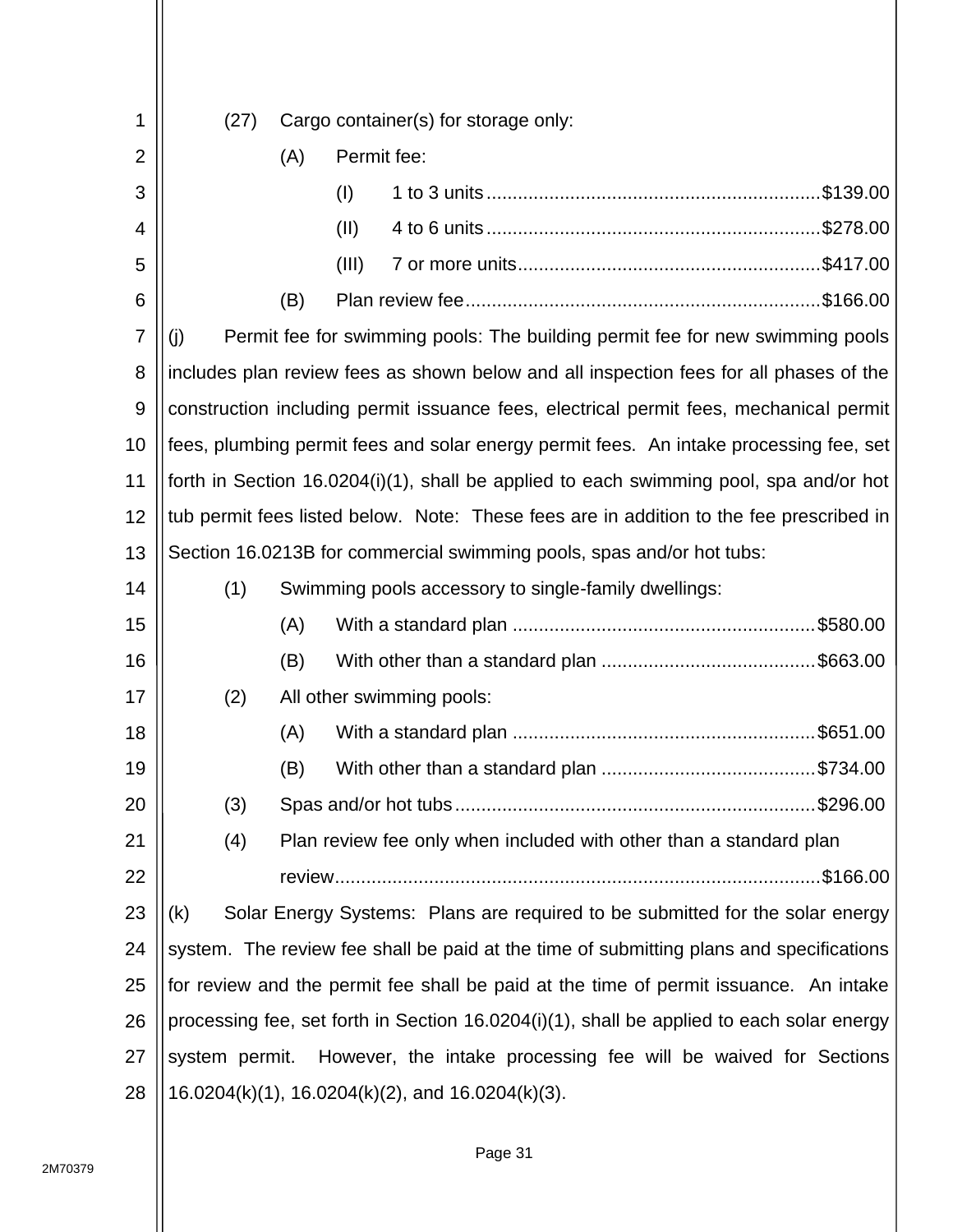| 1              |     |         |                    |                                                                     |
|----------------|-----|---------|--------------------|---------------------------------------------------------------------|
|                | (1) |         |                    | 15KW or less photovoltaic systems for single family residential –   |
| $\overline{2}$ |     |         | roof mount system: |                                                                     |
| 3              |     | (A)     |                    |                                                                     |
| 4              |     | (B)     |                    |                                                                     |
| 5              | (2) |         |                    | For photovoltaic systems for single family residential above 15KW - |
| 6              |     |         | roof mount system: |                                                                     |
| 7              |     | (A)     |                    |                                                                     |
| 8              |     |         |                    |                                                                     |
| 9              |     | (B)     |                    |                                                                     |
| 10             | (3) |         |                    | Photovoltaic systems for single family residential – ground mounted |
| 11             |     | system: |                    |                                                                     |
| 12             |     | (A)     |                    |                                                                     |
| 13             |     | (B)     |                    | Plan review – above 15KW  \$225.00 plus \$15.00 per each            |
| 14             |     |         |                    |                                                                     |
|                |     | (C)     |                    |                                                                     |
| 15             |     |         |                    |                                                                     |
| 16             | (4) |         |                    | Solar water heating systems:                                        |
| 17             |     | (A)     |                    |                                                                     |
| 18             |     | (B)     |                    |                                                                     |
| 19             | (5) |         |                    | Commercial rooftop or ground mount solar energy:                    |
| 20             |     | (A)     | Permit fee:        |                                                                     |
| 21             |     |         | (1)                |                                                                     |
| 22             |     |         | (II)               | 50.01 - 250 Kilowatts \$355.00 for the first 50 Kilowatts           |
| 23             |     |         |                    |                                                                     |
| 24             |     |         |                    | fraction thereof for a maximum fee of \$568.00                      |
| 25             |     |         | (III)              | Over 250 Kilowatts\$568.00 for the first 250 Kilowatts              |
| 26             |     |         |                    |                                                                     |
| 27             |     |         |                    | fraction thereof for a maximum fee of \$852.00                      |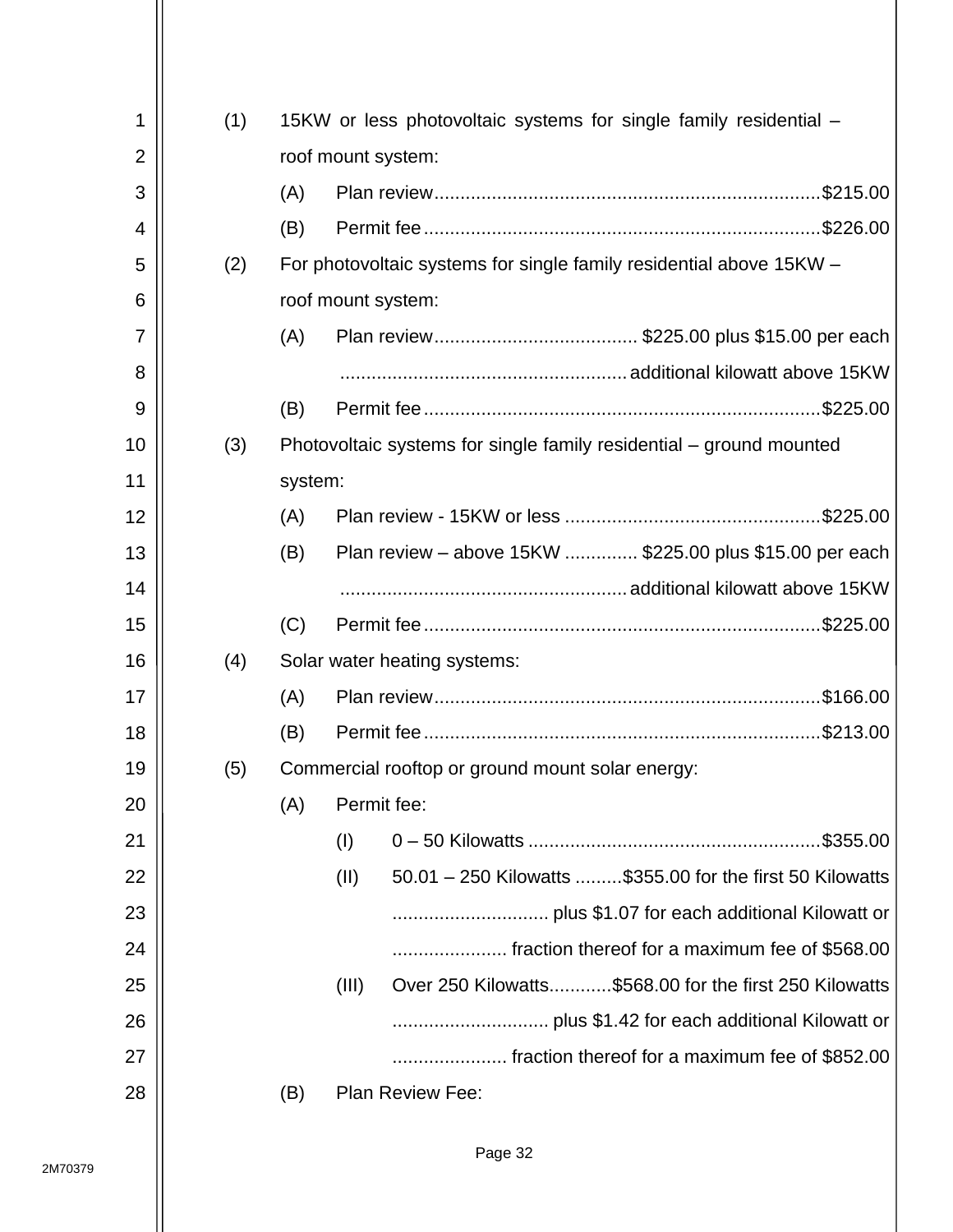| 1              |             | (1)                        |                                                                                      |
|----------------|-------------|----------------------------|--------------------------------------------------------------------------------------|
| 2              |             | (II)                       | 50.01 - 250 Kilowatts \$332.00 for the first 50 Kilowatts                            |
| 3              |             |                            |                                                                                      |
| 4              |             |                            | fraction thereof for a maximum fee of \$664.00                                       |
| 5              |             | (III)                      | Over 250 Kilowatts\$664.00 for the first 250 Kilowatts                               |
| 6              |             |                            |                                                                                      |
| $\overline{7}$ |             |                            | fraction thereof for a maximum fee of \$1,245.00                                     |
| 8              | (6)         |                            |                                                                                      |
| 9              |             | (A)                        |                                                                                      |
| 10             | (1)         |                            | Manufactured buildings or mobile homes: An intake processing fee, set forth in       |
| 11             |             |                            | Section 16.0204(i)(1), shall be applied to each manufactured building or mobile home |
| 12             | permit fee. |                            |                                                                                      |
| 13             | (1)         |                            | Mobile home site preparation (includes plan review and permit                        |
| 14             |             |                            | inspection for septic system, electrical and water line                              |
| 15             |             |                            |                                                                                      |
| 16             | (2)         |                            | Commercial coach installation (includes accessibility review)\$521.00                |
| 17             | (3)         | <b>Foundation Systems:</b> |                                                                                      |
| 18             |             | (A)                        | Permit fees:                                                                         |
| 19             |             | (1)                        | Earthquake Bracing Systems (ERBS) for<br><b>State</b>                                |
| 20             |             |                            |                                                                                      |
| 21             |             | (II)                       |                                                                                      |
| 22             |             | (III)                      |                                                                                      |
| 23             |             | (B)                        | Plan review:                                                                         |
| 24             |             | (1)                        |                                                                                      |
| 25             |             | (II)                       |                                                                                      |
| 26             | (4)         |                            | For each transportable manufactured home section as per                              |
| 27             |             |                            | California Health and Safety Code section 18551 type setdown Per                     |
| 28             |             |                            |                                                                                      |
|                |             |                            |                                                                                      |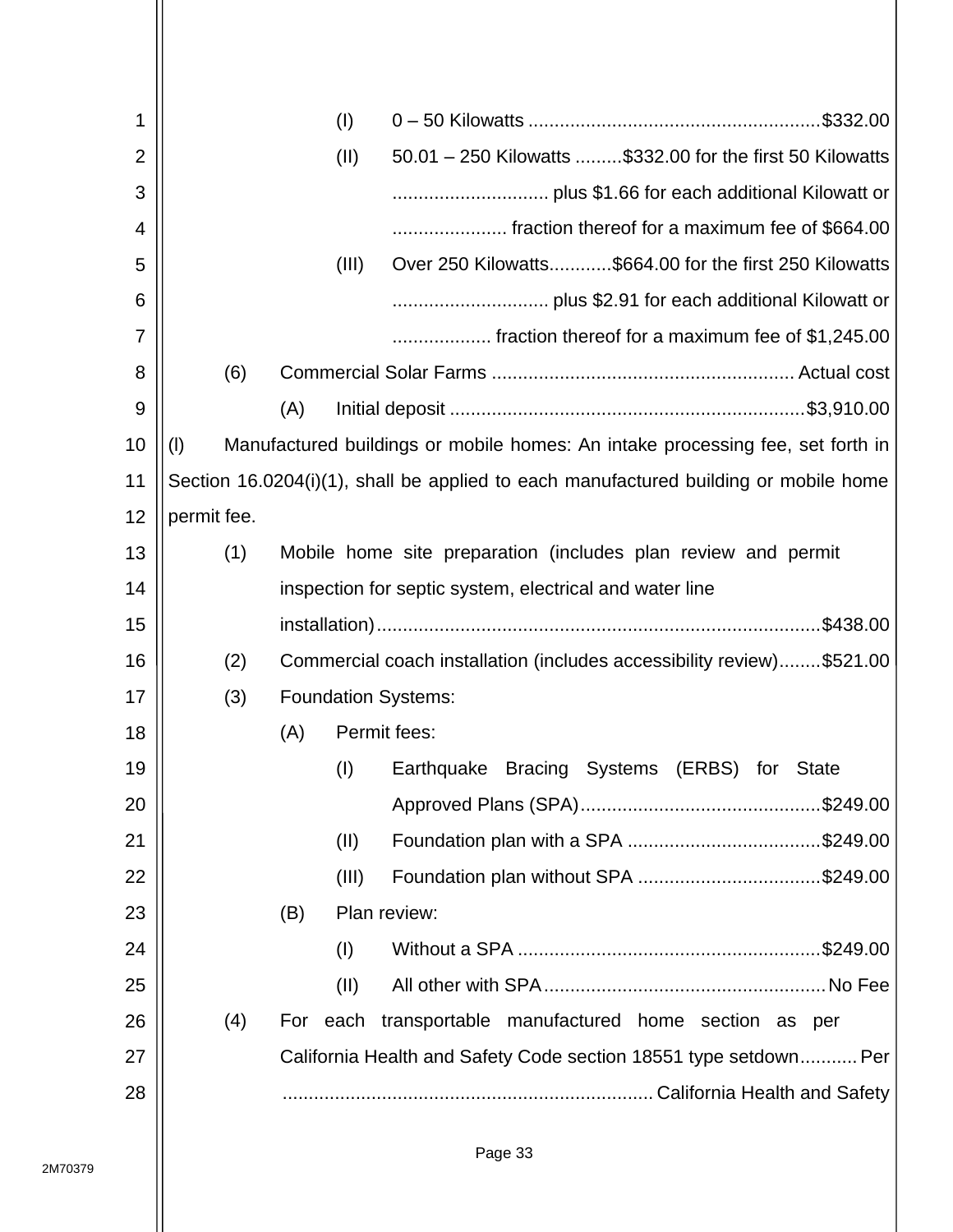| 1              |     |     |     |                                           |                                                                     |  |  |  |
|----------------|-----|-----|-----|-------------------------------------------|---------------------------------------------------------------------|--|--|--|
| $\overline{2}$ | (m) |     |     |                                           | Land use compliance: An intake processing fee, set forth in Section |  |  |  |
| 3              |     |     |     |                                           | 16.0204(i)(1), shall be applied to each land use compliance permit. |  |  |  |
| 4              |     | (1) |     | Temporary structure permit:               |                                                                     |  |  |  |
| 5              |     |     | (A) |                                           |                                                                     |  |  |  |
| 6              |     |     | (B) |                                           |                                                                     |  |  |  |
| $\overline{7}$ |     |     | (C) |                                           | Temporary RV site/temporary office trailer\$225.00                  |  |  |  |
| 8              |     |     | (D) |                                           | Manufactured homes/commercial coaches\$521.00                       |  |  |  |
| 9              |     |     | (E) |                                           |                                                                     |  |  |  |
| 10             |     | (2) |     | Special use permit for dependent housing: |                                                                     |  |  |  |
| 11             |     |     | (A) |                                           |                                                                     |  |  |  |
| 12             |     | (3) |     |                                           |                                                                     |  |  |  |
| 13             |     |     |     |                                           |                                                                     |  |  |  |
| 14             |     |     |     |                                           |                                                                     |  |  |  |
| 15             |     |     |     |                                           |                                                                     |  |  |  |
| 16             |     |     |     |                                           |                                                                     |  |  |  |
| 17             |     |     |     |                                           |                                                                     |  |  |  |
| 18             |     |     |     |                                           |                                                                     |  |  |  |
| 19             |     |     |     |                                           |                                                                     |  |  |  |
| 20             |     |     |     |                                           |                                                                     |  |  |  |
| 21             |     |     |     |                                           |                                                                     |  |  |  |
| 22             |     |     |     |                                           |                                                                     |  |  |  |
| 23             |     |     |     |                                           |                                                                     |  |  |  |
| 24             |     |     |     |                                           |                                                                     |  |  |  |
| 25             |     |     |     |                                           |                                                                     |  |  |  |
| 26             |     |     |     |                                           |                                                                     |  |  |  |
| 27             |     |     |     |                                           |                                                                     |  |  |  |
| 28             |     |     |     |                                           |                                                                     |  |  |  |
|                |     |     |     |                                           |                                                                     |  |  |  |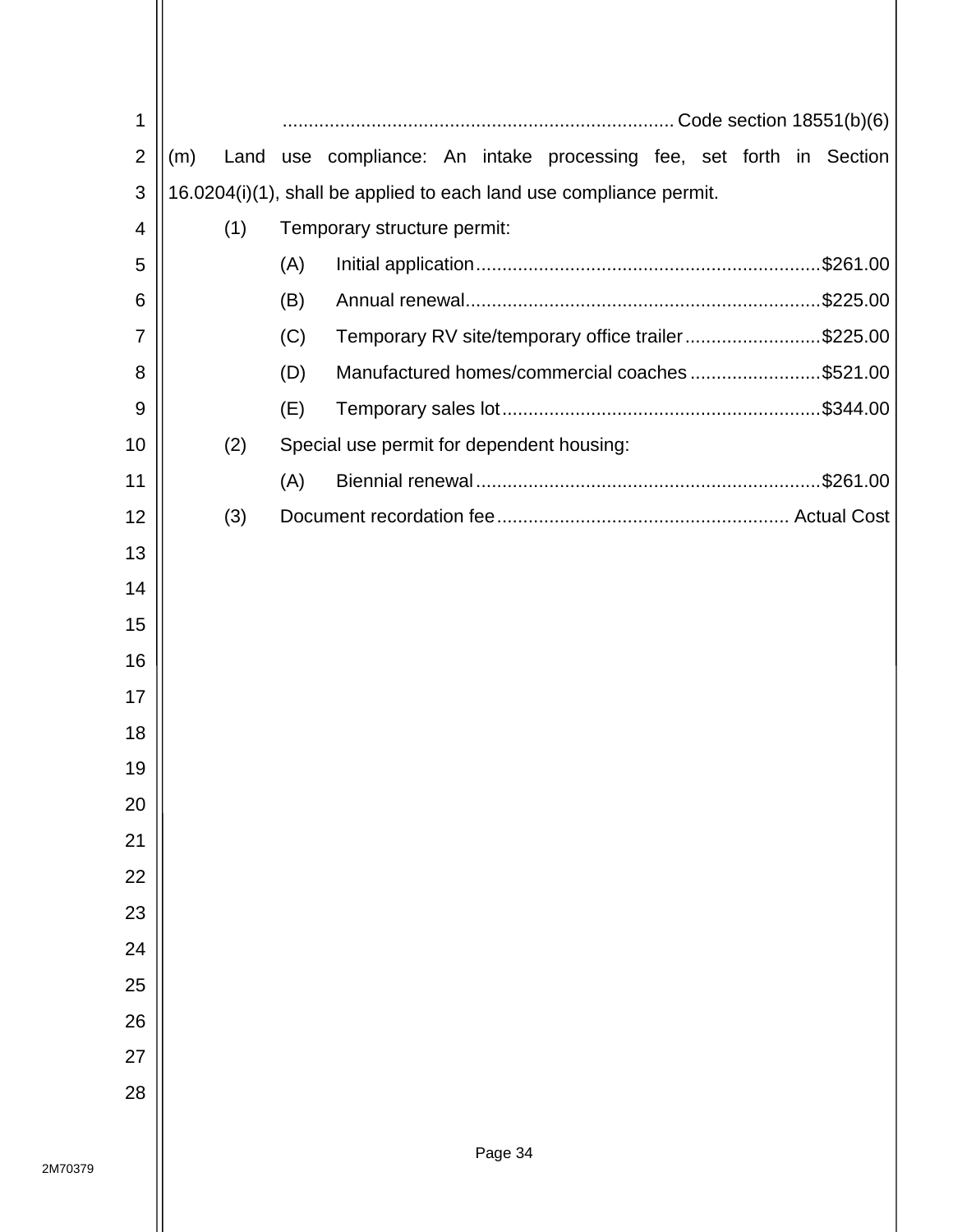| 1              |                                      |     |                           | SECTION 9. Effective July 1, 2021, Section 16.0205 of the San Bernardino   |  |  |  |
|----------------|--------------------------------------|-----|---------------------------|----------------------------------------------------------------------------|--|--|--|
| $\overline{2}$ | County Code is amended, to read:     |     |                           |                                                                            |  |  |  |
| 3              | 16.0205<br><b>Business Licenses.</b> |     |                           |                                                                            |  |  |  |
| 4              | (a)                                  |     | <b>Business Licenses:</b> |                                                                            |  |  |  |
| 5              |                                      | (1) |                           | <b>Private Patrols:</b>                                                    |  |  |  |
| 6              |                                      |     | (A)                       |                                                                            |  |  |  |
| $\overline{7}$ |                                      |     | (B)                       |                                                                            |  |  |  |
| 8              |                                      |     | (C)                       |                                                                            |  |  |  |
| 9              |                                      | (2) |                           | <b>Peddler and Solicitor:</b>                                              |  |  |  |
| 10             |                                      |     | (A)                       |                                                                            |  |  |  |
| 11             |                                      |     | (B)                       |                                                                            |  |  |  |
| 12             |                                      |     | (C)                       |                                                                            |  |  |  |
| 13             |                                      | (3) |                           | Taxicab service:                                                           |  |  |  |
| 14             |                                      |     | (A)                       |                                                                            |  |  |  |
| 15             |                                      |     | (B)                       |                                                                            |  |  |  |
| 16             |                                      |     | (C)                       |                                                                            |  |  |  |
| 17             | (b)                                  |     |                           | <b>Delinquency Penalty:</b>                                                |  |  |  |
| 18             |                                      | (1) |                           | Late Renewal Penalty  Up to 90 days after expiration,                      |  |  |  |
| 19             |                                      |     |                           |                                                                            |  |  |  |
| 20             |                                      |     |                           |                                                                            |  |  |  |
| 21             |                                      |     |                           | <b>NOTE:</b> If a license is renewed prior to expiration, then the annual  |  |  |  |
| 22             |                                      |     |                           | renewal fee shall be charged. If a license is renewed after expiration but |  |  |  |
| 23             |                                      |     |                           | within 90 days of expiration, then the late renewal penalty shall be       |  |  |  |
| 24             |                                      |     |                           | charged in addition to the annual renewal fee. If more than 90 days has    |  |  |  |
| 25             |                                      |     |                           | elapsed after expiration, then a new license will be required.             |  |  |  |
| 26             |                                      |     |                           |                                                                            |  |  |  |
| 27             |                                      |     |                           |                                                                            |  |  |  |
| 28             |                                      |     |                           |                                                                            |  |  |  |
|                |                                      |     |                           |                                                                            |  |  |  |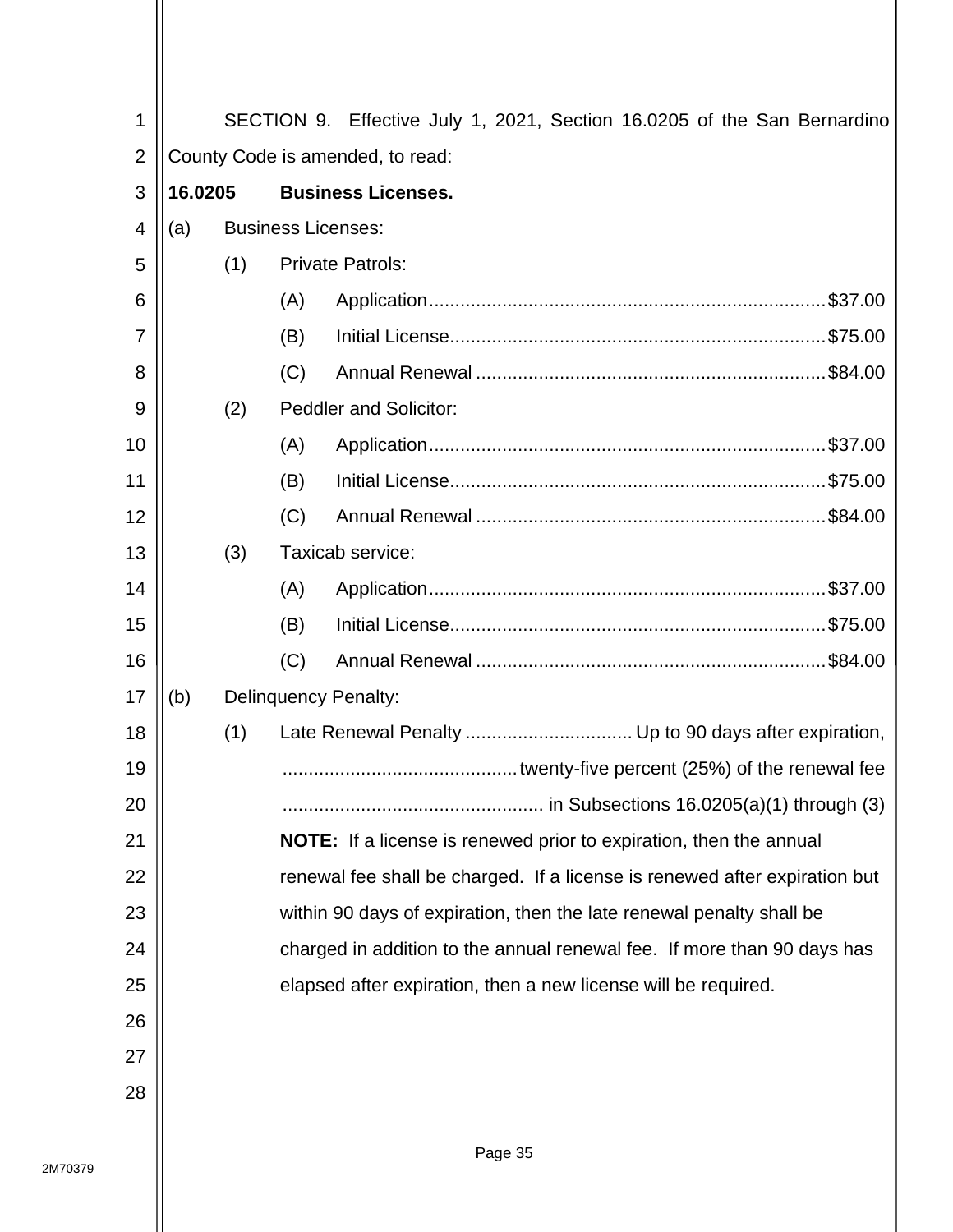| 1              | SECTION 10. Effective July 1, 2021, Section 16.0206 of the San Bernardino |     |                                                                                |  |  |  |  |  |
|----------------|---------------------------------------------------------------------------|-----|--------------------------------------------------------------------------------|--|--|--|--|--|
| $\overline{2}$ | County Code is amended, to read:                                          |     |                                                                                |  |  |  |  |  |
| 3              | 16.0206                                                                   |     | <b>Clerk of the Board.</b>                                                     |  |  |  |  |  |
| $\overline{4}$ | (a)                                                                       |     | San Bernardino County Code:                                                    |  |  |  |  |  |
| 5              |                                                                           | (1) |                                                                                |  |  |  |  |  |
| 6              |                                                                           | (2) | Electronic version of entire County Code by vendor  Actual cost                |  |  |  |  |  |
| 7              |                                                                           | (3) |                                                                                |  |  |  |  |  |
| 8              | (b)                                                                       |     | <b>Assessment Appeals:</b>                                                     |  |  |  |  |  |
| 9              |                                                                           | (1) | Findings of Fact actual cost for transcription services and                    |  |  |  |  |  |
| 10             |                                                                           |     |                                                                                |  |  |  |  |  |
| 11             |                                                                           |     |                                                                                |  |  |  |  |  |
| 12             |                                                                           | (2) |                                                                                |  |  |  |  |  |
| 13             |                                                                           | (3) | Non-refundable administrative processing fee for filing                        |  |  |  |  |  |
| 14             |                                                                           |     | Application for Changed Assessment \$45.00/application                         |  |  |  |  |  |
| 15             |                                                                           |     | <b>NOTE:</b> This fee must be waived if the Clerk of the Board determines,     |  |  |  |  |  |
| 16             |                                                                           |     | based on information supplied by the applicant to the Clerk on a               |  |  |  |  |  |
| 17             |                                                                           |     | confidential basis, that the applicant would qualify for an initial fee waiver |  |  |  |  |  |
| 18             |                                                                           |     | as defined in California Government Code section 68631 et al.                  |  |  |  |  |  |
| 19             | (c)                                                                       |     | <b>Environmental Review Fees:</b>                                              |  |  |  |  |  |
| 20             |                                                                           | (1) | Documentary handling fee for Notices of Determination  \$50.00/parcel          |  |  |  |  |  |
| 21             |                                                                           | (2) | Documentary handling fee for Notices of Exemption  \$50.00/parcel              |  |  |  |  |  |
| 22             |                                                                           |     |                                                                                |  |  |  |  |  |
| 23             |                                                                           |     |                                                                                |  |  |  |  |  |
| 24             |                                                                           |     |                                                                                |  |  |  |  |  |
| 25             |                                                                           |     |                                                                                |  |  |  |  |  |
| 26             |                                                                           |     |                                                                                |  |  |  |  |  |
| 27             |                                                                           |     |                                                                                |  |  |  |  |  |
| 28             |                                                                           |     |                                                                                |  |  |  |  |  |
|                |                                                                           |     |                                                                                |  |  |  |  |  |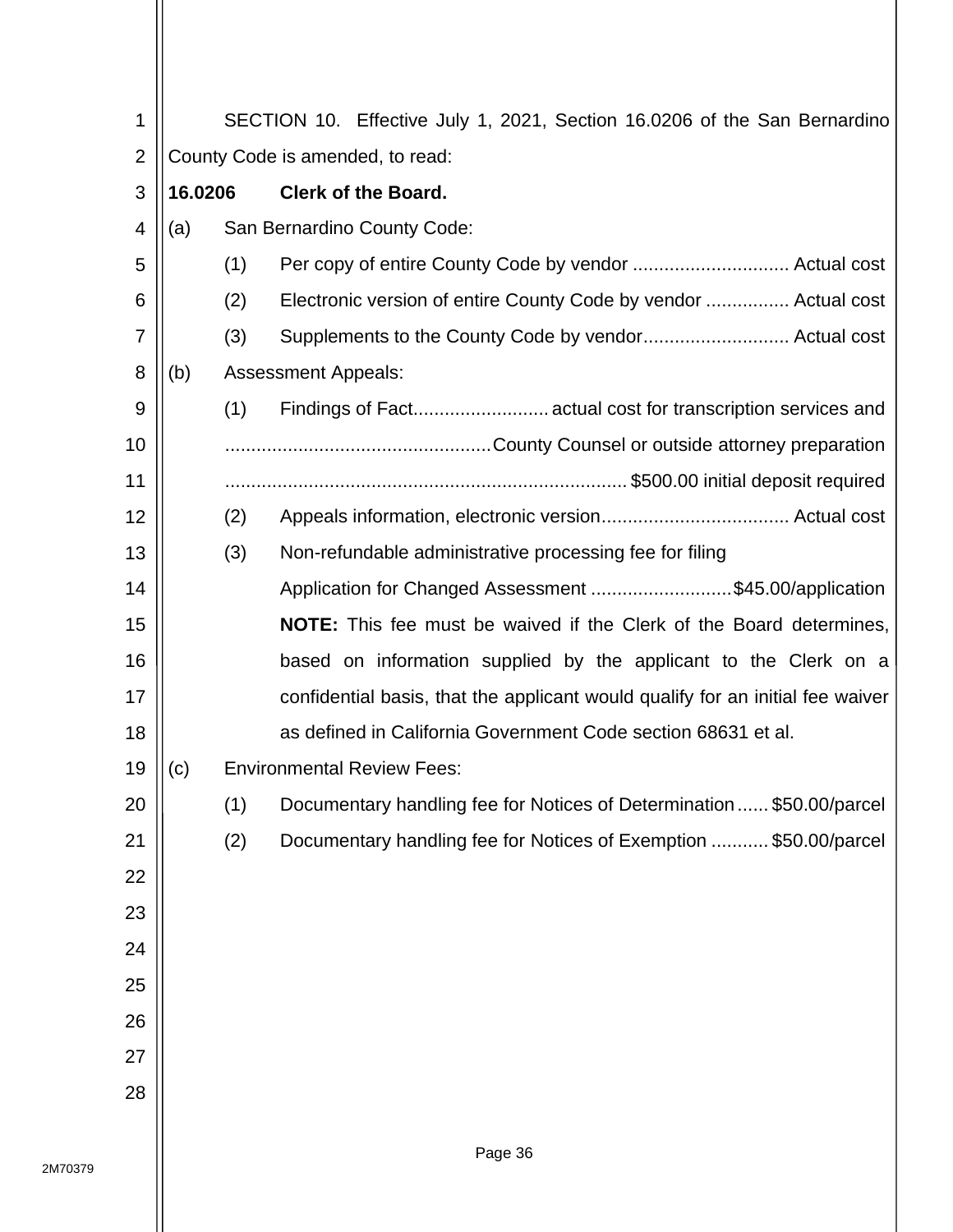| 1              | SECTION 11. Effective July 1, 2021, Section 16.0207 of the San Bernardino |                                   |                                                                      |  |  |  |  |  |  |
|----------------|---------------------------------------------------------------------------|-----------------------------------|----------------------------------------------------------------------|--|--|--|--|--|--|
| $\overline{2}$ | County Code is amended, to read:                                          |                                   |                                                                      |  |  |  |  |  |  |
| 3              | 16.0207                                                                   |                                   | <b>Human Resources.</b>                                              |  |  |  |  |  |  |
| 4              | (a)                                                                       |                                   | <b>Recruitment and Selection Services:</b>                           |  |  |  |  |  |  |
| 5              |                                                                           | (1)                               | Consultation, preparation and execution of recruitment for outside   |  |  |  |  |  |  |
| 6              |                                                                           |                                   | agencies (includes all phases of the process, from development of    |  |  |  |  |  |  |
| $\overline{7}$ |                                                                           |                                   | announcement through referral and interview of viable                |  |  |  |  |  |  |
| 8              |                                                                           |                                   |                                                                      |  |  |  |  |  |  |
| 9              |                                                                           | (2)                               | <b>Conduct Written Examination:</b>                                  |  |  |  |  |  |  |
| 10             |                                                                           |                                   | 1 - 25 examinees (1 proctor) \$231.59/exam<br>(A)                    |  |  |  |  |  |  |
| 11             |                                                                           |                                   | 26 - 50 examinees (2 proctors)\$413.66/exam<br>(B)                   |  |  |  |  |  |  |
| 12             |                                                                           |                                   | 51 - 100 examinees (3 proctors)\$678.81/exam<br>(C)                  |  |  |  |  |  |  |
| 13             |                                                                           | (3)                               | Referral from Existing List. For list up to 10 names - includes      |  |  |  |  |  |  |
| 14             |                                                                           |                                   | identification and notification of eligibles \$115.12/each           |  |  |  |  |  |  |
| 15             |                                                                           | (4)                               | Western Regional Item Bank (WRIB) Membership \$2,512.13/year         |  |  |  |  |  |  |
| 16             | (b)                                                                       |                                   | <b>Classification and Compensation Services:</b>                     |  |  |  |  |  |  |
| 17             |                                                                           | (1)                               | Classification Study and Report (includes all phases of study, from  |  |  |  |  |  |  |
| 18             |                                                                           |                                   | initial consultation and all necessary research and surveying        |  |  |  |  |  |  |
| 19             |                                                                           |                                   | through final allocation decision and presentation) \$117.73/hour    |  |  |  |  |  |  |
| 20             | (c)                                                                       |                                   | <b>Employee Relations and Equal Employment Opportunity Services:</b> |  |  |  |  |  |  |
| 21             |                                                                           | (1)                               |                                                                      |  |  |  |  |  |  |
| 22             |                                                                           | (2)                               | Consultation on Equal Employment Plans\$155.39/hour                  |  |  |  |  |  |  |
| 23             |                                                                           | (3)                               | EEO/Employee Relations Complaint Investigation\$143.77/hour          |  |  |  |  |  |  |
| 24             |                                                                           | (4)                               |                                                                      |  |  |  |  |  |  |
| 25             | (d)                                                                       |                                   | <b>EMACS Services and Development:</b>                               |  |  |  |  |  |  |
| 26             |                                                                           | (1)                               |                                                                      |  |  |  |  |  |  |
| 27             |                                                                           | (2)                               |                                                                      |  |  |  |  |  |  |
| 28             | (e)                                                                       | <b>Conduct Bilingual Testing:</b> |                                                                      |  |  |  |  |  |  |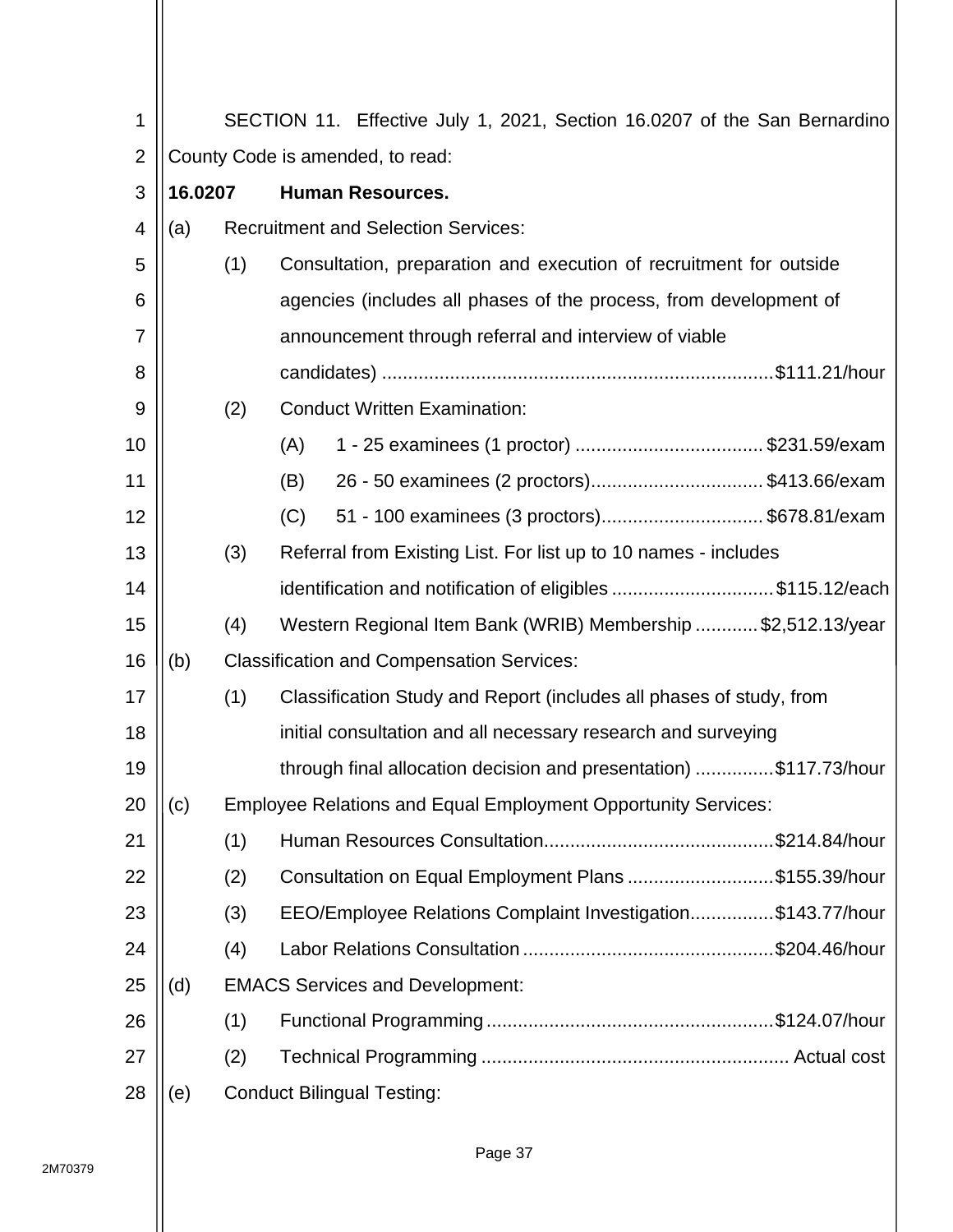|     | (1)  |                                                                                                                                                                                                                                                                                                                                                                                                                                                                                     |
|-----|------|-------------------------------------------------------------------------------------------------------------------------------------------------------------------------------------------------------------------------------------------------------------------------------------------------------------------------------------------------------------------------------------------------------------------------------------------------------------------------------------|
|     | (2)  |                                                                                                                                                                                                                                                                                                                                                                                                                                                                                     |
|     |      |                                                                                                                                                                                                                                                                                                                                                                                                                                                                                     |
|     |      |                                                                                                                                                                                                                                                                                                                                                                                                                                                                                     |
| (f) |      |                                                                                                                                                                                                                                                                                                                                                                                                                                                                                     |
| (g) |      |                                                                                                                                                                                                                                                                                                                                                                                                                                                                                     |
|     | (1)  |                                                                                                                                                                                                                                                                                                                                                                                                                                                                                     |
|     | (2)  |                                                                                                                                                                                                                                                                                                                                                                                                                                                                                     |
|     | (3)  |                                                                                                                                                                                                                                                                                                                                                                                                                                                                                     |
|     | (4)  |                                                                                                                                                                                                                                                                                                                                                                                                                                                                                     |
|     | (5)  |                                                                                                                                                                                                                                                                                                                                                                                                                                                                                     |
|     | (6)  |                                                                                                                                                                                                                                                                                                                                                                                                                                                                                     |
| (h) |      |                                                                                                                                                                                                                                                                                                                                                                                                                                                                                     |
|     | (1)  |                                                                                                                                                                                                                                                                                                                                                                                                                                                                                     |
|     | (2)  |                                                                                                                                                                                                                                                                                                                                                                                                                                                                                     |
|     | (3)  |                                                                                                                                                                                                                                                                                                                                                                                                                                                                                     |
|     | (4)  |                                                                                                                                                                                                                                                                                                                                                                                                                                                                                     |
|     | (5)  |                                                                                                                                                                                                                                                                                                                                                                                                                                                                                     |
|     | (6)  |                                                                                                                                                                                                                                                                                                                                                                                                                                                                                     |
|     | (7)  |                                                                                                                                                                                                                                                                                                                                                                                                                                                                                     |
|     | (8)  |                                                                                                                                                                                                                                                                                                                                                                                                                                                                                     |
|     | (9)  |                                                                                                                                                                                                                                                                                                                                                                                                                                                                                     |
|     | (10) |                                                                                                                                                                                                                                                                                                                                                                                                                                                                                     |
|     | (11) |                                                                                                                                                                                                                                                                                                                                                                                                                                                                                     |
|     | (12) |                                                                                                                                                                                                                                                                                                                                                                                                                                                                                     |
|     | (13) |                                                                                                                                                                                                                                                                                                                                                                                                                                                                                     |
|     | (14) |                                                                                                                                                                                                                                                                                                                                                                                                                                                                                     |
|     | (15) |                                                                                                                                                                                                                                                                                                                                                                                                                                                                                     |
|     |      | <b>NOTE:</b> Except where a valid written agreement shall provide otherwise, the<br>above fees set forth in Subdivisions (a) through (e) apply to outside agencies.<br>Record Subpoena Fees (if County is not named in lawsuit):<br>Copies, standard, 8 1/2 x 14 inches or less \$0.10/page<br>Occupational Health Physical Examinations:<br>Hepatitis B Vaccination (Series of three injections) \$364.32/series<br>Rabies Vaccination (Series of three injections)\$394.23/series |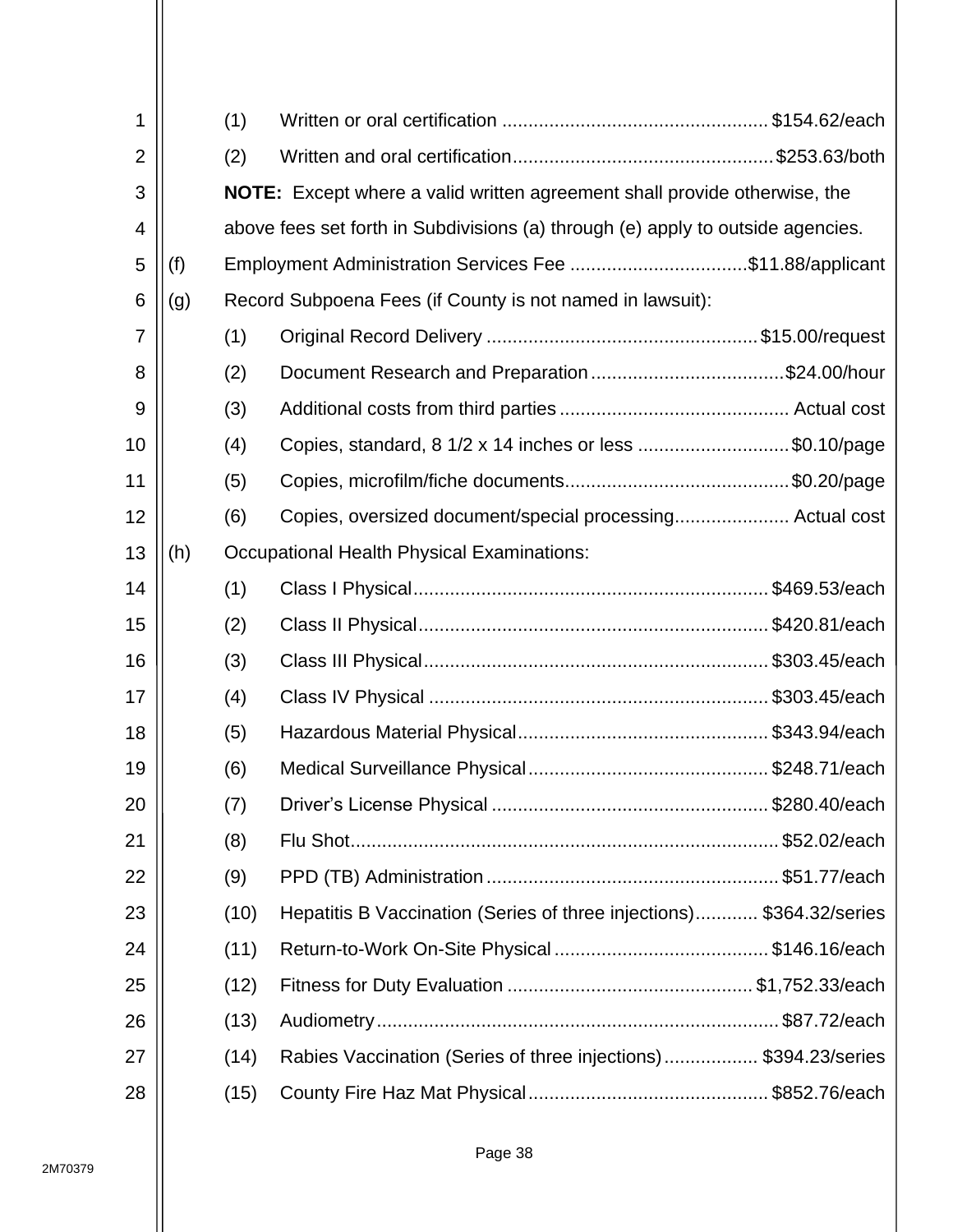| 1              | (16) |                                                                     |
|----------------|------|---------------------------------------------------------------------|
| $\overline{2}$ | (17) |                                                                     |
| 3              | (18) |                                                                     |
| 4              | (19) |                                                                     |
| 5              | (20) |                                                                     |
| 6              | (21) |                                                                     |
| 7              | (22) |                                                                     |
| 8              | (23) |                                                                     |
| 9              | (24) |                                                                     |
| 10             | (25) |                                                                     |
| 11             | (26) |                                                                     |
| 12             | (27) |                                                                     |
| 13             | (28) |                                                                     |
| 14             | (29) |                                                                     |
| 15             | (30) |                                                                     |
| 16             | (31) |                                                                     |
| 17             | (32) |                                                                     |
| 18             | (33) | Immunological Fecal Occult Blood (IFOB) \$43.47/each                |
| 19             | (34) |                                                                     |
| 20             | (35) |                                                                     |
| 21             | (36) |                                                                     |
| 22             | (37) |                                                                     |
| 23             | (38) |                                                                     |
| 24             |      | (A)                                                                 |
| 25             | (39) |                                                                     |
| 26             | (40) |                                                                     |
| 27             | (41) |                                                                     |
|                |      | Off-work Disability/Work. Comp. Documentation Form  \$42.83/request |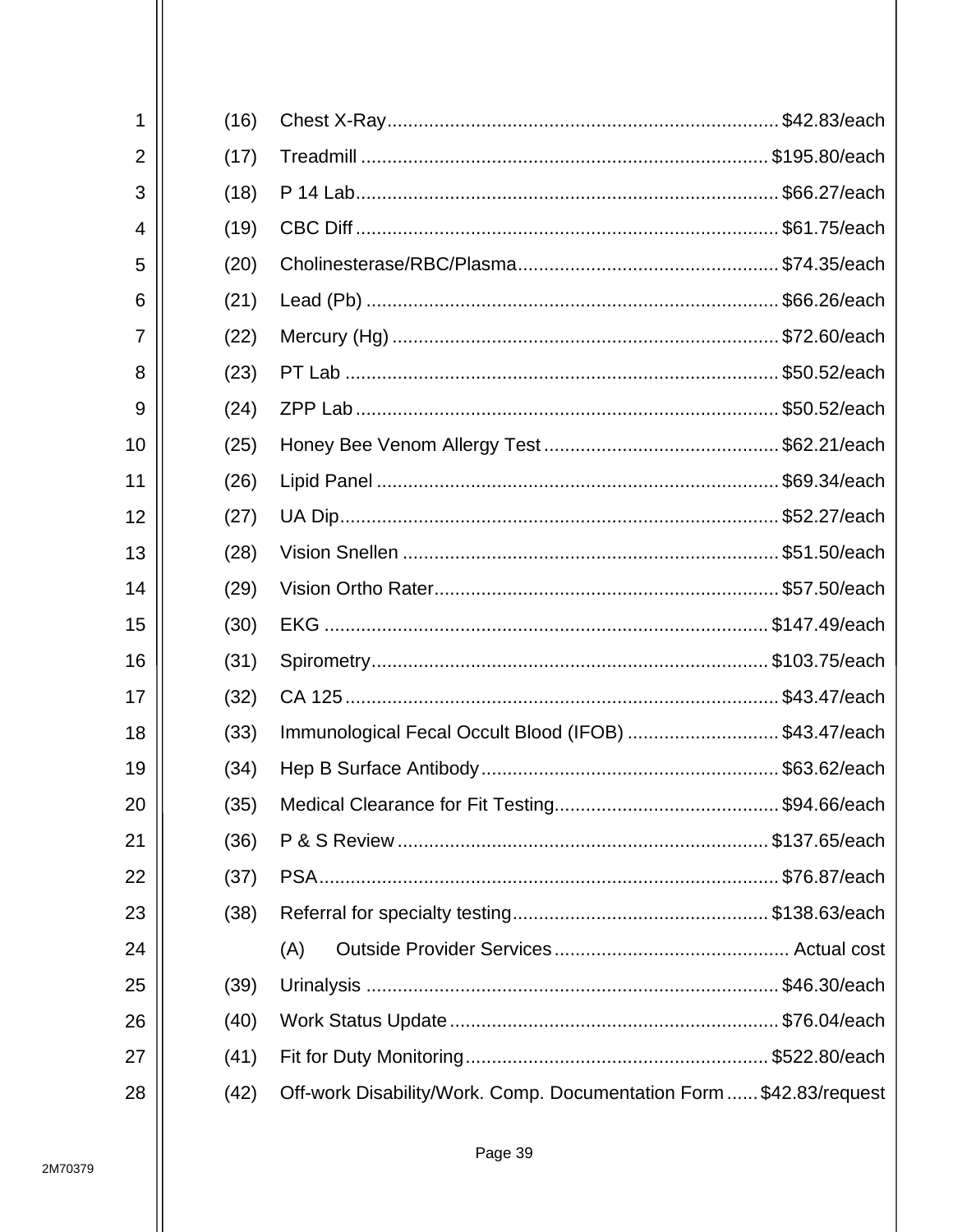| 1              | (43) |                                                               |
|----------------|------|---------------------------------------------------------------|
| $\overline{2}$ | (44) |                                                               |
| 3              | (45) |                                                               |
| 4              | (46) | Rabies Vaccine Response Endpoint Titer \$354.12/each          |
| 5              | (47) |                                                               |
| 6              | (48) |                                                               |
| 7              | (49) |                                                               |
| 8              | (50) |                                                               |
| 9              | (51) |                                                               |
| 10             | (52) |                                                               |
| 11             | (53) |                                                               |
| 12             | (54) |                                                               |
| 13             | (55) |                                                               |
| 14             | (56) |                                                               |
| 15             | (57) |                                                               |
| 16             | (58) |                                                               |
| 17             | (59) |                                                               |
| 18             | (60) |                                                               |
| 19             | (61) |                                                               |
| 20             | (62) | \$65.14/each                                                  |
| 21             | (63) | Hepatitis A Vaccine (series of two injections)\$171.55/series |
| 22             |      |                                                               |
| 23             |      |                                                               |
| 24             |      |                                                               |
| 25             |      |                                                               |
| 26             |      |                                                               |
| 27             |      |                                                               |
| 28             |      |                                                               |
|                |      |                                                               |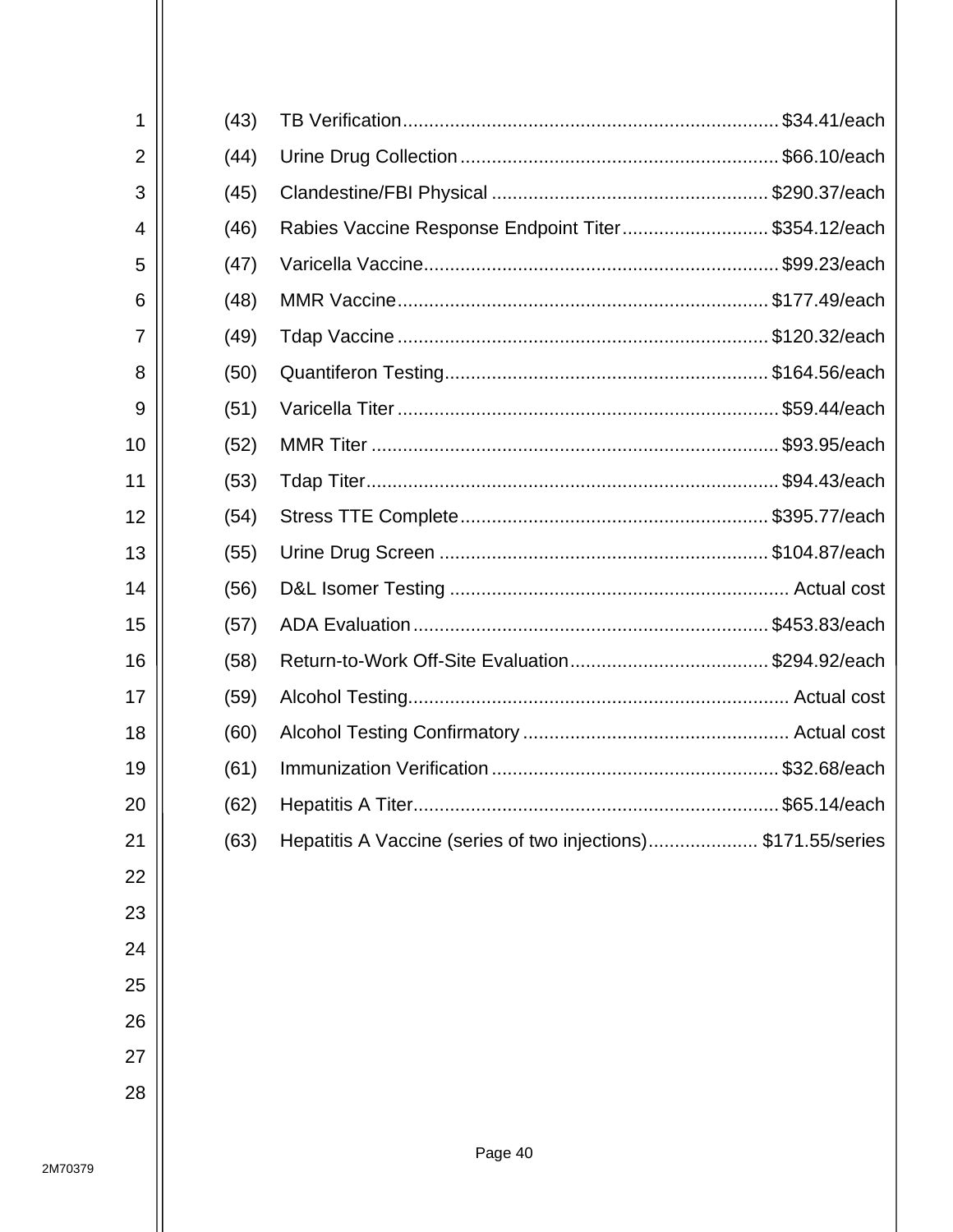1 2 SECTION 12. Effective July 1, 2021, Section 16.0207A of the San Bernardino County Code is amended, to read:

3

## **16.0207A Booking or Other Processing Services.**

4 5 6 7 8 9 10 11 12 13 A criminal justice administrative fee for booking or other processing in the maximum amount of \$102.42 is imposed. The fee is imposed upon a city, special district, school district, community college district, college, or university for each person arrested by an employee of that entity and brought to a County detention facility or jail for booking or detention. For purposes of this subsection, an "employee" shall include any person making an arrest on behalf of an agency enumerated above, including those arrests made on behalf of an agency contracting for law enforcement services with the County. The criminal justice administrative fee shall apply to any arrest attributable to an above-specified entity where an arrestee is brought to a County detention facility or jail for booking or detention.

14 15 16 17 18 19 20 21 22 23 24 25 26 The criminal justice administrative fee shall only apply to original or "fresh" arrests, and shall not apply to holds placed, commitments, warrants, remands, bail bond surrenders, enroutes (temporary holds placed by agencies transporting prisoners), temporary detention at a court facility where the arrestee has been previously booked at a County detention facility, orders of production, orders of return, rollups (inmates returning from work release), or escapees from county, state or federal detention or corrections facilities. The criminal justice administrative fee shall not be charged when multiple law enforcement agencies participate in a particular arrest and one of the agencies is the San Bernardino County Sheriff's Department not acting on behalf of a contract law enforcement city, or when a formal task force, as defined by Government Code section 29550(b)(8), has made the arrest, or where an arrest is made during any riot, disturbance, or event that is subject to a declaration of state of emergency by the Governor, or where such fee is otherwise prohibited by law.

27 28 The criminal justice administrative fee shall apply to all applicable booking or other processing services rendered on or after July 1, 1990. The County shall prepare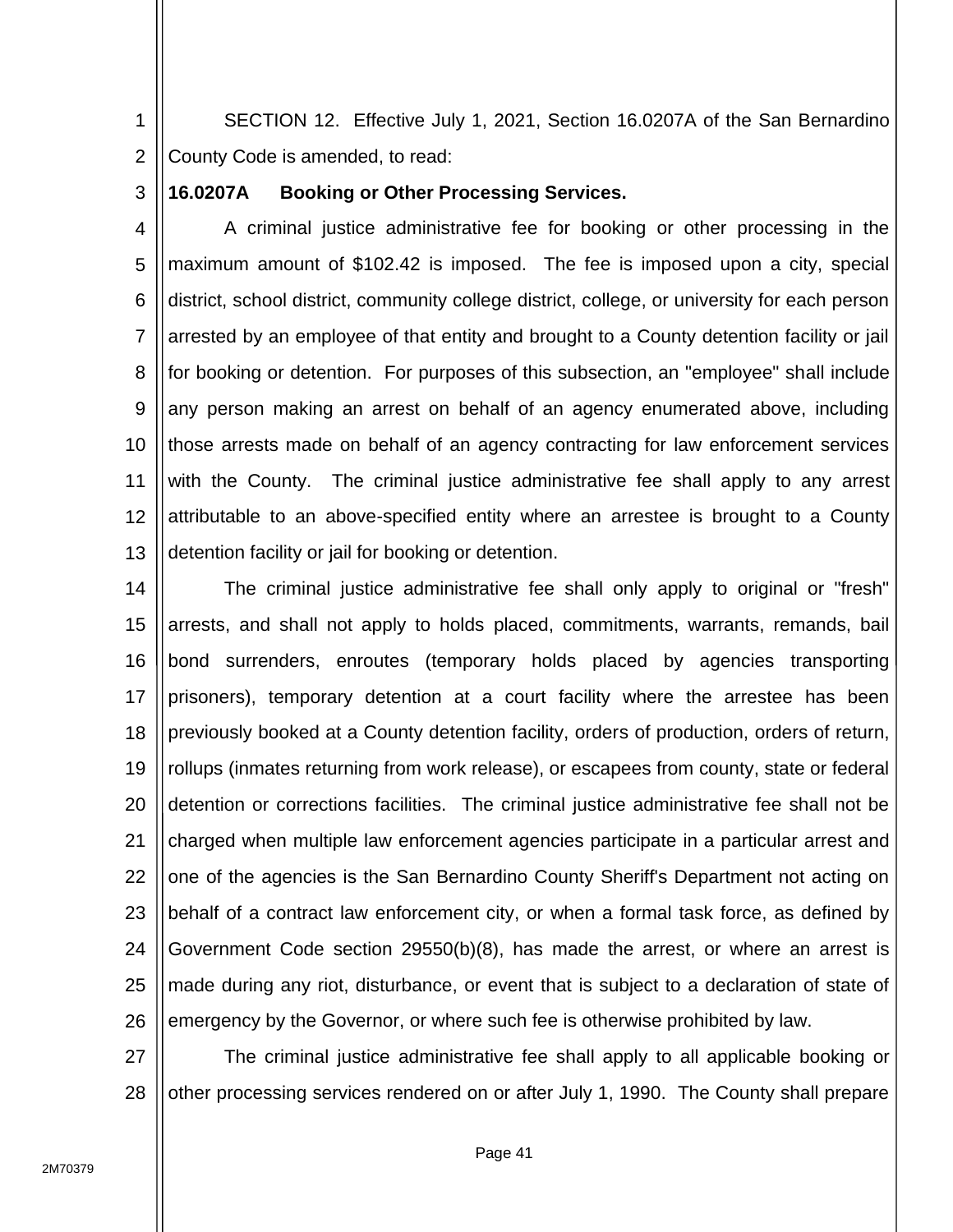| $\mathbf 1$    | and send invoices to each city, special district, school district, community college        |
|----------------|---------------------------------------------------------------------------------------------|
| $\overline{2}$ | district, college, or university, and said invoices shall include the name of each arrestee |
| $\mathfrak{B}$ | for which an agency is billed and the date(s) the services were provided. An invoice        |
| 4              | shall be due and payable 30 days after the date of the invoice. Delinquent fees may be      |
| $\sqrt{5}$     | reimbursed through offset, provided such offset is not prohibited by law.                   |
| $\,6$          |                                                                                             |
| 7              |                                                                                             |
| 8              |                                                                                             |
| 9              |                                                                                             |
| 10             |                                                                                             |
| 11             |                                                                                             |
| 12             |                                                                                             |
| 13             |                                                                                             |
| 14             |                                                                                             |
| 15             |                                                                                             |
| 16             |                                                                                             |
| 17             |                                                                                             |
| 18             |                                                                                             |
| 19             |                                                                                             |
| 20             |                                                                                             |
| 21             |                                                                                             |
| 22             |                                                                                             |
| 23             |                                                                                             |
| 24             |                                                                                             |
| 25             |                                                                                             |
| 26             |                                                                                             |
| 27             |                                                                                             |
| 28             |                                                                                             |
|                |                                                                                             |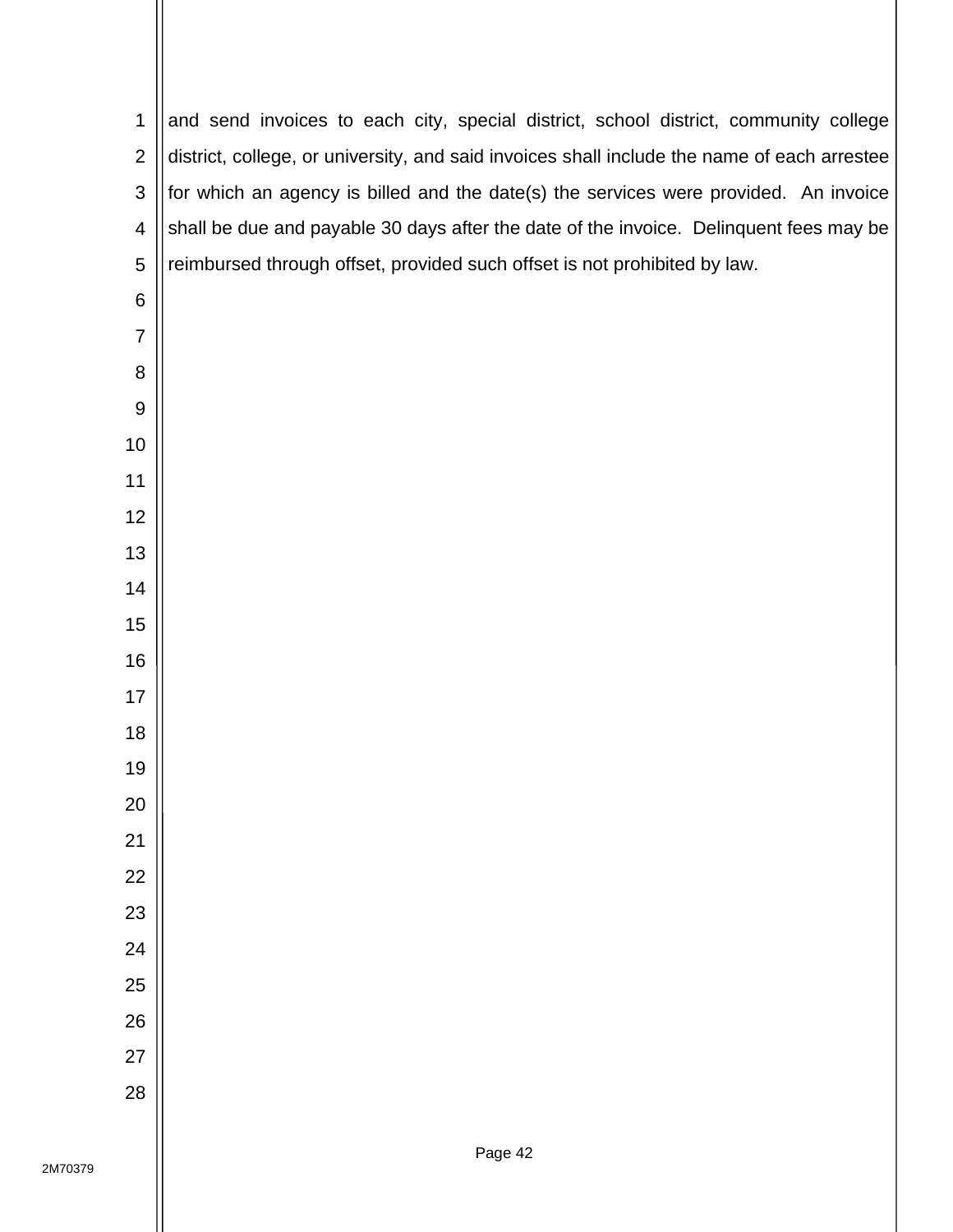| 1              | SECTION 13. Effective July 1, 2021, Section 16.0207B of the San Bernardino             |  |  |  |  |  |  |  |  |
|----------------|----------------------------------------------------------------------------------------|--|--|--|--|--|--|--|--|
| $\mathbf{2}$   | County Code is amended, to read:                                                       |  |  |  |  |  |  |  |  |
| $\sqrt{3}$     | 16.0207B<br><b>Photocopy Services.</b>                                                 |  |  |  |  |  |  |  |  |
| 4              | Unless a different fee is authorized in this County Code or by law, a fee of \$0.10    |  |  |  |  |  |  |  |  |
| $\sqrt{5}$     | shall be charged for each black and white photocopy of each standard (8 1/2 x 11 inch) |  |  |  |  |  |  |  |  |
| $\,6$          | or legal (8 1/2 x 14 inch) sized page of a public document.                            |  |  |  |  |  |  |  |  |
| $\overline{7}$ |                                                                                        |  |  |  |  |  |  |  |  |
| 8              |                                                                                        |  |  |  |  |  |  |  |  |
| $9\,$          |                                                                                        |  |  |  |  |  |  |  |  |
| 10             |                                                                                        |  |  |  |  |  |  |  |  |
| 11             |                                                                                        |  |  |  |  |  |  |  |  |
| 12             |                                                                                        |  |  |  |  |  |  |  |  |
| 13             |                                                                                        |  |  |  |  |  |  |  |  |
| 14             |                                                                                        |  |  |  |  |  |  |  |  |
| 15             |                                                                                        |  |  |  |  |  |  |  |  |
| 16             |                                                                                        |  |  |  |  |  |  |  |  |
| 17             |                                                                                        |  |  |  |  |  |  |  |  |
| 18             |                                                                                        |  |  |  |  |  |  |  |  |
| 19             |                                                                                        |  |  |  |  |  |  |  |  |
| 20             |                                                                                        |  |  |  |  |  |  |  |  |
| 21             |                                                                                        |  |  |  |  |  |  |  |  |
| 22             |                                                                                        |  |  |  |  |  |  |  |  |
| 23             |                                                                                        |  |  |  |  |  |  |  |  |
| 24             |                                                                                        |  |  |  |  |  |  |  |  |
| 25             |                                                                                        |  |  |  |  |  |  |  |  |
| 26             |                                                                                        |  |  |  |  |  |  |  |  |
| 27             |                                                                                        |  |  |  |  |  |  |  |  |
| 28             |                                                                                        |  |  |  |  |  |  |  |  |
|                |                                                                                        |  |  |  |  |  |  |  |  |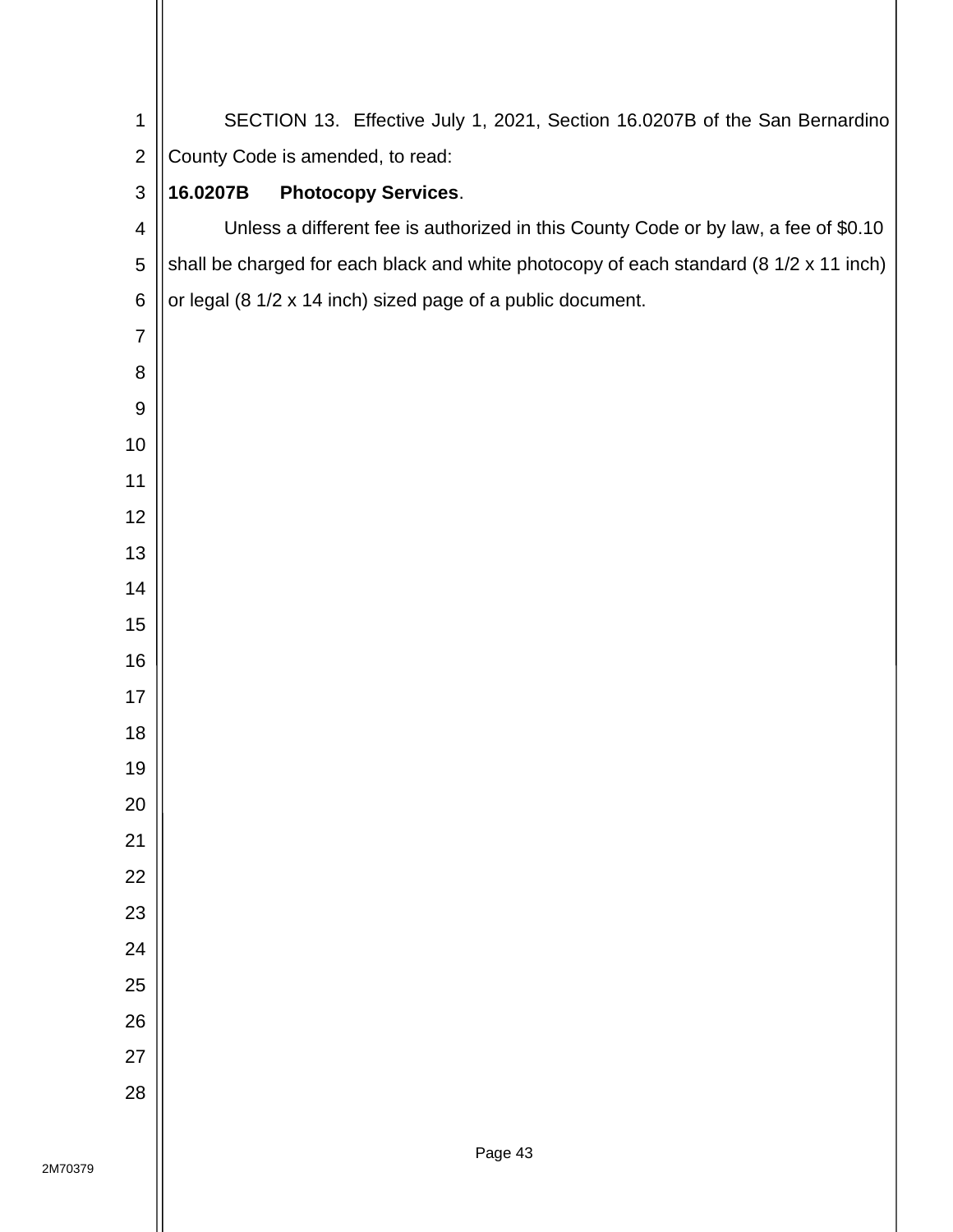SECTION 14. Effective July 1, 2021, Section 16.0207C of the San Bernardino County Code is amended, to read: **16.0207C Court Appointed Counsel Registration Fee**. Pursuant to California Penal Code section 987.5, every defendant shall be assessed a registration fee not to exceed fifty dollars (\$50) when represented by appointed counsel, and the court determines that the defendant is financially able to pay such fee. These funds shall be collected by the County and the Courts, and distributed at the discretion of the Board of Supervisors.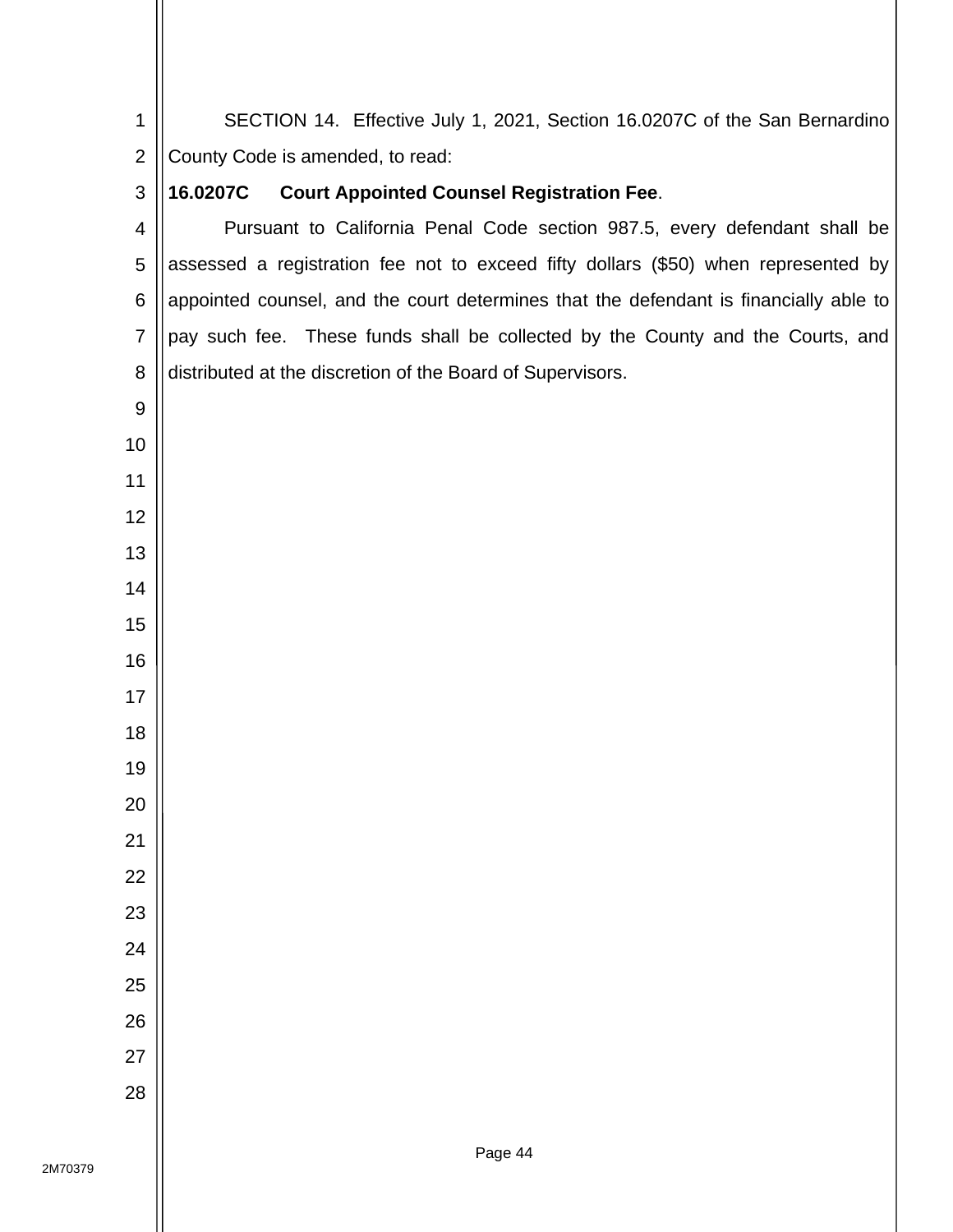SECTION 15. Effective July 1, 2021, Section 16.0207D of the San Bernardino County Code is amended, to read: **16.0207D Returned Check Fee.** Unless a different fee is authorized in this County Code or by law, a fee of \$25.00 per item shall be charged for each negotiable item returned unpaid by the drawn financial institution for any reason, including, but not limited to, non-sufficient funds or closed accounts.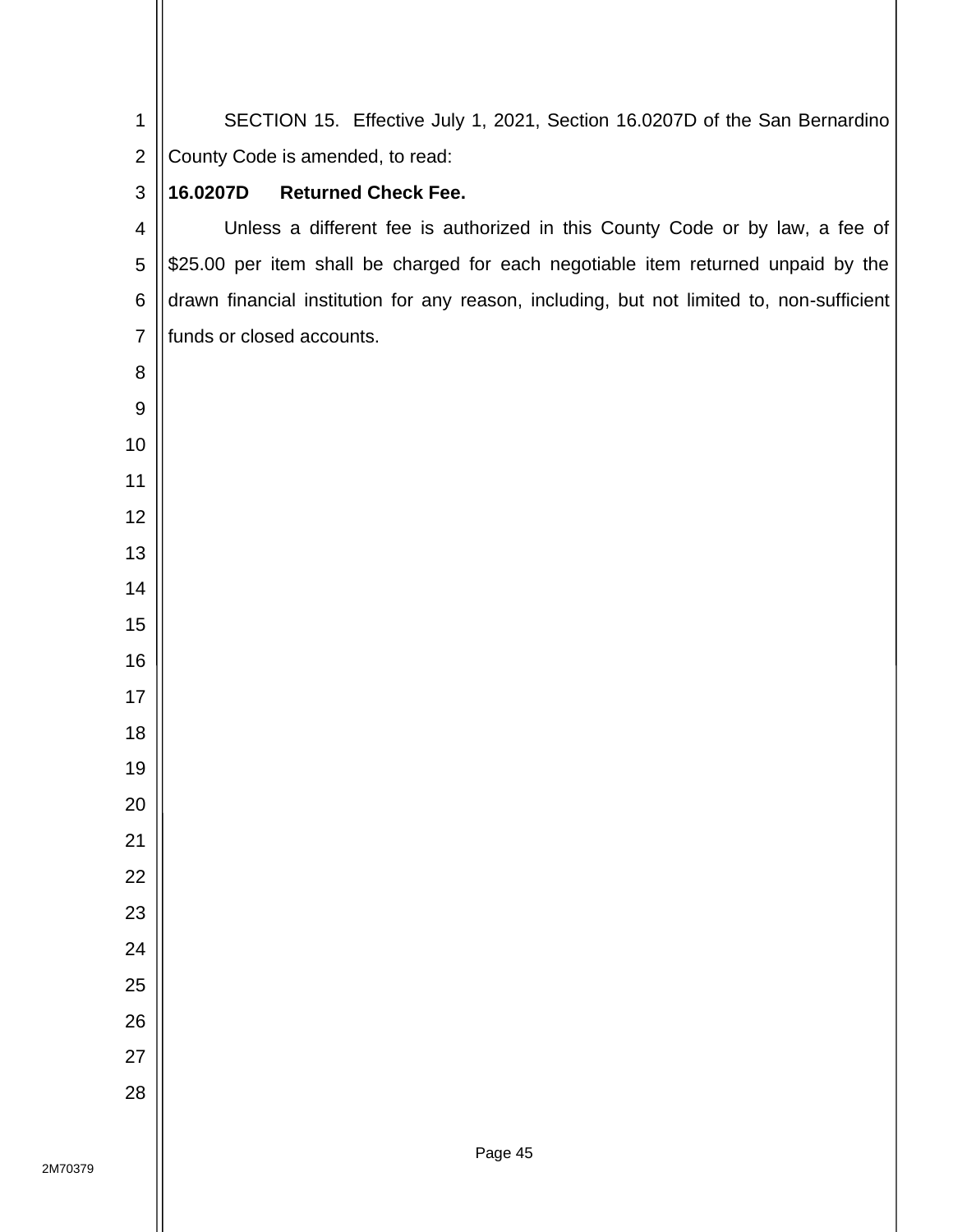| 1                | SECTION 16. Effective July 1, 2021, Section 16.0208A of the San Bernardino |  |  |  |  |  |  |  |  |
|------------------|----------------------------------------------------------------------------|--|--|--|--|--|--|--|--|
| $\overline{2}$   | County Code is amended, to read:                                           |  |  |  |  |  |  |  |  |
| 3                | 16.0208A<br><b>County Counsel.</b>                                         |  |  |  |  |  |  |  |  |
| $\overline{4}$   | (a)                                                                        |  |  |  |  |  |  |  |  |
| 5                | (b)                                                                        |  |  |  |  |  |  |  |  |
| $\,6$            |                                                                            |  |  |  |  |  |  |  |  |
| $\overline{7}$   |                                                                            |  |  |  |  |  |  |  |  |
| 8                |                                                                            |  |  |  |  |  |  |  |  |
| $\boldsymbol{9}$ |                                                                            |  |  |  |  |  |  |  |  |
| 10               |                                                                            |  |  |  |  |  |  |  |  |
| 11               |                                                                            |  |  |  |  |  |  |  |  |
| 12               |                                                                            |  |  |  |  |  |  |  |  |
| 13               |                                                                            |  |  |  |  |  |  |  |  |
| 14               |                                                                            |  |  |  |  |  |  |  |  |
| 15               |                                                                            |  |  |  |  |  |  |  |  |
| 16               |                                                                            |  |  |  |  |  |  |  |  |
| 17               |                                                                            |  |  |  |  |  |  |  |  |
| 18               |                                                                            |  |  |  |  |  |  |  |  |
| 19               |                                                                            |  |  |  |  |  |  |  |  |
| 20               |                                                                            |  |  |  |  |  |  |  |  |
| 21               |                                                                            |  |  |  |  |  |  |  |  |
| 22               |                                                                            |  |  |  |  |  |  |  |  |
| 23               |                                                                            |  |  |  |  |  |  |  |  |
| 24               |                                                                            |  |  |  |  |  |  |  |  |
| 25               |                                                                            |  |  |  |  |  |  |  |  |
| 26               |                                                                            |  |  |  |  |  |  |  |  |
| 27<br>28         |                                                                            |  |  |  |  |  |  |  |  |
|                  |                                                                            |  |  |  |  |  |  |  |  |
|                  |                                                                            |  |  |  |  |  |  |  |  |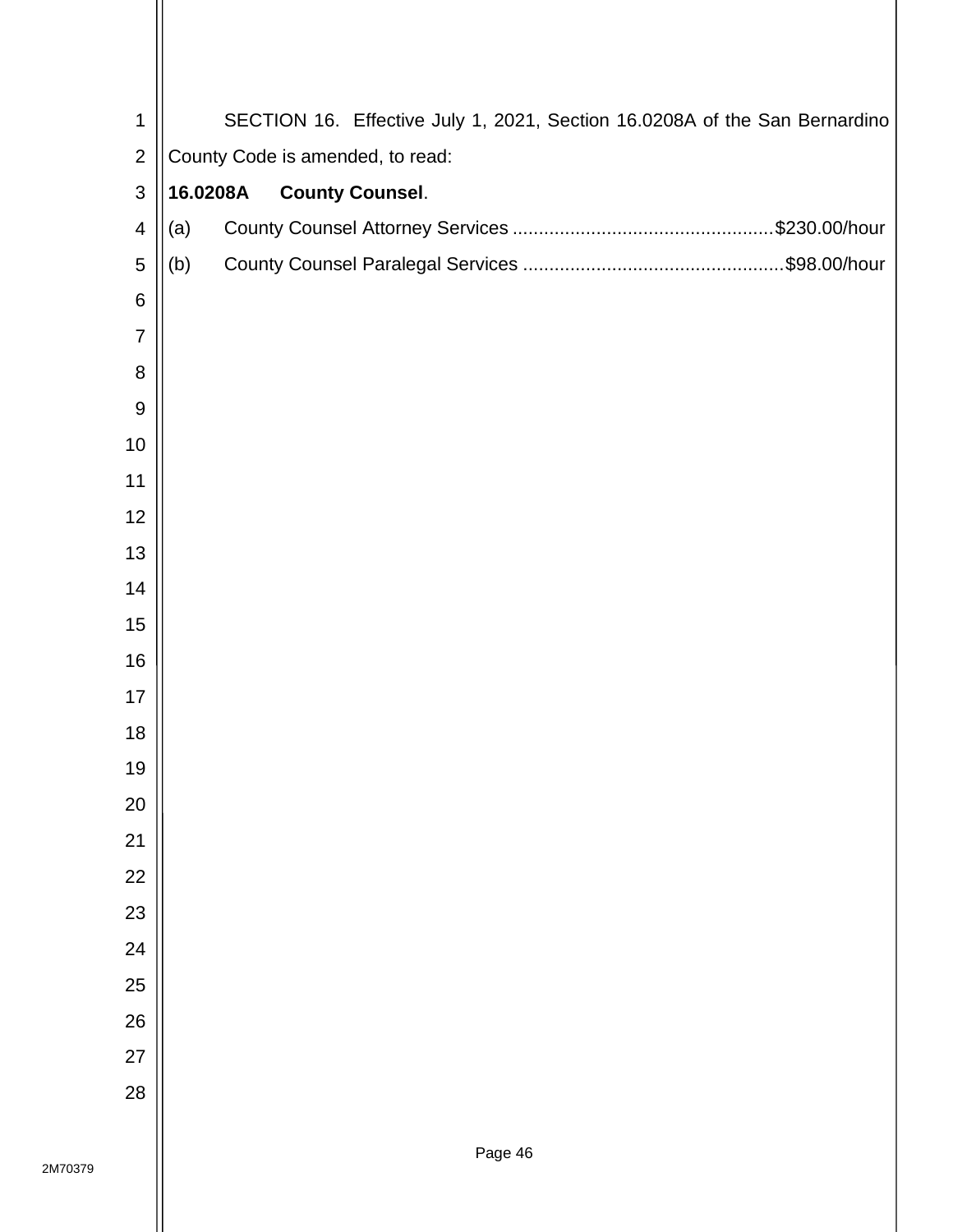| 1              |                                  |     | SECTION 17. Effective July 1, 2021, Section 16.0210 of the San Bernardino |  |  |  |  |  |  |  |
|----------------|----------------------------------|-----|---------------------------------------------------------------------------|--|--|--|--|--|--|--|
| $\overline{2}$ | County Code is amended, to read: |     |                                                                           |  |  |  |  |  |  |  |
| 3              | 16.0210                          |     | <b>Community Development and Housing.</b>                                 |  |  |  |  |  |  |  |
| 4              | (a)                              |     | Demand Fee for beneficiary statement or payoff demand statement  \$30.00  |  |  |  |  |  |  |  |
| 5              | (b)                              |     |                                                                           |  |  |  |  |  |  |  |
| $\,6$          |                                  | (1) |                                                                           |  |  |  |  |  |  |  |
| $\overline{7}$ | (c)                              |     | <b>Subordination Fee:</b>                                                 |  |  |  |  |  |  |  |
| 8              |                                  | (1) |                                                                           |  |  |  |  |  |  |  |
| $9$            |                                  | (2) |                                                                           |  |  |  |  |  |  |  |
| 10             |                                  |     |                                                                           |  |  |  |  |  |  |  |
| 11             |                                  |     |                                                                           |  |  |  |  |  |  |  |
| 12             |                                  |     |                                                                           |  |  |  |  |  |  |  |
| 13             |                                  |     |                                                                           |  |  |  |  |  |  |  |
| 14             |                                  |     |                                                                           |  |  |  |  |  |  |  |
| 15             |                                  |     |                                                                           |  |  |  |  |  |  |  |
| 16             |                                  |     |                                                                           |  |  |  |  |  |  |  |
| 17             |                                  |     |                                                                           |  |  |  |  |  |  |  |
| 18             |                                  |     |                                                                           |  |  |  |  |  |  |  |
| 19             |                                  |     |                                                                           |  |  |  |  |  |  |  |
| 20             |                                  |     |                                                                           |  |  |  |  |  |  |  |
| 21             |                                  |     |                                                                           |  |  |  |  |  |  |  |
| 22             |                                  |     |                                                                           |  |  |  |  |  |  |  |
| 23             |                                  |     |                                                                           |  |  |  |  |  |  |  |
| 24             |                                  |     |                                                                           |  |  |  |  |  |  |  |
| 25             |                                  |     |                                                                           |  |  |  |  |  |  |  |
| 26             |                                  |     |                                                                           |  |  |  |  |  |  |  |
| 27             |                                  |     |                                                                           |  |  |  |  |  |  |  |
| 28             |                                  |     |                                                                           |  |  |  |  |  |  |  |
|                |                                  |     |                                                                           |  |  |  |  |  |  |  |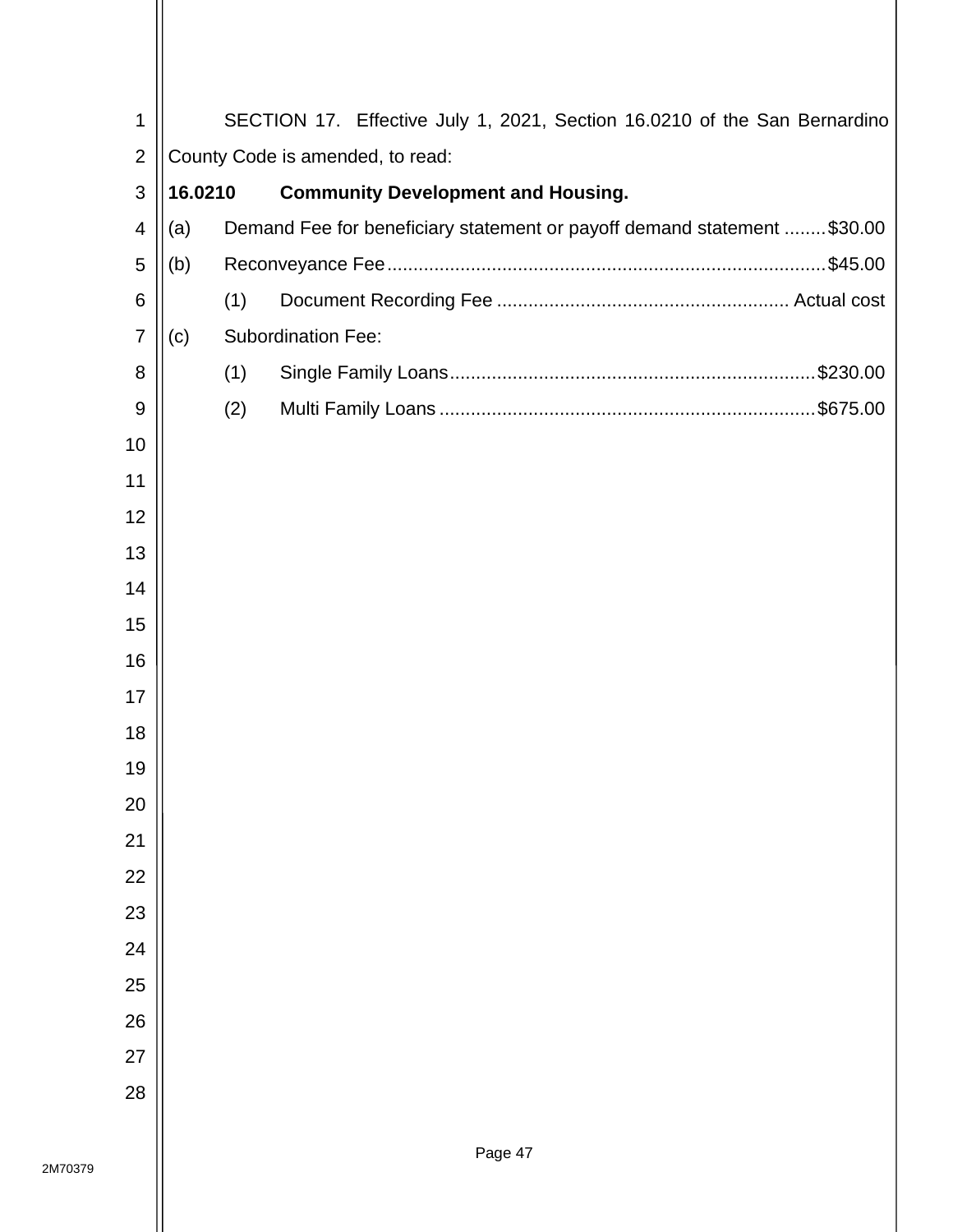| 1               |          | SECTION 18. Effective July 1, 2021, Section 16.0210A of the San Bernardino     |
|-----------------|----------|--------------------------------------------------------------------------------|
| $\overline{2}$  |          | County Code is amended, to read:                                               |
| 3               | 16.0210A | <b>Economic Development - Filming Permit Processing Fees.</b>                  |
| $\overline{4}$  | (a)      |                                                                                |
| 5               | (b)      | Minor Rider – additions, corrections or alterations to permits  \$69.00/permit |
| $6\phantom{1}6$ | (c)      | Major Rider - additions, corrections or alterations to permits which           |
| $\overline{7}$  |          | involves collecting fees on behalf of other departments \$94.00/permit         |
| 8               | (d)      |                                                                                |
| 9               |          | NOTE: Clearance of payment is required prior to issuance of permit.            |
| 10              |          |                                                                                |
| 11              |          |                                                                                |
| 12              |          |                                                                                |
| 13              |          |                                                                                |
| 14              |          |                                                                                |
| 15              |          |                                                                                |
| 16              |          |                                                                                |
| 17              |          |                                                                                |
| 18              |          |                                                                                |
| 19              |          |                                                                                |
| 20              |          |                                                                                |
| 21              |          |                                                                                |
| 22              |          |                                                                                |
| 23              |          |                                                                                |
| 24<br>25        |          |                                                                                |
| 26              |          |                                                                                |
| 27              |          |                                                                                |
| 28              |          |                                                                                |
|                 |          |                                                                                |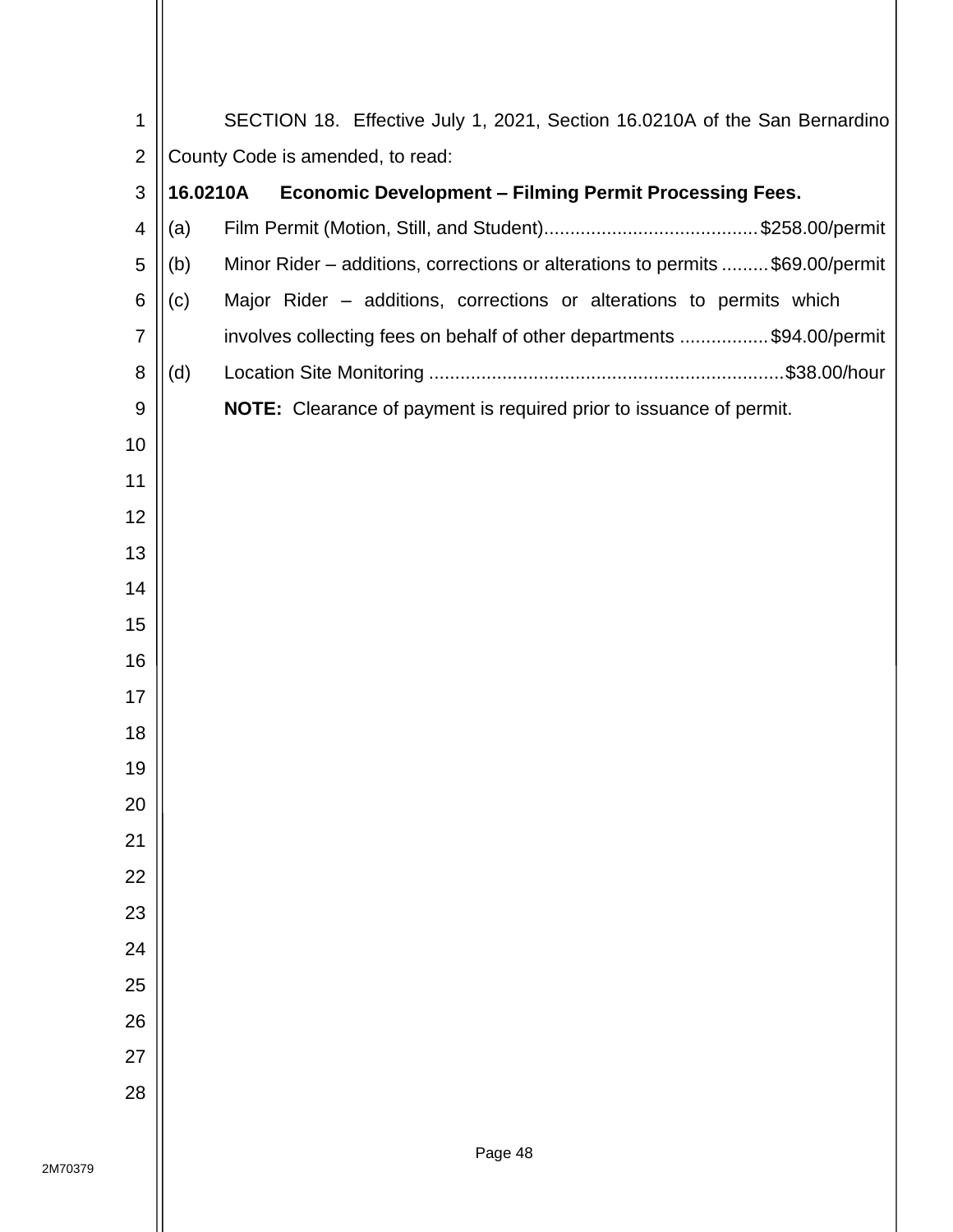| 1              |                                     |          |                 |                  |       | SECTION 19. Effective July 1, 2021, Section 16.0213A of the San Bernardino |
|----------------|-------------------------------------|----------|-----------------|------------------|-------|----------------------------------------------------------------------------|
| $\overline{2}$ | County Code is amended, to read:    |          |                 |                  |       |                                                                            |
| 3              | 16.0213A<br><b>Health Services.</b> |          |                 |                  |       |                                                                            |
| 4              | (a)                                 |          | Administration: |                  |       |                                                                            |
| 5              |                                     | (1)      |                 |                  |       |                                                                            |
| 6              |                                     |          | (A)             |                  |       | Children's Trust Fund Certified Birth Certificate Fee \$4.00               |
| 7              |                                     | (2)      |                 |                  |       |                                                                            |
| 8              |                                     | (3)      |                 |                  |       |                                                                            |
| 9              |                                     | (4)      |                 |                  |       | Refile permit for the disposition of human remains \$2.00                  |
| 10             |                                     | (5)      |                 |                  |       |                                                                            |
| 11             |                                     | (6)      |                 |                  |       | Federally Qualified Health Center (FQHC) Medical office visit              |
| 12             |                                     |          |                 |                  |       |                                                                            |
| 13             |                                     | (7)      |                 |                  |       | Federally Qualified Health Center (FQHC) Dental office visit               |
| 14             |                                     |          |                 |                  |       | .\$40.00                                                                   |
| 15             | (b)                                 | Animals: |                 |                  |       |                                                                            |
| 16             |                                     | (1)      |                 | Animal handling: |       |                                                                            |
| 17             |                                     |          | (A)             |                  |       | Owner redemption fee for pick-up/handling of dog or cat                    |
| 18             |                                     |          |                 |                  |       | (does not include shelter and license fees):                               |
| 19             |                                     |          |                 | (1)              |       | During normal operating hours \$35.00                                      |
| 20             |                                     |          |                 | (II)             |       | Picked up between 6:00 p.m. & 7:00 a.m. \$80.00                            |
| 21             |                                     |          | (B)             |                  |       | Pick-up, euthanasia, and disposal of owned dog or cat                      |
| 22             |                                     |          |                 |                  |       | during normal operating hours:                                             |
| 23             |                                     |          |                 |                  |       | .\$80.00                                                                   |
| 24             |                                     |          | (C)             |                  |       | Apprehension Fine/Penalty (leash law areas only):                          |
| 25             |                                     |          |                 | (1)              |       | Loose animal violation                                                     |
| 26             |                                     |          |                 |                  | (i)   | Fine/Penalty for first violation\$50.00                                    |
| 27             |                                     |          |                 |                  | (ii)  | Fine/Penalty for second violation \$100.00                                 |
| 28             |                                     |          |                 |                  | (iii) | Fine/Penalty for third and each subsequent                                 |
|                |                                     |          |                 |                  |       |                                                                            |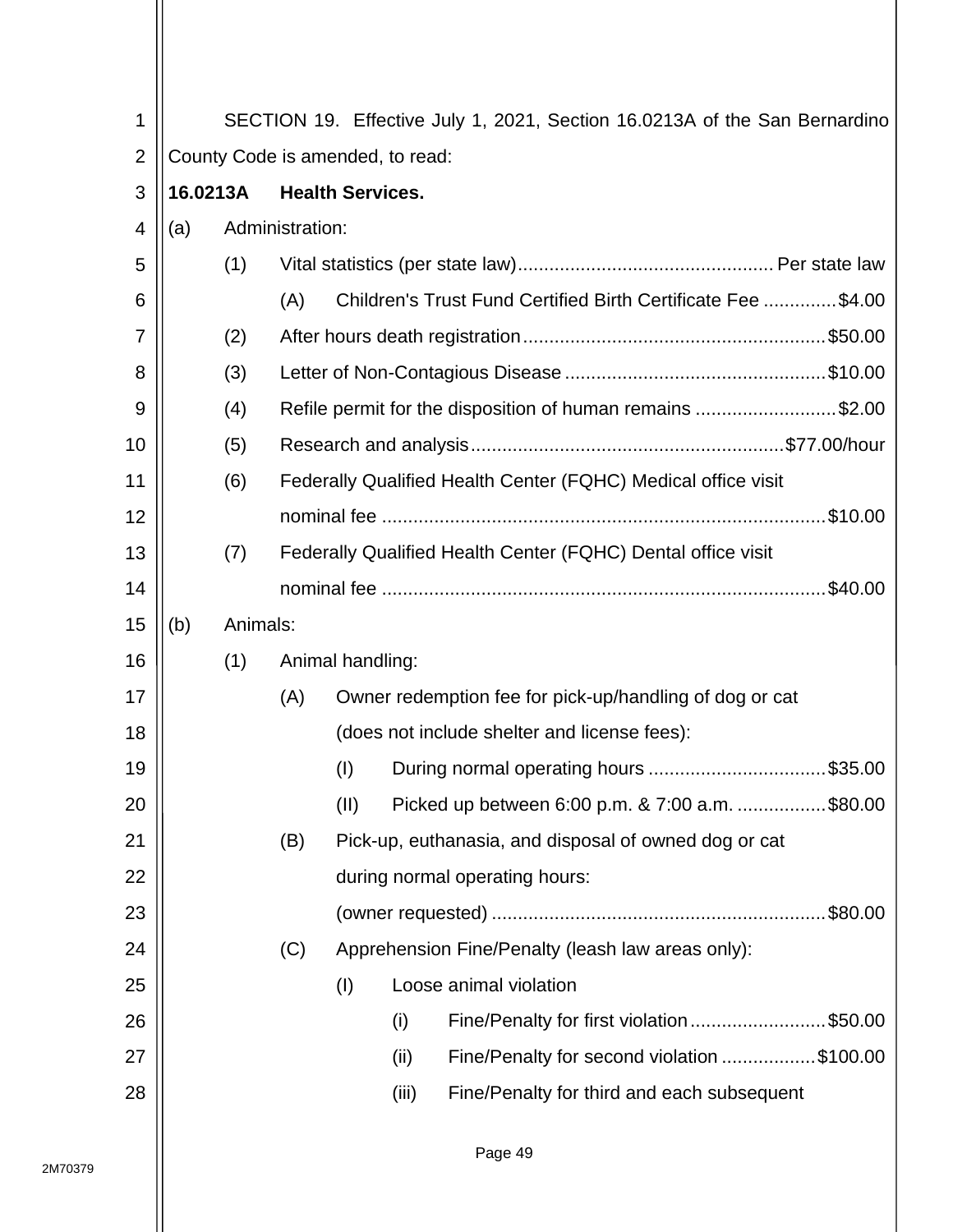| 1              |     |                   |                                                         |
|----------------|-----|-------------------|---------------------------------------------------------|
| $\overline{2}$ | (D) |                   |                                                         |
| 3              | (E) |                   | Animal pick-up: (See Section 32.0102)                   |
| 4              |     | (1)               | Animal pick-up during normal operating hours:           |
| 5              |     |                   | horses, cattle, goats, calves, sheep, and pigs:         |
| 6              |     |                   |                                                         |
| 7              |     | (II)              | Animal picked-up after hours, between 6:00 p.m. &       |
| 8              |     |                   | 7:00 a.m.: (1 hour minimum)\$121.00/hour                |
| 9              | (F) |                   | Animal investigations:                                  |
| 10             |     | (1)               |                                                         |
| 11             |     | (II)              | Vicious animal compliance inspection \$97.00/inspection |
| 12             | (G) |                   | Quarantine of animals (other than at shelter):          |
| 13             |     | (I)               |                                                         |
| 14             |     | (II)              |                                                         |
| 15             | (H) |                   | Owner relinguishment of dog, cat, or other animal:      |
| 16             |     | (1)               | Relinquish in field:                                    |
| 17             |     |                   | With proof of ownership \$90.00<br>(i)                  |
| 18             |     |                   | Without proof of ownership \$134.00<br>(ii)             |
| 19             |     | (II)              | Relinquish in shelter:                                  |
| 20             |     |                   | With proof of ownership \$55.00<br>(i)                  |
| 21             |     |                   | Without proof of ownership \$99.00<br>(ii)              |
| 22             | (1) |                   | Develop a customized record or report \$84.00/hour      |
| 23             | (J) |                   | Digital photographs on disc (CD):                       |
| 24             |     | (1)               | Digital images up to 10 images\$22.00                   |
| 25             |     | (11)              | Each additional digital image over 10\$2.20             |
| 26             | (2) | Animal licensing: |                                                         |
| 27             | (A) |                   | Dog license fees:                                       |
| 28             |     | (1)               | Unspayed/unneutered monthly fee\$10.00                  |
|                |     |                   |                                                         |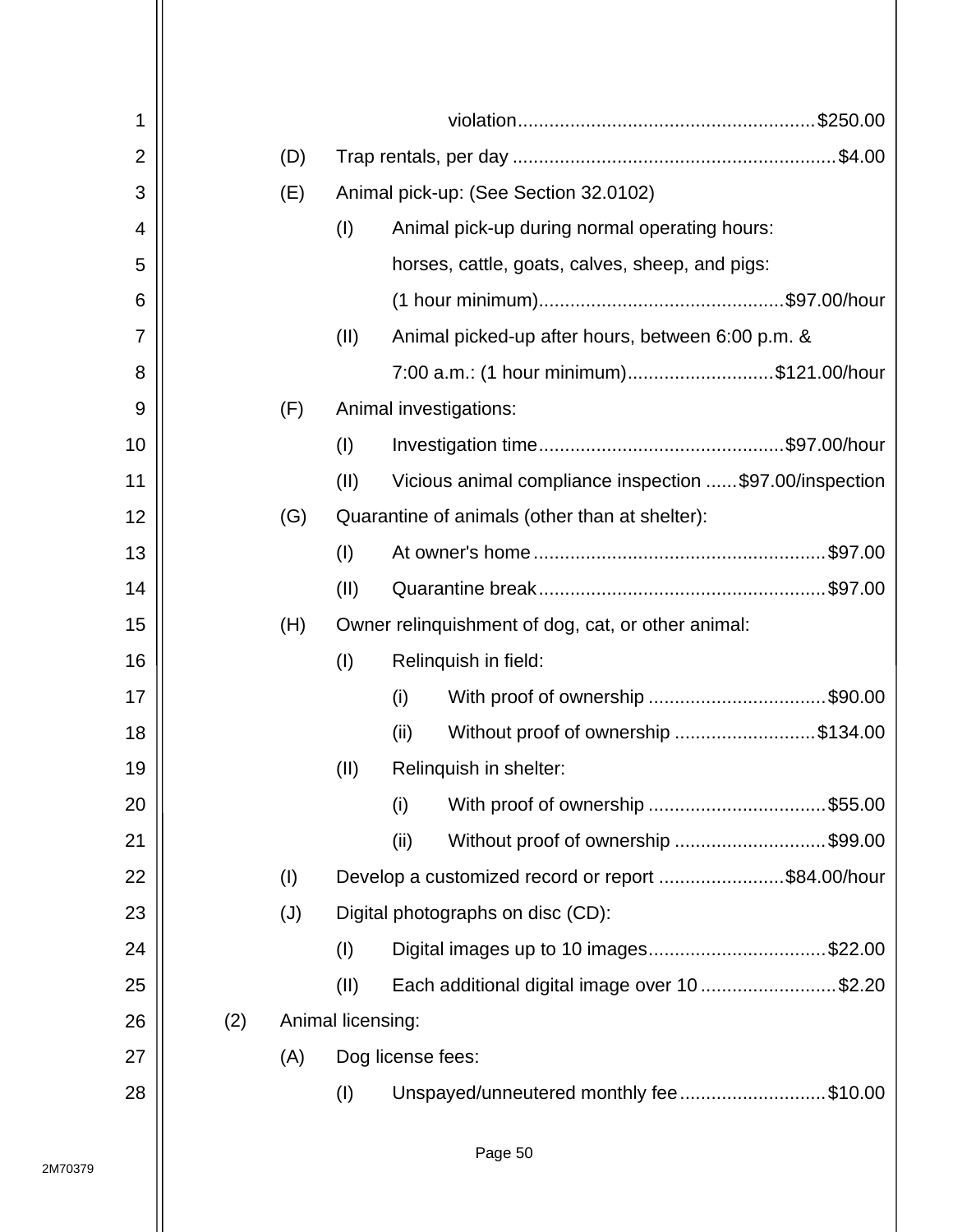| 1              |     |     | (II)                                                         | Spayed/neutered monthly fee                               |  |
|----------------|-----|-----|--------------------------------------------------------------|-----------------------------------------------------------|--|
| $\overline{2}$ |     |     |                                                              | (i)                                                       |  |
| 3              |     |     |                                                              | (ii)                                                      |  |
| 4              |     |     |                                                              | (iii)                                                     |  |
| 5              |     |     | (III)                                                        | Spayed/neutered - owned by disabled persons or            |  |
| 6              |     |     |                                                              | those 65 years of age or older (monthly) \$1.50           |  |
| 7              |     |     | (IV)                                                         | Delinquent Fine/Penalty (waived if licensed within 30     |  |
| 8              |     |     |                                                              | days from time of notice) (does not include annual        |  |
| 9              |     |     |                                                              |                                                           |  |
| 10             |     |     | (V)                                                          | Medically determined monthly fee \$2.50                   |  |
| 11             |     |     |                                                              | (Animal is at high risk for spay/neuter surgery)          |  |
| 12             |     | (B) |                                                              | New owner registration of currently licensed/registered   |  |
| 13             |     |     |                                                              |                                                           |  |
| 14             |     | (C) |                                                              |                                                           |  |
| 15             |     | (D) | Registration of dog currently licensed/registered in another |                                                           |  |
| 16             |     |     |                                                              | jurisdiction and issuance of County tag\$5.00             |  |
| 17             | (3) |     | Animal sheltering:                                           |                                                           |  |
| 18             |     | (A) |                                                              | Impound fee:                                              |  |
| 19             |     |     | (1)                                                          |                                                           |  |
| 20             |     |     | (II)                                                         | Daily (after initial impoundment) \$11.00                 |  |
| 21             |     | (B) |                                                              | State-mandated unaltered animal fine (Per California Food |  |
| 22             |     |     |                                                              | and Agriculture Code sections 30804.7 and 31751.7):       |  |
| 23             |     |     | (I)                                                          |                                                           |  |
| 24             |     |     | (II)                                                         |                                                           |  |
| 25             |     |     | (III)                                                        |                                                           |  |
| 26             |     | (C) |                                                              | Euthanasia and disposal fee:                              |  |
| 27             |     |     | (I)                                                          |                                                           |  |
| 28             |     |     | (II)                                                         | $.$ \$40.00                                               |  |
|                |     |     |                                                              |                                                           |  |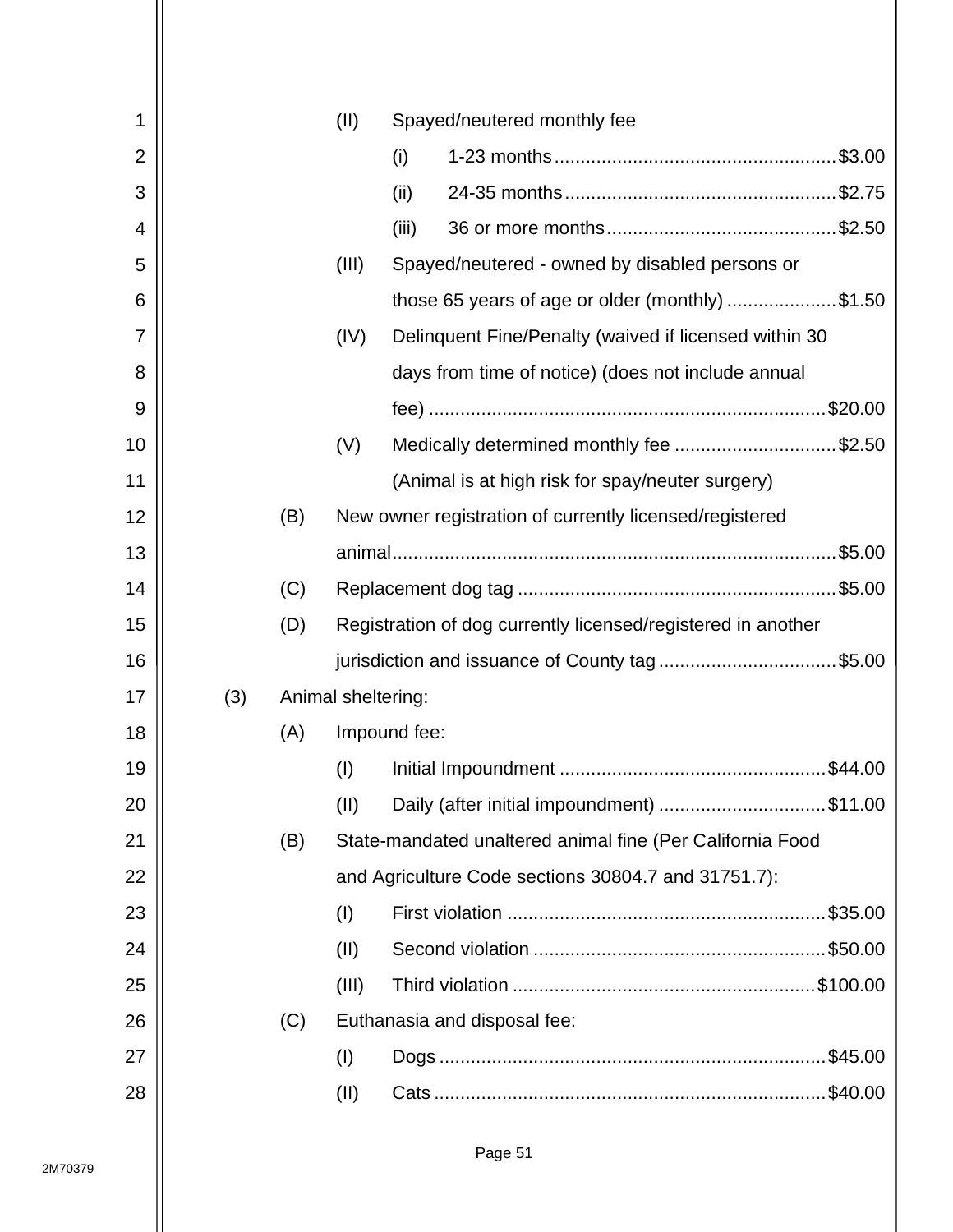| 1              |     | (D) |                 |                                                                    |  |  |
|----------------|-----|-----|-----------------|--------------------------------------------------------------------|--|--|
| $\overline{2}$ |     | (E) |                 | Spay/Neuter fee:                                                   |  |  |
| 3              |     |     | (1)             |                                                                    |  |  |
| 4              |     |     | (II)            |                                                                    |  |  |
| 5              |     | (F) |                 | Spay/Neuter deposit (refundable if animal is altered within 30     |  |  |
| 6              |     |     |                 | days of redemption):                                               |  |  |
| $\overline{7}$ |     |     | (1)             |                                                                    |  |  |
| 8              |     |     | (II)            |                                                                    |  |  |
| 9              |     | (G) |                 | Adoption fee (persons 65 or older exempt - 1 per year):            |  |  |
| 10             |     |     | (1)             |                                                                    |  |  |
| 11             |     |     | (II)            |                                                                    |  |  |
| 12             |     |     | (III)           |                                                                    |  |  |
| 13             |     |     | (IV)            |                                                                    |  |  |
| 14             |     | (H) |                 | Adoption fee (minimum bid) – horses\$50.00                         |  |  |
| 15             |     | (1) |                 | Adoption fee (minimum bid) – donkeys \$50.00                       |  |  |
| 16             |     | (J) |                 |                                                                    |  |  |
| 17             |     | (K) |                 |                                                                    |  |  |
| 18             |     | (L) |                 |                                                                    |  |  |
| 19             |     | (M) |                 |                                                                    |  |  |
| 20             |     | (N) |                 | Adoption fee - chickens and other fowl\$5.00                       |  |  |
| 21             |     | (O) |                 | Adoption fee – reptiles, exotic birds & other  50% of retail price |  |  |
| 22             |     | (P) |                 |                                                                    |  |  |
| 23             |     | (Q) |                 | Vaccination fees:                                                  |  |  |
| 24             |     |     | (I)             |                                                                    |  |  |
| 25             |     |     | (II)            |                                                                    |  |  |
| 26             | (4) |     | Kennel license: |                                                                    |  |  |
| 27             |     | (A) |                 |                                                                    |  |  |
| 28             |     | (B) |                 |                                                                    |  |  |
|                |     |     |                 |                                                                    |  |  |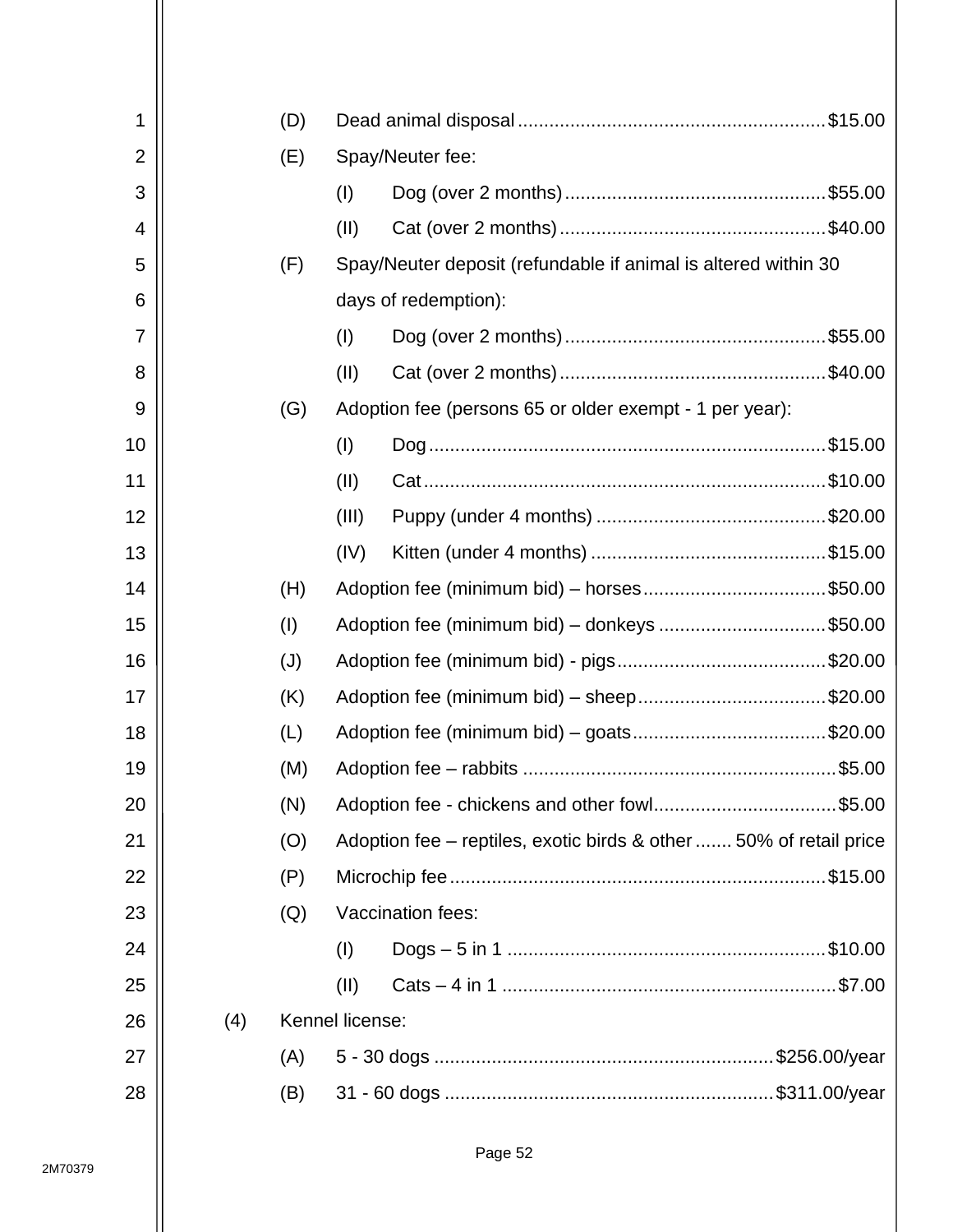| 1              |     |      | (C) |                                                                             |  |
|----------------|-----|------|-----|-----------------------------------------------------------------------------|--|
| $\overline{2}$ |     |      | (D) |                                                                             |  |
| 3              |     |      | (E) | For each successive range of 50 dogs, add\$55.00/year                       |  |
| 4              |     | (5)  |     | <b>Cattery License:</b>                                                     |  |
| 5              |     |      | (A) |                                                                             |  |
| 6              |     |      | (B) |                                                                             |  |
| 7              |     |      | (C) | For each successive range of 10 cats, add \$14.00/year                      |  |
| 8              |     | (6)  |     | Calf growers permit fees:                                                   |  |
| 9              |     |      | (A) |                                                                             |  |
| 10             |     |      | (B) |                                                                             |  |
| 11             |     |      | (C) |                                                                             |  |
| 12             |     |      | (D) |                                                                             |  |
| 13             |     | (7)  |     | Privately owned wild, exotic or non-domestic animals permit                 |  |
| 14             |     |      |     |                                                                             |  |
| 15             |     | (8)  |     |                                                                             |  |
| 16             |     | (9)  |     |                                                                             |  |
| 17             |     | (10) |     |                                                                             |  |
| 18             |     | (11) |     |                                                                             |  |
| 19             |     | (12) |     |                                                                             |  |
| 20             |     | (13) |     |                                                                             |  |
| 21             |     | (14) |     | Miscellaneous animal auction/swap meet permit fee \$110.00/year             |  |
| 22             |     | (15) |     | Hog ranch permit fee:                                                       |  |
| 23             |     |      | (A) |                                                                             |  |
| 24             |     |      | (B) |                                                                             |  |
| 25             |     |      | (C) |                                                                             |  |
| 26             |     |      | (D) |                                                                             |  |
| 27             |     | (16) |     |                                                                             |  |
| 28             | (c) |      |     | Professional services: See Fee Schedule for the Department of Public Health |  |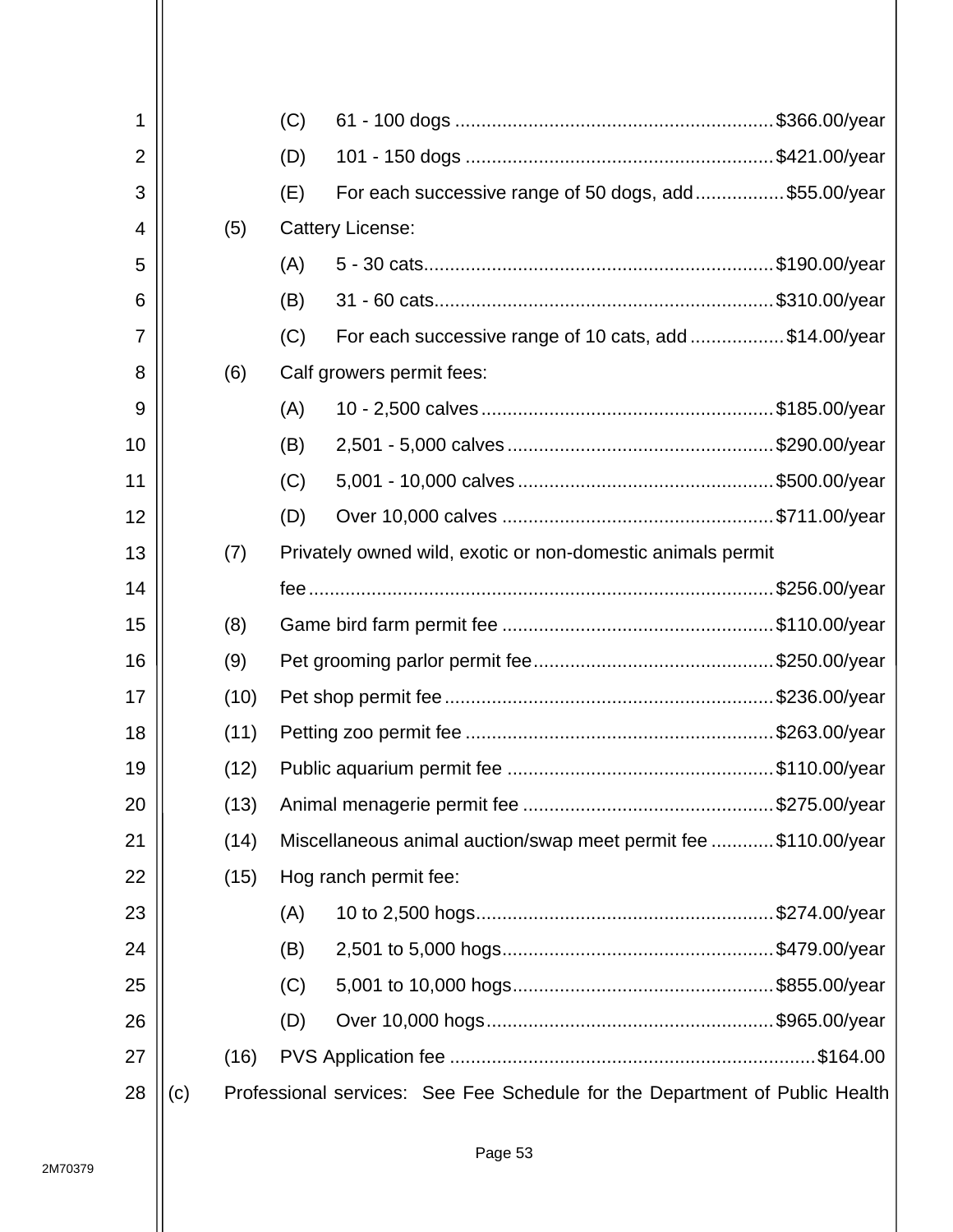| $\mathbf 1$              | which is maintained in the Office of the Clerk of the Board of Supervisors and reflects |
|--------------------------|-----------------------------------------------------------------------------------------|
| $\overline{2}$           | fees for professional services established by the Public Health Director in accordance  |
| 3                        | with statutory requirements, actual costs of providing the services, and/or prevailing  |
| $\overline{\mathcal{A}}$ | The fees are periodically adjusted based on inflation and other criteria<br>rates.      |
| 5                        | commonly used in standard accounting practices.                                         |
| 6                        |                                                                                         |
| $\overline{7}$           |                                                                                         |
| 8                        |                                                                                         |
| $\boldsymbol{9}$         |                                                                                         |
| 10                       |                                                                                         |
| 11                       |                                                                                         |
| 12                       |                                                                                         |
| 13                       |                                                                                         |
| 14                       |                                                                                         |
| 15                       |                                                                                         |
| 16                       |                                                                                         |
| 17                       |                                                                                         |
| 18                       |                                                                                         |
| 19                       |                                                                                         |
| 20                       |                                                                                         |
| 21                       |                                                                                         |
| 22                       |                                                                                         |
| 23                       |                                                                                         |
| 24                       |                                                                                         |
| 25                       |                                                                                         |
| 26                       |                                                                                         |
| 27                       |                                                                                         |
| 28                       |                                                                                         |
|                          |                                                                                         |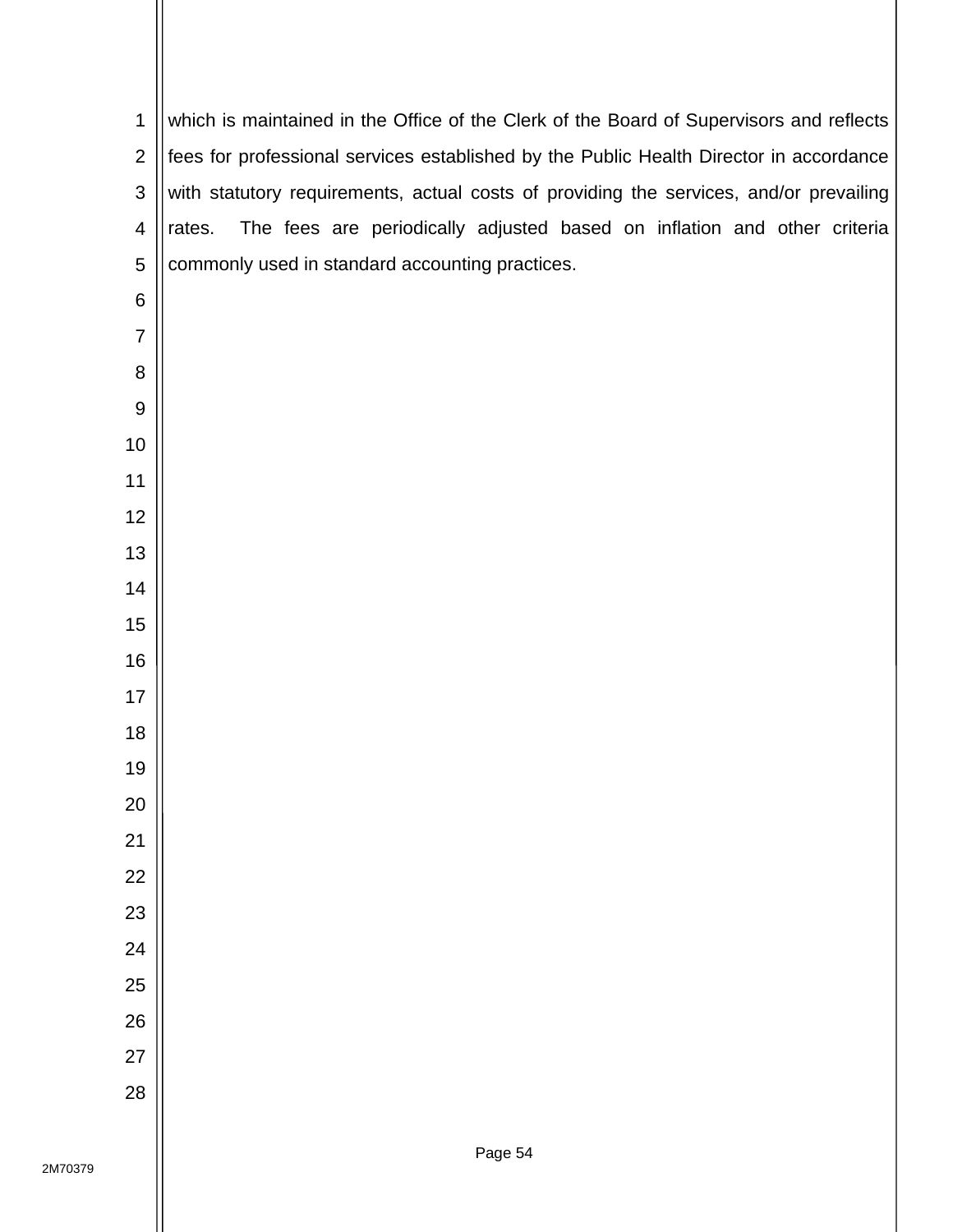| 1              | SECTION 20. Effective July 1, 2021, Section 16.0213B of the San Bernardino |     |                                                                               |  |  |  |  |  |  |  |  |
|----------------|----------------------------------------------------------------------------|-----|-------------------------------------------------------------------------------|--|--|--|--|--|--|--|--|
| $\overline{2}$ | County Code is amended, to read:                                           |     |                                                                               |  |  |  |  |  |  |  |  |
| 3              | <b>Health Services - Environmental.</b><br>16.0213B                        |     |                                                                               |  |  |  |  |  |  |  |  |
| 4              | (a)                                                                        |     | <b>Administrative Services Fees:</b>                                          |  |  |  |  |  |  |  |  |
| 5              |                                                                            | (1) | Delinquency provisions:                                                       |  |  |  |  |  |  |  |  |
| 6              |                                                                            |     | (A)<br>Thirty days after permit expiration, 25 percent shall be added to      |  |  |  |  |  |  |  |  |
| 7              |                                                                            |     | each of the fees in Subsections 16.0213B(b)(1) through (12), (14)             |  |  |  |  |  |  |  |  |
| 8              |                                                                            |     | through $(16)$ ; Subsections $16.0213B(c)(1)$ through $(2)$ ; Subsection      |  |  |  |  |  |  |  |  |
| 9              |                                                                            |     | 16.0213B(d)(1); Subsections 16.0213B(f)(1) through (3), (5)                   |  |  |  |  |  |  |  |  |
| 10             |                                                                            |     | through $(8)$ ; Subsections 16.0213B $(g)(1)$ through $(2)$ , $(3)(A)$ ;      |  |  |  |  |  |  |  |  |
| 11             |                                                                            |     | Subsections 16.0213B(h)(1) through (4); and Subsections                       |  |  |  |  |  |  |  |  |
| 12             |                                                                            |     | $16.0213B(i)(1)$ and $(2)(B)$ .                                               |  |  |  |  |  |  |  |  |
| 13             |                                                                            | (2) | Professional service fees                                                     |  |  |  |  |  |  |  |  |
| 14             |                                                                            |     | (includes all subsequently listed hourly rate fees)\$245.00/hour              |  |  |  |  |  |  |  |  |
| 15             |                                                                            |     | <b>NOTE:</b> Fee will be applied to those services the costs of which are not |  |  |  |  |  |  |  |  |
| 16             |                                                                            |     | recovered by other permit fees.                                               |  |  |  |  |  |  |  |  |
| 17             | (b)                                                                        |     | Food/Recreational Health Program Fee:                                         |  |  |  |  |  |  |  |  |
| 18             |                                                                            | (1) | Public eating place (seating or customer capacity):                           |  |  |  |  |  |  |  |  |
| 19             |                                                                            |     | (A)                                                                           |  |  |  |  |  |  |  |  |
| 20             |                                                                            |     | (B)                                                                           |  |  |  |  |  |  |  |  |
| 21             |                                                                            |     | (C)                                                                           |  |  |  |  |  |  |  |  |
| 22             |                                                                            |     | NOTE: In computing drive-in restaurant seating capacity, each parking space   |  |  |  |  |  |  |  |  |
| 23             |                                                                            |     | shall be calculated as equivalent to a seating capacity of two persons.       |  |  |  |  |  |  |  |  |
| 24             |                                                                            | (2) | Special seasonal (seasonal operation totaling no more than 6                  |  |  |  |  |  |  |  |  |
| 25             |                                                                            |     | consecutive months per year only applies to a facility under                  |  |  |  |  |  |  |  |  |
| 26             |                                                                            |     | Subsections 16.0213B(b)(1), 16.0213B(b)(4), 16.0213B(b)(5)(B-D),              |  |  |  |  |  |  |  |  |
| 27             |                                                                            |     | and 16.0213B(b)(11)(A) through (C)) 50% of permit fee                         |  |  |  |  |  |  |  |  |
| 28             |                                                                            | (3) | Schools:                                                                      |  |  |  |  |  |  |  |  |
|                |                                                                            |     |                                                                               |  |  |  |  |  |  |  |  |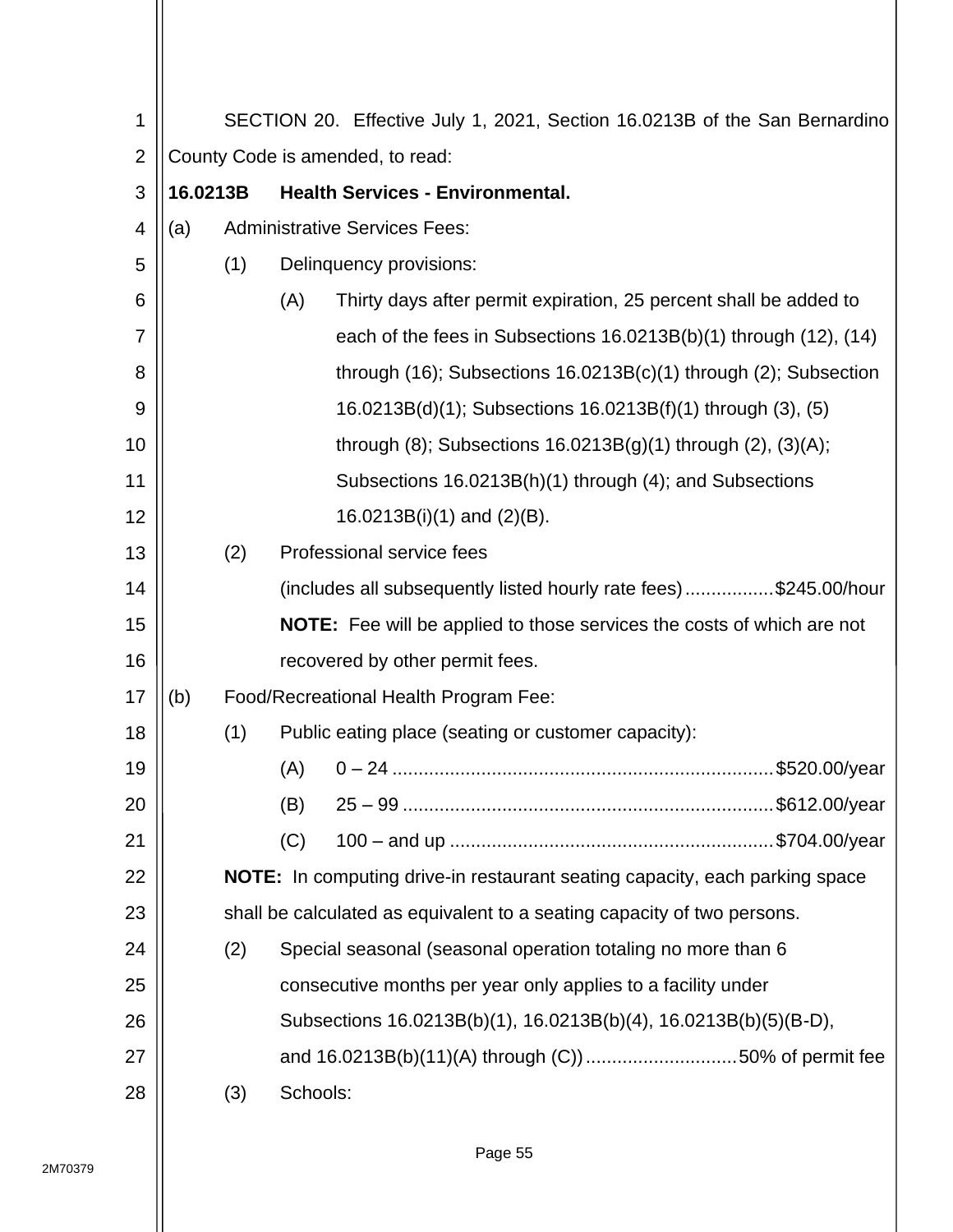| 1              |     | (A)      |       |                                                                             |  |  |  |
|----------------|-----|----------|-------|-----------------------------------------------------------------------------|--|--|--|
| $\overline{2}$ |     | (B)      |       |                                                                             |  |  |  |
| 3              |     | (C)      |       |                                                                             |  |  |  |
| 4              |     | (D)      |       |                                                                             |  |  |  |
| 5              |     | (E)      |       | Wholesale processor 0 - 3,499 sq. ft. \$487.00/year                         |  |  |  |
| 6              |     | (F)      |       | Wholesale processor 3,500 sq.ft. and up \$595.00/year                       |  |  |  |
| 7              | (4) |          |       | Convenience stores:                                                         |  |  |  |
| 8              |     | (A)      | (I)   |                                                                             |  |  |  |
| 9              |     |          | (11)  |                                                                             |  |  |  |
| 10             |     |          | (III) |                                                                             |  |  |  |
| 11             | (5) |          |       | Food handling places, wholesale, grocery, vegetable, and meat               |  |  |  |
| 12             |     | markets: |       |                                                                             |  |  |  |
| 13             |     | (A)      |       | <b>Prepackaged Facility:</b>                                                |  |  |  |
| 14             |     |          | (I)   |                                                                             |  |  |  |
| 15             |     |          | (11)  |                                                                             |  |  |  |
| 16             |     |          | (III) |                                                                             |  |  |  |
| 17             |     | (B)      |       | Food processor/wholesale:                                                   |  |  |  |
| 18             |     |          | (1)   |                                                                             |  |  |  |
| 19             |     |          | (II)  |                                                                             |  |  |  |
| 20             |     |          | (III) |                                                                             |  |  |  |
| 21             |     | (C)      |       | Food distributors/wholesale:                                                |  |  |  |
| 22             |     |          | (I)   |                                                                             |  |  |  |
| 23             |     |          | (II)  |                                                                             |  |  |  |
| 24             |     |          | (III) |                                                                             |  |  |  |
| 25             |     | (D)      |       |                                                                             |  |  |  |
| 26             |     |          |       | <b>NOTE:</b> Subsections 16.0213B(b)(1) through (5), and (16): Total square |  |  |  |
| 27             |     |          |       | footage to include the entire operation including, but not limited to,      |  |  |  |
| 28             |     |          |       | storage rooms, display areas, toilets and dressing rooms, and any other     |  |  |  |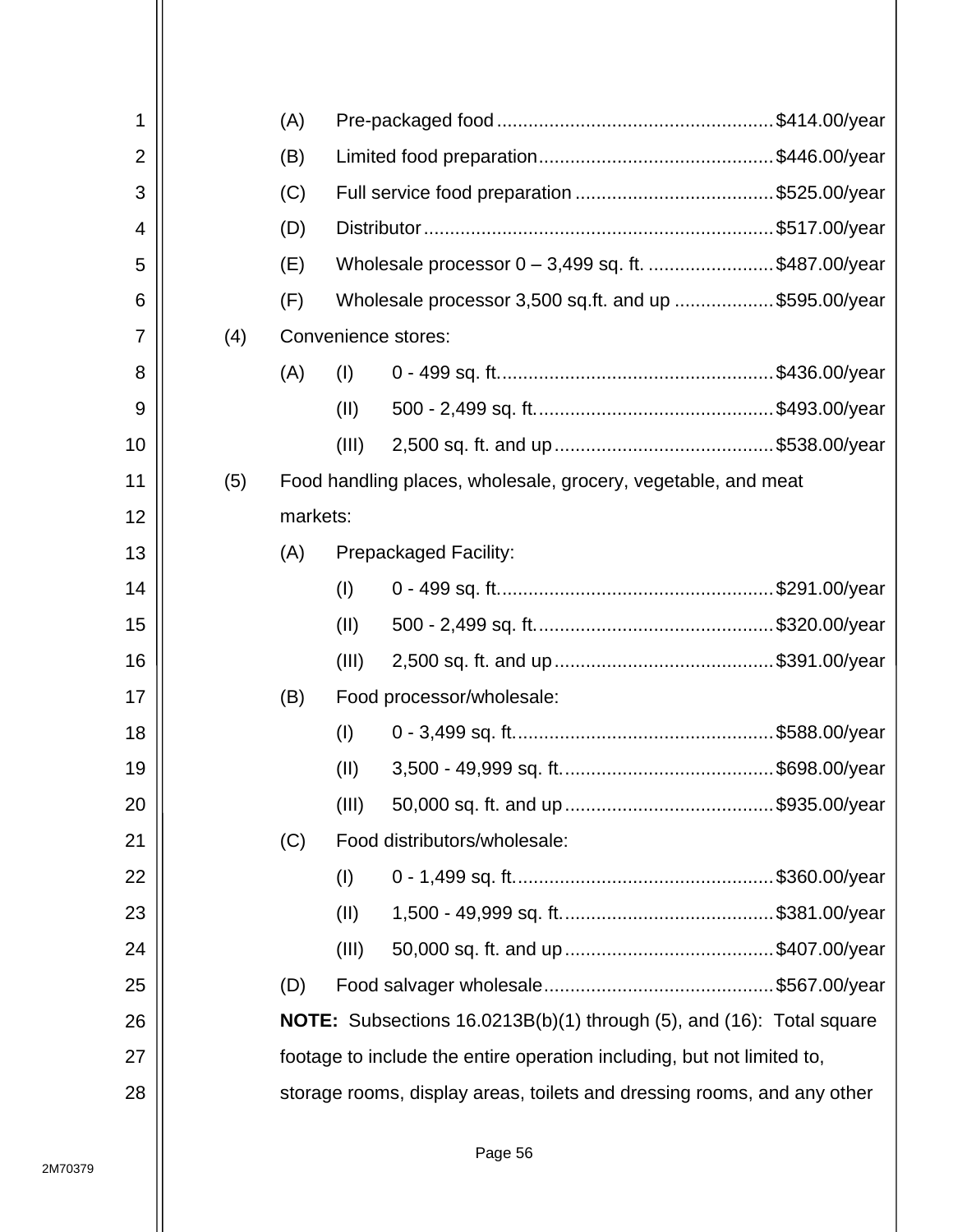| 1  |      |     |            | space required by law for operation of the facility.                |
|----|------|-----|------------|---------------------------------------------------------------------|
| 2  |      | (E) |            |                                                                     |
| 3  |      | (F) |            | Limited charitable feeding registration\$183.00/year                |
| 4  | (6)  |     |            | Cottage food operations:                                            |
| 5  |      | (A) |            |                                                                     |
| 6  |      | (B) |            |                                                                     |
| 7  | (7)  |     |            |                                                                     |
| 8  | (8)  |     |            | Mobile food facility: vehicle                                       |
| 9  |      | (A) |            |                                                                     |
| 10 |      | (B) |            |                                                                     |
| 11 |      | (C) |            |                                                                     |
| 12 |      | (D) |            |                                                                     |
| 13 |      | (E) |            |                                                                     |
| 14 | (9)  |     |            |                                                                     |
| 15 | (10) |     |            | Temporary food facility:                                            |
| 16 |      | (A) |            | Packaged food handling only:                                        |
| 17 |      |     | (1)        | Single Event Up to 6 Months \$134.00                                |
| 18 |      |     | (II)       |                                                                     |
| 19 |      | (B) |            | Food preparation:                                                   |
| 20 |      |     | (1)        | Single Event Up to 6 Months \$187.00                                |
| 21 |      |     | (II)       |                                                                     |
| 22 |      | (C) |            | If inspection and permitting of facility under Subsections          |
| 23 |      |     |            | $16.0213B(b)(9)(A)(I)$ through $(B)(II)$ and $(D)$ are requested at |
| 24 |      |     |            |                                                                     |
| 25 |      | (D) |            |                                                                     |
| 26 | (11) |     |            | Certified farmer's market, annual event organizer, or host          |
| 27 |      |     |            |                                                                     |
| 28 | (12) |     | Snack bar: |                                                                     |
|    |      |     |            |                                                                     |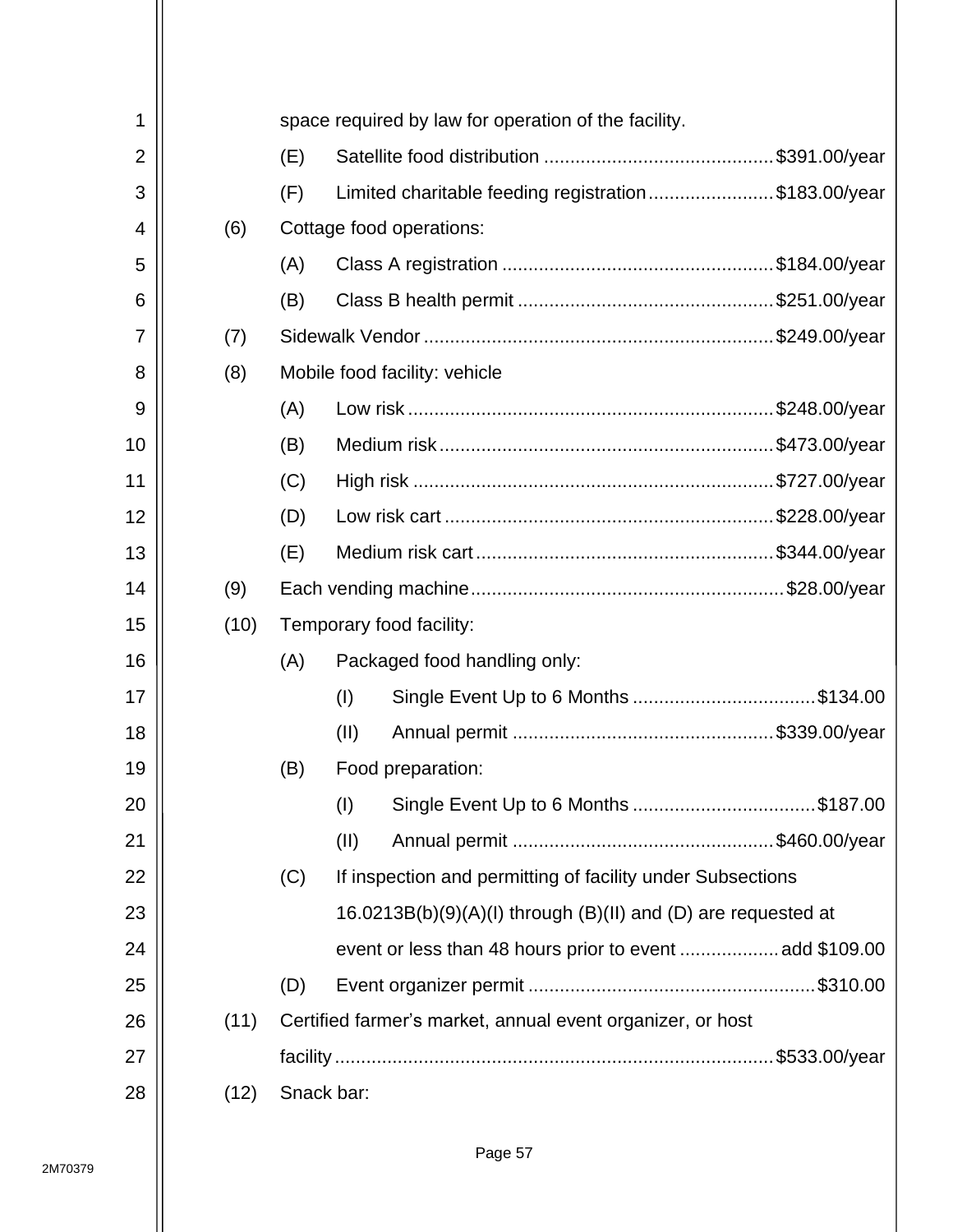| 1              |                                                                              | (A)                                                                      |                                                  |                                                              |  |  |  |  |  |  |
|----------------|------------------------------------------------------------------------------|--------------------------------------------------------------------------|--------------------------------------------------|--------------------------------------------------------------|--|--|--|--|--|--|
| $\overline{2}$ |                                                                              | (B)                                                                      |                                                  |                                                              |  |  |  |  |  |  |
| 3              |                                                                              | (C)                                                                      |                                                  |                                                              |  |  |  |  |  |  |
| 4              | (13)                                                                         |                                                                          |                                                  |                                                              |  |  |  |  |  |  |
| 5              | (14)                                                                         |                                                                          |                                                  |                                                              |  |  |  |  |  |  |
| 6              | (15)                                                                         |                                                                          | Soft serve:                                      |                                                              |  |  |  |  |  |  |
| $\overline{7}$ |                                                                              | (A)                                                                      |                                                  |                                                              |  |  |  |  |  |  |
| 8              |                                                                              | (B)                                                                      |                                                  | Each additional machine on premises\$60.00/year              |  |  |  |  |  |  |
| 9              | <b>NOTE:</b> These fees are in addition to fees prescribed by the California |                                                                          |                                                  |                                                              |  |  |  |  |  |  |
| 10             |                                                                              | Department of Food & Agriculture. Fees pertaining to Section (15) may be |                                                  |                                                              |  |  |  |  |  |  |
| 11             |                                                                              | prorated on a quarterly basis, when applied to a newly established       |                                                  |                                                              |  |  |  |  |  |  |
| 12             |                                                                              | business and/or a change of ownership.                                   |                                                  |                                                              |  |  |  |  |  |  |
| 13             | (16)                                                                         |                                                                          | Swimming pools and recreational waters:          |                                                              |  |  |  |  |  |  |
| 14             |                                                                              | (A)                                                                      | Each public swimming pool, spa, or spray ground: |                                                              |  |  |  |  |  |  |
| 15             |                                                                              |                                                                          | (1)                                              |                                                              |  |  |  |  |  |  |
| 16             |                                                                              |                                                                          | (11)                                             | Each additional body of water\$414.00/year                   |  |  |  |  |  |  |
| 17             |                                                                              | (B)                                                                      |                                                  |                                                              |  |  |  |  |  |  |
| 18             |                                                                              | (C)                                                                      |                                                  |                                                              |  |  |  |  |  |  |
| 19             |                                                                              | (D)                                                                      |                                                  | Each natural/artificial bathing place                        |  |  |  |  |  |  |
| 20             |                                                                              |                                                                          |                                                  |                                                              |  |  |  |  |  |  |
| 21             |                                                                              | (E)                                                                      |                                                  |                                                              |  |  |  |  |  |  |
| 22             | (17)                                                                         |                                                                          |                                                  | Plan check and form review fees:                             |  |  |  |  |  |  |
| 23             |                                                                              | (A)                                                                      |                                                  | Public eating establishments or school food preparation,     |  |  |  |  |  |  |
| 24             |                                                                              |                                                                          | new:                                             |                                                              |  |  |  |  |  |  |
| 25             |                                                                              |                                                                          | (1)                                              |                                                              |  |  |  |  |  |  |
| 26             |                                                                              |                                                                          | (II)                                             |                                                              |  |  |  |  |  |  |
| 27             |                                                                              |                                                                          | (III)                                            |                                                              |  |  |  |  |  |  |
| 28             |                                                                              | (B)                                                                      |                                                  | Convenience store, prepackaged, satellite food distribution, |  |  |  |  |  |  |
|                |                                                                              |                                                                          |                                                  |                                                              |  |  |  |  |  |  |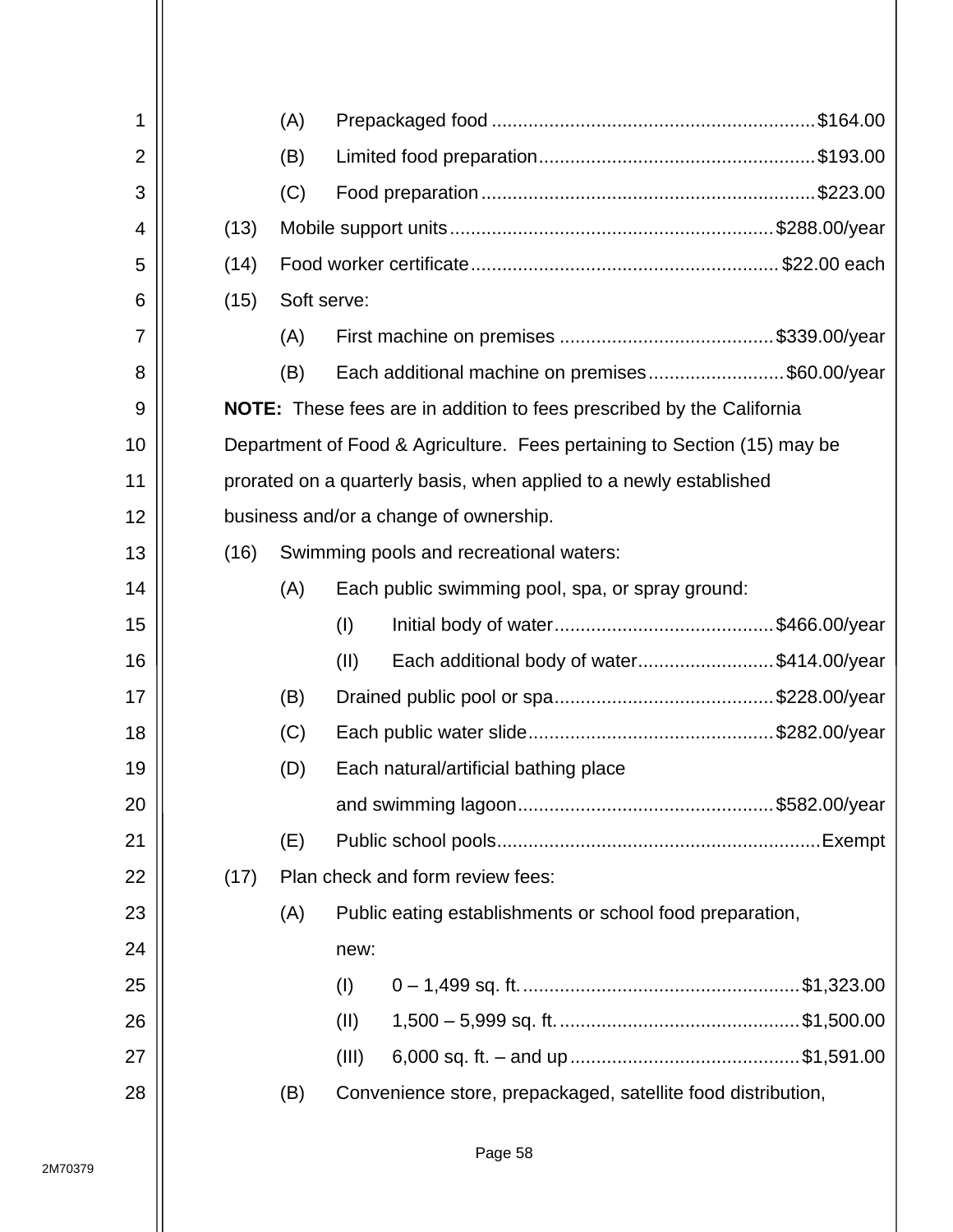| 1              |     |       | or school cafeteria prepackaged food, new: |                                                               |  |  |  |
|----------------|-----|-------|--------------------------------------------|---------------------------------------------------------------|--|--|--|
| $\overline{2}$ |     | (1)   |                                            |                                                               |  |  |  |
| 3              |     | (II)  |                                            |                                                               |  |  |  |
| 4              |     | (III) |                                            |                                                               |  |  |  |
| 5              | (C) |       | Major remodel:                             |                                                               |  |  |  |
| 6              |     | (1)   |                                            | Public eating facility or school cafeteria, food preparation: |  |  |  |
| 7              |     |       | (i)                                        |                                                               |  |  |  |
| 8              |     |       | (ii)                                       |                                                               |  |  |  |
| 9              |     |       | (iii)                                      | 6,000 sq. ft. and up \$1,412.00                               |  |  |  |
| 10             |     | (11)  |                                            | Convenience store, prepackaged, satellite food                |  |  |  |
| 11             |     |       |                                            | distribution, or school cafeteria prepackaged food:           |  |  |  |
| 12             |     |       | (i)                                        |                                                               |  |  |  |
| 13             |     |       | (ii)                                       | 2,500 - 19,999 sq. ft. \$1,190.00                             |  |  |  |
| 14             |     |       | (iii)                                      | 20,000 sq. ft. and up \$1,256.00                              |  |  |  |
| 15             | (D) |       | Minor remodel:                             |                                                               |  |  |  |
| 16             |     | (1)   |                                            | Public eating facility or school cafeteria, food preparation: |  |  |  |
| 17             |     |       | (i)                                        |                                                               |  |  |  |
| 18             |     |       | (ii)                                       |                                                               |  |  |  |
| 19             |     |       | (iii)                                      | 6,000 sq. ft. and up \$1,173.00                               |  |  |  |
| 20             |     | (II)  |                                            | Convenience store, prepackaged, satellite food                |  |  |  |
| 21             |     |       |                                            | distribution, or school cafeteria prepackaged food:           |  |  |  |
| 22             |     |       | (i)                                        |                                                               |  |  |  |
| 23             |     |       | (ii)                                       | 2,500 - 19,999 sq. ft. \$1,019.00                             |  |  |  |
|                |     |       |                                            |                                                               |  |  |  |
| 24             |     |       | (iii)                                      | 20,000 sq. ft. and up \$1,084.00                              |  |  |  |
| 25             | (E) |       |                                            | Changes to approved set of plans:                             |  |  |  |
| 26             |     | (1)   |                                            | Public eating facility or school cafeteria, food preparation: |  |  |  |
| 27             |     |       | (i)                                        |                                                               |  |  |  |
| 28             |     |       | (ii)                                       |                                                               |  |  |  |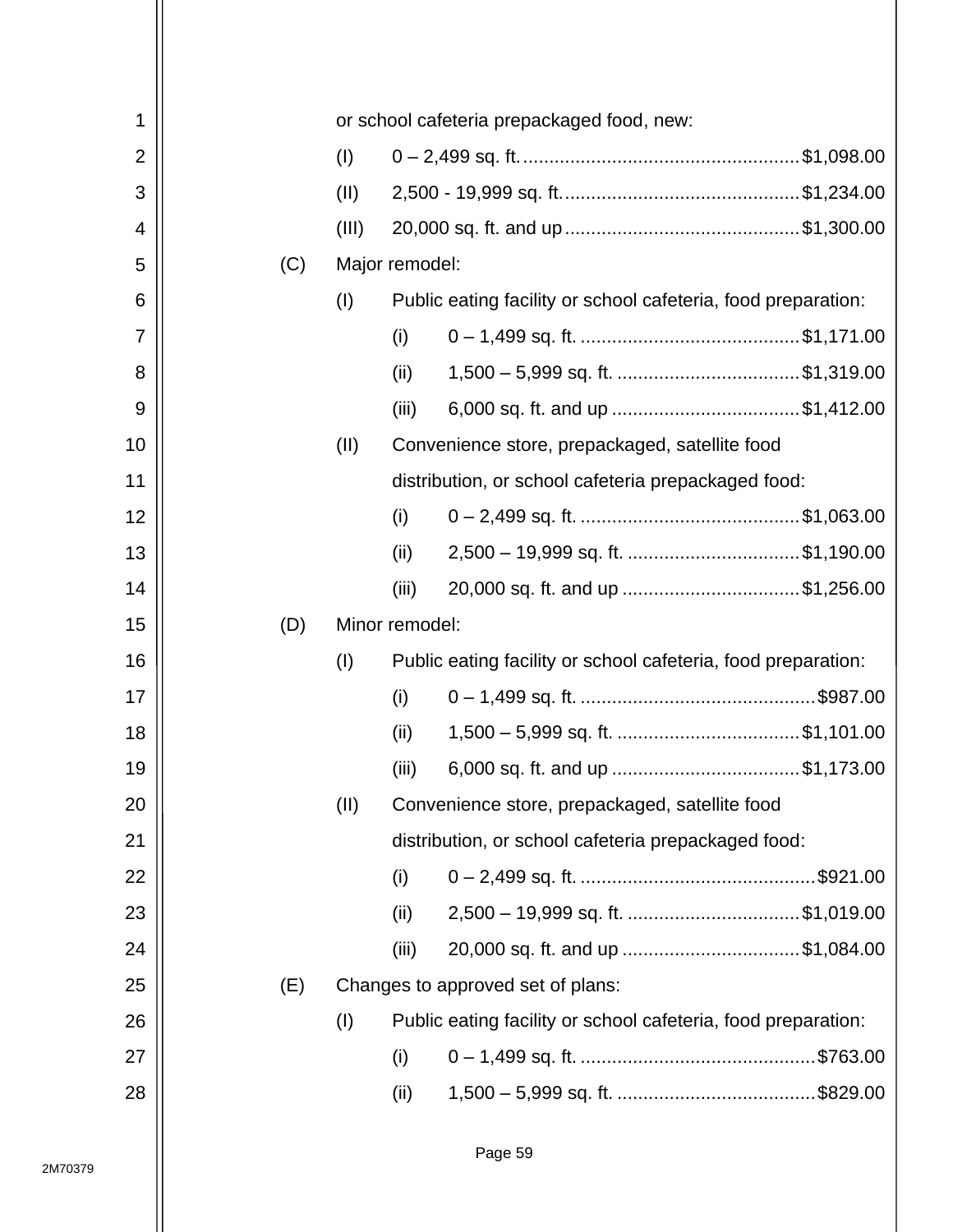| 1              |     |       | (iii) |                                                     |  |  |  |  |
|----------------|-----|-------|-------|-----------------------------------------------------|--|--|--|--|
| $\overline{2}$ |     | (II)  |       | Convenience store, prepackaged, satellite food      |  |  |  |  |
| 3              |     |       |       | distribution, or school cafeteria prepackaged food: |  |  |  |  |
| 4              |     |       | (i)   |                                                     |  |  |  |  |
| 5              |     |       | (ii)  |                                                     |  |  |  |  |
| 6              |     |       | (iii) |                                                     |  |  |  |  |
| 7              | (F) |       |       | Wholesale food distributor and salvagers, new:      |  |  |  |  |
| 8              |     | (1)   |       |                                                     |  |  |  |  |
| 9              |     | (II)  |       |                                                     |  |  |  |  |
| 10             |     | (III) |       |                                                     |  |  |  |  |
| 11             | (G) |       |       | Wholesale food processors, new:                     |  |  |  |  |
| 12             |     | (1)   |       |                                                     |  |  |  |  |
| 13             |     | (II)  |       |                                                     |  |  |  |  |
| 14             |     | (III) |       |                                                     |  |  |  |  |
| 15             | (H) |       |       | Remodel existing permitted wholesale facility       |  |  |  |  |
| 16             |     | (I)   |       | Wholesale food distributor and salvagers:           |  |  |  |  |
| 17             |     |       | (i)   |                                                     |  |  |  |  |
| 18             |     |       | (ii)  |                                                     |  |  |  |  |
| 19             |     |       | (iii) | 100,000 sq. ft. and up \$824.00                     |  |  |  |  |
| 20             |     | (II)  |       | Wholesale food processors:                          |  |  |  |  |
| 21             |     |       | (i)   |                                                     |  |  |  |  |
| 22             |     |       | (ii)  |                                                     |  |  |  |  |
| 23             |     |       | (iii) | 100,000 sq. ft. and up \$915.00                     |  |  |  |  |
| 24             | (I) |       |       | Mobile support units:                               |  |  |  |  |
| 25             |     | (1)   |       |                                                     |  |  |  |  |
| 26             |     | (II)  |       |                                                     |  |  |  |  |
| 27             | (J) |       |       | Mobile food facility:                               |  |  |  |  |
| 28             |     | (I)   |       | Mobile food facility - low risk:                    |  |  |  |  |
|                |     |       |       |                                                     |  |  |  |  |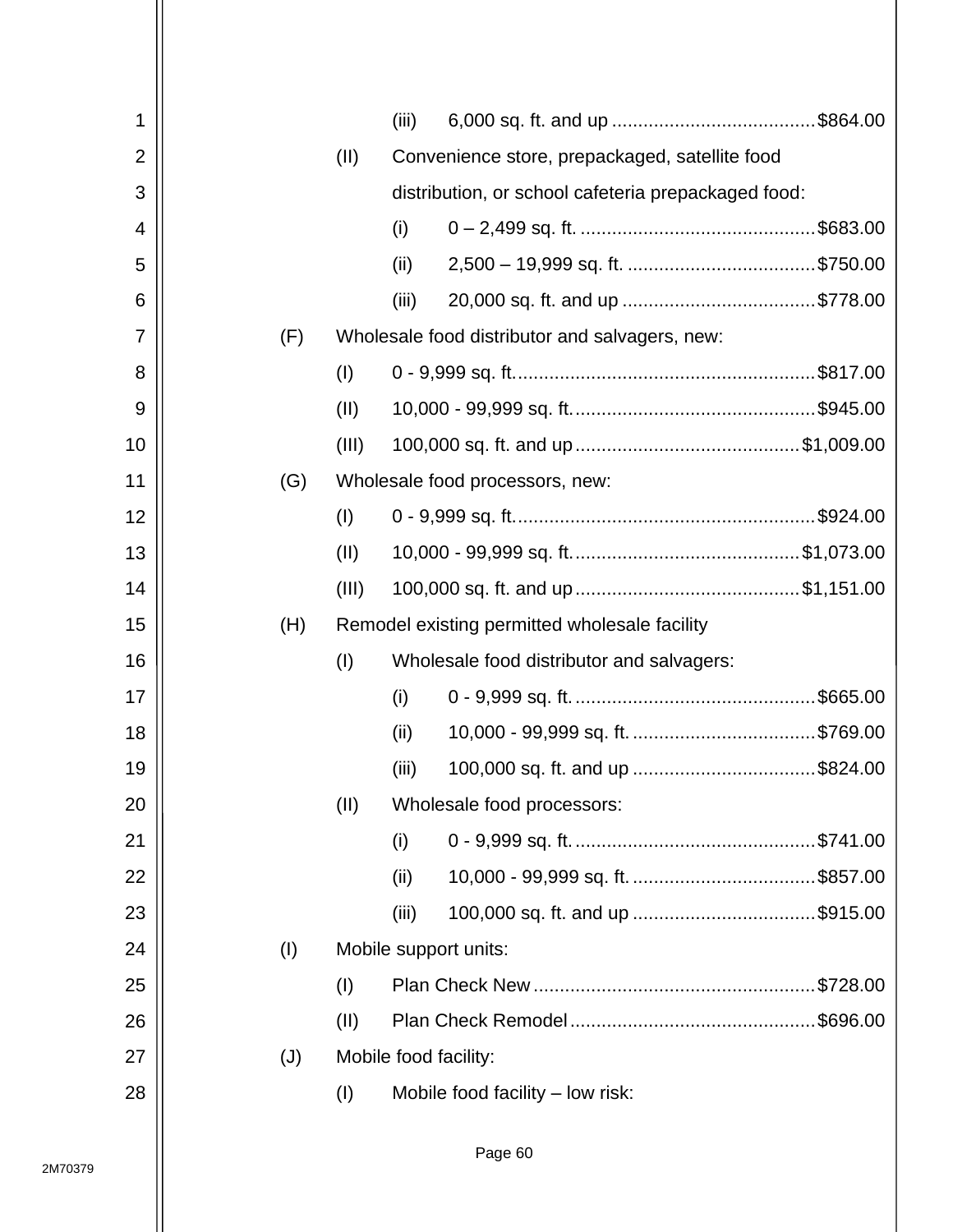| 1              | (i)   |                                                                                |
|----------------|-------|--------------------------------------------------------------------------------|
| $\overline{2}$ | (ii)  |                                                                                |
| 3              | (II)  | Mobile food facility – medium risk:                                            |
| 4              | (i)   |                                                                                |
| 5              | (ii)  |                                                                                |
| 6              | (III) | Mobile food facility – high risk:                                              |
| 7              | (i)   |                                                                                |
| 8              | (ii)  |                                                                                |
| 9              | (K)   | Swimming pools, spas, or spray ground:                                         |
| 10             | (1)   |                                                                                |
| 11             | (II)  |                                                                                |
| 12             | (III) | New water slides and swimming lagoons \$1,725.00                               |
| 13             | (IV)  | Major remodels:                                                                |
| 14             | (i)   |                                                                                |
| 15             | (ii)  |                                                                                |
| 16             | (iii) | Water slides and swimming lagoons\$1,582.00                                    |
| 17             | (V)   | Resurfacing and minor remodels\$537.00                                         |
| 18             | (L)   | Plan check and form review fees for Sections                                   |
| 19             |       | 16.0213B(b)(17)(A) through (B), 16.0213B(b)(17)(F) through                     |
| 20             |       | $(G)$ , 16.0213B(b)(17)(l)(l), 16.0213B(b)(17)(J)(l)(i),                       |
| 21             |       | 16.0213B(b)(17)(J)(II)(i), 16.0213B(b)(17)(J)(III)(i), and                     |
| 22             |       | 16.0213B(b)(17)(K)(I-III) that are submitted                                   |
| 23             |       |                                                                                |
| 24             |       | <b>NOTE:</b> The Director of Public Health is authorized to waive fees related |
| 25             |       | to temporary food facilities, snack bars, and charitable feeding               |
| 26             |       | organizations, including food banks and soup kitchens, for governmental        |
| 27             |       | agencies, and non-profit charitable organizations as defined in the            |
| 28             |       | California Retail Food Code, as set forth in Subdivisions                      |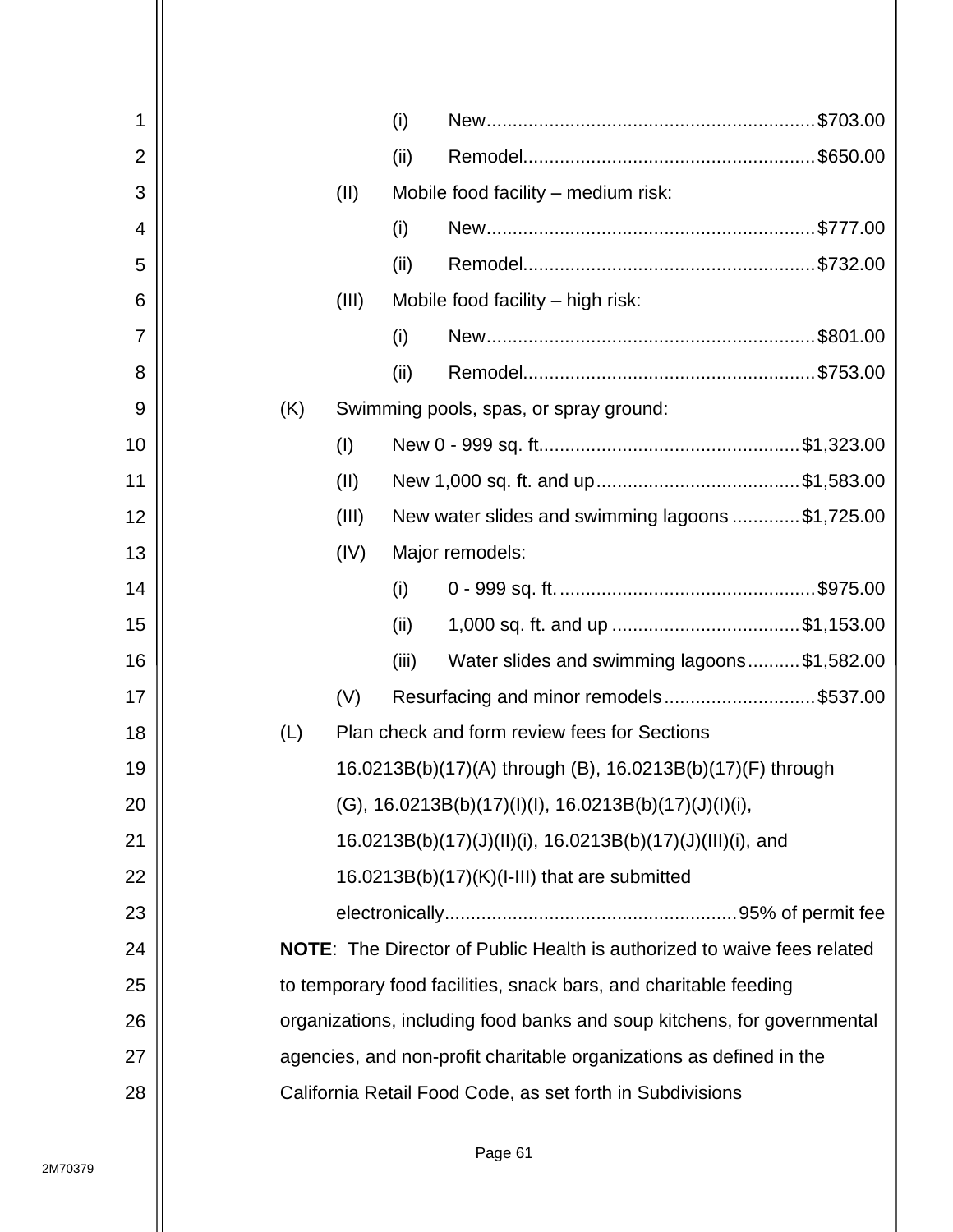| 1              | 16.0213B(b)(1)(A), 16.0213B(b)(1)(B), 16.0213B(b)(1)(C), 16.0213B(b)(5)(A)(l), |                                                                      |                                                                   |                 |                                     |                                                                       |  |  |  |  |
|----------------|--------------------------------------------------------------------------------|----------------------------------------------------------------------|-------------------------------------------------------------------|-----------------|-------------------------------------|-----------------------------------------------------------------------|--|--|--|--|
| $\overline{2}$ | 16.0213B(b)(5)(A)(II), 16.0213B(b)(5)(A)(III), 16.0213B(b)(5)(B)(I),           |                                                                      |                                                                   |                 |                                     |                                                                       |  |  |  |  |
| 3              |                                                                                | 16.0213B(b)(5)(B)(II), 16.0213B(b)(5)(B)(III), 16.0213B(b)(5)(C)(I), |                                                                   |                 |                                     |                                                                       |  |  |  |  |
| 4              |                                                                                |                                                                      | 16.0213B(b)(5)(C)(II), 16.0213B(b)(5)(C)(III), 16.0213B(b)(5)(F), |                 |                                     |                                                                       |  |  |  |  |
| 5              |                                                                                |                                                                      |                                                                   |                 |                                     | 16.0213B(b)(10)(A)(l), 16.0213B(b)(10)(A)(ll), 16.0213B(b)(10)(B)(l), |  |  |  |  |
| 6              |                                                                                |                                                                      |                                                                   |                 |                                     | 16.0213B(b)(10)(B)(II), 16.0231B(b)(10)(D), 16.0213B(b)(12)(A),       |  |  |  |  |
| 7              |                                                                                |                                                                      |                                                                   |                 |                                     | 16.0213B(b)(12)(B), and 16.0213B(b)(12)(C).                           |  |  |  |  |
| 8              | (c)                                                                            |                                                                      |                                                                   |                 | <b>Vector Control Program Fees:</b> |                                                                       |  |  |  |  |
| 9              |                                                                                | (1)                                                                  |                                                                   |                 |                                     |                                                                       |  |  |  |  |
| 10             |                                                                                | (2)                                                                  |                                                                   |                 | Poultry ranch fees:                 |                                                                       |  |  |  |  |
| 11             |                                                                                |                                                                      | (A)                                                               |                 |                                     |                                                                       |  |  |  |  |
| 12             |                                                                                |                                                                      |                                                                   |                 |                                     |                                                                       |  |  |  |  |
| 13             |                                                                                |                                                                      | (B)                                                               |                 |                                     | Poultry ranch (valley area only) poultry                              |  |  |  |  |
| 14             |                                                                                |                                                                      |                                                                   |                 |                                     |                                                                       |  |  |  |  |
| 15             |                                                                                |                                                                      | (C)                                                               |                 |                                     | Poultry ranch San Bernardino                                          |  |  |  |  |
| 16             |                                                                                |                                                                      |                                                                   |                 |                                     | County desert area\$4.00/year per 1,000 birds                         |  |  |  |  |
| 17             |                                                                                |                                                                      | (D)                                                               |                 |                                     | Poultry ranch environmental houses                                    |  |  |  |  |
| 18             |                                                                                |                                                                      |                                                                   |                 |                                     | poultry population fee \$1.00/year per 1,000 birds                    |  |  |  |  |
| 19             |                                                                                |                                                                      | (E)                                                               |                 |                                     | Green pool abatement \$192.00 plus hourly rate                        |  |  |  |  |
| 20             |                                                                                |                                                                      |                                                                   |                 |                                     |                                                                       |  |  |  |  |
| 21             |                                                                                |                                                                      |                                                                   |                 |                                     |                                                                       |  |  |  |  |
| 22             |                                                                                |                                                                      | (F)                                                               |                 |                                     |                                                                       |  |  |  |  |
| 23             | (d)                                                                            |                                                                      |                                                                   |                 | Hazardous Waste/Toxics Control:     |                                                                       |  |  |  |  |
| 24             |                                                                                | (1)                                                                  |                                                                   | Medical wastes: |                                     |                                                                       |  |  |  |  |
| 25             |                                                                                |                                                                      | (A)                                                               |                 |                                     | Large quantity generators:                                            |  |  |  |  |
| 26             |                                                                                |                                                                      |                                                                   | (1)             | Hospitals:                          |                                                                       |  |  |  |  |
| 27             |                                                                                |                                                                      |                                                                   |                 | (i)                                 |                                                                       |  |  |  |  |
| 28             |                                                                                |                                                                      |                                                                   |                 | (ii)                                | 200 - 250 beds \$1,088.00/year                                        |  |  |  |  |
|                |                                                                                |                                                                      |                                                                   |                 |                                     |                                                                       |  |  |  |  |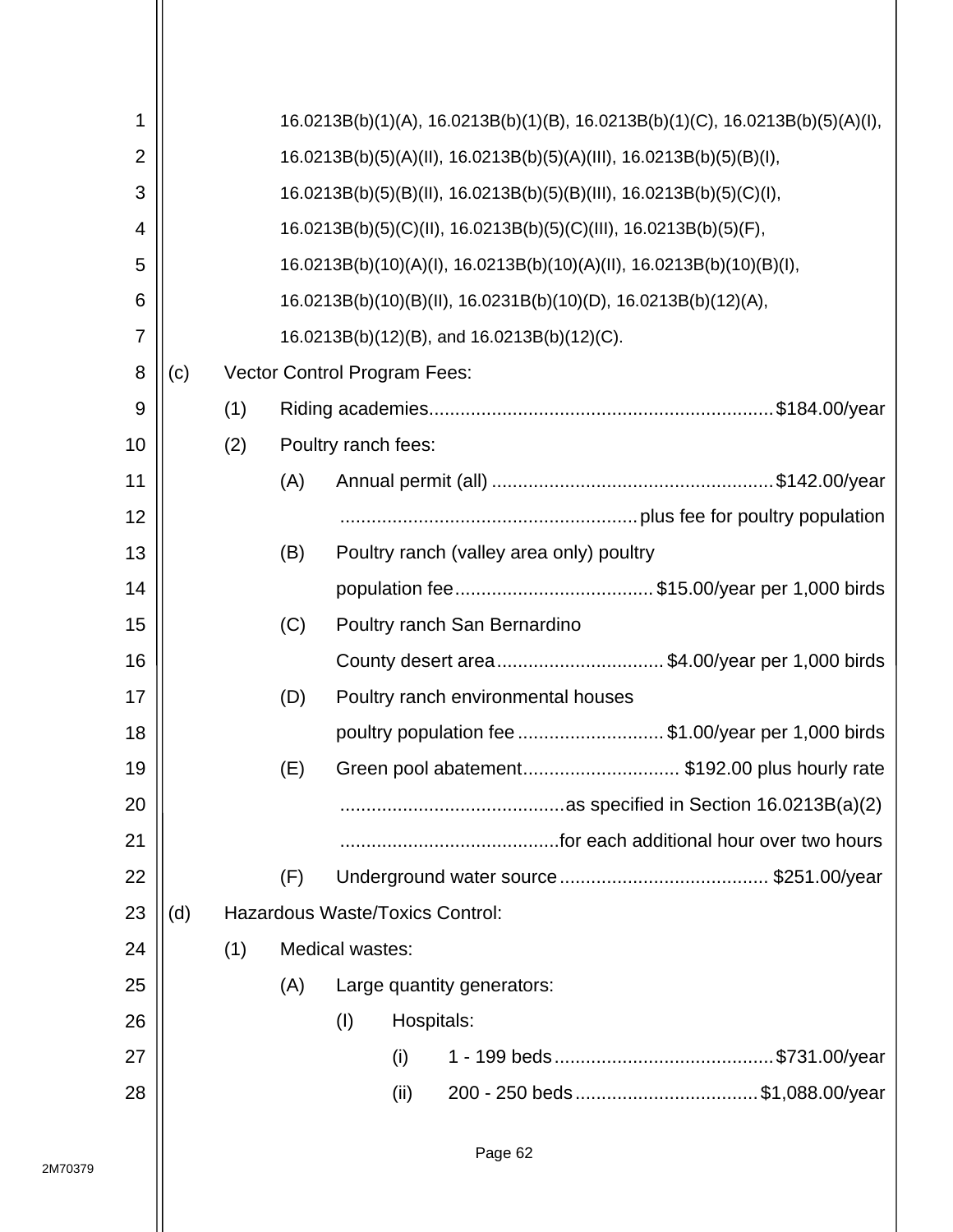| 1              |     |     |                |        | (iii)                                     |                                                               |  |  |  |  |
|----------------|-----|-----|----------------|--------|-------------------------------------------|---------------------------------------------------------------|--|--|--|--|
| $\overline{2}$ |     |     |                |        |                                           | Large quantity generators that treat medical wastes on-site   |  |  |  |  |
| 3              |     |     |                |        |                                           | shall be required to obtain an additional permit as follows:  |  |  |  |  |
| 4              |     |     |                |        | (iv)                                      | Hospital and skilled nursing facilities\$413.00/year          |  |  |  |  |
| 5              |     |     |                | (II)   |                                           | Skilled nursing facilities:                                   |  |  |  |  |
| 6              |     |     |                |        | (i)                                       |                                                               |  |  |  |  |
| 7              |     |     |                |        | (ii)                                      |                                                               |  |  |  |  |
| 8              |     |     |                | (III)  |                                           |                                                               |  |  |  |  |
| 9              |     |     |                | (IV)   |                                           |                                                               |  |  |  |  |
| 10             |     |     |                | (V)    |                                           |                                                               |  |  |  |  |
| 11             |     |     |                | (VI)   |                                           |                                                               |  |  |  |  |
| 12             |     |     |                | (VII)  |                                           |                                                               |  |  |  |  |
| 13             |     |     |                | (VIII) |                                           |                                                               |  |  |  |  |
| 14             |     |     |                | (IX)   | Family planning OPS clinics \$259.00/year |                                                               |  |  |  |  |
| 15             |     |     |                | (X)    |                                           | Health care services planning facility\$401.00/year           |  |  |  |  |
| 16             |     |     |                | (XI)   |                                           | Veterinary clinics/hospitals \$271.00/year                    |  |  |  |  |
| 17             |     |     |                | (XII)  |                                           | Large quantity generator medical office\$298.00/year          |  |  |  |  |
| 18             |     |     |                | (XIII) |                                           | Large quantity generators                                     |  |  |  |  |
| 19             |     |     |                |        |                                           | Subsections 16.0213B(d)(1)(A) (III) through (XIII) that treat |  |  |  |  |
| 20             |     |     |                |        |                                           | medical wastes on-site shall be required to obtain an         |  |  |  |  |
| 21             |     |     |                |        |                                           | additional permit as follows\$325.00/year                     |  |  |  |  |
| 22             |     |     | (B)            |        |                                           | Small quantity generators:                                    |  |  |  |  |
| 23             |     |     |                | (I)    |                                           | Small quantity medical waste \$120.00/year                    |  |  |  |  |
| 24             |     |     |                | (II)   |                                           | Waste treatment on-site\$129.00/year                          |  |  |  |  |
| 25             |     |     |                | (III)  |                                           | Common storage facility:                                      |  |  |  |  |
| 26             |     |     |                |        | (i)                                       | 1 generator and up\$467.00/year                               |  |  |  |  |
| 27             | (e) |     | Land Use Fees: |        |                                           |                                                               |  |  |  |  |
| 28             |     | (1) |                |        |                                           | Temporary special event application review and processing:    |  |  |  |  |
|                |     |     |                |        |                                           |                                                               |  |  |  |  |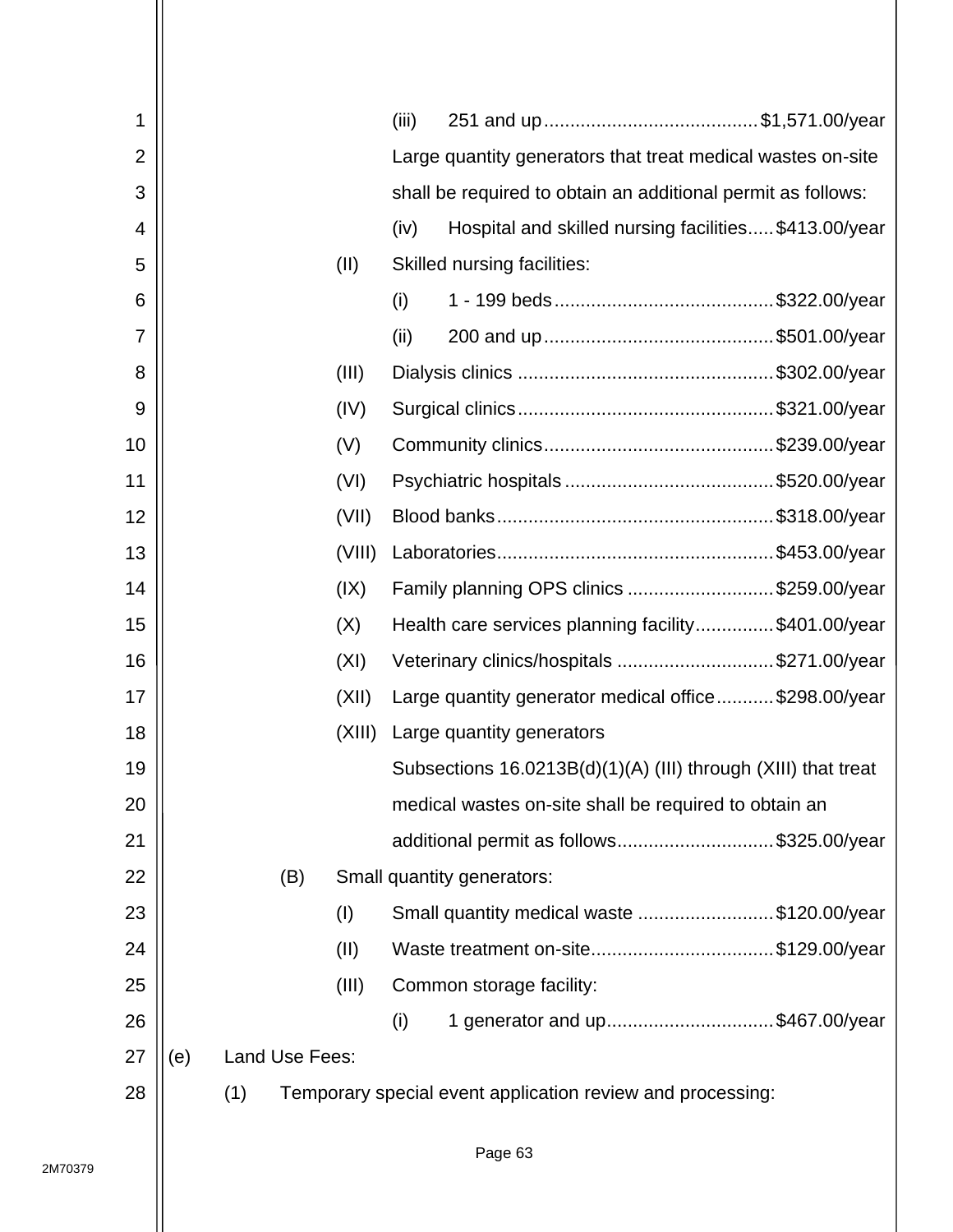| 1              |     |     | (A)     |       |                                                                      |  |  |  |  |  |  |
|----------------|-----|-----|---------|-------|----------------------------------------------------------------------|--|--|--|--|--|--|
| $\overline{2}$ |     |     | (B)     |       |                                                                      |  |  |  |  |  |  |
| 3              |     | (2) |         |       |                                                                      |  |  |  |  |  |  |
| 4              |     | (3) |         |       |                                                                      |  |  |  |  |  |  |
| 5              |     | (4) |         |       | Conditional use permits: revision to approved action\$449.00         |  |  |  |  |  |  |
| 6              |     | (5) |         |       |                                                                      |  |  |  |  |  |  |
| $\overline{7}$ |     | (6) |         |       |                                                                      |  |  |  |  |  |  |
| 8              |     | (7) |         |       | Application accepted and applicant voluntarily withdraws the         |  |  |  |  |  |  |
| 9              |     |     |         |       | application during processing, the following will apply, except that |  |  |  |  |  |  |
| 10             |     |     |         |       | portion collected as a processing fee for which there will be no     |  |  |  |  |  |  |
| 11             |     |     | refund: |       |                                                                      |  |  |  |  |  |  |
| 12             |     |     | (A)     |       | Application accepted and referrals sent 90% of Fee                   |  |  |  |  |  |  |
| 13             |     |     | (B)     |       |                                                                      |  |  |  |  |  |  |
| 14             |     |     | (C)     |       | Initial staff review or development review                           |  |  |  |  |  |  |
| 15             |     |     |         |       | committee process has been completed 40% of Fee                      |  |  |  |  |  |  |
| 16             |     |     | (D)     |       | Staff report prepared and notices of hearing                         |  |  |  |  |  |  |
| 17             |     |     |         |       | sent or conditions of approval prepared 20% of Fee                   |  |  |  |  |  |  |
| 18             |     |     | (E)     |       | Planning Commission consideration begun                              |  |  |  |  |  |  |
| 19             |     |     |         |       | or staff/environmental analysis action completedNo Refund            |  |  |  |  |  |  |
| 20             |     | (8) |         |       |                                                                      |  |  |  |  |  |  |
| 21             | (f) |     |         |       | Water/Waste Water Program Fees:                                      |  |  |  |  |  |  |
| 22             |     | (1) | Wells:  |       |                                                                      |  |  |  |  |  |  |
| 23             |     |     | (A)     |       | Well construction:                                                   |  |  |  |  |  |  |
| 24             |     |     |         | (1)   |                                                                      |  |  |  |  |  |  |
| 25             |     |     |         | (II)  | Community water supply and industrial \$617.00                       |  |  |  |  |  |  |
| 26             |     |     |         | (III) |                                                                      |  |  |  |  |  |  |
| 27             |     |     |         | (IV)  | Test/exploration/industrial/monitor/cathodic/                        |  |  |  |  |  |  |
| 28             |     |     |         |       |                                                                      |  |  |  |  |  |  |
|                |     |     |         |       |                                                                      |  |  |  |  |  |  |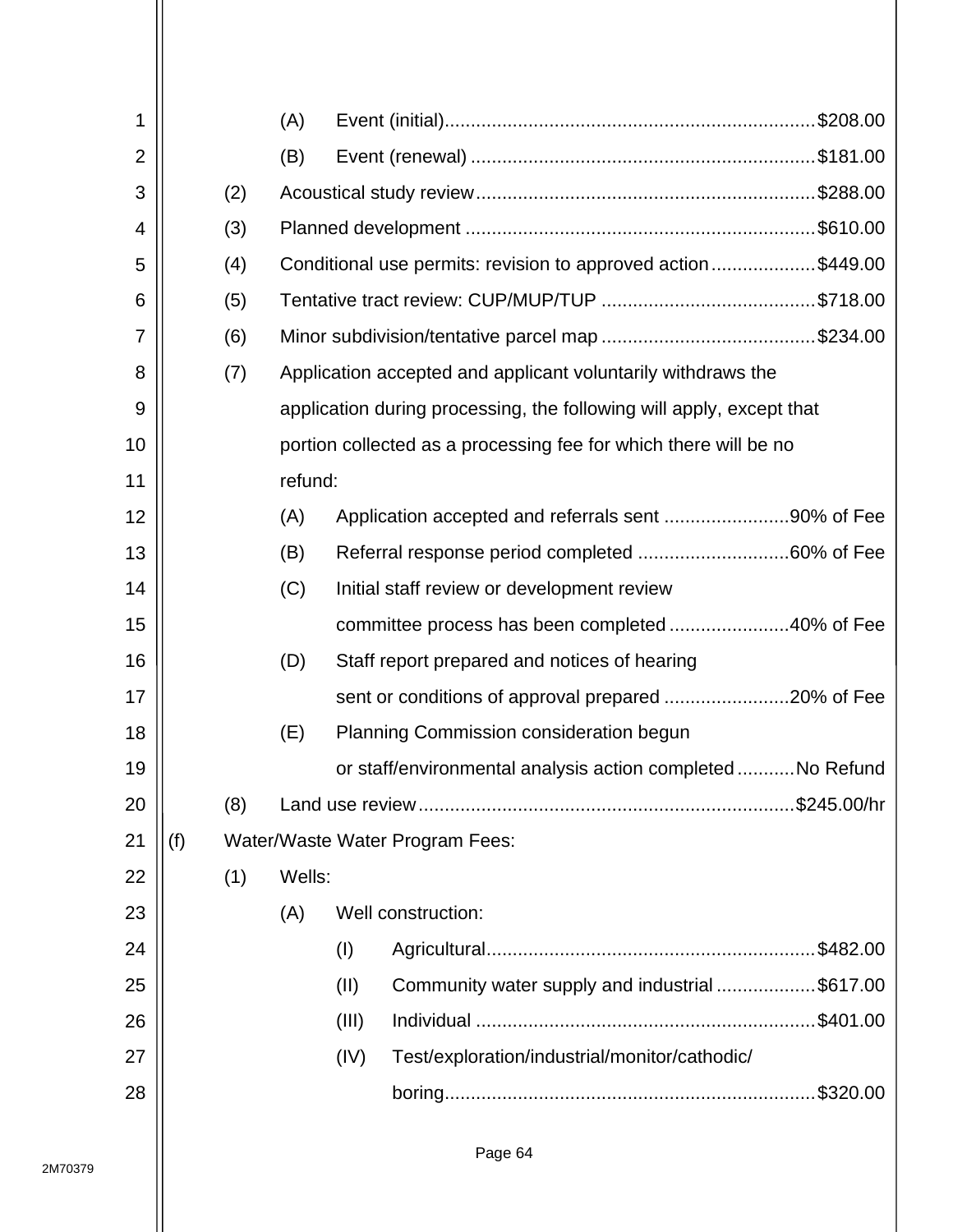| 1              |     |     | (V)                       |      |                                                              |  |  |
|----------------|-----|-----|---------------------------|------|--------------------------------------------------------------|--|--|
| $\overline{2}$ |     | (B) |                           |      | Well destruction/reconstruction/modification \$293.00        |  |  |
| 3              | (2) |     | Annual surveillance fees: |      |                                                              |  |  |
| 4              |     | (A) |                           |      |                                                              |  |  |
| 5              |     | (B) |                           |      | Non-community system:                                        |  |  |
| 6              |     |     | (1)                       |      | Surface water/ground Water under                             |  |  |
| 7              |     |     |                           |      | the influence of surface water\$1,329.00/year                |  |  |
| 8              |     |     | (II)                      |      | Transient                                                    |  |  |
| 9              |     |     |                           | (i)  | Single well Tier 1\$880.00/year                              |  |  |
| 10             |     |     |                           | (ii) | Single well Tier 2\$888.00/year                              |  |  |
| 11             |     |     | (III)                     |      |                                                              |  |  |
| 12             |     | (C) |                           |      |                                                              |  |  |
| 13             | (3) |     |                           |      | Well driller registration (renewable January 1) \$52.00/year |  |  |
| 14             | (4) |     |                           |      | Backflow prevention device tester certification:             |  |  |
| 15             |     | (A) |                           |      |                                                              |  |  |
| 16             |     | (B) |                           |      |                                                              |  |  |
| 17             | (5) |     |                           |      | Liquid waste hauling and disposal:                           |  |  |
| 18             |     | (A) |                           |      |                                                              |  |  |
| 19             |     | (B) |                           |      |                                                              |  |  |
| 20             | (6) |     |                           |      | Sewage disposal permits:                                     |  |  |
| 21             |     | (A) |                           |      | Sewage holding tank operating permit \$102.00/year           |  |  |
| 22             |     | (B) |                           |      |                                                              |  |  |
| 23             |     | (C) |                           |      |                                                              |  |  |
| 24             | (7) |     |                           |      | Plan check form review fees:                                 |  |  |
| 25             |     | (A) |                           |      | Sewage plans, reports, and permits:                          |  |  |
| 26             |     |     | (I)                       |      |                                                              |  |  |
| 27             |     |     | (II)                      |      | Single family dwelling percolation test report               |  |  |
| 28             |     |     |                           |      |                                                              |  |  |
|                |     |     |                           |      |                                                              |  |  |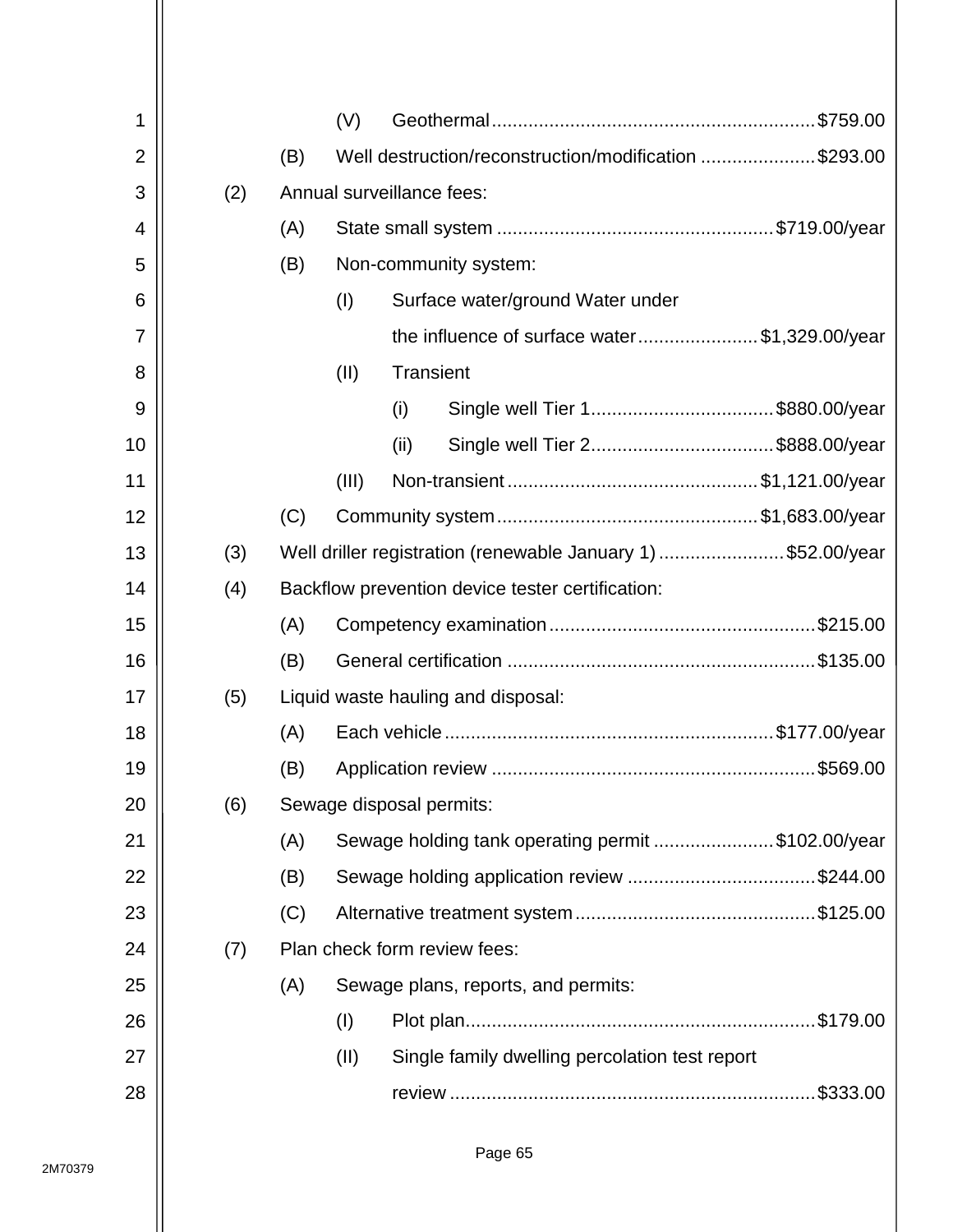| 1              |     |     |     | (III)                        | Commercial development percolation test report                |
|----------------|-----|-----|-----|------------------------------|---------------------------------------------------------------|
| $\overline{2}$ |     |     |     |                              |                                                               |
| 3              |     |     |     | (IV)                         | Subdivision percolation test report review:                   |
| 4              |     |     |     |                              | (i)                                                           |
| 5              |     |     |     |                              | (ii)                                                          |
| 6              |     |     |     |                              |                                                               |
| 7              |     |     |     | (V)                          | Alternative/experimental sewage disposal system               |
| 8              |     |     |     |                              |                                                               |
| 9              |     |     |     | (VI)                         | Resubmittal-Perc report review (single family,                |
| 10             |     |     |     |                              | commercial, minor subdivision) \$175.00                       |
| 11             |     |     |     | (VII)                        | Release from project conditional review \$129.00              |
| 12             |     |     |     |                              | (VIII) Out of sequence well numbering \$285.00                |
| 13             |     |     | (B) |                              |                                                               |
| 14             |     | (8) |     |                              | Designated maintenance areas Individual system permit fees    |
| 15             |     |     |     |                              |                                                               |
|                |     |     |     |                              |                                                               |
| 16             | (g) |     |     | <b>Housing Program Fees:</b> |                                                               |
| 17             |     | (1) |     |                              | Organized camps and boarding schools:                         |
| 18             |     |     | (A) |                              |                                                               |
| 19             |     |     | (B) |                              |                                                               |
| 20             |     |     | (C) |                              |                                                               |
| 21             |     |     | (D) |                              |                                                               |
| 22             |     | (2) |     |                              |                                                               |
| 23             |     | (3) |     |                              | Apartment, hotel, motel and rental dwelling unit regulations: |
| 24             |     |     | (A) |                              | Annual health permit:                                         |
| 25             |     |     |     | (1)                          | Hotels, motels and resort:                                    |
| 26             |     |     |     |                              | (i)                                                           |
| 27             |     |     |     |                              | (ii)                                                          |
| 28             |     |     |     |                              | (iii)                                                         |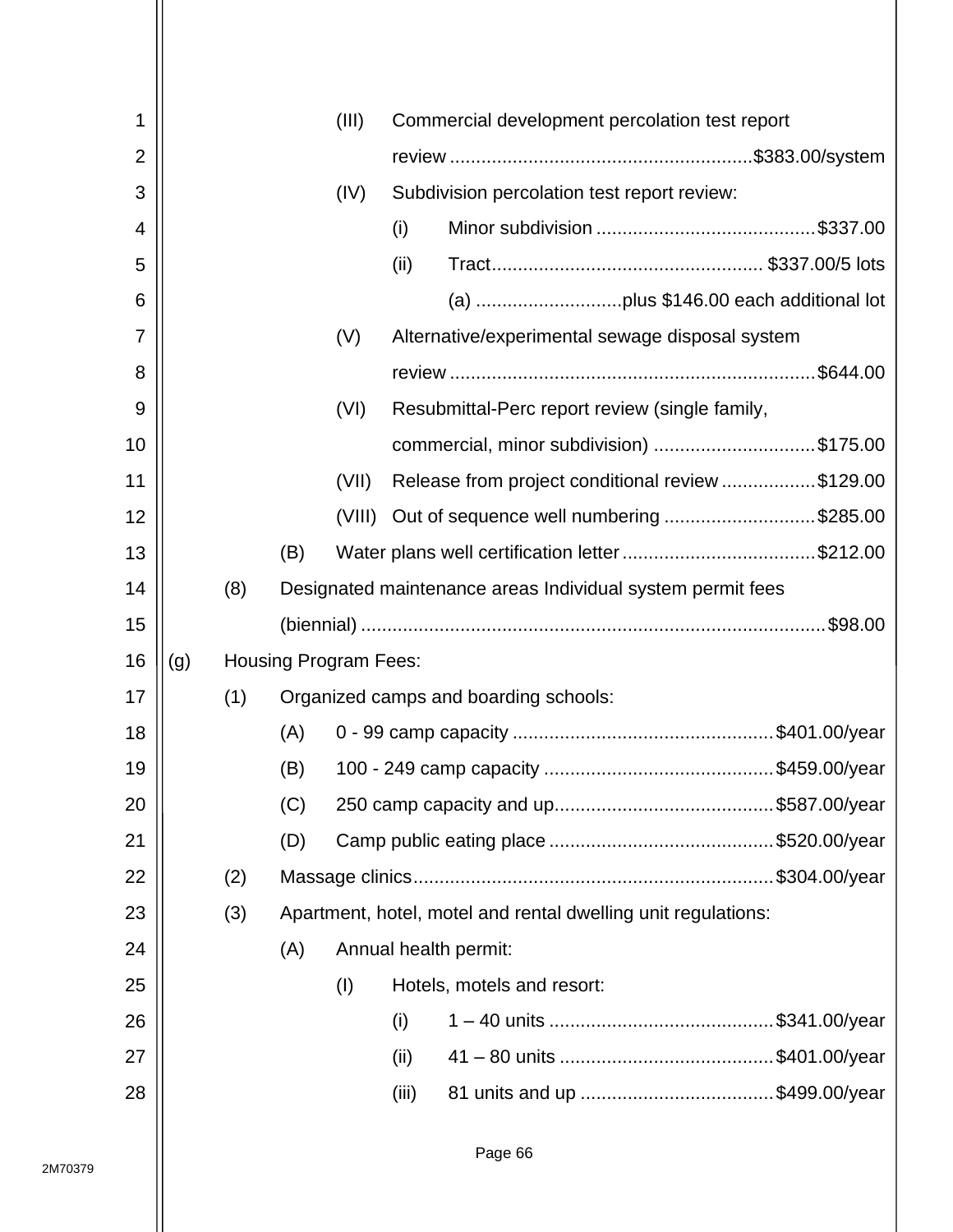| 1              |     |           |     | (II)            |                     | Apartment dwellings:                                      |           |  |  |
|----------------|-----|-----------|-----|-----------------|---------------------|-----------------------------------------------------------|-----------|--|--|
| $\overline{2}$ |     |           |     |                 | (i)                 |                                                           |           |  |  |
| 3              |     |           |     |                 | (ii)                |                                                           |           |  |  |
| 4              |     |           |     |                 | (iii)               |                                                           |           |  |  |
| 5              |     |           |     |                 | (iv)                |                                                           |           |  |  |
| 6              |     |           |     | (III)           |                     |                                                           |           |  |  |
| $\overline{7}$ |     |           | (B) |                 | Certificate of use: |                                                           |           |  |  |
| 8              |     |           |     | (1)             |                     | Transfer or change in ownership \$196.00                  |           |  |  |
| 9              |     | (4)       |     |                 |                     |                                                           |           |  |  |
| 10             |     | (5)       |     | Rehabilitation: |                     |                                                           |           |  |  |
| 11             |     |           | (A) |                 |                     | Annual case maintenance and inspection \$311.00/year      |           |  |  |
| 12             |     |           | (B) |                 |                     |                                                           |           |  |  |
| 13             | (h) | Body Art: |     |                 |                     |                                                           |           |  |  |
| 14             |     | (1)       |     |                 |                     |                                                           |           |  |  |
| 15             |     | (2)       |     |                 |                     |                                                           |           |  |  |
| 16             |     | (3)       |     |                 |                     |                                                           |           |  |  |
| 17             |     | (4)       |     |                 |                     |                                                           |           |  |  |
| 18             |     | (5)       |     |                 |                     |                                                           |           |  |  |
| 19             |     | (6)       |     |                 |                     |                                                           |           |  |  |
| 20             |     | (7)       |     |                 |                     |                                                           |           |  |  |
| 21             |     | (8)       |     | Plan check:     |                     |                                                           |           |  |  |
| 22             |     |           | (A) | Facility:       |                     |                                                           |           |  |  |
| 23             |     |           |     | (1)             |                     |                                                           | .\$413.00 |  |  |
| 24             |     |           |     | (II)            |                     |                                                           |           |  |  |
| 25             |     |           | (B) |                 | Mobile unit:        |                                                           |           |  |  |
| 26             |     |           |     | (1)             |                     |                                                           |           |  |  |
| 27             |     |           |     | (II)            |                     |                                                           |           |  |  |
| 28             | (i) |           |     |                 |                     | Local Enforcement Agency For Solid Waste Management Fees: |           |  |  |
|                |     |           |     |                 |                     |                                                           |           |  |  |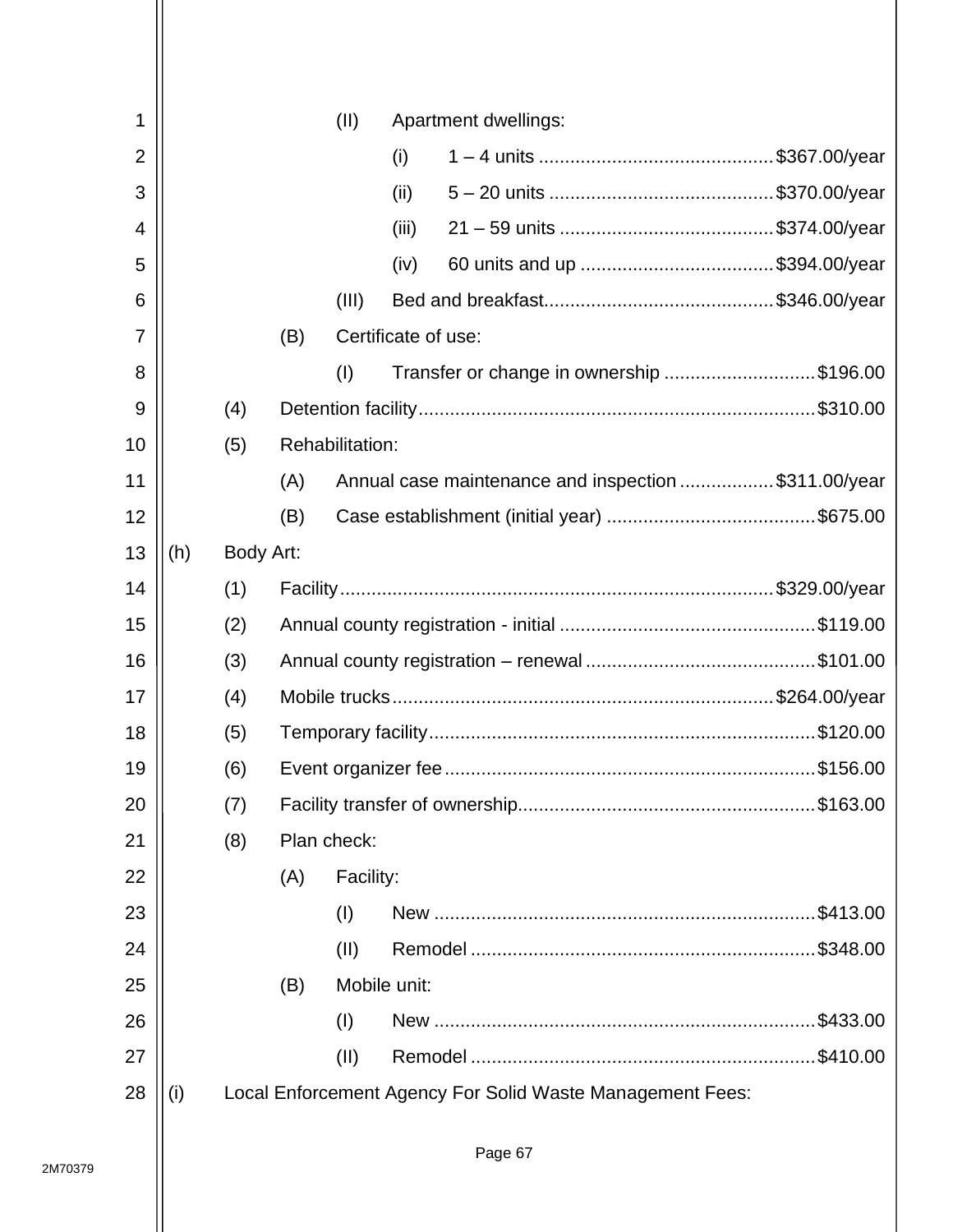| 1              |     |     |       |                                                           |
|----------------|-----|-----|-------|-----------------------------------------------------------|
|                | (1) |     |       | Refuse collection and hauling:                            |
| $\overline{2}$ |     | (A) |       | Health and safety:                                        |
| 3              |     |     | (1)   |                                                           |
| 4              |     |     | (II)  | Roll-off refuse bins (20 cubic yards                      |
| 5              |     |     |       |                                                           |
| 6              | (2) |     |       | Solid waste facilities/operations:                        |
| 7              |     | (A) |       | Permit application fees (new and revised applications     |
| 8              |     |     |       | requiring CalRecycle concurrence):                        |
| 9              |     |     | (1)   | Full or standardized permit tier/permit revision/         |
| 10             |     |     |       |                                                           |
| 11             |     |     |       |                                                           |
| 12             |     |     |       |                                                           |
| 13             |     |     |       |                                                           |
| 14             |     |     | (II)  | Standardized permit tier for non-hazardous petroleum      |
| 15             |     |     |       | contaminated soil deposit facilities\$3,458.00            |
| 16             |     |     |       |                                                           |
| 17             |     |     |       |                                                           |
| 18             |     |     |       |                                                           |
| 19             |     |     | (III) |                                                           |
| 20             |     |     |       |                                                           |
| 21             |     |     |       |                                                           |
| 22             |     |     |       |                                                           |
| 23             |     |     | (IV)  |                                                           |
| 24             |     |     |       |                                                           |
| 25             |     |     |       |                                                           |
| 26             |     |     |       |                                                           |
| 27             |     |     | (V)   | Notification permit tier for non-hazardous petroleum      |
| 28             |     |     |       | contaminated soil transfer/processing operations \$777.00 |
|                |     |     |       |                                                           |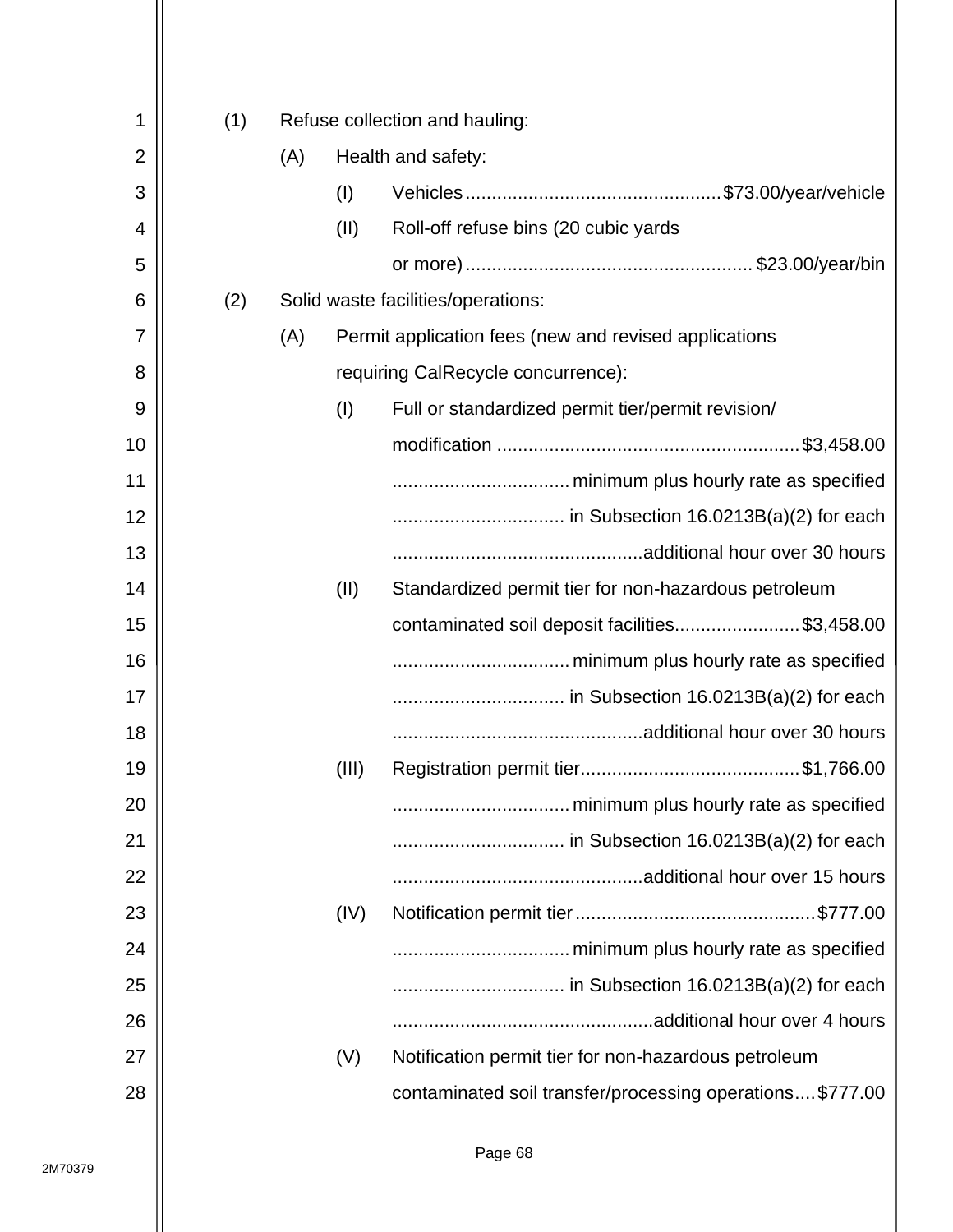| 1              |        |                                                   |
|----------------|--------|---------------------------------------------------|
| $\overline{2}$ |        |                                                   |
| 3              |        |                                                   |
| 4              | (VI)   | Request for exemption (from a full solid waste    |
| 5              |        |                                                   |
| 6              |        |                                                   |
| 7              |        |                                                   |
| 8              |        |                                                   |
| 9              | (VII)  |                                                   |
| 10             |        |                                                   |
| 11             |        |                                                   |
| 12             |        |                                                   |
| 13             | (VIII) |                                                   |
| 14             |        |                                                   |
| 15             |        |                                                   |
| 16             |        |                                                   |
| 17             | (IX)   | Preparation of permit review reports (PRR) (where |
| 18             |        | required for facilities and operations)\$2,894.00 |
| 19             |        | minimum plus hourly rate as specified             |
| 20             |        |                                                   |
| 21             |        |                                                   |
| 22             | (X)    | Facilities/operations permit amendments/5 year    |
| 23             |        | permit review for registration and standardized   |
| 24             |        | permit/preliminary site closure plan \$1,766.00   |
| 25             |        |                                                   |
| 26             |        |                                                   |
| 27             |        |                                                   |
| 28             | (B)    | Annual regulatory inspection fees:                |
|                |        |                                                   |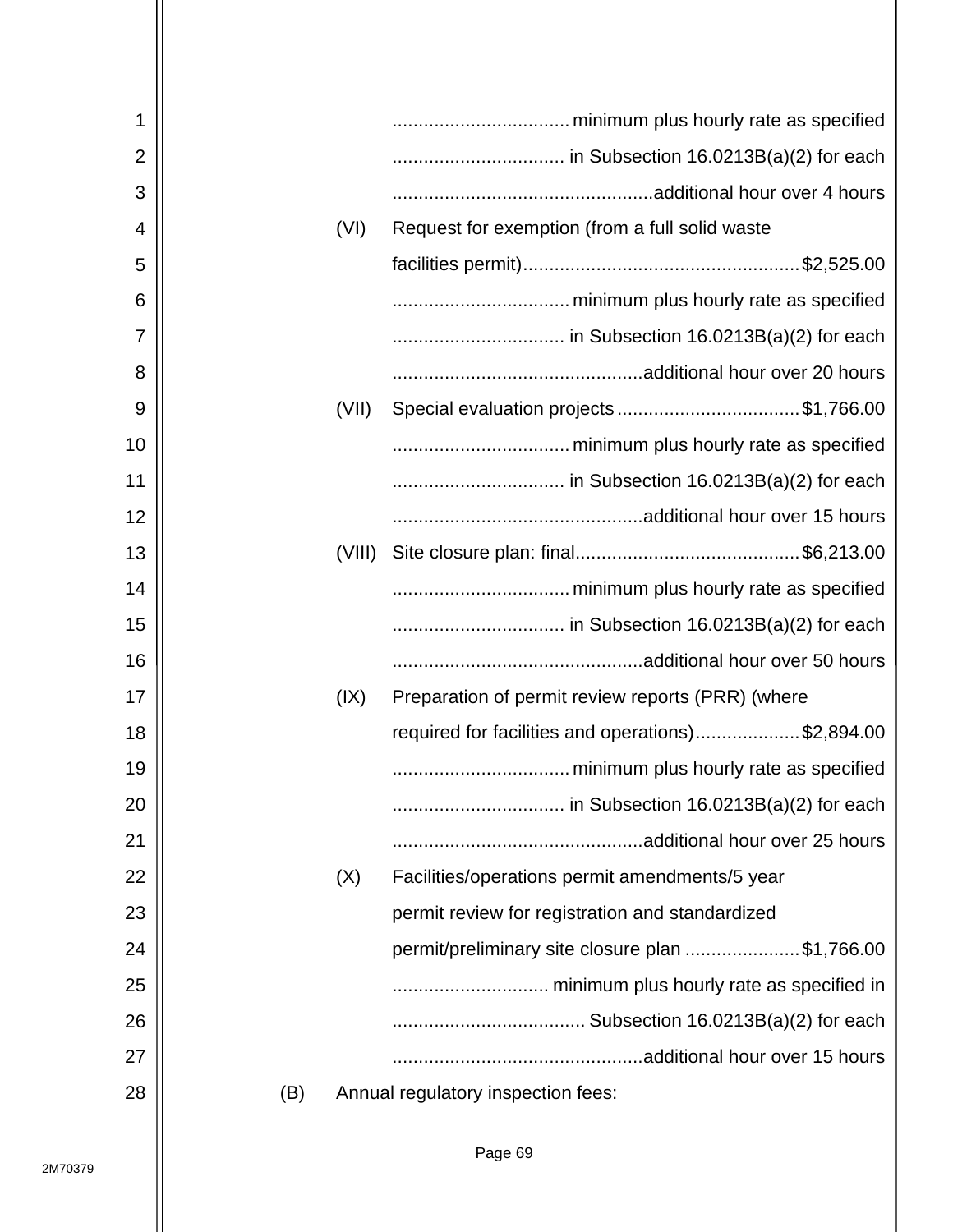| 1              | (I)    |           | Full solid waste facilities (per maximum permitted           |
|----------------|--------|-----------|--------------------------------------------------------------|
| $\overline{2}$ |        | capacity) |                                                              |
| 3              |        | (i)       | 0 to 499 tons daily\$17,478.00                               |
| 4              |        | (ii)      | 500 to 5,999 tons daily\$28,009.00                           |
| 5              |        | (iii)     | 6,000 tons daily and up \$33,245.00                          |
| 6              | (II)   |           | Transfer stations/material recovery facilities (MRFs)/       |
| 7              |        |           | medium and large volume transfer/processing                  |
| 8              |        |           | facilities (per maximum permitted capacity):                 |
| 9              |        | (i)       | 12 to 99 tons daily\$11,813.00                               |
| 10             |        | (ii)      | 100 to 4,999 tons daily\$15,339.00                           |
| 11             |        | (iii)     | 5,000 tons daily and up\$29,248.00                           |
| 12             | (III)  |           | Full, standardized, or registration permit tier for waste    |
| 13             |        |           |                                                              |
| 14             | (IV)   |           | Standardized permit tier for non-hazardous petroleum         |
| 15             |        |           | contaminated soil disposal facilities\$26,947.00             |
| 16             | (V)    |           | Notification permit tier for transfer operations \$4,915.00  |
| 17             | (VI)   |           | Notification permit tier for non-hazardous petroleum         |
| 18             |        |           | contaminated soil transfer/processing operations. \$4,915.00 |
| 19             | (VII)  |           | Cogeneration and waste-to-energy facilities\$3,755.00        |
| 20             | (VIII) |           | Closed/inactive/exempt (qualifying unclassified sites)       |
| 21             |        |           | disposal facilities:                                         |
| 22             |        | (i)       | Without control systems                                      |
| 23             |        |           |                                                              |
| 24             |        | (ii)      | Without control systems                                      |
| 25             |        |           |                                                              |
| 26             |        | (iii)     | Without control systems                                      |
| 27             |        |           |                                                              |
| 28             |        | (iv)      | Without control systems                                      |
|                |        |           |                                                              |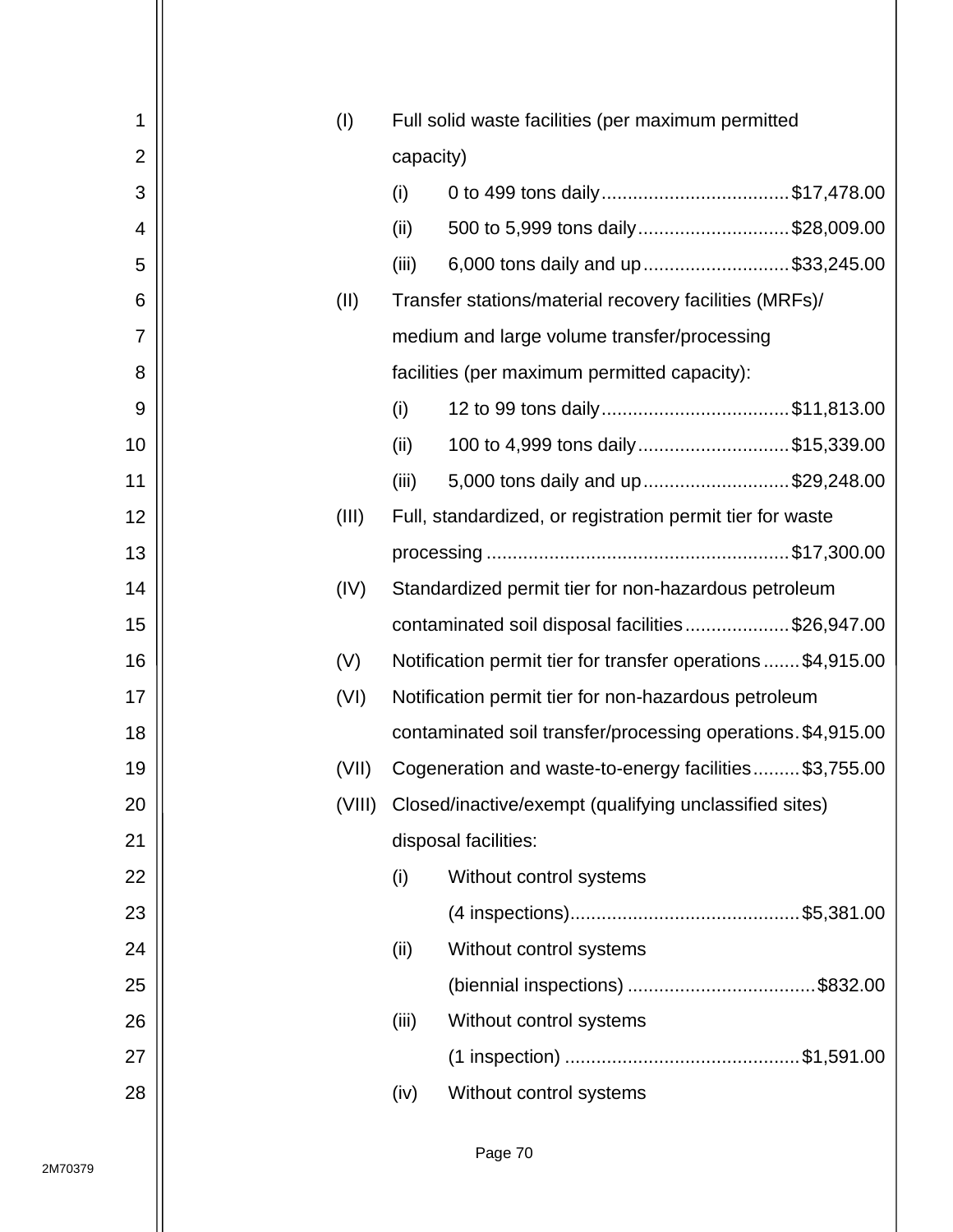| 1              |      |      |                                                               |
|----------------|------|------|---------------------------------------------------------------|
| $\overline{2}$ |      | (v)  | With control systems\$6,544.00                                |
| 3              |      | (vi) | With control systems                                          |
| 4              |      |      |                                                               |
| 5              | (IX) |      | CDI transfer/processing/inert debris type                     |
| 6              |      |      | A/nonhazardous ash disposal/monofill facilities               |
| 7              |      |      | (all)/contaminated soil disposal facilities (all)  \$8,147.00 |
| 8              | (X)  |      | Compostable materials handling \$11,244.00                    |
| 9              | (XI) |      | Engineered municipal solid waste conversion                   |
| 10             |      |      | facility/in vessel digestion facility \$13,751.00             |
| 11             |      |      |                                                               |
| 12             |      |      |                                                               |
| 13             |      |      |                                                               |
| 14             |      |      |                                                               |
| 15             |      |      |                                                               |
| 16             |      |      |                                                               |
| 17             |      |      |                                                               |
| 18             |      |      |                                                               |
| 19             |      |      |                                                               |
| 20             |      |      |                                                               |
| 21             |      |      |                                                               |
| 22             |      |      |                                                               |
| 23             |      |      |                                                               |
| 24             |      |      |                                                               |
| 25             |      |      |                                                               |
| 26             |      |      |                                                               |
| 27             |      |      |                                                               |
| 28             |      |      |                                                               |
|                |      |      |                                                               |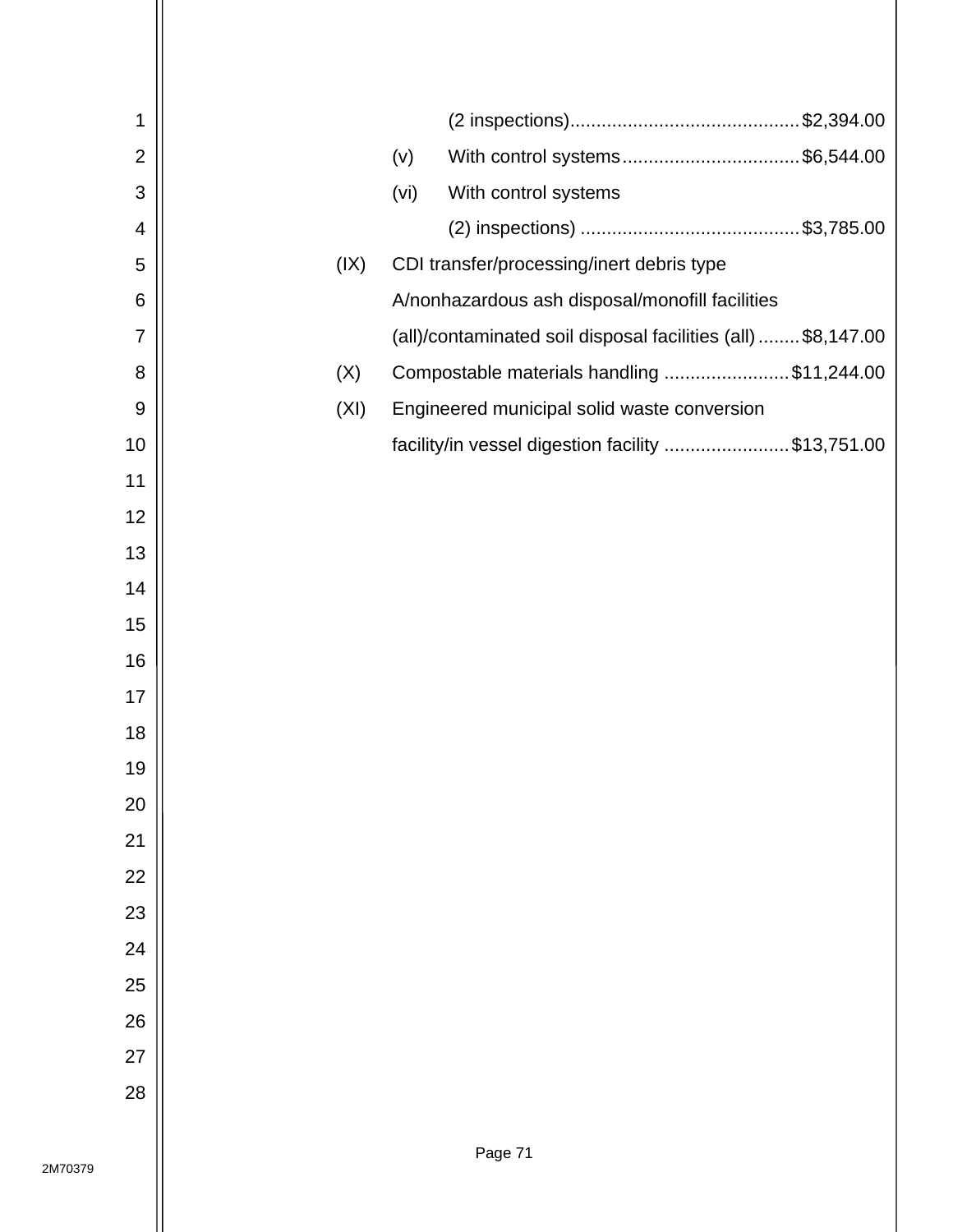| 1              |                                                                       |                       |     | SECTION 21. Effective July 1, 2021, Section 16.0215A of the San Bernardino            |  |  |  |  |  |
|----------------|-----------------------------------------------------------------------|-----------------------|-----|---------------------------------------------------------------------------------------|--|--|--|--|--|
| $\overline{2}$ | County Code is amended, to read:                                      |                       |     |                                                                                       |  |  |  |  |  |
| 3              | 16.0215A Land Use Services Department - Development Review - Planning |                       |     |                                                                                       |  |  |  |  |  |
| $\overline{4}$ |                                                                       | and Land Development. |     |                                                                                       |  |  |  |  |  |
| 5              |                                                                       |                       |     | All fees fixed by this section are for each identified process; additional fees shall |  |  |  |  |  |
| 6              |                                                                       |                       |     | be required for each additional process that is required.                             |  |  |  |  |  |
| $\overline{7}$ | (a)                                                                   |                       |     | <b>Agricultural Preserve and Land Conservation Contracts:</b>                         |  |  |  |  |  |
| 8              |                                                                       | (1)                   | (A) | Establish, disestablish or reduce an agricultural preserve                            |  |  |  |  |  |
| 9              |                                                                       |                       |     | including a General Plan Amendment and establish or                                   |  |  |  |  |  |
| 10             |                                                                       |                       |     |                                                                                       |  |  |  |  |  |
| 11             |                                                                       |                       | (B) |                                                                                       |  |  |  |  |  |
| 12             |                                                                       | (2)                   | (A) | Establish or cancel a land conservation contract within an                            |  |  |  |  |  |
| 13             |                                                                       |                       |     |                                                                                       |  |  |  |  |  |
| 14             |                                                                       |                       | (B) |                                                                                       |  |  |  |  |  |
| 15             |                                                                       | (3)                   |     | Non-renewal of a land conservation contract\$812.00                                   |  |  |  |  |  |
| 16             | (b)                                                                   |                       |     | Certificate of Compliance:                                                            |  |  |  |  |  |
| 17             |                                                                       | (1)                   |     | For property subdivided after March 4, 1972 \$2,712.00                                |  |  |  |  |  |
| 18             |                                                                       |                       |     | <b>NOTE:</b> See Subsection 16.0215B(I)(1) for property subdivided before March 4,    |  |  |  |  |  |
| 19             |                                                                       | 1972.                 |     |                                                                                       |  |  |  |  |  |
| 20             |                                                                       | (2)                   | (A) |                                                                                       |  |  |  |  |  |
| 21             |                                                                       |                       | (B) |                                                                                       |  |  |  |  |  |
| 22             | (c)                                                                   |                       |     | Development Code Amendment - Applicant:                                               |  |  |  |  |  |
| 23             |                                                                       | (1)                   |     |                                                                                       |  |  |  |  |  |
| 24             |                                                                       | (2)                   |     |                                                                                       |  |  |  |  |  |
| 25             | (d)                                                                   |                       |     | <b>Environmental Review:</b>                                                          |  |  |  |  |  |
| 26             |                                                                       | (1)                   | (A) | Environmental impact report and related documents                                     |  |  |  |  |  |
| 27             |                                                                       |                       |     | (coordination, preparation, and processing) Actual cost                               |  |  |  |  |  |
| 28             |                                                                       |                       | (B) |                                                                                       |  |  |  |  |  |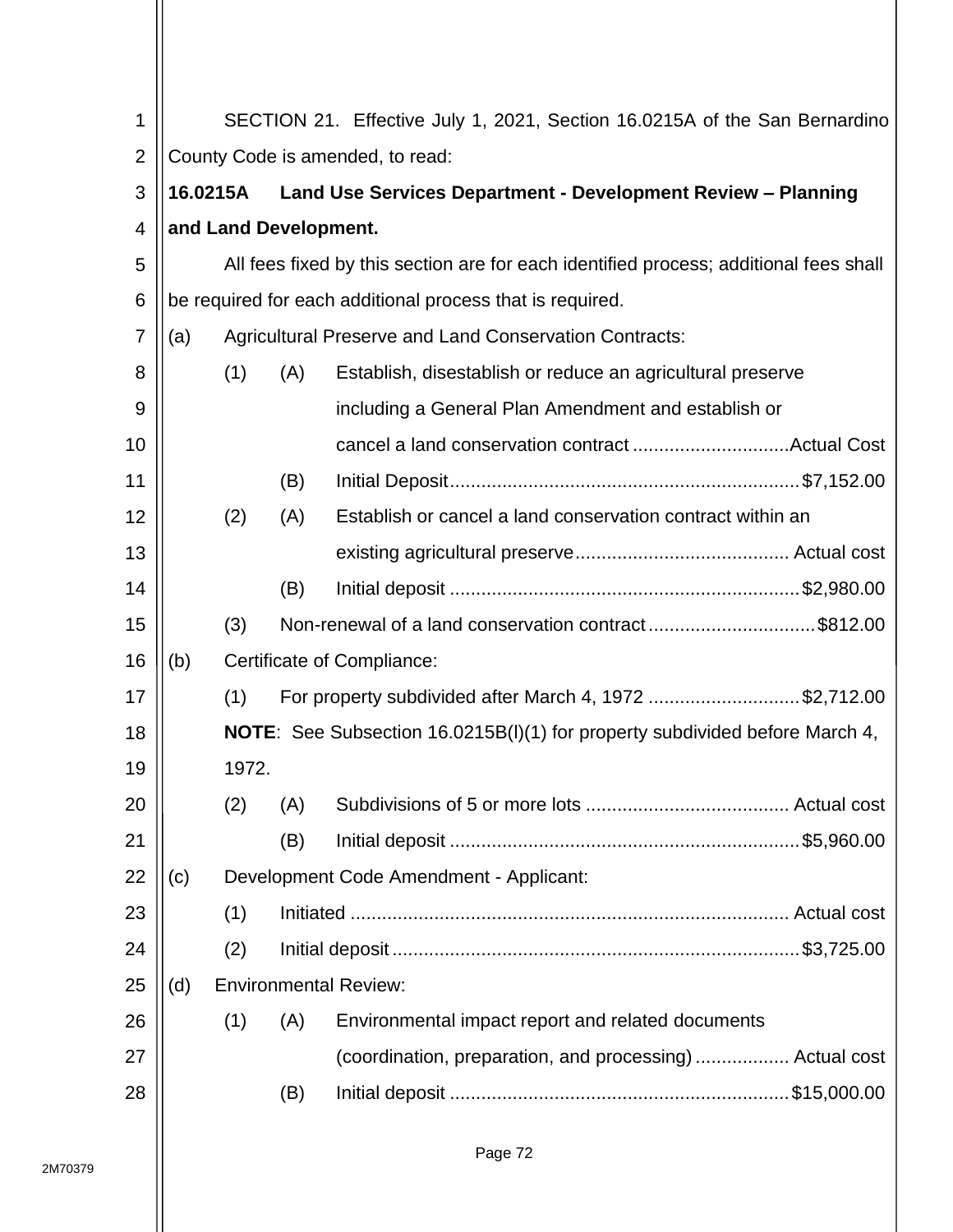| 1              |     | (2) | (A) | Environmental review (non land use application)  Actual cost                 |
|----------------|-----|-----|-----|------------------------------------------------------------------------------|
| $\overline{2}$ |     |     | (B) |                                                                              |
| 3              |     | (3) | (A) | Environmental review (for exemptions) \$260.00                               |
| 4              |     | (4) | (A) |                                                                              |
| 5              |     |     | (B) |                                                                              |
| 6              | (e) |     |     | <b>Annual Mine Inspection and Report:</b>                                    |
| 7              |     | (1) | (A) |                                                                              |
| 8              |     |     | (B) |                                                                              |
| 9              |     | (2) | (A) |                                                                              |
| 10             |     |     | (B) |                                                                              |
| 11             |     |     |     | <b>NOTE:</b> 50% of initial deposit is due on a date to be determined by the |
| 12             |     |     |     | Department. The remaining 50% of the initial deposit is due on a date to     |
| 13             |     |     |     | be determined by the Department.                                             |
| 14             | (f) |     |     | General Plan Amendment/Specific Plan Amendment:                              |
| 15             |     | (1) | (A) | Amendment to text, circulation map, health and safety                        |
| 16             |     |     |     | considerations map or resource map  Actual cost                              |
| 17             |     |     | (B) |                                                                              |
| 18             | (g) |     |     | <b>Planned Development:</b>                                                  |
| 19             |     | (1) | (A) |                                                                              |
| 20             |     |     | (B) |                                                                              |
| 21             |     | (2) | (A) |                                                                              |
| 22             |     |     | (B) |                                                                              |
| 23             | (h) |     |     | <b>Development Project Review:</b>                                           |
| 24             |     | (1) | (A) |                                                                              |
| 25             |     |     | (B) |                                                                              |
| 26             |     | (2) | (A) |                                                                              |
| 27             |     |     | (B) |                                                                              |
| 28             |     | (3) | (A) |                                                                              |
|                |     |     |     |                                                                              |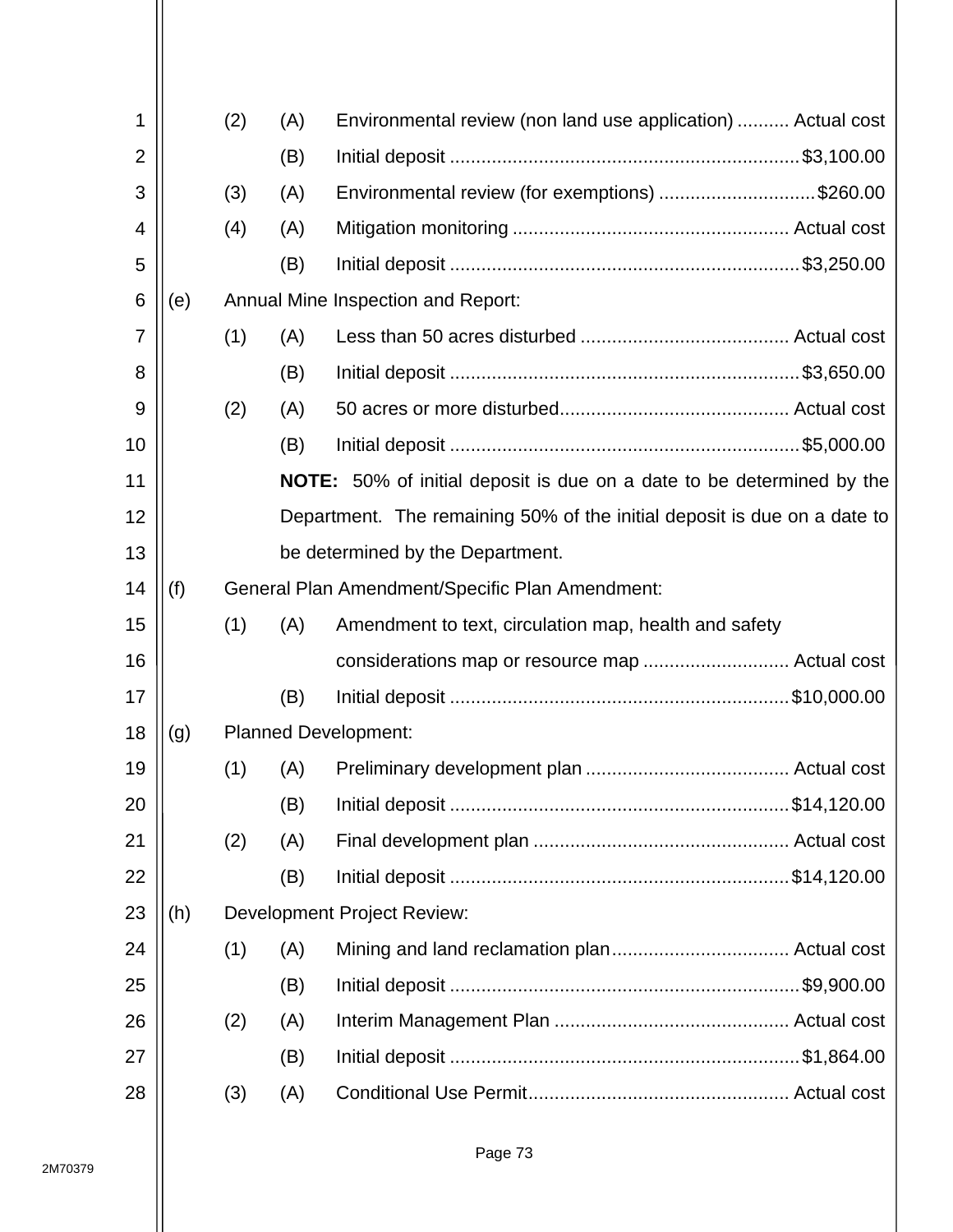| 1              |     |              | (B) |                                                                                       |  |
|----------------|-----|--------------|-----|---------------------------------------------------------------------------------------|--|
| $\overline{2}$ |     | (4)          | (A) |                                                                                       |  |
| 3              |     |              | (B) |                                                                                       |  |
| 4              |     | (5)          |     | Kaiser Center Specific Plan Site Development                                          |  |
| 5              |     |              |     |                                                                                       |  |
| 6              |     |              |     |                                                                                       |  |
| 7              |     |              |     |                                                                                       |  |
| 8              |     | (6)          |     |                                                                                       |  |
| 9              |     | (7)          |     |                                                                                       |  |
| 10             |     |              |     | <b>NOTE:</b> This permit fee is in addition to any other fees that may be required by |  |
| 11             |     |              |     | the Development Code.                                                                 |  |
| 12             | (i) | Subdivision: |     |                                                                                       |  |
| 13             |     | (1)          |     |                                                                                       |  |
| 14             |     |              |     | <b>NOTE:</b> This fee is in addition to any fees charged by the Department of         |  |
| 15             |     |              |     | Public Works under Section 16.0215B(m).                                               |  |
| 16             |     | (2)          | (A) |                                                                                       |  |
| 17             |     |              | (B) |                                                                                       |  |
| 18             |     | (3)          | (A) |                                                                                       |  |
| 19             |     |              | (B) |                                                                                       |  |
| 20             |     | (4)          | (A) |                                                                                       |  |
| 21             |     |              | (B) |                                                                                       |  |
| 22             |     | (5)          | (A) |                                                                                       |  |
| 23             |     |              | (B) |                                                                                       |  |
| 24             |     | (6)          |     |                                                                                       |  |
| 25             | (j) | Other:       |     |                                                                                       |  |
| 26             |     | (1)          |     | General Plan and Development Code interpretation\$1,040.00                            |  |
| 27             |     | (2)          |     |                                                                                       |  |
| 28             |     |              | (A) | <b>Initial Deposit:</b>                                                               |  |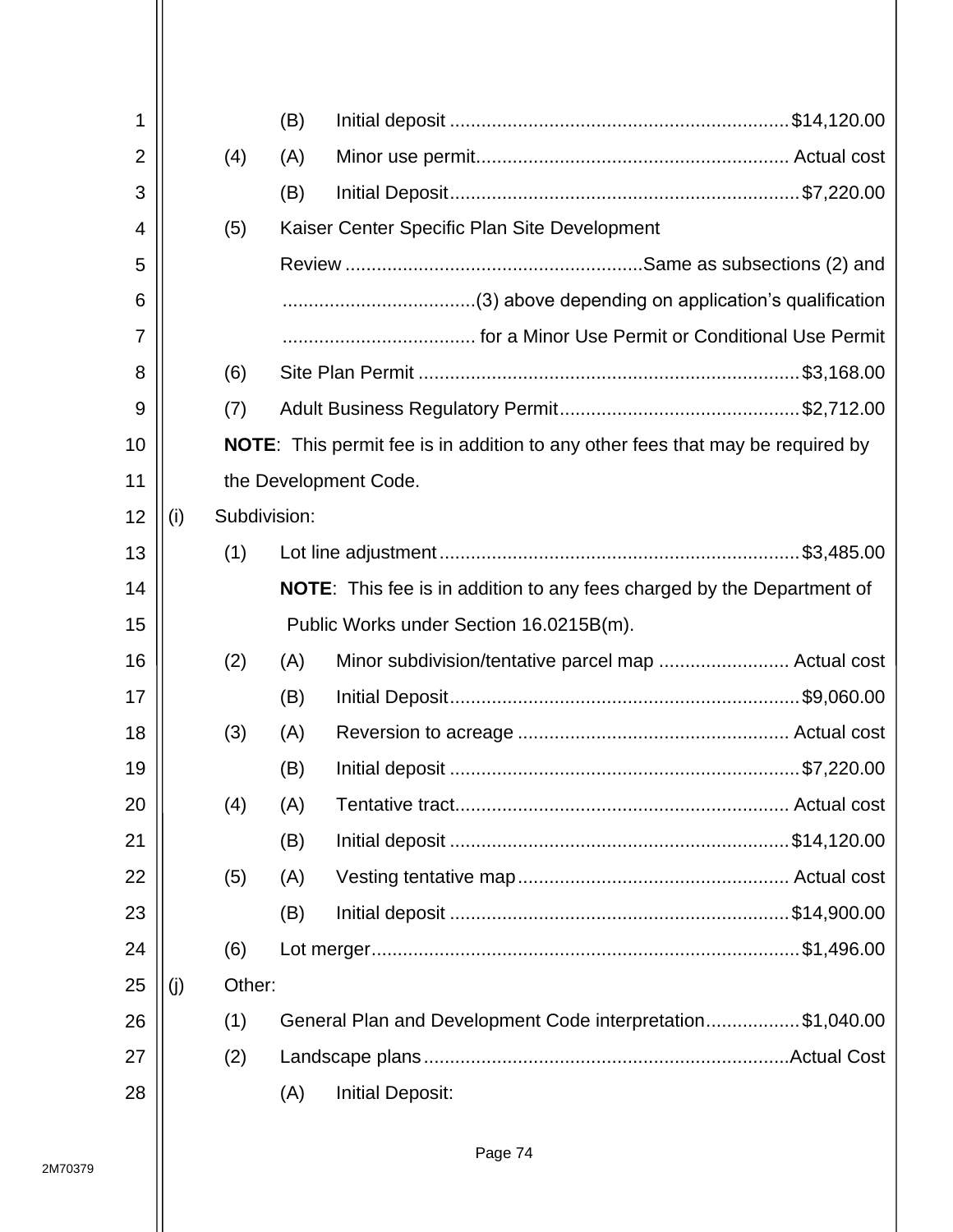| 1              |      |     | (1)                | Other than private homes \$2,141.00                                  |
|----------------|------|-----|--------------------|----------------------------------------------------------------------|
| $\overline{2}$ |      |     | (II)               | Private home landscaping plans\$892.00                               |
| 3              | (3)  |     | Licensing reviews: |                                                                      |
| 4              |      | (A) |                    |                                                                      |
| 5              |      | (B) |                    | ABC letter of convenience or necessity\$778.00                       |
| 6              | (4)  |     | Variances:         |                                                                      |
| 7              |      | (A) |                    |                                                                      |
| 8              |      | (B) |                    |                                                                      |
| 9              | (5)  |     |                    |                                                                      |
| 10             |      | (A) |                    | Initial deposit:                                                     |
| 11             |      |     | (1)                |                                                                      |
| 12             |      |     | (11)               |                                                                      |
| 13             | (6)  | (A) |                    |                                                                      |
| 14             |      | (B) |                    |                                                                      |
| 15             | (7)  |     |                    | Public hearing fee for average cost items only\$2,256.00             |
| 16             | (8)  |     |                    | Condition compliance check for average cost applications\$660.00     |
| 17             | (9)  |     |                    | Condition compliance check for actual cost applications  Actual cost |
| 18             |      | (A) |                    |                                                                      |
| 19             | (10) |     |                    | Temporary special event application review and processing:           |
| 20             |      | (A) |                    | Minor event:                                                         |
| 21             |      |     | (I)                | Minor event (anticipated attendance of 500 to 5,000                  |
| 22             |      |     |                    | persons per day) or a community celebration                          |
| 23             |      |     |                    | regardless of anticipated attendance over 500                        |
| 24             |      |     |                    |                                                                      |
| 25             |      |     | (II)               |                                                                      |
| 26             |      | (B) |                    | Major event:                                                         |
| 27             |      |     | (1)                | Major event (anticipated attendance over 5,000                       |
| 28             |      |     |                    | persons per day, or an off-road vehicle race with                    |
|                |      |     |                    |                                                                      |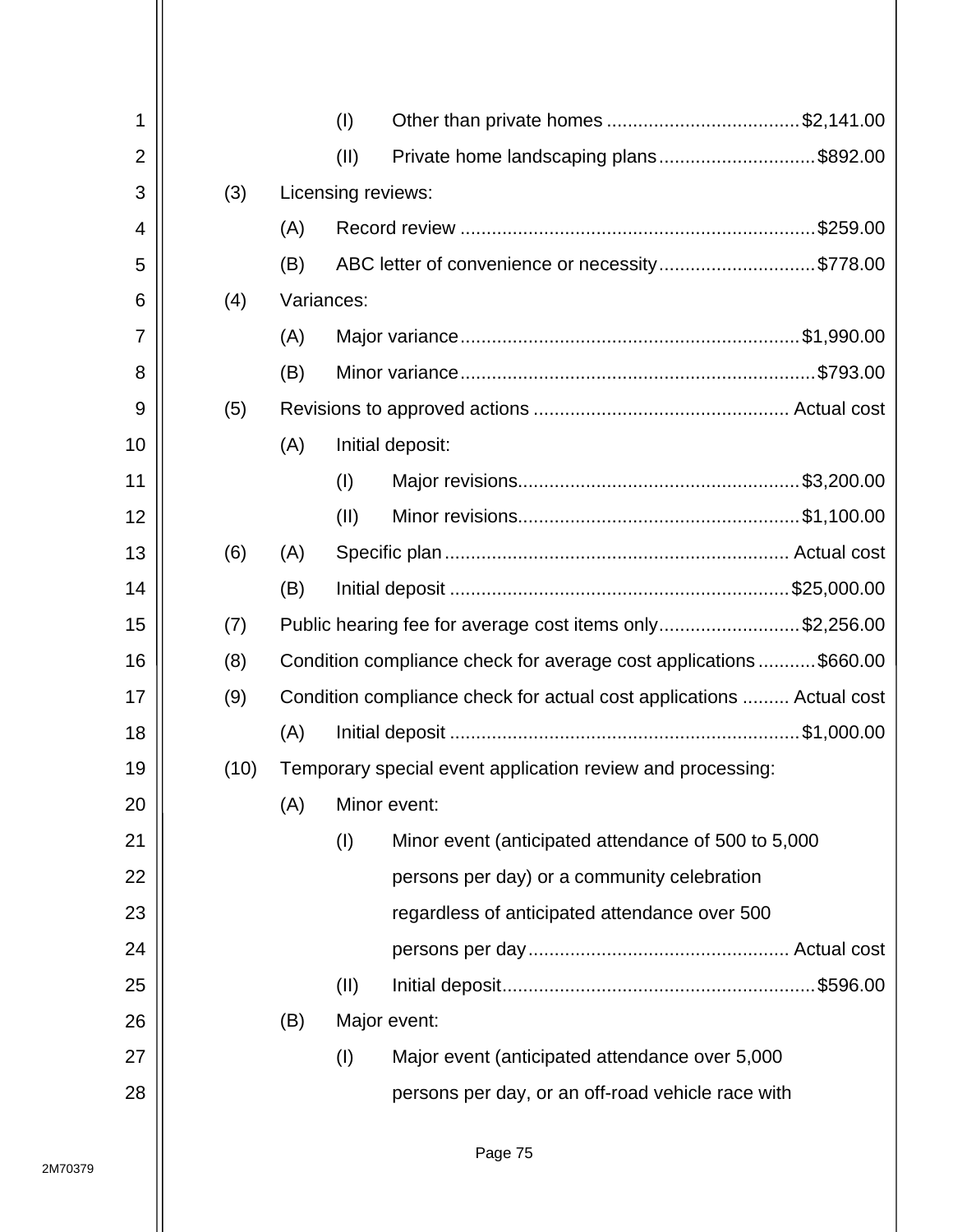| 1              |      |     |      | anticipated attendance of over 500 persons                        |
|----------------|------|-----|------|-------------------------------------------------------------------|
| $\overline{2}$ |      |     |      |                                                                   |
| 3              |      |     | (11) |                                                                   |
| 4              |      | (C) |      | Renewal of a previously approved Local Community                  |
| 5              |      |     |      | Sponsored yearly event:                                           |
| 6              |      |     | (1)  |                                                                   |
| 7              |      |     | (11) |                                                                   |
| 8              | (11) |     |      | Transfer ownership for Mining Reclamation Plan and/or Conditional |
| 9              |      |     |      |                                                                   |
| 10             | (12) |     |      | <b>Accessory Wind Energy System Review:</b>                       |
| 11             |      | (A) |      |                                                                   |
| 12             |      | (B) |      |                                                                   |
| 13             | (13) | (A) |      |                                                                   |
| 14             |      | (B) |      |                                                                   |
| 15             | (14) |     |      |                                                                   |
| 16             | (15) |     |      | Temporary use Permits:                                            |
| 17             |      | (A) |      | Minor (sales office, design centers, model homes, interim         |
| 18             |      |     |      | operation of outside storage display)\$315.00                     |
| 19             |      | (B) |      | Major (interim operations of activities requiring a Conditional   |
| 20             |      |     |      |                                                                   |
| 21             |      | (C) |      | <b>Mining Activities:</b>                                         |
| 22             |      |     | (1)  | One acre limit and provided SMARA Section 2714 (d)                |
| 23             |      |     |      |                                                                   |
| 24             |      |     | (II) |                                                                   |
| 25             | (16) |     |      |                                                                   |
| 26             | (17) |     |      |                                                                   |
| 27             | (18) |     |      |                                                                   |
| 28             | (19) |     |      |                                                                   |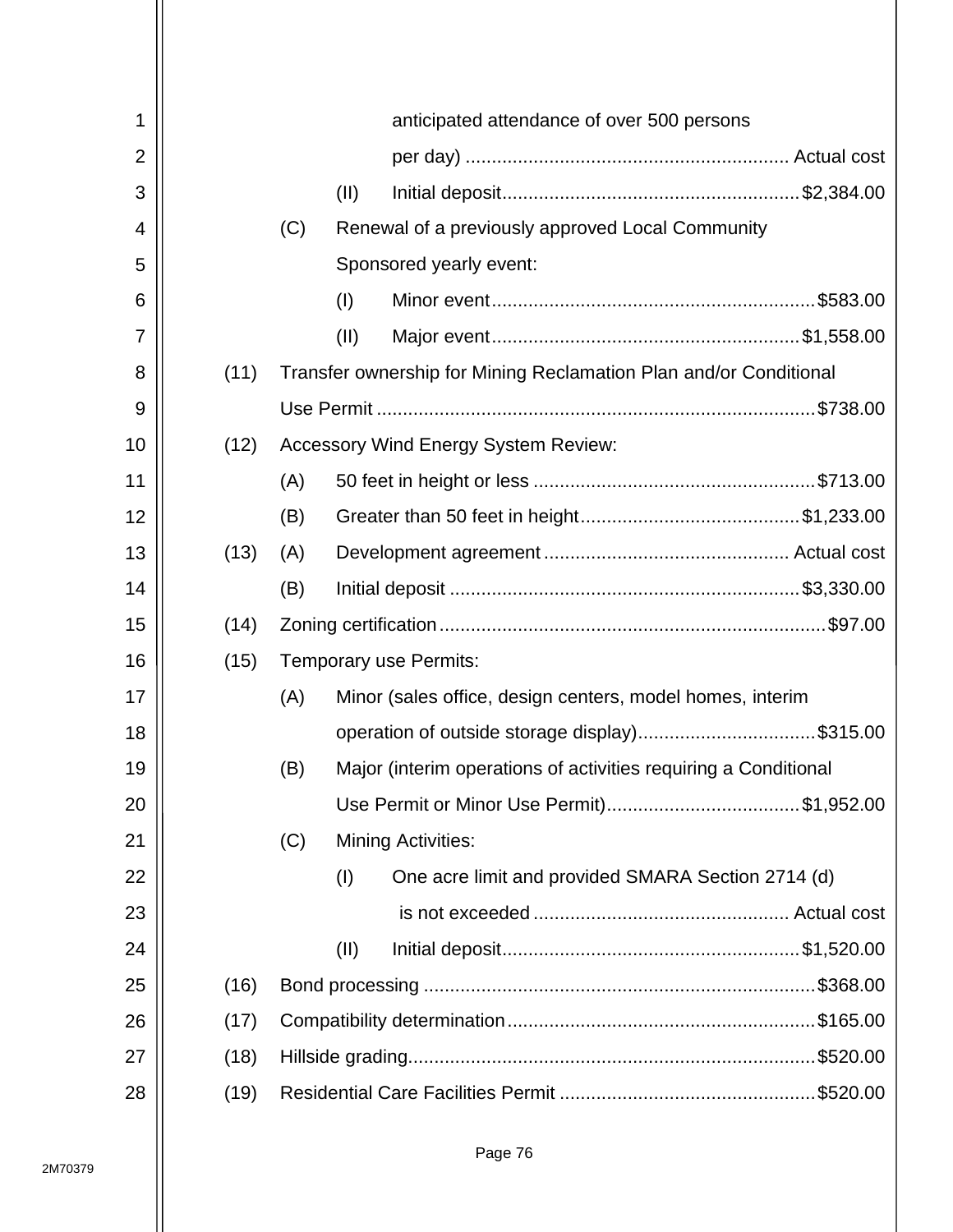| 1              |     | (20)         | (A) | Reasonable Accommodation for a Residential Care                                |  |
|----------------|-----|--------------|-----|--------------------------------------------------------------------------------|--|
| $\overline{2}$ |     |              |     |                                                                                |  |
| 3              |     |              | (B) |                                                                                |  |
| 4              |     | (21)         |     | Sign permits:                                                                  |  |
| 5              |     |              | (A) |                                                                                |  |
| 6              |     |              | (B) |                                                                                |  |
| 7              |     |              | (C) | Sign location plan – subdivisions and commercial                               |  |
| 8              |     |              |     |                                                                                |  |
| 9              |     |              | (D) | Sign location plan - referred to the Planning                                  |  |
| 10             |     |              |     |                                                                                |  |
| 11             |     | (22)         | (A) |                                                                                |  |
| 12             |     |              | (B) |                                                                                |  |
| 13             | (k) |              |     | <b>Concurrently Filed Applications:</b>                                        |  |
| 14             |     | (1)          | (A) | Any combination of concurrently filed applications pertaining                  |  |
| 15             |     |              |     | to the same project where one or more is an actual cost                        |  |
| 16             |     |              |     |                                                                                |  |
| 17             |     |              | (B) |                                                                                |  |
| 18             |     |              |     |                                                                                |  |
| 19             |     | (2)          |     | Any combination of concurrently filed average                                  |  |
| 20             |     |              |     |                                                                                |  |
| 21             |     |              |     |                                                                                |  |
| 22             | (1) |              |     | <b>Street Improvement Plan:</b>                                                |  |
| 23             |     | (1)          |     |                                                                                |  |
| 24             |     |              |     | Initial Deposit on sheet review:                                               |  |
| 25             |     |              | (A) |                                                                                |  |
| 26             |     |              | (B) |                                                                                |  |
| 27             |     | <b>NOTE:</b> |     | As part of the street improvement plan, the applicant shall pay the            |  |
| 28             |     |              |     | actual cost for all work associated with the street improvement plan. "Review" |  |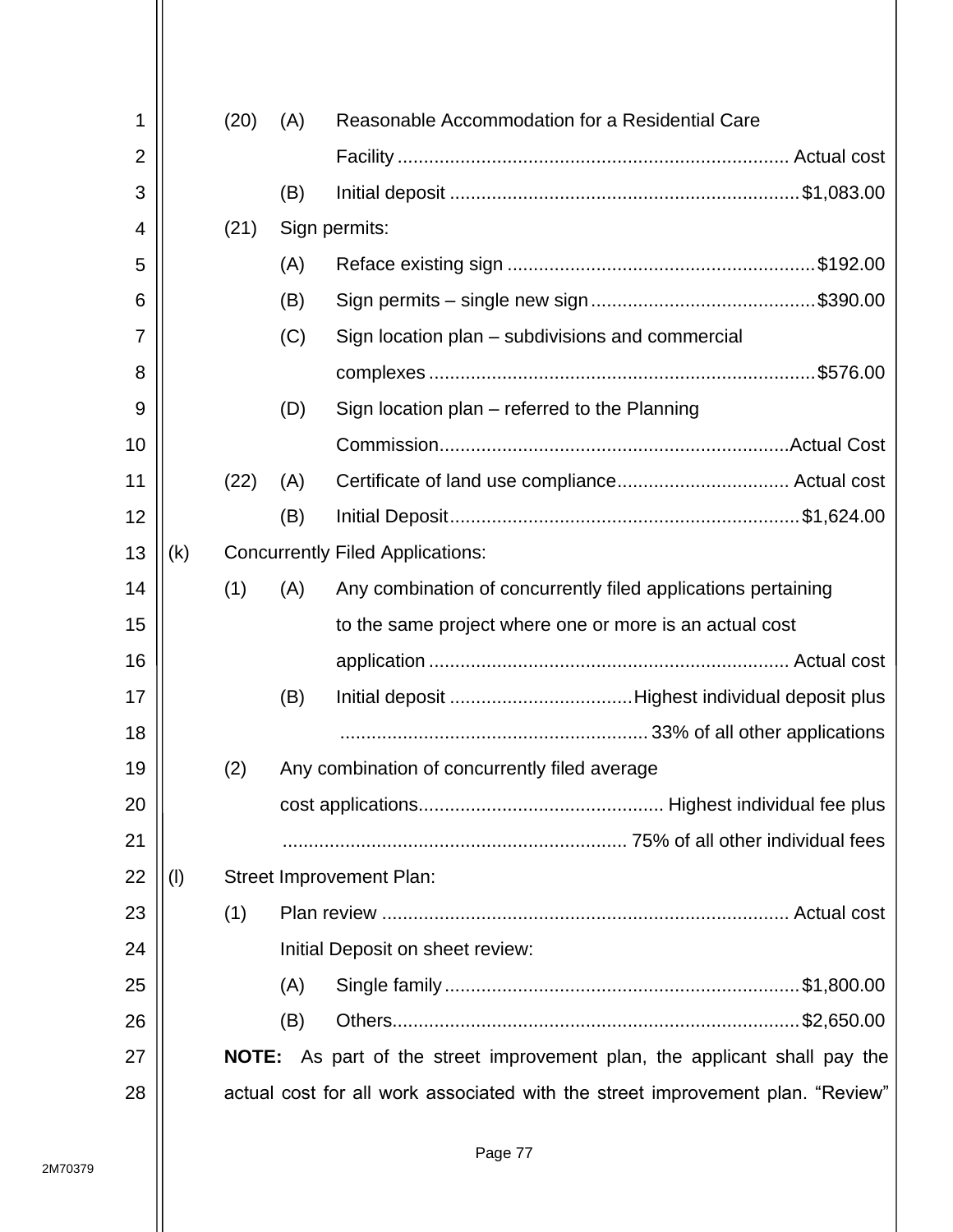| 1              |     |     |                                                                                  | includes, but is not limited to, attendance at meetings, including any pre-   |  |  |  |
|----------------|-----|-----|----------------------------------------------------------------------------------|-------------------------------------------------------------------------------|--|--|--|
| $\overline{2}$ |     |     | submittal meetings, related to the street improvement plan, review of the street |                                                                               |  |  |  |
| 3              |     |     | improvement plan itself, and the review of any modifications to the street       |                                                                               |  |  |  |
| 4              |     |     |                                                                                  | improvement plan. "Others" include, but are not limited to, any subdivisions, |  |  |  |
| 5              |     |     |                                                                                  | Conditional Use Permit, Minor Use Permit, Site Plan Permit, Planned           |  |  |  |
| 6              |     |     |                                                                                  | Development, any public school or any state or federal related projects that  |  |  |  |
| $\overline{7}$ |     |     |                                                                                  | require an approved street improvement plan by Land Development. Actual       |  |  |  |
| 8              |     |     |                                                                                  | costs shall be deducted from the initial deposit.                             |  |  |  |
| 9              |     | (2) |                                                                                  | Request for waiver or modification of street dedication and/or street         |  |  |  |
| 10             |     |     |                                                                                  |                                                                               |  |  |  |
| 11             |     | (3) |                                                                                  | Appeal for request for waiver or modification of required street              |  |  |  |
| 12             |     |     |                                                                                  |                                                                               |  |  |  |
| 13             | (m) |     |                                                                                  | <b>Other Development Project Application Reviews:</b>                         |  |  |  |
| 14             |     | (1) |                                                                                  | <b>Single Family Residence Review:</b>                                        |  |  |  |
| 15             |     |     | (A)                                                                              |                                                                               |  |  |  |
| 16             |     |     | (B)                                                                              |                                                                               |  |  |  |
| 17             |     |     | (C)                                                                              |                                                                               |  |  |  |
| 18             |     | (2) | (A)                                                                              |                                                                               |  |  |  |
| 19             |     |     | (B)                                                                              |                                                                               |  |  |  |
| 20             |     | (3) | (A)                                                                              | Water Quality Management Plan Review Actual cost                              |  |  |  |
| 21             |     |     | (B)                                                                              |                                                                               |  |  |  |
| 22             |     | (4) |                                                                                  | Plotting Service (3 square feet minimum) \$0.62/sq.ft.                        |  |  |  |
| 23             |     | (5) | (A)                                                                              |                                                                               |  |  |  |
| 24             |     |     | (B)                                                                              | \$700.00                                                                      |  |  |  |
| 25             |     |     |                                                                                  |                                                                               |  |  |  |
| 26             |     |     |                                                                                  |                                                                               |  |  |  |
| 27             |     |     |                                                                                  |                                                                               |  |  |  |
| 28             |     |     |                                                                                  |                                                                               |  |  |  |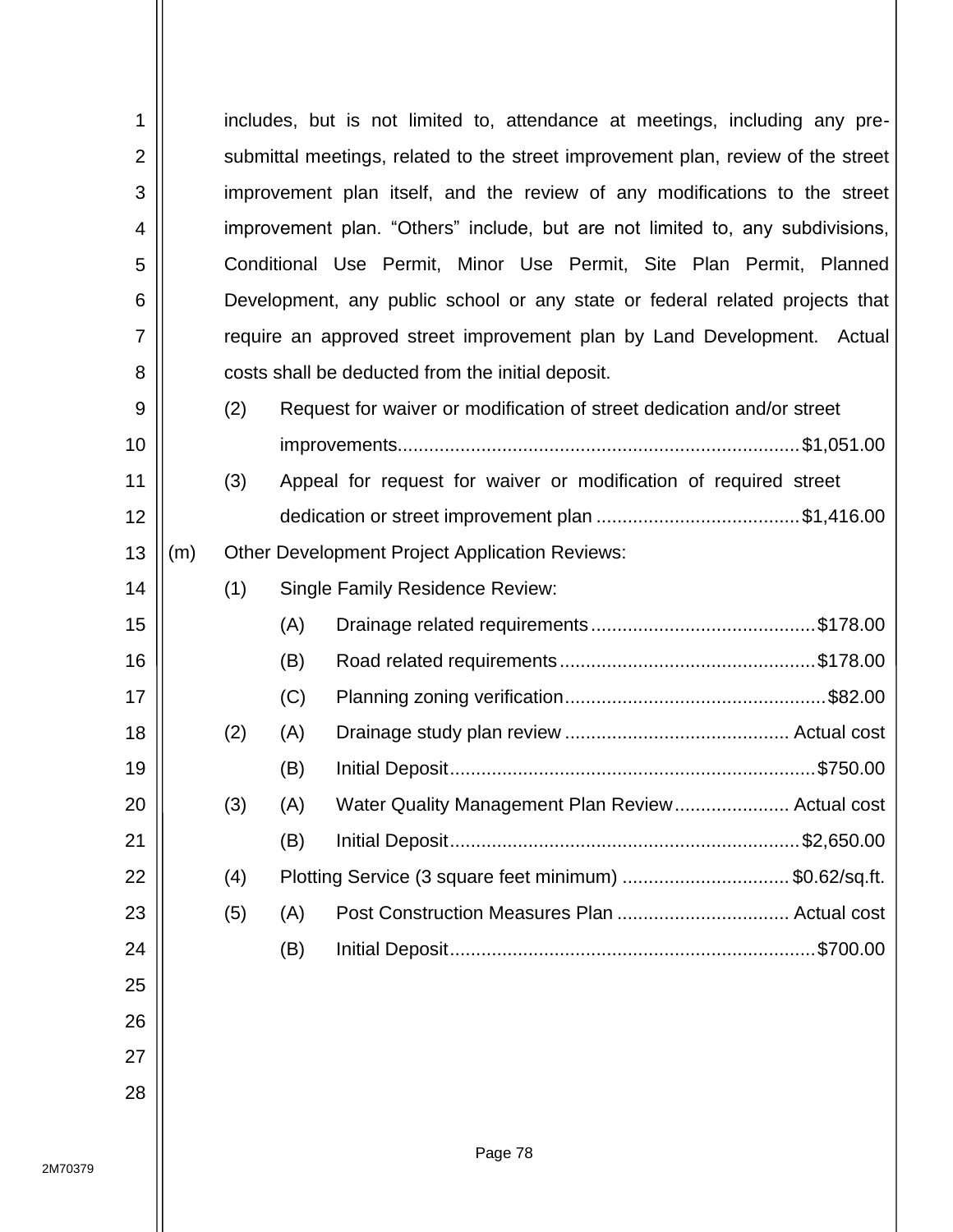| 1              | SECTION 22. Effective July 1, 2021, Section 16.0215B of the San Bernardino |     |                                                  |       |                                                                   |  |
|----------------|----------------------------------------------------------------------------|-----|--------------------------------------------------|-------|-------------------------------------------------------------------|--|
| $\overline{2}$ | County Code is amended, to read:                                           |     |                                                  |       |                                                                   |  |
| 3              | 16.0215B                                                                   |     | <b>Department of Public Works - Development.</b> |       |                                                                   |  |
| 4              | (a)                                                                        |     |                                                  |       | Local Area Transportation Facilities Plan Fees:                   |  |
| 5              |                                                                            | (1) |                                                  |       | <b>High Desert Transportation Facilities Plan Fee:</b>            |  |
| 6              |                                                                            |     | (A)                                              |       |                                                                   |  |
| 7              |                                                                            |     | (B)                                              |       | Commercial/Industrial                                             |  |
| 8              |                                                                            |     |                                                  |       |                                                                   |  |
| 9              |                                                                            | (2) |                                                  |       | Oak Hills Area Transportation Facilities Plan Fees:               |  |
| 10             |                                                                            |     | (A)                                              |       | Zone A categories:                                                |  |
| 11             |                                                                            |     |                                                  | (1)   | Commercial - gross leasable                                       |  |
| 12             |                                                                            |     |                                                  |       |                                                                   |  |
| 13             |                                                                            |     |                                                  | (II)  | Single family residential\$1,137.00/D.U.                          |  |
| 14             |                                                                            |     |                                                  | (III) | Single family mobile home                                         |  |
| 15             |                                                                            |     |                                                  |       | residential (SFMHR) \$1,137.00/D.U.                               |  |
| 16             |                                                                            |     | (B)                                              |       | Zone B categories:                                                |  |
| 17             |                                                                            |     |                                                  | (1)   | Commercial – gross leasable square feet                           |  |
| 18             |                                                                            |     |                                                  |       |                                                                   |  |
| 19             |                                                                            |     |                                                  | (II)  | Single family residential\$1,312.00/D.U.                          |  |
| 20             |                                                                            |     |                                                  | (III) | Single family mobile home                                         |  |
| 21             |                                                                            |     |                                                  |       | residential (SFMHR) \$1,312.00/D.U.                               |  |
| 22             |                                                                            | (3) |                                                  |       | Helendale/Oro Grande Area Transportation Facilities Plan Fees:    |  |
| 23             |                                                                            |     | (A)                                              |       | Commercial - average daily                                        |  |
| 24             |                                                                            |     |                                                  |       | vehicle trip end<br>\$128.81/Trip                                 |  |
| 25             |                                                                            |     | (B)                                              |       |                                                                   |  |
| 26             |                                                                            |     | (C)                                              |       | Multiple family residential (MFR) \$1,030.00/D.U.                 |  |
| 27             |                                                                            |     | (D)                                              |       | Industrial average daily vehicle trip end\$128.81/Trip            |  |
| 28             |                                                                            | (4) |                                                  |       | South/East Apple Valley Area Transportation Facilities Plan Fees: |  |
|                |                                                                            |     |                                                  |       |                                                                   |  |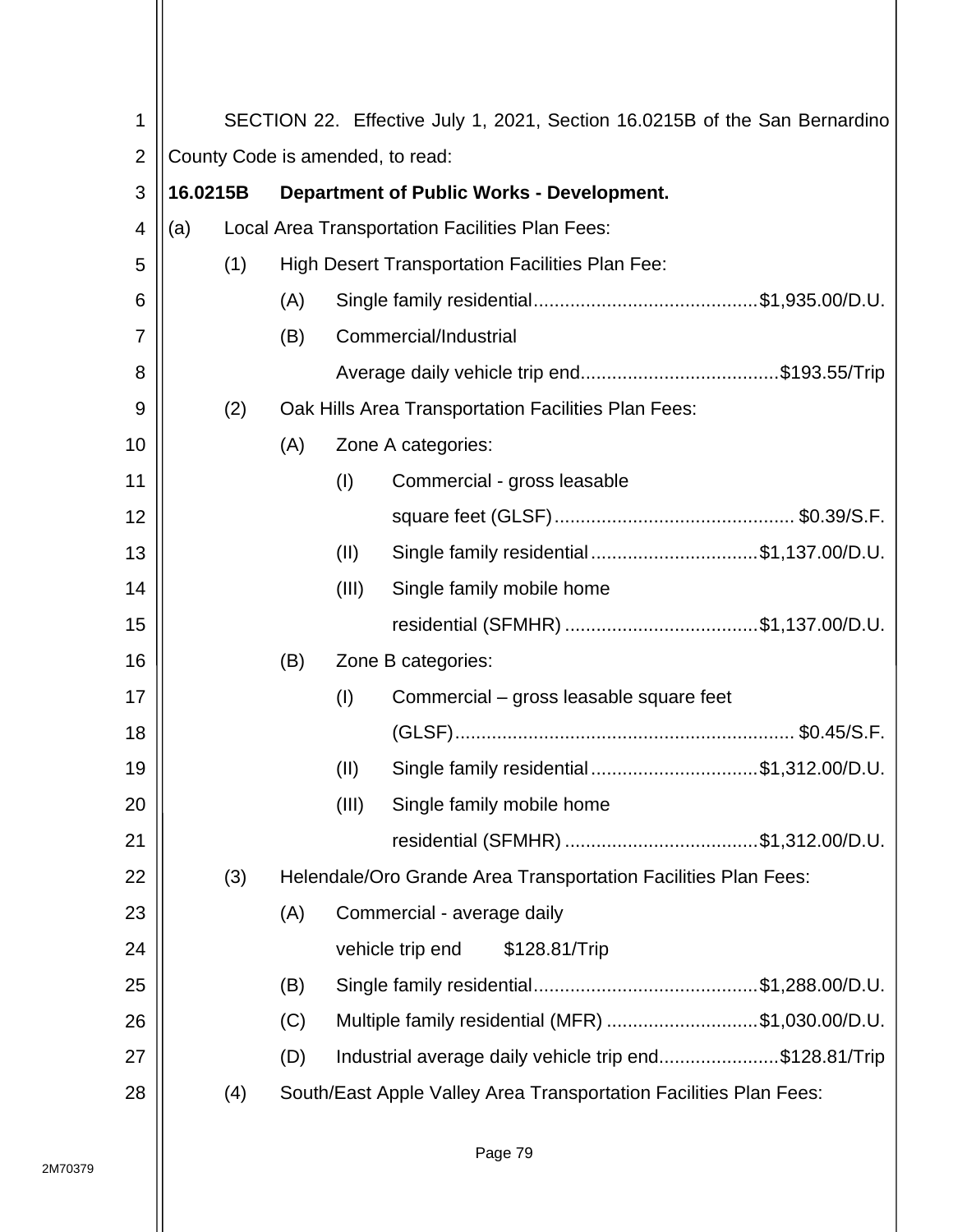| 1              |     |      | (A) |                                                                  |
|----------------|-----|------|-----|------------------------------------------------------------------|
| $\overline{2}$ |     |      | (B) | Commercial - average daily vehicle trip end\$178.54/Trip         |
| 3              |     |      | (C) | Industrial - average daily vehicle trip end \$178.54/Trip        |
| 4              |     | (5)  |     | <b>Summit Valley Area Transportation Facilities Plan Fees:</b>   |
| 5              |     |      | (A) | Industrial-average daily vehicle trip end \$272.16/Trip          |
| 6              |     |      | (B) |                                                                  |
| 7              |     | (6)  |     | Lucerne Valley Area Transportation Facilities Plan Fees:         |
| 8              |     |      | (A) | Commercial-average daily vehicle trip end\$137.31/Trip           |
| 9              |     |      | (B) |                                                                  |
| 10             |     |      | (C) | Industrial-average daily vehicle trip end \$137.31/Trip          |
| 11             | (b) |      |     | Regional Transportation Development Mitigation Plan (Plan) fees: |
| 12             |     | (.5) |     | Adelanto Sphere of Influence Subarea:                            |
| 13             |     |      | (A) | Single Family Residence \$0.00 per dwelling unit                 |
| 14             |     |      | (B) | Multi Family Residence \$0.00 per dwelling unit                  |
| 15             |     |      | (C) |                                                                  |
| 16             |     |      | (D) |                                                                  |
| 17             |     |      | (E) |                                                                  |
| 18             |     |      | (F) |                                                                  |
| 19             |     |      | (G) | High-cube Warehouse\$0.00 per square foot                        |
| 20             |     |      | (H) |                                                                  |
| 21             |     | (1)  |     | Apple Valley Sphere of Influence Subarea:                        |
| 22             |     |      | (A) | Single Family Residence \$2,770 per dwelling unit                |
| 23             |     |      | (B) | Multi Family Residence \$1,925 per dwelling unit                 |
| 24             |     |      | (C) |                                                                  |
| 25             |     |      | (D) |                                                                  |
| 26             |     |      | (E) |                                                                  |
| 27             |     |      | (F) |                                                                  |
| 28             |     |      | (G) | High-cube Warehouse\$0.64 per square foot                        |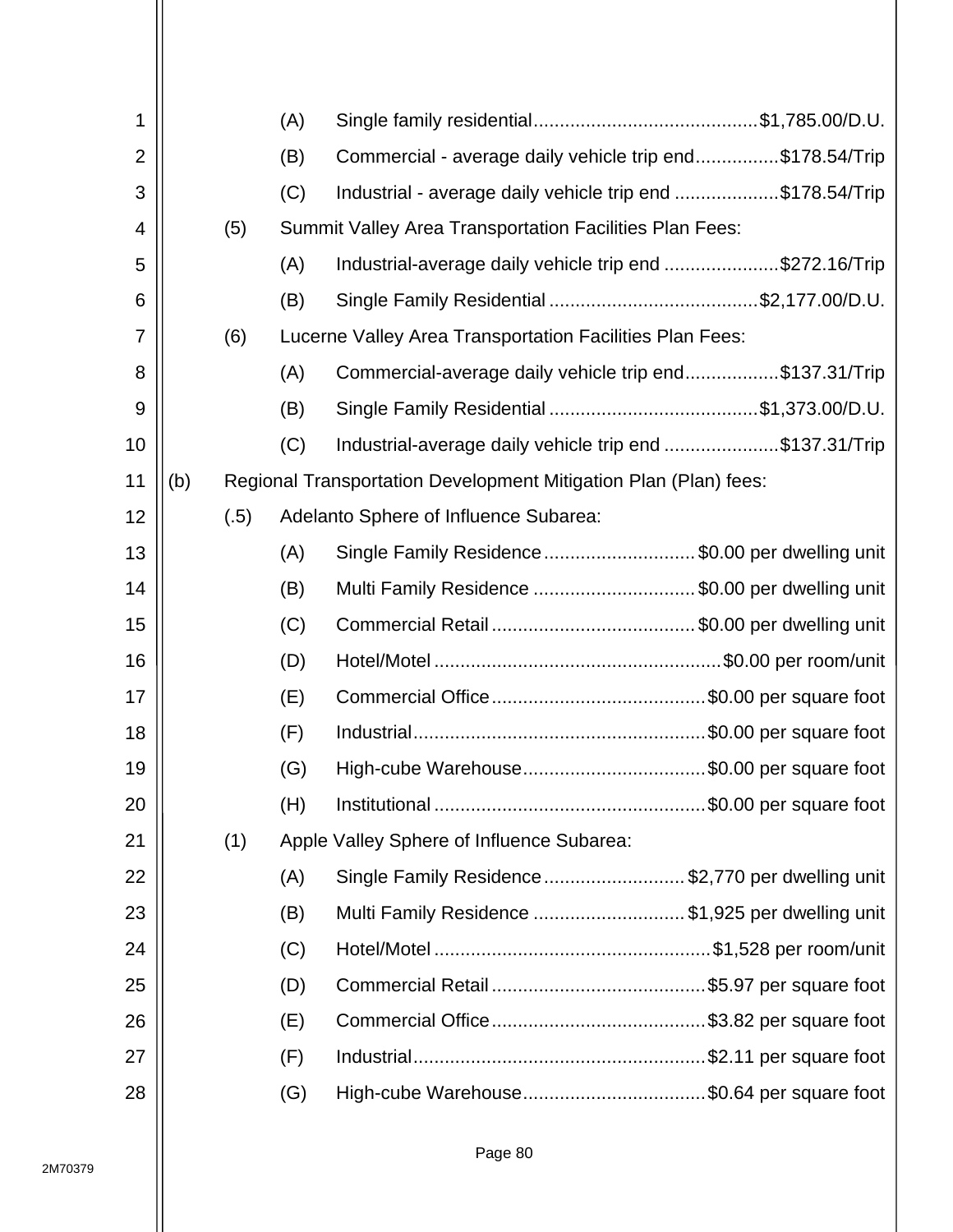| 1              |     | (H) |                                                   |  |
|----------------|-----|-----|---------------------------------------------------|--|
| $\overline{2}$ | (2) |     | Chino Sphere of Influence Subarea:                |  |
| 3              |     | (A) | Single Family Residence \$7,022 per dwelling unit |  |
| 4              |     | (B) | Multi Family Residence \$4,880 per dwelling unit  |  |
| 5              |     | (C) |                                                   |  |
| 6              |     | (D) |                                                   |  |
| 7              |     | (E) |                                                   |  |
| 8              |     | (F) |                                                   |  |
| 9              |     | (G) | High-cube Warehouse\$1.62 per square foot         |  |
| 10             |     | (H) |                                                   |  |
| 11             | (3) |     | <b>Colton Sphere of Influence Subarea:</b>        |  |
| 12             |     | (A) | Single Family Residence \$4,409 per dwelling unit |  |
| 13             |     | (B) | Multi Family Residence \$3,064 per dwelling unit  |  |
| 14             |     | (C) |                                                   |  |
| 15             |     | (D) |                                                   |  |
| 16             |     | (E) |                                                   |  |
| 17             |     | (F) |                                                   |  |
| 18             |     | (G) | High-cube Warehouse\$1.01 per square foot         |  |
| 19             |     | (H) |                                                   |  |
| 20             | (4) |     | Devore/Glen Helen Unincorporated Subarea:         |  |
| 21             |     | (A) | Single Family Residence \$6,413 per dwelling unit |  |
| 22             |     | (B) | Multi Family Residence \$4,456 per dwelling unit  |  |
| 23             |     | (C) |                                                   |  |
| 24             |     | (D) |                                                   |  |
| 25             |     | (E) |                                                   |  |
| 26             |     | (F) |                                                   |  |
| 27             |     | (G) | High-cube Warehouse\$1.48 per square foot         |  |
| 28             |     | (H) |                                                   |  |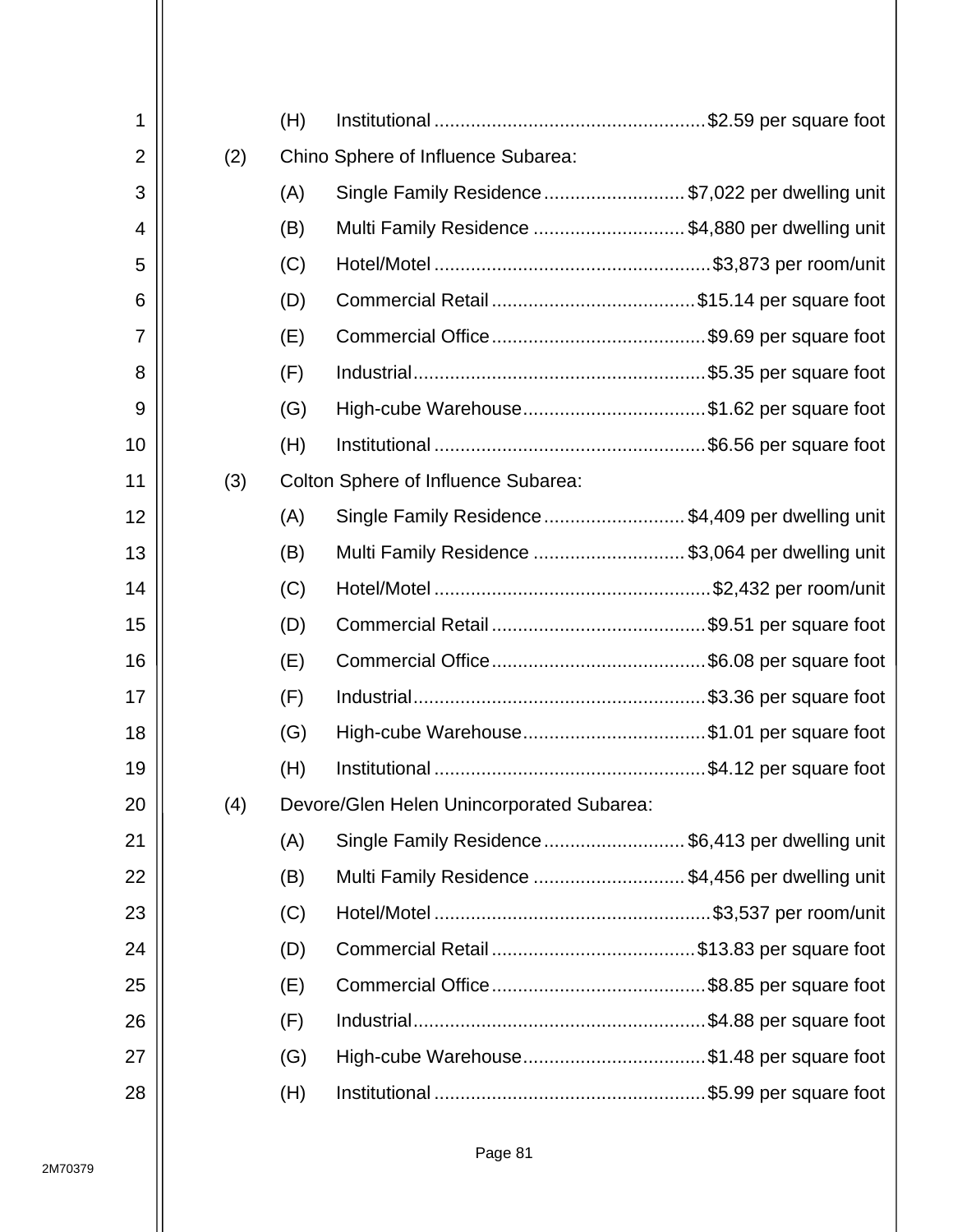| 1              | (5) |     | Fontana Sphere of Influence Subarea:               |  |
|----------------|-----|-----|----------------------------------------------------|--|
| $\overline{2}$ |     | (A) | Single Family Residence \$6,723 per dwelling unit  |  |
| 3              |     | (B) | Multi Family Residence  \$4,671 per dwelling unit  |  |
| 4              |     | (C) |                                                    |  |
| 5              |     | (D) |                                                    |  |
| 6              |     | (E) |                                                    |  |
| 7              |     | (F) |                                                    |  |
| 8              |     | (G) | High-cube Warehouse\$1.55 per square foot          |  |
| 9              |     | (H) |                                                    |  |
| 10             | (6) |     | Hesperia Sphere of Influence Subarea:              |  |
| 11             |     | (A) | Single Family Residence \$10,060 per dwelling unit |  |
| 12             |     | (B) | Multi Family Residence \$6,991 per dwelling unit   |  |
| 13             |     | (C) |                                                    |  |
| 14             |     | (D) |                                                    |  |
| 15             |     | (E) |                                                    |  |
| 16             |     | (F) |                                                    |  |
| 17             |     | (G) | High-cube Warehouse\$2.32 per square foot          |  |
| 18             |     | (H) |                                                    |  |
| 19             | (7) |     | Loma Linda Sphere of Influence Subarea:            |  |
| 20             |     | (A) | Single Family Residence \$4,617 per dwelling unit  |  |
| 21             |     | (B) | Multi Family Residence \$3,208 per dwelling unit   |  |
| 22             |     | (C) |                                                    |  |
| 23             |     | (D) |                                                    |  |
| 24             |     | (E) |                                                    |  |
| 25             |     | (F) |                                                    |  |
| 26             |     | (G) | High-cube Warehouse\$1.06 per square foot          |  |
| 27             |     | (H) |                                                    |  |
| 28             | (8) |     | Montclair Sphere of Influence Subarea:             |  |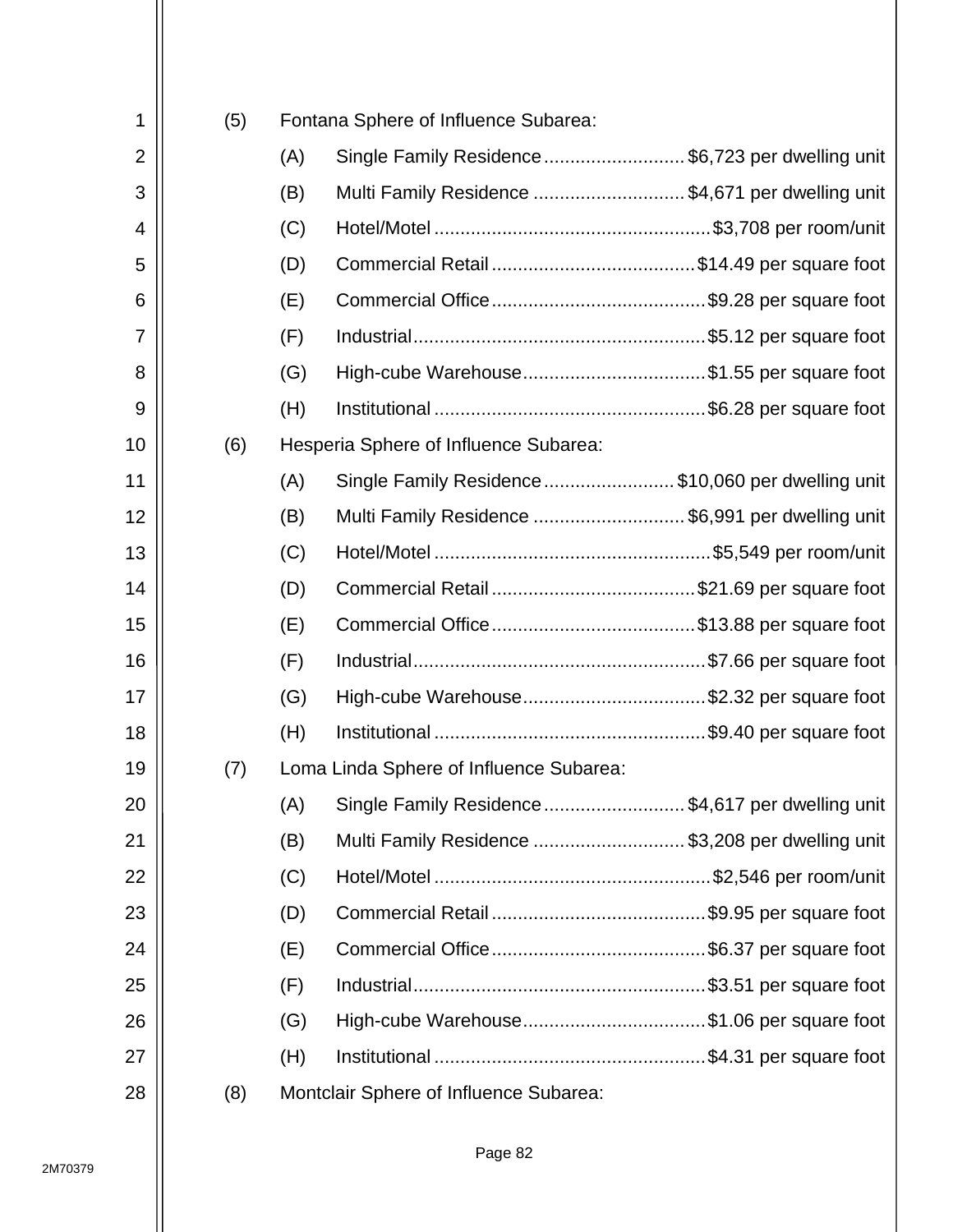| 1              |      | (A) | Single Family Residence  \$3,668 per dwelling unit |  |
|----------------|------|-----|----------------------------------------------------|--|
| $\overline{2}$ |      | (B) | Multi Family Residence \$2,549 per dwelling unit   |  |
| 3              |      | (C) |                                                    |  |
| 4              |      | (D) |                                                    |  |
| 5              |      | (E) |                                                    |  |
| 6              |      | (F) |                                                    |  |
| 7              |      | (G) | High-cube Warehouse\$0.84 per square foot          |  |
| 8              |      | (H) |                                                    |  |
| 9              | (9)  |     | Redlands Sphere of Influence Subarea:              |  |
| 10             |      | (A) | Single Family Residence  \$7,063 per dwelling unit |  |
| 11             |      | (B) | Multi Family Residence \$4,908 per dwelling unit   |  |
| 12             |      | (C) |                                                    |  |
| 13             |      | (D) |                                                    |  |
| 14             |      | (E) |                                                    |  |
| 15             |      | (F) |                                                    |  |
| 16             |      | (G) | High-cube Warehouse\$1.63 per square foot          |  |
| 17             |      | (H) |                                                    |  |
| 18             | (10) |     | Redlands "Donut Hole" Unincorporated Subarea:      |  |
| 19             |      | (A) | Single Family Residence \$3,163 per dwelling unit  |  |
| 20             |      | (B) | Multi Family Residence \$2,198 per dwelling unit   |  |
| 21             |      | (C) |                                                    |  |
| 22             |      | (D) |                                                    |  |
| 23             |      | (E) |                                                    |  |
| 24             |      | (F) |                                                    |  |
| 25             |      | (G) | High-cube Warehouse\$0.73 per square foot          |  |
| 26             |      | (H) |                                                    |  |
| 27             | (11) |     | Rialto Sphere of Influence Subarea:                |  |
| 28             |      | (A) | Single Family Residence \$7,895 per dwelling unit  |  |
|                |      |     |                                                    |  |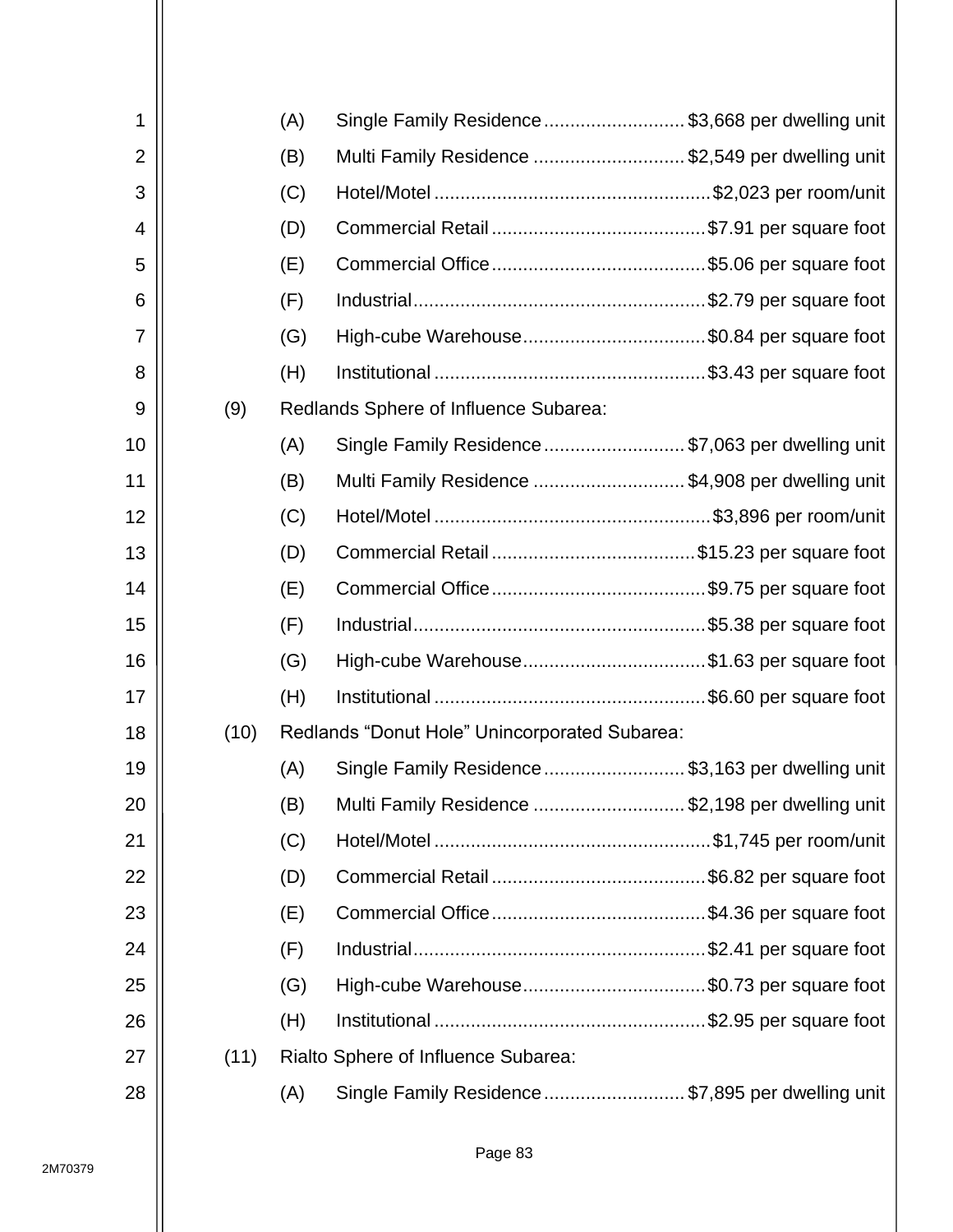| 1              |      | (B) | Multi Family Residence \$5,486 per dwelling unit   |  |
|----------------|------|-----|----------------------------------------------------|--|
| $\overline{2}$ |      | (C) |                                                    |  |
| 3              |      | (D) |                                                    |  |
| 4              |      | (E) |                                                    |  |
| 5              |      | (F) |                                                    |  |
| 6              |      | (G) | High-cube Warehouse\$1.82 per square foot          |  |
| 7              |      | (H) |                                                    |  |
| 8              | (12) |     | San Bernardino Sphere of Influence Subarea:        |  |
| 9              |      | (A) | Single Family Residence \$2,489 per dwelling unit  |  |
| 10             |      | (B) | Multi Family Residence \$1,729 per dwelling unit   |  |
| 11             |      | (C) |                                                    |  |
| 12             |      | (D) |                                                    |  |
| 13             |      | (E) |                                                    |  |
| 14             |      | (F) |                                                    |  |
| 15             |      | (G) | High-cube Warehouse\$0.57 per square foot          |  |
| 16             |      | (H) |                                                    |  |
| 17             | (13) |     | Upland Sphere of Influence Subarea:                |  |
| 18             |      | (A) | Single Family Residence \$1,155 per dwelling unit  |  |
| 19             |      | (B) | Multi Family Residence \$802 per dwelling unit     |  |
| 20             |      | (C) |                                                    |  |
| 21             |      | (D) |                                                    |  |
| 22             |      | (E) |                                                    |  |
| 23             |      | (F) |                                                    |  |
| 24             |      | (G) | High-cube Warehouse\$0.27 per square foot          |  |
| 25             |      | (H) |                                                    |  |
| 26             | (14) |     | Victorville Sphere of Influence Subarea:           |  |
| 27             |      | (A) | Single Family Residence  \$4,554 per dwelling unit |  |
| 28             |      | (B) | Multi Family Residence \$3,164 per dwelling unit   |  |
|                |      |     |                                                    |  |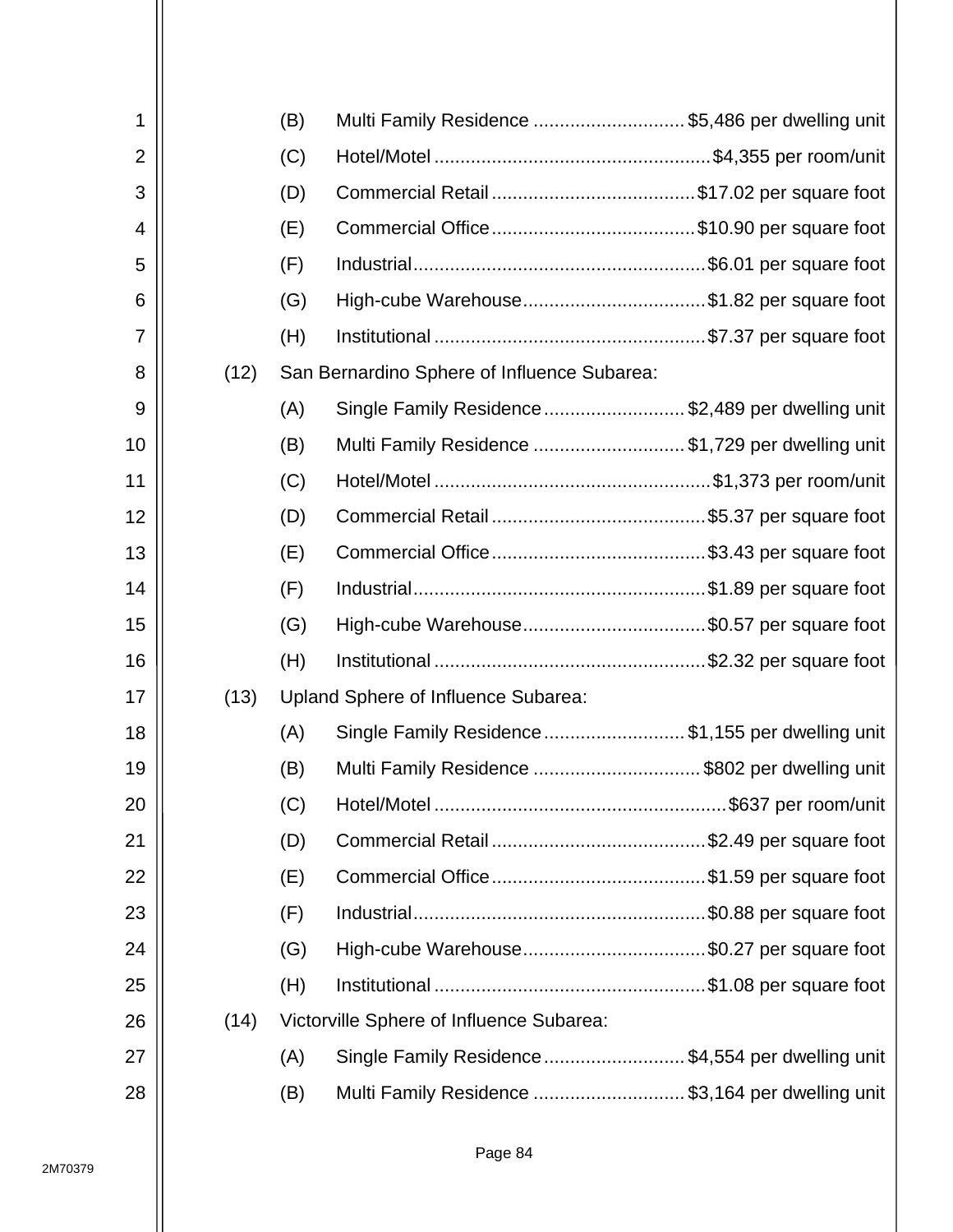| 1              |      | (C) |                                                                                           |
|----------------|------|-----|-------------------------------------------------------------------------------------------|
| $\overline{2}$ |      | (D) |                                                                                           |
| 3              |      | (E) |                                                                                           |
| 4              |      | (F) |                                                                                           |
| 5              |      | (G) | High-cube Warehouse\$1.05 per square foot                                                 |
| 6              |      | (H) |                                                                                           |
| 7              | (15) |     | Yucaipa Sphere of Influence Subarea:                                                      |
| 8              |      | (A) | Single Family Residence \$2,284 per dwelling unit                                         |
| 9              |      | (B) | Multi Family Residence \$1,587 per dwelling unit                                          |
| 10             |      | (C) |                                                                                           |
| 11             |      | (D) |                                                                                           |
| 12             |      | (E) |                                                                                           |
| 13             |      | (F) |                                                                                           |
| 14             |      | (G) | High-cube Warehouse\$0.53 per square foot                                                 |
| 15             |      | (H) |                                                                                           |
| 16             |      |     | Unless otherwise provided by law, the Plan fees shall be computed in                      |
| 17             |      |     | accordance with the Plan fees in effect as of the date that the building plans are        |
| 18             |      |     | submitted and the building permit is applied for, provided the permit applied for has not |
| 19             |      |     | expired. In the case of expired permits, including cancelled, expired, reissued or        |
| 20             |      |     | renewed permits, the Plan fees shall be computed in accordance with the Plan fees in      |
| 21             |      |     | effect on the date of application for a new or reissued building permit. In the case of   |
| 22             |      |     | permits that will not involve a building permit, payment of the Plan fees shall be        |
| 23             |      |     | recommended as a condition of permitting to the decision-making body that would           |
| 24             |      |     | approve such permit, and shall have Plan fees computed at the time that such              |
| 25             |      |     | conditions are approved. The Plan fees specified were effective September 20, 2014,       |
| 26             |      |     | with the following exception: For development projects approved prior to September        |
| 27             |      |     | 20, 2014, and where the Conditions of Approval state the exact dollar amount of the       |
| 28             |      |     | Plan fee to be collected, the Plan fee shall be the amount as stated in the Conditions of |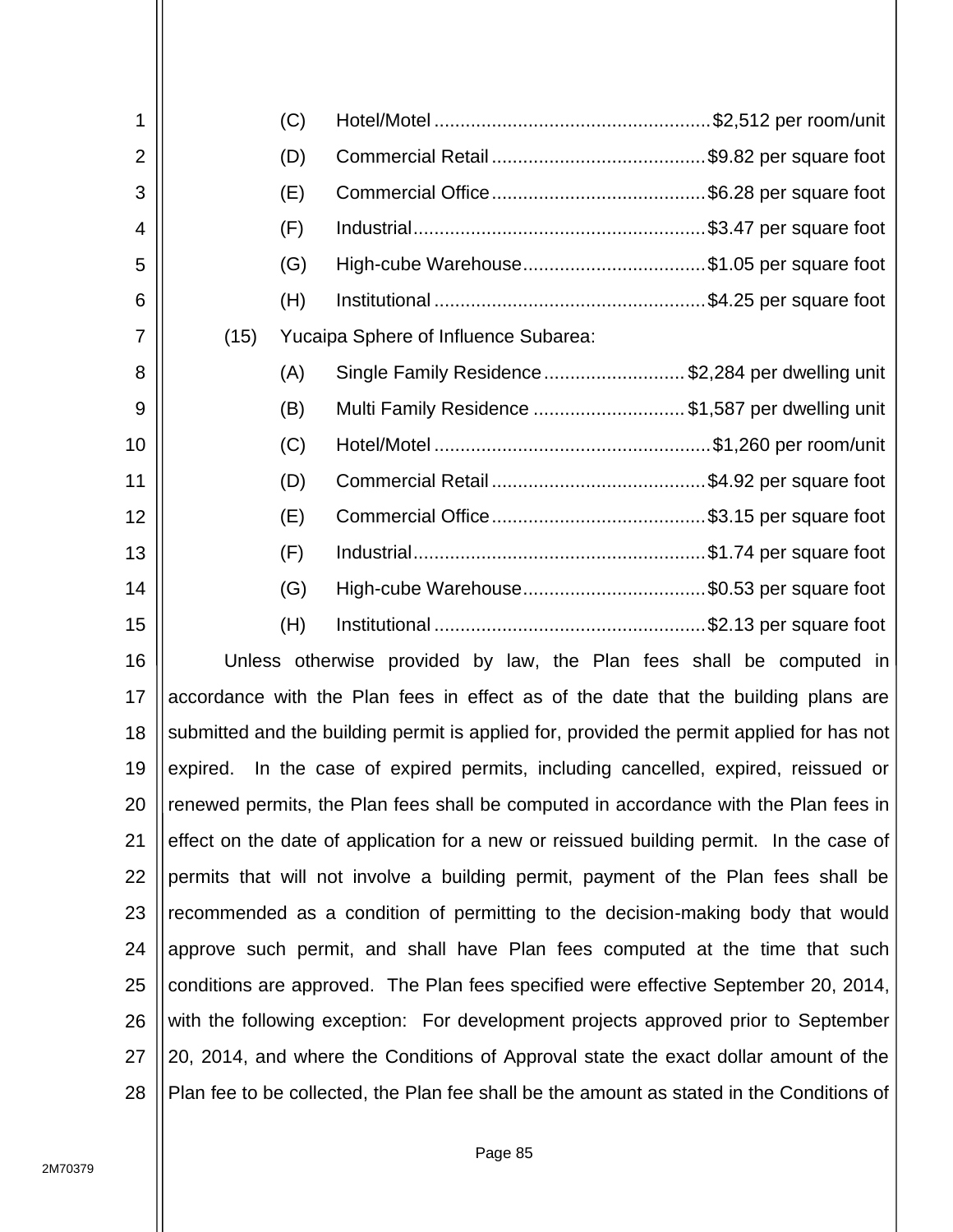1 2 3 4 Approval. Should the project expire, lapse, be extended, cancelled or renewed, or there is any action that requires revision of the Conditions of Approval, the project shall be considered a new project and fees shall be computed in accordance with the Plan fee in effect on the date of the revision, renewal or extension.

**NOTE:** Fees are in addition to any fees that may be required by Land Use Service Department under Section 16.0204, or any other applicable fees identified in the County Code.

8 (c) Traffic Study Review:

5

6

7

| 9              |  |  |
|----------------|--|--|
| 10             |  |  |
| 11 $\parallel$ |  |  |
| $12 \parallel$ |  |  |

13 14 15 16 17 18 19 **NOTE:** As part of the traffic study review, the applicant shall pay the actual cost for all work associated with the traffic study review. "Review" includes, but is not limited to, attendance at meetings, including any pre-submittal meetings related to the traffic study review, review of the traffic study itself, and the review of any modifications to the traffic study. The Traffic Letter Report is a simpler version of a traffic study. As part of the application process, the applicant will be informed when a letter report or study is required.

20 (d) (1) Water Quality Management Plan Inspection ............................Actual cost

21 22 23 (2) Initial deposit ............................................................................. \$3,600.00 **NOTE:** Fees are in addition to any fees that may be required by Land Use Services Department under Section 16.0204, or any other applicable fees

24 identified in County Code.

25 (e) Subdivision Maps Review and Related Processing:

26 (1) Parcel Map:

| (B) |  |
|-----|--|

27

28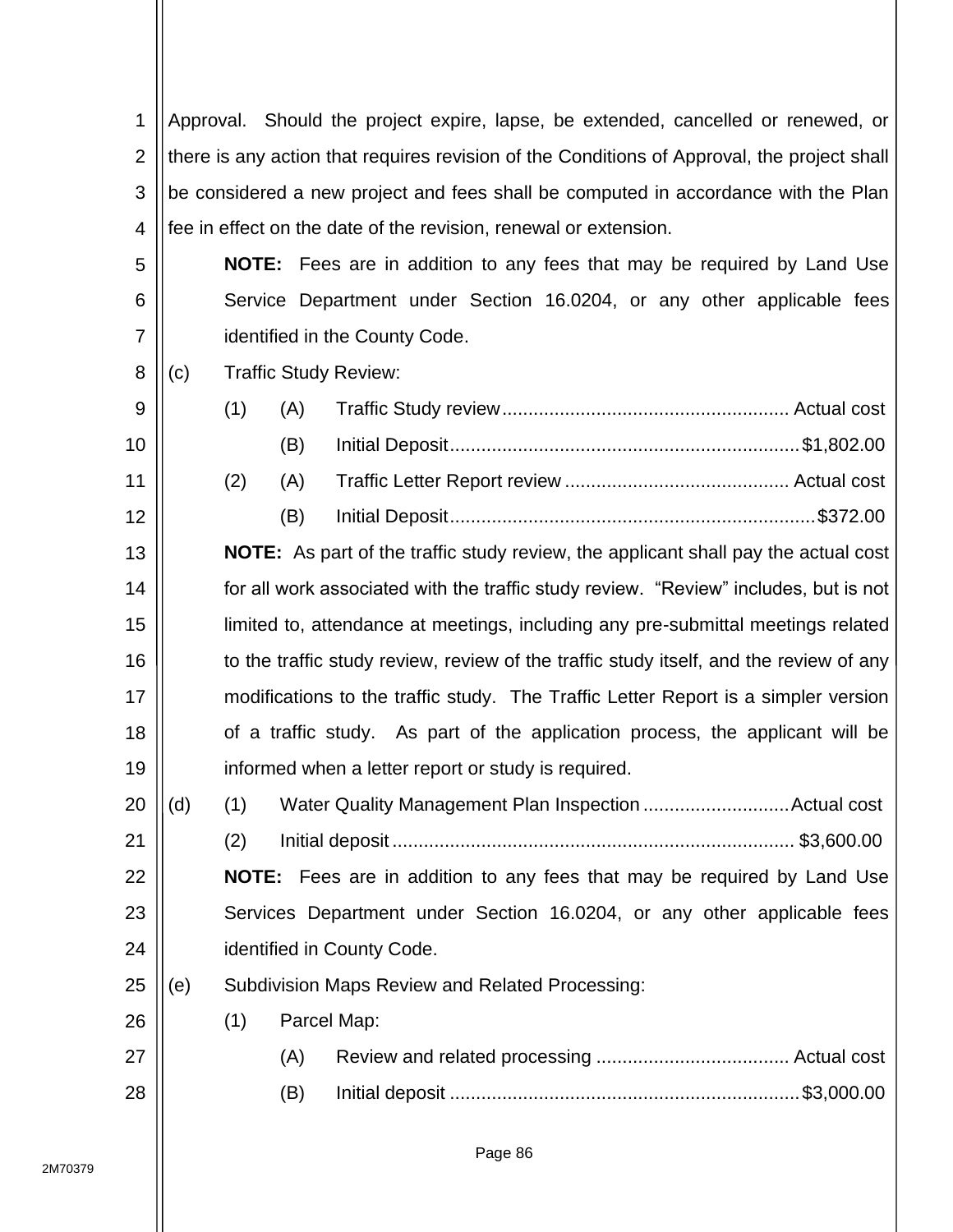| 1  |     |     |                      | <b>NOTE:</b> The County Surveyor has the authority, with agreement of the            |
|----|-----|-----|----------------------|--------------------------------------------------------------------------------------|
| 2  |     |     |                      | applicant, to increase or decrease the required initial deposit amount               |
| 3  |     |     |                      | based on the complexity of the map submitted.                                        |
| 4  |     | (2) | Final Map:           |                                                                                      |
| 5  |     |     | (A)                  |                                                                                      |
| 6  |     |     | (B)                  |                                                                                      |
| 7  |     |     |                      | <b>NOTE:</b> The County Surveyor has the authority, with agreement of the            |
| 8  |     |     |                      | applicant, to increase or decrease the required initial deposit amount               |
| 9  |     |     |                      | based on the complexity of the map submitted.                                        |
| 10 | (f) |     |                      | <b>Local Agency Formation Commission Related:</b>                                    |
| 11 |     | (1) | (A)                  | Annexation, detachment, formation and reorganization                                 |
| 12 |     |     |                      |                                                                                      |
| 13 |     |     | (B)                  |                                                                                      |
| 14 | (g) |     |                      | Deferred Monumentation - cash bond deposit required:                                 |
| 15 |     | (1) |                      | Mountain/hillside subdivisions:                                                      |
| 16 |     |     | (A)                  |                                                                                      |
| 17 |     |     | (B)                  |                                                                                      |
| 18 |     | (2) | Valley subdivisions: |                                                                                      |
| 19 |     |     | (A)                  |                                                                                      |
| 20 |     |     | (B)                  |                                                                                      |
| 21 |     |     |                      | NOTE: This is a cash bond deposit to provide security as required by                 |
| 22 |     |     |                      | Government Code section 66496.                                                       |
| 23 | (h) |     |                      | <b>Official Map Creation and Related:</b>                                            |
| 24 |     | (1) |                      |                                                                                      |
| 25 |     | (2) |                      |                                                                                      |
| 26 |     |     |                      | <b>NOTE:</b> The County Surveyor has the authority, with agreement of the applicant, |
| 27 |     |     |                      | to increase or decrease the required initial deposit amount based on the             |
| 28 |     |     |                      | complexity of the map submitted.                                                     |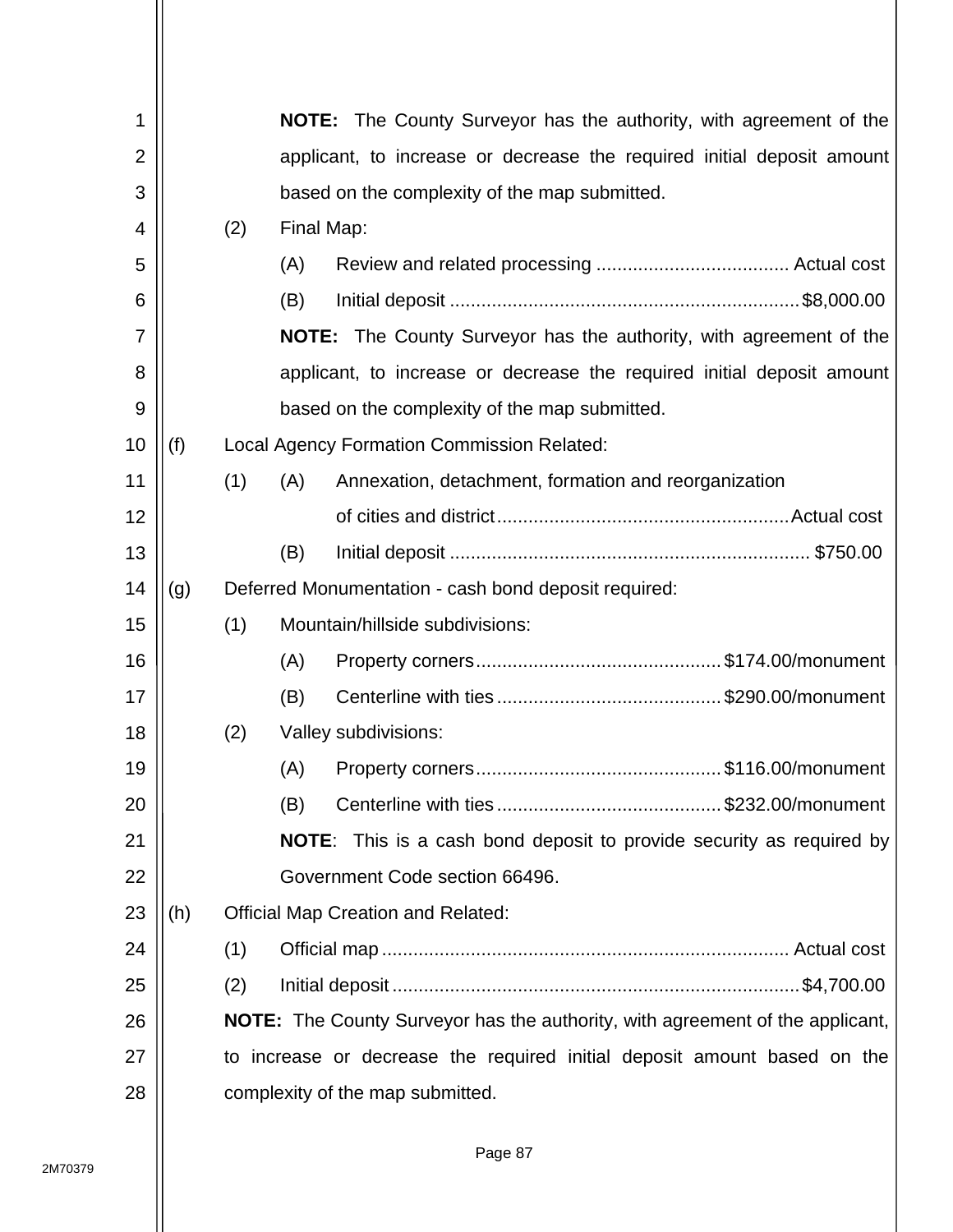| 1              | (i) |          |                                                                                 |  |  |  |  |  |  |  |
|----------------|-----|----------|---------------------------------------------------------------------------------|--|--|--|--|--|--|--|
| $\overline{2}$ | (j) |          | Record of Survey:                                                               |  |  |  |  |  |  |  |
| 3              |     | (1)      |                                                                                 |  |  |  |  |  |  |  |
| 4              |     | (2)      | <b>Initial Deposit:</b>                                                         |  |  |  |  |  |  |  |
| 5              |     |          | (A)                                                                             |  |  |  |  |  |  |  |
| 6              |     |          | (B)                                                                             |  |  |  |  |  |  |  |
| 7              |     |          | <b>NOTE:</b> When fees for the survey review of a parcel map or final map       |  |  |  |  |  |  |  |
| 8              |     |          | have been paid to the County Surveyor's Office and the tentative map            |  |  |  |  |  |  |  |
| 9              |     |          | has expired, the survey control and exterior boundary may be shown on a         |  |  |  |  |  |  |  |
| 10             |     |          | record of survey and the record of survey examination fee waived by the         |  |  |  |  |  |  |  |
| 11             |     |          | County Surveyor. In addition, the County Surveyor has the authority, with       |  |  |  |  |  |  |  |
| 12             |     |          | agreement of the applicant, to increase or decrease the required initial        |  |  |  |  |  |  |  |
| 13             |     |          | deposit amounts for record of survey examinations based on the                  |  |  |  |  |  |  |  |
| 14             |     |          | complexity of the record of survey submitted.                                   |  |  |  |  |  |  |  |
| 15             | (k) |          | <b>Survey Monument Preservation:</b>                                            |  |  |  |  |  |  |  |
| 16             |     |          |                                                                                 |  |  |  |  |  |  |  |
| 17             |     |          | <b>NOTE:</b> This fee shall be collected in accordance with County Code section |  |  |  |  |  |  |  |
| 18             |     |          | 14.0601, et seq. Exceptions to this fee are identified in County Code section   |  |  |  |  |  |  |  |
| 19             |     | 14.0603. |                                                                                 |  |  |  |  |  |  |  |
| 20             | (1) |          | Certificates of Compliance or Correction:                                       |  |  |  |  |  |  |  |
| 21             |     | (1)      | Certificate of compliance for property subdivided                               |  |  |  |  |  |  |  |
| 22             |     |          | \$423.00                                                                        |  |  |  |  |  |  |  |
| 23             |     | (2)      | Certificate of compliance requested by public agency                            |  |  |  |  |  |  |  |
| 24             |     |          |                                                                                 |  |  |  |  |  |  |  |
| 25             |     | (3)      | Certificate of correction or an amending map of final parcel or                 |  |  |  |  |  |  |  |
| 26             |     |          | \$262.00                                                                        |  |  |  |  |  |  |  |
| 27             | (m) |          | Lot Line Adjustment:                                                            |  |  |  |  |  |  |  |
| 28             |     | (1)      | Actual Cost                                                                     |  |  |  |  |  |  |  |
|                |     |          |                                                                                 |  |  |  |  |  |  |  |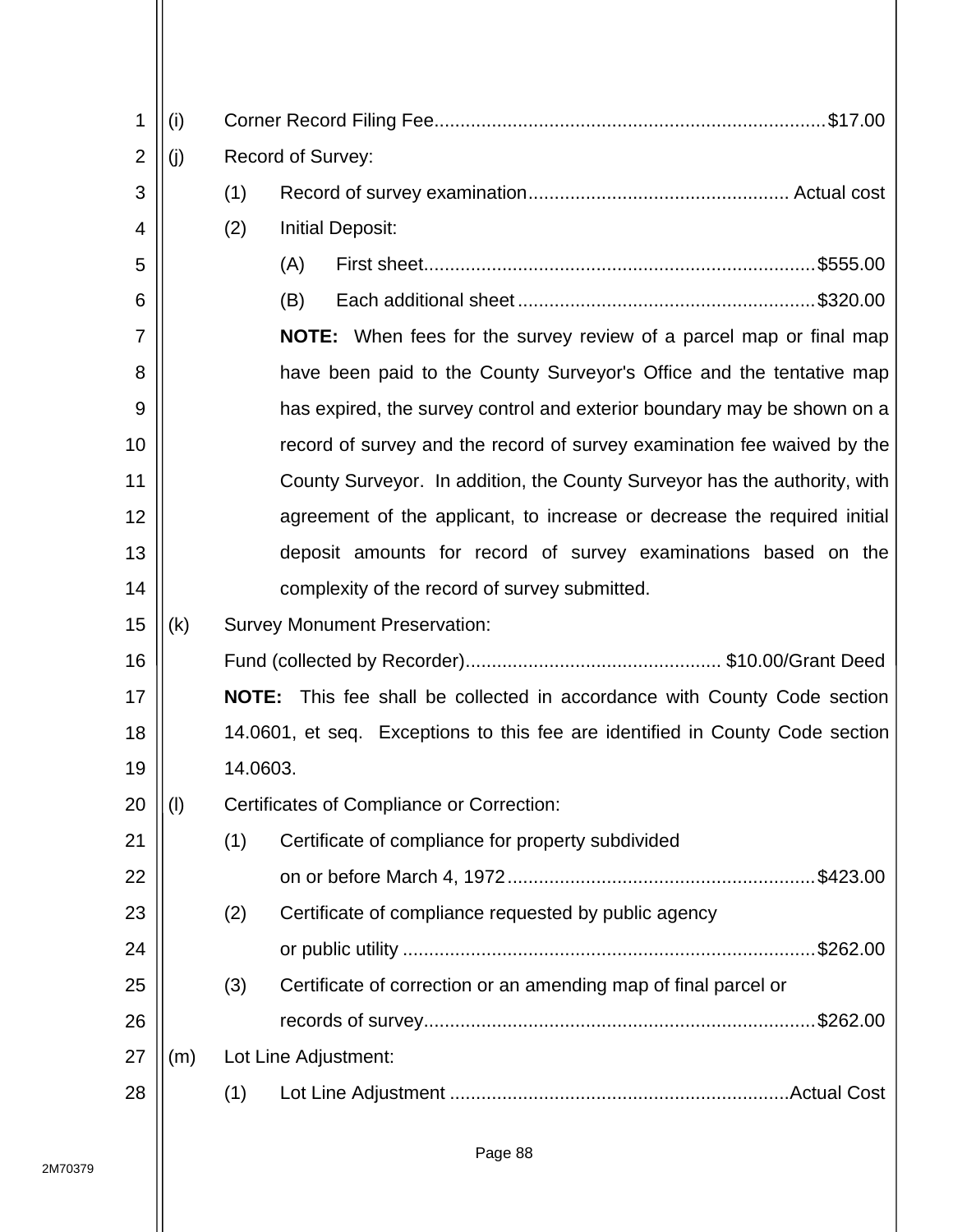| 1              |     | (2)                                                                               |
|----------------|-----|-----------------------------------------------------------------------------------|
| $\overline{2}$ |     | <b>NOTE:</b> This fee is in addition to any fees charged by the Land Use Services |
| 3              |     | Department under Subsection 16.0215A(i)(1). The County Surveyor has the           |
| 4              |     | authority, with agreement of the applicant, to increase or decrease the required  |
| 5              |     | initial deposit amount based on the complexity of the map submitted.              |
| 6              | (n) | Construction Waste Management Plan Review and Approval<br>including               |
| 7              |     | Diversion/Disposal Evidence Review and Approval:                                  |
| 8              |     | (1)<br>Single Family Residential Dwelling including detached and attached         |
| 9              |     | garages being built independently or concurrently, and additions and              |
| 10             |     | alterations in which the building's conditioned area, volume, or size of          |
| 11             |     |                                                                                   |
| 12             |     | (2)<br>Residential Multi-Family Structures; Tract Homes of Residential Projects   |
| 13             |     | of up to eight homes on a single Construction Waste Management Plan;              |
| 14             |     | Non-Residential solar projects; each Commercial and/or Industrial permit          |
| 15             |     | for newly constructed structures, by phase; Non-Residential Alterations;          |
| 16             |     |                                                                                   |
| 17             |     |                                                                                   |
| 18             |     |                                                                                   |
| 19             |     |                                                                                   |
| 20             |     |                                                                                   |
| 21             |     |                                                                                   |
| 22             |     |                                                                                   |
| 23             |     |                                                                                   |
| 24             |     |                                                                                   |
| 25             |     |                                                                                   |
| 26             |     |                                                                                   |
| 27             |     |                                                                                   |
| 28             |     |                                                                                   |
|                |     |                                                                                   |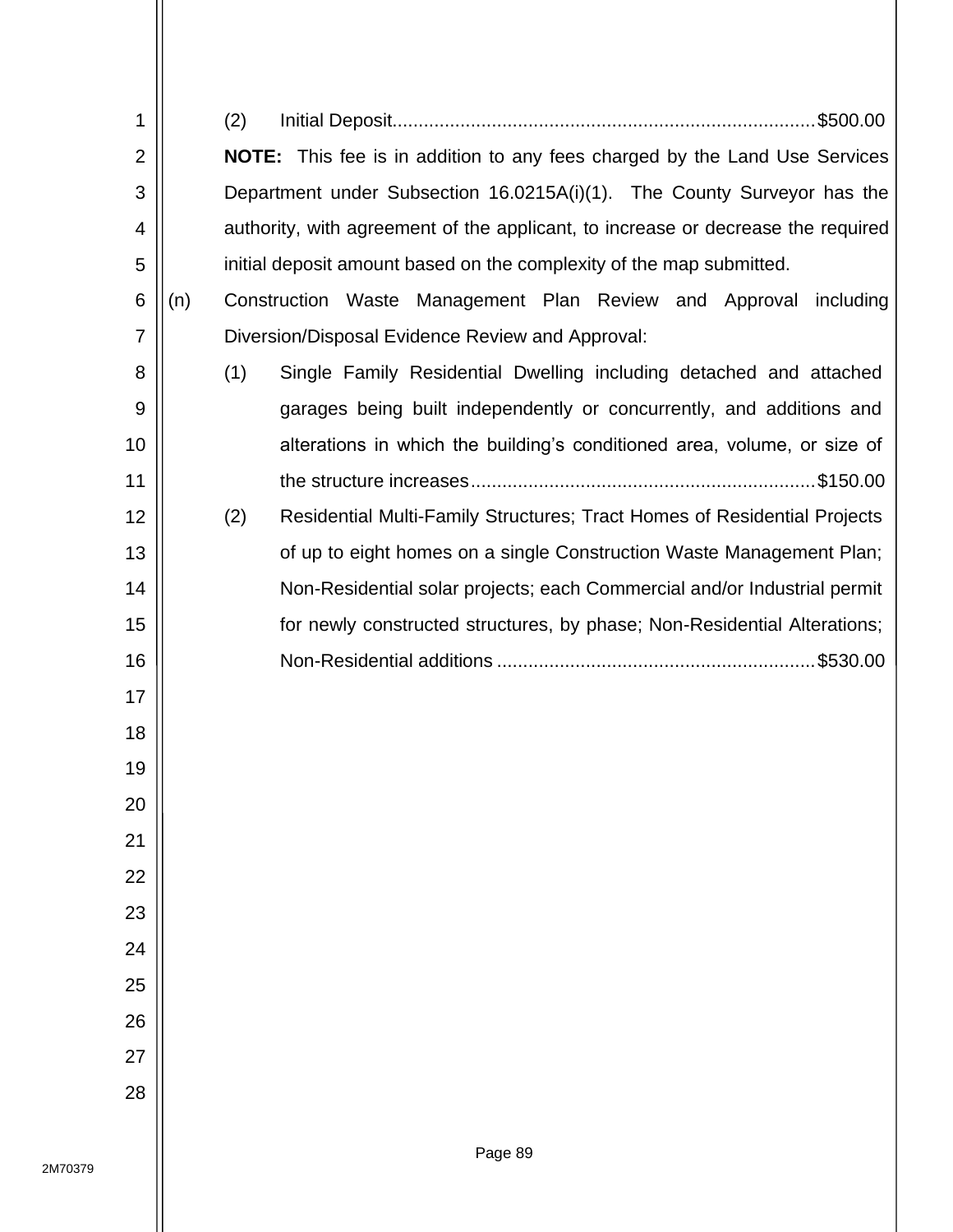| 1              |                                  |     |     |       |                         | SECTION 23. Effective July 1, 2021, Section 16.0215C of the San Bernardino |  |
|----------------|----------------------------------|-----|-----|-------|-------------------------|----------------------------------------------------------------------------|--|
| $\overline{2}$ | County Code is amended, to read: |     |     |       |                         |                                                                            |  |
| 3              | 16.0215C                         |     |     |       |                         | <b>Land Use Services Department - Development Review - Code</b>            |  |
| 4              |                                  |     |     |       |                         | <b>Enforcement/Fire Hazard Abatement.</b>                                  |  |
| 5              | <b>Enforcement Fees:</b><br>(a)  |     |     |       |                         |                                                                            |  |
| 6              |                                  | (1) |     |       |                         | Business and special licenses and regulations:                             |  |
| 7              |                                  |     | (A) |       |                         |                                                                            |  |
| 8              |                                  |     | (B) |       |                         | Hotel/Motel Operator:                                                      |  |
| 9              |                                  |     |     | (1)   |                         |                                                                            |  |
| 10             |                                  |     |     | (II)  |                         |                                                                            |  |
| 11             |                                  |     | (C) |       |                         | Rental dwelling unit:                                                      |  |
| 12             |                                  |     |     | (1)   |                         |                                                                            |  |
| 13             |                                  |     |     | (II)  |                         |                                                                            |  |
| 14             |                                  |     | (D) |       | <b>Massage Clinics:</b> |                                                                            |  |
| 15             |                                  |     |     | (1)   |                         |                                                                            |  |
| 16             |                                  |     |     | (II)  |                         |                                                                            |  |
| 17             |                                  |     | (E) |       | <b>Bingo Games:</b>     |                                                                            |  |
| 18             |                                  |     |     | (1)   |                         | Traditional Bingo (Initial application and initial license                 |  |
| 19             |                                  |     |     |       |                         |                                                                            |  |
| 20             |                                  |     |     | (II)  |                         | <b>Remote Caller Bingo:</b>                                                |  |
| 21             |                                  |     |     |       | (1)                     | Initial application and license \$98.00                                    |  |
| 22             |                                  |     |     |       | (2)                     |                                                                            |  |
| 23             |                                  |     | (F) |       |                         | <b>Adult Business Performers and Non-Performers:</b>                       |  |
| 24             |                                  |     |     | (1)   |                         |                                                                            |  |
| 25             |                                  |     |     | (II)  |                         |                                                                            |  |
| 26             |                                  |     |     | (III) |                         | Relocation and/or second location \$59.00                                  |  |
| 27             |                                  | (2) |     |       |                         |                                                                            |  |
| 28             |                                  | (3) |     |       |                         | Permit appeals (Subsections 16.0215C(a)(1) through (2) only)  \$349.00     |  |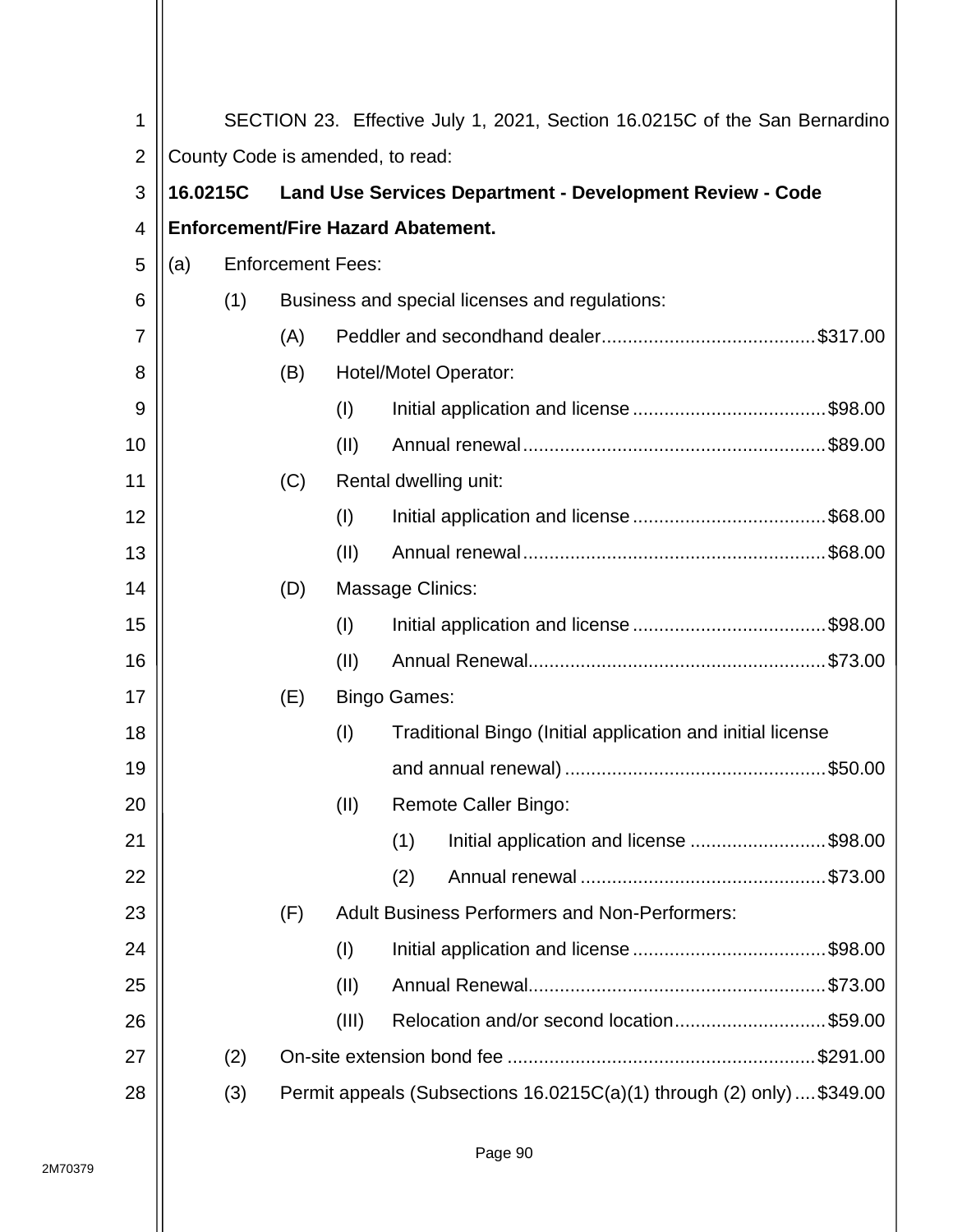| 1              |     | (4) | Special use permits: |       |                                                                    |  |  |  |
|----------------|-----|-----|----------------------|-------|--------------------------------------------------------------------|--|--|--|
| $\overline{2}$ |     |     | (A)                  |       | Home occupation:                                                   |  |  |  |
| 3              |     |     |                      | (1)   |                                                                    |  |  |  |
| 4              |     |     |                      | (II)  |                                                                    |  |  |  |
| 5              |     |     | (B)                  |       | Keeping of exotic animals:                                         |  |  |  |
| 6              |     |     |                      | (1)   |                                                                    |  |  |  |
| 7              |     |     |                      | (II)  |                                                                    |  |  |  |
| 8              |     |     | (C)                  |       | Private kennels:                                                   |  |  |  |
| 9              |     |     |                      | (1)   |                                                                    |  |  |  |
| 10             |     |     |                      | (II)  |                                                                    |  |  |  |
| 11             |     |     | (D)                  |       | Special uses (other):                                              |  |  |  |
| 12             |     |     |                      | (1)   |                                                                    |  |  |  |
| 13             |     |     |                      | (II)  |                                                                    |  |  |  |
| 14             |     |     | (E)                  |       | Short-term private home rental permit:                             |  |  |  |
| 15             |     |     |                      | (I)   |                                                                    |  |  |  |
| 16             |     |     |                      | (II)  |                                                                    |  |  |  |
| 17             |     |     |                      | (III) | 50% of Biennial renewal may be submitted annually with a           |  |  |  |
| 18             |     |     |                      |       | \$23.00 processing fee.                                            |  |  |  |
| 19             |     | (5) |                      |       | Appeal to the Planning Commission for Sections 16.0215C(a)(4)(A)   |  |  |  |
| 20             |     |     |                      |       |                                                                    |  |  |  |
| 21             |     | (6) |                      |       | Short-term private home rental potentially affected property owner |  |  |  |
| 22             |     |     |                      |       | \$461.00                                                           |  |  |  |
| 23             |     | (7) |                      |       | Public request for vehicle abatement and removal plus actual cost  |  |  |  |
| 24             |     |     |                      |       | \$324.00                                                           |  |  |  |
| 25             |     | (8) |                      |       |                                                                    |  |  |  |
| 26             |     | (9) |                      |       | Emergency abatements  Actual cost plus administrative cost         |  |  |  |
| 27             | (b) |     |                      |       | Demolition/Rehabilitation Program Fees:                            |  |  |  |
| 28             |     | (1) |                      |       | Demolition/Rehabilitation Enforcement - Case Processing  \$544.00  |  |  |  |
|                |     |     |                      |       |                                                                    |  |  |  |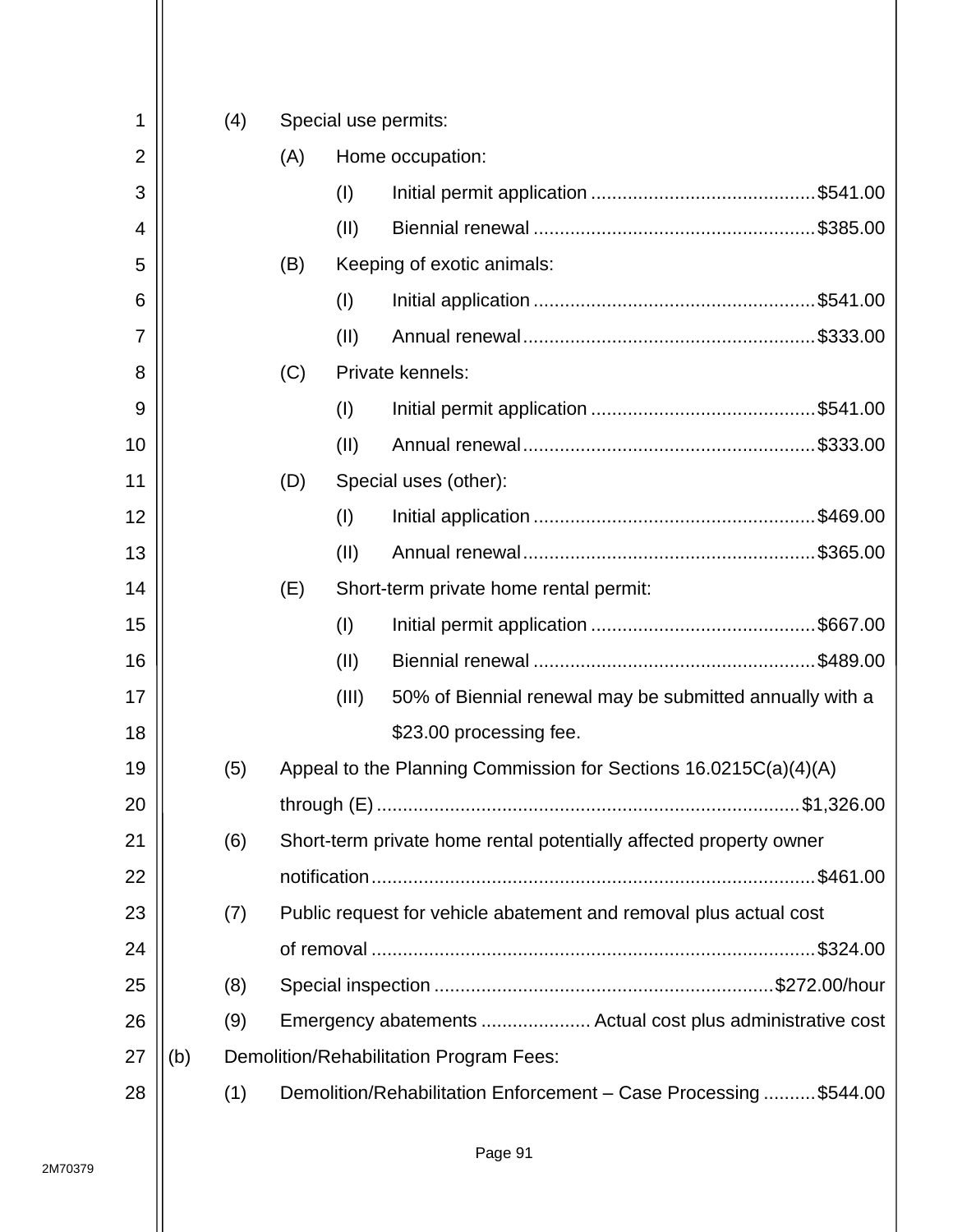| 1              |     |     | Demolition/Rehabilitation Enforcement Inspection  \$244.00/hour<br>(A)  |
|----------------|-----|-----|-------------------------------------------------------------------------|
| $\overline{2}$ |     |     | Demolition/Rehabilitation Enforcement - Annual<br>(B)                   |
| 3              |     |     | Maintenance Inspection \$261.00/inspection                              |
| 4              | (c) |     | <b>Fire Hazard Abatement Fees:</b>                                      |
| 5              |     | (1) | Inspection, Documentation and Processing of Non-Compliant               |
| 6              |     |     |                                                                         |
| 7              |     | (2) | Contiguous Parcel Abatement - Non-Compliant Parcels \$75.00/parcel      |
| 8              |     | (3) | Special Inspection and Case Closure Fee \$76.00/parcel                  |
| 9              |     | (4) | Contiguous Parcel Abatement – Request by Owner\$40.00/parcel            |
| 10             |     | (5) | Abatement fieldwork by County crew:                                     |
| 11             |     |     | Two-person crew/minimum one hour \$273.00/hour<br>(A)                   |
| 12             |     |     | Three-person crew/minimum one hour\$353.00/hour<br>(B)                  |
| 13             |     |     | Four-person crew/minimum one hour\$433.00/hour<br>(C)                   |
| 14             |     | (6) |                                                                         |
| 15             | (d) |     | Delinquency provisions:                                                 |
| 16             |     | (1) | Immediately on delinquency, a \$23.00 delinquency fee shall be added to |
| 17             |     |     | each of the Code Enforcement fees.                                      |
| 18             |     | (2) | Immediately on delinguency, a \$23.00 delinguency fee shall be added to |
| 19             |     |     | Fire Hazard Abatement fees.                                             |
| 20             | (e) |     | <b>Administrative Service Fees for Code Enforcement:</b>                |
| 21             |     | (1) | Placement of lien or Notice of Action \$182.00/parcel                   |
| 22             |     | (2) | Escrow Demand Request, Title or property profile search, review,        |
| 23             |     |     | and notification to interested parties\$106.00/hour plus actual cost    |
| 24             |     |     | of title or property profile report                                     |
| 25             | (f) |     | Administrative Services Fees for Fire Hazard Abatement:                 |
| 26             |     | (1) |                                                                         |
| 27             |     | (2) |                                                                         |
| 28             |     | (3) | Escrow Demand Request, Title or property profile search, review         |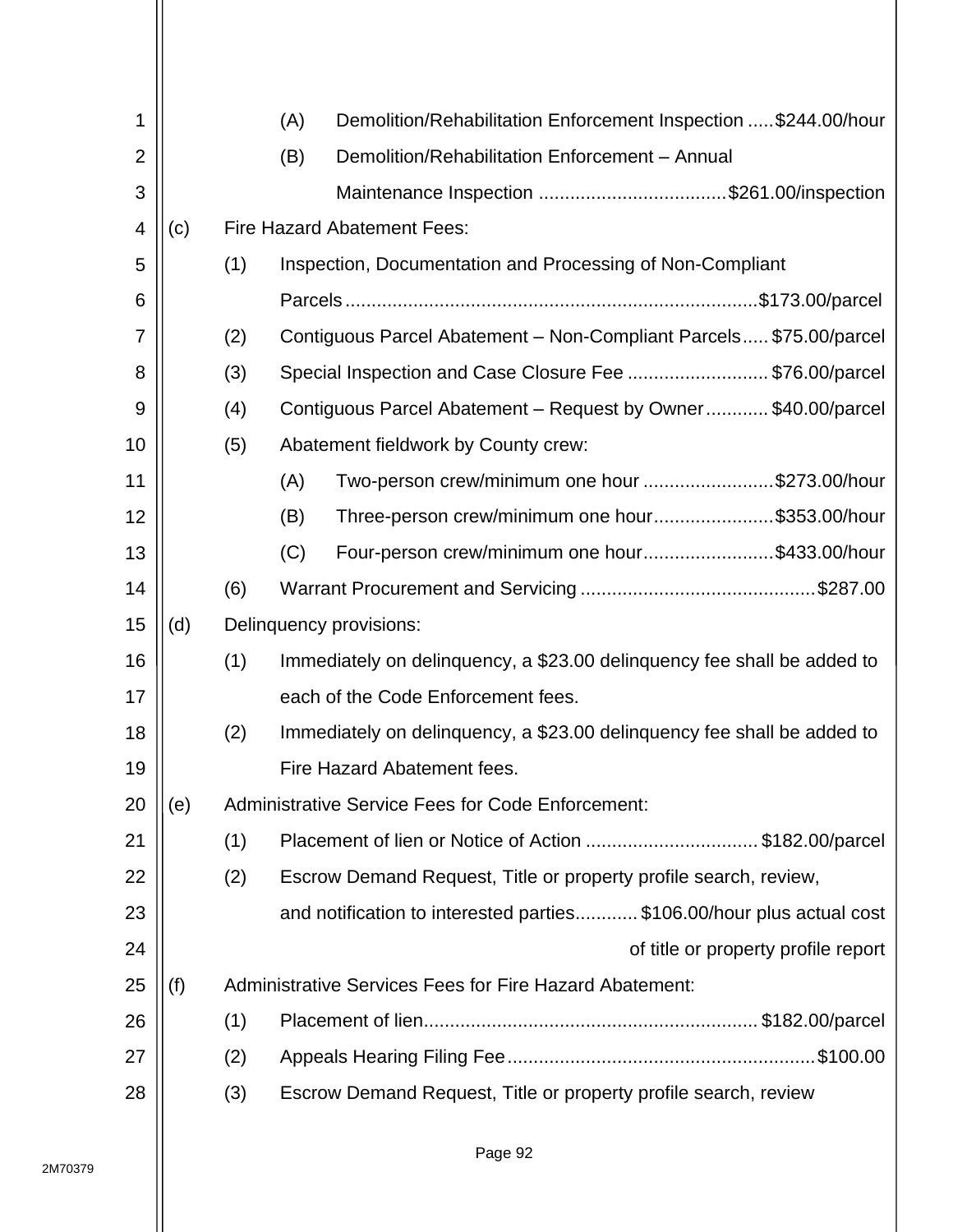| $\mathbf 1$             | and notification to interested parties \$142.00/hour plus actual cost |
|-------------------------|-----------------------------------------------------------------------|
| $\mathbf 2$             | of title or property profile report                                   |
| $\mathsf 3$             |                                                                       |
| $\overline{\mathbf{4}}$ |                                                                       |
| $\mathbf 5$             |                                                                       |
| $\,6$                   |                                                                       |
| $\overline{7}$          |                                                                       |
| $\bf 8$                 |                                                                       |
| $\overline{9}$          |                                                                       |
| $10$                    |                                                                       |
| $11$                    |                                                                       |
| 12                      |                                                                       |
| $13$                    |                                                                       |
| 14                      |                                                                       |
| 15                      |                                                                       |
| 16                      |                                                                       |
| $17$                    |                                                                       |
| $18$                    |                                                                       |
| 19                      |                                                                       |
| 20                      |                                                                       |
| 21                      |                                                                       |
| 22                      |                                                                       |
| 23                      |                                                                       |
| 24                      |                                                                       |
| 25                      |                                                                       |
| 26                      |                                                                       |
| 27                      |                                                                       |
| 28                      |                                                                       |
|                         |                                                                       |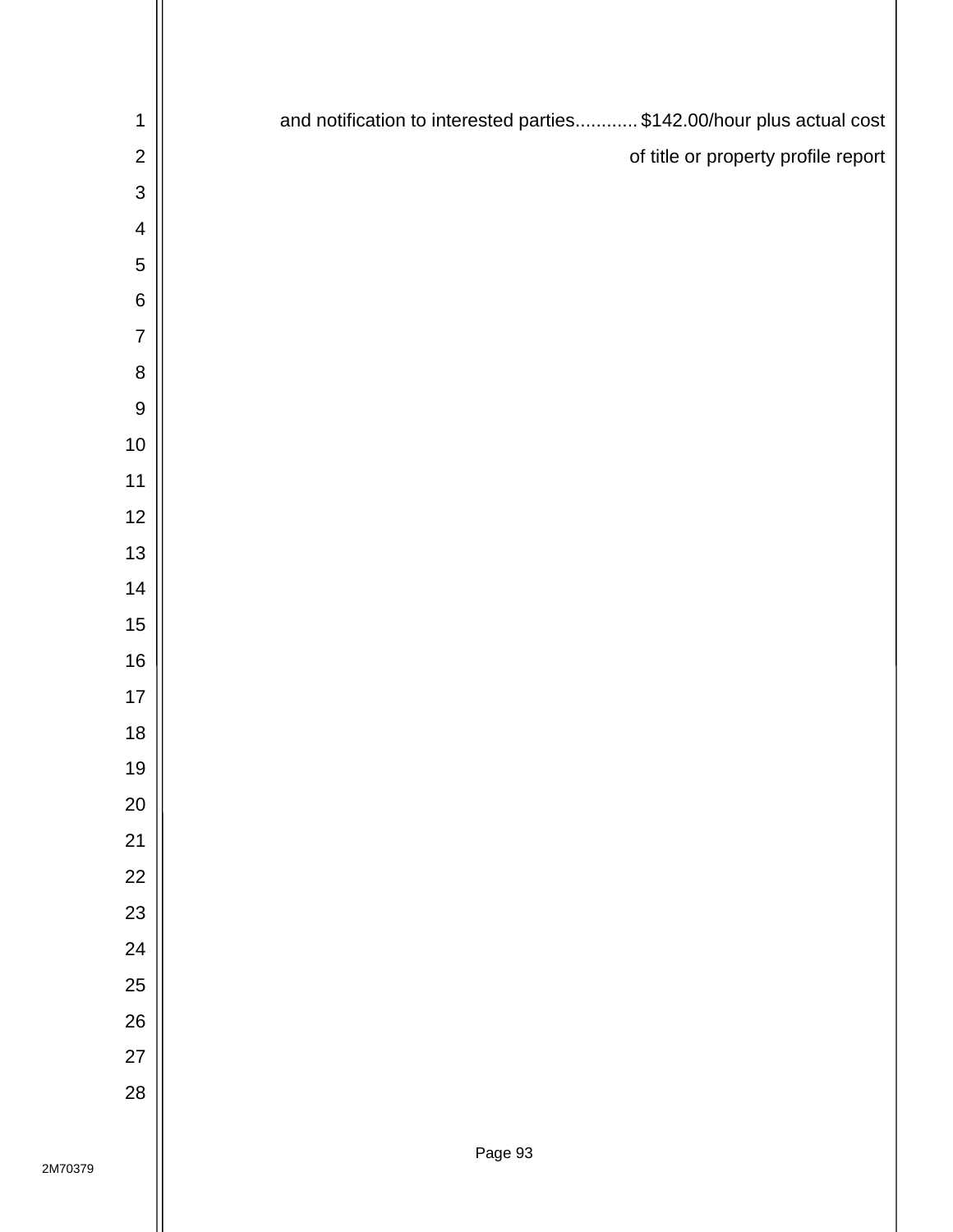| 1              |                                                                                                               |             |                       |  |                                                                                      |  |  |  |  |  |  |  |
|----------------|---------------------------------------------------------------------------------------------------------------|-------------|-----------------------|--|--------------------------------------------------------------------------------------|--|--|--|--|--|--|--|
| $\overline{2}$ | SECTION 24. Effective July 1, 2021, Section 16.0216 of the San Bernardino<br>County Code is amended, to read: |             |                       |  |                                                                                      |  |  |  |  |  |  |  |
| 3              | 16.0216                                                                                                       | Library.    |                       |  |                                                                                      |  |  |  |  |  |  |  |
| 4              | (a)                                                                                                           |             | <b>Overdue Fines:</b> |  |                                                                                      |  |  |  |  |  |  |  |
| 5              |                                                                                                               | (1)         |                       |  | Books, audio books/compact disc:                                                     |  |  |  |  |  |  |  |
| 6              |                                                                                                               |             | (A)                   |  |                                                                                      |  |  |  |  |  |  |  |
| 7              |                                                                                                               |             | (B)                   |  |                                                                                      |  |  |  |  |  |  |  |
| 8              |                                                                                                               |             |                       |  |                                                                                      |  |  |  |  |  |  |  |
| 9              |                                                                                                               |             |                       |  |                                                                                      |  |  |  |  |  |  |  |
| 10             |                                                                                                               |             |                       |  | <b>NOTE:</b> The County Librarian shall set the fee amount from zero to \$0.10 on an |  |  |  |  |  |  |  |
| 11             |                                                                                                               |             | annual basis.         |  |                                                                                      |  |  |  |  |  |  |  |
| 12             |                                                                                                               | (2)         |                       |  |                                                                                      |  |  |  |  |  |  |  |
| 13             |                                                                                                               |             |                       |  |                                                                                      |  |  |  |  |  |  |  |
| 14             |                                                                                                               |             |                       |  | <b>NOTE:</b> DVD/BluRay seven day loan period, excluding TV series, is not charged   |  |  |  |  |  |  |  |
| 15             |                                                                                                               |             | a fee.                |  |                                                                                      |  |  |  |  |  |  |  |
| 16             | (b)                                                                                                           | Lost Items: |                       |  |                                                                                      |  |  |  |  |  |  |  |
| 17             |                                                                                                               | (1)         |                       |  | Any item lost will be charged to the library card holder at the full                 |  |  |  |  |  |  |  |
| 18             |                                                                                                               |             |                       |  | cost of replacement.                                                                 |  |  |  |  |  |  |  |
| 19             |                                                                                                               | (2)         |                       |  |                                                                                      |  |  |  |  |  |  |  |
| 20             | (c)                                                                                                           | Fees:       |                       |  |                                                                                      |  |  |  |  |  |  |  |
| 21             |                                                                                                               | (1)         |                       |  |                                                                                      |  |  |  |  |  |  |  |
| 22             |                                                                                                               | (2)         |                       |  | Out-of-state residents\$10.00/year per card holder                                   |  |  |  |  |  |  |  |
| 23             |                                                                                                               | (3)         |                       |  |                                                                                      |  |  |  |  |  |  |  |
| 24             |                                                                                                               | (4)         |                       |  |                                                                                      |  |  |  |  |  |  |  |
| 25             |                                                                                                               | (5)         |                       |  |                                                                                      |  |  |  |  |  |  |  |
| 26             |                                                                                                               | (6)         |                       |  |                                                                                      |  |  |  |  |  |  |  |
| 27             |                                                                                                               | (7)         |                       |  |                                                                                      |  |  |  |  |  |  |  |
| 28             |                                                                                                               | (8)         |                       |  |                                                                                      |  |  |  |  |  |  |  |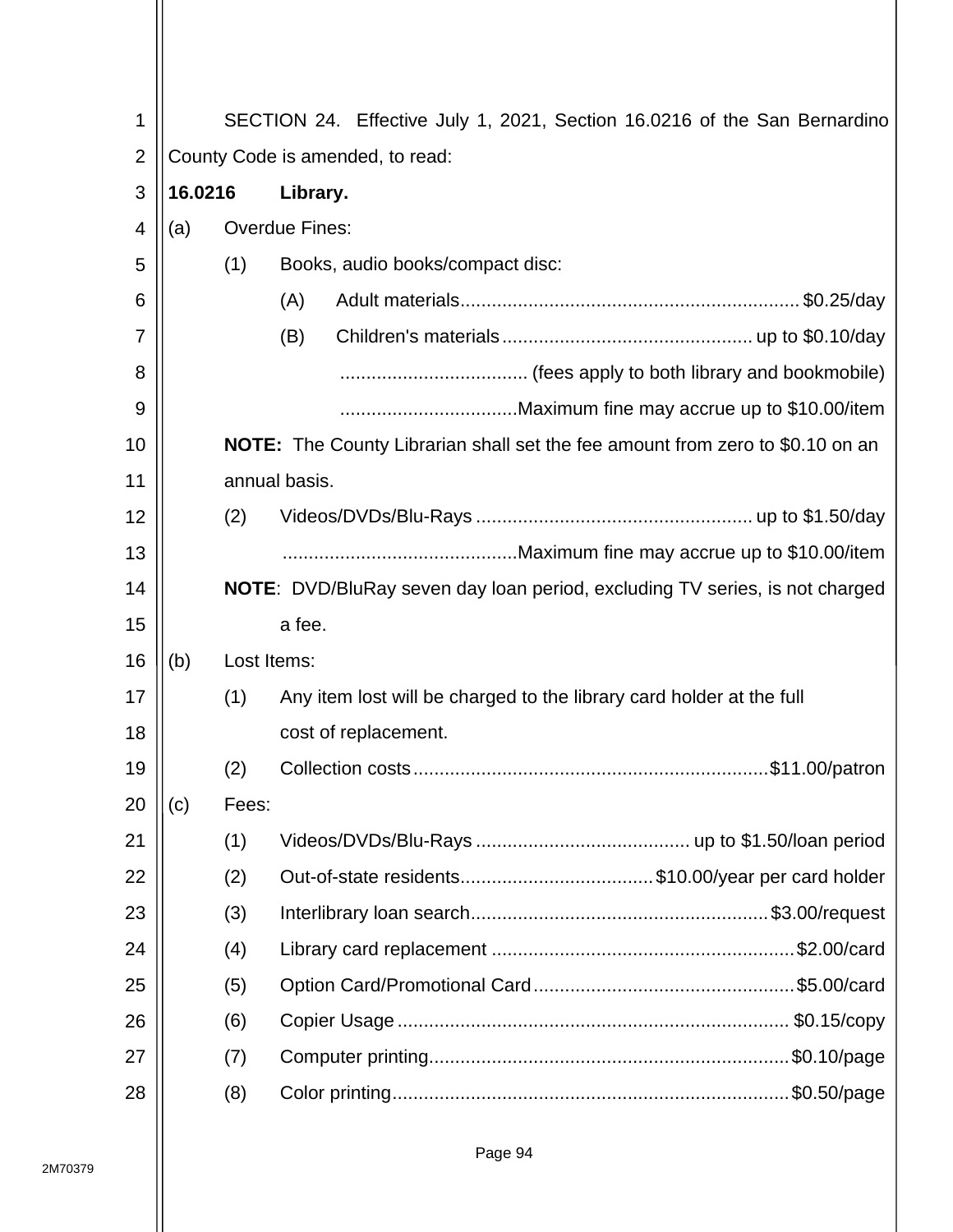| 1              | (9) | Computer related media (flash drives, ear buds, digital audiobooks, |
|----------------|-----|---------------------------------------------------------------------|
| $\overline{c}$ |     |                                                                     |
| $\mathsf 3$    |     |                                                                     |
| 4              |     |                                                                     |
| 5              |     |                                                                     |
| $\,6$          |     |                                                                     |
| $\overline{7}$ |     |                                                                     |
| 8              |     |                                                                     |
| 9              |     |                                                                     |
| $10$           |     |                                                                     |
| 11             |     |                                                                     |
| 12             |     |                                                                     |
| 13             |     |                                                                     |
| 14             |     |                                                                     |
| 15             |     |                                                                     |
| $16$           |     |                                                                     |
| 17             |     |                                                                     |
| $18$           |     |                                                                     |
| 19             |     |                                                                     |
| $20\,$         |     |                                                                     |
| 21             |     |                                                                     |
| 22             |     |                                                                     |
| 23             |     |                                                                     |
| 24             |     |                                                                     |
| 25             |     |                                                                     |
| 26             |     |                                                                     |
| 27             |     |                                                                     |
| 28             |     |                                                                     |
|                |     |                                                                     |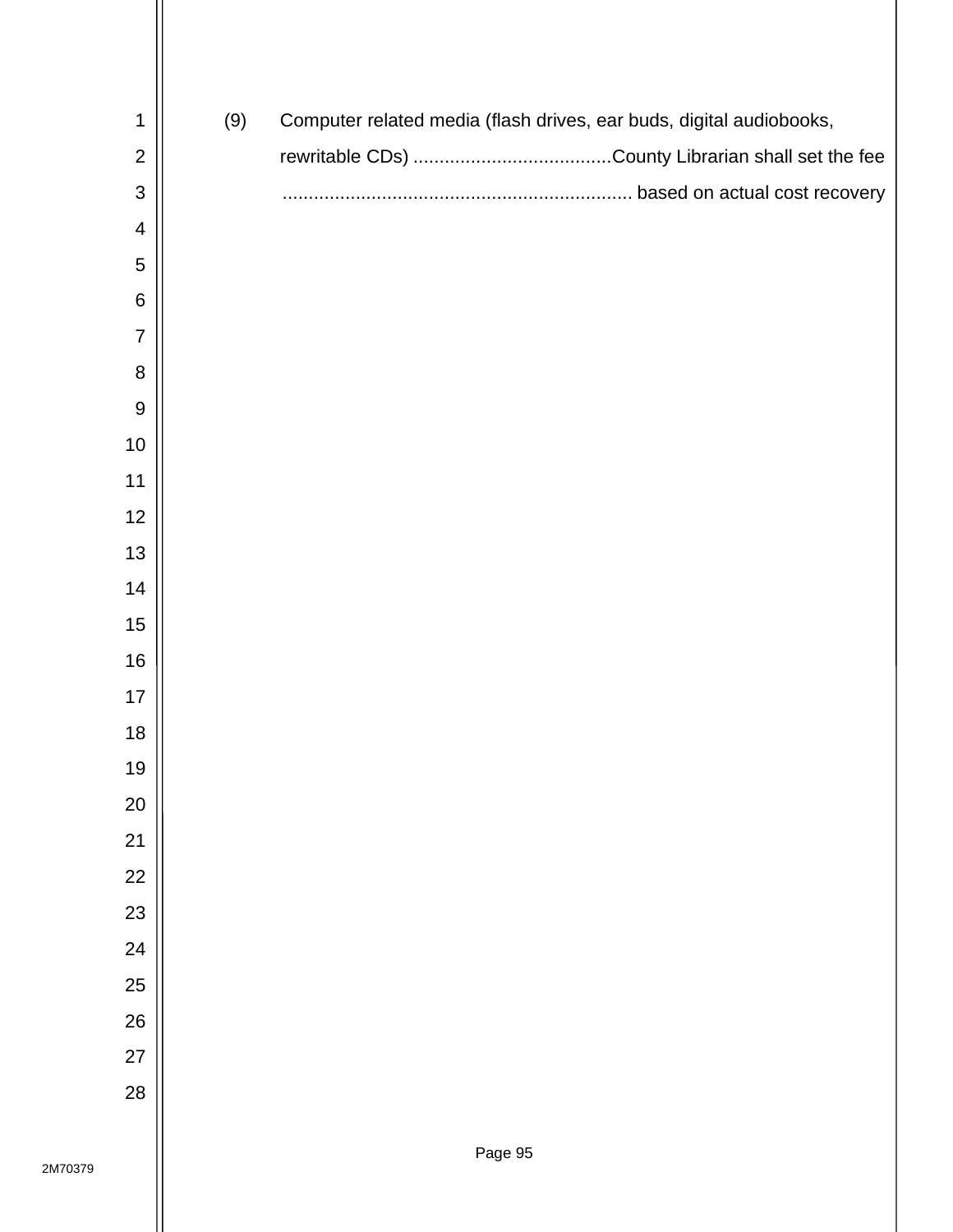| 1              |         | SECTION 25. Effective July 1, 2021, Section 16.0218 of the San Bernardino |                                                                            |  |  |  |  |  |
|----------------|---------|---------------------------------------------------------------------------|----------------------------------------------------------------------------|--|--|--|--|--|
| $\overline{2}$ |         |                                                                           | County Code is amended, to read:                                           |  |  |  |  |  |
| 3              | 16.0218 |                                                                           | Museum.                                                                    |  |  |  |  |  |
| 4              | (a)     |                                                                           | <b>Environmental, Cultural or Natural Review Services:</b>                 |  |  |  |  |  |
| 5              |         | (1)                                                                       | Professional, curatorial and supervisory personnel minimum hourly          |  |  |  |  |  |
| 6              |         |                                                                           |                                                                            |  |  |  |  |  |
| 7              |         | (2)                                                                       | Paleontologic record research:                                             |  |  |  |  |  |
| 8              |         |                                                                           | (A)                                                                        |  |  |  |  |  |
| 9              |         |                                                                           | (B)                                                                        |  |  |  |  |  |
| 10             | (b)     |                                                                           | <b>Rental of Museum Space:</b>                                             |  |  |  |  |  |
| 11             |         | (1)                                                                       | Nonprofit community groups annual use (per room) \$610.00/year             |  |  |  |  |  |
| 12             |         |                                                                           | <b>NOTE:</b> Annual use limited to 12 reservations per calendar year.      |  |  |  |  |  |
| 13             |         | (2)                                                                       |                                                                            |  |  |  |  |  |
| 14             |         |                                                                           | Exclusive use, business hours, no catering                                 |  |  |  |  |  |
| 15             |         | (3)                                                                       | One time event space (per room or courtyard):                              |  |  |  |  |  |
| 16             |         |                                                                           | Exclusive use, with catering (includes after hours)\$325.00/hour           |  |  |  |  |  |
| 17             |         | (4)                                                                       | <b>Security Services:</b>                                                  |  |  |  |  |  |
| 18             |         |                                                                           | (One security officer per 50 people, one hour before and one hour          |  |  |  |  |  |
| 19             |         |                                                                           | after event, for events four hours or longer)                              |  |  |  |  |  |
| 20             |         |                                                                           | (A)                                                                        |  |  |  |  |  |
| 21             |         |                                                                           | Overtime charged at time and one-half for hours worked                     |  |  |  |  |  |
| 22             |         |                                                                           | in excess of 8 hours (minimum of four hours per event)                     |  |  |  |  |  |
| 23             |         | (5)                                                                       | Damages/cleaning charge for rooms left in poor                             |  |  |  |  |  |
| 24             |         |                                                                           |                                                                            |  |  |  |  |  |
| 25             |         | (6)                                                                       |                                                                            |  |  |  |  |  |
| 26             |         |                                                                           | NOTE: There is no rental fee for Museum-sponsored events/affiliate groups. |  |  |  |  |  |
| 27             | (c)     |                                                                           |                                                                            |  |  |  |  |  |
| 28             |         | (1)                                                                       | Damages/cleaning charge for site left in poor                              |  |  |  |  |  |
|                |         |                                                                           |                                                                            |  |  |  |  |  |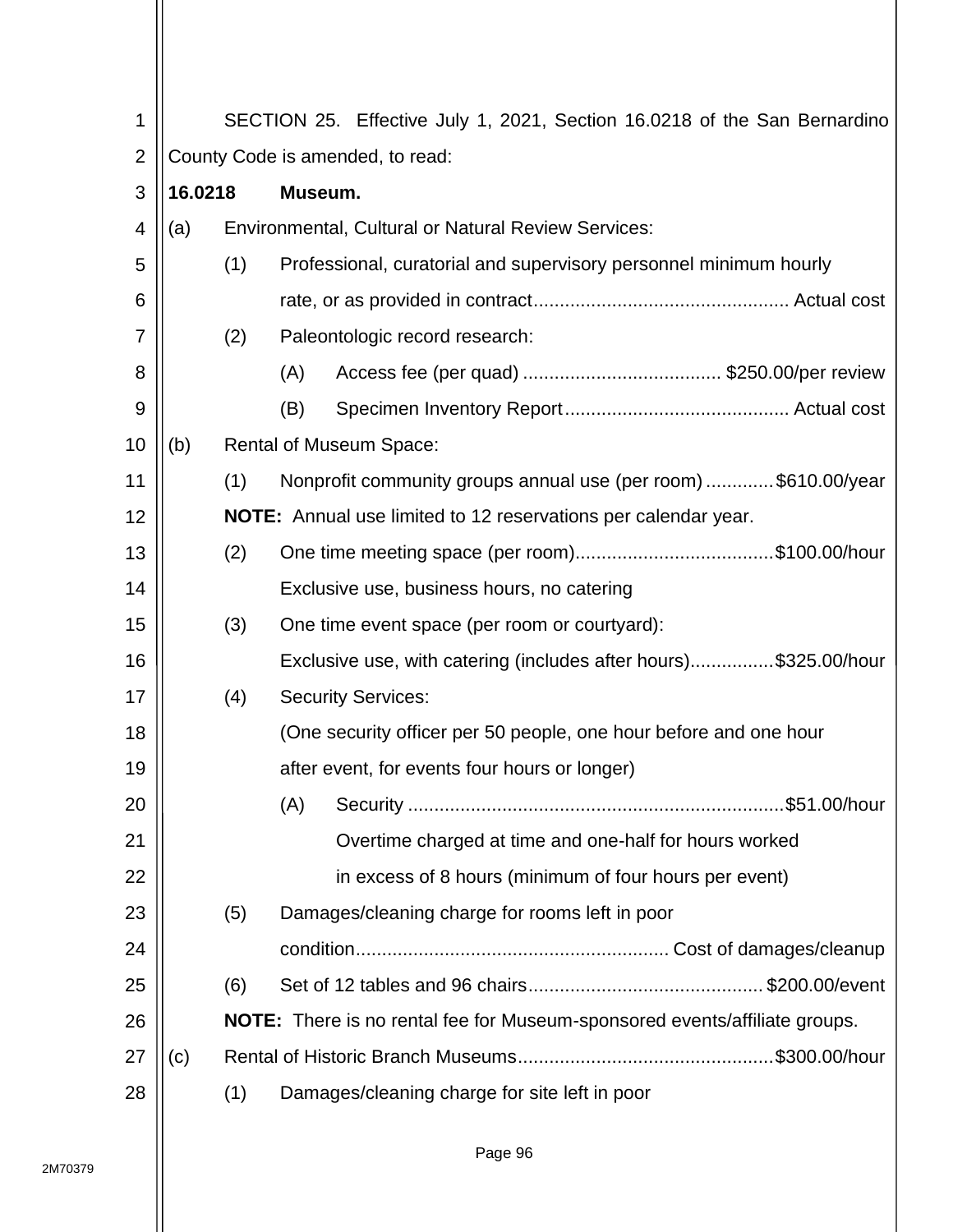| 1              |     |     |                                                                                   |  |  |  |  |
|----------------|-----|-----|-----------------------------------------------------------------------------------|--|--|--|--|
| $\overline{2}$ |     | (2) | Security services branches:                                                       |  |  |  |  |
| 3              |     |     | (One security officer per 50 people, one hour before and one hour                 |  |  |  |  |
| 4              |     |     | after event, for events four hours or longer)                                     |  |  |  |  |
| 5              |     |     | (A)                                                                               |  |  |  |  |
| 6              |     |     | Overtime charged at time and one-half for hours worked                            |  |  |  |  |
| 7              |     |     | in excess of 8 hours (minimum of 4 hours per event)                               |  |  |  |  |
| 8              |     |     | <b>NOTE:</b> There is no rental fee for Museum sponsored events/affiliate groups. |  |  |  |  |
| 9              | (d) |     | Cultural or Natural Resource: Curatorial services, if requested, will be charged  |  |  |  |  |
| 10             |     |     | on the basis of actual labor and material costs:                                  |  |  |  |  |
| 11             |     | (1) |                                                                                   |  |  |  |  |
| 12             | (e) |     | <b>Educational Programs:</b>                                                      |  |  |  |  |
| 13             |     | (1) | Lectures and Presentations:                                                       |  |  |  |  |
| 14             |     |     | (A)                                                                               |  |  |  |  |
| 15             |     |     |                                                                                   |  |  |  |  |
| 16             |     |     |                                                                                   |  |  |  |  |
| 17             |     | (2) | Museum Summer Camp program:                                                       |  |  |  |  |
| 18             |     |     | (A)                                                                               |  |  |  |  |
| 19             |     |     |                                                                                   |  |  |  |  |
| 20             | (f) |     | Copying/Printing of Historic Photographs (File):                                  |  |  |  |  |
| 21             |     | (1) | Photographic prints  Actual cost based on vendor's charge                         |  |  |  |  |
| 22             |     | (2) | Commercial use fee for archival photographs and historic artifact                 |  |  |  |  |
| 23             |     |     |                                                                                   |  |  |  |  |
| 24             |     | (3) | Scanned image, commercial use (72 dpi - 600 dpi) \$25.00                          |  |  |  |  |
| 25             |     | (4) | Scanned image, nonprofit or scholarly use (72 dpi – 300 dpi) \$10.00              |  |  |  |  |
| 26             | (g) |     | Admission to main museum:                                                         |  |  |  |  |
| 27             |     | (1) |                                                                                   |  |  |  |  |
| 28             |     | (2) | .\$8.00                                                                           |  |  |  |  |
|                |     |     |                                                                                   |  |  |  |  |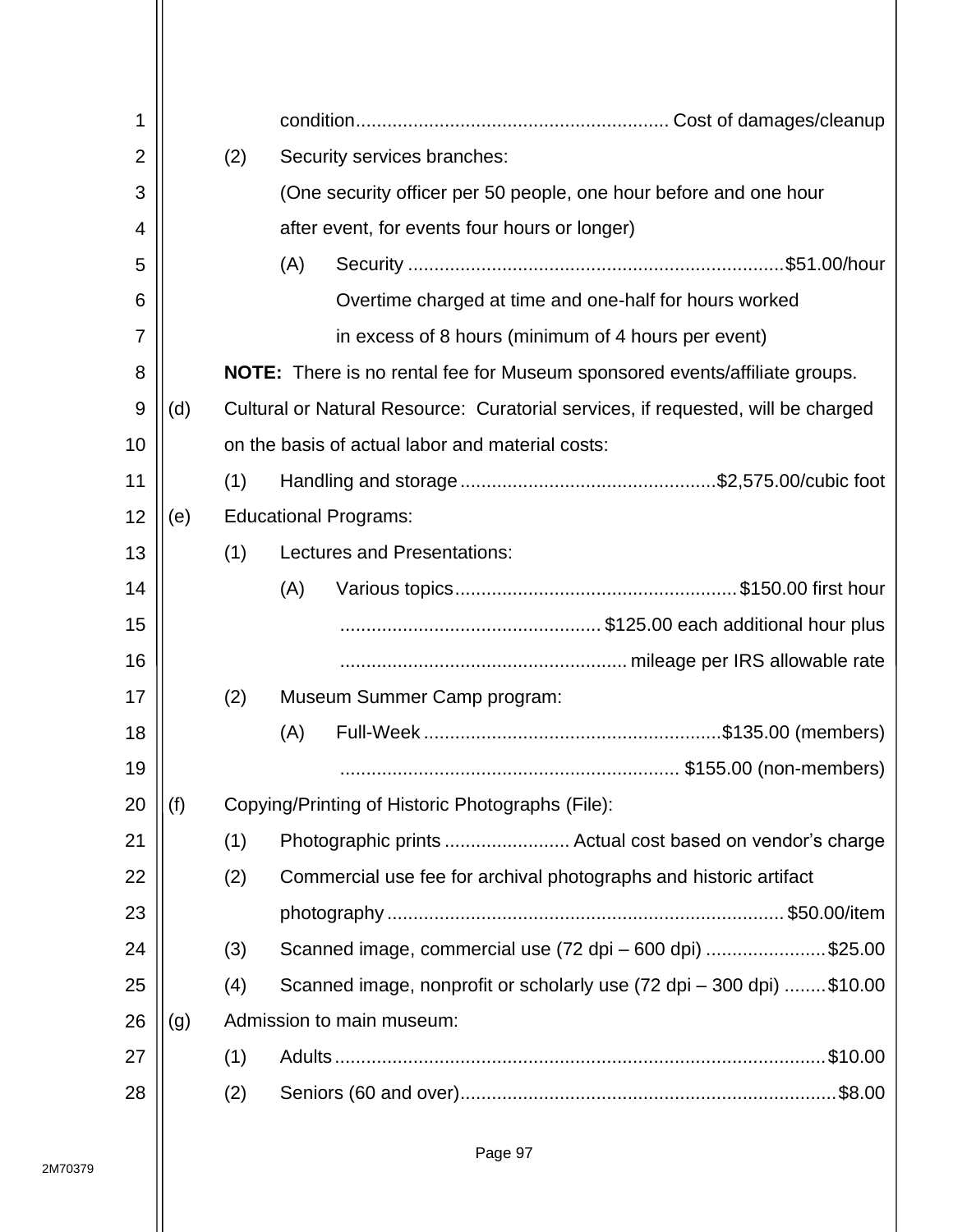| 1              |     | (3) |                                                                         |  |  |  |  |
|----------------|-----|-----|-------------------------------------------------------------------------|--|--|--|--|
| $\overline{2}$ |     | (4) |                                                                         |  |  |  |  |
| 3              |     | (5) |                                                                         |  |  |  |  |
| 4              |     | (6) | <b>School Groups:</b>                                                   |  |  |  |  |
| 5              |     |     | (A)                                                                     |  |  |  |  |
| 6              |     |     | Gallery Tours \$1.00 add-on per admission<br>(1)                        |  |  |  |  |
| 7              |     |     | (B)                                                                     |  |  |  |  |
| 8              |     |     | School Group Cancellation Fee within 15 business<br>(C)                 |  |  |  |  |
| 9              |     |     |                                                                         |  |  |  |  |
| 10             |     | (7) | Members of Museum Association  Free general admission                   |  |  |  |  |
| 11             |     | (8) |                                                                         |  |  |  |  |
| 12             |     | (9) |                                                                         |  |  |  |  |
| 13             |     |     |                                                                         |  |  |  |  |
| 14             | (h) |     | Admission to Museum Branch(es):                                         |  |  |  |  |
| 15             |     | (1) |                                                                         |  |  |  |  |
| 16             |     | (2) | Seniors (60 and over)/Active military (with ID) \$4.00                  |  |  |  |  |
| 17             |     | (3) |                                                                         |  |  |  |  |
| 18             | (i) |     | Loan program (two week loan basis):                                     |  |  |  |  |
| 19             |     | (1) |                                                                         |  |  |  |  |
| 20             |     | (2) |                                                                         |  |  |  |  |
| 21             |     | (3) | Commercial, for-profit organizations \$300.00/per item                  |  |  |  |  |
| 22             | (j) |     | Museum Store Director shall establish prices for merchandise            |  |  |  |  |
| 23             |     |     |                                                                         |  |  |  |  |
| 24             | (k) |     | Commercial filming location and staff fees at main museum and branches: |  |  |  |  |
| 25             |     | (1) | Location fees for all visual recording processes                        |  |  |  |  |
| 26             |     |     |                                                                         |  |  |  |  |
| 27             |     | (2) | Supervisor staff fee (two hour minimum) Actual cost plus overhead       |  |  |  |  |
| 28             | (1) |     | Returned checks due to non-sufficient funds or closed accounts \$25.00  |  |  |  |  |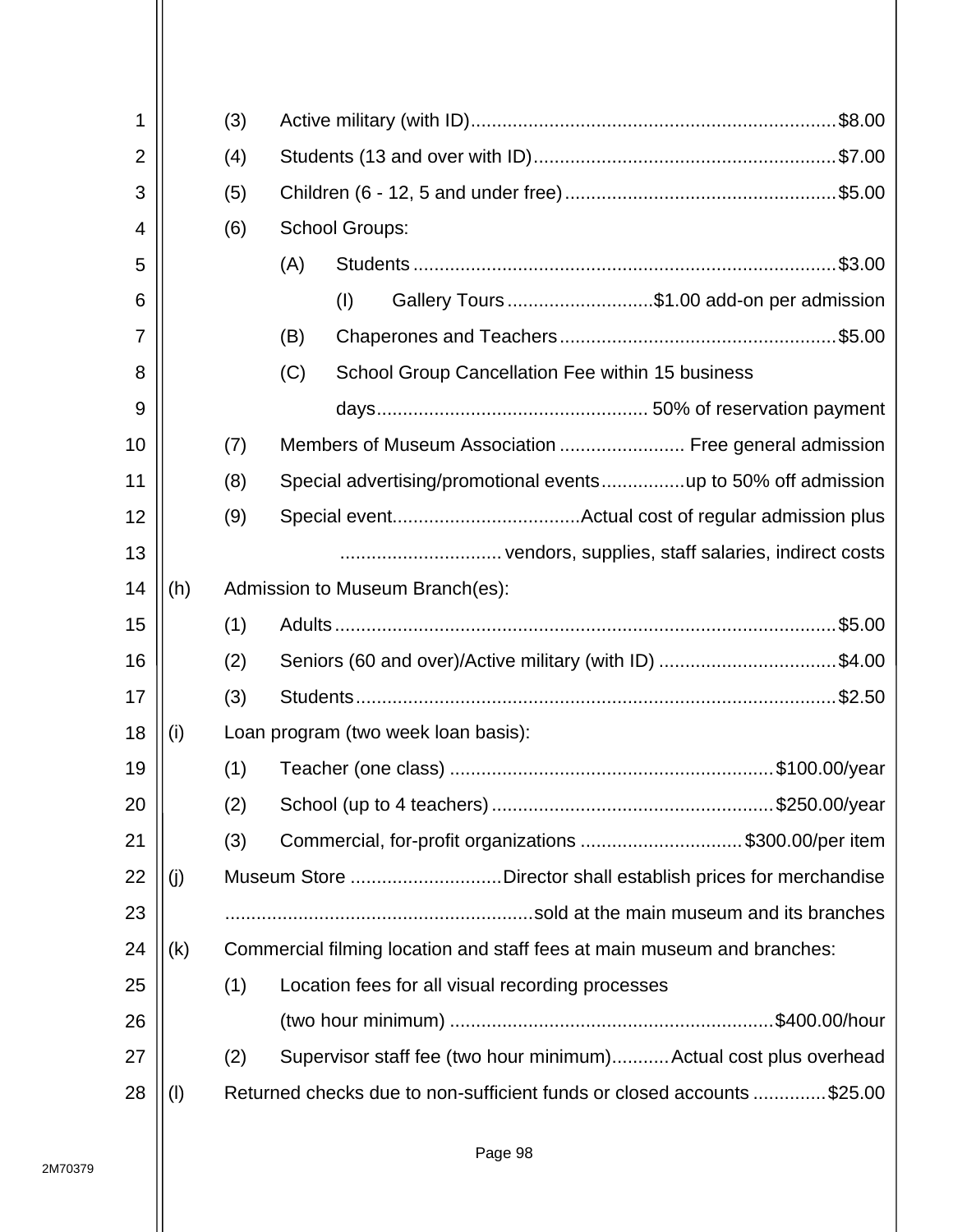| 1              |     |     |                                                                           |
|----------------|-----|-----|---------------------------------------------------------------------------|
|                | (m) |     | <b>Annual Memberships:</b>                                                |
| $\overline{2}$ |     | (1) |                                                                           |
| 3              |     | (2) |                                                                           |
| $\overline{4}$ |     | (3) |                                                                           |
| 5              |     | (4) | \$40.00                                                                   |
| 6              |     | (5) | Household (up to four adults with all children in the household)  \$60.00 |
| $\overline{7}$ |     | (6) |                                                                           |
| 8              |     | (7) |                                                                           |
| 9              |     |     |                                                                           |
| 10             |     |     |                                                                           |
| 11             |     |     |                                                                           |
| 12             |     |     |                                                                           |
| 13             |     |     |                                                                           |
| 14             |     |     |                                                                           |
| 15             |     |     |                                                                           |
| 16             |     |     |                                                                           |
| 17             |     |     |                                                                           |
| 18             |     |     |                                                                           |
| 19             |     |     |                                                                           |
| 20             |     |     |                                                                           |
| 21             |     |     |                                                                           |
| 22             |     |     |                                                                           |
| 23             |     |     |                                                                           |
| 24             |     |     |                                                                           |
| 25             |     |     |                                                                           |
|                |     |     |                                                                           |
| 26             |     |     |                                                                           |
| 27             |     |     |                                                                           |
| 28             |     |     |                                                                           |
|                |     |     |                                                                           |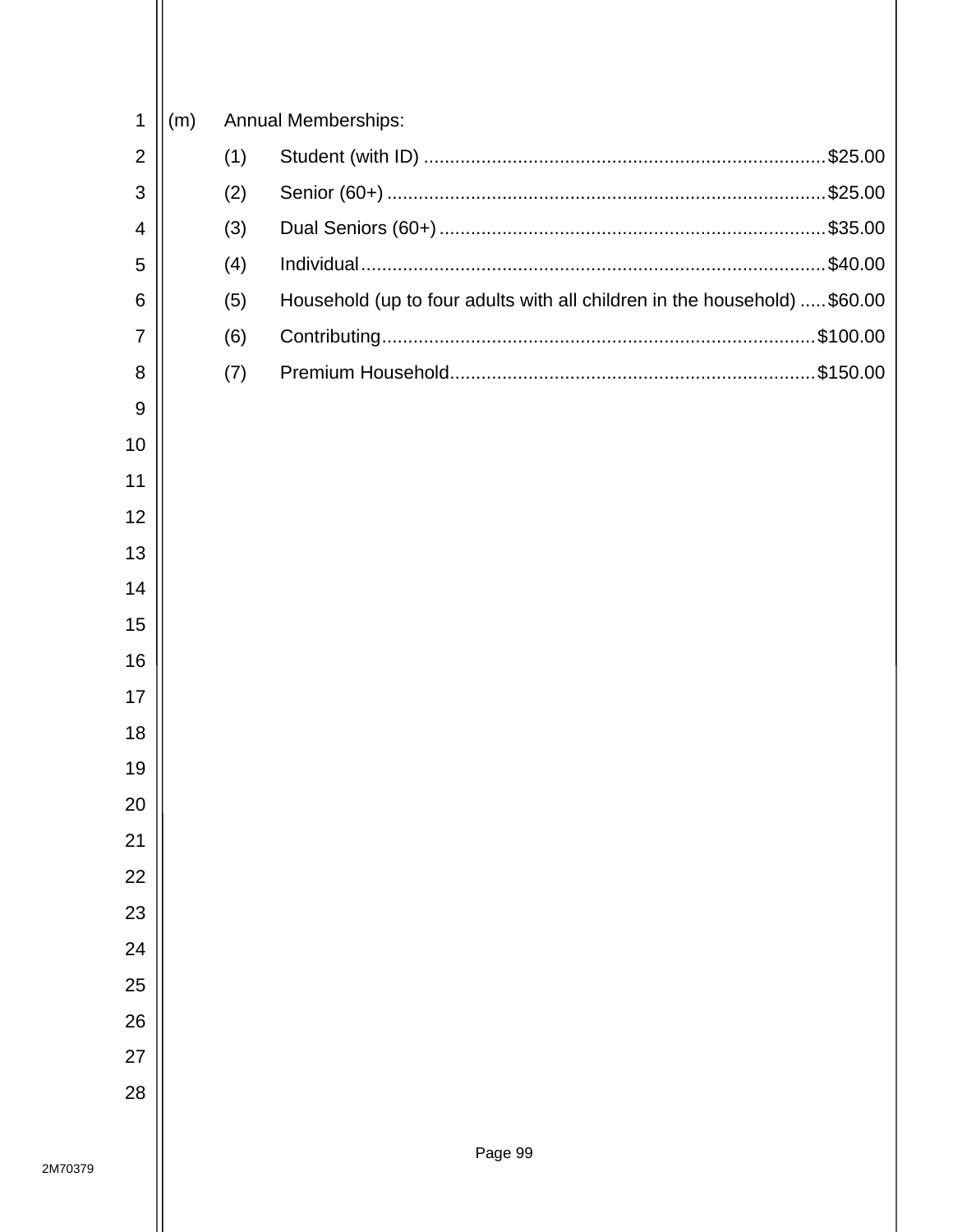| $\mathbf 1$      | SECTION 26. Effective July 1, 2021, Section 16.0219 of the San Bernardino |
|------------------|---------------------------------------------------------------------------|
| $\overline{2}$   | County Code is repealed.                                                  |
| $\mathfrak{S}$   |                                                                           |
| $\overline{4}$   |                                                                           |
| $\sqrt{5}$       |                                                                           |
| $\,6\,$          |                                                                           |
| $\overline{7}$   |                                                                           |
| $\bf 8$          |                                                                           |
| $\boldsymbol{9}$ |                                                                           |
| $10$             |                                                                           |
| 11               |                                                                           |
| 12               |                                                                           |
| 13               |                                                                           |
| 14               |                                                                           |
| 15               |                                                                           |
| $16$             |                                                                           |
| 17               |                                                                           |
| 18               |                                                                           |
| 19               |                                                                           |
| 20               |                                                                           |
| 21               |                                                                           |
| 22               |                                                                           |
| 23               |                                                                           |
| 24               |                                                                           |
| 25               |                                                                           |
| 26               |                                                                           |
| 27               |                                                                           |
| 28               |                                                                           |
|                  |                                                                           |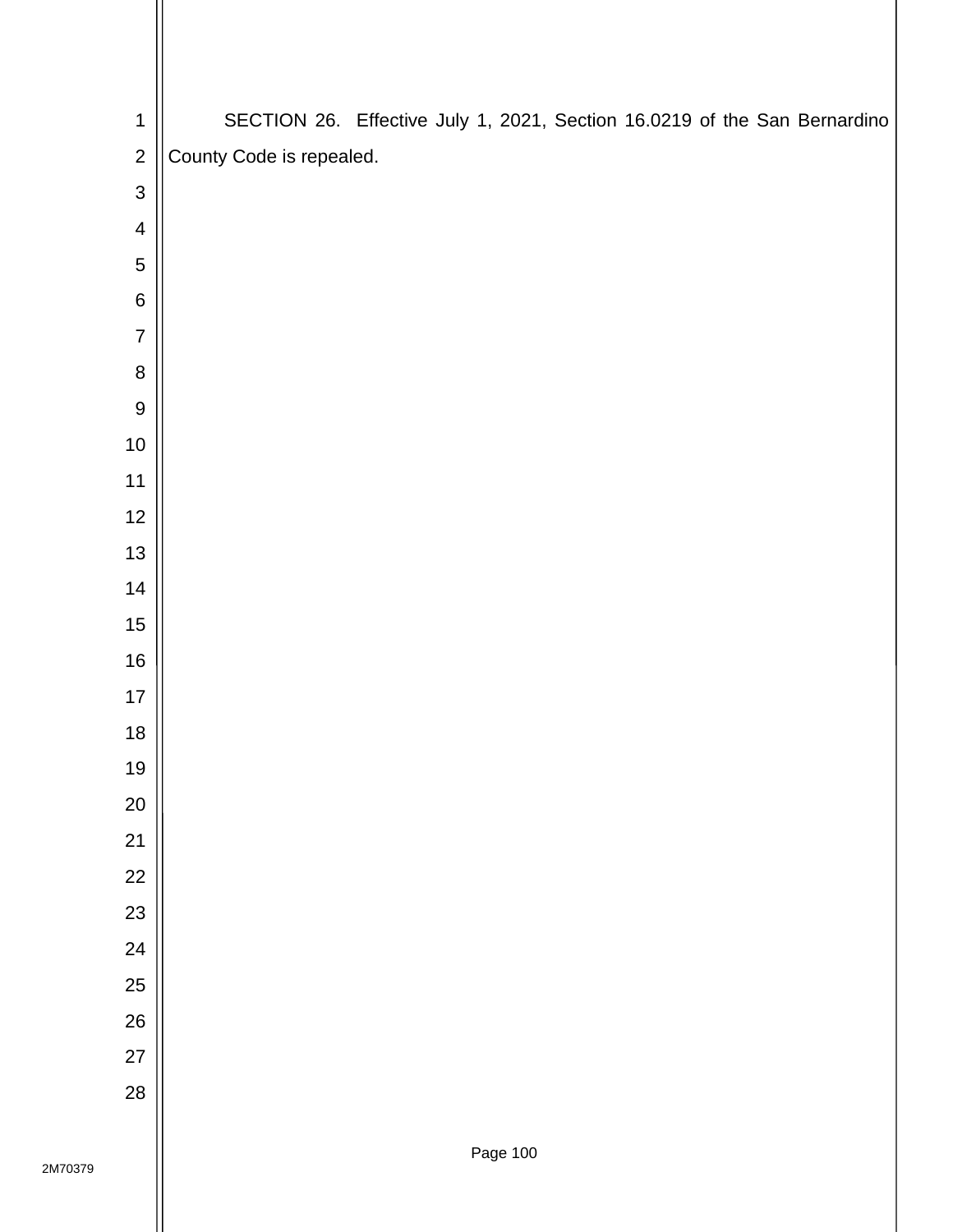SECTION 27. Effective July 1, 2021, Section 16.0220 of the San Bernardino County Code, is amended to read:

| 3  | 16.0220 | <b>Real Estate Services Department</b>                                     |
|----|---------|----------------------------------------------------------------------------|
| 4  | (a)     | Use Permit: County Location or Parking Lot \$150.00/day                    |
| 5  | (b)     | Use Permit: County Agricultural Preserve Property \$350.00/day             |
| 6  |         | NOTE: These fees are used for the sole purpose of allowing a non-          |
| 7  |         | County entity the use of a County location, parking lot, or County         |
| 8  |         | Agricultural Preserve Property if not addressed in another section of the  |
| 9  |         | County Fee Ordinance or County Code. These fees do not include             |
| 10 |         | services provided by the County, such as, but not limited to, special      |
| 11 |         | security services, set-up, break-down, or clean-up. Provision of these     |
| 12 |         | services is required as a condition of granting the use permit and are the |
| 13 |         | sole responsibility of the entity seeking the use permit.                  |
| 14 |         |                                                                            |
| 15 |         |                                                                            |
| 16 |         |                                                                            |
| 17 |         |                                                                            |
| 18 |         |                                                                            |
| 19 |         |                                                                            |
| 20 |         |                                                                            |
| 21 |         |                                                                            |
| 22 |         |                                                                            |
| 23 |         |                                                                            |
| 24 |         |                                                                            |
| 25 |         |                                                                            |
| 26 |         |                                                                            |
| 27 |         |                                                                            |
| 28 |         |                                                                            |
|    |         |                                                                            |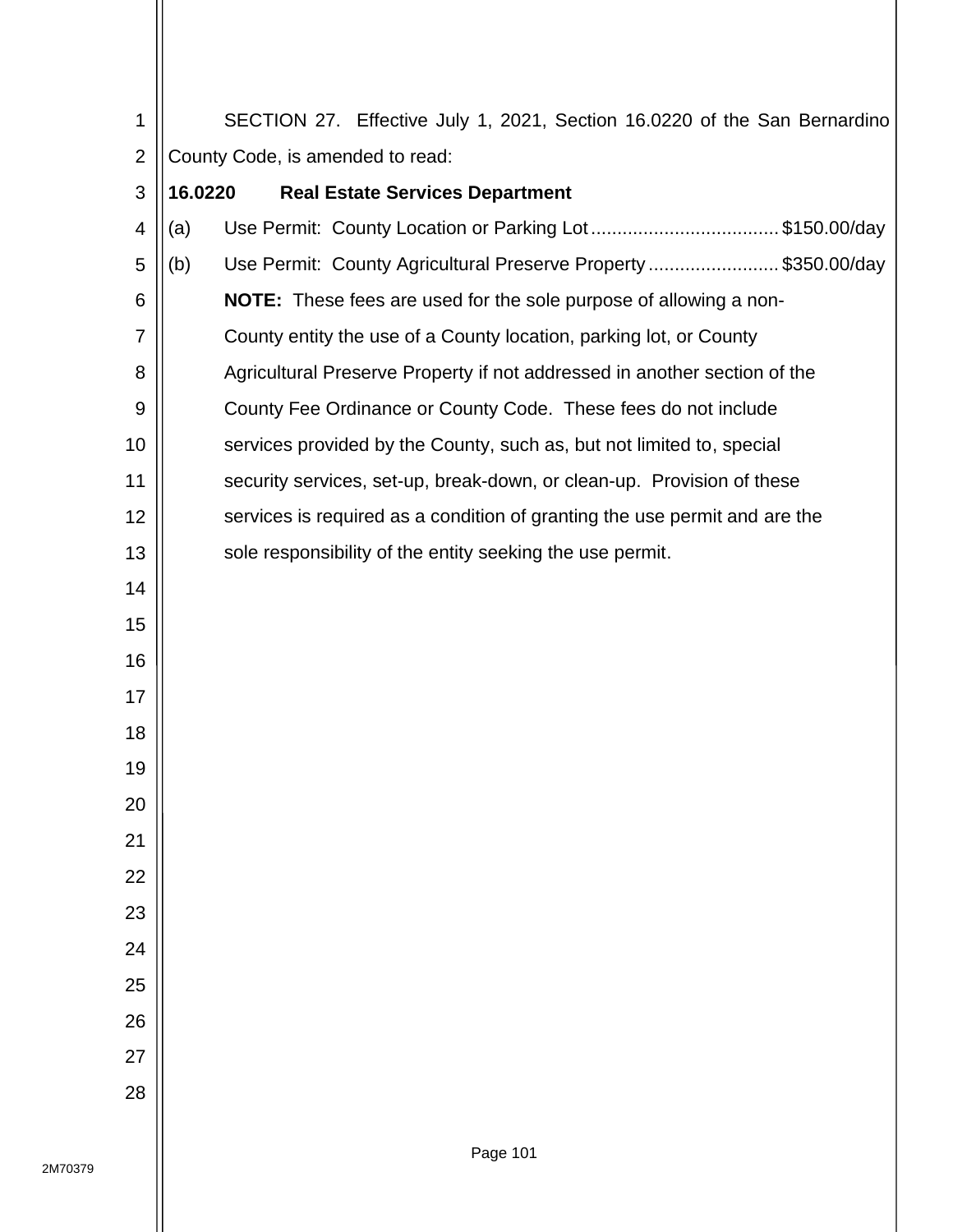| $\mathbf 1$      |          | SECTION 28. Effective July 1, 2021, Section 16.0220B of the San Bernardino |  |  |  |  |  |  |  |
|------------------|----------|----------------------------------------------------------------------------|--|--|--|--|--|--|--|
| $\overline{2}$   |          | County Code is amended, to read:                                           |  |  |  |  |  |  |  |
| $\mathsf 3$      | 16.0220B | <b>Children and Family Services</b>                                        |  |  |  |  |  |  |  |
| 4                | (a)      | <b>Adoptions Division:</b>                                                 |  |  |  |  |  |  |  |
| 5                | (1)      |                                                                            |  |  |  |  |  |  |  |
| 6                | (2)      |                                                                            |  |  |  |  |  |  |  |
| $\overline{7}$   |          |                                                                            |  |  |  |  |  |  |  |
| 8                |          |                                                                            |  |  |  |  |  |  |  |
| $\boldsymbol{9}$ |          |                                                                            |  |  |  |  |  |  |  |
| 10               |          |                                                                            |  |  |  |  |  |  |  |
| 11               |          |                                                                            |  |  |  |  |  |  |  |
| 12               |          |                                                                            |  |  |  |  |  |  |  |
| 13               |          |                                                                            |  |  |  |  |  |  |  |
| 14               |          |                                                                            |  |  |  |  |  |  |  |
| 15               |          |                                                                            |  |  |  |  |  |  |  |
| 16               |          |                                                                            |  |  |  |  |  |  |  |
| 17               |          |                                                                            |  |  |  |  |  |  |  |
| 18               |          |                                                                            |  |  |  |  |  |  |  |
| 19               |          |                                                                            |  |  |  |  |  |  |  |
| 20               |          |                                                                            |  |  |  |  |  |  |  |
| 21               |          |                                                                            |  |  |  |  |  |  |  |
| 22               |          |                                                                            |  |  |  |  |  |  |  |
| 23               |          |                                                                            |  |  |  |  |  |  |  |
| 24               |          |                                                                            |  |  |  |  |  |  |  |
| 25               |          |                                                                            |  |  |  |  |  |  |  |
| 26               |          |                                                                            |  |  |  |  |  |  |  |
| 27               |          |                                                                            |  |  |  |  |  |  |  |
| 28               |          |                                                                            |  |  |  |  |  |  |  |
|                  |          |                                                                            |  |  |  |  |  |  |  |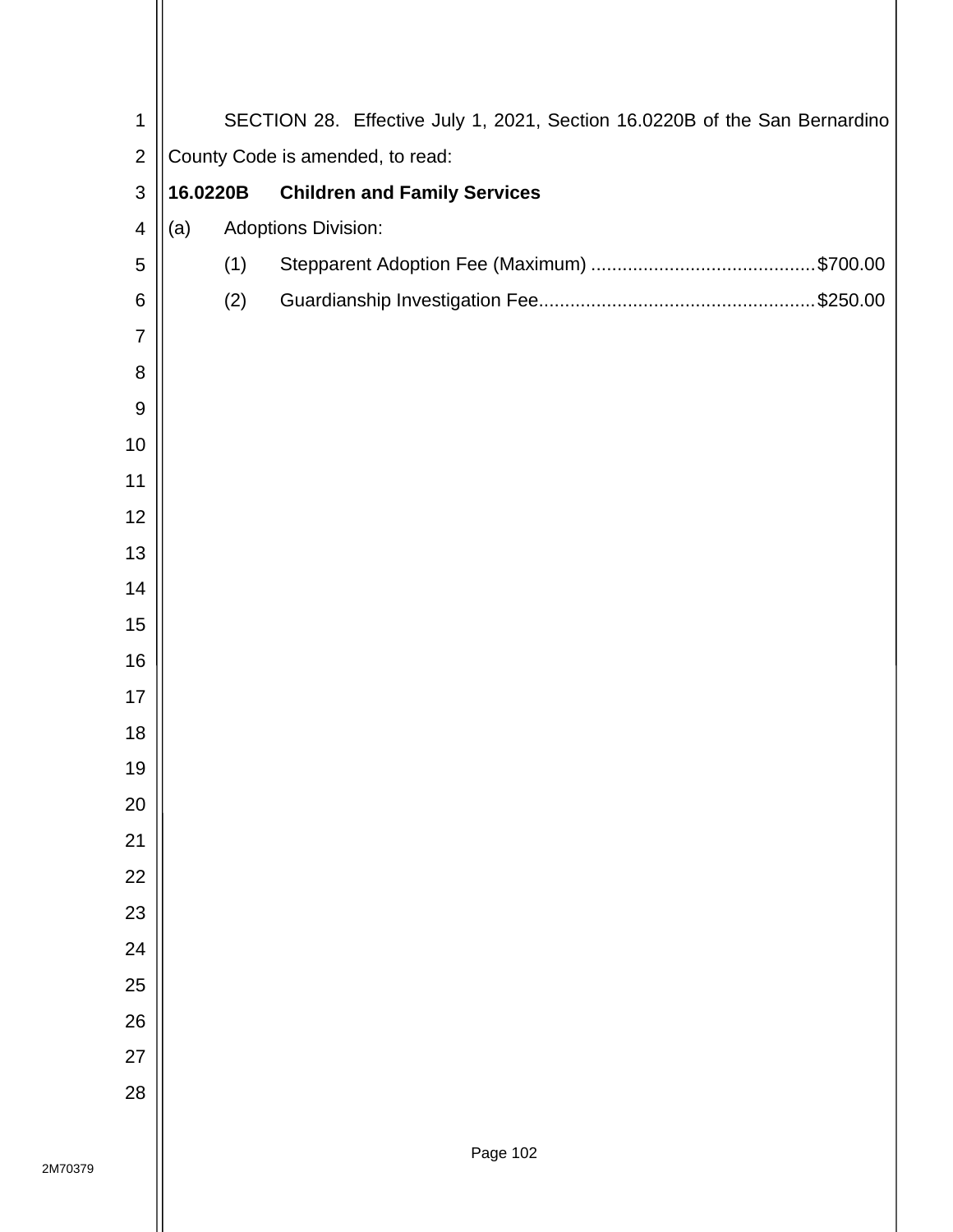| 1              |                                  |             |                       | SECTION 29. Effective July 1, 2021, Section 16.0222 of the San Bernardino  |  |  |  |
|----------------|----------------------------------|-------------|-----------------------|----------------------------------------------------------------------------|--|--|--|
| $\overline{2}$ | County Code is amended, to read: |             |                       |                                                                            |  |  |  |
| 3              | 16.0222                          |             |                       | <b>Refuse Disposal.</b>                                                    |  |  |  |
| 4              | (a)                              |             |                       | Solid Waste Management Disposal Site Fees for Sites which Charge a Fee     |  |  |  |
| 5              |                                  |             | <b>Upon Entrance:</b> |                                                                            |  |  |  |
| 6              |                                  | <b>Fees</b> |                       |                                                                            |  |  |  |
| $\overline{7}$ |                                  | (1)         | (A)                   |                                                                            |  |  |  |
| 8              |                                  |             | (B)                   | Ordinary refuse subject to the Comprehensive Disposal                      |  |  |  |
| 9              |                                  |             |                       | Site Diversion Program (AB 939 Fee) \$12.00/ton                            |  |  |  |
| 10             |                                  |             |                       | (This fee is charged in addition to the per ton gate fee set forth in      |  |  |  |
| 11             |                                  |             |                       | Subsection (a)(1)(A) above. This fee is charged on solid waste             |  |  |  |
| 12             |                                  |             |                       | brought to a facility at which the Comprehensive Disposal Site             |  |  |  |
| 13             |                                  |             |                       | Diversion Program has been implemented, unless such solid                  |  |  |  |
| 14             |                                  |             |                       | waste is: waste from a franchised or permitted waste hauler (or            |  |  |  |
| 15             |                                  |             |                       | from a city, if the city collects its citizens' waste) and is brought in a |  |  |  |
| 16             |                                  |             |                       | front-, rear-, or side-loading refuse vehicle (i.e., packer truck); or     |  |  |  |
| 17             |                                  |             |                       | waste brought from a Materials Recovery Facility or where                  |  |  |  |
| 18             |                                  |             |                       | collection or processing includes a recycling component and the            |  |  |  |
| 19             |                                  |             |                       | waste contains only an incidental amount of inseparable recyclable         |  |  |  |
| 20             |                                  |             |                       | materials; or waste generated by a commercial enterprise that has          |  |  |  |
| 21             |                                  |             |                       | been reviewed and determined by the County of San Bernardino               |  |  |  |
| 22             |                                  |             |                       | Department of Public Works-Solid Waste Management Division to              |  |  |  |
| 23             |                                  |             |                       | be sufficiently source separated as to not contain more than an            |  |  |  |
| 24             |                                  |             |                       | incidental amount of inseparable recyclable materials.)                    |  |  |  |
| 25             |                                  |             | (C)                   | For loads in excess of one ton, the per ton charge shall be                |  |  |  |
| 26             |                                  |             |                       | prorated for any fraction of a ton of the total weight of the load.        |  |  |  |
| 27             |                                  | (2)         |                       | <b>Uncovered/Unsecured Loads:</b>                                          |  |  |  |
| 28             |                                  |             |                       | To encourage the entrance into County waste facilities of loads that are   |  |  |  |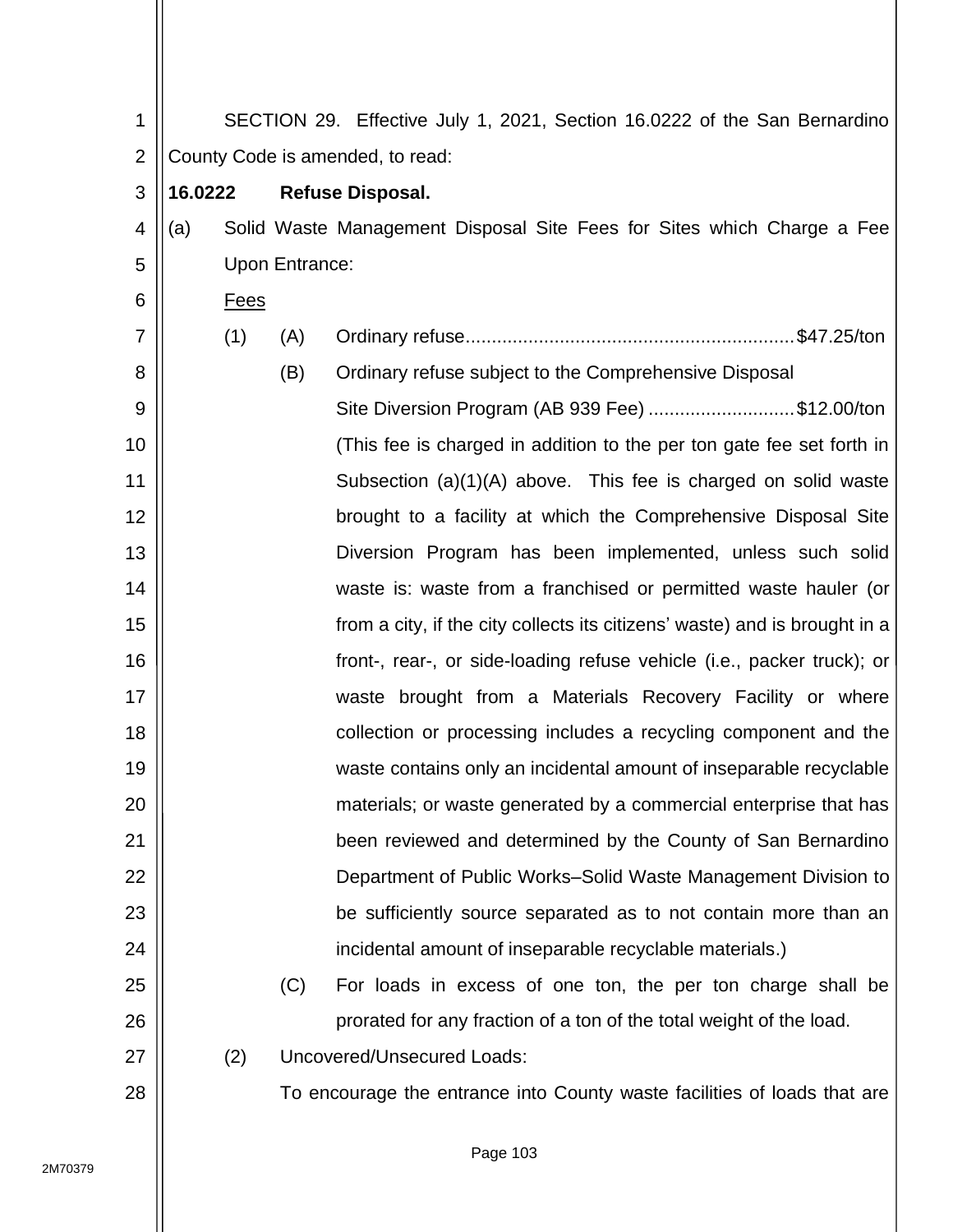| 1              |     | properly secured or covered pursuant to applicable State or local laws           |
|----------------|-----|----------------------------------------------------------------------------------|
| $\overline{2}$ |     | and in deflection of the additional costs incurred because of waste              |
| 3              |     | escaping such vehicles, loads brought to such facilities which are not           |
| 4              |     | properly secured or covered will be required to pay an additional Solid          |
| 5              |     | Waste Management Disposal Site Fee equal to the normal applicable                |
| 6              |     | disposal gate fee (including any applicable perchlorate add-on fee) for          |
| 7              |     | such waste. This will apply to both minimum and per ton loads, and also          |
| 8              |     | loads which would otherwise pay no gate fee, given the payment of a              |
| 9              |     | Land Use Fee pursuant to the provisions of Section 16.0222(c).                   |
| 10             | (b) | Fee Adjustments:                                                                 |
| 11             |     | Whenever use of a disposal site financed by land use fees is restricted by order |
| 12             |     | of the Board of Supervisors and refuse is thereby hauled to other sites, the     |
| 13             |     | Board of Supervisors may permit acceptance of such refuse without charge at      |
| 14             |     | the receiving sites.                                                             |
| 15             | (c) | Solid Waste Management Disposal Facility Fees:                                   |
| 16             |     | (1)<br>The following annual refuse disposal land use fees, based on the County   |
| 17             |     | Assessor's Land Use Codes, shall apply in the following areas. Where             |
| 18             |     | the Land Use Fee for any Use Code contains a schedule of fees based              |
| 19             |     | on the building size or number of dwelling units per parcel, but the             |
| 20             |     | relevant data base does not disclose sufficient building size or unit            |
| 21             |     | information to determine the correct category for a particular parcel, said      |
| 22             |     | parcel shall be charged as though it were the third smallest sized               |
| 23             |     | category if there are five or six size categories. If paid, such land use        |
| 24             |     | fees shall constitute, relative to ordinary refuse (excluding demolition         |
| 25             |     | waste, tires and hard to handle and special handling items) generated on         |
| 26             |     | the parcel of property for which the fee is paid, payment of the ordinary        |
| 27             |     | refuse per ton fee as set forth in Subsection $16.0222(a)(1)$ , and the          |
| 28             |     | passenger/light use vehicle and trailer fee as set forth in Subsection           |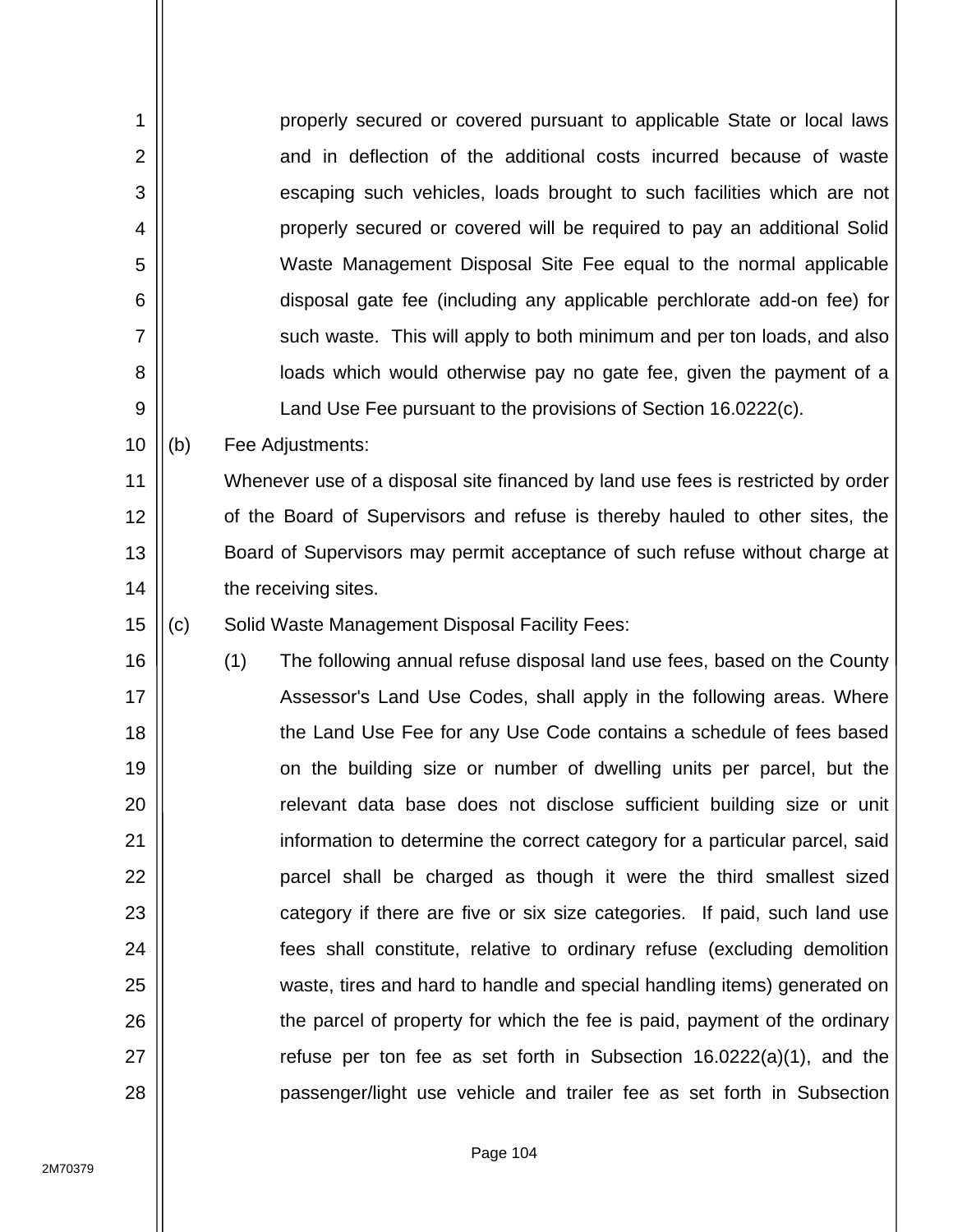| 1              |           |     |      | 16.0222(h)(1), which may be otherwise due:                     |
|----------------|-----------|-----|------|----------------------------------------------------------------|
| $\overline{2}$ |           | (A) |      | West Mountain and East Mountain described as follows:          |
| 3              |           |     | (1)  | West Mountain Area includes all land uses found in areas       |
| 4              |           |     |      | within Assessor's Books Nos. 295, 296, and 326–345.            |
| 5              |           |     | (II) | East Mountain Area includes all land uses found in areas       |
| 6              |           |     |      | within Assessor's Books Nos. 304-315, 446, 447, 2328, and      |
| 7              |           |     |      | 2350.                                                          |
| 8              | Use Codes |     |      |                                                                |
| 9              | 0510      |     |      | Single family residence (suitable for permanent use)\$85.14    |
|                | 0511      |     |      |                                                                |
| 10             |           |     |      | Recreation cabin (unsuitable as permanent residence) \$42.57   |
| 11             | 0520      |     |      | Mobile home on fee land, not in subdivision\$85.14             |
| 12             | 0525      |     |      | Mobile home on fee land, in subdivision\$85.14                 |
| 13             | 0526      |     |      | Mobile home on permanent foundation \$85.14                    |
| 14             | 0533      |     |      |                                                                |
| 15             | 0534      |     |      | Attached single family residence (common wall)\$85.14          |
| 16             | 0535      |     |      |                                                                |
| 17             | 0599      |     |      |                                                                |
| 18             | 0600      |     |      |                                                                |
| 19             | 0601      |     |      |                                                                |
| 20             | 0602      |     |      |                                                                |
| 21             | 0603      |     |      |                                                                |
| 22             | 0604      |     |      |                                                                |
| 23             | 0605      |     |      |                                                                |
| 24             | 0610      |     |      | Multi single-family residences (5 to 14 units)\$425.70         |
| 25             | 9999      |     |      |                                                                |
| 26             |           | (B) |      | Trona and Baker areas include the following land uses found in |
| 27             |           |     |      | areas within Assessor's Books Nos. 483, 485, 486, 503, 543,    |
| 28             |           |     |      | pp. 23-28 inclusive, and 544, pp. 21-39 inclusive, pp. 44-49   |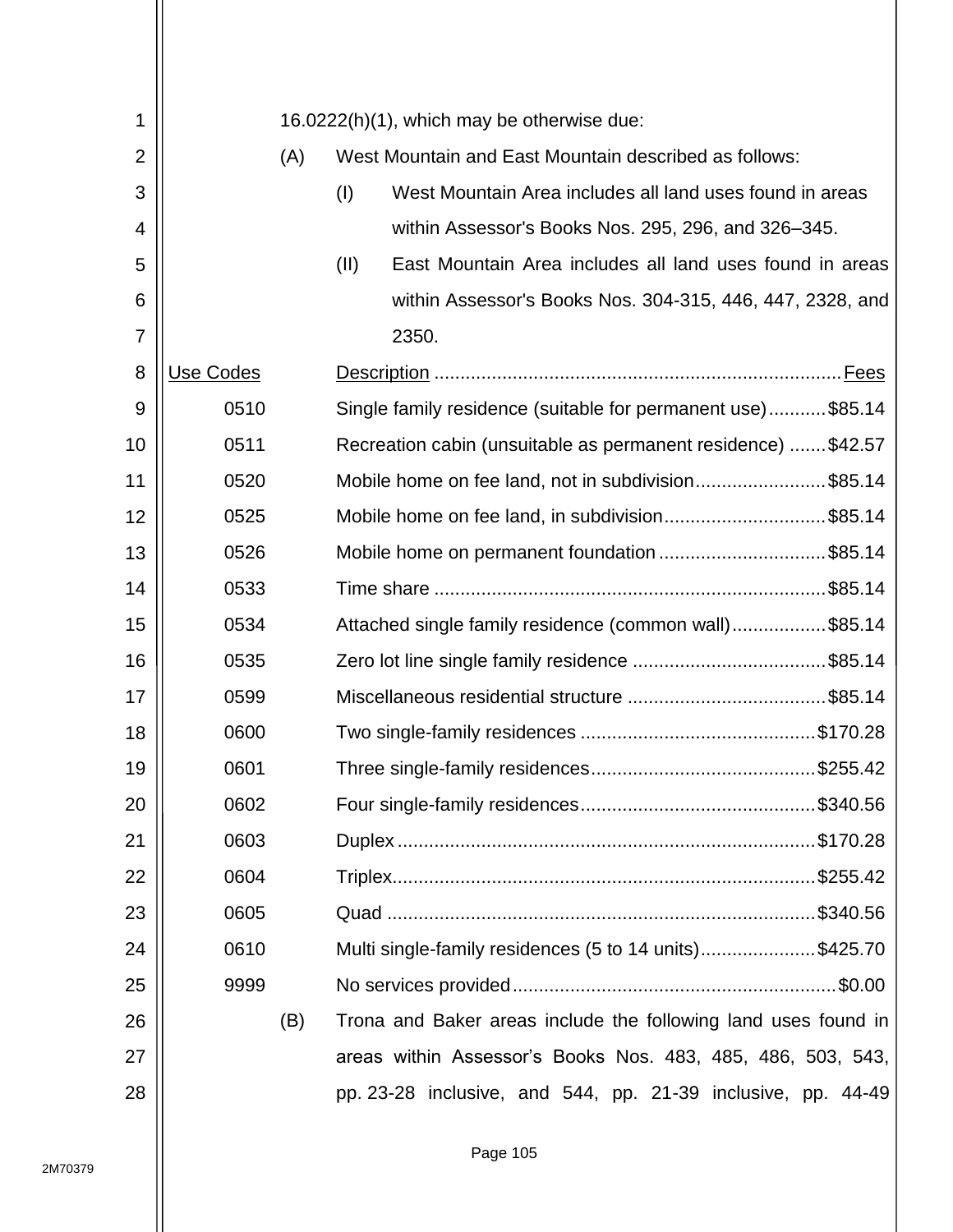| 1              |           | inclusive |                                 |
|----------------|-----------|-----------|---------------------------------|
| $\overline{2}$ | Use Codes |           |                                 |
| 3              | 0100      |           |                                 |
| 4              | 0111      |           | <b>Industrial Condominiums:</b> |
| 5              |           | (1)       |                                 |
| 6              |           | (II)      |                                 |
| $\overline{7}$ |           | (III)     |                                 |
| 8              |           | (IV)      |                                 |
| 9              |           | (V)       |                                 |
| 10             |           | (VI)      |                                 |
| 11             | 0113      |           | Light industrial:               |
| 12             |           | (1)       |                                 |
| 13             |           | (II)      |                                 |
| 14             |           | (III)     |                                 |
| 15             |           | (IV)      |                                 |
| 16             |           | (V)       |                                 |
| 17             |           | (VI)      |                                 |
| 18             | 0114      |           | Heavy industrial:               |
| 19             |           | (1)       |                                 |
| 20             |           | (II)      |                                 |
| 21             |           | (III)     |                                 |
| 22             |           | (IV)      |                                 |
| 23             |           | (V)       |                                 |
| 24             |           | (VI)      |                                 |
| 25             | 0115      |           |                                 |
| 26             | 0140      |           |                                 |
| 27             | 0142      |           |                                 |
| 28             | 0143      |           |                                 |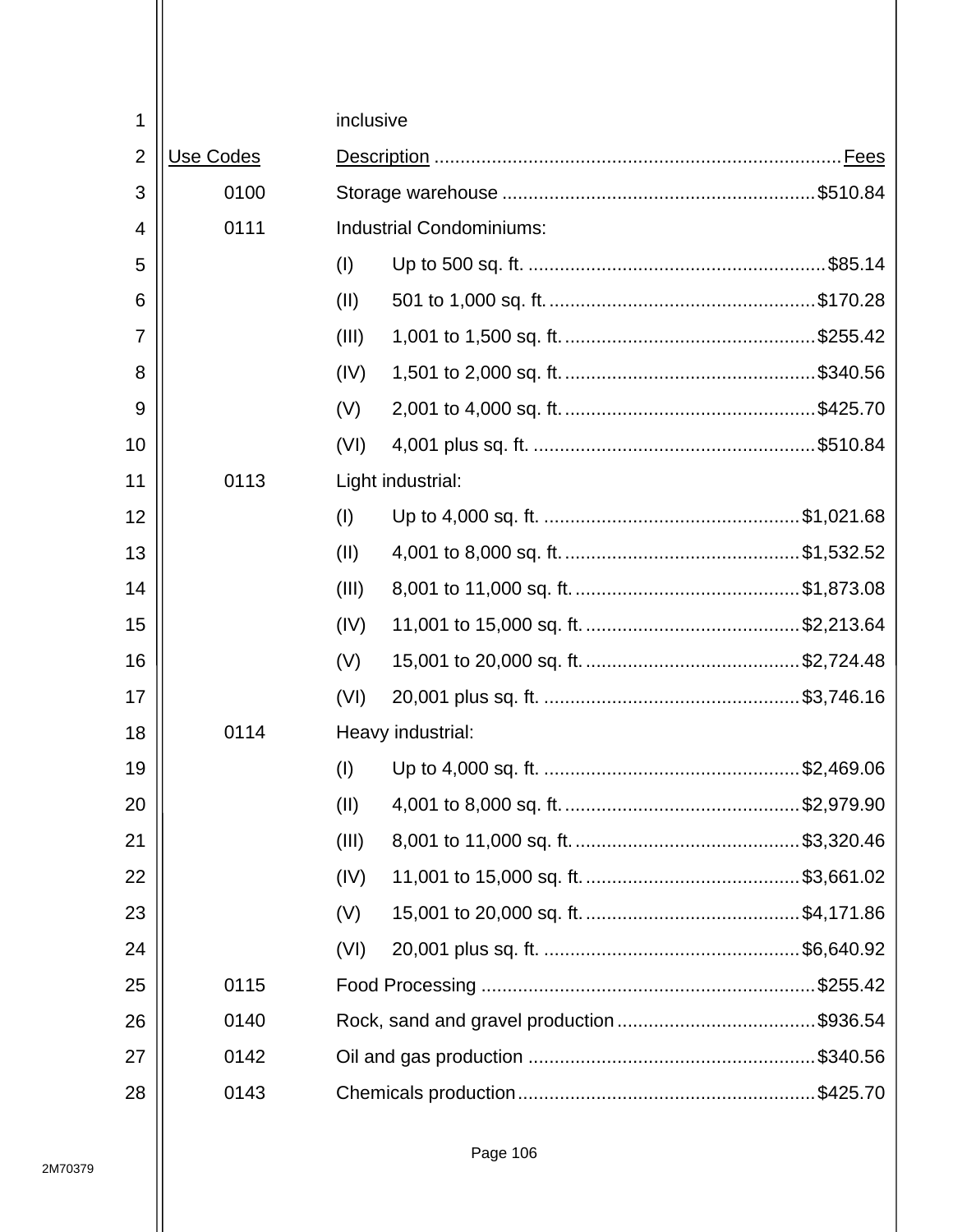| 1              | 0150 |       |                             |
|----------------|------|-------|-----------------------------|
| $\overline{2}$ | 0151 |       |                             |
| 3              | 0152 |       |                             |
| 4              | 0160 |       | Electric power transmitter: |
| 5              |      | (1)   |                             |
| 6              |      | (II)  |                             |
| $\overline{7}$ |      | (III) |                             |
| 8              |      | (IV)  |                             |
| 9              |      | (V)   |                             |
| 10             |      | (VI)  |                             |
| 11             | 0171 |       |                             |
| 12             | 0210 |       | General office:             |
| 13             |      | (1)   |                             |
| 14             |      | (II)  |                             |
| 15             |      | (III) |                             |
| 16             |      | (IV)  |                             |
| 17             |      | (V)   |                             |
| 18             |      | (VI)  |                             |
| 19             | 0211 |       |                             |
| 20             | 0212 |       | Office condominiums:        |
| 21             |      | (1)   |                             |
| 22             |      | (II)  |                             |
| 23             |      | (III) |                             |
| 24             |      | (IV)  |                             |
| 25             |      | (V)   |                             |
| 26             |      | (VI)  |                             |
| 27             | 0230 |       | Medical office:             |
| 28             |      | (I)   |                             |
|                |      |       |                             |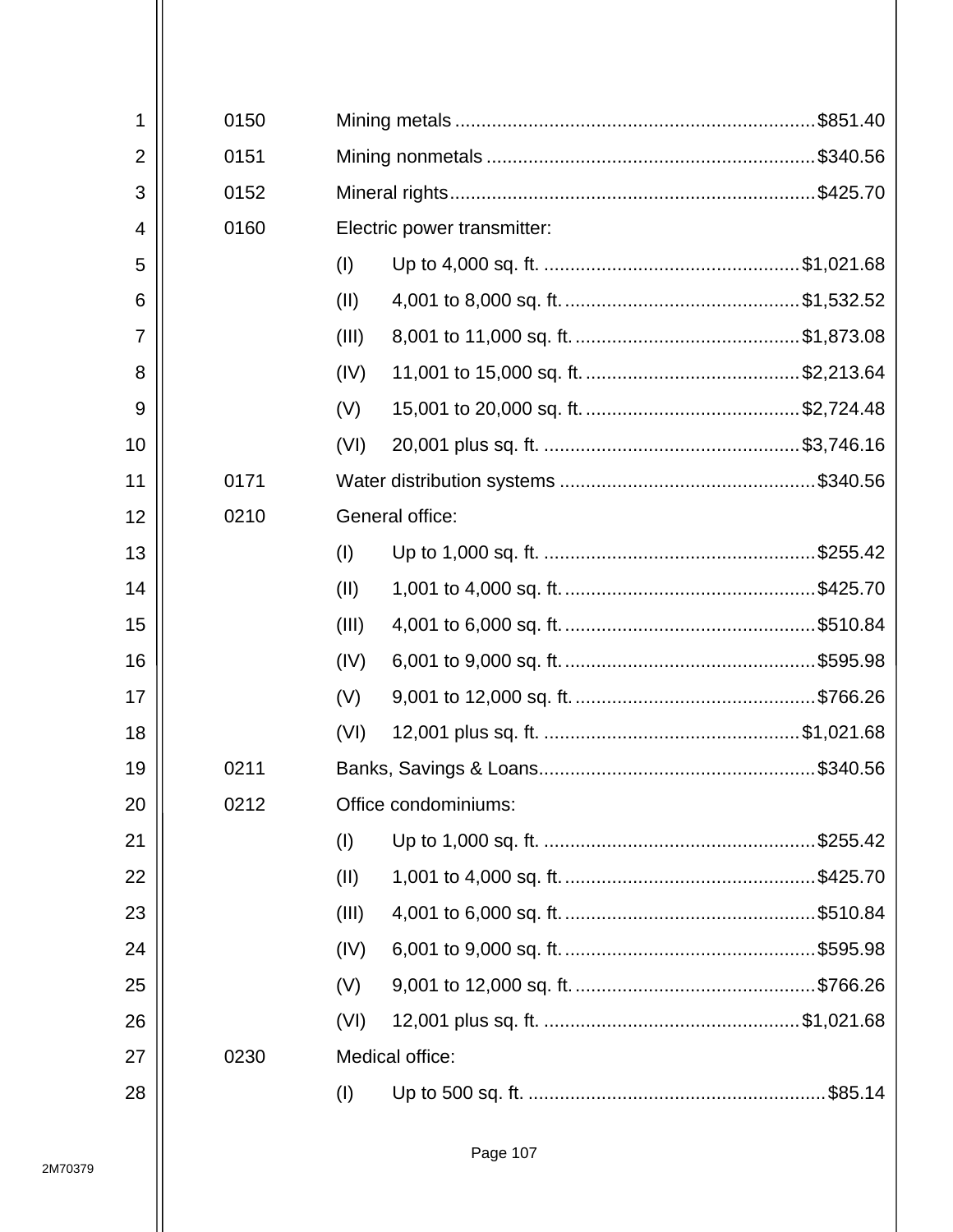| 1              |                               | (II)                                              |                                               |  |
|----------------|-------------------------------|---------------------------------------------------|-----------------------------------------------|--|
| $\overline{2}$ |                               | (III)                                             |                                               |  |
| 3              |                               | (IV)                                              |                                               |  |
| 4              |                               | (V)                                               |                                               |  |
| 5              |                               | (VI)                                              |                                               |  |
| 6              | 0231                          | Dental office:                                    |                                               |  |
| 7              |                               | (1)                                               |                                               |  |
| 8              |                               | (II)                                              |                                               |  |
| 9              |                               | (III)                                             |                                               |  |
| 10             |                               | (IV)                                              |                                               |  |
| 11             |                               | (V)                                               |                                               |  |
| 12             |                               | (VI)                                              |                                               |  |
| 13             | 0233<br>Medical condominiums: |                                                   |                                               |  |
| 14             |                               | (1)                                               |                                               |  |
| 15             |                               | (II)                                              |                                               |  |
| 16             |                               | (III)                                             |                                               |  |
| 17             |                               | (IV)                                              |                                               |  |
| 18             |                               | (V)                                               |                                               |  |
| 19             |                               | (VI)                                              |                                               |  |
| 20             | 0236                          |                                                   |                                               |  |
| 21             |                               | Retirement facilities, rest and care homes        |                                               |  |
| 22             |                               | (without on-site medical facilities or services): |                                               |  |
| 23             |                               |                                                   |                                               |  |
| 24             |                               | 0603                                              |                                               |  |
| 25             |                               | 0604                                              |                                               |  |
| 26             |                               | 0605                                              |                                               |  |
| 27             |                               | 0611                                              | (5 rooms or dwelling units and above)\$425.70 |  |
| 28             | 0253                          |                                                   |                                               |  |
|                |                               |                                                   |                                               |  |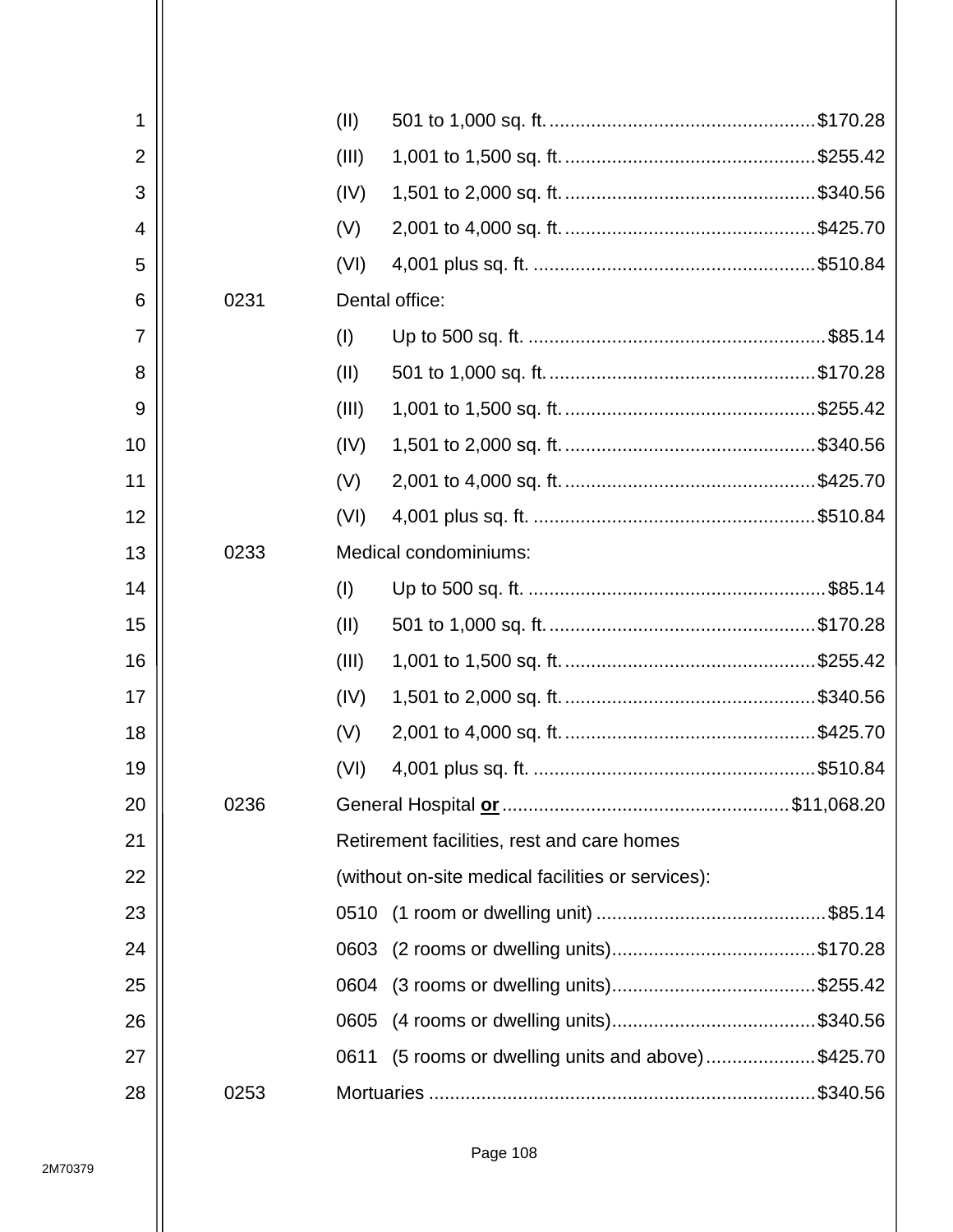| 1              | 0300 |       | <b>Retail Stores:</b>    |
|----------------|------|-------|--------------------------|
| $\overline{2}$ |      | (1)   |                          |
| 3              |      | (II)  |                          |
| 4              |      | (III) |                          |
| 5              |      | (IV)  |                          |
| 6              |      | (V)   |                          |
| 7              |      | (VI)  |                          |
| 8              | 0304 |       | <b>Retail Strips:</b>    |
| 9              |      | (1)   |                          |
| 10             |      | (II)  |                          |
| 11             |      | (II)  |                          |
| 12             |      | (IV)  |                          |
| 13             |      | (V)   |                          |
| 14             |      | (VI)  |                          |
| 15             | 0305 |       | Shopping centers:        |
| 16             |      | (1)   |                          |
| 17             |      | (II)  |                          |
| 18             |      | (III) |                          |
| 19             |      | (IV)  |                          |
| 20             |      | (V)   |                          |
| 21             | 0307 |       | Commercial condominiums: |
| 22             |      | (1)   |                          |
| 23             |      | (II)  |                          |
| 24             |      | (III) |                          |
| 25             |      | (IV)  |                          |
| 26             |      | (V)   |                          |
| 27             |      | (VI)  |                          |
| 28             |      |       | Motels and hotels:       |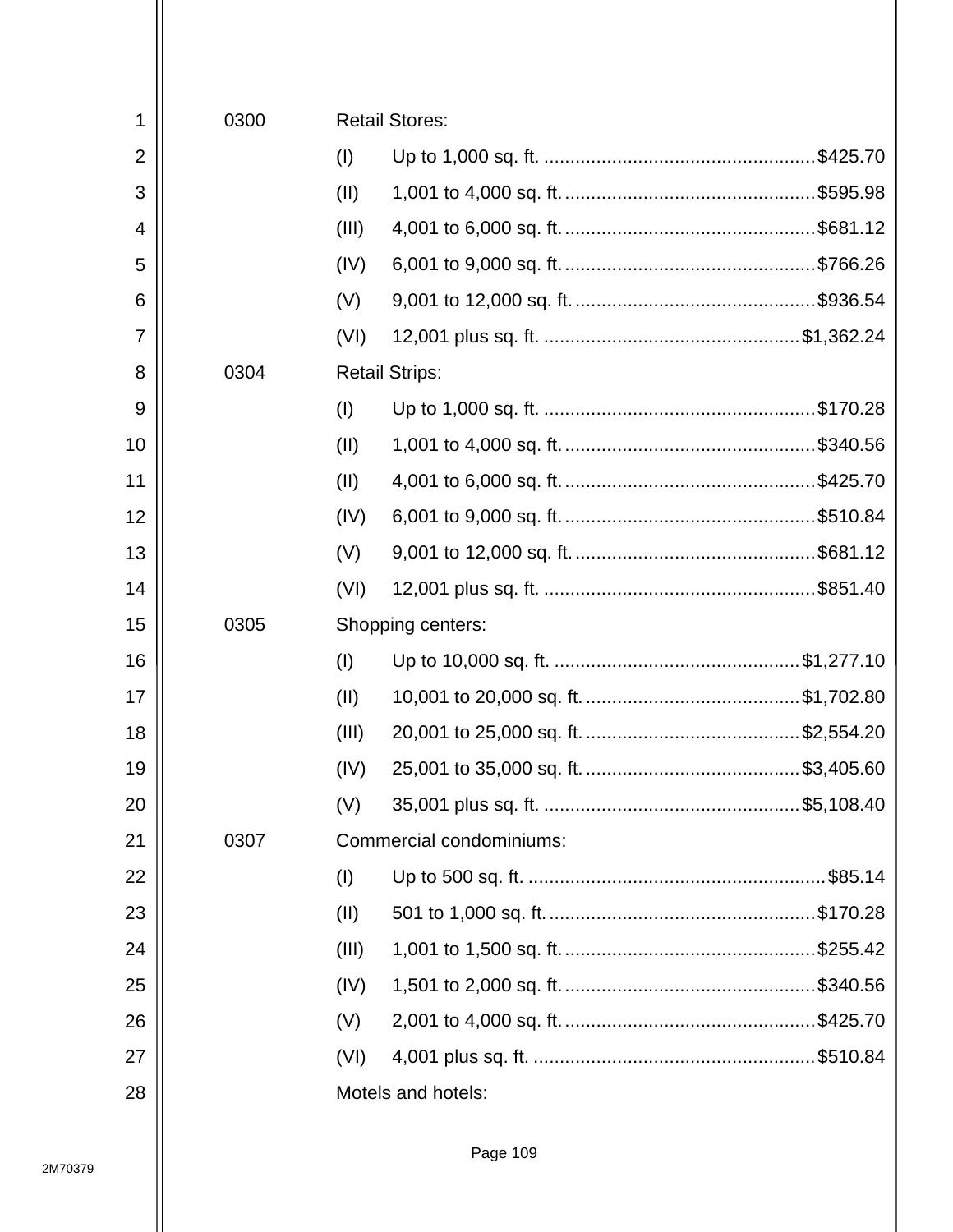| 1              |      | 0510 | (1 room or dwelling unit) \$85.14                             |  |
|----------------|------|------|---------------------------------------------------------------|--|
| $\overline{2}$ |      | 0603 | (2 rooms or dwelling units)\$170.28                           |  |
| 3              |      | 0604 | (3 rooms or dwelling units)\$255.42                           |  |
| 4              |      | 0605 | (4 rooms or dwelling units)\$340.56                           |  |
| 5              |      | 0611 | (5 rooms or dwelling units and above) \$425.70                |  |
| 6              | 0343 |      |                                                               |  |
| $\overline{7}$ | 0344 |      |                                                               |  |
| 8              | 0360 |      |                                                               |  |
| 9              | 0388 |      |                                                               |  |
| 10             | 0389 |      |                                                               |  |
| 11             | 0391 |      |                                                               |  |
| 12             | 0400 |      |                                                               |  |
| 13             | 0410 |      |                                                               |  |
| 14             | 0420 |      |                                                               |  |
| 15             | 0421 |      |                                                               |  |
| 16             | 0430 |      |                                                               |  |
| 17             | 0470 |      |                                                               |  |
| 18             | 0474 |      |                                                               |  |
| 19             | 0510 |      | Single family residence (suitable for permanent use) \$85.14  |  |
| 20             | 0511 |      | Recreation cabin (unsuitable as permanent residence)  \$42.57 |  |
| 21             | 0520 |      | Mobile home on fee land, not in subdivision\$85.14            |  |
| 22             | 0522 |      |                                                               |  |
| 23             | 0525 |      | Mobile home on fee land, in subdivision\$85.14                |  |
| 24             | 0526 |      | Mobile home on permanent foundation\$85.14                    |  |
| 25             | 0530 |      |                                                               |  |
| 26             | 0533 |      |                                                               |  |
| 27             | 0534 |      | Attached single family residence (common wall)\$85.14         |  |
| 28             | 0535 |      |                                                               |  |
|                |      |      |                                                               |  |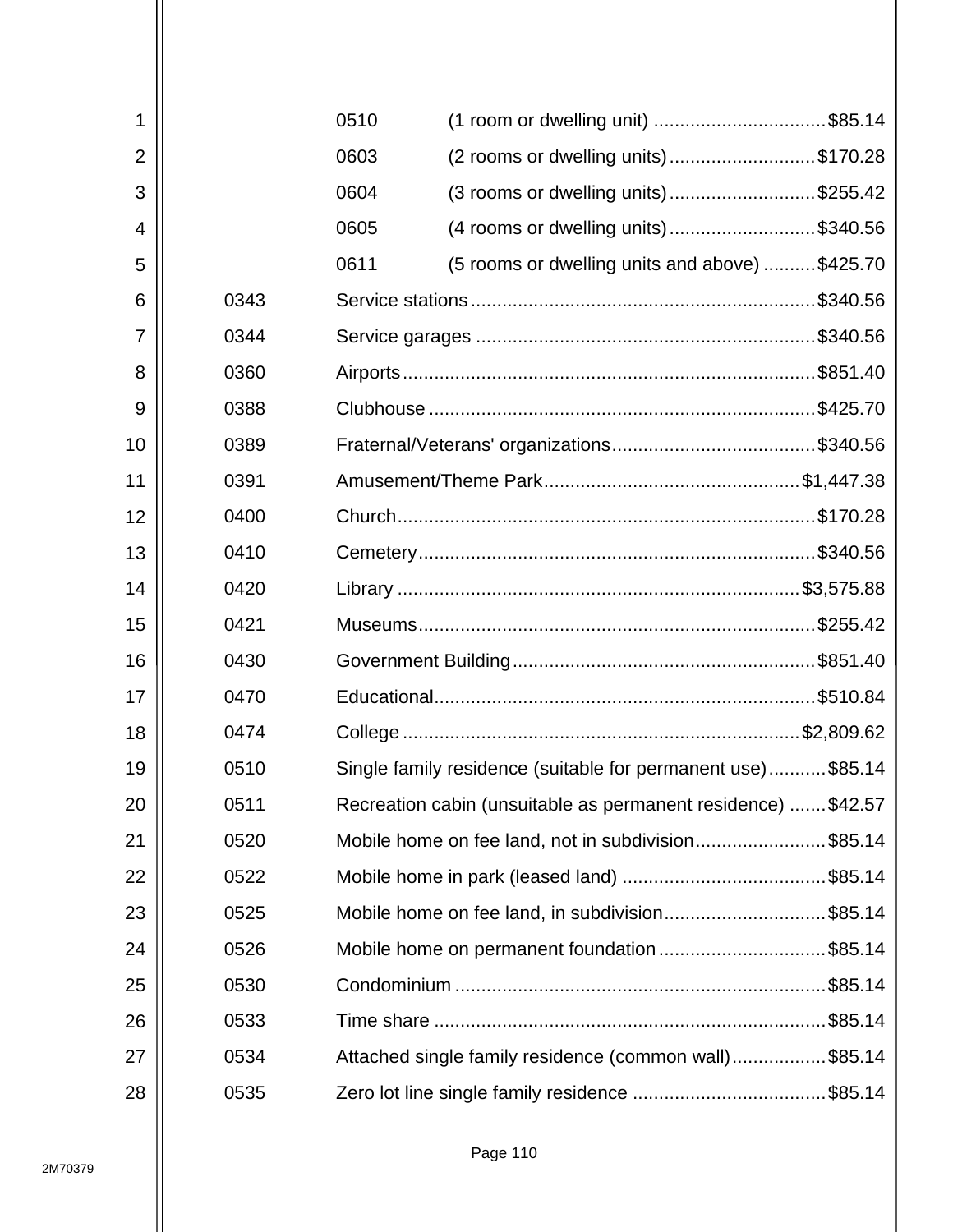| 1              | 0599 |                                                                         |
|----------------|------|-------------------------------------------------------------------------|
| $\overline{2}$ | 0600 |                                                                         |
| 3              | 0601 |                                                                         |
|                |      |                                                                         |
| 4              | 0602 |                                                                         |
| 5              | 0603 |                                                                         |
| 6              | 0604 |                                                                         |
| $\overline{7}$ | 0605 |                                                                         |
| 8              | 0610 | Multi single-family residences (5 to 14 units)\$425.70                  |
| 9              | 0611 |                                                                         |
| 10             | 0612 | Townhouse apartments (5 to 14 units) \$681.12                           |
| 11             | 0621 |                                                                         |
| 12             | 0622 | Townhouse apartments (15 units & above)\$681.12                         |
| 13             | 0630 |                                                                         |
| 14             | 0631 | Government assisted apartment (HUD 236, etc.)\$6,470.64                 |
| 15             | 0650 |                                                                         |
| 16             | 0701 |                                                                         |
| 17             | 0710 |                                                                         |
| 18             | 0711 |                                                                         |
| 19             | 0712 |                                                                         |
| 20             | 0720 |                                                                         |
| 21             | 0730 |                                                                         |
| 22             | 0735 |                                                                         |
| 23             | 0750 |                                                                         |
| 24             | 0751 |                                                                         |
| 25             | 0752 |                                                                         |
| 26             | 0753 |                                                                         |
| 27             | 9999 | $.$ \$0.00                                                              |
| 28             | (2)  | The following annual refuse disposal land use fees, based on the County |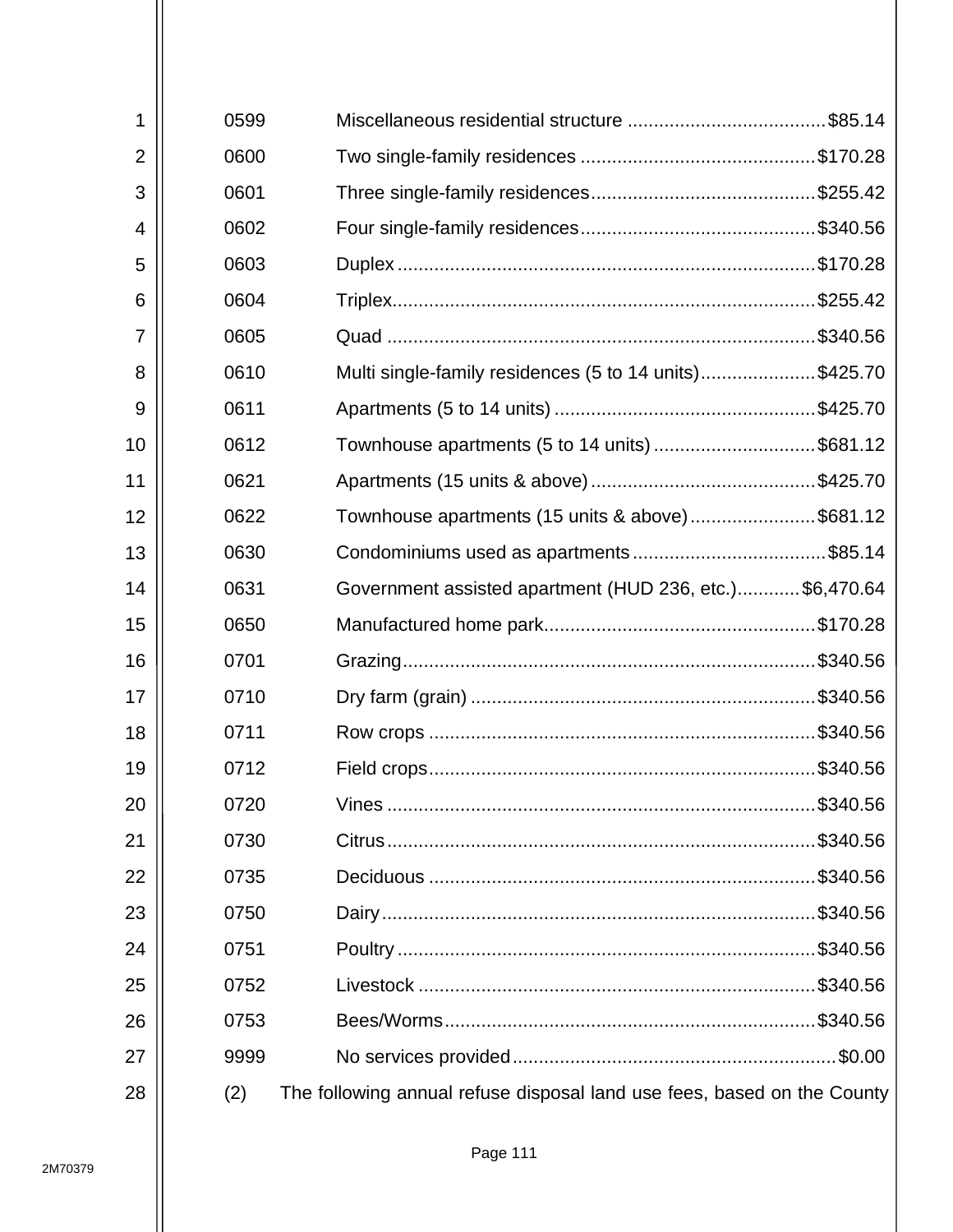| 1              |           | Assessor's Land Use Codes shall apply in the Desert Area. If paid, such      |
|----------------|-----------|------------------------------------------------------------------------------|
| $\overline{2}$ |           | land use fees shall constitute, relative to ordinary refuse (excluding       |
| 3              |           | demolition waste, tires and hard to handle and special handling items)       |
| 4              |           | generated on the parcel of property for which the fee is paid, payment of    |
| 5              |           | the ordinary refuse per ton fee as set forth in Subsection $16.0222(a)(1)$ , |
| 6              |           | and the passenger/light-use vehicle and trailer fee as set forth in          |
| 7              |           | Subsection 16.0222(h)(1).                                                    |
| 8              |           | Desert Area excludes the areas set forth in<br>Subsection<br><b>The</b>      |
| 9              |           | 16.0222(c)(1), and excludes those parcels contained in the incorporated      |
| 10             |           | boundary of the Helendale Community Services District and Wrightwood         |
| 11             |           | Community Services District. The Desert Area includes the following land     |
| 12             |           | uses found in areas within Assessor's Books No. 181-183, 351, 355-357,       |
| 13             |           | 394-428, 432-445, 448-470, 472, 473, 475, 477-482, 488-498, 512,             |
| 14             |           | 515-517, 521, 527-533, 537-540, 580-635, 3036-3039, 3046, 3057, 3064-        |
| 15             |           | 3072, 3080, 3087-3088, 3090-3106, 3112, 3128-3136, 3200, 3210.               |
| 16             | Use Codes |                                                                              |
| 17             | 0510      | Single family residence (suitable for permanent use)\$85.14                  |
| 18             | 0511      | Recreation cabin (unsuitable as permanent residence) \$42.57                 |
| 19             | 0520      | Mobile home on fee land, not in subdivision\$85.14                           |
| 20             | 0525      | Mobile home on fee land, in subdivision\$85.14                               |
| 21             | 0526      | Mobile home on permanent foundation\$85.14                                   |
| 22             | 0533      |                                                                              |
| 23             | 0534      | Attached single family residence (common wall)\$85.14                        |
| 24             | 0535      |                                                                              |
| 25             | 0599      |                                                                              |
| 26             | 0600      |                                                                              |
| 27             | 0601      |                                                                              |
| 28             | 0602      |                                                                              |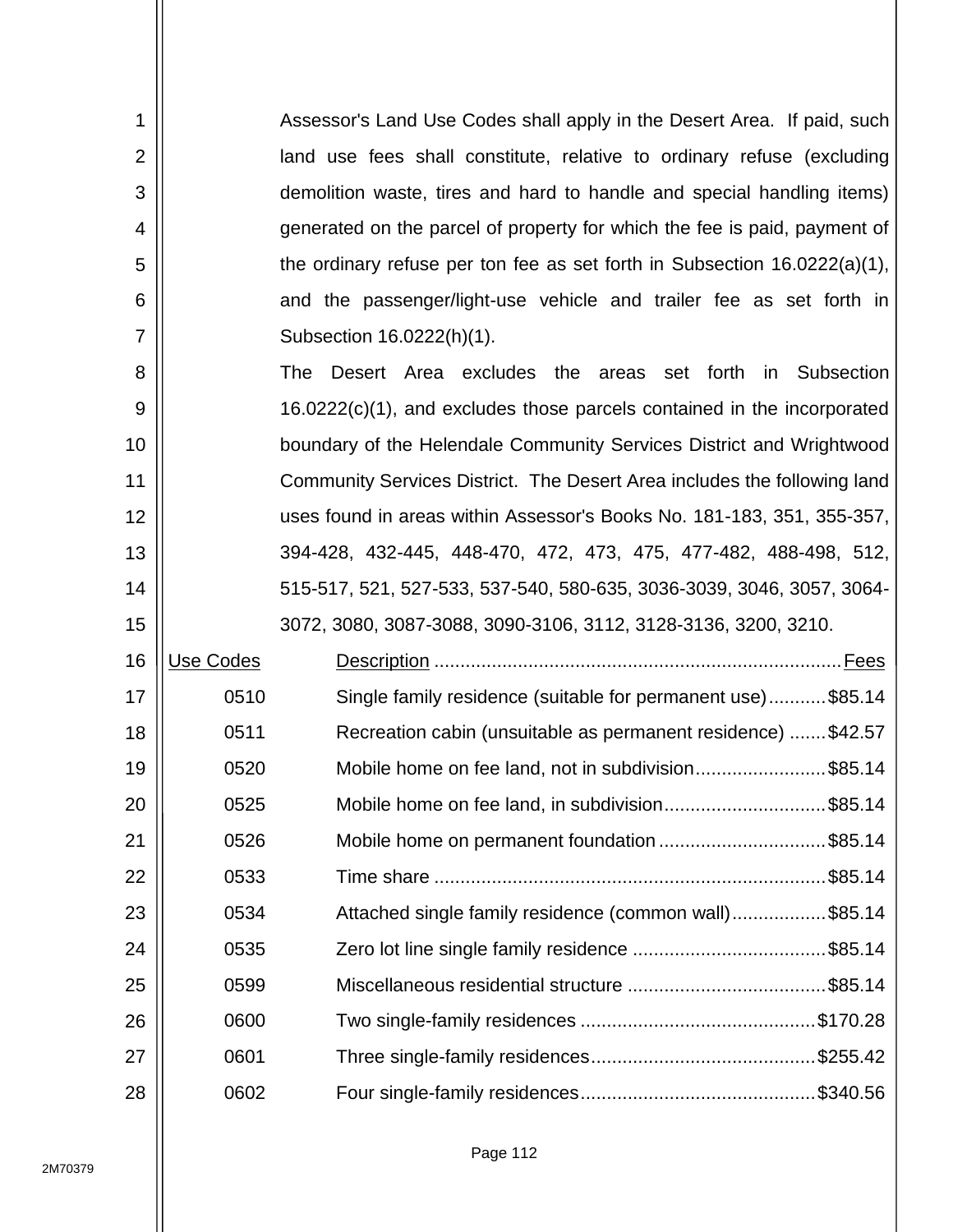| 1              | 0603      |                                                                             |
|----------------|-----------|-----------------------------------------------------------------------------|
| $\overline{2}$ | 0604      |                                                                             |
| 3              | 0605      |                                                                             |
| 4              | 0610      | Multi single-family residences (5 to 14 units)\$425.70                      |
| 5              | 9999      |                                                                             |
| 6              | (3)       | The Desert Area, Area B, excludes the areas set forth in Subsection         |
| 7              |           | $16.0222(c)(1)(B)$ and $16.0222(c)(2)$ and includes the following land uses |
| 8              |           | found in areas within Assessor's Book Nos. 661 and 662. The refuse          |
| 9              |           | disposal land use fee for this area is for post-closure maintenance of the  |
| 10             |           | Parker Dam Disposal Site, which previously served area residents. The       |
| 11             |           | fee is assessed due to the long term post-closure responsibility of the     |
| 12             |           | County, and will continue to be assessed for the duration of such           |
| 13             |           | responsibility.                                                             |
| 14             | Use Codes |                                                                             |
| 15             | 0510      | Single family residence (suitable for permanent use)\$12.64                 |
| 16             | 0511      | Recreation cabin (unsuitable as permanent residence) \$6.32                 |
| 17             | 0520      | Mobile home, on fee land, not in subdivision\$12.64                         |
| 18             | 0525      | Mobile home on fee land, in subdivision\$12.64                              |
| 19             | 0526      | Mobile home on permanent foundation \$12.64                                 |
| 20             | 0533      |                                                                             |
| 21             | 0534      | Attached single family residence (common wall)\$12.64                       |
| 22             | 0535      |                                                                             |
| 23             | 0599      |                                                                             |
| 24             | 0600      |                                                                             |
| 25             | 0601      |                                                                             |
| 26             | 0602      |                                                                             |
| 27             | 0603      |                                                                             |
| 28             | 0604      |                                                                             |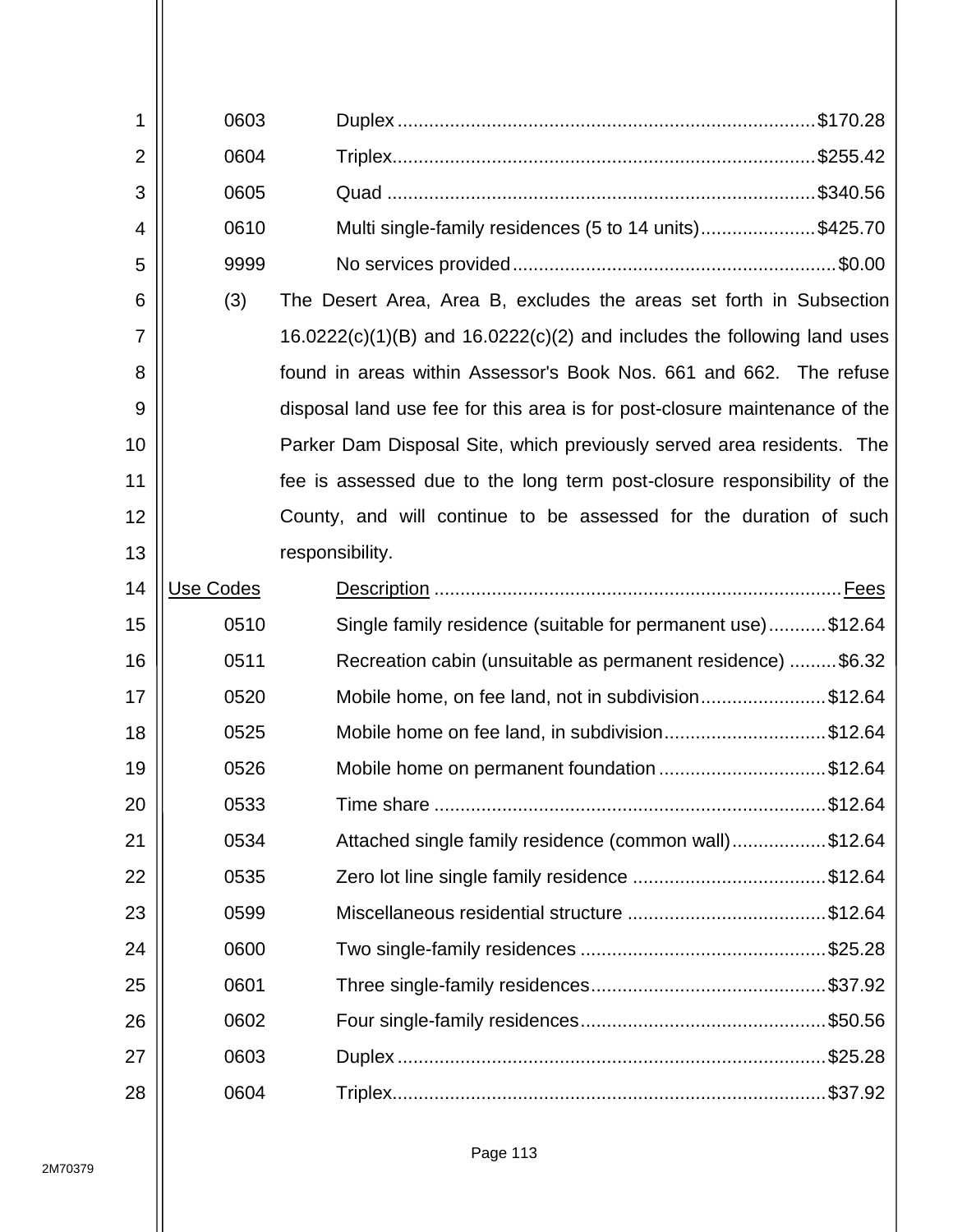| 1              |     | 0605                                                                       | \$50.56                                                                              |  |  |  |  |  |
|----------------|-----|----------------------------------------------------------------------------|--------------------------------------------------------------------------------------|--|--|--|--|--|
| $\overline{2}$ |     | 0610                                                                       | Multi single-family residences (5 to 14 units)\$63.20                                |  |  |  |  |  |
| 3              |     | 9999                                                                       |                                                                                      |  |  |  |  |  |
| 4              |     | (4)                                                                        | Solid waste management disposal site fee for sites which do not charge a             |  |  |  |  |  |
| 5              |     |                                                                            | fee upon entrance. Disposal facility users who have not paid a disposal              |  |  |  |  |  |
| 6              |     |                                                                            | facility usage fee as a part of a land use fee, contract arrangement with            |  |  |  |  |  |
| 7              |     |                                                                            | the Solid Waste Management Division, or through refuse hauler permit                 |  |  |  |  |  |
| 8              |     |                                                                            | fee shall pay a fee equal to the respective ordinary refuse, tires, and              |  |  |  |  |  |
| 9              |     |                                                                            | other fees (as applicable) as set forth in Subsection 16.0222(a), and to             |  |  |  |  |  |
| 10             |     |                                                                            | the extent applicable, any surcharges as set forth in Subsection                     |  |  |  |  |  |
| 11             |     |                                                                            | 16.0222(h).                                                                          |  |  |  |  |  |
| 12             | (d) |                                                                            | Contracts with Cities or Other Users of the Refuse Disposal Sites:                   |  |  |  |  |  |
| 13             |     |                                                                            | Notwithstanding any other provision of this Section 16.0222, the method of           |  |  |  |  |  |
| 14             |     |                                                                            | calculation of the disposal facility usage fee owed by a city or any other user of a |  |  |  |  |  |
| 15             |     |                                                                            | refuse disposal site may be established by written agreement between such city       |  |  |  |  |  |
| 16             |     | (or other user, as the case may be) and the County. Upon expiration or     |                                                                                      |  |  |  |  |  |
| 17             |     | termination of any such written agreement, the disposal facility usage fee |                                                                                      |  |  |  |  |  |
| 18             |     |                                                                            | otherwise set forth in the appropriate subsection of this Section 16.0222 shall      |  |  |  |  |  |
| 19             |     |                                                                            | again be applicable.                                                                 |  |  |  |  |  |
| 20             | (e) |                                                                            | Septic Tank Pumping:                                                                 |  |  |  |  |  |
| 21             |     |                                                                            | Any permitted cesspool septic tank pumper in San Bernardino County who               |  |  |  |  |  |
| 22             |     |                                                                            | disposes of authorized liquids at any approved disposal facility which is            |  |  |  |  |  |
| 23             |     |                                                                            | equipped to accept said liquids shall pay a fee to the Solid Waste Management        |  |  |  |  |  |
| 24             |     |                                                                            | Division for such disposed liquid based upon the gallon capacity of the septic       |  |  |  |  |  |
| 25             |     |                                                                            | vehicle. Said fee shall be \$10.29 per 100 gallons.                                  |  |  |  |  |  |
| 26             | (f) |                                                                            | Disposal Fee:                                                                        |  |  |  |  |  |
| 27             |     |                                                                            | Each refuse hauler using a County disposal facility that does not levy a fee at      |  |  |  |  |  |

entry by weight, shall pay a permit fee based upon a per capita per month rate

28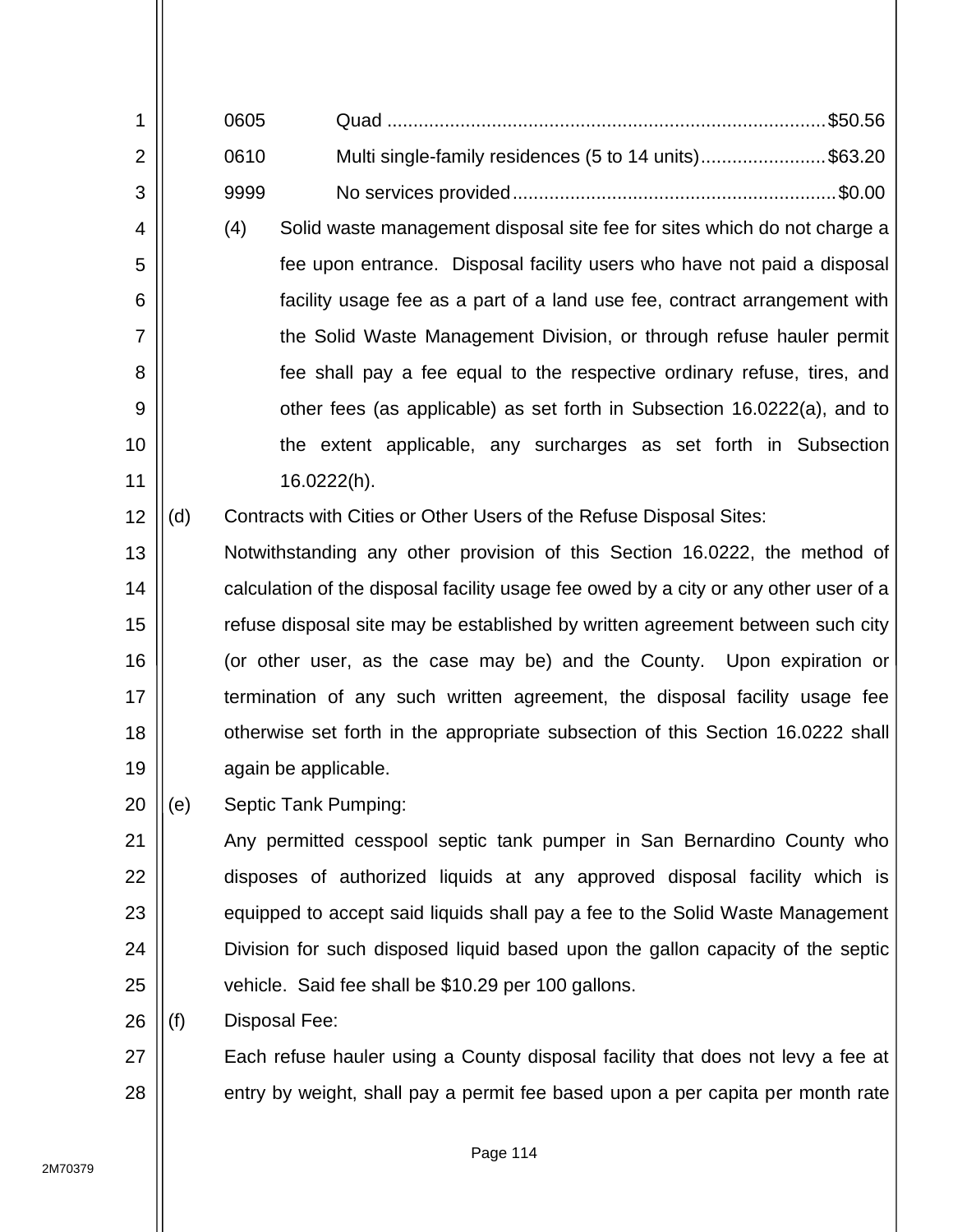applicable to the specific incorporated city served. Per capita rates shall be established consistent with either:

- (1) The number of Equivalent Single Family Residential ("ESFR") units contained within the municipal boundary and computed at the current ESFR rate applicable to the unincorporated area of the County surrounding said City; or
	- (2) By measured estimates of annual tonnage delivered to County landfills and computed at the current rate per ton charged at the refuse disposal site located nearest to said City.

10 11 12 13 14 15 16 Current California Department of Finance population estimates for each city shall be used as a basis for determining the population of each city. Per capita rates, when requested, shall be available only to haulers serving cities having contract use agreements with the Solid Waste Management Division. Payment of the permit fee shall not constitute payment of any fee required in section 16.0222 for the disposal of tires or the handling of hard-to-handle or special handling items.

17 (g) Contractually Set Disposal Fee:

1

2

3

4

5

6

7

8

9

18 19 20 21 22 23 Notwithstanding the provisions of Subsection 16.0222(f), the method of calculation of the permit fee set forth in Subsection 16.0222(f) and the entity obligated for the payment thereof may be established by written agreement between any city and the County. Upon expiration or termination of any such written agreement, the permit fee as provided in Subsection 16.0222(f) shall again be applicable.

- 24 25 (h) Alternative Charges and Surcharges to the Per Ton Solid Waste Management Disposal Site Fees and the Land Use Solid Waste Disposal Facility Fees:
- 26 27 28 (1) (A) Passenger and light use vehicles and trailers containing no more than 300 pounds of refuse (excluding tires) for disposal shall pay a Solid Waste Management Disposal Facility Usage fee of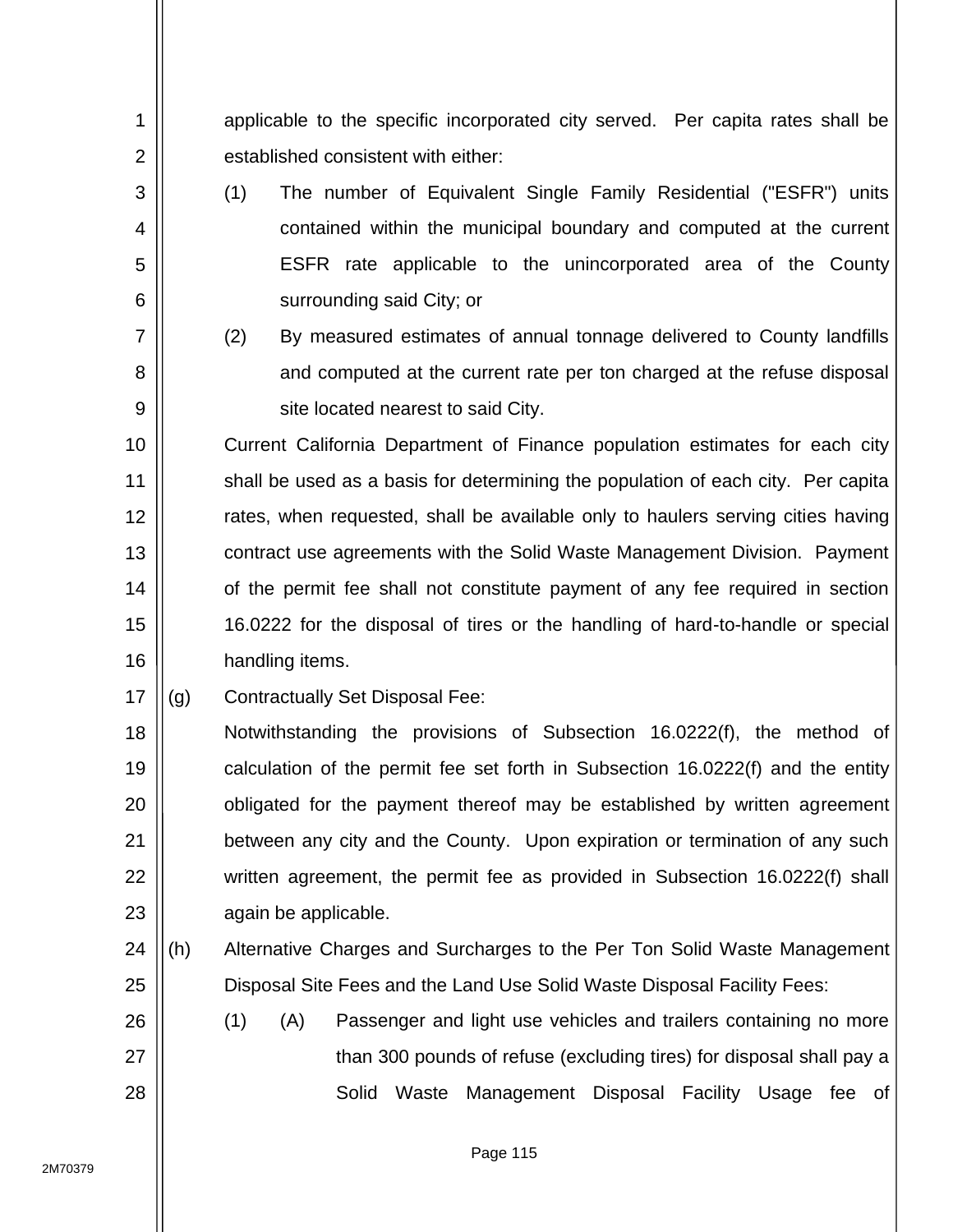| 1              |     |     | \$10.19/load instead of the per ton disposal fee set forth in                    |
|----------------|-----|-----|----------------------------------------------------------------------------------|
| $\overline{2}$ |     |     | Subsection 16.0222(a)(1)(A). (The \$10.99 per vehicle gate fee                   |
| 3              |     |     | collected at landfill entry stations is comprised of the above                   |
| 4              |     |     | \$10.19/load (which includes the perchlorate add-on fee of                       |
| 5              |     |     | \$0.17/load) and the \$.80/vehicle per the San Bernardino County                 |
| 6              |     |     | Fire Protection District 2020-21 fee schedule, Section L(3).                     |
| $\overline{7}$ |     | (B) | Passenger and light use vehicles and trailers containing no more                 |
| 8              |     |     | than 300 pounds of refuse (excluding tires) for disposal shall pay a             |
| 9              |     |     | Solid Waste Management Disposal Facility Usage fee of                            |
| 10             |     |     | \$2.40/load added-on to the minimum load fee set forth in                        |
| 11             |     |     | Subsection (h)(1)(A) instead of the AB 939 fee set forth in                      |
| 12             |     |     | Subsection 16.0222(a)(1)(B).                                                     |
| 13             |     | (C) | Passenger and light use vehicles and trailers containing more than               |
| 14             |     |     | 300 pounds but less than one ton of refuse (excluding tires) for                 |
| 15             |     |     | disposal shall pay a prorated Solid Waste Management Disposal                    |
| 16             |     |     | Facility Usage fee (Subsection 16.0222(a)(1)(A)), perchlorate add-               |
| 17             |     |     | on fee (Subsection 16.0222(h)(2)(D)) and AB 939 Fee (Subsection                  |
| 18             |     |     | $16.0222(a)(1)(B)$ in accordance with the Tipping Fee Proration                  |
| 19             |     |     | chart maintained by the County of San Bernardino Department of                   |
| 20             |     |     | Public Works - Solid Waste Management Division.                                  |
| 21             | (2) |     | In addition to the fee imposed for ordinary refuse in either Subsection          |
| 22             |     |     | 16.0222(a)(1) or Subsection 16.0222(c), the indicated surcharge shall            |
| 23             |     |     | apply to the following special items at all landfill and transfer station sites: |
| 24             |     | (A) |                                                                                  |
| 25             |     | (B) | Hard-to-handle - items which weigh one ton or more and                           |
| 26             |     |     | whose dimensions exceed four feet in either width, length or                     |
| 27             |     |     | height, and which require special attention\$53.14/ton                           |
| 28             |     | (C) | Special handling - items which weigh one ton or more and                         |
|                |     |     |                                                                                  |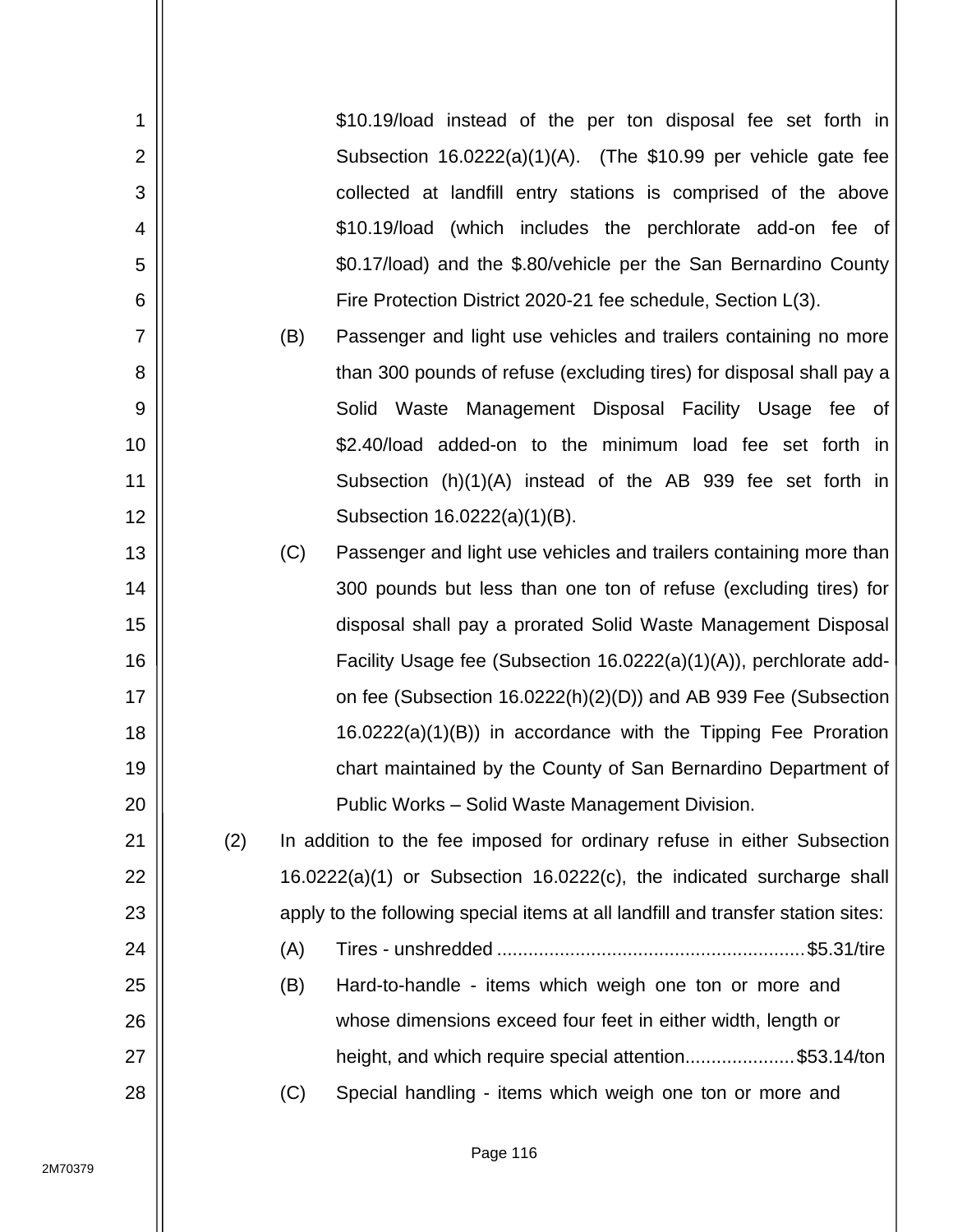| 1              |     | which come with a special request by customers, or County               |
|----------------|-----|-------------------------------------------------------------------------|
| $\overline{2}$ |     | determination of the need, for immediate burial or                      |
| 3              |     | destruction while the landfill user observes the disposal               |
| 4              |     |                                                                         |
| 5              |     | (D)<br>Perchlorate mitigation - applicable to all per ton loads except  |
| 6              |     | processed green waste, septic waste, clean dirt, mildly                 |
| 7              |     | contaminated non-hazardous soil (as allowed by the                      |
| 8              |     | approved Waste Acceptance Plan specific for the landfill site           |
| 9              |     | receiving the soil), and waste brought in and covered under             |
| 10             |     |                                                                         |
| 11             | (3) | In addition to the fee imposed for ordinary refuse in either Subsection |
| 12             |     | 16.0222(c) or Subsection 16.0222(h)(1), the indicated surcharge shall   |
| 13             |     | apply to vehicles containing the following special refuse items for     |
| 14             |     | disposal:                                                               |
| 15             |     | (A)                                                                     |
| 16             |     | Hard-to-Handle - items which weigh less than one ton and<br>(B)         |
| 17             |     | whose dimensions exceed four feet in either, width, length,             |
| 18             |     | or height and which require special attention \$26.57/load              |
| 19             |     | Special Handling - items which weigh less than one ton and<br>(C)       |
| 20             |     | come with a special request by customers, or County                     |
| 21             |     | determination of the need, for immediate burial or                      |
| 22             |     | destruction of items while the landfill user observes the               |
| 23             |     |                                                                         |
| 24             | (4) | Clean dirt when pre-approved by Solid Waste Management                  |
| 25             |     |                                                                         |
| 26             | (5) | Contaminated Soil - mildly contaminated non-hazardous soil              |
| 27             |     | acceptable for beneficial reuse at Class III Sanitary Landfills (as     |
| 28             |     | allowed by the approved Waste Acceptance Plan specific for the          |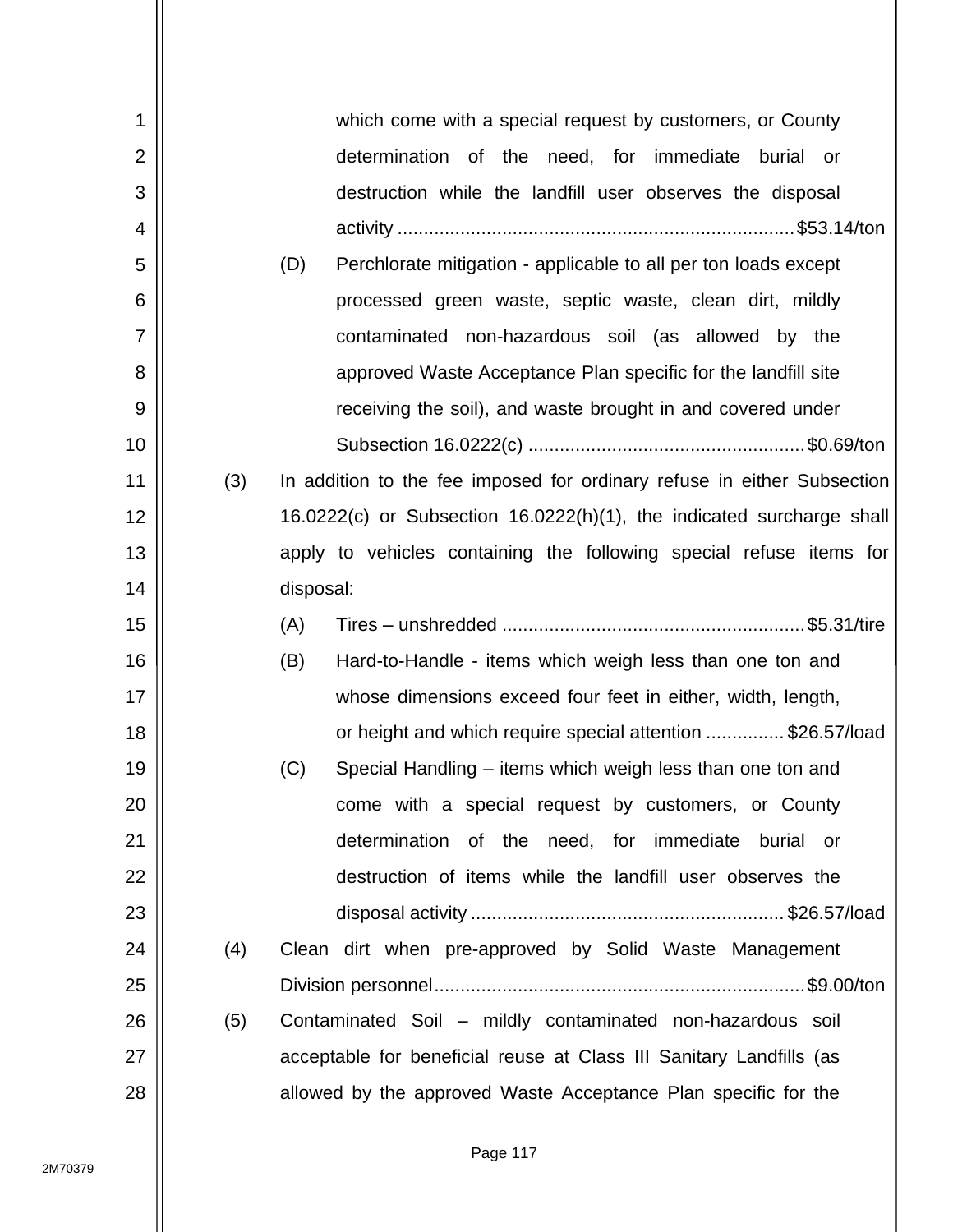| 1              |     |     |                                                                        | landfill site receiving the soil), when pre-approved by Solid Waste               |  |  |  |
|----------------|-----|-----|------------------------------------------------------------------------|-----------------------------------------------------------------------------------|--|--|--|
| $\overline{2}$ |     |     |                                                                        |                                                                                   |  |  |  |
| 3              |     | (6) | Contaminated Soil – moderately contaminated non-hazardous soil         |                                                                                   |  |  |  |
| 4              |     |     | acceptable for disposal at Class III Sanitary Landfills (as allowed by |                                                                                   |  |  |  |
| 5              |     |     | the approved Waste Acceptance Plan specific for the landfill site      |                                                                                   |  |  |  |
| 6              |     |     |                                                                        | receiving<br>the soil), when pre-approved by Solid<br>Waste                       |  |  |  |
| 7              |     |     |                                                                        |                                                                                   |  |  |  |
| 8              | (i) |     |                                                                        | Charge On A Volume Basis:                                                         |  |  |  |
| 9              |     |     |                                                                        | At any disposal facility where fees are charged at entry and weight scales are    |  |  |  |
| 10             |     |     |                                                                        | unavailable or inoperative, disposal facility fees shall be based upon the volume |  |  |  |
| 11             |     |     |                                                                        | of refuse for each vehicle using the facility. The Solid Waste Management         |  |  |  |
| 12             |     |     |                                                                        | Division shall prepare a schedule outlining the charge for such volume and shall  |  |  |  |
| 13             |     |     |                                                                        | post those schedules at each facility. Such charges shall be:                     |  |  |  |
| 14             |     | (1) |                                                                        | At disposal facilities:                                                           |  |  |  |
| 15             |     |     | (A)                                                                    |                                                                                   |  |  |  |
| 16             |     |     | (B)                                                                    | For compacted refuse (including refuse collection                                 |  |  |  |
| 17             |     |     |                                                                        | packers) and moderately contaminated soil (as                                     |  |  |  |
| 18             |     |     |                                                                        | allowed by the approved Waste Acceptance Plan                                     |  |  |  |
| 19             |     |     |                                                                        | specific for the landfill site receiving the soil), when                          |  |  |  |
| 20             |     |     |                                                                        | pre-approved by Solid Waste Management Division                                   |  |  |  |
| 21             |     |     |                                                                        |                                                                                   |  |  |  |
| 22             |     |     | (C)                                                                    | Perchlorate mitigation (non-compacted refuse) \$0.08/cu.yd.                       |  |  |  |
| 23             |     |     | (D)                                                                    | Perchlorate mitigation (compacted refuse)\$0.26/cu.yd.                            |  |  |  |
| 24             |     |     | (E)                                                                    | AB 939 Fee (for non-compacted refuse) \$1.35/cu.yd.                               |  |  |  |
| 25             |     |     | (F)                                                                    | AB 939 Fee (for compacted refuse) \$4.50/cu.yd.                                   |  |  |  |
| 26             | (j) |     |                                                                        | <b>Administrative Fees:</b>                                                       |  |  |  |
| 27             |     |     |                                                                        | Except where a valid written agreement shall provide otherwise, the following     |  |  |  |
| 28             |     |     |                                                                        | administrative fees shall be imposed to cover departmental costs incurred:        |  |  |  |
|                |     |     |                                                                        |                                                                                   |  |  |  |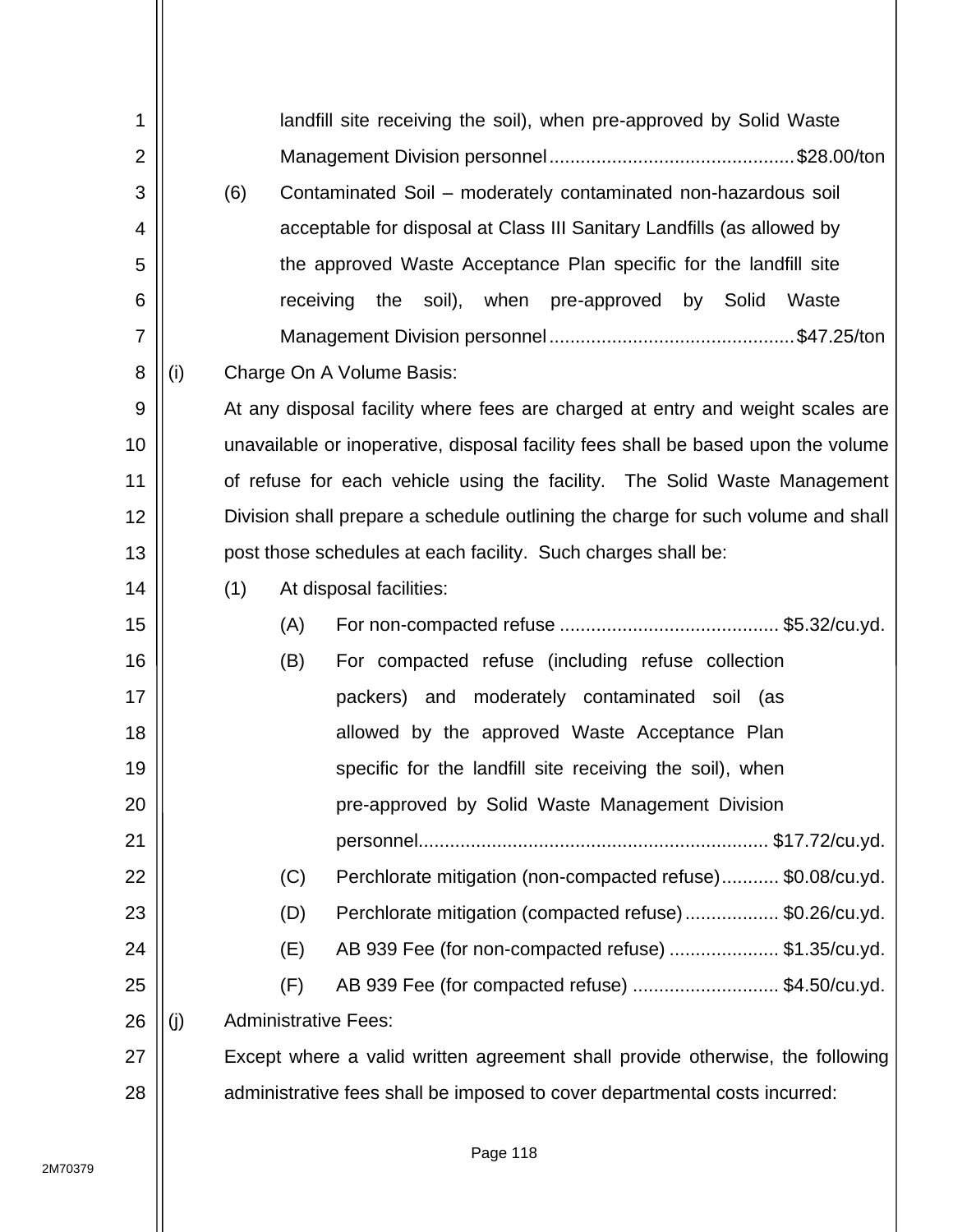| 1              |                                                                                | (1)                                                                                   | Outside Vendor Reproduction Fee Actual Vendor Cost                              |  |  |  |  |  |
|----------------|--------------------------------------------------------------------------------|---------------------------------------------------------------------------------------|---------------------------------------------------------------------------------|--|--|--|--|--|
| $\overline{2}$ |                                                                                | (2)                                                                                   |                                                                                 |  |  |  |  |  |
| 3              |                                                                                | (3)                                                                                   | Replacement of landfill pass (damaged, stolen, lost)\$11.00/pass                |  |  |  |  |  |
| 4              |                                                                                | (4)                                                                                   | Delinquent Charge – non-payment after 30 days (assess on                        |  |  |  |  |  |
| 5              |                                                                                |                                                                                       | unpaid balance per month, not to exceed 18% per annum)1.5%                      |  |  |  |  |  |
| 6              |                                                                                | (5)                                                                                   | Requests for Special Programmed Reports or Electronic File                      |  |  |  |  |  |
| 7              |                                                                                |                                                                                       |                                                                                 |  |  |  |  |  |
| 8              |                                                                                | (6)                                                                                   | Uniform Handling Exemption Application Fee\$15.00/application                   |  |  |  |  |  |
| 9              |                                                                                | (7)                                                                                   | <b>Lost Article/Waste Review</b>                                                |  |  |  |  |  |
| 10             |                                                                                |                                                                                       | 15 Minute Minimum Fee Per Incident\$25.00<br>(A)                                |  |  |  |  |  |
| 11             |                                                                                |                                                                                       | (B)                                                                             |  |  |  |  |  |
| 12             |                                                                                | (8)                                                                                   |                                                                                 |  |  |  |  |  |
| 13             |                                                                                |                                                                                       | *Actual cost to be calculated based on County personnel's hourly salary rate(s) |  |  |  |  |  |
| 14             |                                                                                |                                                                                       | and computed benefits, and any additional materials costs.                      |  |  |  |  |  |
| 15             | (k)                                                                            |                                                                                       | Gate collections:                                                               |  |  |  |  |  |
| 16             |                                                                                | All fees collected in cash at landfill entry stations shall be rounded to the nearest |                                                                                 |  |  |  |  |  |
| 17             |                                                                                | full dollar. Fees collected at landfill entry stations include both applicable        |                                                                                 |  |  |  |  |  |
| 18             | Refuse Disposal fees set forth in this Section 16.0222 and applicable San      |                                                                                       |                                                                                 |  |  |  |  |  |
| 19             | Bernardino County Fire Protection District 2020-21 fee schedule, Section L(3). |                                                                                       |                                                                                 |  |  |  |  |  |
| 20             |                                                                                |                                                                                       |                                                                                 |  |  |  |  |  |
| 21             |                                                                                |                                                                                       |                                                                                 |  |  |  |  |  |
| 22             |                                                                                |                                                                                       |                                                                                 |  |  |  |  |  |
| 23             |                                                                                |                                                                                       |                                                                                 |  |  |  |  |  |
| 24             |                                                                                |                                                                                       |                                                                                 |  |  |  |  |  |
| 25             |                                                                                |                                                                                       |                                                                                 |  |  |  |  |  |
| 26             |                                                                                |                                                                                       |                                                                                 |  |  |  |  |  |
| 27             |                                                                                |                                                                                       |                                                                                 |  |  |  |  |  |
| 28             |                                                                                |                                                                                       |                                                                                 |  |  |  |  |  |
|                |                                                                                |                                                                                       |                                                                                 |  |  |  |  |  |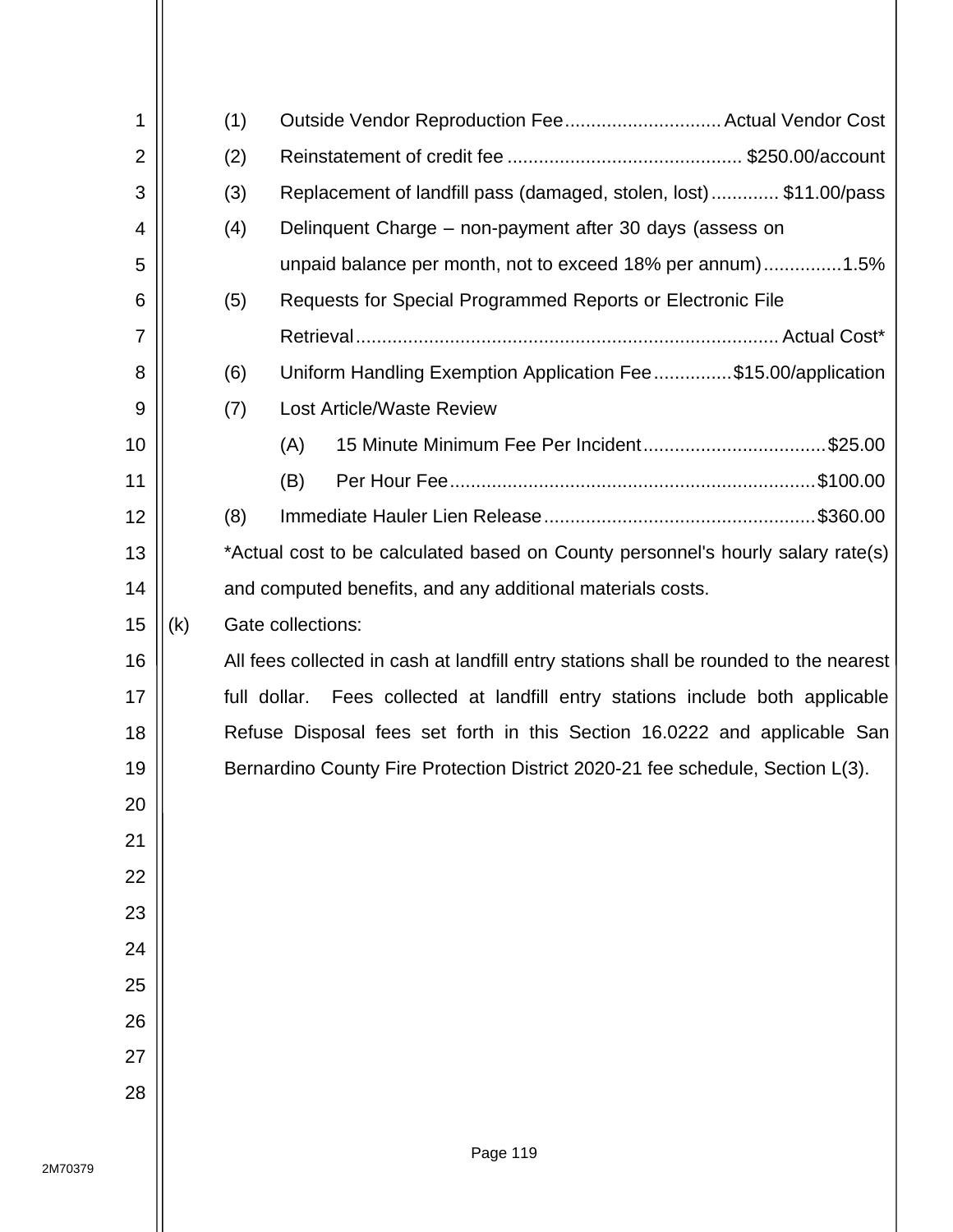1 2 SECTION 30. Effective July 1, 2021, Section 16.0222A of the San Bernardino County Code is amended, to read:

## **16.0222A Refuse Franchise Fee.**

3

16

17

18

19

20

21

22

23

24

25

26

27

28

- 4 5 6 7 8 (a) Each Grantee providing Solid Waste Handling services under a Franchise Agreement entered into pursuant to the provisions of Division 6 of Title 4 of this Code shall pay a Franchise Fee to the County. The Franchise Fee shall be calculated by multiplying the Gross Receipts Less Disposal Charges collected by each Grantee under its Franchise Agreement by 10 percent.
- 9 10 11 (b) The Franchise Fee as calculated under this section shall be paid to the County for each month in which Grantee collects any Gross Receipts Less Disposal Charges within 30 days after the end of said month.
- 12 13 14 (c) As used in this section, the following terms shall have the meanings set forth in Division 6 of Title 4 of the San Bernardino County Code, as same may be amended from time to time.
- 15 (1) Franchise Agreement;
	- (2) Franchise Fee;
	- (3) Grantee;
	- (4) Gross Receipts Less Disposal Charges; and
		- (5) Solid Waste Handling.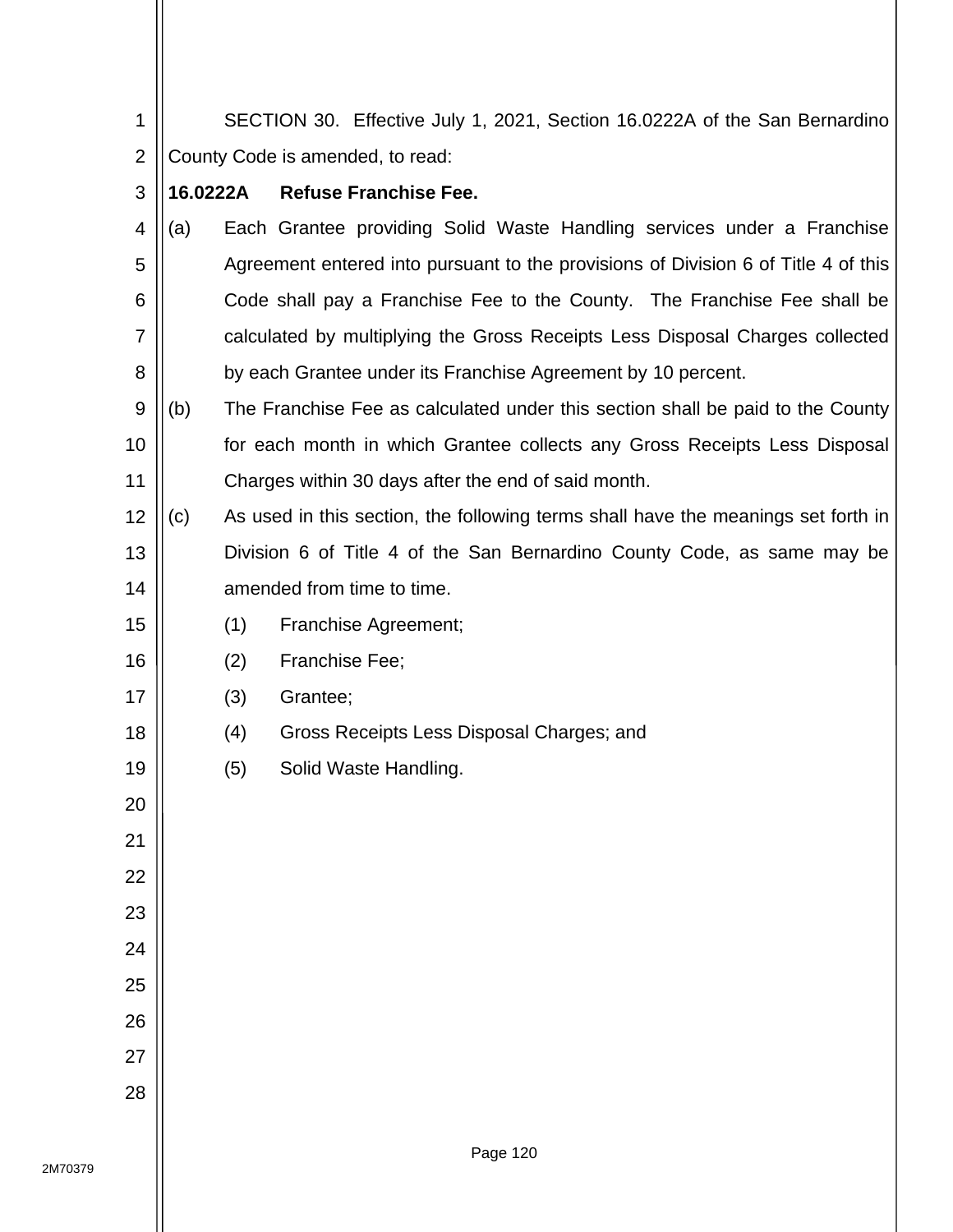SECTION 31. Effective July 1, 2021, Section 16.0222B of the San Bernardino County Code is amended, to read:

## **16.0222B Refuse Hauling Class A Permit Fees.**

| 4              | It is unlawful for any refuse hauler to operate a refuse collection, transportation, |  |
|----------------|--------------------------------------------------------------------------------------|--|
| 5              | or disposal activity, except where exempted by Section 33.0843 (Permits), without    |  |
| 6              | possessing the applicable unexpired, unsuspended, unrevoked Class A Permit to do     |  |
| $\overline{7}$ | This Class A Permit must be approved by the Board of Supervisors, and be<br>SO.      |  |
| 8              | issued by the Solid Waste Management Division of the Public Works Department.        |  |
| 9              | Issuance of a Class A Permit requires prior payment of the appropriate fee(s) to     |  |
| 10             | the Solid Waste Management Division. The following fees apply to Class A Permits:    |  |
| 11             | (1)                                                                                  |  |
| 12             | (2)                                                                                  |  |
| 13             | (3)                                                                                  |  |
| 14             | (*) A separate Class A Permit is required for each refuse collection area.           |  |
| 15             |                                                                                      |  |
| 16             |                                                                                      |  |
| 17             |                                                                                      |  |
| 18             |                                                                                      |  |
| 19             |                                                                                      |  |
| 20             |                                                                                      |  |
| 21             |                                                                                      |  |
| 22             |                                                                                      |  |
| 23             |                                                                                      |  |
| 24             |                                                                                      |  |
| 25             |                                                                                      |  |
| 26             |                                                                                      |  |
| 27             |                                                                                      |  |
| 28             |                                                                                      |  |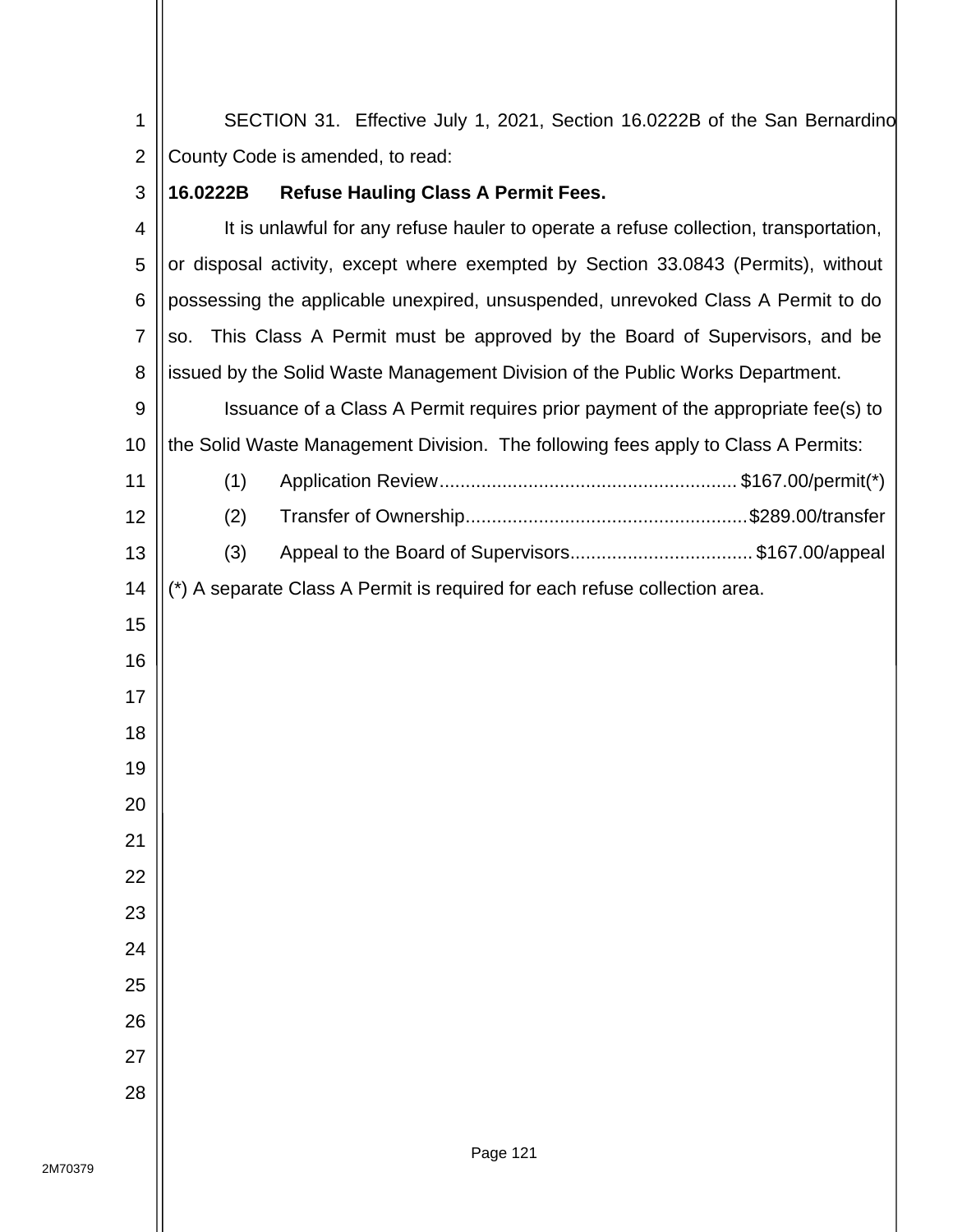| 1              |                                                             |     |     |                          | SECTION 32. Effective May 28, 2021, Section 16.0223 of the San Bernardino |
|----------------|-------------------------------------------------------------|-----|-----|--------------------------|---------------------------------------------------------------------------|
| $\overline{2}$ | County Code is amended, to read:                            |     |     |                          |                                                                           |
| 3              | 16.0223<br><b>Regional Parks.</b>                           |     |     |                          |                                                                           |
| 4              | (a)                                                         |     |     | <b>Calico Ghost Town</b> |                                                                           |
| 5              |                                                             | (1) |     | <b>Entrance Fees:</b>    |                                                                           |
| 6              |                                                             |     | (A) |                          | Entrance fee per person (Does not include attractions):                   |
| 7              |                                                             |     |     | (1)                      |                                                                           |
| 8              |                                                             |     |     | (II)                     |                                                                           |
| 9              |                                                             |     |     | (III)                    |                                                                           |
| 10             |                                                             |     |     | (IV)                     |                                                                           |
| 11             |                                                             |     |     | (V)                      | School/youth function 20+ people;                                         |
| 12             |                                                             |     |     |                          | <b>NOTE:</b> Must include one adult per each 12 youths                    |
| 13             |                                                             |     |     |                          |                                                                           |
| 14             |                                                             |     | (B) |                          | Annual family entrance pass (4 persons):                                  |
| 15             |                                                             |     |     | (1)                      |                                                                           |
| 16             |                                                             |     |     |                          | <b>NOTE:</b> Annual entrance passes are valid daily, except special       |
| 17             | events, for twelve months from date of purchase and are not |     |     |                          |                                                                           |
| 18             | transferrable.                                              |     |     |                          |                                                                           |
| 19             |                                                             |     | (C) |                          | Dogs (except assistance dogs for qualified individuals with a             |
| 20             |                                                             |     |     |                          |                                                                           |
| 21             |                                                             |     | (D) |                          | <b>Special Events/Enhanced Weekends:</b>                                  |
| 22             |                                                             |     |     |                          | The Director of Regional Parks shall designate special                    |
| 23             |                                                             |     |     |                          | events and enhanced weekends on non-peak weekends to                      |
| 24             |                                                             |     |     |                          | encourage increased patronage. Special events and                         |
| 25             |                                                             |     |     |                          | enhanced weekend fees shall be set as follows:                            |
| 26             |                                                             |     |     |                          | Non San Bernardino County Residents:                                      |
| 27             |                                                             |     |     | (1)                      |                                                                           |
| 28             |                                                             |     |     | (II)                     |                                                                           |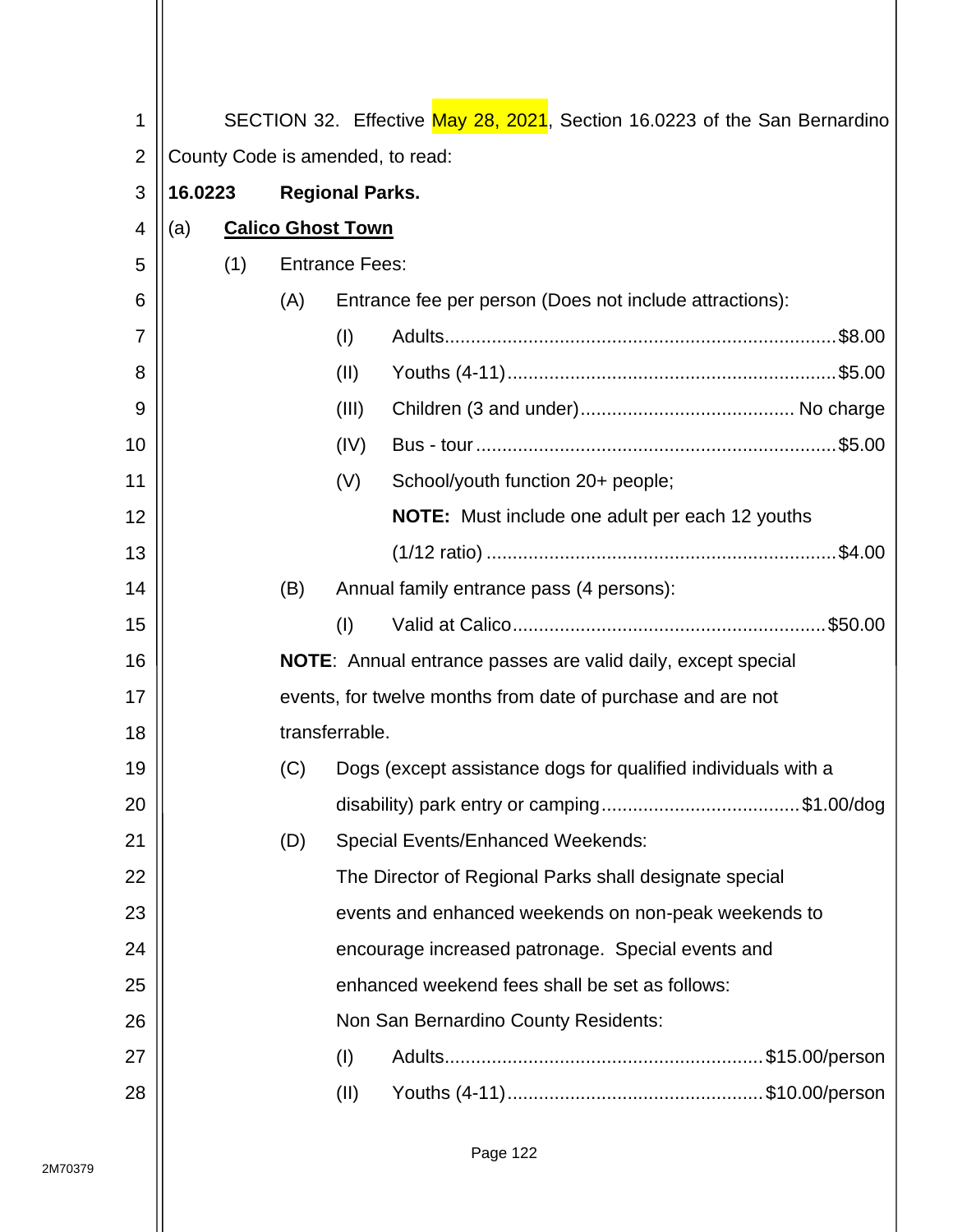| 1              |     |     | (III)                |                                                              |  |  |  |  |  |
|----------------|-----|-----|----------------------|--------------------------------------------------------------|--|--|--|--|--|
| $\overline{2}$ |     |     | (IV)                 | Groups\$10.00/person (including busses)                      |  |  |  |  |  |
| 3              |     |     |                      | San Bernardino County Residents*                             |  |  |  |  |  |
| 4              |     |     | (V)                  |                                                              |  |  |  |  |  |
| 5              |     |     | (VI)                 |                                                              |  |  |  |  |  |
| 6              |     |     | (VII)                |                                                              |  |  |  |  |  |
| $\overline{7}$ |     |     |                      | *Proof of Residency Required                                 |  |  |  |  |  |
| 8              | (2) |     | <b>Camping Fees:</b> |                                                              |  |  |  |  |  |
| 9              |     | (A) |                      | Camping fees include park entry and are per site per night   |  |  |  |  |  |
| 10             |     |     |                      | up to four people (excluding special events). Holidays add   |  |  |  |  |  |
| 11             |     |     |                      | \$10.00 to regular camping rates (two night minimum).        |  |  |  |  |  |
| 12             |     |     |                      | Maximum stay is 14 days in a 30-day period. Reservations     |  |  |  |  |  |
| 13             |     |     |                      | may be made up to one year in advance. All fees are due in   |  |  |  |  |  |
| 14             |     |     |                      | full upon reservation.                                       |  |  |  |  |  |
| 15             |     |     | (1)                  |                                                              |  |  |  |  |  |
| 16             |     |     |                      | (i)                                                          |  |  |  |  |  |
| 17             |     |     | (II)                 | With hookup (electric, water and sewer)\$40.00               |  |  |  |  |  |
| 18             |     |     | (III)                |                                                              |  |  |  |  |  |
| 19             |     |     | (IV)                 | In excess of 4 people per site \$8.00/person                 |  |  |  |  |  |
| 20             |     |     | (V)                  | Extra vehicle per site (RV sites allowed one (1) RV          |  |  |  |  |  |
| 21             |     |     |                      | and one (1) additional vehicle)\$10.00/vehicle               |  |  |  |  |  |
| 22             |     |     | (VI)                 | Reservation fee, non-refundable (per site per                |  |  |  |  |  |
| 23             |     |     |                      |                                                              |  |  |  |  |  |
| 24             |     | (B) |                      | <b>Special Event/Concert Camping Fees:</b>                   |  |  |  |  |  |
| 25             |     |     |                      | Fee to be determined on a case by case basis.                |  |  |  |  |  |
| 26             |     | (C) |                      | Groups with 20 or more persons are eligible for a group rate |  |  |  |  |  |
| 27             |     |     |                      | provided a reservation is made with the park 48 hours in     |  |  |  |  |  |
| 28             |     |     |                      | advance and paid in full prior to arrival\$5.00/person       |  |  |  |  |  |
|                |     |     |                      |                                                              |  |  |  |  |  |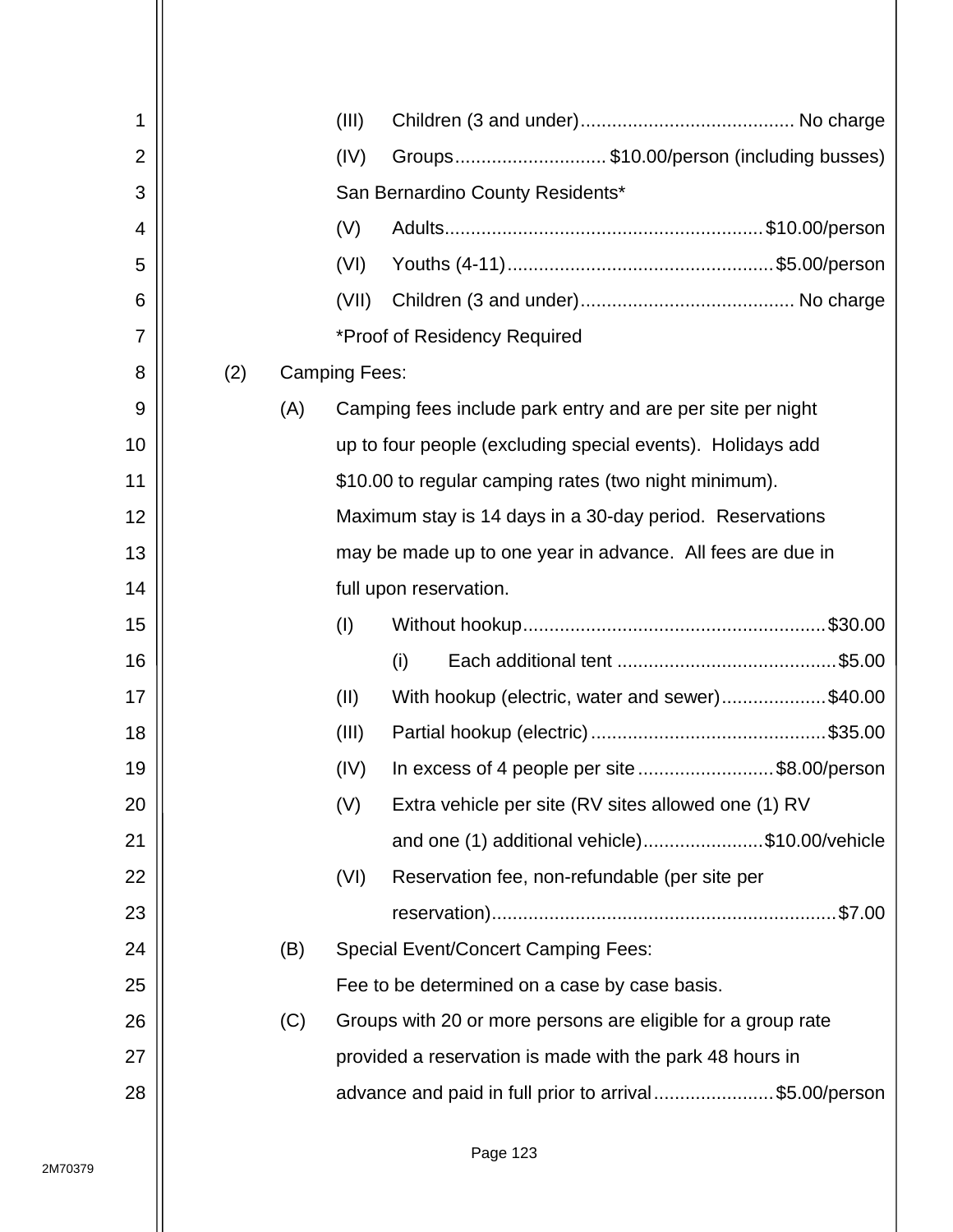| 1              |     | (D) |          | Non-refundable group reservation fee\$20.00                    |
|----------------|-----|-----|----------|----------------------------------------------------------------|
| $\overline{2}$ |     | (E) |          | Use of dump station when not paying camp fees\$15.00           |
| 3              |     | (F) |          | Cabin rentals: No Pets                                         |
| 4              |     |     |          | Equipped with one double bed, one bunk bed, air                |
| 5              |     |     |          | conditioning and heating, porch with bench and service         |
| 6              |     |     |          | counter. NO LINENS.                                            |
| 7              |     |     |          |                                                                |
| 8              |     | (G) |          | Bunk house rentals: No Pets                                    |
| 9              |     |     |          | Two night minimum on weekends (Friday, Saturday,               |
| 10             |     |     |          | Sunday). Equipped with 10 bunk beds, air conditioning, and     |
| 11             |     |     |          | adjacent restroom. NO LINENS.                                  |
| 12             |     |     |          |                                                                |
| 13             |     | (H) |          | Mini Bunkhouse rental: No Pets                                 |
| 14             |     |     |          | Two night minimum on weekends (Friday, Saturday,               |
| 15             |     |     |          | Sunday). Includes kitchenette and private restroom. NO         |
| 16             |     |     |          | LINENS. Per night (up to 6 people) \$160.00                    |
| 17             | (3) |     |          | Regional Parks Sponsored Special Event camping fees: Two night |
| 18             |     |     |          | minimum stay includes lodging and two days of special event    |
| 19             |     |     |          | entrance for up to four people. Total fees and charges must be |
| 20             |     |     |          | paid when making the reservation.                              |
| 21             |     | (A) | Camping: |                                                                |
| 22             |     |     | (I)      |                                                                |
| 23             |     |     | (II)     | With hookup (electric, water and sewer) per site/              |
| 24             |     |     |          | .\$90.00                                                       |
| 25             |     |     | (III)    | Partial hookup (electric) per site/night\$85.00                |
| 26             |     |     | (IV)     | In excess of 4 people per site/night \$20.00/person            |
| 27             |     | (B) |          | Cabin rental: No Pets                                          |
| 28             |     |     |          | Equipped with one double bed, one bunk bed, air                |
|                |     |     |          |                                                                |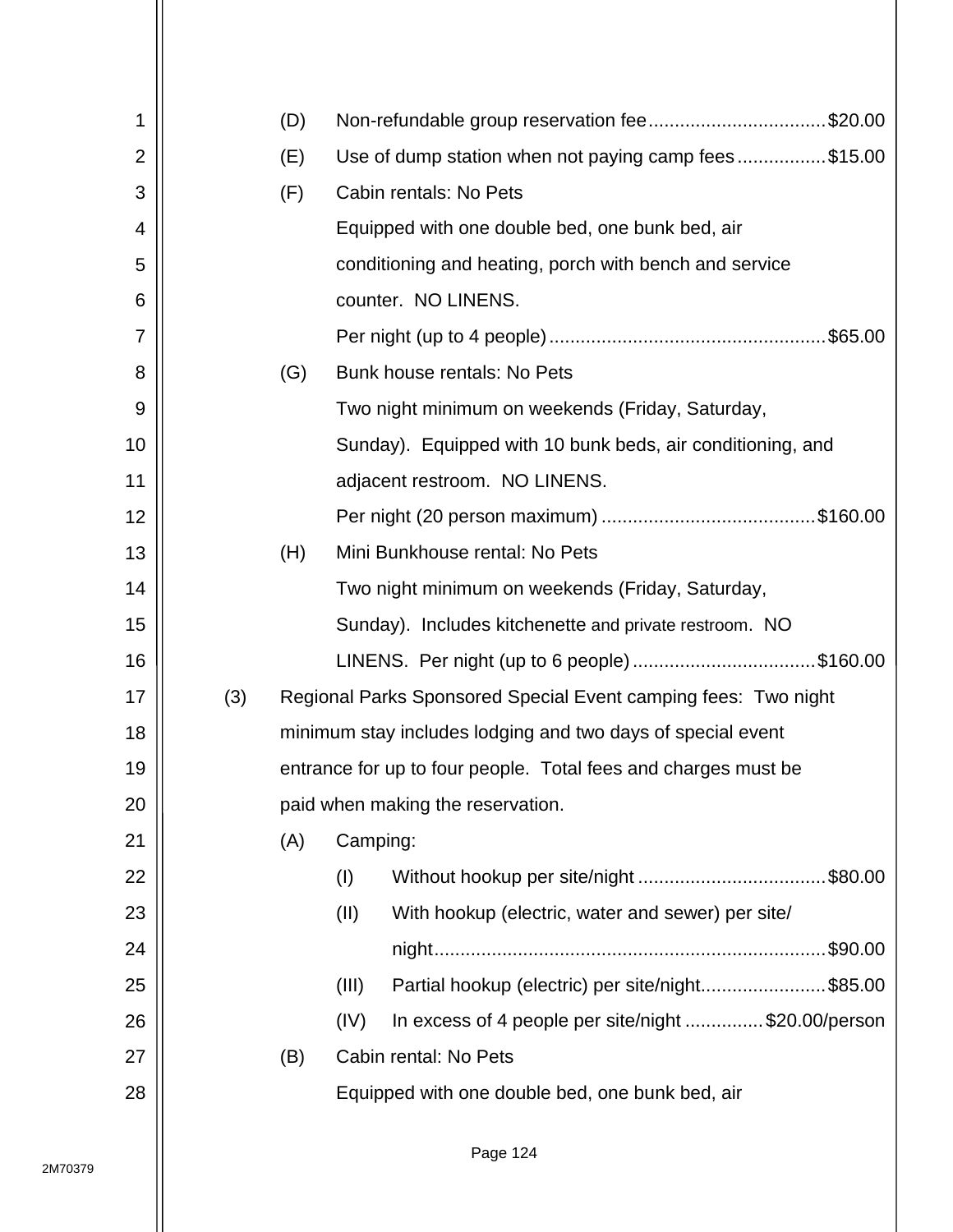| 1              |     |              |     | conditioning and heating, porch with bench and service             |  |
|----------------|-----|--------------|-----|--------------------------------------------------------------------|--|
| $\overline{2}$ |     |              |     | counter. NO LINENS.                                                |  |
| 3              |     |              |     | Per night (up to 4 people maximum) \$160.00                        |  |
| 4              |     |              | (C) | Bunk house rental: No Pets                                         |  |
| 5              |     |              |     | Equipped with 10 bunk beds, air conditioning and adjacent          |  |
| 6              |     |              |     | restroom. NO LINENS: Per night (up to 20 people)                   |  |
| 7              |     |              |     |                                                                    |  |
| 8              |     |              | (D) | Mini Bunkhouse rental: No Pets                                     |  |
| 9              |     |              |     | Includes kitchenette and full-private restroom. NO LINENS.         |  |
| 10             |     |              |     | Per night (up to 6 people maximum) \$250.00                        |  |
| 11             |     |              | (E) | Reservation fee, non-refundable (per site per reservation)  \$7.00 |  |
| 12             |     | (4)          |     | Area Use Fee: (fees due at time of reservation)                    |  |
| 13             |     |              |     | Silver Bowl, Livery Stage, School House or Campground              |  |
| 14             |     |              |     | Amphitheater                                                       |  |
| 15             |     |              | (A) |                                                                    |  |
| 16             |     |              | (B) |                                                                    |  |
| 17             |     |              | (C) |                                                                    |  |
| 18             |     | (5)          |     | <b>Other Fees:</b>                                                 |  |
| 19             |     |              | (A) | Replacement of lost or stolen pass/card \$10.00                    |  |
| 20             |     |              | (B) |                                                                    |  |
| 21             |     |              | (C) |                                                                    |  |
| 22             |     | (6)          |     | Wedding Program Fees: depends on location, hours, number of        |  |
| 23             |     |              |     | people, and other amenities requested; specific fee to be          |  |
| 24             |     |              |     | determined by the Director of Regional Parks or his/her designee.  |  |
| 25             |     | (7)          |     |                                                                    |  |
| 26             |     | (8)          |     |                                                                    |  |
| 27             | (b) | <b>Moabi</b> |     |                                                                    |  |
| 28             |     | (1)          |     | <b>Entrance Fees:</b>                                              |  |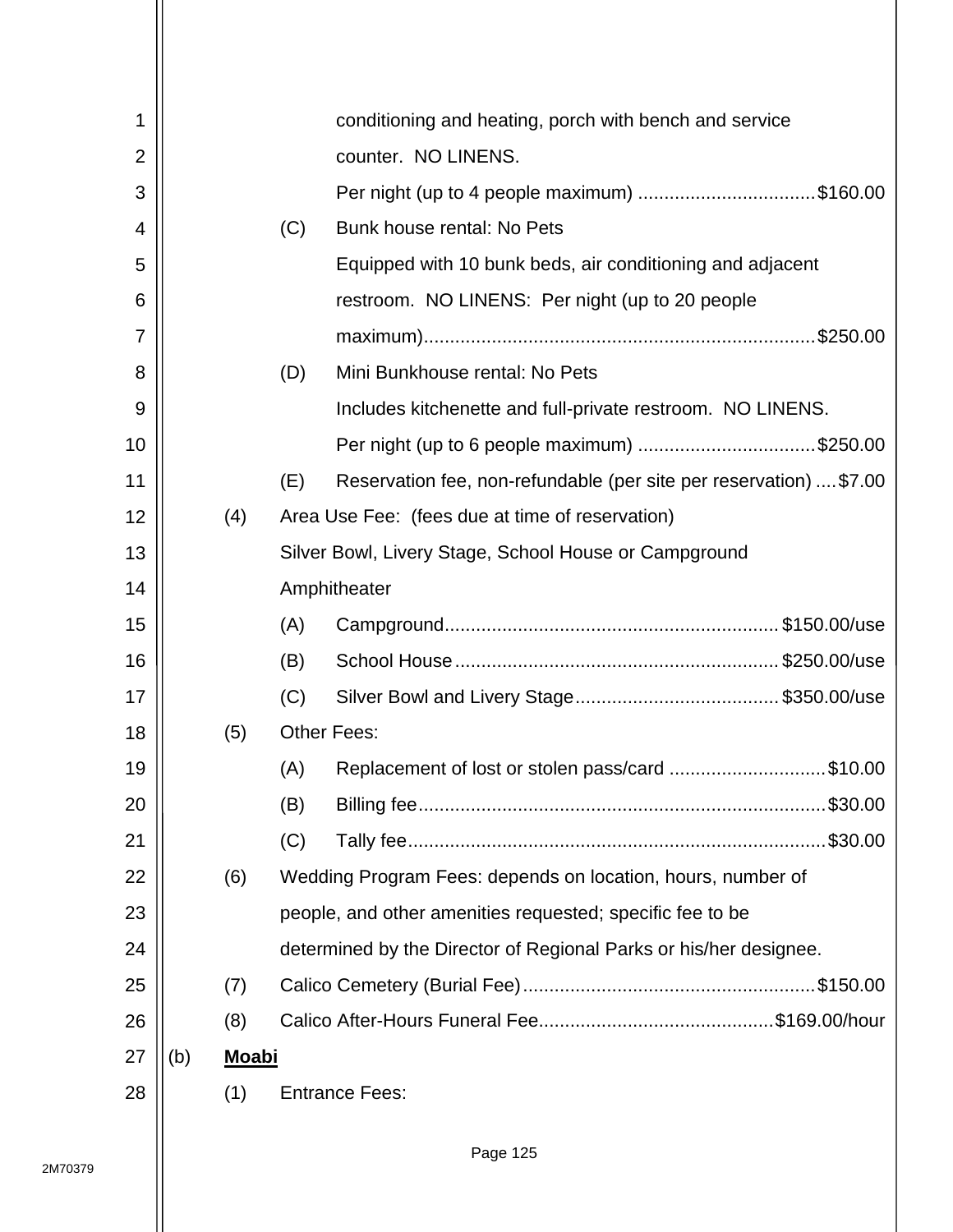| 1              |     | (A) |       |                         | Vehicle/motorized cycle:                                      |
|----------------|-----|-----|-------|-------------------------|---------------------------------------------------------------|
| $\overline{2}$ |     |     | (1)   |                         | Daily (plus 1 watercraft or toy) \$20.00                      |
| 3              |     |     | (II)  |                         | Each additional watercraft or toy\$10.00                      |
| 4              |     | (B) |       | <b>Visitor Vehicle:</b> |                                                               |
| 5              |     |     | (1)   |                         |                                                               |
| 6              |     |     | (II)  |                         |                                                               |
| 7              |     | (C) |       |                         | Pedestrian, equestrian, non-motorized cycle, each person on   |
| 8              |     |     |       |                         |                                                               |
| 9              |     | (D) |       |                         |                                                               |
| 10             |     | (E) |       |                         | Dogs (except assistance dogs for qualified individuals with a |
| 11             |     |     |       |                         |                                                               |
| 12             |     |     |       |                         |                                                               |
| 13             | (2) |     |       |                         | Camping Fees: Holidays add \$10.00 to regular camping fees    |
| 14             |     | (A) |       |                         | <b>General Policies:</b>                                      |
| 15             |     |     | (1)   |                         | Camping fee includes one vehicle park entry and is            |
| 16             |     |     |       |                         | per unit per night (excluding special events).                |
| 17             |     |     | (II)  |                         | All rates are based on up to 6 persons per campsite.          |
| 18             |     |     |       |                         | (minimum of 2 adults per campsite)                            |
| 19             |     |     | (III) |                         | Reservations may be made up to one year in                    |
| 20             |     |     |       | advance.                |                                                               |
| 21             |     |     |       | (i)                     | Daily Rate - will require a deposit equal to the              |
| 22             |     |     |       |                         | daily rate times the number of nights or days                 |
| 23             |     |     |       |                         | reserved plus the reservation fee.                            |
| 24             |     |     |       | (ii)                    | Monthly Rate – will require a deposit equal to                |
| 25             |     |     |       |                         | the monthly rate times the number of months                   |
| 26             |     |     |       |                         | plus the reservation fee.                                     |
| 27             |     |     |       | (iii)                   | Holidays - Three-night minimum for the                        |
| 28             |     |     |       |                         | following holidays: New Year's Eve, Presidents                |
|                |     |     |       |                         |                                                               |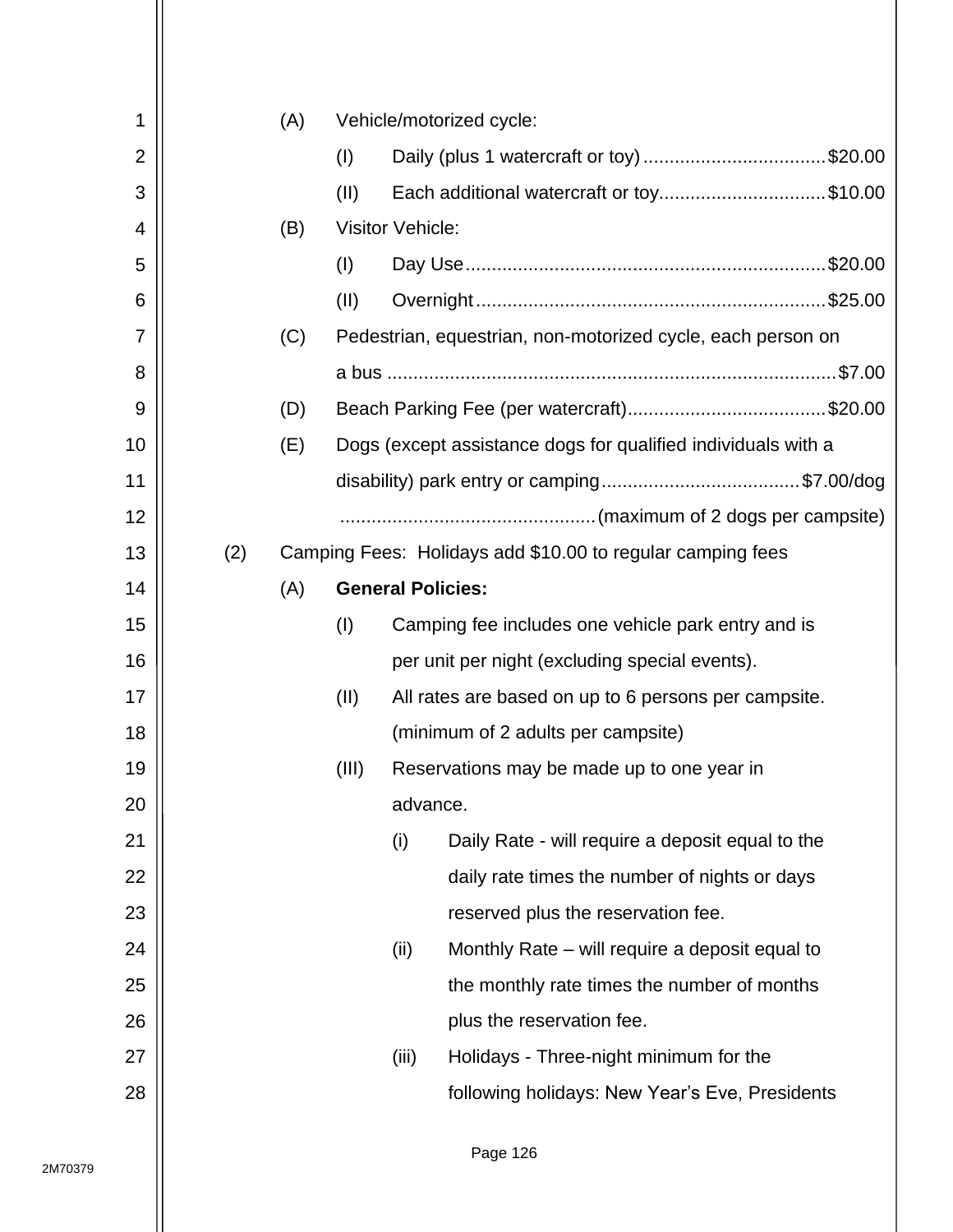| 1  |     |       |                                                  |                   | Day, Memorial Day, 4th of July, Labor Day and        |  |  |
|----|-----|-------|--------------------------------------------------|-------------------|------------------------------------------------------|--|--|
| 2  |     |       |                                                  |                   | Thanksgiving. Two night minimum for Easter,          |  |  |
| 3  |     |       |                                                  |                   | Mother's Day, and Father's Day.                      |  |  |
| 4  | (B) |       |                                                  |                   | RV Camping: All RVs must be RVIA approved with self- |  |  |
| 5  |     |       |                                                  |                   | contained restroom and holding tank.                 |  |  |
| 6  |     | (1)   |                                                  |                   | Non Peninsula - Nightly rate (2-night minimum):      |  |  |
| 7  |     |       | (i)                                              |                   | With full hookup/50 AMP (sites 1-9)\$60.00           |  |  |
| 8  |     |       | (ii)                                             |                   | With full hookup/30 AMP (sites 22-34)\$55.00         |  |  |
| 9  |     |       | (iii)                                            |                   | With full hookup/50 AMP (sites 10-21 seasonal        |  |  |
| 10 |     |       |                                                  |                   | only) (Available November thru February only)\$60.00 |  |  |
| 11 |     |       | (iv)                                             |                   | With partial hookup/water & 30 AMP/no sewer          |  |  |
| 12 |     |       |                                                  |                   |                                                      |  |  |
| 13 |     | (II)  | Peninsula area – Nightly rate (2-night minimum): |                   |                                                      |  |  |
| 14 |     |       | (i)                                              |                   | With full hookup/50 AMP\$70.00                       |  |  |
| 15 |     | (III) | RV Camping - Monthly Rate:                       |                   |                                                      |  |  |
| 16 |     |       | (i)                                              |                   | Monthly rates are available, in addition to the      |  |  |
| 17 |     |       |                                                  |                   | nightly rates, during November 1st - the end of      |  |  |
| 18 |     |       |                                                  | February.         |                                                      |  |  |
| 19 |     |       |                                                  | (a)               | Full hookup (sites 1-21)\$700.00                     |  |  |
| 20 |     |       |                                                  | (b)               | Partial hookup (sites 22-45) \$600.00                |  |  |
| 21 |     |       |                                                  | (c)               | Other vehicle, storage trailer, watercraft           |  |  |
| 22 |     |       |                                                  |                   |                                                      |  |  |
| 23 |     | (IV)  |                                                  |                   | Dry Camping: RV must be RVIA approved with self-     |  |  |
| 24 |     |       |                                                  |                   | contained restroom and holding tank (no tents or     |  |  |
| 25 |     |       |                                                  | campers allowed). |                                                      |  |  |
| 26 |     |       | (i)                                              |                   | Overflow parking area                                |  |  |
| 27 |     |       |                                                  | (a)               | Day Use-vehicle, trailer or RV temporary             |  |  |
| 28 |     |       |                                                  |                   |                                                      |  |  |
|    |     |       |                                                  |                   |                                                      |  |  |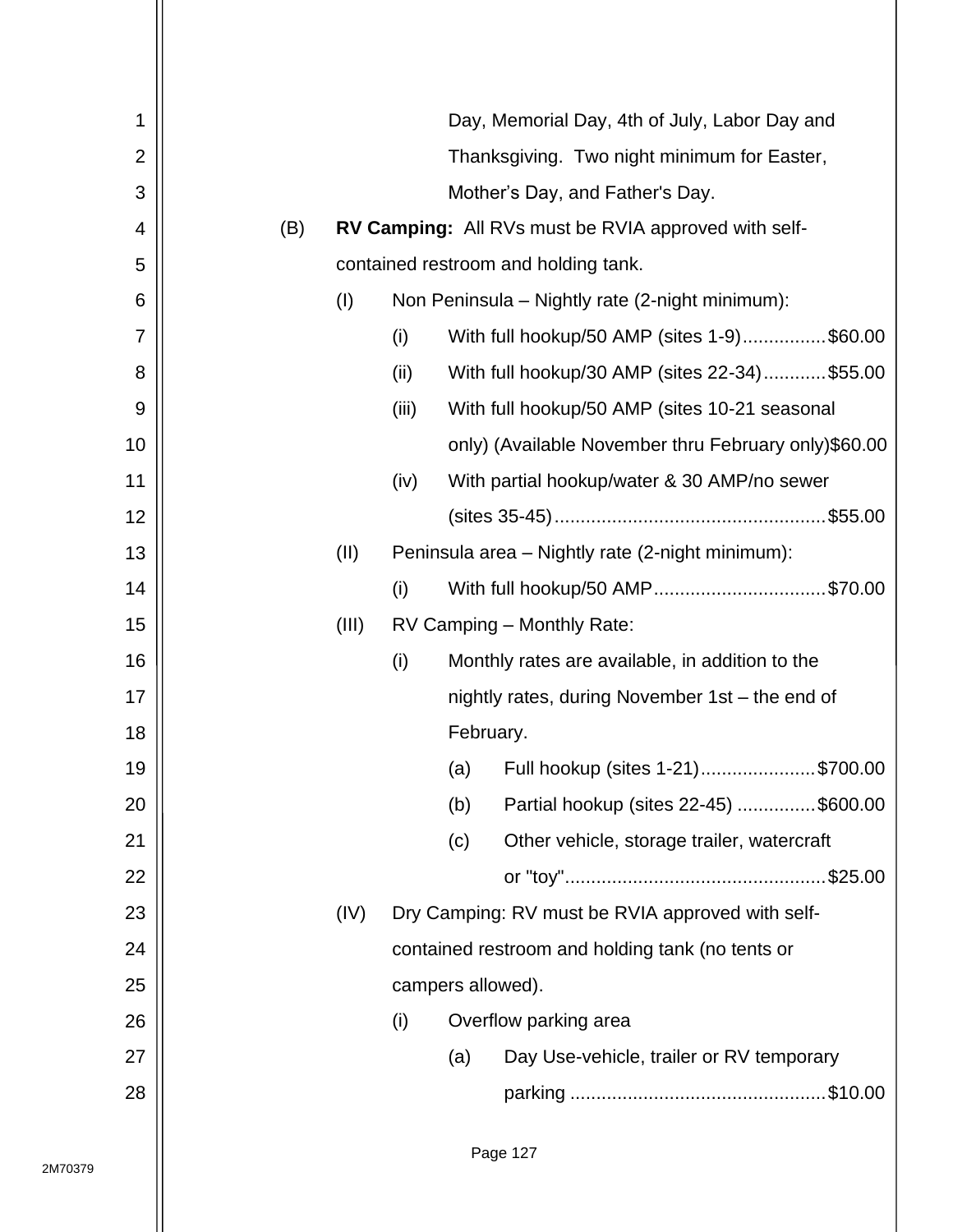| 1  |     |     |                               |                    | (b) |                                                                |  |  |  |  |  |  |
|----|-----|-----|-------------------------------|--------------------|-----|----------------------------------------------------------------|--|--|--|--|--|--|
| 2  |     | (C) |                               |                    |     | Tent Camping: (No vehicles or vehicular campers with           |  |  |  |  |  |  |
| 3  |     |     |                               | tents allowed).    |     |                                                                |  |  |  |  |  |  |
| 4  |     |     | (I)                           |                    |     | Tent Camping: Family Campground (General Public):              |  |  |  |  |  |  |
| 5  |     |     |                               | (i)                |     | Daily (excluding holidays) \$35.00                             |  |  |  |  |  |  |
| 6  |     |     |                               | (ii)               |     |                                                                |  |  |  |  |  |  |
| 7  |     |     | (II)                          |                    |     | Group Tent Camping Fee (Gowan Cove & Scout                     |  |  |  |  |  |  |
| 8  |     |     |                               | Cove):             |     |                                                                |  |  |  |  |  |  |
| 9  |     |     |                               | (i)                |     | Daily Camping Fee per person \$7.00                            |  |  |  |  |  |  |
| 10 |     |     |                               | (ii)               |     |                                                                |  |  |  |  |  |  |
| 11 |     |     |                               | (iii)              |     |                                                                |  |  |  |  |  |  |
| 12 |     |     |                               | (iv)               |     | Non-refundable group reservation fee \$20.00                   |  |  |  |  |  |  |
| 13 |     | (D) |                               | <b>Other Fees:</b> |     |                                                                |  |  |  |  |  |  |
| 14 |     |     | (1)                           |                    |     |                                                                |  |  |  |  |  |  |
| 15 |     |     | (II)                          |                    |     |                                                                |  |  |  |  |  |  |
| 16 |     |     | (III)                         |                    |     | Reservation Fee (non-refundable)\$10.00                        |  |  |  |  |  |  |
| 17 |     |     | (IV)                          |                    |     |                                                                |  |  |  |  |  |  |
| 18 |     |     | (V)                           |                    |     | In excess of 6 people per rental space \$3.00/person           |  |  |  |  |  |  |
| 19 |     |     |                               |                    |     | (maximum of 6-8 people per specific campsite)                  |  |  |  |  |  |  |
| 20 | (3) |     | <b>Mobile Home Site Fees:</b> |                    |     |                                                                |  |  |  |  |  |  |
| 21 |     | (A) |                               |                    |     | Lots 1, 2, 30, 39-43, 56-58, 62, 63, 70, 74-77  \$360.00/month |  |  |  |  |  |  |
| 22 |     | (B) |                               |                    |     | Lots 4-29, 31-38, 44-47, 49-55, 59-61, 64-69, 71-73,           |  |  |  |  |  |  |
| 23 |     |     |                               |                    |     |                                                                |  |  |  |  |  |  |
| 24 |     | (C) |                               |                    |     | Utility charges for mobile home sites as set by P.U.C.         |  |  |  |  |  |  |
| 25 |     | (D) |                               |                    |     |                                                                |  |  |  |  |  |  |
| 26 | (4) |     |                               |                    |     | Boat, trailer and recreational vehicle storage fees (occupancy |  |  |  |  |  |  |
| 27 |     |     |                               |                    |     | prohibited without park permit; concession fees may differ):   |  |  |  |  |  |  |
| 28 |     | (A) |                               |                    |     |                                                                |  |  |  |  |  |  |
|    |     |     |                               |                    |     |                                                                |  |  |  |  |  |  |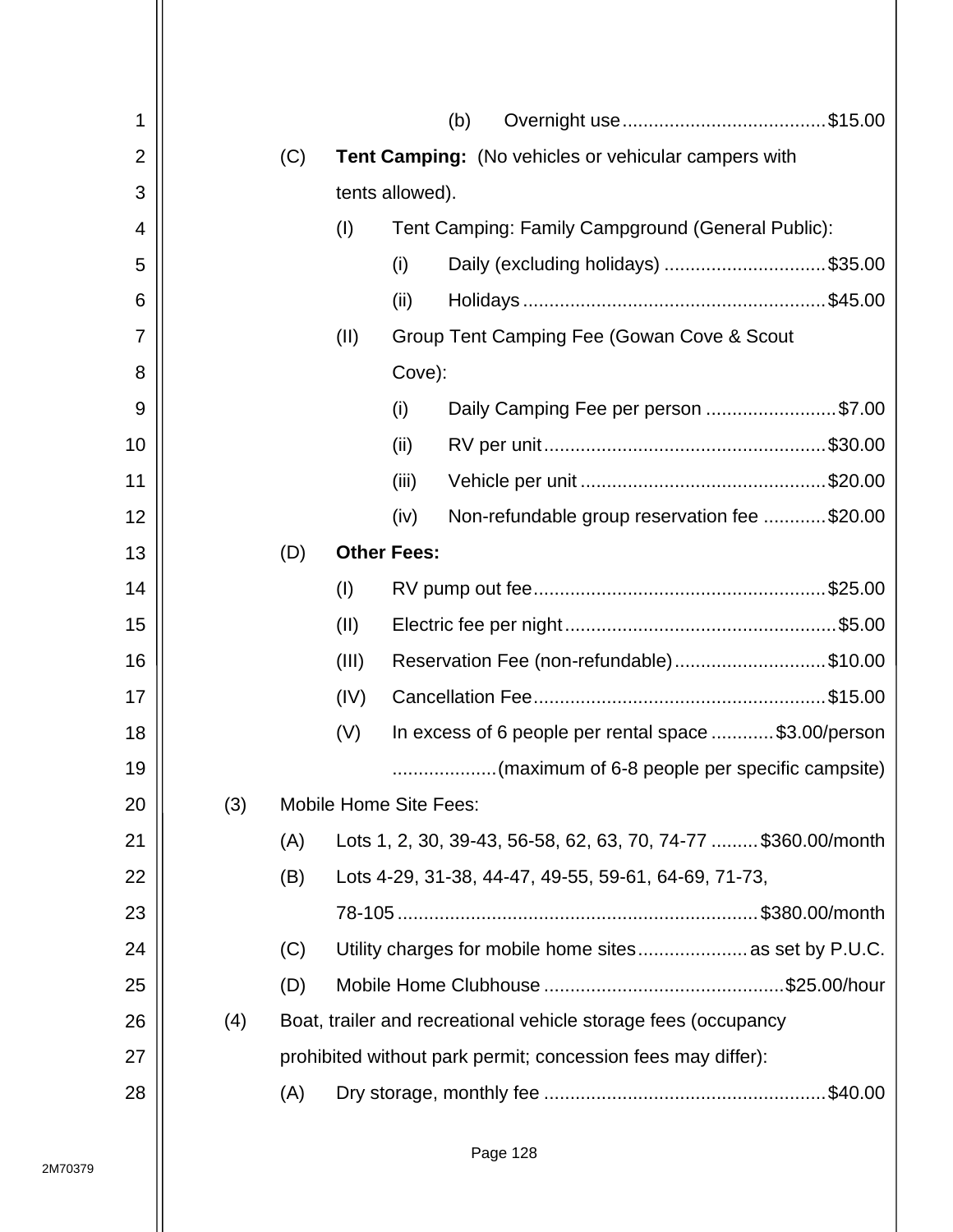| 1              |     | (B) |                    |                                                        |
|----------------|-----|-----|--------------------|--------------------------------------------------------|
| $\overline{2}$ |     | (C) |                    |                                                        |
| 3              |     | (D) |                    | Marina Boat Slip Rental:                               |
| 4              |     |     | (I)                | "B" & "C" Docks (no water or electric):                |
| 5              |     |     |                    | (i)                                                    |
| 6              |     |     |                    | (ii)                                                   |
| $\overline{7}$ |     |     |                    | (iii)                                                  |
| 8              |     |     | (11)               | "A" Dock (includes water & electric):                  |
| 9              |     |     |                    | (i)                                                    |
| 10             |     |     |                    | (ii)                                                   |
| 11             |     |     |                    | (iii)                                                  |
| 12             | (5) |     |                    | Picnic site reservation fees, per day:                 |
| 13             |     | (A) |                    |                                                        |
| 14             |     | (B) |                    |                                                        |
| 15             | (6) |     | <b>Other Fees:</b> |                                                        |
| 16             |     | (A) |                    | Replacement of lost or stolen entrance pass\$5.00      |
| 17             |     | (B) |                    | Replacement of lost or stolen permit\$15.00            |
| 18             |     | (C) |                    | Damage Fees:                                           |
| 19             |     |     | (I)                |                                                        |
| 20             |     |     | (II)               | Disable/damage electric pedestal fee Actual cost in an |
| 21             |     |     |                    |                                                        |
| 22             |     |     | (III)              |                                                        |
| 23             |     |     | (IV)               |                                                        |
| 24             | (7) |     |                    | <b>Cancellation Policy:</b>                            |
| 25             |     | (A) |                    | Campsites - Daily Rates:                               |
| 26             |     |     | (1)                | Non-Holidays:                                          |
| 27             |     |     |                    | (i)<br>31 days or more prior to arrival date -         |
| 28             |     |     |                    | Cancellation fee of \$15.00.                           |
|                |     |     |                    |                                                        |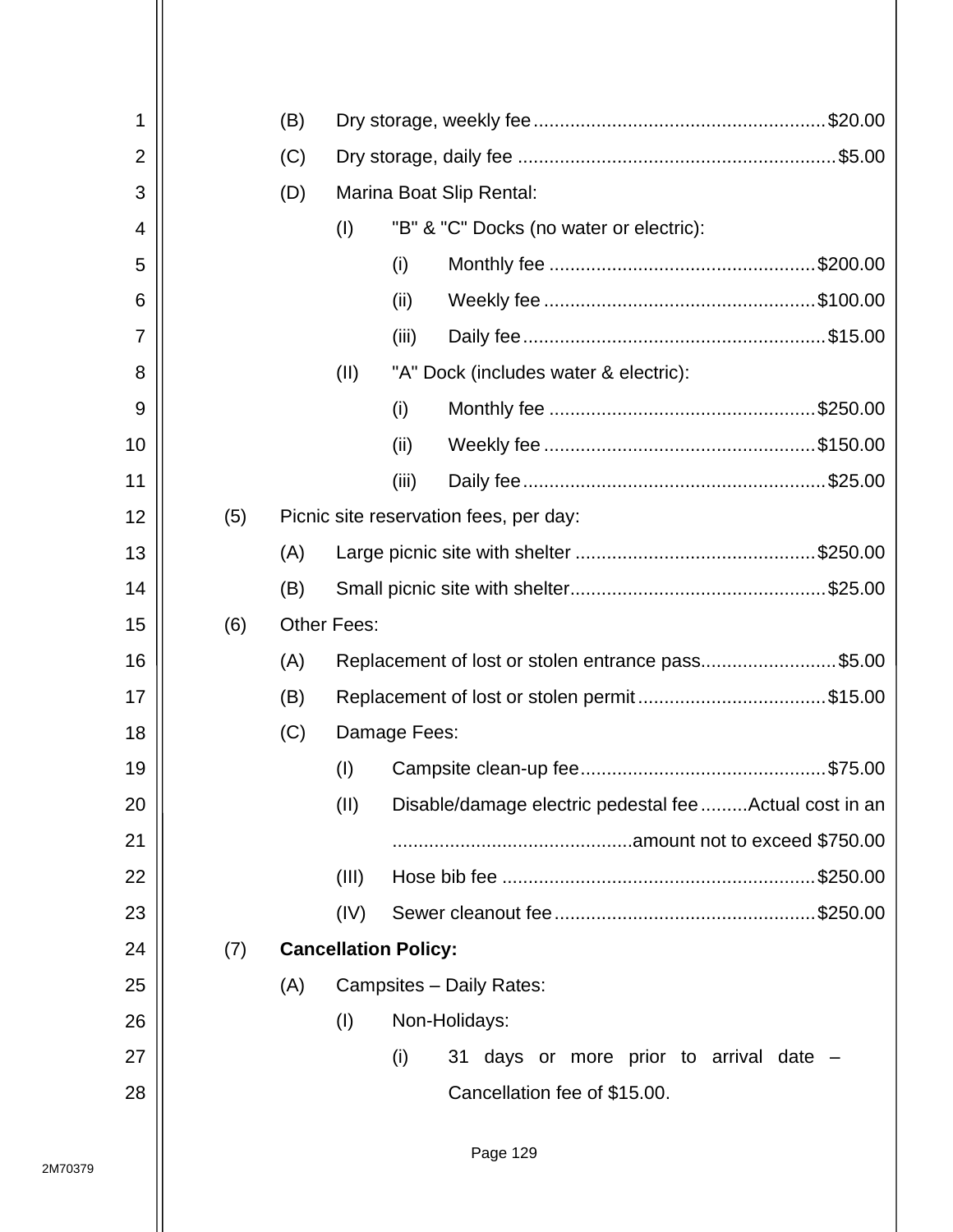| 1              |     |       | (ii)                     | 30-15 days prior to arrival date – Cancellation          |
|----------------|-----|-------|--------------------------|----------------------------------------------------------|
| $\overline{2}$ |     |       |                          | fee plus 50 percent of first night regular price         |
| 3              |     |       |                          | fee.                                                     |
| 4              |     |       | (iii)                    | 14-1 days prior to arrival date – Cancellation           |
| 5              |     |       |                          | fee plus first night regular price fee.                  |
| 6              |     | (II)  | Holidays:                |                                                          |
| 7              |     |       | (i)                      | 31 days or more prior to arrival date -                  |
| 8              |     |       |                          | Cancellation fee of \$15.00.                             |
| 9              |     |       | (ii)                     | 30-15 days prior to arrival date – Cancellation          |
| 10             |     |       |                          | fee plus first night holiday rate.                       |
| 11             |     |       | (iii)                    | 14-1 days prior to arrival date – Cancellation           |
| 12             |     |       |                          | fee plus first three nights holiday rate.                |
| 13             | (B) |       |                          | Campsites - Monthly Rates:                               |
| 14             |     | (1)   |                          | 31 days or more prior to arrival date - Cancellation     |
| 15             |     |       |                          | fee of \$15.00.                                          |
| 16             |     | (II)  |                          | 30-15 days prior to arrival date – Cancellation fee plus |
| 17             |     |       |                          | 50 percent of monthly rate.                              |
| 18             |     | (III) |                          | 14-1 days prior to arrival date – Cancellation fee plus  |
| 19             |     |       |                          | 100 percent of monthly rate.                             |
| 20             | (C) |       | <b>Picnic Pavilions:</b> |                                                          |
| 21             |     | (1)   |                          | Non-Holidays:                                            |
| 22             |     |       | (i)                      | $30 - 15$<br>days prior to<br>reservation<br>date        |
| 23             |     |       |                          | Cancellation fee of \$15.00.                             |
| 24             |     |       | (ii)                     | 14-1 days prior to arrival date - Cancellation           |
| 25             |     |       |                          | fee plus 50 percent of daily rate.                       |
| 26             |     | (II)  | Holidays:                |                                                          |
| 27             |     |       | (i)                      | days prior to reservation<br>$30 - 15$<br>date           |
| 28             |     |       |                          | Cancellation fee of \$15.00.                             |
|                |     |       |                          |                                                          |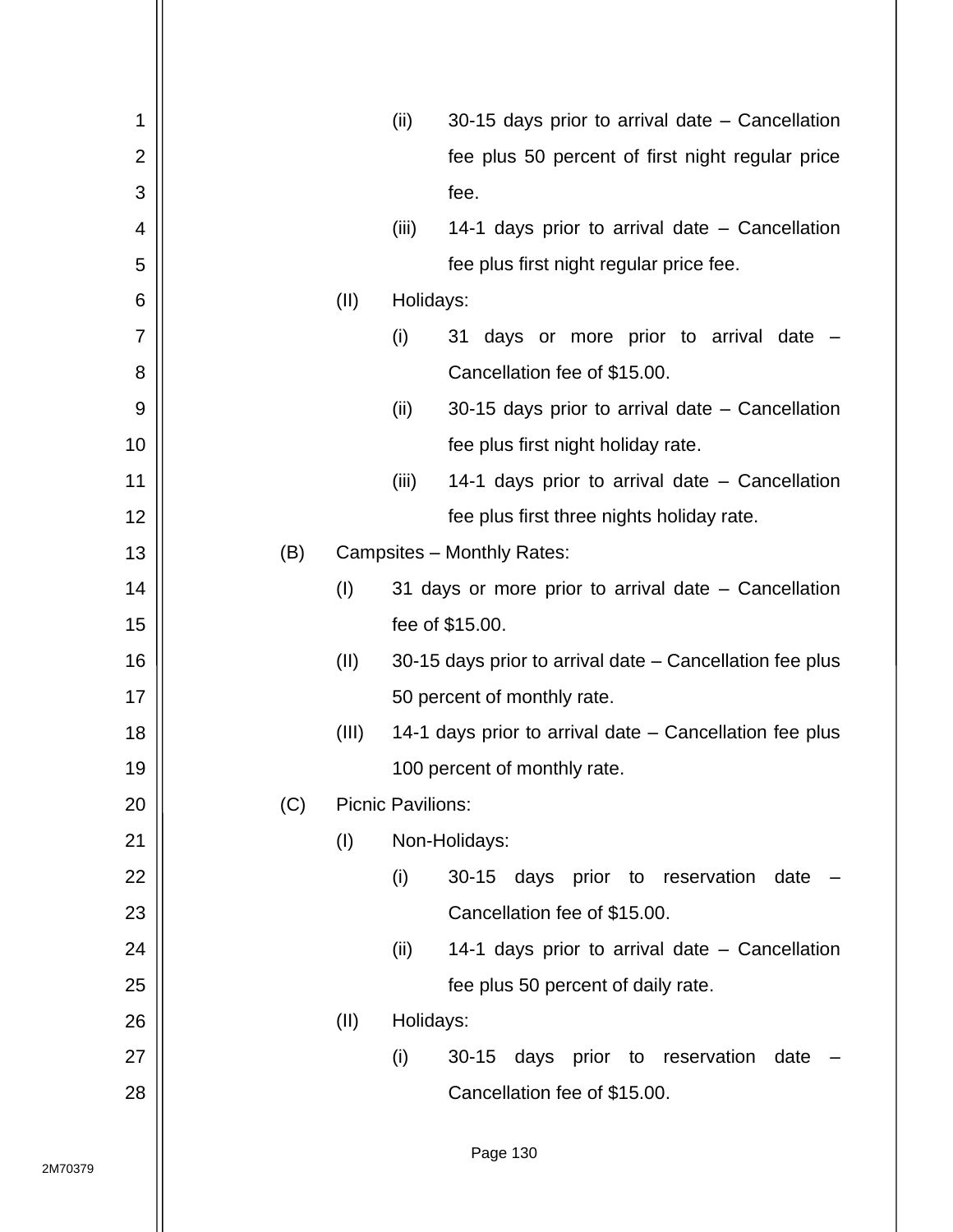| 1              |     |     |                   | (ii)                                                      | 14-1 days prior to arrival date - Cancellation                      |
|----------------|-----|-----|-------------------|-----------------------------------------------------------|---------------------------------------------------------------------|
| $\overline{2}$ |     |     |                   | fee plus 100 percent of daily rate.                       |                                                                     |
| 3              |     |     | (D)               |                                                           | Change of dates will incur a \$15.00 Cancellation Fee plus a        |
| 4              |     |     |                   | \$10.00 new Reservation Fee.                              |                                                                     |
| 5              |     |     | (E)               |                                                           | Early Departures – there is no refund for daily rate early          |
| 6              |     |     |                   |                                                           | departures. Monthly rate early departures will be charged a         |
| 7              |     |     |                   |                                                           | penalty fee in the amount of 50 percent of the monthly rate         |
| 8              |     |     |                   | fee.                                                      |                                                                     |
| 9              | (c) |     | <b>Glen Helen</b> |                                                           |                                                                     |
| 10             |     | (1) |                   | <b>Entrance Fees:</b>                                     |                                                                     |
| 11             |     |     | (A)               | Vehicle/motorized cycle:                                  |                                                                     |
| 12             |     |     |                   | (I)                                                       | Weekdays (Mon-Fri) (excluding holidays and special                  |
| 13             |     |     |                   |                                                           |                                                                     |
| 14             |     |     |                   | (II)                                                      | Weekends and Holidays (New Year's Day, Presidents                   |
| 15             |     |     |                   |                                                           | Day, Easter, Memorial Day, Labor Day, 4th of July and               |
| 16             |     |     |                   |                                                           | Thanksgiving Day; weekends - Fri, Sat, Sun and Mon                  |
| 17             |     |     |                   |                                                           | where applicable) (excluding special events) \$10.00                |
| 18             |     |     | (B)               |                                                           | Pedestrian, equestrian, non-motorized cycle, each person on         |
| 19             |     |     |                   |                                                           | \$3.00                                                              |
| 20             |     |     | (C)               | Annual vehicle entrance pass (per carload):               |                                                                     |
| 21             |     |     |                   |                                                           | Valid at all parks except Lake Gregory, Moabi and Calico . \$125.00 |
| 22             |     |     | (D)               | Senior citizens, qualified individuals with a disability, |                                                                     |
| 23             |     |     |                   | veterans, and active-duty personnel in the United States  |                                                                     |
| 24             |     |     |                   |                                                           | Armed Services, annual vehicle entrance pass (per carload)          |
| 25             |     |     |                   |                                                           | Valid at all parks except Lake Gregory, Moabi and Calico . \$100.00 |
| 26             |     |     | (E)               |                                                           | Annual walking entrance pass (per person) includes one dog          |
| 27             |     |     |                   |                                                           | Valid at all parks except Lake Gregory, Moabi and Calico  \$25.00   |
| 28             |     |     | (F)               | Annual vehicle entrance pass (per carload)                |                                                                     |
|                |     |     |                   |                                                           |                                                                     |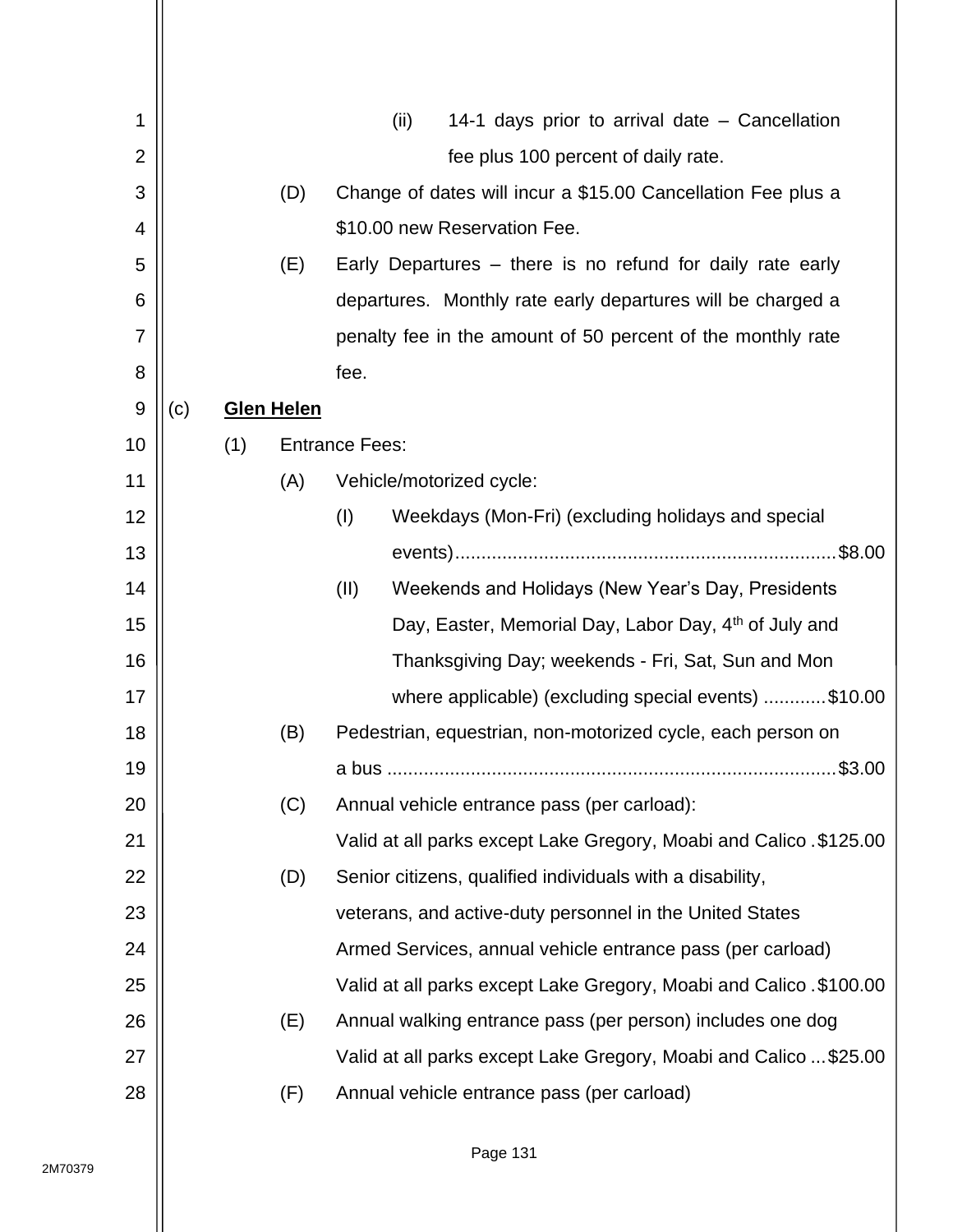| 1              |     | Valid at Glen Helen Regional Park only \$60.00                       |                                                                 |                                                               |  |  |  |  |  |
|----------------|-----|----------------------------------------------------------------------|-----------------------------------------------------------------|---------------------------------------------------------------|--|--|--|--|--|
| $\overline{2}$ |     | <b>NOTE:</b> Annual entrance passes are valid daily, except holidays |                                                                 |                                                               |  |  |  |  |  |
| 3              |     |                                                                      | and special events, for 12 months from date of purchase and are |                                                               |  |  |  |  |  |
| 4              |     |                                                                      | not transferable.                                               |                                                               |  |  |  |  |  |
| 5              |     | (G)                                                                  |                                                                 | Dogs (except assistance dogs for qualified individuals with a |  |  |  |  |  |
| 6              |     |                                                                      |                                                                 |                                                               |  |  |  |  |  |
| $\overline{7}$ | (2) |                                                                      | <b>Camping Fees:</b>                                            |                                                               |  |  |  |  |  |
| 8              |     | (A)                                                                  |                                                                 | Camping fee includes park entry and is per site, per night up |  |  |  |  |  |
| 9              |     |                                                                      |                                                                 | to 6 people (excluding holidays and special events).          |  |  |  |  |  |
| 10             |     |                                                                      |                                                                 | Holidays/special events add \$10.00 to regular camping rates  |  |  |  |  |  |
| 11             |     |                                                                      |                                                                 | (two night minimum). Maximum stay is 14 days in a 30-day      |  |  |  |  |  |
| 12             |     |                                                                      |                                                                 | period. Reservations may be made up to one year in            |  |  |  |  |  |
| 13             |     |                                                                      | advance. All fees are due in full upon reservation.             |                                                               |  |  |  |  |  |
| 14             |     |                                                                      | (1)                                                             |                                                               |  |  |  |  |  |
| 15             |     |                                                                      | (II)                                                            | With hookup (electric, water and sewer)\$30.00                |  |  |  |  |  |
| 16             |     |                                                                      | (III)                                                           | In excess of 6 people per site \$5.00/person                  |  |  |  |  |  |
| 17             |     |                                                                      | (IV)                                                            | Extra vehicle per site (RV sites allow one (1) RV and         |  |  |  |  |  |
| 18             |     |                                                                      |                                                                 |                                                               |  |  |  |  |  |
| 19             |     |                                                                      | (V)                                                             | Reservation fee, non-refundable (per site) \$7.00             |  |  |  |  |  |
| 20             |     |                                                                      | (VI)                                                            | Use of dump station when not paying camp fees \$15.00         |  |  |  |  |  |
| 21             |     | (B)                                                                  |                                                                 | <b>Special Event/Concert Camping Fees:</b>                    |  |  |  |  |  |
| 22             |     |                                                                      | (1)                                                             | Fee to be negotiated on a case by case basis.                 |  |  |  |  |  |
| 23             |     | (C)                                                                  |                                                                 | Groups with 20 or more persons are eligible for a group rate  |  |  |  |  |  |
| 24             |     |                                                                      |                                                                 | provided reservation is made with the park 48 hours in        |  |  |  |  |  |
| 25             |     |                                                                      |                                                                 | advance and paid in full prior to arrival:                    |  |  |  |  |  |
| 26             |     |                                                                      | (1)                                                             | Per adult/youth (minimum 20 persons)\$5.00                    |  |  |  |  |  |
| 27             |     |                                                                      | (II)                                                            | Non-refundable group reservation fee \$20.00                  |  |  |  |  |  |
| 28             |     | (D)                                                                  |                                                                 |                                                               |  |  |  |  |  |
|                |     |                                                                      |                                                                 |                                                               |  |  |  |  |  |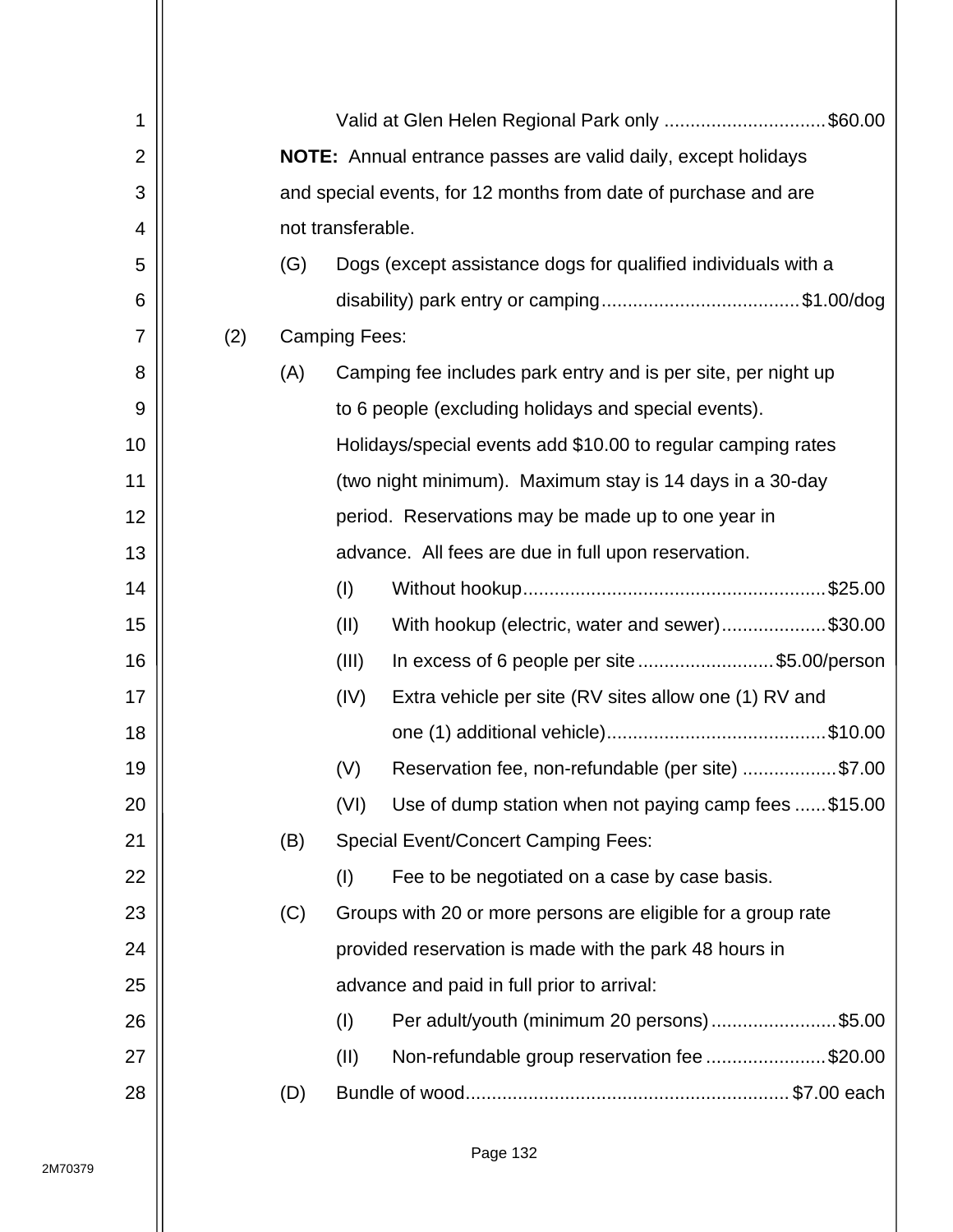| 1              | (3) |          |                                                                    | Day Use Education Excursion Program:                             |  |  |  |  |  |  |  |
|----------------|-----|----------|--------------------------------------------------------------------|------------------------------------------------------------------|--|--|--|--|--|--|--|
| $\overline{2}$ |     |          |                                                                    | Groups with 20 or more youths sponsored by established public or |  |  |  |  |  |  |  |
| 3              |     |          | private institutions (such as schools, churches, Boy Scouts, Girl  |                                                                  |  |  |  |  |  |  |  |
| 4              |     |          | Scouts, YMCA, YWCA) are eligible for a group rate providing a      |                                                                  |  |  |  |  |  |  |  |
| 5              |     |          | confirmed reservation is made with the park 48 hours in advance of |                                                                  |  |  |  |  |  |  |  |
| 6              |     | arrival: |                                                                    |                                                                  |  |  |  |  |  |  |  |
| $\overline{7}$ |     | (A)      |                                                                    | Entrance fee                                                     |  |  |  |  |  |  |  |
| 8              |     |          |                                                                    | (cannot be used with any other discount)\$3.00/person            |  |  |  |  |  |  |  |
| 9              | (4) |          |                                                                    | Shelter site fees, per day (fees due at time of reservation):    |  |  |  |  |  |  |  |
| 10             |     | (A)      |                                                                    |                                                                  |  |  |  |  |  |  |  |
| 11             |     | (B)      |                                                                    |                                                                  |  |  |  |  |  |  |  |
| 12             |     | (C)      |                                                                    | Non-refundable shelter site reservation fee\$7.00                |  |  |  |  |  |  |  |
| 13             |     |          |                                                                    | If the shelter is cancelled less than 30 days before             |  |  |  |  |  |  |  |
| 14             |     |          |                                                                    | reservation dates, all fees will be non-refundable. A            |  |  |  |  |  |  |  |
| 15             |     |          |                                                                    | damage/clean-up deposit (refundable minus any actual costs       |  |  |  |  |  |  |  |
| 16             |     |          |                                                                    | for damage and required clean-up) will be a minimum of           |  |  |  |  |  |  |  |
| 17             |     |          |                                                                    | \$100 and/or be determined by the size and nature of the         |  |  |  |  |  |  |  |
| 18             |     |          |                                                                    | event. A deposit made does not relieve any party from            |  |  |  |  |  |  |  |
| 19             |     |          |                                                                    | liability for the cost of damage or clean-up that exceed the     |  |  |  |  |  |  |  |
| 20             |     |          |                                                                    | amount of the deposit.                                           |  |  |  |  |  |  |  |
| 21             | (5) |          |                                                                    | <b>Fishing Fees Daily:</b>                                       |  |  |  |  |  |  |  |
| 22             |     | (A)      |                                                                    |                                                                  |  |  |  |  |  |  |  |
| 23             |     | (B)      |                                                                    |                                                                  |  |  |  |  |  |  |  |
| 24             |     | (C)      |                                                                    |                                                                  |  |  |  |  |  |  |  |
| 25             | (6) |          | <b>Swimming Fees:</b>                                              |                                                                  |  |  |  |  |  |  |  |
| 26             |     | (A)      |                                                                    | Swim admission plus waterslide:                                  |  |  |  |  |  |  |  |
| 27             |     |          | (1)                                                                | Daily (Mon-Fri), (excluding holidays, holiday                    |  |  |  |  |  |  |  |
| 28             |     |          |                                                                    |                                                                  |  |  |  |  |  |  |  |
|                |     |          |                                                                    |                                                                  |  |  |  |  |  |  |  |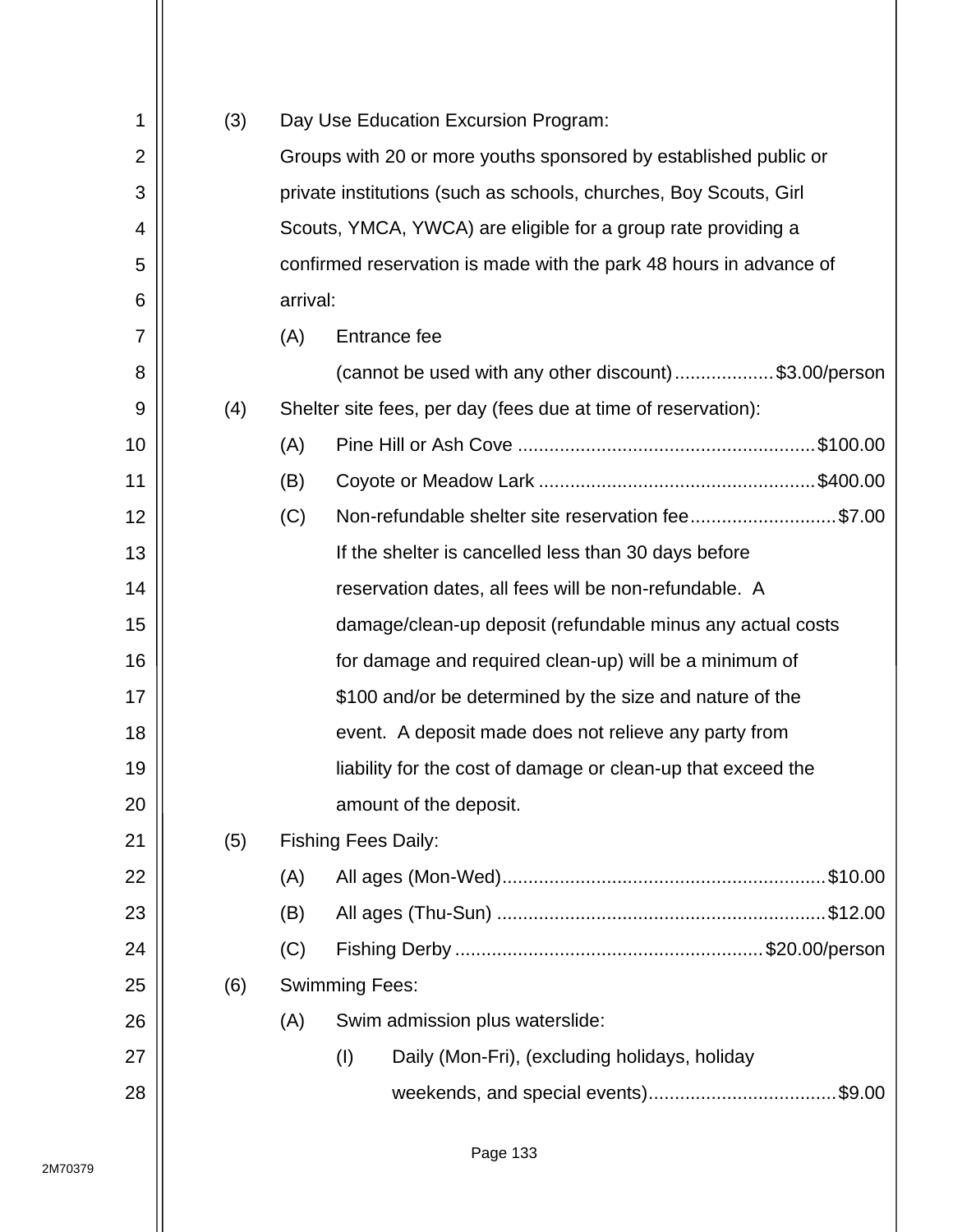| 1              |     |     | (II)               |                            | Weekends (Sat-Sun), (excluding holidays)\$11.00    |                                                    |  |  |  |  |  |
|----------------|-----|-----|--------------------|----------------------------|----------------------------------------------------|----------------------------------------------------|--|--|--|--|--|
| $\overline{2}$ |     |     | (III)              |                            | Holidays, holiday weekends (Fri, Sat, Sun, and Mon |                                                    |  |  |  |  |  |
| 3              |     |     |                    |                            | where applicable) and special events\$17.00        |                                                    |  |  |  |  |  |
| 4              |     |     | (IV)               |                            | After Hours Events (swim area and waterslide)      |                                                    |  |  |  |  |  |
| 5              |     |     |                    | (i)                        | 5:30 p.m. - 7:30 p.m., Daily minimum of 100        |                                                    |  |  |  |  |  |
| 6              |     |     |                    |                            |                                                    | adult/youths:                                      |  |  |  |  |  |
| 7              |     |     |                    |                            | (a)                                                | Adults and youth \$15.00                           |  |  |  |  |  |
| 8              |     |     |                    |                            | (b)                                                | Children (3 and under)  No charge                  |  |  |  |  |  |
| 9              |     |     |                    | (ii)                       |                                                    |                                                    |  |  |  |  |  |
| 10             |     |     |                    | (iii)                      |                                                    | Cleaning fee (refundable)\$100.00                  |  |  |  |  |  |
| 11             |     |     |                    | (iv)                       |                                                    | All fees payable 48 hours in advance.              |  |  |  |  |  |
| 12             |     |     | (V)                | <b>Cabana Rental Fees:</b> |                                                    |                                                    |  |  |  |  |  |
| 13             |     |     |                    | (i)                        |                                                    | Daily fees (excluding holidays, holiday            |  |  |  |  |  |
| 14             |     |     |                    |                            |                                                    | weekends, and special events)\$50.00               |  |  |  |  |  |
| 15             |     |     |                    | (ii)                       |                                                    | Holidays, holiday weekends (Fri, Sat, Sun and      |  |  |  |  |  |
| 16             |     |     |                    |                            |                                                    | Mon where applicable), and special events \$100.00 |  |  |  |  |  |
| 17             |     |     |                    | (iii)                      |                                                    | Cabana reservation fee, non-refundable\$7.00       |  |  |  |  |  |
| 18             | (7) |     | <b>Other Fees:</b> |                            |                                                    |                                                    |  |  |  |  |  |
| 19             |     | (A) |                    |                            |                                                    | Replacement of lost or stolen pass/card \$10.00    |  |  |  |  |  |
| 20             |     | (B) |                    |                            |                                                    |                                                    |  |  |  |  |  |
| 21             |     | (C) |                    |                            |                                                    |                                                    |  |  |  |  |  |
| 22             |     |     | (1)                |                            |                                                    | Actual costs based on meter reading Actual cost    |  |  |  |  |  |
| 23             |     | (D) |                    |                            |                                                    | Area Use Fee (non-reservable area)\$500.00/acre    |  |  |  |  |  |
| 24             |     | (E) |                    |                            |                                                    |                                                    |  |  |  |  |  |
| 25             |     | (F) |                    |                            |                                                    |                                                    |  |  |  |  |  |
| 26             |     | (G) |                    | Lake Use Fees:             |                                                    |                                                    |  |  |  |  |  |
| 27             |     |     | (1)                |                            |                                                    |                                                    |  |  |  |  |  |
| 28             |     |     | (II)               |                            |                                                    |                                                    |  |  |  |  |  |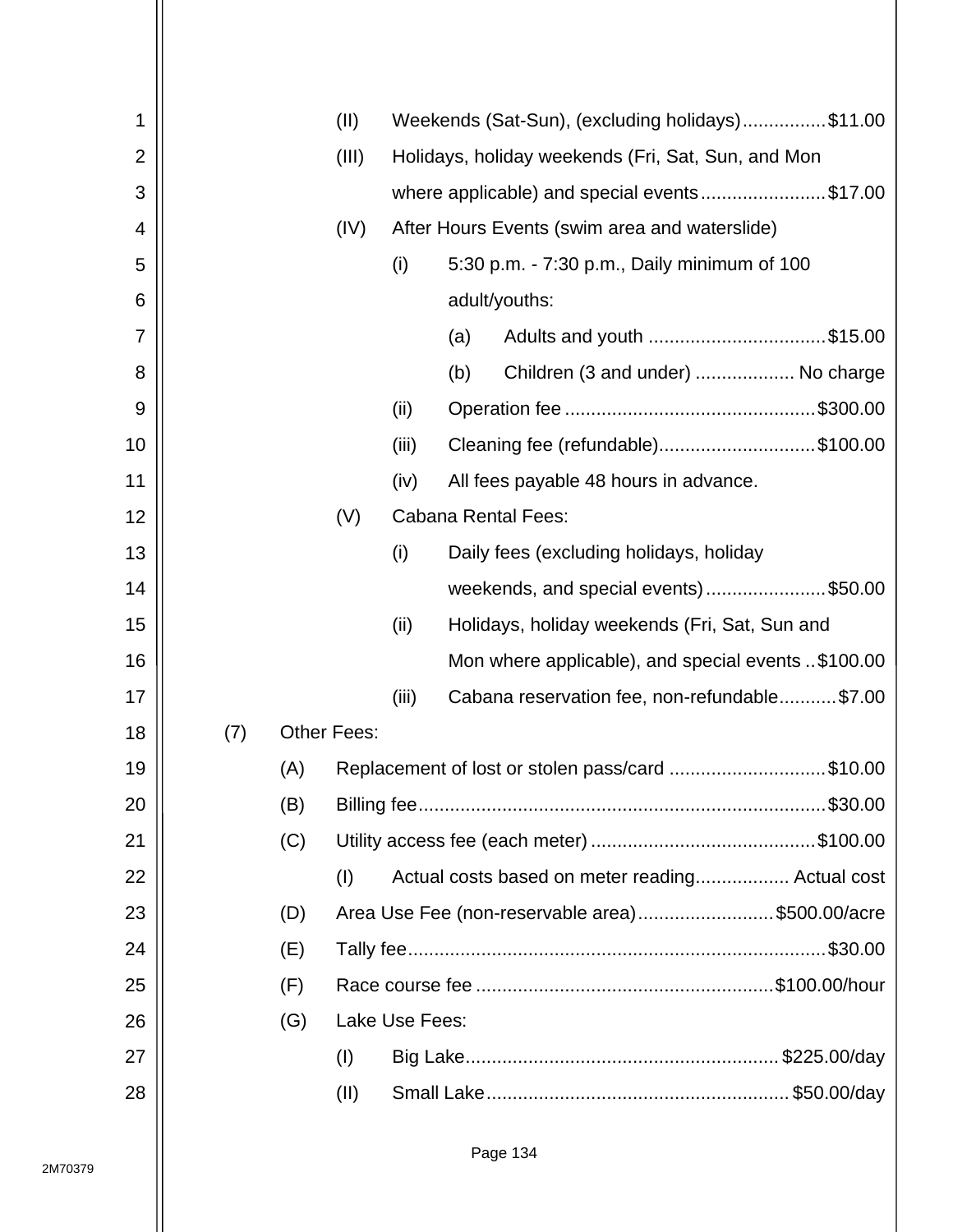| 1  |     |     | (H)                   |                       |                                                                      |  |  |  |  |
|----|-----|-----|-----------------------|-----------------------|----------------------------------------------------------------------|--|--|--|--|
| 2  |     |     | (1)                   |                       | Full park rental (exclusive use of the park, excluding Swim          |  |  |  |  |
| 3  |     |     |                       |                       |                                                                      |  |  |  |  |
| 4  | (d) |     | <b>Mojave Narrows</b> |                       |                                                                      |  |  |  |  |
| 5  |     | (1) |                       | <b>Entrance Fees:</b> |                                                                      |  |  |  |  |
| 6  |     |     | (A)                   |                       | Vehicle/motorized cycle:                                             |  |  |  |  |
| 7  |     |     |                       | (1)                   | Weekdays (Mon-Fri) (excluding holidays and special                   |  |  |  |  |
| 8  |     |     |                       |                       | .\$8.00                                                              |  |  |  |  |
| 9  |     |     |                       | (II)                  | Weekends and Holidays (New Year's Day, Presidents                    |  |  |  |  |
| 10 |     |     |                       |                       | Day, Easter, Memorial Day, Labor Day, 4 <sup>th</sup> of July and    |  |  |  |  |
| 11 |     |     |                       |                       | Thanksgiving Day; weekends - Fri, Sat, Sun and Mon                   |  |  |  |  |
| 12 |     |     |                       |                       | where applicable) (excluding special events) \$10.00                 |  |  |  |  |
| 13 |     |     | (B)                   |                       | Pedestrian, non-motorized cycle, each person on a bus\$3.00          |  |  |  |  |
| 14 |     |     | (C)                   |                       | Equestrian Day Use (one person/one horse) \$8.00                     |  |  |  |  |
| 15 |     |     |                       | (1)                   |                                                                      |  |  |  |  |
| 16 |     |     | (D)                   |                       | Annual vehicle entrance pass (per car load):                         |  |  |  |  |
| 17 |     |     |                       |                       | Valid at all parks except Lake Gregory, Moabi and Calico. \$125.00   |  |  |  |  |
| 18 |     |     | (E)                   |                       | Senior citizens, qualified individuals with a disability,            |  |  |  |  |
| 19 |     |     |                       |                       | veterans, and active-duty personnel in the United States             |  |  |  |  |
| 20 |     |     |                       |                       | Armed Services, annual vehicle entrance pass (per carload)           |  |  |  |  |
| 21 |     |     |                       |                       | Valid at all parks except Lake Gregory, Moabi and Calico . \$100.00  |  |  |  |  |
| 22 |     |     | (F)                   |                       | Annual walking entrance pass (per person) includes one dog           |  |  |  |  |
| 23 |     |     |                       |                       | Valid at all parks except Lake Gregory, Moabi and Calico  \$25.00    |  |  |  |  |
| 24 |     |     | (G)                   |                       | Annual vehicle entrance pass (per carload)                           |  |  |  |  |
| 25 |     |     |                       |                       | Valid at Mojave Narrows Regional Park only\$60.00                    |  |  |  |  |
| 26 |     |     |                       |                       | <b>NOTE:</b> Annual entrance passes are valid daily, except holidays |  |  |  |  |
| 27 |     |     |                       |                       | and special events, for 12 months from date of purchase and are      |  |  |  |  |
| 28 |     |     |                       | not transferable.     |                                                                      |  |  |  |  |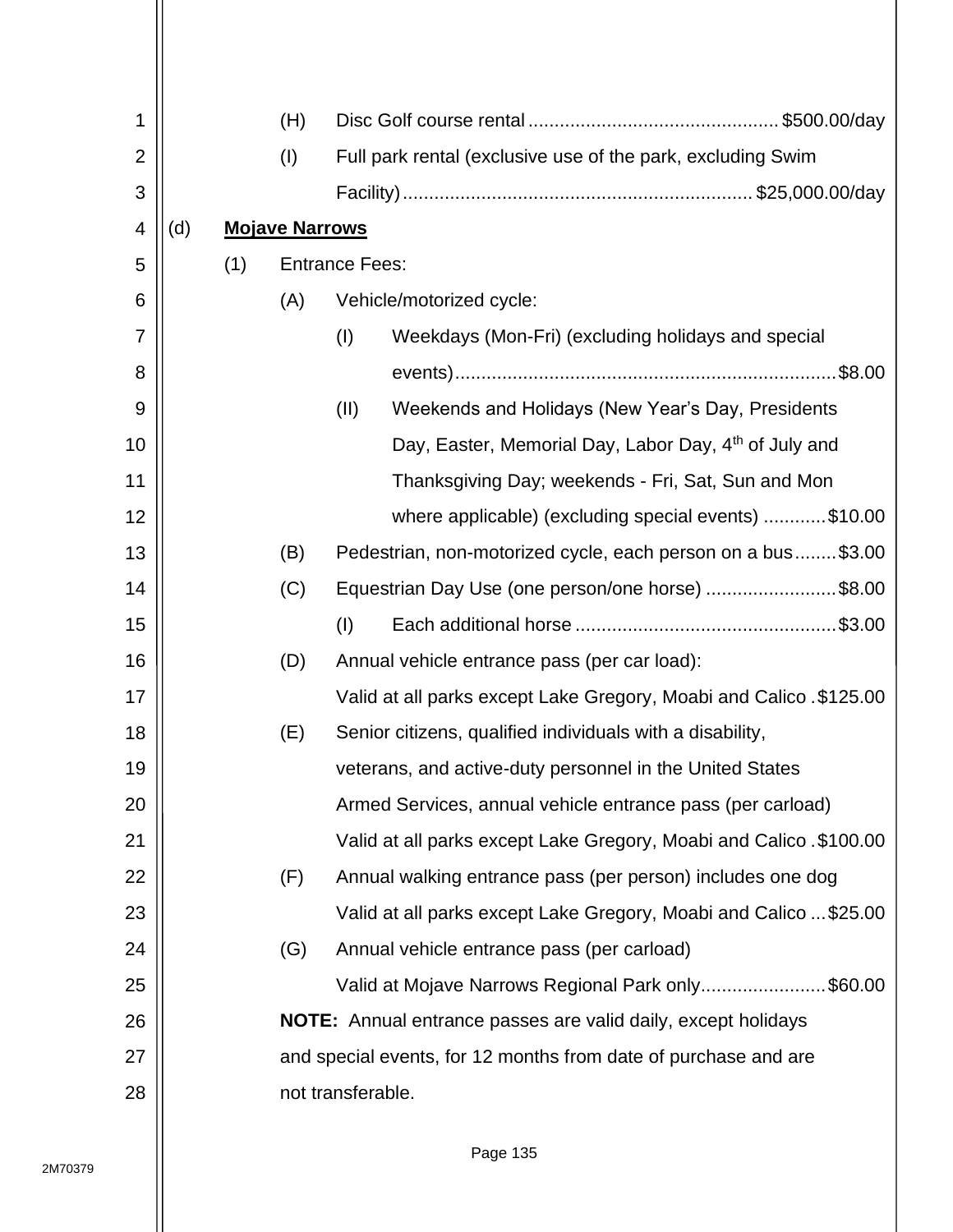| 1              |     | (H) |                      | Dogs (except assistance dogs for qualified individuals with a    |  |
|----------------|-----|-----|----------------------|------------------------------------------------------------------|--|
| $\overline{2}$ |     |     |                      |                                                                  |  |
| 3              | (2) |     | <b>Camping Fees:</b> |                                                                  |  |
| 4              |     | (A) |                      | Camping fee includes park entry and is per site per night up     |  |
| 5              |     |     |                      | to 6 people (excluding holidays and special events).             |  |
| 6              |     |     |                      | Holidays/Special Events add \$10.00 to regular camping           |  |
| $\overline{7}$ |     |     |                      | rates (two night minimum). Maximum stay is 14 days in a          |  |
| 8              |     |     |                      | 30-day period. Reservations may be made up to one year in        |  |
| 9              |     |     |                      | advance. All fees are due in full upon reservation.              |  |
| 10             |     |     | (1)                  |                                                                  |  |
| 11             |     |     | (II)                 | With hookup (electric, water and sewer)\$40.00                   |  |
| 12             |     |     | (III)                |                                                                  |  |
| 13             |     |     | (IV)                 | In excess of 6 people per site \$5.00/person                     |  |
| 14             |     |     | (V)                  | Extra vehicle per site (RV sites allow one (1) RV and            |  |
| 15             |     |     |                      |                                                                  |  |
| 16             |     |     | (VI)                 | Reservation fee, non-refundable (per site) \$7.00                |  |
| 17             |     |     | (VII)                | Use of dump station when not paying camp fees \$15.00            |  |
| 18             |     | (B) |                      | <b>Special Event/Concert Camping Fees:</b>                       |  |
| 19             |     |     | (1)                  | Fee to be determined on a case by case basis.                    |  |
| 20             |     | (C) |                      | Groups with 20 or more persons are eligible for a group rate     |  |
| 21             |     |     |                      | provided reservation is made with the park 48 hours in           |  |
| 22             |     |     |                      | advance and paid in full prior to arrival.                       |  |
| 23             |     |     | (1)                  | Per adult/youth (minimum 20 persons) \$5.00                      |  |
| 24             |     |     |                      | (Includes all campsites or cabins)                               |  |
| 25             |     |     | (II)                 | Non-refundable group reservation fee \$20.00                     |  |
| 26             |     | (D) |                      |                                                                  |  |
| 27             | (3) |     |                      | Day Use Education Excursion Program:                             |  |
| 28             |     |     |                      | Groups with 20 or more youths sponsored by established public or |  |
|                |     |     |                      |                                                                  |  |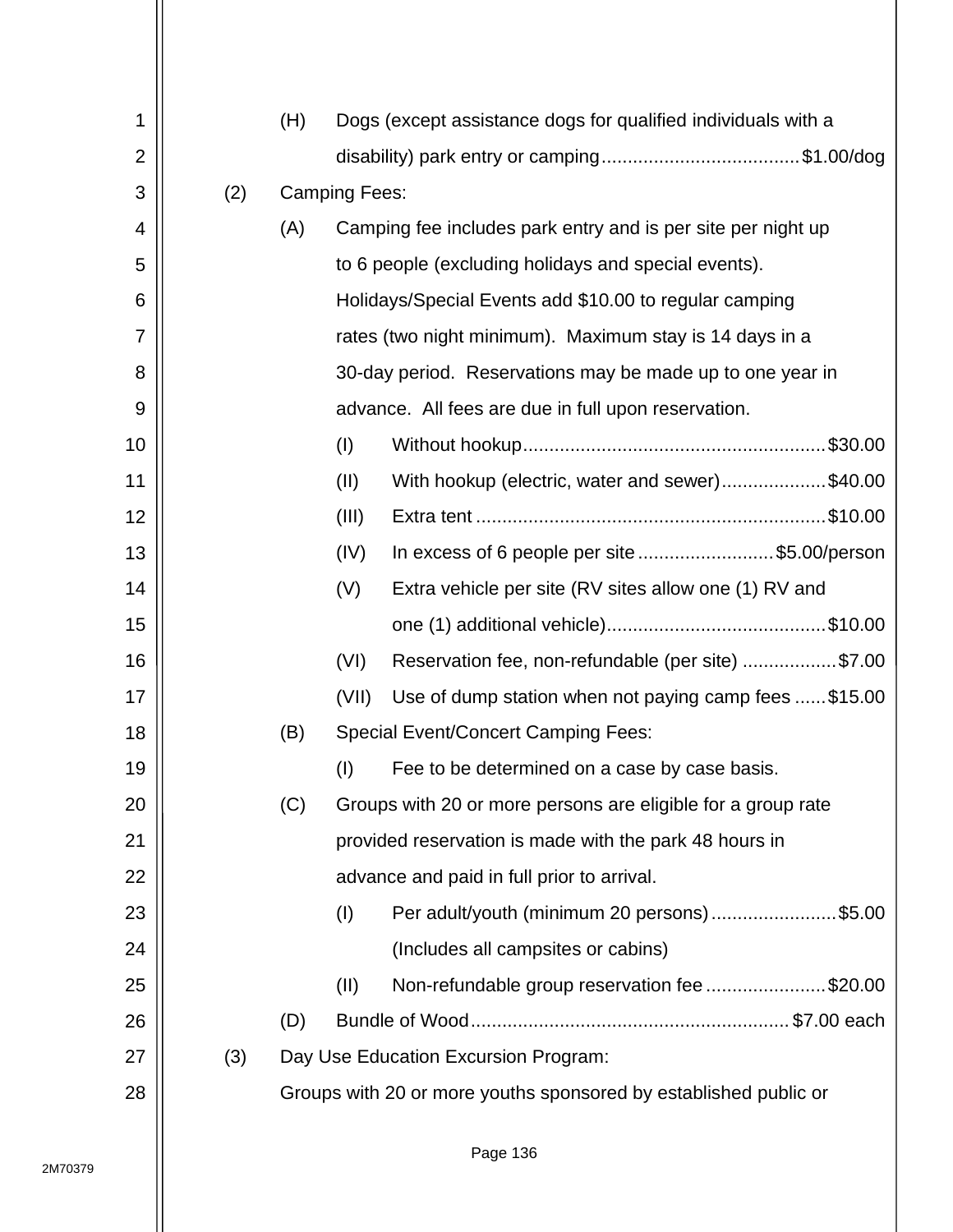| 1              |     |     | private institutions (such as schools, churches, Boy Scouts, Girl  |  |  |  |  |  |  |
|----------------|-----|-----|--------------------------------------------------------------------|--|--|--|--|--|--|
| $\overline{2}$ |     |     | Scouts, YMCA, YWCA) are eligible for a group rate providing a      |  |  |  |  |  |  |
| 3              |     |     | confirmed reservation is made with the park 48 hours in advance of |  |  |  |  |  |  |
| 4              |     |     | arrival:                                                           |  |  |  |  |  |  |
| 5              |     | (A) | Entrance fee                                                       |  |  |  |  |  |  |
| 6              |     |     | (cannot be used with any other discount)\$3.00/person              |  |  |  |  |  |  |
| $\overline{7}$ | (4) |     | Shelter site fees, per day (fees due at time of reservation):      |  |  |  |  |  |  |
| 8              |     | (A) |                                                                    |  |  |  |  |  |  |
| 9              |     | (B) |                                                                    |  |  |  |  |  |  |
| 10             |     | (C) |                                                                    |  |  |  |  |  |  |
| 11             |     | (D) |                                                                    |  |  |  |  |  |  |
| 12             |     | (E) | Non-refundable Shelter site reservation fee \$7.00                 |  |  |  |  |  |  |
| 13             |     |     | If the shelter is cancelled less than 30 days before               |  |  |  |  |  |  |
| 14             |     |     | reservation dates, all fees will be non-refundable. A              |  |  |  |  |  |  |
| 15             |     |     | damage/clean-up deposit (refundable minus any actual costs         |  |  |  |  |  |  |
| 16             |     |     | for damage and required clean-up) will be a minimum of             |  |  |  |  |  |  |
| 17             |     |     | \$100 and/or be determined by the size and nature of the           |  |  |  |  |  |  |
| 18             |     |     | event. A deposit made does not relieve any party from              |  |  |  |  |  |  |
| 19             |     |     | liability for the cost of damage or clean-up that exceed the       |  |  |  |  |  |  |
| 20             |     |     | amount of the deposit.                                             |  |  |  |  |  |  |
| 21             | (5) |     | <b>Fishing Fees Daily:</b>                                         |  |  |  |  |  |  |
| 22             |     | (A) |                                                                    |  |  |  |  |  |  |
| 23             |     | (B) |                                                                    |  |  |  |  |  |  |
| 24             |     | (C) |                                                                    |  |  |  |  |  |  |
| 25             | (6) |     | <b>Other Fees:</b>                                                 |  |  |  |  |  |  |
| 26             |     | (A) | Replacement of lost or stolen pass/card \$10.00                    |  |  |  |  |  |  |
| 27             |     | (B) |                                                                    |  |  |  |  |  |  |
| 28             |     | (C) |                                                                    |  |  |  |  |  |  |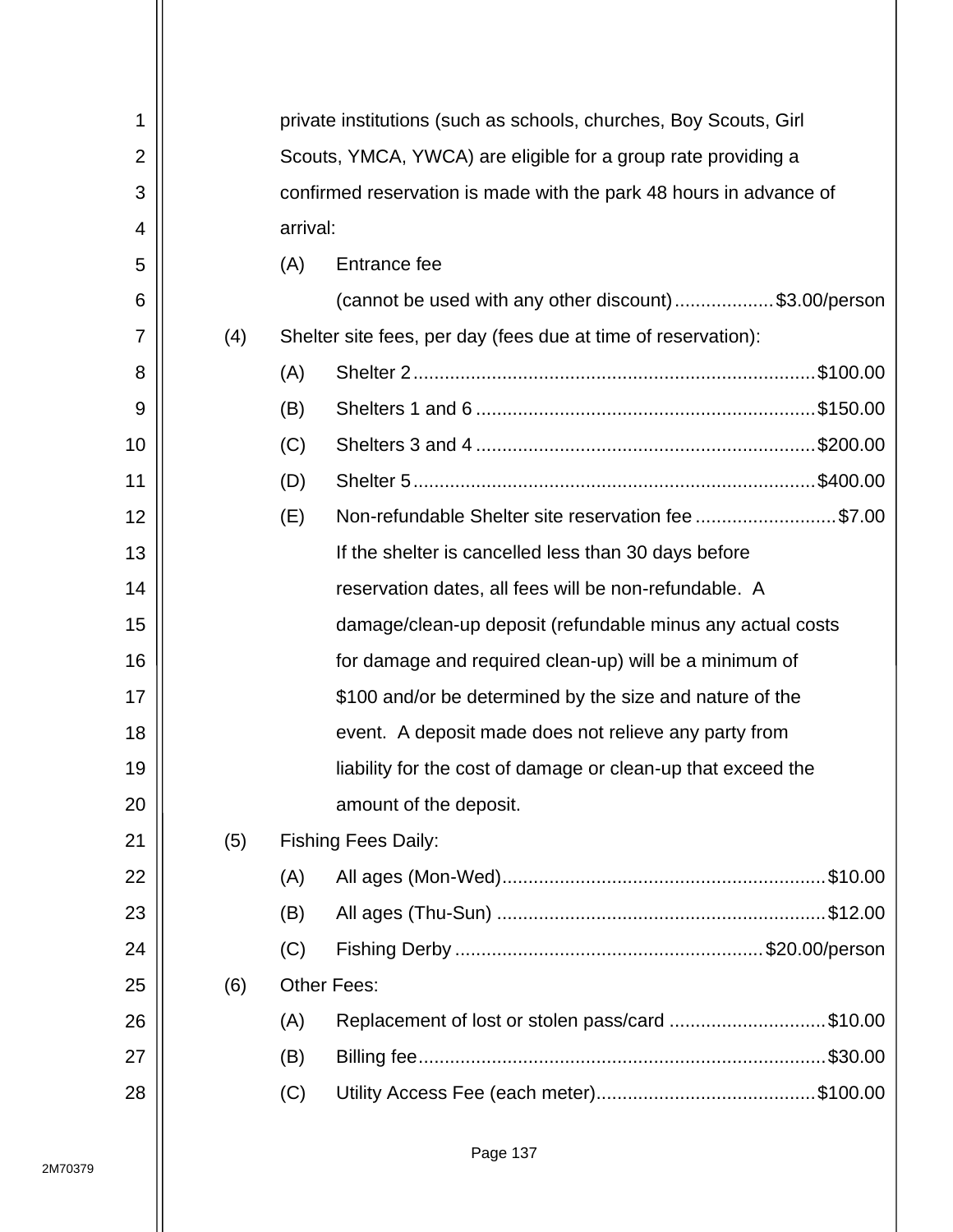| 1              |     |              |     | (1)                   | Actual costs based on meter reading Actual cost                     |
|----------------|-----|--------------|-----|-----------------------|---------------------------------------------------------------------|
| $\overline{2}$ |     |              | (D) |                       | Area Use Fee (non-reservable area)\$500.00/acre                     |
| 3              |     |              | (E) |                       |                                                                     |
| 4              |     |              | (F) |                       |                                                                     |
| 5              |     |              | (G) |                       | Lake Use Fees:                                                      |
| 6              |     |              |     | (I)                   |                                                                     |
| 7              |     |              |     | (II)                  |                                                                     |
| 8              |     |              | (H) |                       |                                                                     |
| 9              |     |              | (1) |                       | Full park rental (exclusive use of the park)\$10,000.00/day         |
| 10             | (e) | <b>Prado</b> |     |                       |                                                                     |
| 11             |     | (1)          |     | <b>Entrance Fees:</b> |                                                                     |
| 12             |     |              | (A) |                       | Vehicle/motorized cycle:                                            |
| 13             |     |              |     | (1)                   | Weekdays (Mon-Fri) (excluding holidays and special                  |
| 14             |     |              |     |                       |                                                                     |
| 15             |     |              |     | (II)                  | Weekends and Holidays (New Year's Day, Presidents                   |
| 16             |     |              |     |                       | Day, Easter, Memorial Day, Labor Day, 4 <sup>th</sup> of July and   |
| 17             |     |              |     |                       | Thanksgiving Day; weekends - Fri, Sat, Sun and Mon                  |
| 18             |     |              |     |                       | where applicable) (excluding special events)  \$10.00               |
| 19             |     |              | (B) |                       | Pedestrian, equestrian, non-motorized cycle, each person on         |
| 20             |     |              |     |                       | $.$ \$3.00                                                          |
| 21             |     |              | (C) |                       | Annual vehicle entrance pass (per carload):                         |
| 22             |     |              |     |                       | Valid at all parks except Lake Gregory, Moabi and Calico . \$125.00 |
| 23             |     |              | (D) |                       | Senior citizens, qualified individuals with a disability,           |
| 24             |     |              |     |                       | veterans, and active-duty personnel in the United States            |
| 25             |     |              |     |                       | Armed Services, annual vehicle entrance pass (per carload)          |
| 26             |     |              |     |                       | Valid at all parks except Lake Gregory, Moabi and Calico . \$100.00 |
| 27             |     |              | (E) |                       | Annual walking entrance pass (per person) includes one dog          |
| 28             |     |              |     |                       | Valid at all parks except Lake Gregory, Moabi and Calico  \$25.00   |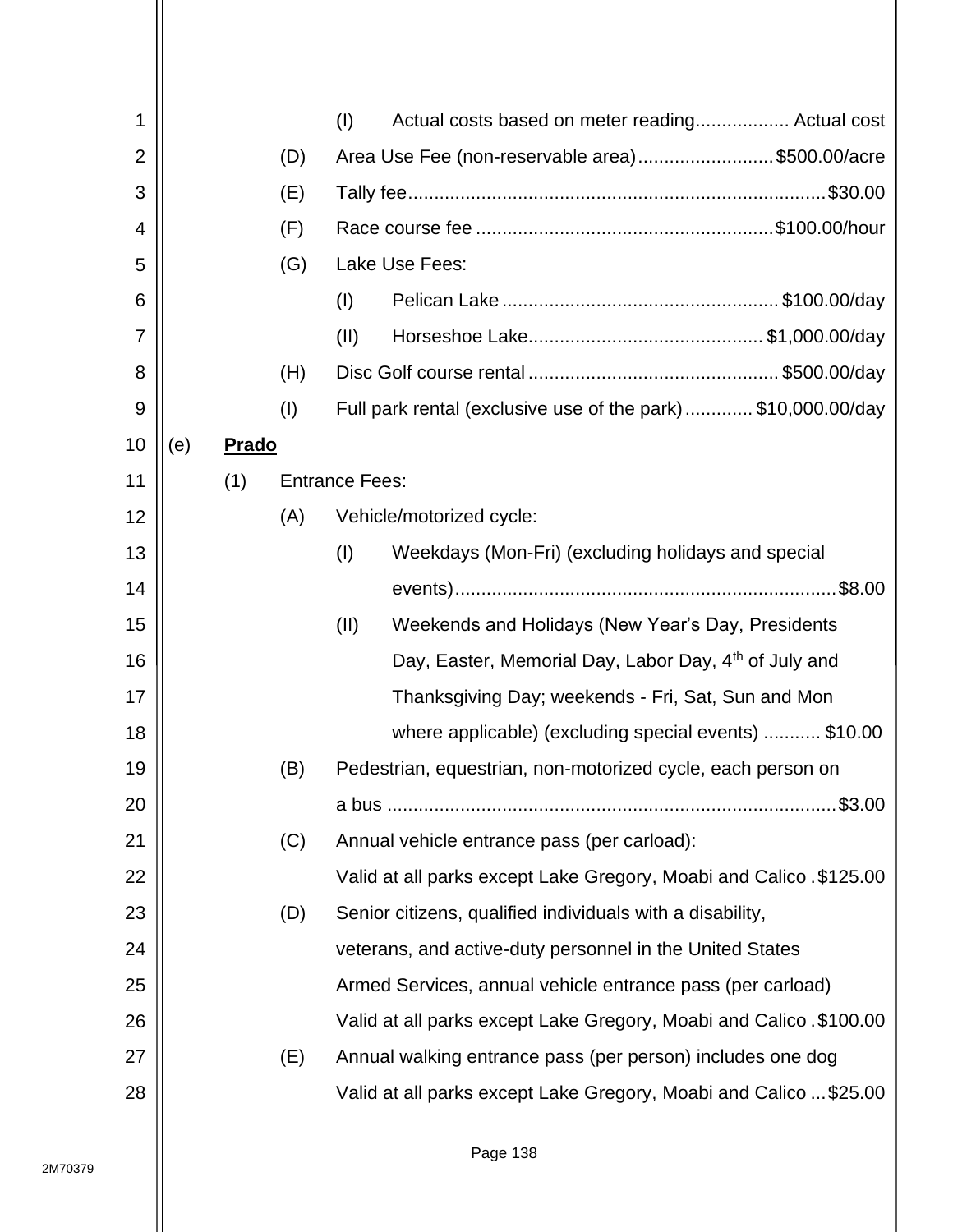| 1              |     | (F) |                      | Annual vehicle entrance pass (per carload):                   |
|----------------|-----|-----|----------------------|---------------------------------------------------------------|
| $\overline{2}$ |     |     |                      |                                                               |
| 3              |     |     |                      | <b>NOTE:</b> Annual entrance passes are valid daily, except   |
| 4              |     |     |                      | holidays and special events, for 12 months from date of       |
| 5              |     |     |                      | purchase and are not transferable.                            |
| 6              |     | (G) |                      | Dogs (except assistance dogs for qualified individuals with a |
| 7              |     |     |                      |                                                               |
| 8              | (2) |     | <b>Camping Fees:</b> |                                                               |
| 9              |     | (A) |                      | Camping fee includes park entry and is per site per night up  |
| 10             |     |     |                      | to 6 people (excluding holidays and special events).          |
| 11             |     |     |                      | Holidays/Special Events add \$10.00 to regular camping        |
| 12             |     |     |                      | rates (two night minimum). Maximum stay is 14 days in a 30    |
| 13             |     |     |                      | day period. Reservations may be made up to one year in        |
| 14             |     |     |                      | advance. All fees are due in full upon reservation.           |
| 15             |     |     | (1)                  | With full hookup (sites 1 through 75) (electric, water        |
| 16             |     |     |                      | \$40.00                                                       |
| 17             |     |     | (II)                 | In excess of 6 people per site \$5.00/person                  |
| 18             |     |     | (III)                | Extra vehicle per site (RV sites allow one (1) RV and         |
| 19             |     |     |                      |                                                               |
| 20             |     |     | (IV)                 | Reservation fee, non-refundable (per site) \$7.00             |
| 21             |     |     | (V)                  | Use of dump station when not paying camp fees \$15.00         |
| 22             |     | (B) |                      | Groups with 20 or more persons are eligible for a group rate  |
| 23             |     |     |                      | provided reservation is made with the park 48 hours in        |
| 24             |     |     |                      | advance and paid in full prior to arrival.                    |
| 25             |     |     | (1)                  | Per adult/youth (minimum 20 persons)\$5.00                    |
| 26             |     |     | (II)                 | Non-refundable group reservation fee \$20.00                  |
| 27             |     | (C) |                      |                                                               |
| 28             | (3) |     |                      | Day Use Education Excursion Program                           |
|                |     |     |                      |                                                               |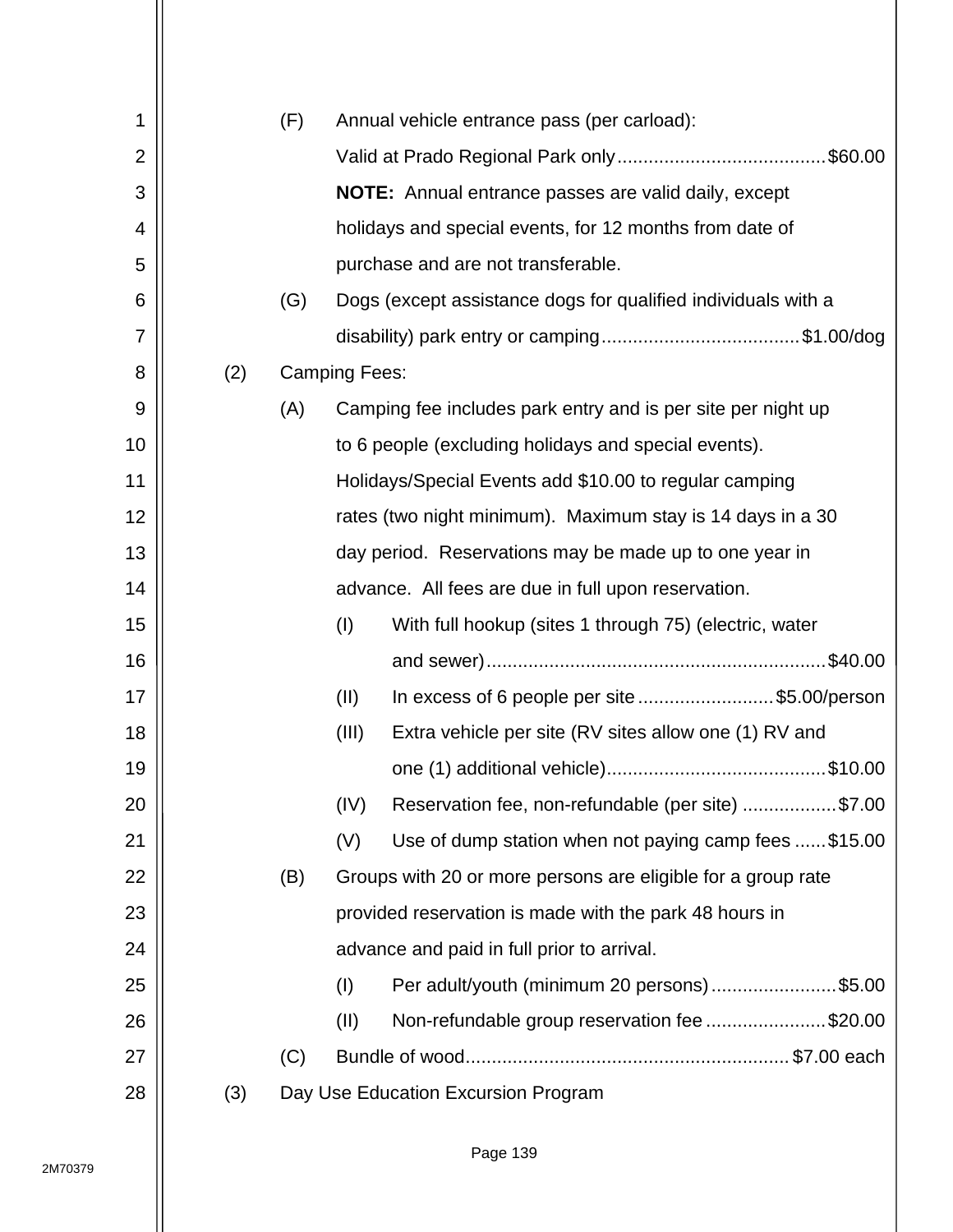| 1  |     | Groups with 20 or more youths sponsored by established public or |                                                                       |  |  |  |  |  |  |
|----|-----|------------------------------------------------------------------|-----------------------------------------------------------------------|--|--|--|--|--|--|
| 2  |     |                                                                  | private institutions (such as schools, churches, Boy Scouts, Girl     |  |  |  |  |  |  |
| 3  |     |                                                                  | Scouts, YMCA, YWCA) are eligible for a group rate providing a         |  |  |  |  |  |  |
| 4  |     |                                                                  | confirmed group reservation is made with the park 48 hours in         |  |  |  |  |  |  |
| 5  |     |                                                                  | advance of arrival:                                                   |  |  |  |  |  |  |
| 6  |     | (A)                                                              | Entrance fee (cannot be used with                                     |  |  |  |  |  |  |
| 7  |     |                                                                  |                                                                       |  |  |  |  |  |  |
| 8  | (4) |                                                                  | Picnic site fees, per day (fees due at time of reservation):          |  |  |  |  |  |  |
| 9  |     | (A)                                                              |                                                                       |  |  |  |  |  |  |
| 10 | (5) |                                                                  | Shelter site fees, per day (fees due at time of reservation):         |  |  |  |  |  |  |
| 11 |     | (A)                                                              | Peacock, Red Tail Hawk, Blue Heron \$250.00                           |  |  |  |  |  |  |
| 12 |     | (B)                                                              |                                                                       |  |  |  |  |  |  |
| 13 |     | (C)                                                              | Non-refundable shelter site reservation fee\$7.00                     |  |  |  |  |  |  |
| 14 |     |                                                                  | If the shelter is cancelled less than 30 days before                  |  |  |  |  |  |  |
| 15 |     |                                                                  | reservation dates, all fees will be non-refundable. A                 |  |  |  |  |  |  |
| 16 |     |                                                                  | damage/clean-up deposit (refundable minus any actual costs            |  |  |  |  |  |  |
| 17 |     |                                                                  | for damage and required clean-up) will be a minimum of                |  |  |  |  |  |  |
| 18 |     |                                                                  | \$100 and/or be determined by the size and nature of the              |  |  |  |  |  |  |
| 19 |     |                                                                  | event. A deposit made does not relieve any party from                 |  |  |  |  |  |  |
| 20 |     |                                                                  | liability for the cost of damage or clean-up that exceed the          |  |  |  |  |  |  |
| 21 |     |                                                                  | amount of the deposit.                                                |  |  |  |  |  |  |
| 22 | (6) |                                                                  | <b>Fishing Fees Daily:</b>                                            |  |  |  |  |  |  |
| 23 |     | (A)                                                              |                                                                       |  |  |  |  |  |  |
| 24 |     | (B)                                                              |                                                                       |  |  |  |  |  |  |
| 25 |     | (C)                                                              |                                                                       |  |  |  |  |  |  |
| 26 | (7) |                                                                  |                                                                       |  |  |  |  |  |  |
| 27 | (8) |                                                                  | Facilities Rental (by reservation only, during normal park operations |  |  |  |  |  |  |
| 28 |     | hours):                                                          |                                                                       |  |  |  |  |  |  |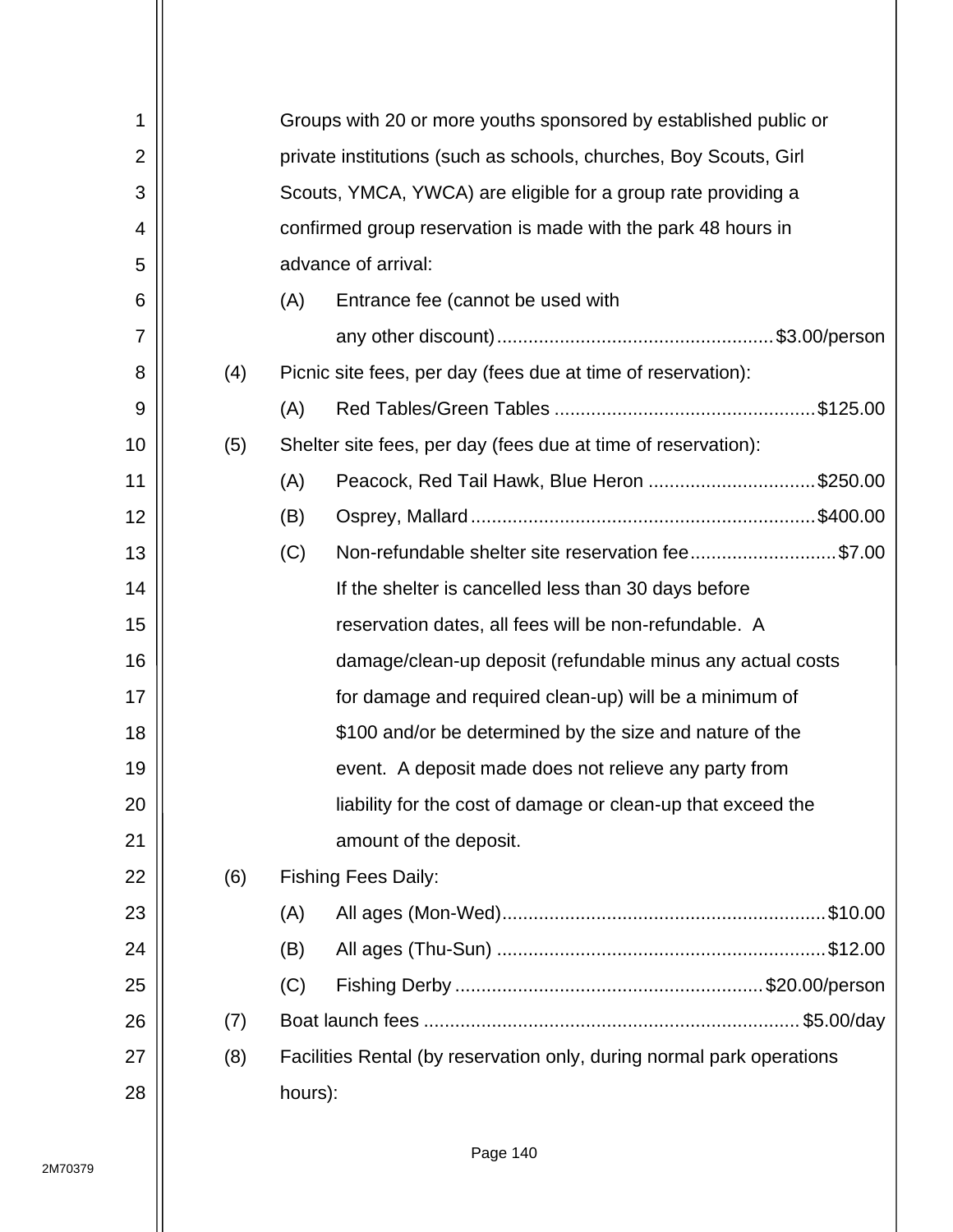| 1              | (A) |                           | Playing fields (use of fields restricted to sports use only, all |
|----------------|-----|---------------------------|------------------------------------------------------------------|
| $\overline{2}$ |     |                           | other usage subject to Area Use Fee):                            |
| 3              |     | (I)                       | Softball/baseball fields                                         |
| 4              |     |                           | (each) \$10.00/hour (2 hr min., 4 hr max)                        |
| 5              |     | (II)                      | Soccer fields (each)\$10.00/hour (2 hr min., 4 hr max)           |
| 6              |     | (III)                     | Organized - all day (more than 4 hours):                         |
| 7              |     |                           | (i)<br>Soccer/baseball – each field\$80.00                       |
| 8              | (B) |                           | Multi-purpose building:                                          |
| 9              |     | (1)                       | Regular park operating hours \$75.00/hour                        |
| 10             |     |                           |                                                                  |
| 11             |     | (II)                      |                                                                  |
| 12             |     | (III)                     | Outside normal park operating hours\$150/hour                    |
| 13             |     | (IV)                      | Refundable security deposit required for all multi-              |
| 14             |     |                           |                                                                  |
| 15             | (C) |                           | Non-refundable reservation fee required for all multi-purpose    |
| 16             |     |                           |                                                                  |
| 17             | (9) | <b>Other Fees:</b>        |                                                                  |
| 18             | (A) |                           | Replacement of lost or stolen pass/card \$10.00                  |
| 19             | (B) |                           |                                                                  |
| 20             | (C) |                           |                                                                  |
| 21             |     | (1)                       | Actual costs based on meter reading Actual cost                  |
| 22             | (D) |                           | Area Use Fee (non-reservable)\$500.00/acre                       |
| 23             | (E) |                           |                                                                  |
| 24             | (F) |                           |                                                                  |
| 25             | (G) |                           |                                                                  |
| 26             | (H) |                           |                                                                  |
| 27             | (I) |                           | Full park rental (exclusive use of the park)\$50,000.00/day      |
| 28             | (f) | <b>Cucamonga - Guasti</b> |                                                                  |
|                |     |                           |                                                                  |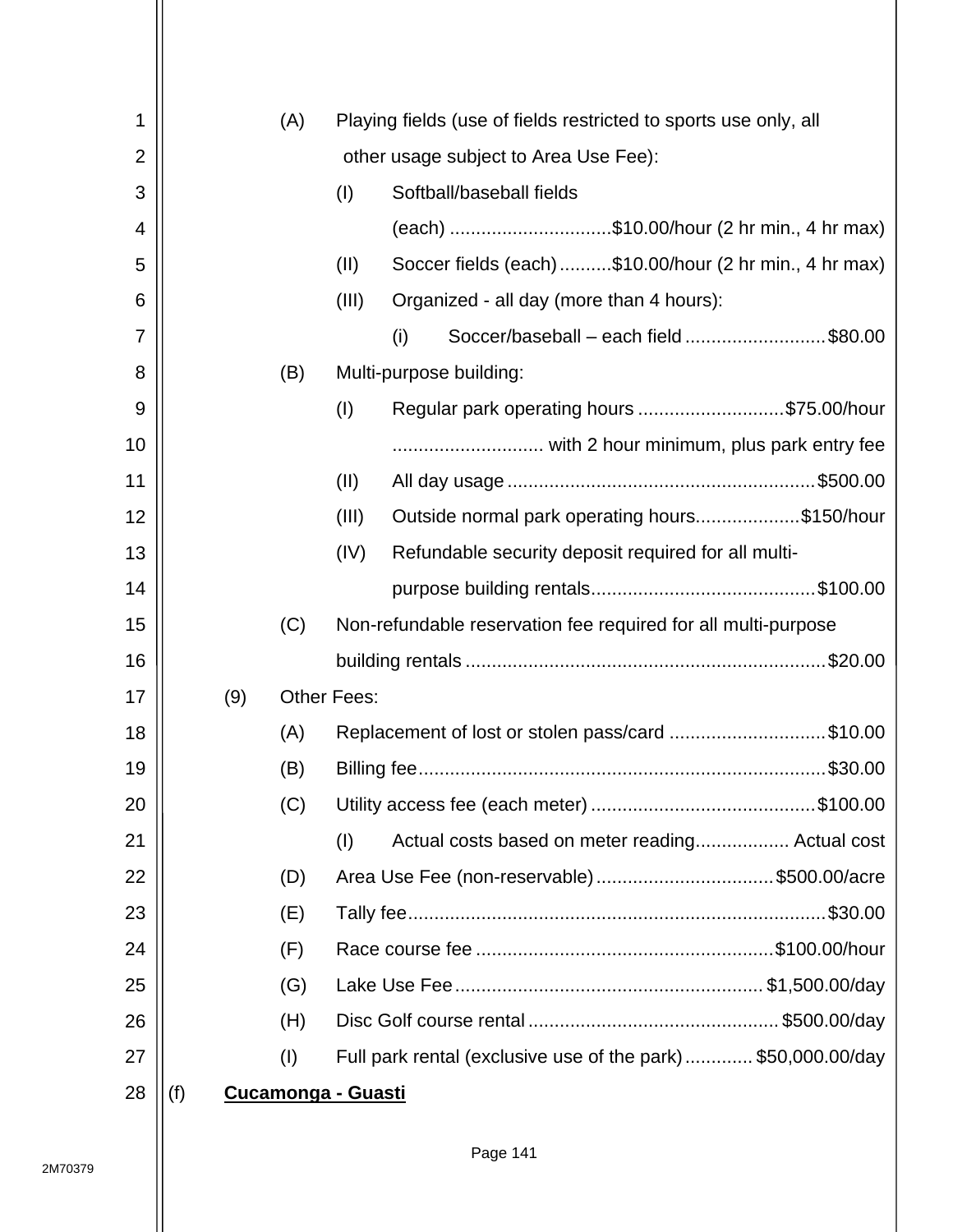|                     |     |     | <b>Entrance Fees:</b> |                                                                     |  |  |  |
|---------------------|-----|-----|-----------------------|---------------------------------------------------------------------|--|--|--|
| 1<br>$\overline{2}$ | (1) | (A) |                       | Vehicle/motorized cycle:                                            |  |  |  |
| 3                   |     |     |                       | Weekdays (Mon-Fri) (excluding holidays and special                  |  |  |  |
|                     |     |     | (I)                   |                                                                     |  |  |  |
| 4                   |     |     |                       |                                                                     |  |  |  |
| 5                   |     |     | (II)                  | Weekends and Holidays (New Year's Day, Presidents                   |  |  |  |
| 6                   |     |     |                       | Day, Easter, Memorial Day, Labor Day, 4 <sup>th</sup> of July and   |  |  |  |
| 7                   |     |     |                       | Thanksgiving Day; weekends - Fri, Sat, Sun and Mon                  |  |  |  |
| 8                   |     |     |                       | where applicable) (excluding special events) \$10.00                |  |  |  |
| 9                   |     | (B) |                       | Pedestrian, equestrian, non-motorized cycle, each person on         |  |  |  |
| 10                  |     |     |                       |                                                                     |  |  |  |
| 11                  |     | (C) |                       | Annual vehicle entrance pass (per carload):                         |  |  |  |
| 12                  |     |     |                       | Valid at all parks except Lake Gregory, Moabi and Calico. \$125.00  |  |  |  |
| 13                  |     | (D) |                       | Senior citizens, qualified individuals with a disability,           |  |  |  |
| 14                  |     |     |                       | veterans, and active-duty personnel in the United States            |  |  |  |
| 15                  |     |     |                       | Armed Services, annual vehicle entrance pass (per carload):         |  |  |  |
| 16                  |     |     |                       | Valid at all parks except Lake Gregory, Moabi and Calico . \$100.00 |  |  |  |
| 17                  |     | (E) |                       | Annual walking entrance pass (per person) includes one dog:         |  |  |  |
| 18                  |     |     |                       | Valid at all parks except Lake Gregory, Moabi and Calico  \$25.00   |  |  |  |
| 19                  |     | (F) |                       | Annual vehicle entrance pass (per carload):                         |  |  |  |
| 20                  |     |     |                       | Valid at Cucamonga-Guasti Regional Park only\$60.00                 |  |  |  |
| 21                  |     |     |                       | NOTE: Annual entrance passes are valid daily, except holidays       |  |  |  |
| 22                  |     |     |                       | and special events, for 12 months from date of purchase and are     |  |  |  |
| 23                  |     |     | not transferable.     |                                                                     |  |  |  |
| 24                  |     | (G) |                       | Dogs (except assistance dogs for qualified individuals with a       |  |  |  |
| 25                  |     |     |                       |                                                                     |  |  |  |
| 26                  | (2) |     | <b>Camping Fees:</b>  |                                                                     |  |  |  |
| 27                  |     | (A) |                       | Camping fee includes park entry and is per site, per night up       |  |  |  |
| 28                  |     |     |                       | to 6 people (excluding holidays and special events).                |  |  |  |
|                     |     |     |                       |                                                                     |  |  |  |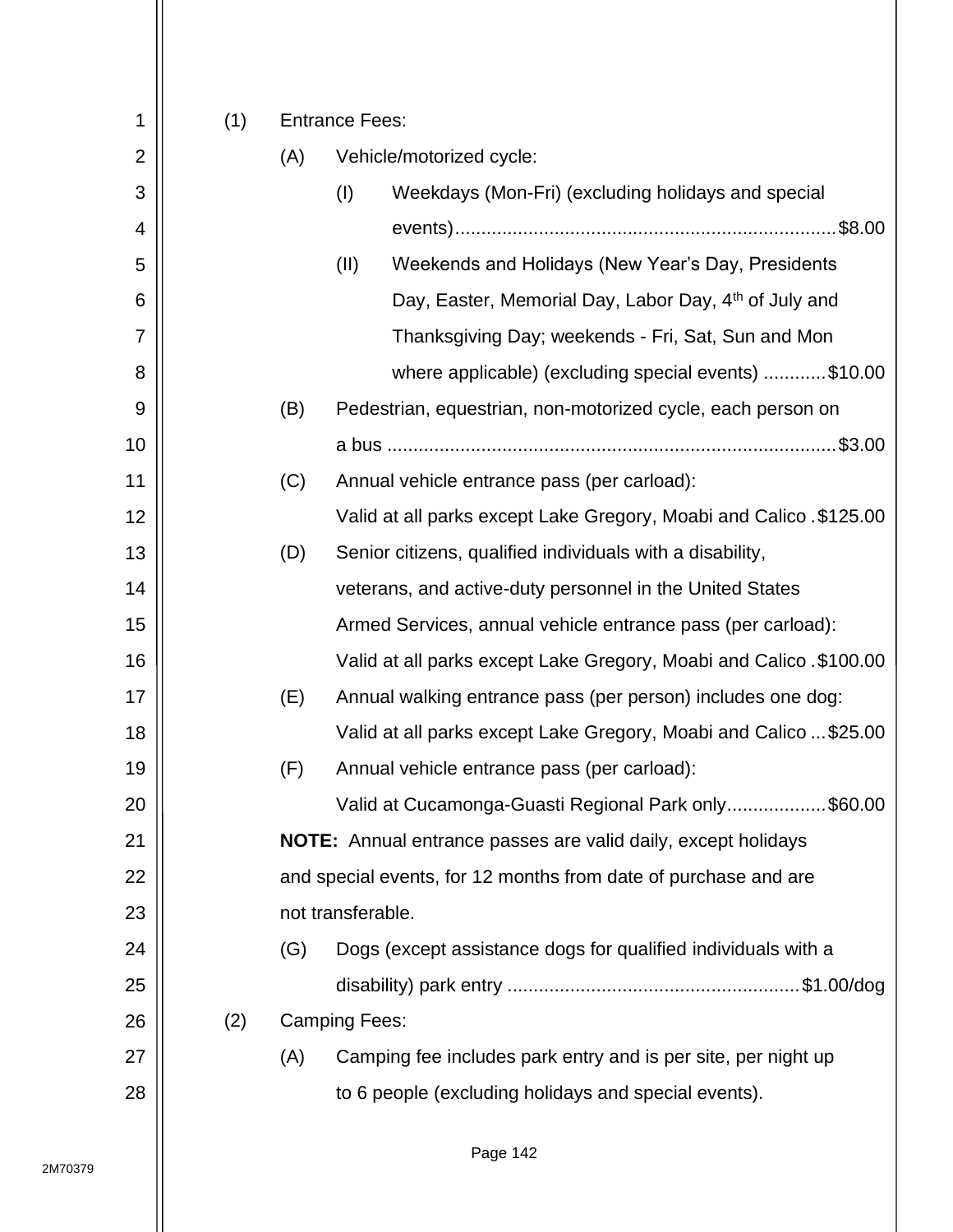| 1              |     |     |         | Holidays/special events add \$10.00 to regular camping rates         |
|----------------|-----|-----|---------|----------------------------------------------------------------------|
| $\overline{2}$ |     |     |         | (two night minimum). Maximum stay is 14 days in a 30-day             |
| 3              |     |     |         | period. Reservations may be made up to one year in                   |
| 4              |     |     |         | advance. All fees are due in full upon reservation.                  |
| 5              |     |     | (1)     |                                                                      |
| 6              |     |     | (II)    | With hookup (electric, water and sewer)\$30.00                       |
| 7              |     |     | (III)   | In excess of 6 people per site \$5.00/person                         |
| 8              |     |     | (IV)    | Extra vehicle per site (RV sites allow one (1) RV and                |
| 9              |     |     |         |                                                                      |
| 10             |     |     | (V)     | Reservation fee, non-refundable (per site) \$7.00                    |
| 11             |     | (B) |         | Groups with 20 or more persons are eligible for a group rate         |
| 12             |     |     |         | provided a reservation is made with the park 48 hours in             |
| 13             |     |     |         | advance and paid in full prior to arrival:                           |
| 14             |     |     | (1)     | Per adult/youth (minimum 20 persons) \$5.00                          |
| 15             |     |     | (II)    | Non-refundable group reservation fee \$20.00                         |
| 16             | (3) |     |         | Day Use Education Excursion Program. Groups with 20 or more          |
| 17             |     |     |         | youths sponsored by established public or private institutions (such |
| 18             |     |     |         | as schools, churches, Boy Scouts, Girl Scouts, YMCA, YWCA) are       |
| 19             |     |     |         | eligible for a group rate providing a confirmed reservation is made  |
| 20             |     |     |         | with the park 48 hours in advance of arrival:                        |
| 21             |     | (A) |         | Entrance fee                                                         |
| 22             |     |     |         | (cannot be used with any other discount)\$3.00/person                |
| 23             |     | (B) |         | Swimming fee, weekdays only, except holidays and special             |
| 24             |     |     | events: |                                                                      |
| 25             |     |     | (I)     | Per person:                                                          |
| 26             |     |     |         | (i)                                                                  |
| 27             |     |     |         | Children (3 years and under)  No charge<br>(ii)                      |
| 28             | (4) |     |         | Shelter site fees, per day (fees due at time of reservation):        |
|                |     |     |         |                                                                      |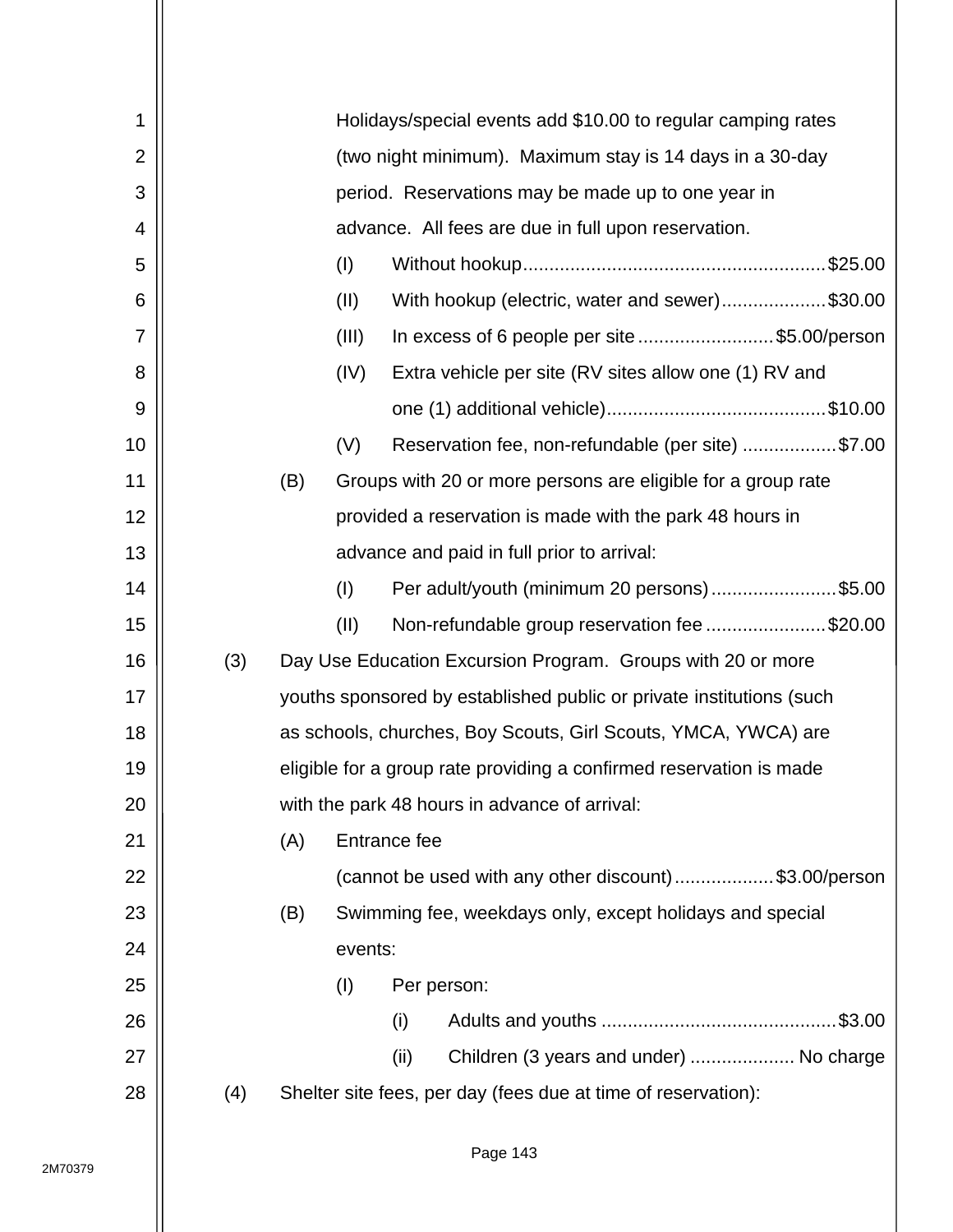| 1              |     | (A) |                |                                                              |
|----------------|-----|-----|----------------|--------------------------------------------------------------|
| $\overline{2}$ |     | (B) |                | Grapevine, Mountain View, Orchard, Great Horned Owl\$400.00  |
| 3              |     | (C) |                | Non-refundable shelter site reservation fee\$7.00            |
| 4              |     |     |                | If the shelter is cancelled less than 30 days before         |
| 5              |     |     |                | reservation dates, all fees will be non-refundable. A        |
| 6              |     |     |                | damage/clean-up deposit (refundable minus any actual costs   |
| 7              |     |     |                | for damage and required clean-up) will be a minimum of       |
| 8              |     |     |                | \$100 and/or be determined by the size and nature of the     |
| 9              |     |     |                | event. A deposit made does not relieve any party from        |
| 10             |     |     |                | liability for the cost of damage or clean-up that exceed the |
| 11             |     |     |                | amount of the deposit.                                       |
| 12             | (5) |     |                | <b>Fishing Fees Daily:</b>                                   |
| 13             |     | (A) |                |                                                              |
| 14             |     | (B) |                |                                                              |
| 15             |     | (C) |                |                                                              |
| 16             | (6) |     | Swimming fees: |                                                              |
| 17             |     | (A) |                | Swim Admission:                                              |
| 18             |     |     | (1)            | Daily (Excluding holidays, holiday weekends and              |
| 19             |     |     |                |                                                              |
| 20             |     |     | (II)           |                                                              |
| 21             |     |     | (III)          | Daily plus waterslide (excluding holidays, holiday           |
| 22             |     |     |                | weekends and special events)\$12.00                          |
| 23             |     |     |                | (i)<br>Ten 1-punch use card (1 punch per user, per           |
| 24             |     |     |                |                                                              |
| 25             |     |     | (IV)           | Daily plus waterslide - Holidays, holiday weekends           |
| 26             |     |     |                | (Fri, Sat, Sun and Mon where applicable) and special         |
| 27             |     |     |                |                                                              |
| 28             |     |     | (V)            | Waterslide:                                                  |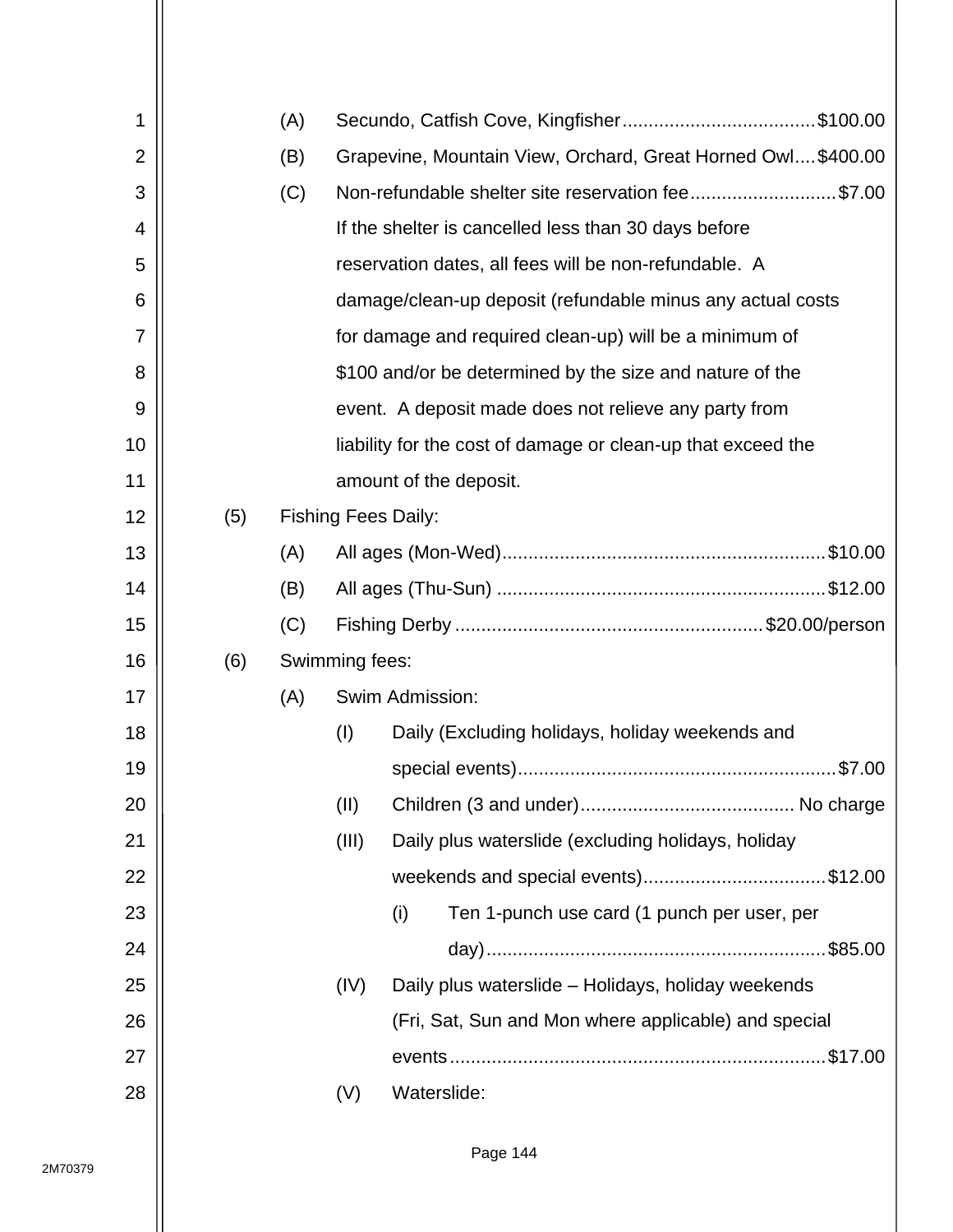| 1              |     |     |                    | (i)            |                           |                                                                  |  |
|----------------|-----|-----|--------------------|----------------|---------------------------|------------------------------------------------------------------|--|
| $\overline{2}$ |     |     | (VI)               |                | <b>After Hours Events</b> |                                                                  |  |
| 3              |     |     |                    |                |                           | 5:30 p.m. - 7:30 p.m., Daily:                                    |  |
| 4              |     |     |                    | (i)            |                           | Minimum of 100 adult/youths:                                     |  |
| 5              |     |     |                    |                | (a)                       | Adults and youths\$15.00                                         |  |
| 6              |     |     |                    |                | (b)                       | Children (3 and under)  No charge                                |  |
| 7              |     |     |                    | (ii)           |                           |                                                                  |  |
| 8              |     |     |                    | (iii)          |                           | Cleaning fee (refundable)\$100.00                                |  |
| 9              |     |     |                    | (iv)           |                           | All fees payable 48 hours in advance.                            |  |
| 10             |     |     | (VII)              |                |                           | <b>Cabana Rental Fees:</b>                                       |  |
| 11             |     |     |                    | (i)            |                           | Daily fees (excluding holidays, holiday                          |  |
| 12             |     |     |                    |                |                           | weekends and special events)\$50.00                              |  |
| 13             |     |     |                    | (ii)           |                           | Daily fees - Holidays, holiday weekends (Fri,                    |  |
| 14             |     |     |                    |                |                           | Sat, Sun and Mon where applicable) and                           |  |
| 15             |     |     |                    |                |                           |                                                                  |  |
| 16             |     |     |                    | (iii)          |                           | Cabana reservation fee, non-refundable\$7.00                     |  |
| 17             | (7) |     | <b>Other Fees:</b> |                |                           |                                                                  |  |
| 18             |     | (A) |                    |                |                           | Replacement of lost or stolen pass/card \$10.00                  |  |
| 19             |     | (B) |                    |                |                           |                                                                  |  |
| 20             |     | (C) |                    |                |                           |                                                                  |  |
| 21             |     |     | (1)                |                |                           | Actual costs based on meter reading Actual cost                  |  |
| 22             |     | (D) |                    |                |                           | Area Use Fee (non-reservable area)\$500.00/acre                  |  |
| 23             |     | (E) |                    |                |                           |                                                                  |  |
| 24             |     | (F) |                    |                |                           |                                                                  |  |
| 25             |     | (G) |                    | Lake Use Fees: |                           |                                                                  |  |
| 26             |     |     | (1)                |                |                           |                                                                  |  |
| 27             |     |     | (11)               |                |                           |                                                                  |  |
| 28             |     |     |                    |                |                           | * <b>NOTE:</b> Usage of Big Lake must be cleared with Pedal Boat |  |
|                |     |     |                    |                |                           |                                                                  |  |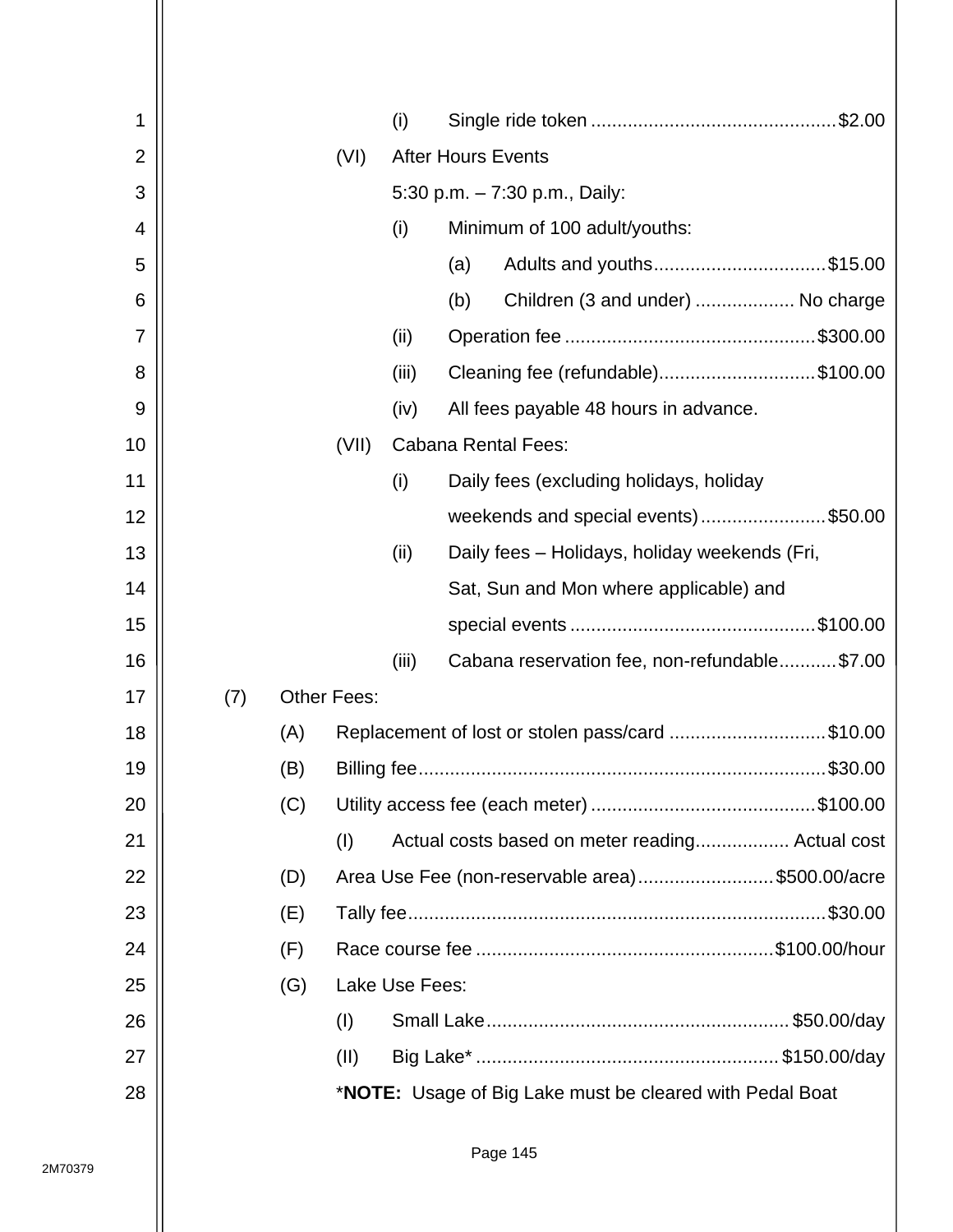| 1              |     |         |     | Concessionaire.       |                                                                      |  |  |
|----------------|-----|---------|-----|-----------------------|----------------------------------------------------------------------|--|--|
| $\overline{2}$ |     |         | (H) |                       | Full park rental (exclusive use of the park, excluding Swim          |  |  |
| 3              |     |         |     |                       |                                                                      |  |  |
| 4              | (g) | Yucaipa |     |                       |                                                                      |  |  |
| 5              |     | (1)     |     | <b>Entrance Fees:</b> |                                                                      |  |  |
| 6              |     |         | (A) |                       | Vehicle/motorized cycle:                                             |  |  |
| 7              |     |         |     | (1)                   | Weekdays (Mon-Fri) (excluding holidays and special                   |  |  |
| 8              |     |         |     |                       |                                                                      |  |  |
| 9              |     |         |     | (II)                  | Weekends and Holidays (New Year's Day, Presidents                    |  |  |
| 10             |     |         |     |                       | Day, Easter, Memorial Day, Labor Day, 4th of July and                |  |  |
| 11             |     |         |     |                       | Thanksgiving Day; weekends - Fri, Sat, Sun and Mon                   |  |  |
| 12             |     |         |     |                       | where applicable) (excluding special events) \$10.00                 |  |  |
| 13             |     |         | (B) |                       | Pedestrian, equestrian, non-motorized cycle, each person on          |  |  |
| 14             |     |         |     |                       |                                                                      |  |  |
| 15             |     |         | (C) |                       | Annual vehicle entrance pass (per carload)                           |  |  |
| 16             |     |         |     |                       | Valid at all parks except Lake Gregory, Moabi and Calico. \$125.00   |  |  |
| 17             |     |         | (D) |                       | Senior citizens, qualified individuals with a disability,            |  |  |
| 18             |     |         |     |                       | veterans, and active-duty personnel in the United States             |  |  |
| 19             |     |         |     |                       | Armed Services, annual vehicle entrance pass (per carload)           |  |  |
| 20             |     |         |     |                       | Valid at all parks except Lake Gregory, Moabi and Calico . \$100.00  |  |  |
| 21             |     |         | (E) |                       | Annual walking entrance pass (per person) includes one dog           |  |  |
| 22             |     |         |     |                       | Valid at all parks except Lake Gregory, Moabi and Calico  \$25.00    |  |  |
| 23             |     |         | (F) |                       | Annual vehicle entrance pass (per carload)                           |  |  |
| 24             |     |         |     |                       | Valid at Yucaipa Regional Park only \$60.00                          |  |  |
| 25             |     |         |     |                       | <b>NOTE:</b> Annual entrance passes are valid daily, except holidays |  |  |
| 26             |     |         |     |                       | and special events, for 12 months from date of purchase and are      |  |  |
| 27             |     |         |     | not transferable.     |                                                                      |  |  |
| 28             |     |         | (G) |                       | Dogs (except assistance dogs for qualified individuals with a        |  |  |
|                |     |         |     |                       |                                                                      |  |  |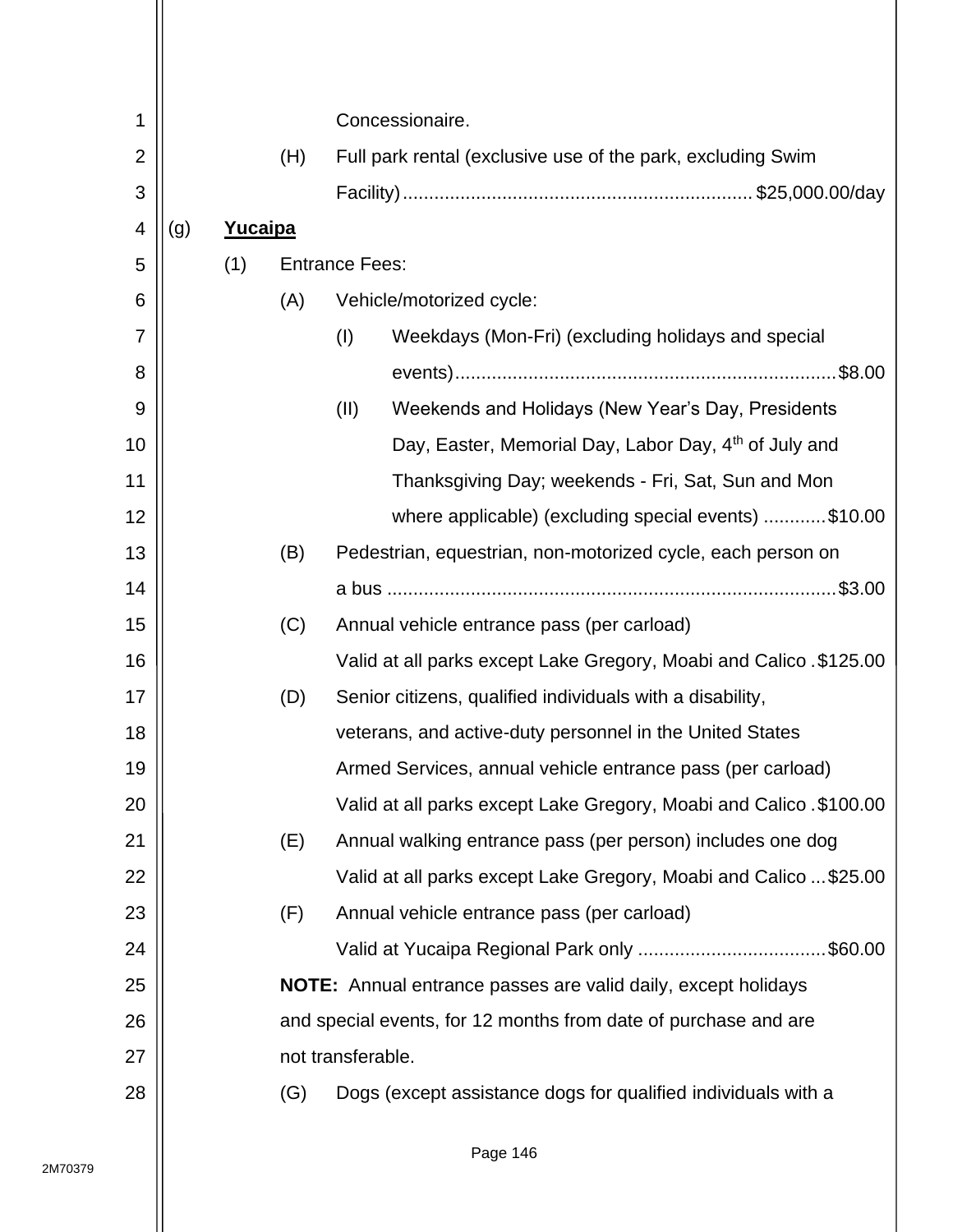| 1              |     |     |                      |                                                              |
|----------------|-----|-----|----------------------|--------------------------------------------------------------|
| $\overline{2}$ | (2) |     | <b>Camping Fees:</b> |                                                              |
| 3              |     | (A) |                      | Camping fee includes park entry and is per site per night up |
| 4              |     |     |                      | to 6 people (excluding holidays/special events).             |
| 5              |     |     |                      | Holidays/Special Events add \$10.00 to the regular camping   |
| 6              |     |     |                      | rates (two night minimum). Maximum stay is 14 days in a 30   |
| 7              |     |     |                      | day period. Reservations may be made up to one year in       |
| 8              |     |     |                      | advance. All fees are due in full upon reservation.          |
| 9              |     |     | (I)                  |                                                              |
| 10             |     |     | (II)                 | With hookup (electric, water and sewer)\$40.00               |
| 11             |     |     | (III)                | In excess of 6 people per site \$5.00/person                 |
| 12             |     |     | (IV)                 | Extra vehicle per site (RV sites allow one (1) RV and        |
| 13             |     |     |                      |                                                              |
| 14             |     |     | (V)                  | Reservation fee, non-refundable\$7.00                        |
| 15             |     |     | (VI)                 | Use of dump station when not paying camp fees \$15.00        |
| 16             |     | (B) |                      | Groups with 20 or more persons are eligible for a group rate |
| 17             |     |     |                      | provided reservation is made with the park 48 hours in       |
| 18             |     |     |                      | advance and paid in full prior to arrival:                   |
| 19             |     |     | (1)                  | Per adult/youth (minimum 20 persons)\$5.00                   |
| 20             |     |     | (II)                 | Non-refundable group reservation fee \$20.00                 |
| 21             |     | (C) |                      | Group RV sites (three consecutive sites) includes park entry |
| 22             |     |     |                      | and is per night (excluding Holidays/Special Events).        |
| 23             |     |     |                      | Holidays/Special Events add \$10.00 to the regular camping   |
| 24             |     |     |                      | rates (two night minimum). Maximum stay is 14 days in a      |
| 25             |     |     |                      | 30-day period. Reservations may be made up to one year in    |
| 26             |     |     |                      | advance. All fees are due in full upon reservation.          |
| 27             |     |     | (1)                  |                                                              |
| 28             |     | (D) |                      |                                                              |
|                |     |     |                      |                                                              |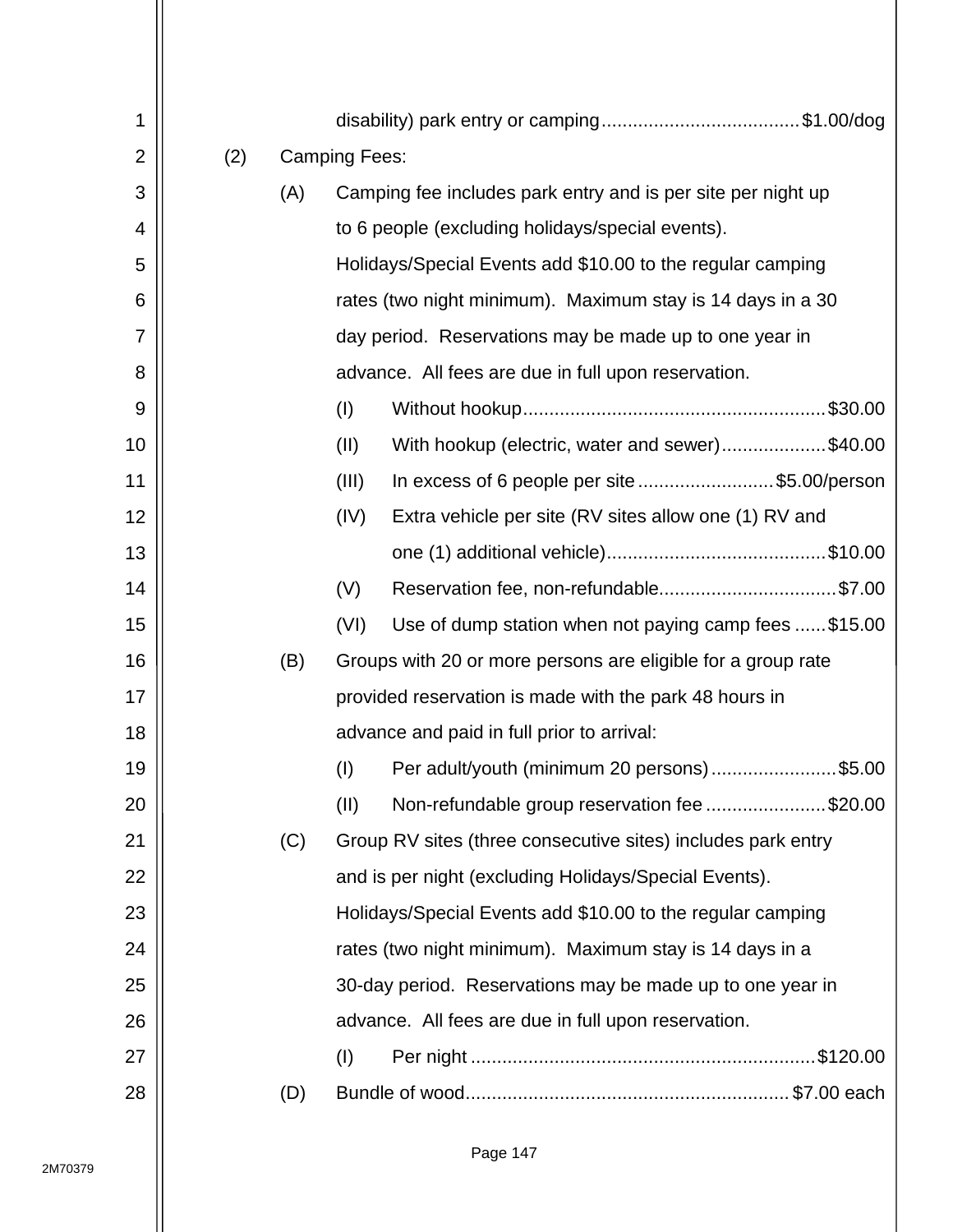| 1              | (3) |                                                                  |                                                                    | Day Use Education Excursion Program:                                |  |  |  |  |
|----------------|-----|------------------------------------------------------------------|--------------------------------------------------------------------|---------------------------------------------------------------------|--|--|--|--|
| $\overline{2}$ |     | Groups with 20 or more youths sponsored by established public or |                                                                    |                                                                     |  |  |  |  |
| 3              |     |                                                                  |                                                                    | private institutions (such as schools, churches, Boy Scouts, Girl   |  |  |  |  |
| 4              |     |                                                                  |                                                                    | Scouts, YMCA, YWCA) are eligible for a group rate providing a       |  |  |  |  |
| 5              |     |                                                                  |                                                                    | confirmed reservation is made with the park 48 hours in advance of  |  |  |  |  |
| 6              |     | arrival:                                                         |                                                                    |                                                                     |  |  |  |  |
| 7              |     | (A)                                                              |                                                                    | Entrance fee (cannot be used with any other                         |  |  |  |  |
| 8              |     |                                                                  |                                                                    |                                                                     |  |  |  |  |
| 9              | (4) |                                                                  |                                                                    | Shelter site fees, per day (fees due at time of reservation):       |  |  |  |  |
| 10             |     | (A)                                                              |                                                                    | Small shelters (1 picnic table including within the swim            |  |  |  |  |
| 11             |     |                                                                  |                                                                    |                                                                     |  |  |  |  |
| 12             |     | (B)                                                              |                                                                    |                                                                     |  |  |  |  |
| 13             |     | (C)                                                              |                                                                    | Non-refundable shelter site reservation fee\$7.00                   |  |  |  |  |
| 14             |     |                                                                  |                                                                    | <b>NOTE:</b> If the shelter is cancelled less than 30 days before   |  |  |  |  |
| 15             |     |                                                                  |                                                                    | reservation dates, all fees will be non-refundable. A damage/clean- |  |  |  |  |
| 16             |     |                                                                  |                                                                    | up deposit (refundable minus any actual costs for damage and        |  |  |  |  |
| 17             |     |                                                                  | required clean-up) will be a minimum of \$100 and/or be determined |                                                                     |  |  |  |  |
| 18             |     |                                                                  |                                                                    | by the size and nature of the event. A deposit made does not        |  |  |  |  |
| 19             |     |                                                                  |                                                                    | relieve any party from liability for the cost of damage or clean-up |  |  |  |  |
| 20             |     |                                                                  |                                                                    | that exceed the amount of the deposit.                              |  |  |  |  |
| 21             | (5) |                                                                  |                                                                    | <b>Fishing Fees Daily:</b>                                          |  |  |  |  |
| 22             |     | (A)                                                              |                                                                    |                                                                     |  |  |  |  |
| 23             |     | (B)                                                              |                                                                    |                                                                     |  |  |  |  |
| 24             |     | (C)                                                              |                                                                    |                                                                     |  |  |  |  |
| 25             | (6) |                                                                  | <b>Swimming Fees:</b>                                              |                                                                     |  |  |  |  |
| 26             |     | (A)                                                              |                                                                    | Swim Admission:                                                     |  |  |  |  |
| 27             |     |                                                                  | (1)                                                                | Daily (excluding holidays, holiday weekends and                     |  |  |  |  |
| 28             |     |                                                                  |                                                                    |                                                                     |  |  |  |  |
|                |     |                                                                  |                                                                    |                                                                     |  |  |  |  |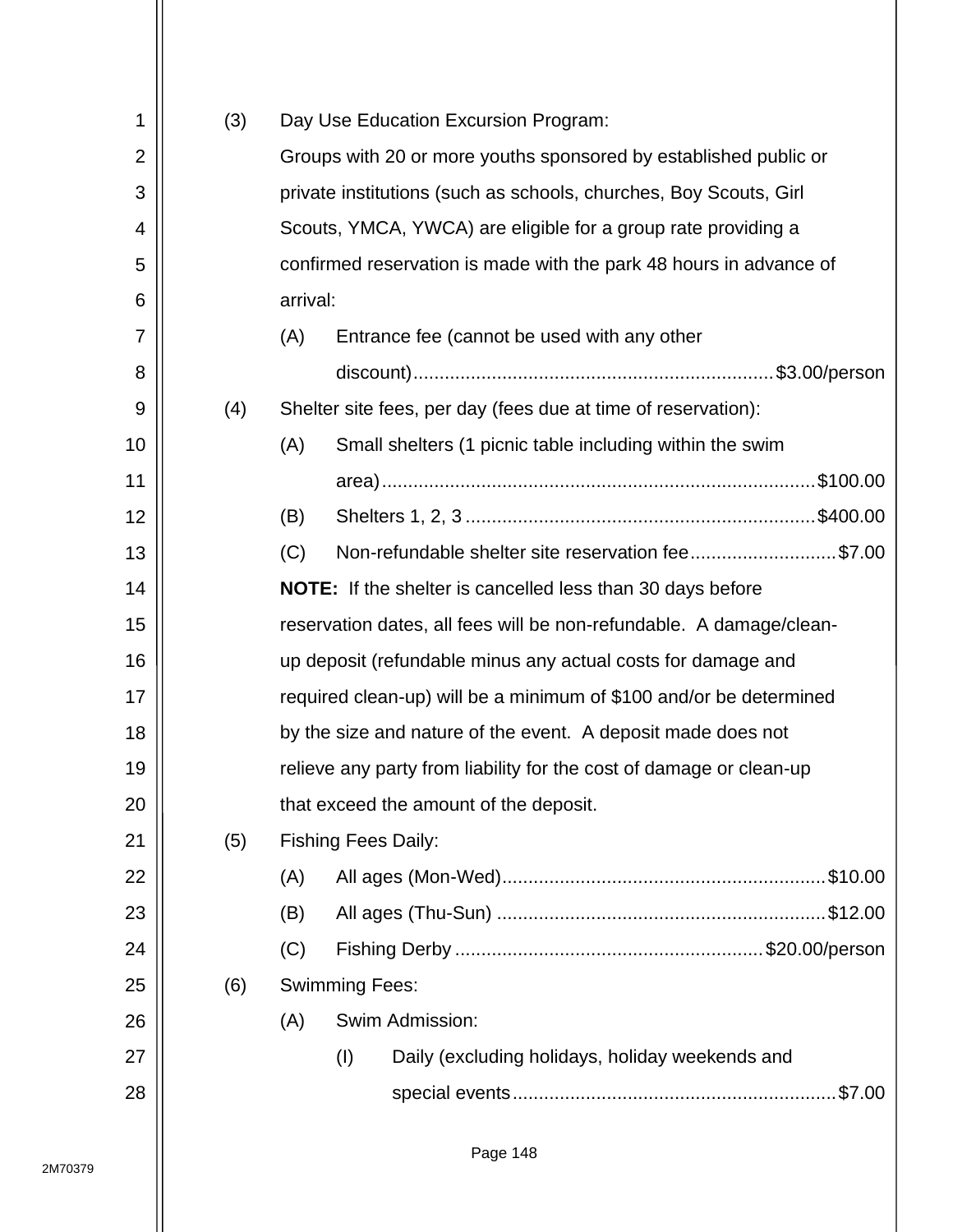| 1              |     | (II)  |       |                                                           |
|----------------|-----|-------|-------|-----------------------------------------------------------|
| $\overline{2}$ |     | (III) |       |                                                           |
| 3              |     |       | (i)   | Ten punch card (1 punch per user, per day)\$85.00         |
| 4              |     | (IV)  |       | Daily plus waterslide - Holidays, holiday weekends        |
| 5              |     |       |       | (Fri, Sat, Sun, & Mon where applicable) and special       |
| 6              |     |       |       |                                                           |
| 7              |     | (V)   |       | Waterslide:                                               |
| 8              |     |       | (i)   |                                                           |
| 9              |     | (VI)  |       | After Hours Events (swim area & waterslide)               |
| 10             |     |       |       | 5:30 p.m. - 7:30 p.m., Daily:                             |
| 11             |     |       | (i)   | Minimum of 100 adult/youths:                              |
| 12             |     |       |       | Adults and youths (4 and over) \$15.00<br>(a)             |
| 13             |     |       |       | Children (3 and under)  No charge<br>(b)                  |
| 14             |     |       | (ii)  |                                                           |
| 15             |     |       | (iii) | Cleaning fee (refundable)\$100.00                         |
| 16             |     | (VII) |       | <b>Cabana Rental Fees:</b>                                |
| 17             |     |       | (i)   | Daily fees (excluding holidays, holiday                   |
| 18             |     |       |       | weekends and special events)\$50.00                       |
| 19             |     |       | (ii)  | Daily fees - Holidays, holiday weekends (Fri,             |
| 20             |     |       |       | Sat, Sun and Mon where applicable) and                    |
| 21             |     |       |       |                                                           |
| 22             |     |       | (iii) | Cabana reservation fee, non-refundable\$7.00              |
| 23             | (B) |       |       | School group swim area and waterslide - swim season with  |
| 24             |     |       |       | 24 hours minimum advance reservation, 4 hours maximum     |
| 25             |     |       |       | or less during park operation hours \$5.00/per person     |
| 26             |     |       |       |                                                           |
| 27             | (C) |       |       | School group swim area and waterslide – swim season       |
| 28             |     |       |       | without reservations - will use swim/slide 10 punch cards |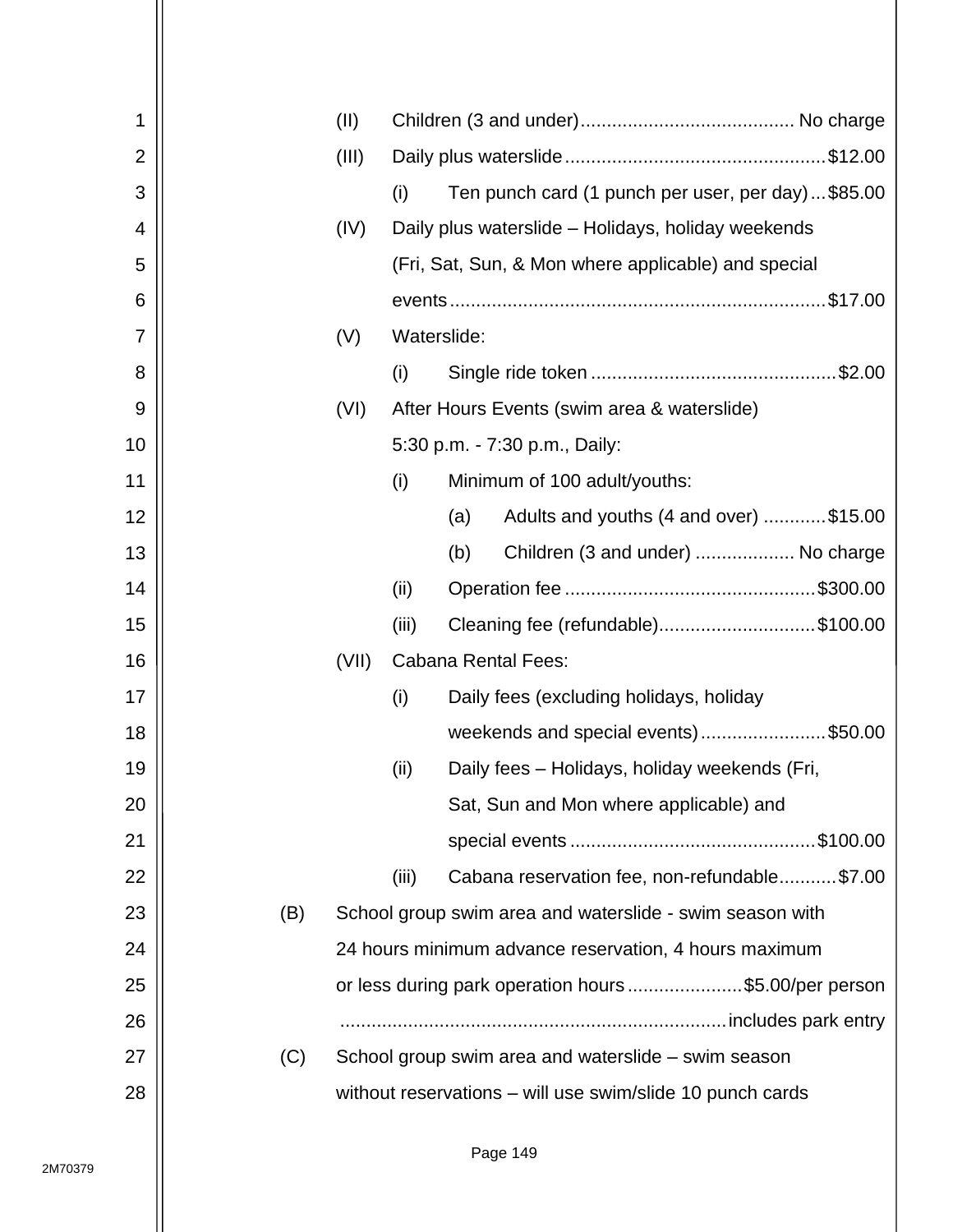| 1              |     |     |                     |                       | (\$85.00) \$8.50/per person includes park entry                |  |  |  |
|----------------|-----|-----|---------------------|-----------------------|----------------------------------------------------------------|--|--|--|
| $\overline{2}$ |     | (7) |                     | <b>Other Fees:</b>    |                                                                |  |  |  |
| 3              |     |     | (A)                 |                       | Replacement of lost or stolen pass/card \$10.00                |  |  |  |
| 4              |     |     | (B)                 |                       |                                                                |  |  |  |
| 5              |     |     | (C)                 |                       |                                                                |  |  |  |
| 6              |     |     | (D)                 |                       |                                                                |  |  |  |
| 7              |     |     |                     | (I)                   | Actual costs based on meter reading Actual cost                |  |  |  |
| 8              |     |     | (E)                 |                       | Area Use Fee (non-reservable area)\$500.00/acre                |  |  |  |
| 9              |     |     | (F)                 |                       |                                                                |  |  |  |
| 10             |     |     | (G)                 |                       |                                                                |  |  |  |
| 11             |     |     | (H)                 |                       | Lake Use Fees:                                                 |  |  |  |
| 12             |     |     |                     | (I)                   |                                                                |  |  |  |
| 13             |     |     |                     | (11)                  |                                                                |  |  |  |
| 14             |     |     |                     |                       | * <b>NOTE:</b> Usage of Middle Lake must be cleared with Pedal |  |  |  |
| 15             |     |     |                     |                       | Boat Concessionaire.                                           |  |  |  |
| 16             |     |     |                     | (III)                 |                                                                |  |  |  |
| 17             |     |     | (1)                 |                       |                                                                |  |  |  |
| 18             |     |     | (J)                 |                       | Full park rental (exclusive use of the park, excluding Swim    |  |  |  |
| 19             |     |     |                     |                       |                                                                |  |  |  |
| 20             | (h) |     | <b>Lake Gregory</b> |                       |                                                                |  |  |  |
| 21             |     | (1) |                     | <b>Entrance Fees:</b> |                                                                |  |  |  |
| 22             |     |     | (A)                 |                       | Entrance fee per person (including swimming):                  |  |  |  |
| 23             |     |     |                     | (1)                   |                                                                |  |  |  |
| 24             |     |     |                     | (II)                  |                                                                |  |  |  |
| 25             |     |     |                     | (III)                 |                                                                |  |  |  |
| 26             |     |     | (B)                 |                       | Annual individual entrance pass (excludes holidays and         |  |  |  |
| 27             |     |     |                     |                       | special events – does not include Waterslides/Floating)\$69.00 |  |  |  |
| 28             |     |     | (C)                 |                       | Annual family entrance pass – up to 4 persons (excludes        |  |  |  |
|                |     |     |                     |                       |                                                                |  |  |  |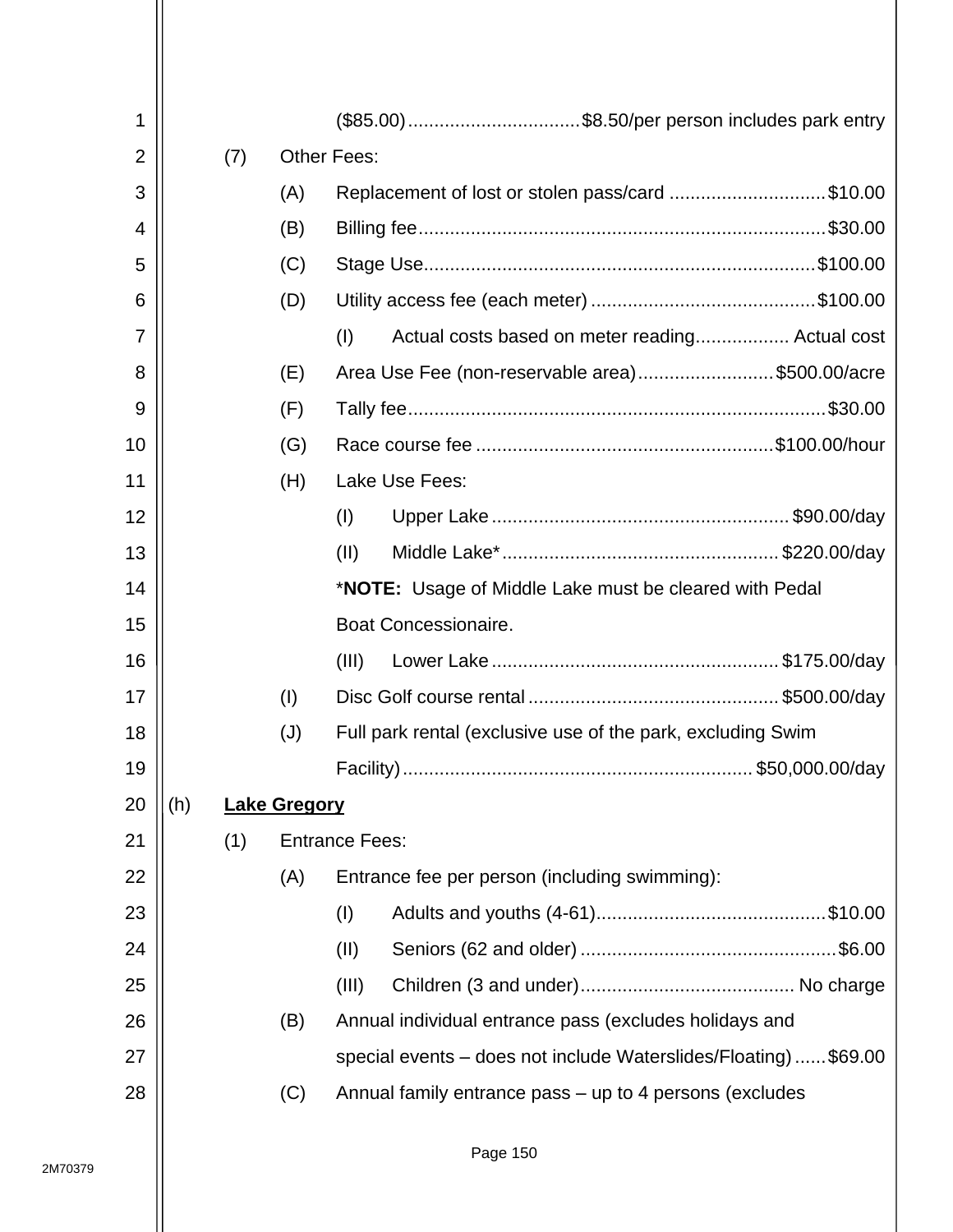| 1              |     |     |      | holidays and special events – does not include                        |
|----------------|-----|-----|------|-----------------------------------------------------------------------|
| $\overline{2}$ |     |     |      |                                                                       |
| 3              |     |     | (1)  | Each additional person on same pass\$40.00                            |
| 4              |     | (D) |      | Annual individual entrance pass (excludes holidays and                |
| 5              |     |     |      | special events - includes all Waterslides/Floating) \$120.00          |
| 6              |     | (E) |      | Annual family entrance pass – up to 4 persons (excludes               |
| 7              |     |     |      | holidays and special events - includes all                            |
| 8              |     |     |      |                                                                       |
| 9              |     |     | (1)  | Each additional person on same pass\$75.00                            |
| 10             | (2) |     |      | Waterslides/Splash Island (must purchase entrance):                   |
| 11             |     | (A) |      | Combo waterslide and Splash Island per day \$20.00                    |
| 12             | (3) |     |      | Day Use Education Excursion Program. Groups with 20 or more           |
| 13             |     |     |      | youths sponsored by established public or private institutions (such  |
| 14             |     |     |      | as schools, churches, Boy Scouts, Girl Scouts, YMCA, YWCA) are        |
| 15             |     |     |      | eligible for a group rate providing a confirmed, paid (if applicable) |
| 16             |     |     |      | reservation is made with the park 48 hours in advance of arrival:     |
| 17             |     | (A) |      | Entry Fee: Monday - Friday only, except holidays and                  |
| 18             |     |     |      | special events (does not include Waterslides/Floating):               |
| 19             |     |     | (1)  |                                                                       |
| 20             |     |     | (II) |                                                                       |
| 21             | (4) |     |      | <b>Watercraft Rental:</b>                                             |
| 22             |     | (A) |      | Launch Fee (does not include parking) \$13.00/day                     |
| 23             |     | (B) |      | Launch Pass-Yearly (January-December)\$120.00                         |
| 24             | (5) |     |      | San Moritz Lodge Facility Rental Fees:                                |
| 25             |     | (A) |      | Full facility rental, both - Fireside and Lakeview rooms              |
| 26             |     |     |      | (maximum capacity 400 people). Includes full day and                  |
| 27             |     |     |      | rehearsal on space available basis                                    |
| 28             |     |     | (I)  |                                                                       |
|                |     |     |      |                                                                       |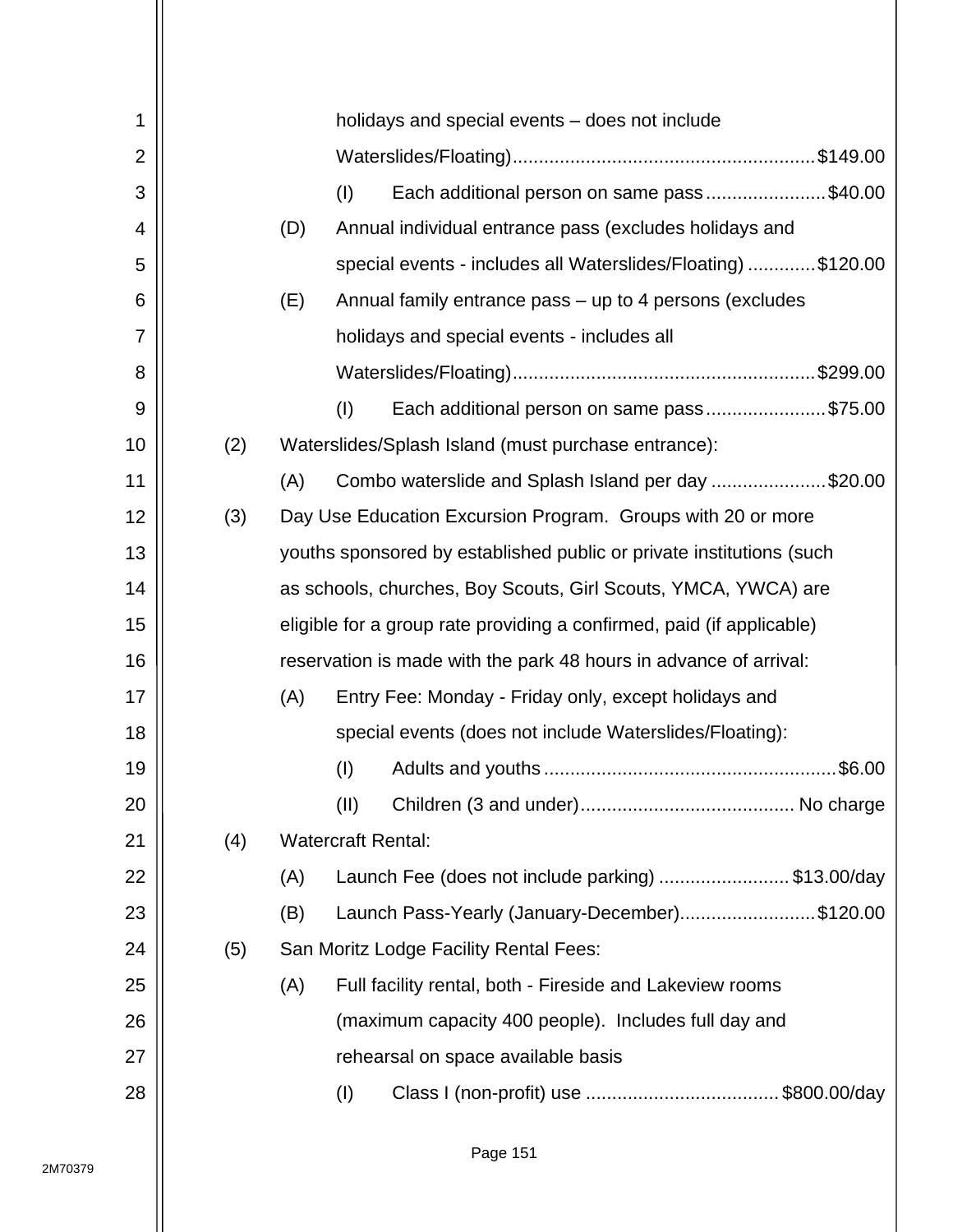| 1              | Class II (all other entities) use \$4,500.00/day<br>(II)               |
|----------------|------------------------------------------------------------------------|
| 2              | <b>NOTE:</b> Complimentary set up, teardown, and parking included for  |
| 3              | $(5)(A)$ above.                                                        |
| 4              | (B)<br>Lawn: Without room rental $-$ Includes chairs and set up $-$ up |
| 5              | to 5 hours.                                                            |
| 6              | (1)                                                                    |
| $\overline{7}$ | (II)<br>Class II (all other entities) use \$800.00                     |
| 8              | (C)<br>Overtime Fee (outside of contracted time):                      |
| 9              | (I)<br>Class I (non-profit) use \$200.00/hour                          |
| 10             | (II)<br>Class II (all other entities) use \$400.00/hour                |
| 11             | <b>Reservation Fees:</b><br>(D)                                        |
| 12             | (1)                                                                    |
| 13             | (II)<br>Class II (all other entities) use \$200.00                     |
| 14             | (E)<br>Deposits (refundable upon return in set up condition):          |
| 15             | (1)                                                                    |
| 16             | (F)<br>San Moritz Cancellation Policy:                                 |
| 17             | All event fees are due in advance. A deposit of 100 percent            |
| 18             | of the facility use fee will be due at the time of booking to          |
| 19             | hold the reserved date. Full fees are due per the contract 30          |
| 20             | days in advance of the reserved date including additional              |
| 21             | rentals, catering and beverage minimums and any upgraded               |
| 22             | rentals. The full facility use fee will be forfeited for               |
| 23             | cancellations received 120 days or less before the reserved            |
| 24             | event date. Fifty percent of the facility use fee is forfeited for     |
| 25             | cancellation between 121 days and 180 days before the                  |
| 26             | reserved event date. Twenty-five percent of the facility use           |
| 27             | fee is forfeited for cancellation between 181 days and 240             |
| 28             | days before the reserved event date. An administrative fee             |
|                |                                                                        |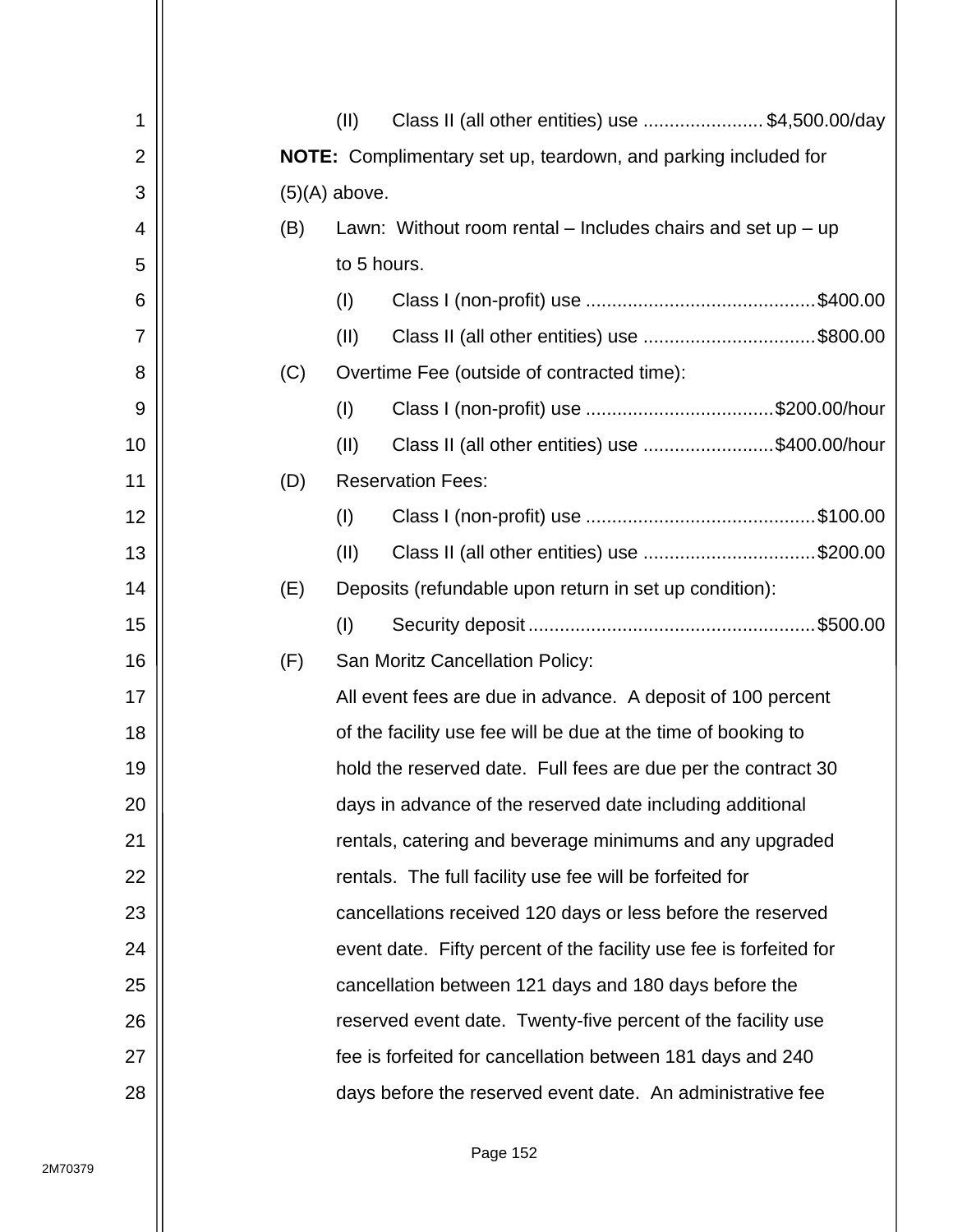| 1  |     |     | of \$200.00 will be charged for any cancellation of the |                                                               |  |  |  |
|----|-----|-----|---------------------------------------------------------|---------------------------------------------------------------|--|--|--|
| 2  |     |     | reserved date over 240 days.                            |                                                               |  |  |  |
| 3  | (6) |     |                                                         | Outdoor - Swim Area:                                          |  |  |  |
| 4  |     | (A) |                                                         | Large picnic shelter:                                         |  |  |  |
| 5  |     |     | (1)                                                     |                                                               |  |  |  |
| 6  |     |     | (II)                                                    | After hours (2 hour minimum) \$50.00/hour                     |  |  |  |
| 7  |     |     | (III)                                                   | After hours cleaning deposit (refundable)\$250.00             |  |  |  |
| 8  |     | (B) |                                                         |                                                               |  |  |  |
| 9  |     | (C) |                                                         | Lake View Terrace:                                            |  |  |  |
| 10 |     |     | (I)                                                     |                                                               |  |  |  |
| 11 |     |     | (II)                                                    | After park hours (2 hour minimum) \$50.00/hour                |  |  |  |
| 12 |     |     | (III)                                                   | After hours cleaning deposit (refundable)\$250.00             |  |  |  |
| 13 | (7) |     | <b>Other Fees:</b>                                      |                                                               |  |  |  |
| 14 |     | (A) |                                                         | Boathouse locker rental: (payable in advance - no billing, no |  |  |  |
| 15 |     |     | refund).                                                |                                                               |  |  |  |
| 16 |     |     | (1)                                                     |                                                               |  |  |  |
| 17 |     |     | (II)                                                    |                                                               |  |  |  |
| 18 |     | (B) |                                                         |                                                               |  |  |  |
| 19 |     | (C) |                                                         | Reservation fee (Outdoor-Swim Area), non-refundable  \$20.00  |  |  |  |
| 20 |     | (D) |                                                         | Special event application processing fee\$200.00              |  |  |  |
| 21 |     | (E) |                                                         | Concession proposal application fee\$250.00                   |  |  |  |
| 22 |     | (F) |                                                         | Daily parking fee: All parking lots, North Beach, South       |  |  |  |
| 23 |     |     |                                                         | Beach, and San Moritz (unless otherwise permitted by          |  |  |  |
| 24 |     |     |                                                         | contract). Does not apply to special event days. Add \$10.00  |  |  |  |
| 25 |     |     |                                                         | for Memorial Day, July 4th, and Labor Day \$10.00             |  |  |  |
| 26 |     | (G) |                                                         | Annual Parking Pass (excludes special event days). Space      |  |  |  |
| 27 |     |     |                                                         | .\$89.00                                                      |  |  |  |
| 28 |     | (H) |                                                         |                                                               |  |  |  |
|    |     |     |                                                         |                                                               |  |  |  |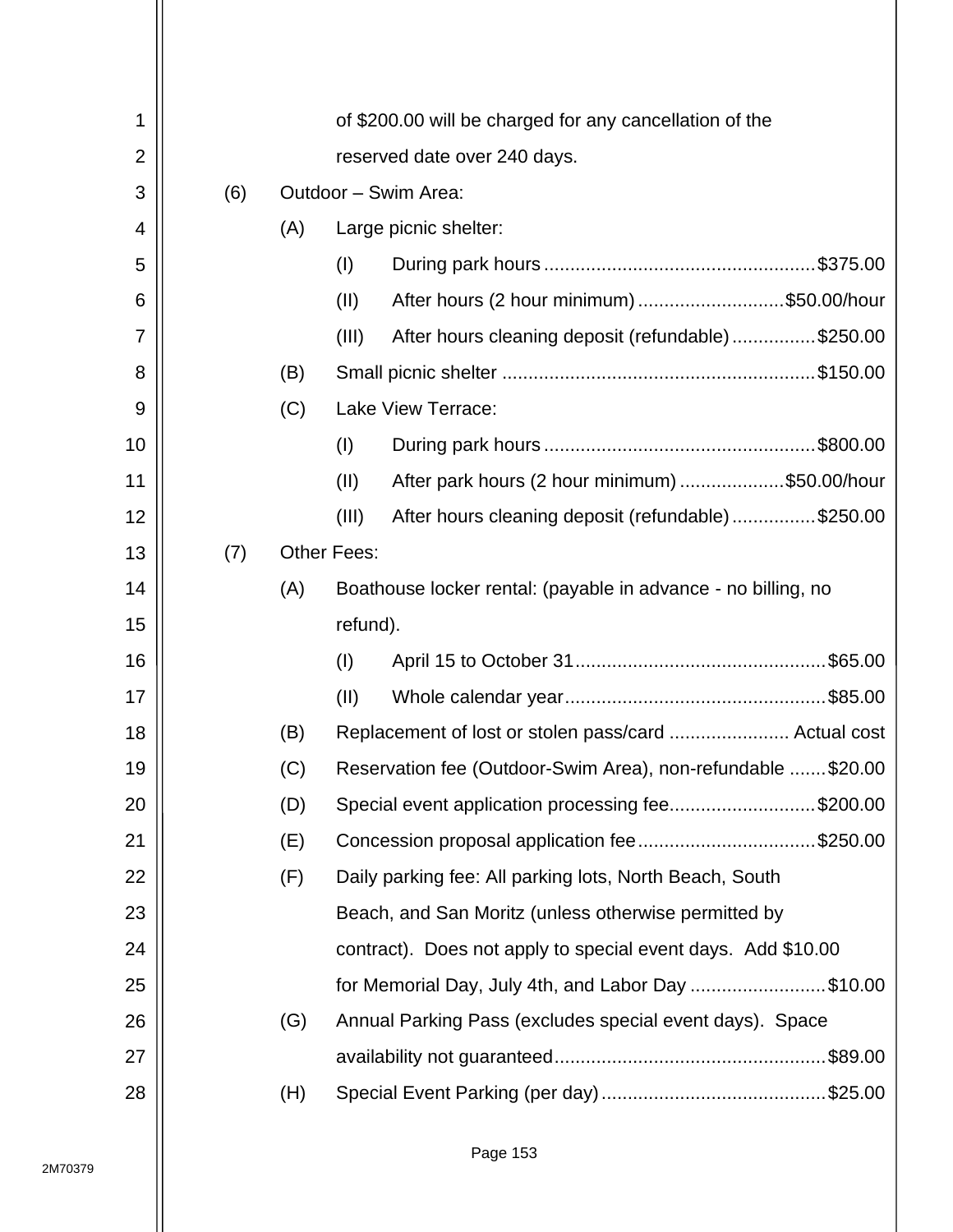| 1              |     |     | (1)                       |                       | Playfields (per field hour or seasonal rate subject to              |
|----------------|-----|-----|---------------------------|-----------------------|---------------------------------------------------------------------|
| $\overline{2}$ |     |     |                           |                       |                                                                     |
| 3              |     |     | (J)                       |                       | Field Events (car shows, fairs, festivals by outside groups)        |
| 4              |     |     |                           |                       | Commercial Use (per day, other fees/deposit may apply). \$600.00    |
| 5              |     |     | (K)                       |                       |                                                                     |
| 6              |     |     | (L)                       |                       |                                                                     |
| $\overline{7}$ | (i) |     | <b>Mojave River Forks</b> |                       |                                                                     |
| 8              |     | (1) |                           | <b>Entrance Fees:</b> |                                                                     |
| 9              |     |     | (A)                       |                       | Vehicle/motorized cycle:                                            |
| 10             |     |     |                           | (1)                   | Weekdays (Mon-Fri) (excluding holidays and special                  |
| 11             |     |     |                           |                       |                                                                     |
| 12             |     |     |                           | (II)                  | Weekends and Holidays (New Year's Day, Presidents                   |
| 13             |     |     |                           |                       | Day, Easter, Memorial Day, Labor Day, 4th of July and               |
| 14             |     |     |                           |                       | Thanksgiving Day; weekends – Fri, Sat, Sun and Mon                  |
| 15             |     |     |                           |                       | where applicable) (excluding special events) \$10.00                |
| 16             |     |     | (B)                       |                       | Pedestrian, non-motorized cycle, each person on a bus\$3.00         |
| 17             |     |     | (C)                       |                       | Equestrian Day Use (one person/one horse) \$8.00                    |
| 18             |     |     |                           | (1)                   |                                                                     |
| 19             |     |     | (D)                       |                       | Annual vehicle entrance pass (per carload):                         |
| 20             |     |     |                           |                       | Valid at all parks except Lake Gregory, Moabi and Calico . \$125.00 |
| 21             |     |     | (E)                       |                       | Senior citizens, qualified individuals with a disability,           |
| 22             |     |     |                           |                       | veterans, and active-duty personnel in the United States            |
| 23             |     |     |                           |                       | Armed Services, annual vehicle entrance pass (per carload):         |
| 24             |     |     |                           |                       | Valid at all parks except Lake Gregory, Moabi and Calico . \$100.00 |
| 25             |     |     | (F)                       |                       | Annual walking entrance pass (per person) includes one dog          |
| 26             |     |     |                           |                       | Valid at all parks except Lake Gregory, Moabi and Calico  \$25.00   |
| 27             |     |     | (G)                       |                       | Annual vehicle entrance pass (per carload)                          |
| 28             |     |     |                           |                       | Valid at Mojave River Forks Regional Park only\$60.00               |
|                |     |     |                           |                       |                                                                     |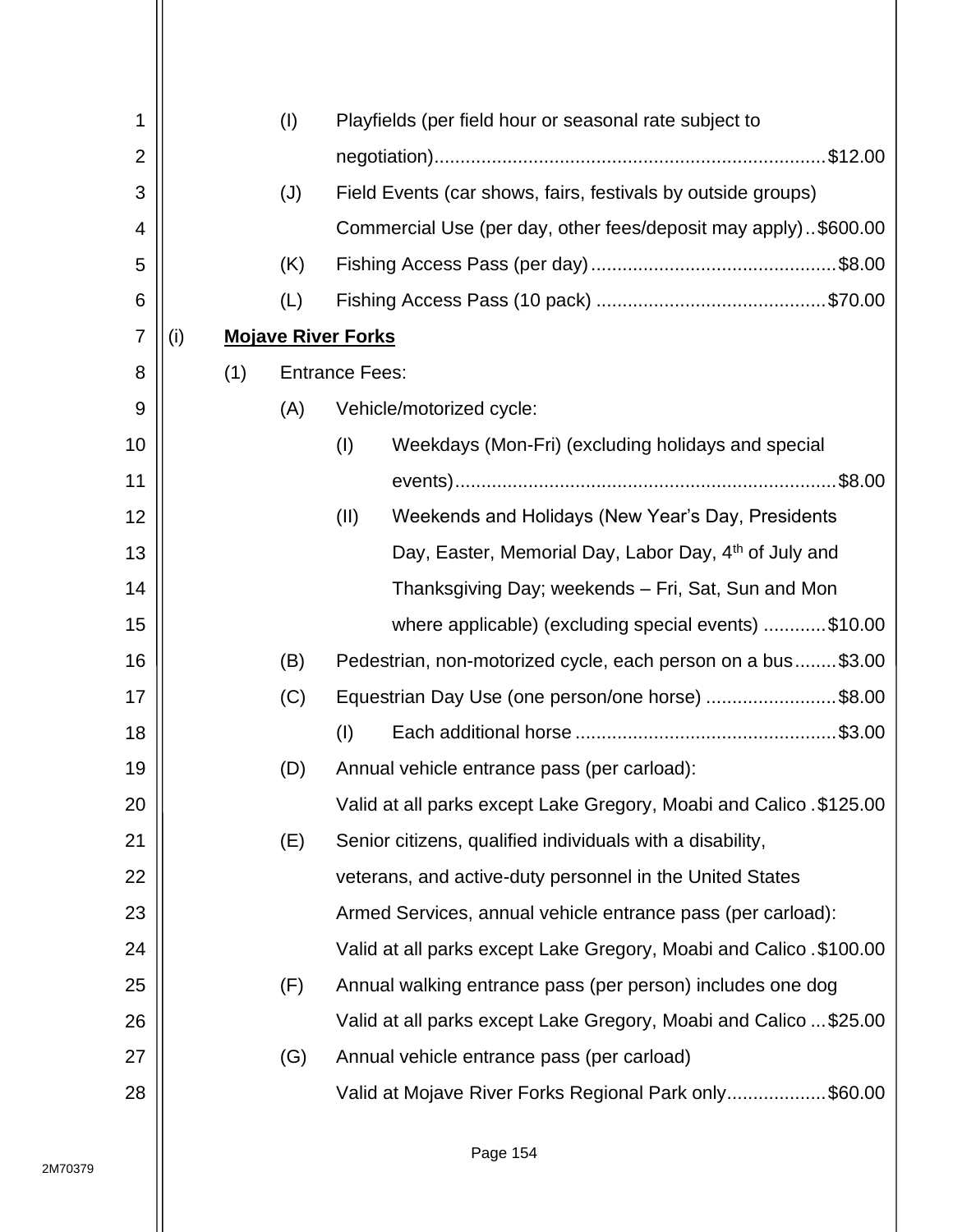| 1              |     |                                                                 |                      | <b>NOTE:</b> Annual entrance passes are valid daily, except holidays |  |  |  |
|----------------|-----|-----------------------------------------------------------------|----------------------|----------------------------------------------------------------------|--|--|--|
| $\overline{2}$ |     | and special events, for 12 months from date of purchase and are |                      |                                                                      |  |  |  |
| 3              |     |                                                                 | not transferable.    |                                                                      |  |  |  |
| 4              |     | (H)                                                             |                      | Dogs (except assistance dogs for qualified individuals with a        |  |  |  |
| 5              |     |                                                                 |                      |                                                                      |  |  |  |
| 6              | (2) |                                                                 | <b>Camping Fees:</b> |                                                                      |  |  |  |
| 7              |     | (A)                                                             |                      | Camping fee includes park entry and is per site per night up         |  |  |  |
| 8              |     |                                                                 |                      | to 6 people (excluding holidays/special events).                     |  |  |  |
| 9              |     |                                                                 |                      | Holidays/special events add \$10.00 to regular camping rates         |  |  |  |
| 10             |     |                                                                 |                      | (two night minimum). Maximum stay is 14 days in a 30-day             |  |  |  |
| 11             |     |                                                                 |                      | period. Reservations may be made up to one year in                   |  |  |  |
| 12             |     |                                                                 |                      | advance. All fees are due in full upon reservation.                  |  |  |  |
| 13             |     |                                                                 | (1)                  | Without hookup including walk-in tent sites \$30.00                  |  |  |  |
| 14             |     |                                                                 | (II)                 | With hookup (electric, water and sewer or electric and               |  |  |  |
| 15             |     |                                                                 |                      |                                                                      |  |  |  |
| 16             |     |                                                                 | (III)                | In excess of 6 people per site \$5.00/person                         |  |  |  |
| 17             |     |                                                                 | (IV)                 | Extra vehicle per site (RV sites allow one (1) RV and                |  |  |  |
| 18             |     |                                                                 |                      | one (1) additional vehicle)\$10.00/vehicle                           |  |  |  |
| 19             |     |                                                                 | (V)                  | Reservation fee, non-refundable\$7.00                                |  |  |  |
| 20             |     |                                                                 | (VI)                 | Use of dump station when not paying camp fees  \$15.00               |  |  |  |
| 21             |     | (B)                                                             |                      | Groups with 20 or more persons are eligible for a group rate         |  |  |  |
| 22             |     |                                                                 |                      | provided a reservation is made with the park 48 hours in             |  |  |  |
| 23             |     |                                                                 |                      | advance and paid in full prior arrival.                              |  |  |  |
| 24             |     |                                                                 | (1)                  | Per adult/youth (minimum 20 persons)\$5.00                           |  |  |  |
| 25             |     |                                                                 | (II)                 | Non-refundable group reservation fee \$20.00                         |  |  |  |
| 26             |     | (C)                                                             |                      |                                                                      |  |  |  |
| 27             | (3) |                                                                 |                      | Day Use Education Excursion Program                                  |  |  |  |
|                |     |                                                                 |                      |                                                                      |  |  |  |
| 28             |     |                                                                 |                      | Groups with 20 or more youths sponsored by established public or     |  |  |  |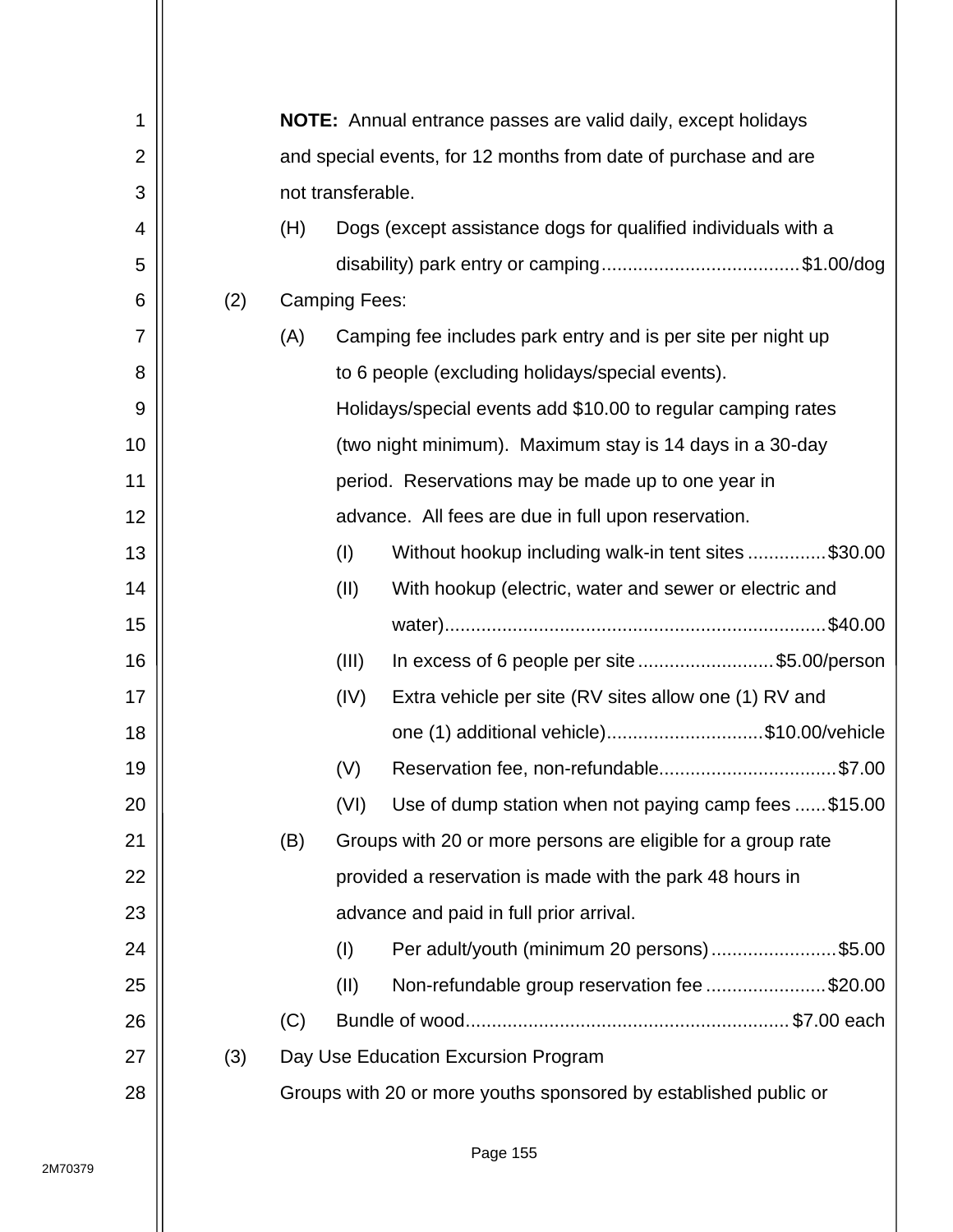| 1              |                   | private institutions (such as schools, churches, Boy Scouts, Girl |          |                                                                    |                                                                     |  |  |  |  |
|----------------|-------------------|-------------------------------------------------------------------|----------|--------------------------------------------------------------------|---------------------------------------------------------------------|--|--|--|--|
| $\overline{2}$ |                   |                                                                   |          | Scouts, YMCA, YWCA) are eligible for a group rate providing a      |                                                                     |  |  |  |  |
| 3              |                   |                                                                   |          | confirmed reservation is made with the park 48 hours in advance of |                                                                     |  |  |  |  |
| 4              |                   |                                                                   | arrival: |                                                                    |                                                                     |  |  |  |  |
| 5              |                   |                                                                   | (A)      |                                                                    | Entrance fee (cannot be used with any other                         |  |  |  |  |
| 6              |                   |                                                                   |          |                                                                    |                                                                     |  |  |  |  |
| 7              |                   | (4)                                                               |          |                                                                    | Shelter site fees, per day (fees due at time of reservation):       |  |  |  |  |
| 8              |                   |                                                                   | (A)      |                                                                    |                                                                     |  |  |  |  |
| 9              |                   |                                                                   | (B)      |                                                                    | Non-refundable shelter site reservation fee\$7.00                   |  |  |  |  |
| 10             |                   |                                                                   |          |                                                                    | <b>NOTE:</b> If the shelter is cancelled less than 30 days before   |  |  |  |  |
| 11             |                   |                                                                   |          |                                                                    | reservation dates, all fees will be non-refundable. A damage/clean- |  |  |  |  |
| 12             |                   |                                                                   |          |                                                                    | up deposit (refundable minus any actual costs for damage and        |  |  |  |  |
| 13             |                   |                                                                   |          |                                                                    | required clean-up) will be a minimum of \$100 and/or be determined  |  |  |  |  |
| 14             |                   |                                                                   |          |                                                                    | by the size and nature of the event. A deposit made does not        |  |  |  |  |
| 15             |                   |                                                                   |          |                                                                    | relieve any party from liability for the cost of damage or clean-up |  |  |  |  |
| 16             |                   |                                                                   |          |                                                                    | that exceed the amount of the deposit.                              |  |  |  |  |
| 17             |                   | (5)                                                               |          | <b>Other Fees:</b>                                                 |                                                                     |  |  |  |  |
| 18             |                   |                                                                   | (A)      |                                                                    | Replacement of lost or stolen pass/card \$10.00                     |  |  |  |  |
| 19             |                   |                                                                   | (B)      |                                                                    |                                                                     |  |  |  |  |
| 20             |                   |                                                                   | (C)      |                                                                    |                                                                     |  |  |  |  |
| 21             |                   |                                                                   |          | (1)                                                                | Actual costs based on meter reading Actual cost                     |  |  |  |  |
| 22             |                   |                                                                   | (D)      |                                                                    | Area Use Fee (non-reservable area)\$500.00/acre                     |  |  |  |  |
| 23             |                   |                                                                   | (E)      |                                                                    |                                                                     |  |  |  |  |
| 24             |                   |                                                                   | (F)      |                                                                    |                                                                     |  |  |  |  |
| 25             |                   |                                                                   | (G)      |                                                                    | Full park rental (exclusive use of the park) \$10,000.00/day        |  |  |  |  |
| 26             | <b>ALL PARKS:</b> |                                                                   |          |                                                                    |                                                                     |  |  |  |  |
| 27             | (j)               |                                                                   |          | <b>Admission Without Fees:</b>                                     |                                                                     |  |  |  |  |
| 28             |                   | (1)                                                               |          | <b>Volunteers:</b>                                                 |                                                                     |  |  |  |  |
|                |                   |                                                                   |          |                                                                    |                                                                     |  |  |  |  |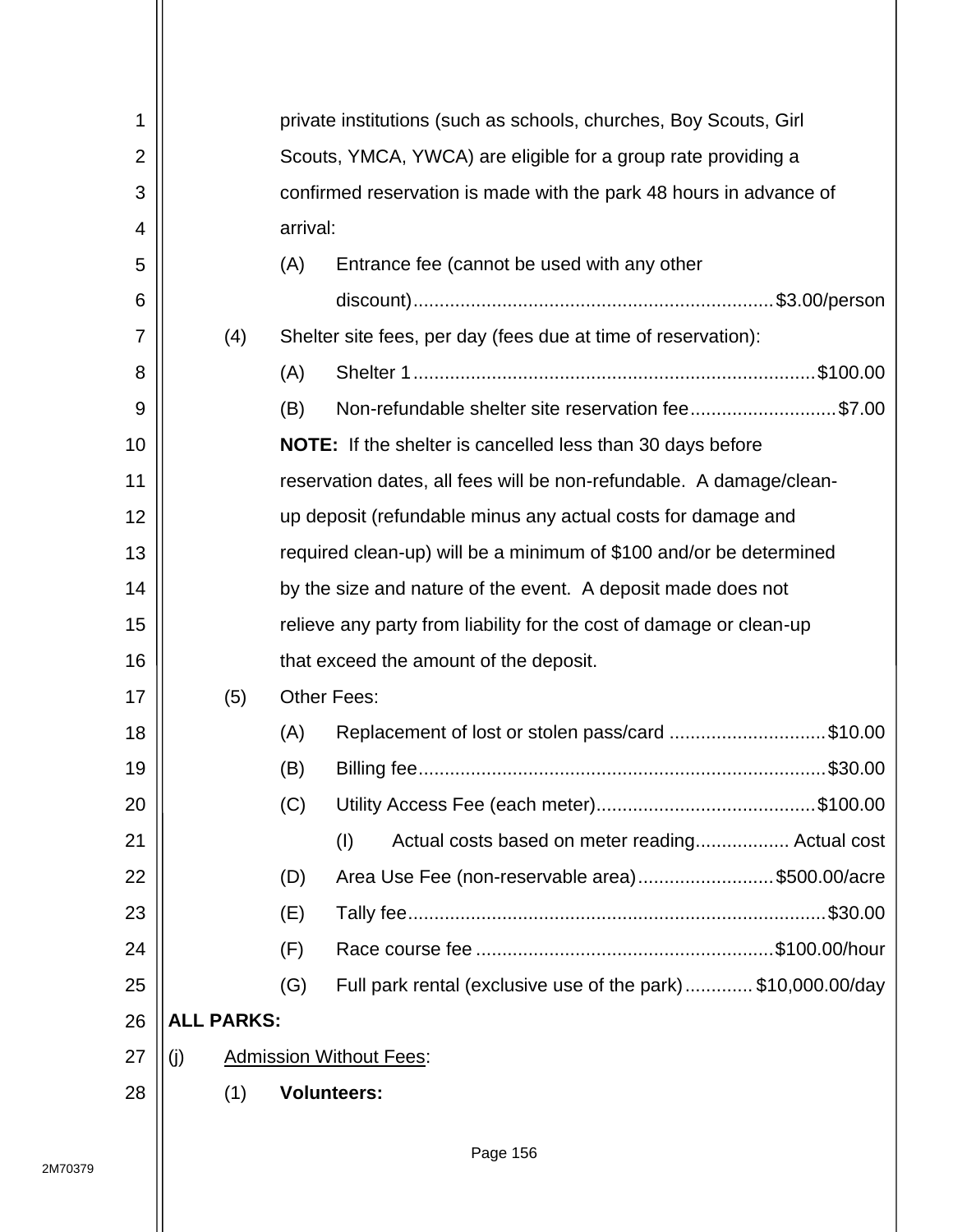| 1              |     |                  | The Director, Regional Parks Department, or any park                 |
|----------------|-----|------------------|----------------------------------------------------------------------|
| $\overline{2}$ |     |                  | superintendent designated by the Director, may allow Regional        |
| 3              |     |                  | Parks volunteers to use any Regional Park without imposition of a    |
| 4              |     |                  | fee, so long as the fee otherwise applicable to such use(s) does     |
| 5              |     |                  | not, in the aggregate, exceed a maximum of \$500.00 per person or    |
| 6              |     |                  | group per calendar year.                                             |
| 7              | (2) | <b>Vendors:</b>  |                                                                      |
| 8              |     |                  | Vendors, concessionaires or permittees of Regional Parks will not    |
| 9              |     |                  | be charged the entrance fee when entering a regional park for the    |
| 10             |     |                  | purpose of operating a concession or working on a special event      |
| 11             |     |                  | pursuant to a special event license or permit and having paid the    |
| 12             |     |                  | required vendor fee.                                                 |
| 13             | (3) | <b>Veterans:</b> |                                                                      |
| 14             |     |                  | Qualified service-connected disabled veterans, former prisoners of   |
| 15             |     |                  | war and medal of honor recipients may be entitled to a Veteran       |
| 16             |     |                  | Pass which entitles the holder to free day use at the County         |
| 17             |     |                  | Regional Parks. To qualify for the pass, the disabled veteran must   |
| 18             |     |                  | be a San Bernardino County resident and provide proof of the         |
| 19             |     |                  | following eligibility criteria:                                      |
| 20             |     | (A)              | <b>Disabled Veteran:</b> (1) A certificate or letter from the United |
| 21             |     |                  | States Department of Veterans Affairs stating that the               |
| 22             |     |                  | veteran was honorably discharged and that the                        |
| 23             |     |                  | compensable service-connected disability is rated above 50           |
| 24             |     |                  | percent, or that the veteran is in receipt of non-service-           |
| 25             |     |                  | connected pension benefits; and (2) Proof of service during          |
| 26             |     |                  | wartime; and (3) A copy of his/her valid California Driver           |
| 27             |     |                  | License or Identification Card as proof of residency.                |
| 28             |     | (B)              | <b>Prisoner of War:</b> (1) A letter from the United States          |
|                |     |                  |                                                                      |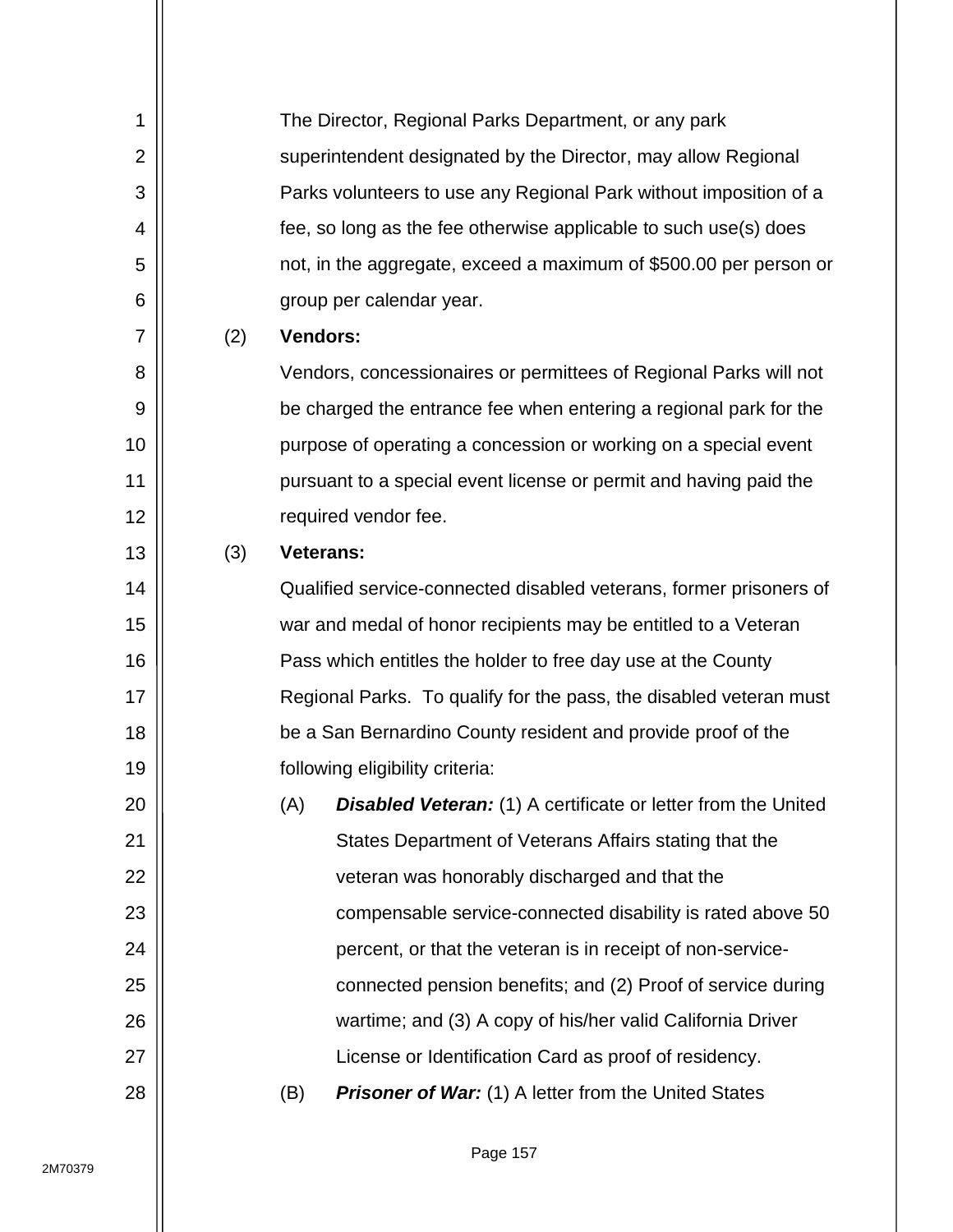| 1              |     | Department of Veterans Affairs or copy of personnel records                |
|----------------|-----|----------------------------------------------------------------------------|
| $\overline{2}$ |     | from the appropriate United States military branch verifying               |
| 3              |     | former prisoner of war status and honorable discharge; and                 |
| 4              |     | (2) copy of his/her valid California Driver License or                     |
| 5              |     | Identification Card as proof of residency.                                 |
| 6              |     | (C)<br><b>Medal of Honor Recipient:</b> (1) Certificate or letter from the |
| 7              |     | United States Department of Veterans Affairs verifying that                |
| 8              |     | the veteran is a Medal of Honor recipient; and (2) a copy of               |
| 9              |     | his/her valid California Driver's License or Identification Card           |
| 10             |     | as proof of residency.                                                     |
| 11             |     | The County Veterans Affairs Office will verify eligibility and issue a     |
| 12             |     | letter to the Regional Parks Department. Upon receipt of the pass,         |
| 13             |     | pass holders are advised that the following rules and restrictions         |
| 14             |     | apply:                                                                     |
| 15             |     | The pass is valid unless revoked.                                          |
| 16             |     | The pass may be used any day of the week, excluding                        |
| 17             |     | holidays and special events.                                               |
| 18             |     | The pass is non-transferrable and non-refundable, and                      |
| 19             |     | cannot be used in conjunction with any other pass and/or                   |
| 20             |     | discount. Upon suitable proof, a lost or damaged pass may                  |
| 21             |     | be replaced through reapplication.                                         |
| 22             |     | The pass may be used for entry of one vehicle with a                       |
| 23             |     | capacity of 6 persons or less. The pass may be used for                    |
| 24             |     | boating for one vessel associated with this vehicle. When a                |
| 25             |     | park requires a "per person" entry only the pass holder may                |
| 26             |     | enter at no fee.                                                           |
| 27             |     | Cost: Free except for holidays and special events.                         |
| 28             | (k) | <b>Admission With Fees:</b>                                                |
|                |     |                                                                            |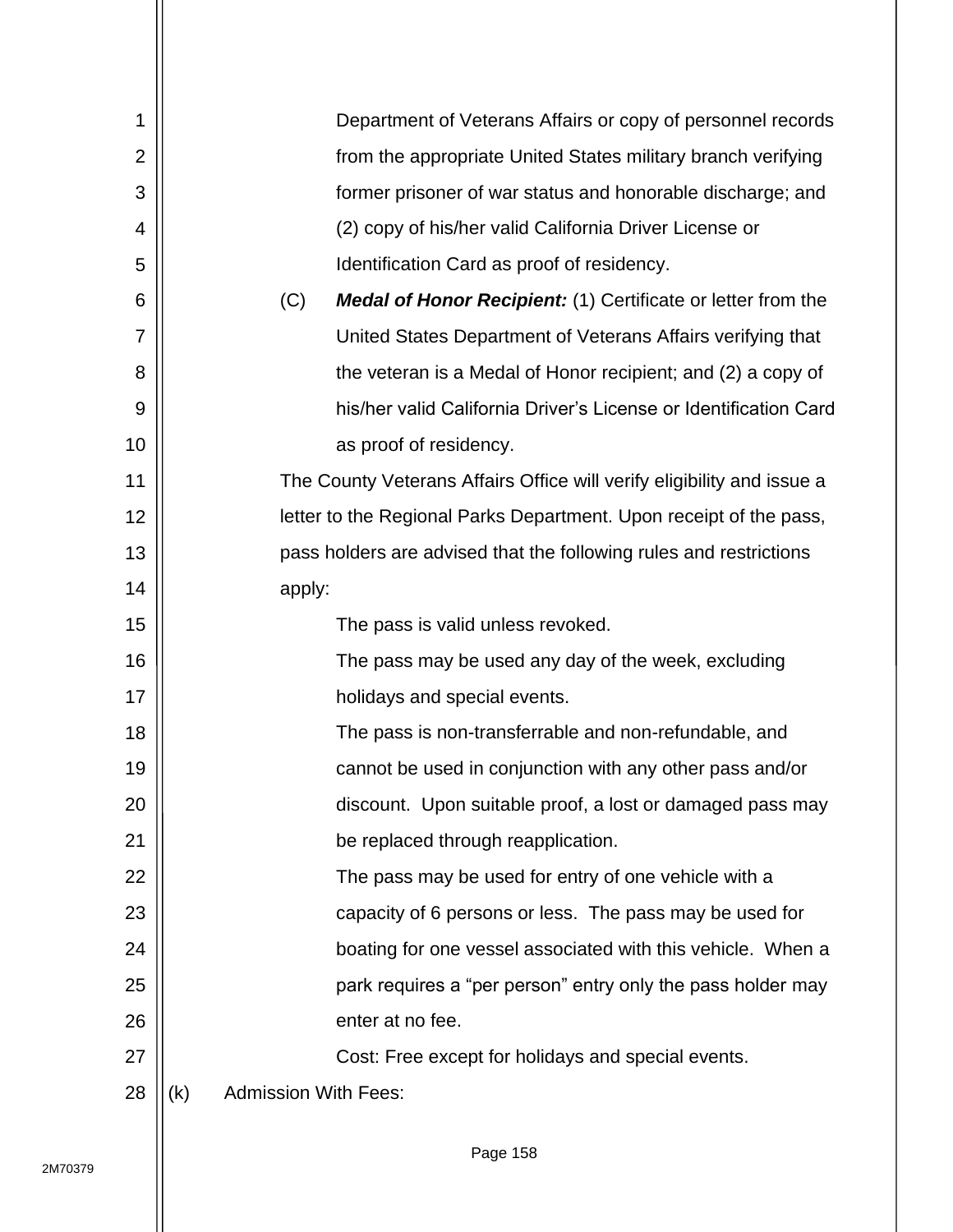| 1              |     | (1) | The Director of the Regional Parks Department may waive fees for         |
|----------------|-----|-----|--------------------------------------------------------------------------|
| $\overline{2}$ |     |     | County-sponsored or co-sponsored events.                                 |
| 3              |     | (2) | The Director, in consultation with the applicable supervisorial          |
| 4              |     |     | district office(s), may, in his or her discretion, discount fees for any |
| 5              |     |     | qualified non-profits if such discount serves a public purpose. Any      |
| 6              |     |     | such discount, if provided, will not exceed 50 percent of the            |
| 7              |     |     | admission fee.                                                           |
| 8              |     | (3) | The Director may, in his or her discretion, discount fees in special     |
| 9              |     |     | circumstances for other persons or entities. Any such discount, if       |
| 10             |     |     | provided, will not exceed 50 percent.                                    |
| 11             |     | (4) | The Director shall set special event entrance fees for Department-       |
| 12             |     |     | sponsored events.                                                        |
| 13             |     | (5) | All special event entrance fees set by the Director shall take into      |
| 14             |     |     | account all costs incurred in connection with the special event,         |
| 15             |     |     | specifically including, but not limited to, any increased park security, |
| 16             |     |     | supplies, services, labor and administrative overhead.                   |
| 17             |     | (6) | Senior citizens, qualified individuals with a disability, veterans, and  |
| 18             |     |     | active-duty personnel in the United States Armed Services,               |
| 19             |     |     | camping Sunday through Thursday night only for up to four people         |
| 20             |     |     | (excluding holidays and special events) \$5.00 discount per night.       |
| 21             | (1) |     | <b>Other Fees/Deposits:</b>                                              |
| 22             |     | (1) | Concession proposal application fee (non-refundable)\$250.00             |
| 23             |     | (2) |                                                                          |
| 24             |     | (3) | Special event contract damage/cleanup deposit (refundable minus          |
| 25             |     |     | any damages or cleanup required), the amount of which shall be           |
| 26             |     |     | determined by the size and nature of the event. A deposit made           |
| 27             |     |     | does not relieve any party from liability for the cost of damage or      |
| 28             |     |     | clean-up that exceed the amount of the deposit.                          |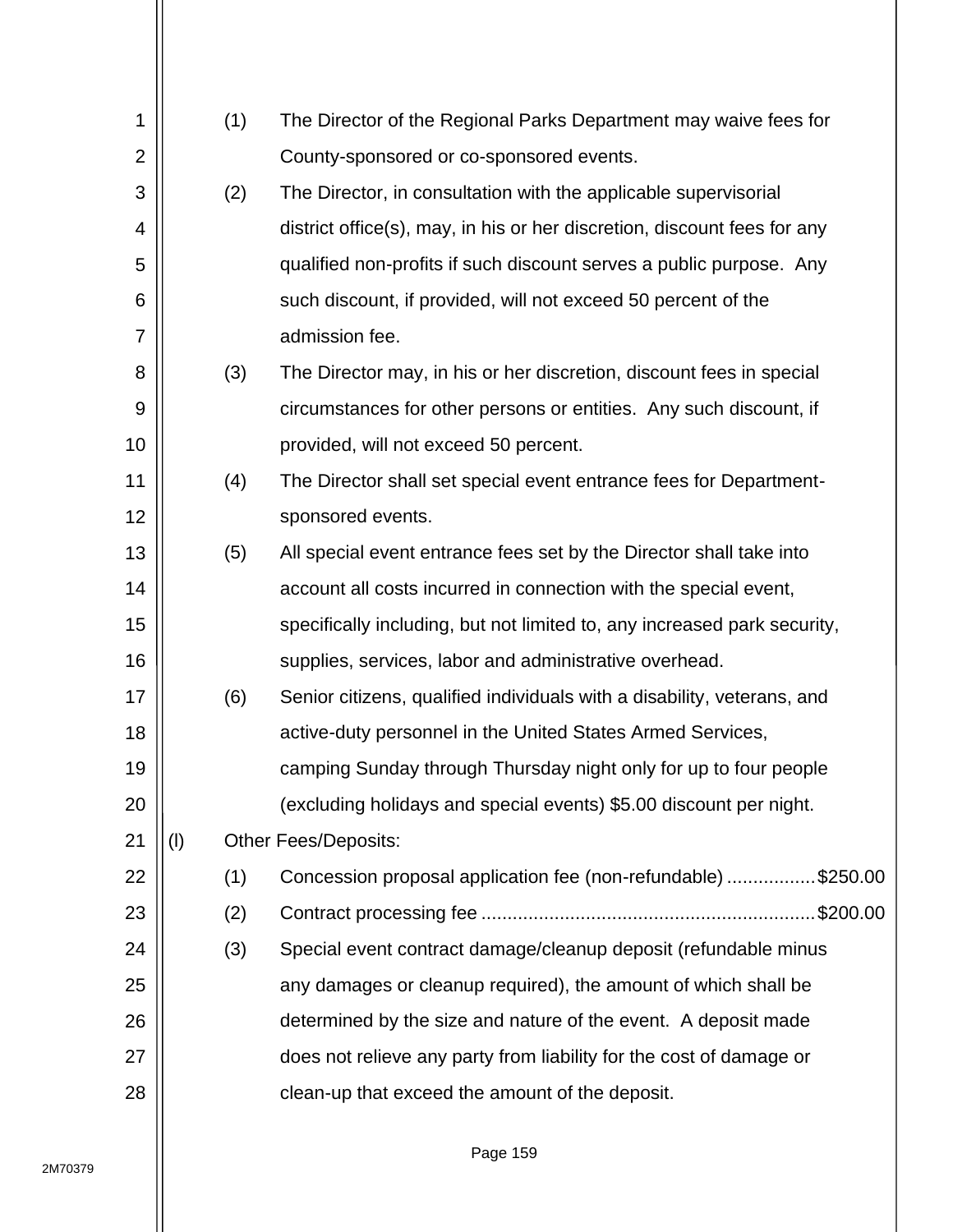| 1              | (4)  | Ground disturbance damage/cleanup deposit (refundable minus               |  |  |  |  |  |  |
|----------------|------|---------------------------------------------------------------------------|--|--|--|--|--|--|
| $\overline{2}$ |      | any damages or cleanup required). In addition to standard deposit         |  |  |  |  |  |  |
| 3              |      | for any special event that requires digging, trenching, or any type of    |  |  |  |  |  |  |
| 4              |      | major disturbance to the ground. A deposit made does not relieve          |  |  |  |  |  |  |
| 5              |      | any party from liability for the cost of damage or clean-up that          |  |  |  |  |  |  |
| 6              |      |                                                                           |  |  |  |  |  |  |
| 7              | (5)  | Special event contract amendment fee (due if changes are required         |  |  |  |  |  |  |
| 8              |      |                                                                           |  |  |  |  |  |  |
| 9              | (6)  | Special event contract cancellation fee  10% of contract total, excluding |  |  |  |  |  |  |
| 10             |      | damage deposit (waived if cancelled at least 4 months prior to            |  |  |  |  |  |  |
| 11             |      | event date).                                                              |  |  |  |  |  |  |
| 12             | (7)  | Post-event cleaning fee\$200.00/first 500 participants                    |  |  |  |  |  |  |
| 13             |      |                                                                           |  |  |  |  |  |  |
| 14             | (8)  | <b>Special Event Dumpster Fees:</b>                                       |  |  |  |  |  |  |
| 15             |      | In the event that a permittee does not provide adequate dumpsters         |  |  |  |  |  |  |
| 16             |      | for their event, Regional Parks will invoice permittee for actual costs   |  |  |  |  |  |  |
| 17             |      | of all needed dumpsters, plus \$50.00 each dumpster for                   |  |  |  |  |  |  |
| 18             |      |                                                                           |  |  |  |  |  |  |
| 19             | (9)  | General and/or administrative request (including commercial filming       |  |  |  |  |  |  |
| 20             |      |                                                                           |  |  |  |  |  |  |
| 21             | (10) | <b>Special Event Vendor Fees:</b>                                         |  |  |  |  |  |  |
| 22             |      | The Director, Regional Parks Department, shall set special event          |  |  |  |  |  |  |
| 23             |      | vendor fees within the following ranges:                                  |  |  |  |  |  |  |
| 24             |      | <b>Special Events:</b><br>(A)                                             |  |  |  |  |  |  |
| 25             |      | Arts and crafts \$25.00/day to \$150.00/event<br>(1)                      |  |  |  |  |  |  |
| 26             |      | Food/amusement\$50.00/day to \$150.00/event<br>(II)                       |  |  |  |  |  |  |
| 27             |      | (III)<br>Other licensed commercial                                        |  |  |  |  |  |  |
| 28             |      |                                                                           |  |  |  |  |  |  |
|                |      |                                                                           |  |  |  |  |  |  |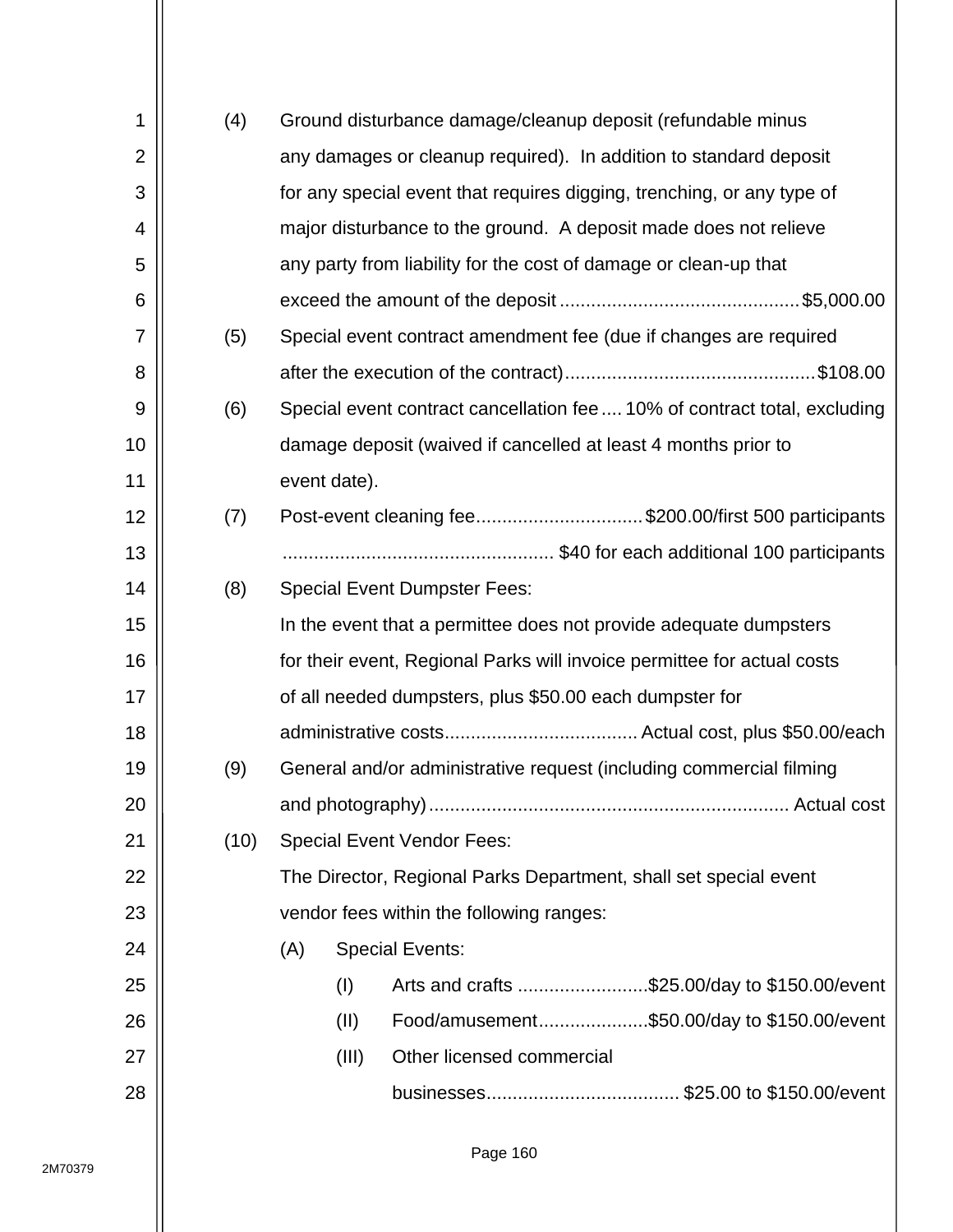| 1              |     | (11) | <b>Fishing Workshops:</b>                                                  |  |  |  |  |  |
|----------------|-----|------|----------------------------------------------------------------------------|--|--|--|--|--|
| $\overline{2}$ |     |      | Attendees are also responsible for paying vehicle entrance fee at          |  |  |  |  |  |
| 3              |     |      | park.                                                                      |  |  |  |  |  |
| 4              |     |      | (A)                                                                        |  |  |  |  |  |
| 5              |     |      | (B)                                                                        |  |  |  |  |  |
| 6              |     | (12) | <b>Environmental Science Camp:</b>                                         |  |  |  |  |  |
| 7              |     |      | Fee for attendees to be determined on a case by case basis.                |  |  |  |  |  |
| 8              |     | (13) | Fee for copy of map of recreational shooting areas in San                  |  |  |  |  |  |
| 9              |     |      | <b>Bernardino County:</b>                                                  |  |  |  |  |  |
| 10             |     |      | (A)                                                                        |  |  |  |  |  |
| 11             | (m) |      | Definitions:                                                               |  |  |  |  |  |
| 12             |     |      | Within the context of this section, unless otherwise noted, the following  |  |  |  |  |  |
| 13             |     |      | meanings apply:                                                            |  |  |  |  |  |
| 14             |     | (1)  | <b>Family</b> - a collective body of persons living together, but not      |  |  |  |  |  |
| 15             |     |      | exceeding a total of 4 adults/youths.                                      |  |  |  |  |  |
| 16             |     | (2)  | Group - 20 or more adults/youths.                                          |  |  |  |  |  |
| 17             |     | (3)  | <b>Senior citizen</b> - a person 62 years of age or older.                 |  |  |  |  |  |
| 18             |     | (4)  | Adult - a person 12 years of age or older. For camping, adult must         |  |  |  |  |  |
| 19             |     |      | be at least 18 years of age.                                               |  |  |  |  |  |
| 20             |     | (5)  | Youth - a person at least 4 years of age and under 12 years of age,        |  |  |  |  |  |
| 21             |     |      | except where a different age is specified.                                 |  |  |  |  |  |
| 22             |     | (6)  | <b>Child</b> - a person 3 years of age and under, except where a different |  |  |  |  |  |
| 23             |     |      | age is specified.                                                          |  |  |  |  |  |
| 24             |     | (7)  | Individual with a qualifying disability - a person who has a               |  |  |  |  |  |
| 25             |     |      | disability under Title III of the Americans with Disabilities Act of       |  |  |  |  |  |
| 26             |     |      | 1990, or who has been certified by the State of California as having       |  |  |  |  |  |
| 27             |     |      | a qualified disability or who has a disability rating of 50 percent or     |  |  |  |  |  |
| 28             |     |      | more by the Department of Veterans Affairs.                                |  |  |  |  |  |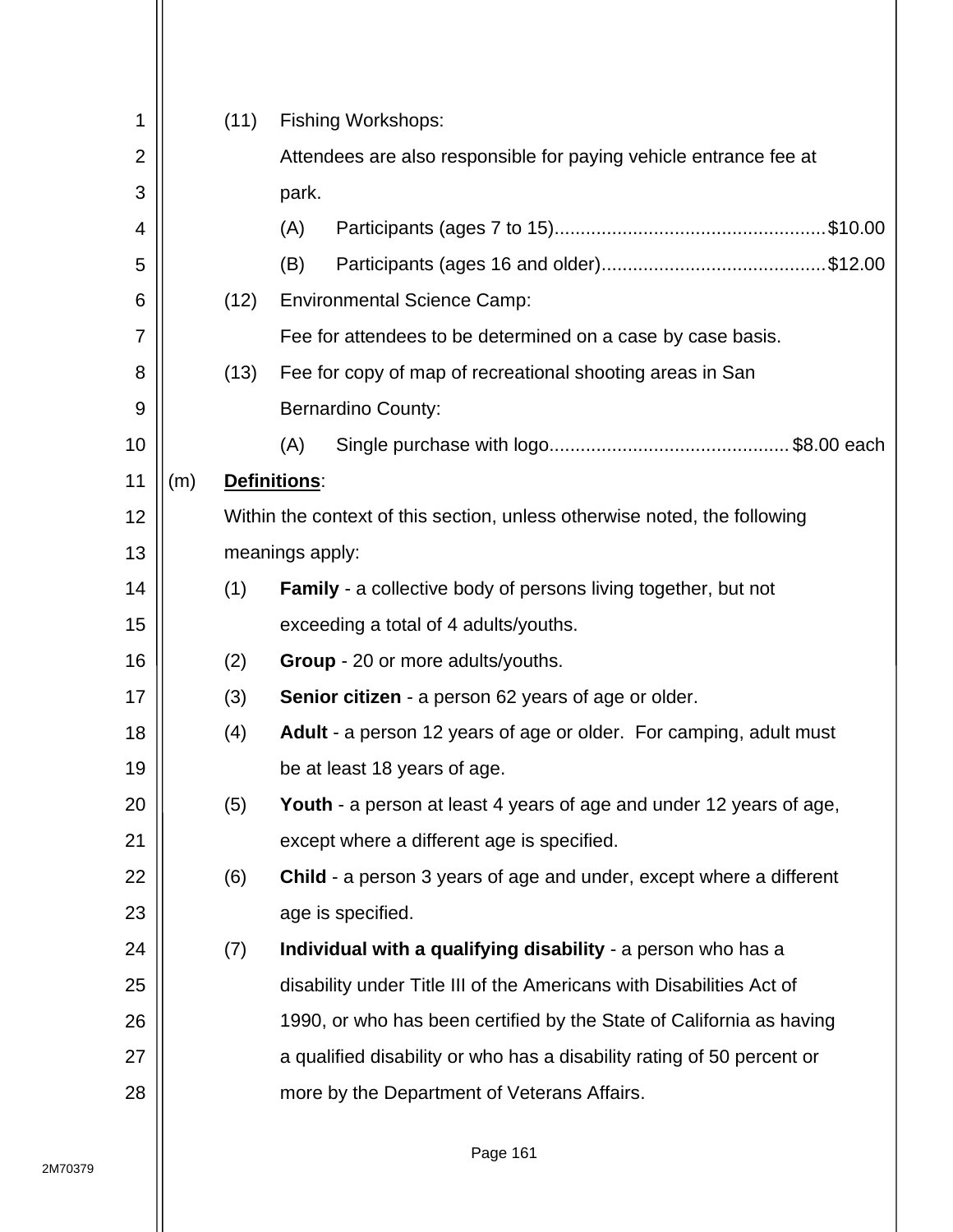| 1              | (8)  | <b>Class I</b> - bona fide non-profit, charitable and public organizations. |
|----------------|------|-----------------------------------------------------------------------------|
| $\overline{2}$ | (9)  | <b>Class II</b> - private parties, receptions, banquets, assemblies for all |
| 3              |      | other entities.                                                             |
| 4              | (10) | Volunteer - a person or group working at any of the County's                |
| 5              |      | regional parks under the Regional Parks volunteer program. (A               |
| 6              |      | minimum of 8 hours in a 90-day period).                                     |
| $\overline{7}$ | (11) | <b>Unit</b> – Extra vehicle at campsite. A single motorized vehicle not     |
| 8              |      | being towed.                                                                |
| 9              | (12) | Area $-$ An area is 1 acre.                                                 |
| 10             | (13) | Special Event – An event held at a regional park that is projected          |
| 11             |      | to attract a large number of people any one day and/or is outside           |
| 12             |      | normal recreational use.                                                    |
| 13             | (14) | Holidays - New Year's Day, Presidents Day, Easter, Memorial                 |
| 14             |      | Day, Labor Day, 4th of July and Thanksgiving Day. Recognized/               |
| 15             |      | approved holiday rates are applicable to the entire holiday                 |
| 16             |      | weekend, Friday, Saturday, Sunday and Monday, as applicable,                |
| 17             |      | and Thursday, Friday, Saturday and Sunday for Thanksgiving.                 |
| 18             | (15) | Off Highway Vehicle or "OHV" - means an "all-terrain vehicle" as            |
| 19             |      | defined by California Vehicle Code section 111.                             |
| 20             | (16) | Proposal and application processing fees - are for review and               |
| 21             |      | processing and are non-refundable.                                          |
| 22             | (17) | <b>Carload</b> - up to 6 people in one vehicle.                             |
| 23             | (18) | Toy - Golf cart, ATV, Quad, etc.                                            |
| 24             | (19) | <b>Enhanced Weekend - value added activities at a regional park to</b>      |
| 25             |      | increase patronage.                                                         |
| 26             | (20) | Non-Profit Organization – an organization exempt from federal               |
| 27             |      | income tax pursuant to $501(c)(3)$ such as an organization operated         |
| 28             |      | exclusively for one or more of the following purposes; religious,           |
|                |      |                                                                             |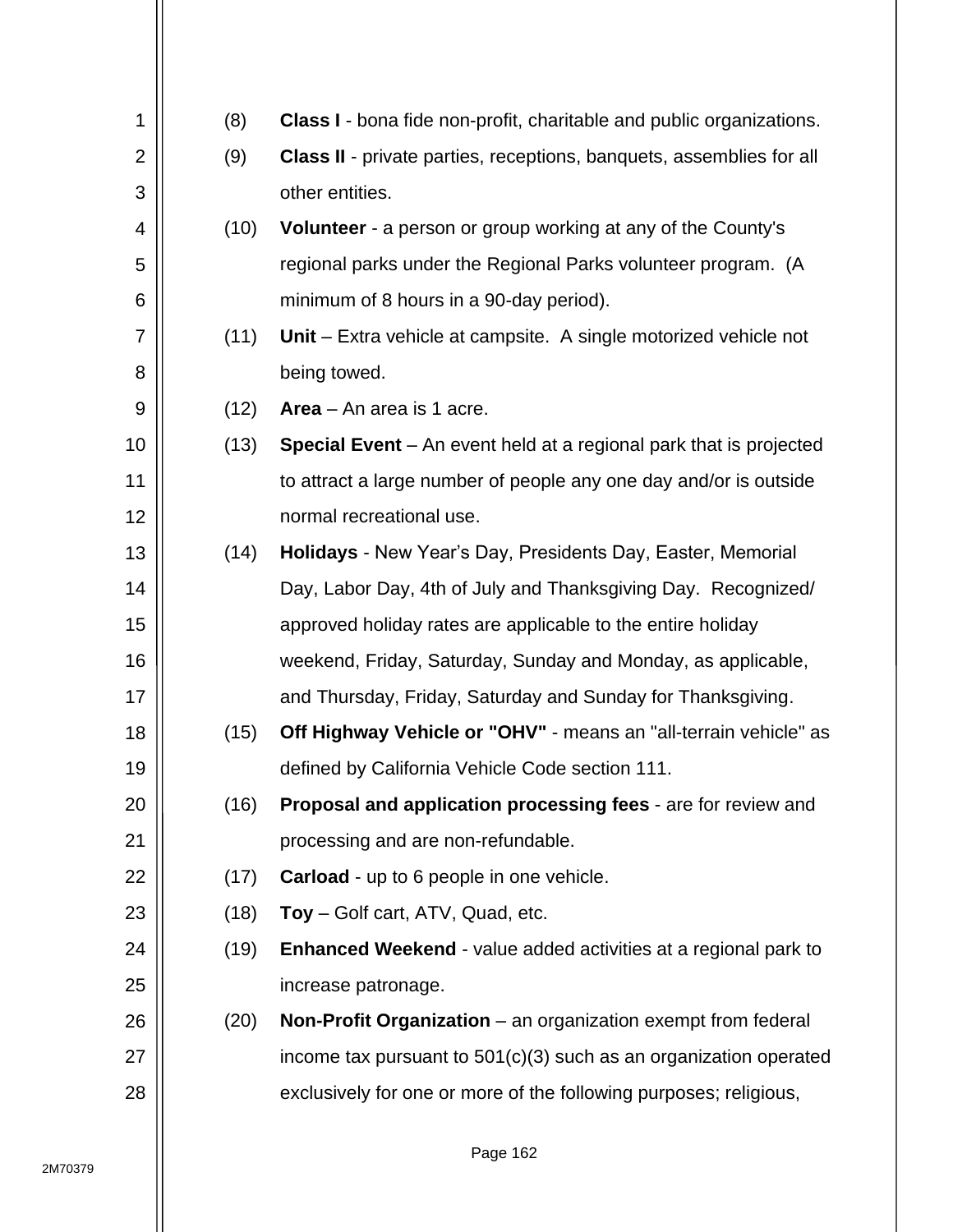| 1              |      | charitable, scientific, testing for public safety, literary, educational,          |
|----------------|------|------------------------------------------------------------------------------------|
| $\overline{2}$ |      | fostering national or international sports competition, or the                     |
| 3              |      | prevention of cruelty of children or animals. Veteran organizations                |
| 4              |      | created before 1880 under section $501(c)(23)$ may also qualify.                   |
| 5              |      | See IRS publication 557.                                                           |
| 6              | (21) | <b>Cancellation Policy (excluding Lake Gregory and Moabi):</b>                     |
| 7              |      | When "Transferring a site on the same date at the same park":                      |
| 8              |      | No charge, regardless of the date.<br>$\bullet$                                    |
| 9              |      | When "Transferring a site to a different date at the same park":                   |
| 10             |      | 31 days or more prior to arrival date – Cancellation fee of \$10<br>$\bullet$      |
| 11             |      | plus the original reservation fee.*                                                |
| 12             |      | 30-11 days prior to arrival date $-50$ percent of the first night fee<br>$\bullet$ |
| 13             |      | will be charged. Holidays/Special Events - first full night on 2-                  |
| 14             |      | night minimum reservations.                                                        |
| 15             |      | 10-1 days prior to arrival date – full first night fee will be<br>$\bullet$        |
| 16             |      | charged. Holidays/Special Events - first 2 full nights on 2-night                  |
| 17             |      | minimum reservations.                                                              |
| 18             |      | When "Cancelling a site with no rebooking":                                        |
| 19             |      | 31 days or more prior to arrival date - Cancellation fee of \$10                   |
| 20             |      | plus the original reservation fee.*                                                |
| 21             |      | 30-11 days prior to arrival date $-50$ percent of the first night fee<br>$\bullet$ |
| 22             |      | plus the original reservation fee will be charged.                                 |
| 23             |      | Holidays/Special Events – first full night plus the original                       |
| 24             |      | reservation fee will be charged.                                                   |
| 25             |      | 10-1 days prior to arrival date - full first night fee plus the<br>$\bullet$       |
| 26             |      | original reservation fee will be charged. Holidays/Special                         |
| 27             |      | Events – first 2 full nights on 2-night minimum reservation plus                   |
| 28             |      | the original reservation fee will be charged.                                      |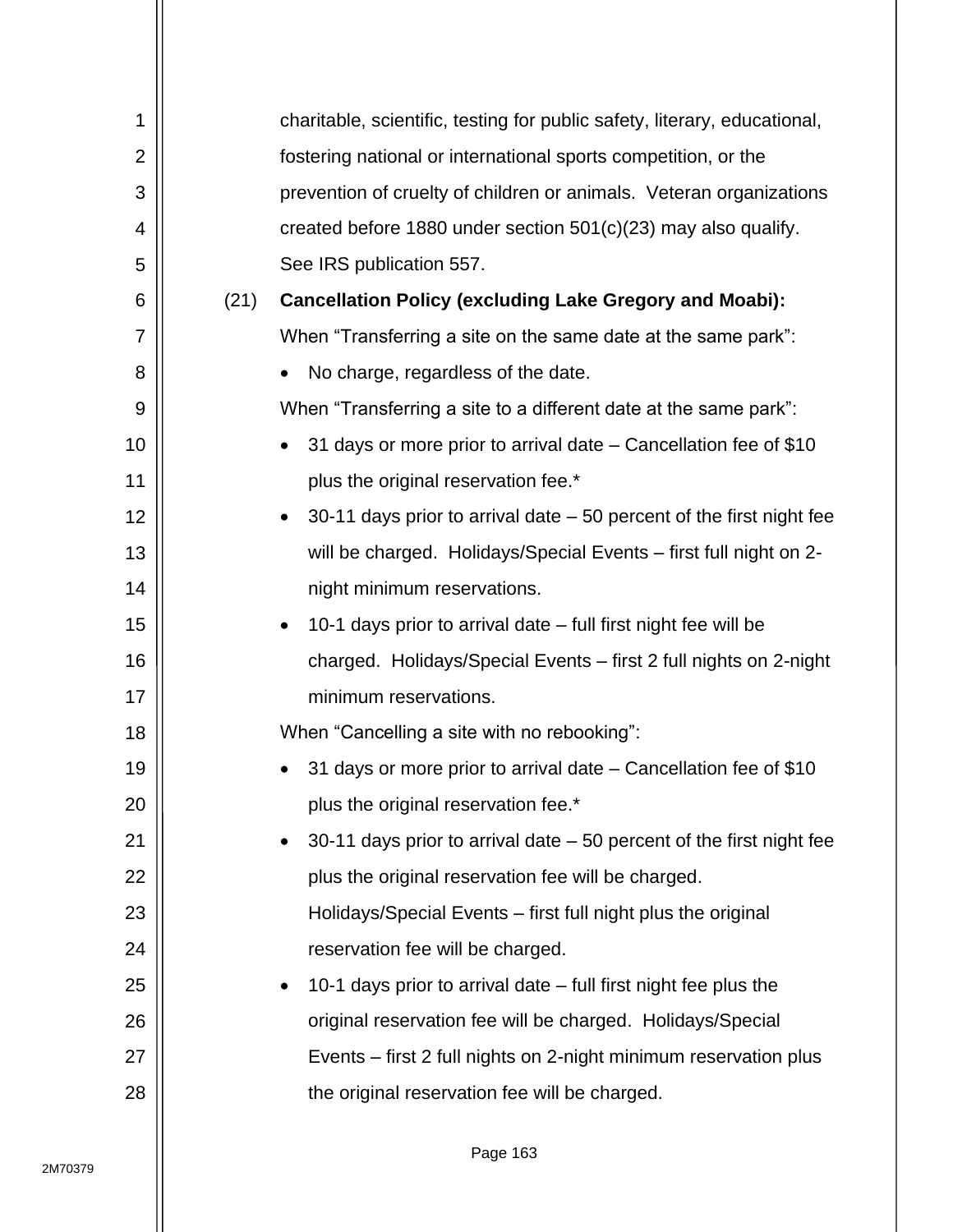| 1              |     |      | Mid-reservation nights stayed plus first full remaining night.         |
|----------------|-----|------|------------------------------------------------------------------------|
| $\overline{2}$ |     |      | *Original Reservation fee - This is the original reservation fee that  |
| 3              |     |      | was charged when the customer made the original reservation. No        |
| 4              |     |      | additional reservation fee should be charged.                          |
| 5              |     | (22) | Billing Fees - A fee will be assessed if a group or individual must    |
| 6              |     |      | receive an invoice for services rendered during their use of the       |
| 7              |     |      | facility.                                                              |
| 8              |     | (23) | Tally Fees $-$ A fee is assessed if County staff have to count the     |
| 9              |     |      | number of cars or individuals which come into a special event.         |
| 10             | (n) |      | <b>NSF Checks</b>                                                      |
| 11             |     |      | Returned checks due to non-sufficient funds or closed accounts \$25.00 |
| 12             |     |      |                                                                        |
| 13             |     |      |                                                                        |
| 14             |     |      |                                                                        |
| 15             |     |      |                                                                        |
| 16             |     |      |                                                                        |
| 17             |     |      |                                                                        |
| 18             |     |      |                                                                        |
| 19             |     |      |                                                                        |
| 20             |     |      |                                                                        |
| 21             |     |      |                                                                        |
| 22             |     |      |                                                                        |
| 23             |     |      |                                                                        |
| 24             |     |      |                                                                        |
| 25             |     |      |                                                                        |
| 26             |     |      |                                                                        |
| 27             |     |      |                                                                        |
| 28             |     |      |                                                                        |
|                |     |      |                                                                        |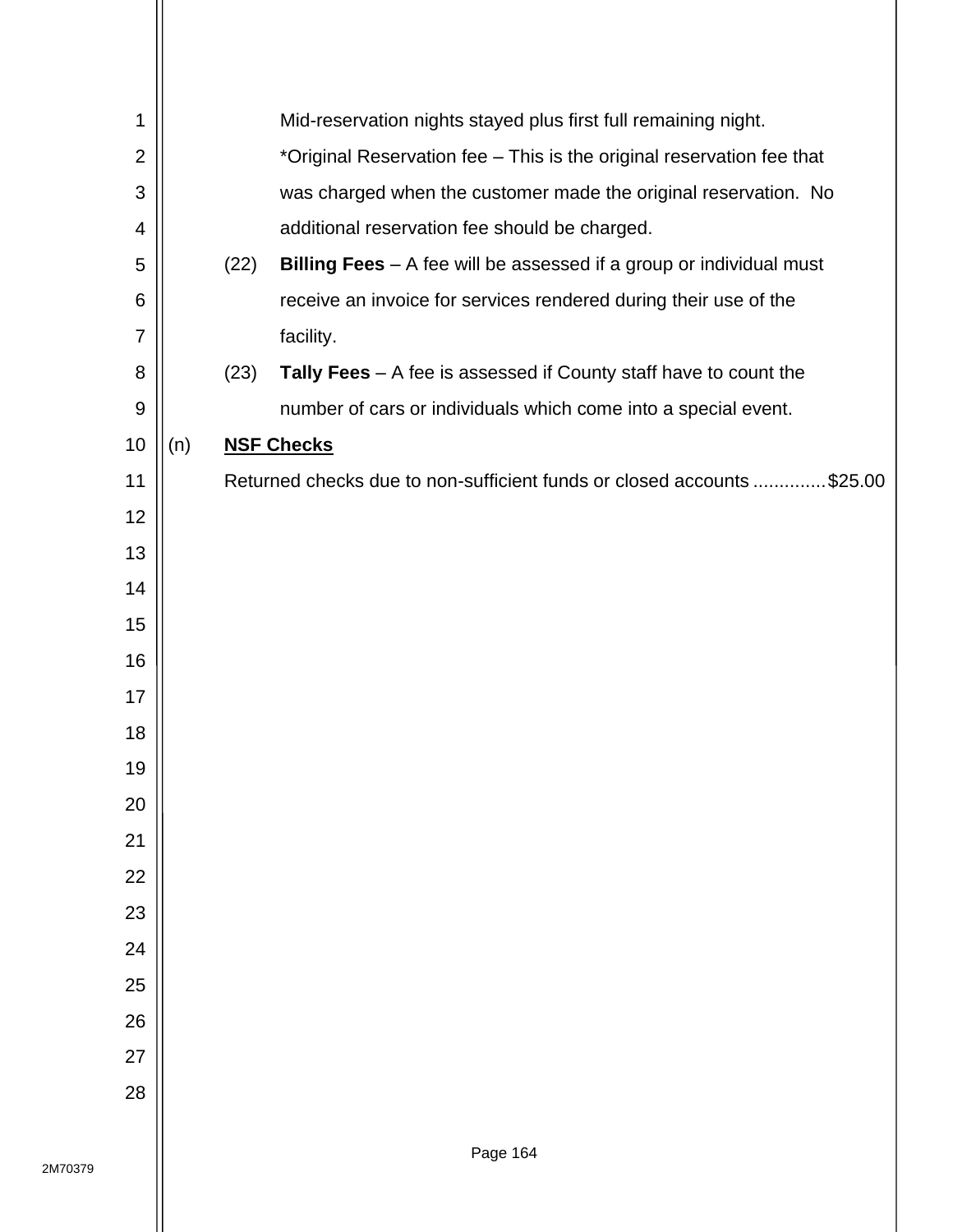| 1              |                                        |     |  |                                                                            |  |  |  |  |  | SECTION 33. Effective July 1, 2021, Section 16.0224 of the San Bernardino         |
|----------------|----------------------------------------|-----|--|----------------------------------------------------------------------------|--|--|--|--|--|-----------------------------------------------------------------------------------|
| $\overline{2}$ | County Code is amended, to read:       |     |  |                                                                            |  |  |  |  |  |                                                                                   |
| 3              | 16.0224<br><b>Registrar of Voters.</b> |     |  |                                                                            |  |  |  |  |  |                                                                                   |
| 4              | (a)                                    |     |  |                                                                            |  |  |  |  |  |                                                                                   |
| 5              | (b)                                    |     |  | Fee for a printed candidate statement in a Voter Information               |  |  |  |  |  |                                                                                   |
| 6              |                                        |     |  |                                                                            |  |  |  |  |  |                                                                                   |
| $\overline{7}$ | (c)                                    |     |  |                                                                            |  |  |  |  |  |                                                                                   |
| 8              | (d)                                    |     |  |                                                                            |  |  |  |  |  | Signature verification and certification of petitions:  Actual cost plus overhead |
| 9              | (e)                                    |     |  |                                                                            |  |  |  |  |  | Filing fee for County initiative petitions Elections Code section 9103:  \$200.00 |
| 10             |                                        |     |  |                                                                            |  |  |  |  |  |                                                                                   |
| 11             | (f)                                    |     |  | Certification of document copies of voter affidavit Elections Code section |  |  |  |  |  |                                                                                   |
| 12             |                                        |     |  |                                                                            |  |  |  |  |  |                                                                                   |
| 13             | (g)                                    |     |  | Uncertified copies of campaign statements Government Code section 81008:   |  |  |  |  |  |                                                                                   |
| 14             |                                        | (1) |  |                                                                            |  |  |  |  |  |                                                                                   |
| 15             |                                        | (2) |  |                                                                            |  |  |  |  |  | Retrieval fee if 5 years or older (per request)\$5.00 each                        |
| 16             | (h)                                    |     |  |                                                                            |  |  |  |  |  |                                                                                   |
| 17             | (i)                                    |     |  | <b>Computer Generated Maps:</b>                                            |  |  |  |  |  |                                                                                   |
| 18             |                                        | (1) |  |                                                                            |  |  |  |  |  |                                                                                   |
| 19             |                                        | (2) |  |                                                                            |  |  |  |  |  |                                                                                   |
| 20             |                                        | (3) |  |                                                                            |  |  |  |  |  |                                                                                   |
| 21             |                                        | (4) |  |                                                                            |  |  |  |  |  |                                                                                   |
| 22             |                                        | (5) |  |                                                                            |  |  |  |  |  |                                                                                   |
| 23             | (j)                                    |     |  | Voter file on electronic media:                                            |  |  |  |  |  |                                                                                   |
| 24             |                                        | (1) |  |                                                                            |  |  |  |  |  |                                                                                   |
| 25             |                                        | (2) |  |                                                                            |  |  |  |  |  |                                                                                   |
| 26             |                                        | (3) |  |                                                                            |  |  |  |  |  |                                                                                   |
| 27             |                                        | (4) |  |                                                                            |  |  |  |  |  |                                                                                   |
| 28             |                                        | (5) |  |                                                                            |  |  |  |  |  | Countywide Pre-Election Recurring Vote by Mail File\$101.00 each                  |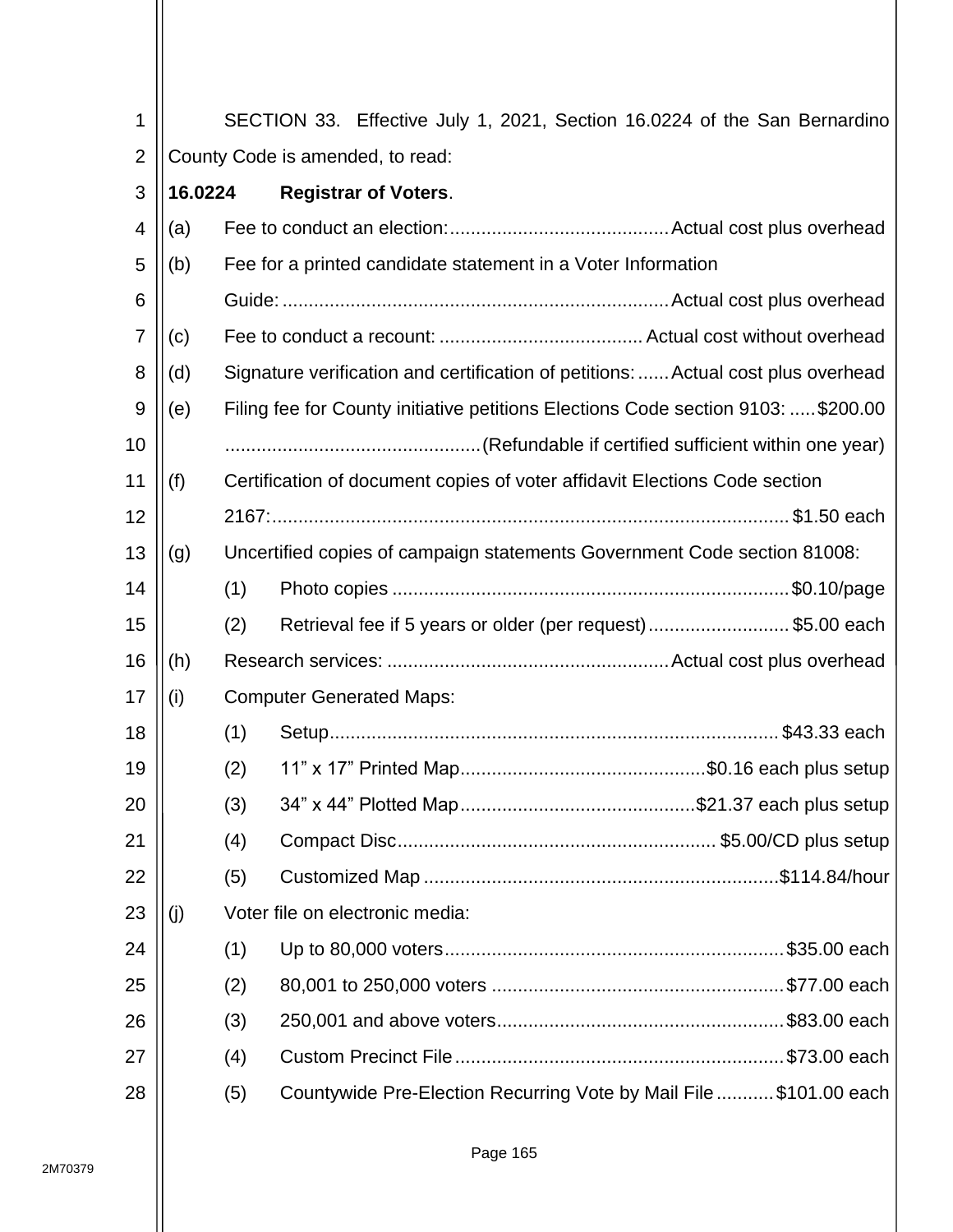| 1              |     | (6)     | Customized Pre-Election Vote by Mail File \$30.51 each |  |
|----------------|-----|---------|--------------------------------------------------------|--|
| $\overline{2}$ |     | (7)     |                                                        |  |
| 3              | (k) | Labels: |                                                        |  |
| 4              |     | (1)     |                                                        |  |
| 5              |     | (2)     |                                                        |  |
| 6              |     | (3)     |                                                        |  |
| 7              |     | (4)     |                                                        |  |
| 8              | (1) |         | Automated reports/indexes:                             |  |
| 9              |     | (1)     |                                                        |  |
| 10             |     | (2)     |                                                        |  |
| 11             |     | (3)     |                                                        |  |
| 12             | (m) |         |                                                        |  |
| 13             | (n) |         | Equipment rental:                                      |  |
| 14             |     | (1)     | Election Management Software/Hardware\$1,074.18 each   |  |
| 15             |     | (2)     |                                                        |  |
| 16             |     | (3)     |                                                        |  |
| 17             |     | (4)     |                                                        |  |
| 18             |     | (5)     |                                                        |  |
| 19             |     | (6)     |                                                        |  |
| 20             |     | (7)     |                                                        |  |
| 21             |     | (8)     |                                                        |  |
| 22             |     | (9)     |                                                        |  |
| 23             |     | (10)    |                                                        |  |
| 24             |     | (11)    |                                                        |  |
| 25             |     | (12)    |                                                        |  |
| 26             |     | (13)    |                                                        |  |
| 27             |     | (14)    |                                                        |  |
| 28             |     | (15)    |                                                        |  |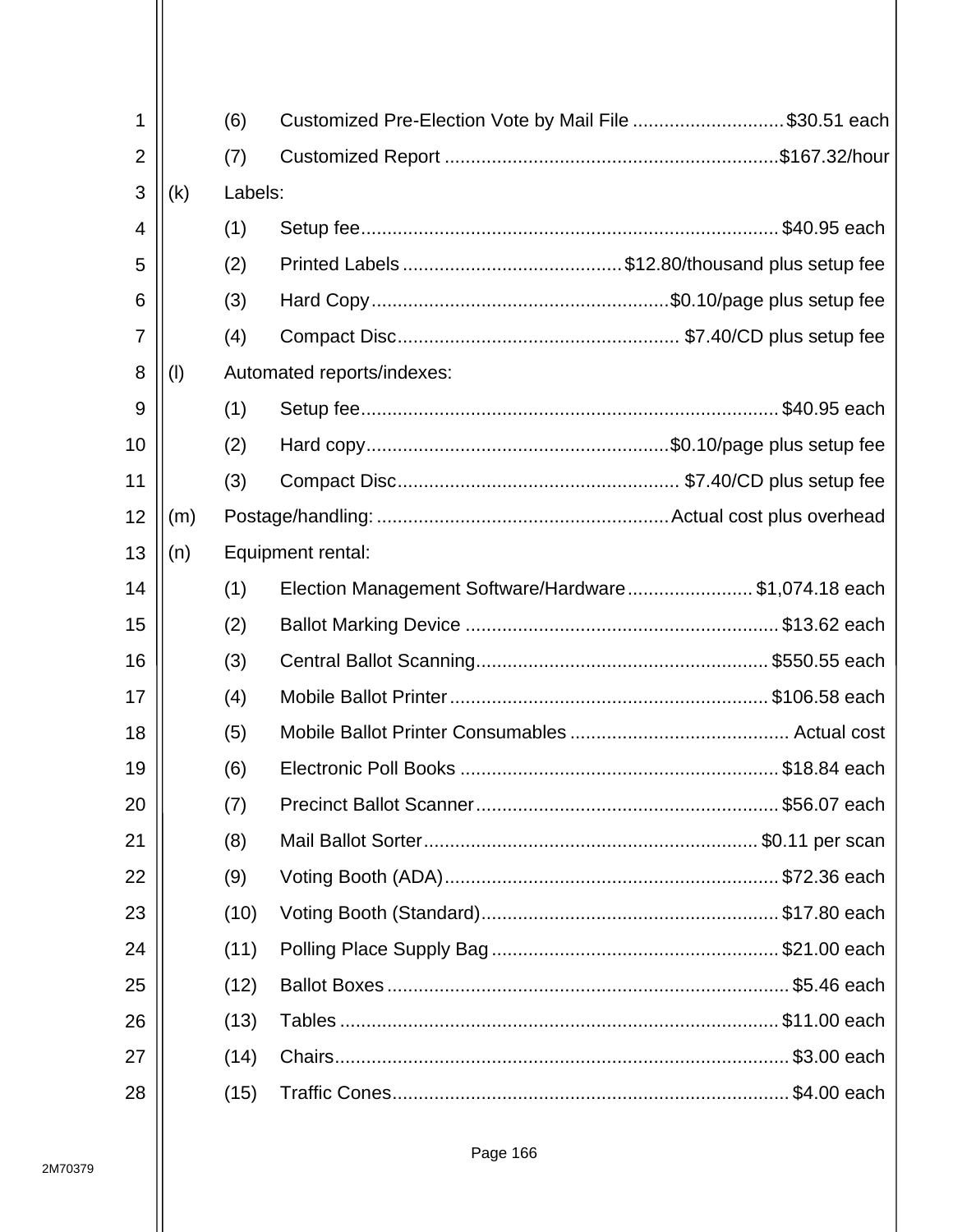| 1                | (0) |                                                                                 |
|------------------|-----|---------------------------------------------------------------------------------|
| $\overline{2}$   | (p) | The Registrar of Voters, in consultation with the County Administrative Office, |
| 3                |     | may discount or waive fees for media organizations, qualified non-profits, and  |
| 4                |     | educational institutions if such waiver or discount serves a public purpose.    |
| 5                |     |                                                                                 |
| 6                |     |                                                                                 |
| $\overline{7}$   |     |                                                                                 |
| 8                |     |                                                                                 |
| $\boldsymbol{9}$ |     |                                                                                 |
| 10               |     |                                                                                 |
| 11               |     |                                                                                 |
| 12               |     |                                                                                 |
| 13               |     |                                                                                 |
| 14               |     |                                                                                 |
| 15               |     |                                                                                 |
| 16               |     |                                                                                 |
| 17               |     |                                                                                 |
| 18               |     |                                                                                 |
| 19               |     |                                                                                 |
| 20               |     |                                                                                 |
| 21               |     |                                                                                 |
| 22               |     |                                                                                 |
| 23               |     |                                                                                 |
| 24               |     |                                                                                 |
| 25               |     |                                                                                 |
| 26               |     |                                                                                 |
| 27               |     |                                                                                 |
| 28               |     |                                                                                 |
|                  |     |                                                                                 |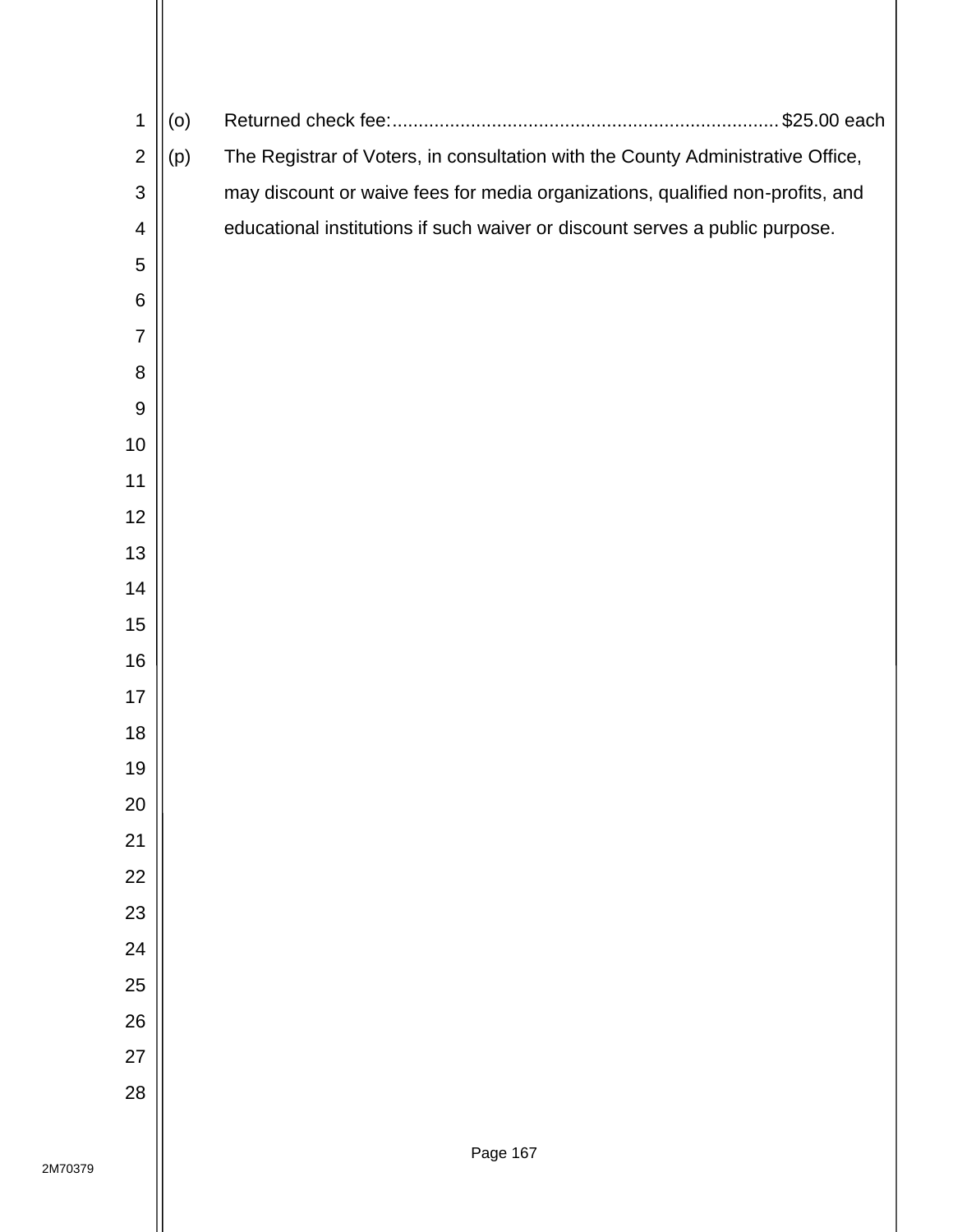| 1              |                                  |     |                         |                      | SECTION 34. Effective July 1, 2021, Section 16.0225 of the San Bernardino |  |
|----------------|----------------------------------|-----|-------------------------|----------------------|---------------------------------------------------------------------------|--|
| $\overline{2}$ | County Code is amended, to read: |     |                         |                      |                                                                           |  |
| 3              | 16.0225                          |     |                         | <b>Public Works.</b> |                                                                           |  |
| $\overline{4}$ | (a)                              |     | <b>Highway Permits:</b> |                      |                                                                           |  |
| 5              |                                  | (1) |                         |                      |                                                                           |  |
| 6              |                                  |     | (A)                     |                      |                                                                           |  |
| 7              |                                  |     |                         |                      | NOTE: The plan review fee does not include the application and            |  |
| 8              |                                  |     |                         |                      | issuance fee or the cost of inspection. Plan review includes development  |  |
| 9              |                                  |     |                         |                      | of any necessary agreements when applicable. The applicant shall pay      |  |
| 10             |                                  |     |                         |                      | the actual cost of the plan review plus any application, issuance and     |  |
| 11             |                                  |     |                         |                      | inspection fees pursuant to Subsections $16.0225(a)(2)$ and $16.0225$     |  |
| 12             |                                  |     | (a)(3).                 |                      |                                                                           |  |
| 13             |                                  | (2) |                         |                      | Application and issuance:                                                 |  |
| 14             |                                  |     |                         |                      | NOTE: All flat fee permit issuance is non-refundable.                     |  |
| 15             |                                  |     | (A)                     |                      | <b>Special Event:</b>                                                     |  |
| 16             |                                  |     |                         | (1)                  |                                                                           |  |
| 17             |                                  |     |                         | (II)                 | Event (meetings and/or field review required                              |  |
| 18             |                                  |     |                         |                      | - see Subsection 16.0225(a)(3)) \$71.00                                   |  |
| 19             |                                  |     |                         | (III)                | Annual Permit (1 venue, events specified) \$132.00                        |  |
| 20             |                                  |     |                         | <b>NOTE:</b>         | The application and issuance fee for a Special Event                      |  |
| 21             |                                  |     |                         |                      | permit does not include the cost of inspection. The applicant shall       |  |
| 22             |                                  |     |                         |                      | pay the application and issuance fee for a Special Event permit           |  |
| 23             |                                  |     |                         |                      | plus any inspection fees charged pursuant to Subsection                   |  |
| 24             |                                  |     |                         |                      | $16.0225(a)(3)$ .                                                         |  |
| 25             |                                  |     | (B)                     |                      | <b>Moving Permit:</b>                                                     |  |
| 26             |                                  |     |                         | (1)                  | Single Trip (overweight and over dimension)\$16.00                        |  |
| 27             |                                  |     |                         | (II)                 |                                                                           |  |
| 28             |                                  |     |                         | (III)                | Annual or repetitive moving (not for variance loads). \$90.00             |  |
|                |                                  |     |                         |                      |                                                                           |  |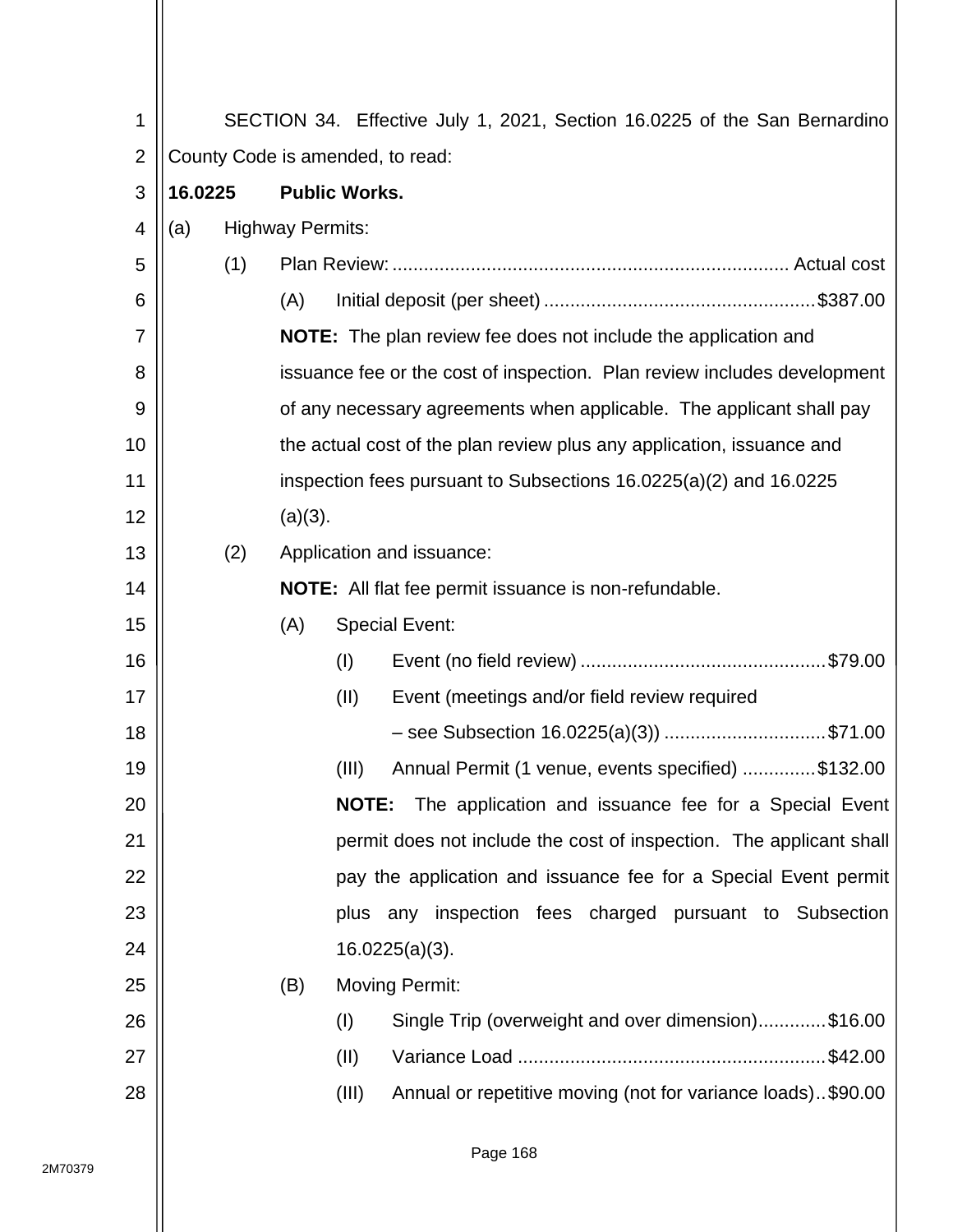| 1              |     |     | (IV)                    |                                                                        |
|----------------|-----|-----|-------------------------|------------------------------------------------------------------------|
| $\overline{2}$ |     | (C) |                         |                                                                        |
| 3              |     | (D) |                         |                                                                        |
| 4              |     | (E) |                         | Minor encroachment with a value under \$1,000 \$79.00                  |
| 5              |     | (F) |                         | Special Encroachment (field review required) \$173.00                  |
| 6              |     |     |                         | In addition to Subsection $16.0225(a)(2)(D)$ , an additional fee of    |
| 7              |     |     |                         | \$173.00 will be charged for permits that require a field review prior |
| 8              |     |     |                         | to issuance.                                                           |
| 9              |     | (G) |                         |                                                                        |
| 10             |     | (H) |                         |                                                                        |
| 11             |     | (I) |                         | Tree Trimming/Removal and/or Sidewalk                                  |
| 12             |     |     |                         |                                                                        |
| 13             |     | (J) |                         |                                                                        |
| 14             |     | (K) |                         |                                                                        |
| 15             |     | (L) |                         | Rider to permit (except moving permit) \$67.00                         |
| 16             |     | (M) |                         | Pavement Structural Section Analysis \$173.00/core/soil sample         |
| 17             |     | (N) |                         | Conditional Utility Work Authorization \$201.00                        |
| 18             |     | (O) |                         | Adopt-a-Road Program or Neighborhood Watch:                            |
| 19             |     |     | (1)                     |                                                                        |
| 20             |     |     | (II)                    |                                                                        |
| 21             |     |     | (III)                   |                                                                        |
| 22             |     |     | (IV)                    |                                                                        |
| 23             | (3) |     | <b>Inspection Fees:</b> |                                                                        |
| 24             |     | (A) |                         | Open trench excavation:                                                |
| 25             |     |     | (1)                     | 0 to 25 linear feet (LF) of trench \$109.00                            |
| 26             |     |     | (II)                    |                                                                        |
| 27             |     |     | (III)                   |                                                                        |
| 28             |     |     |                         | (i)                                                                    |
|                |     |     |                         |                                                                        |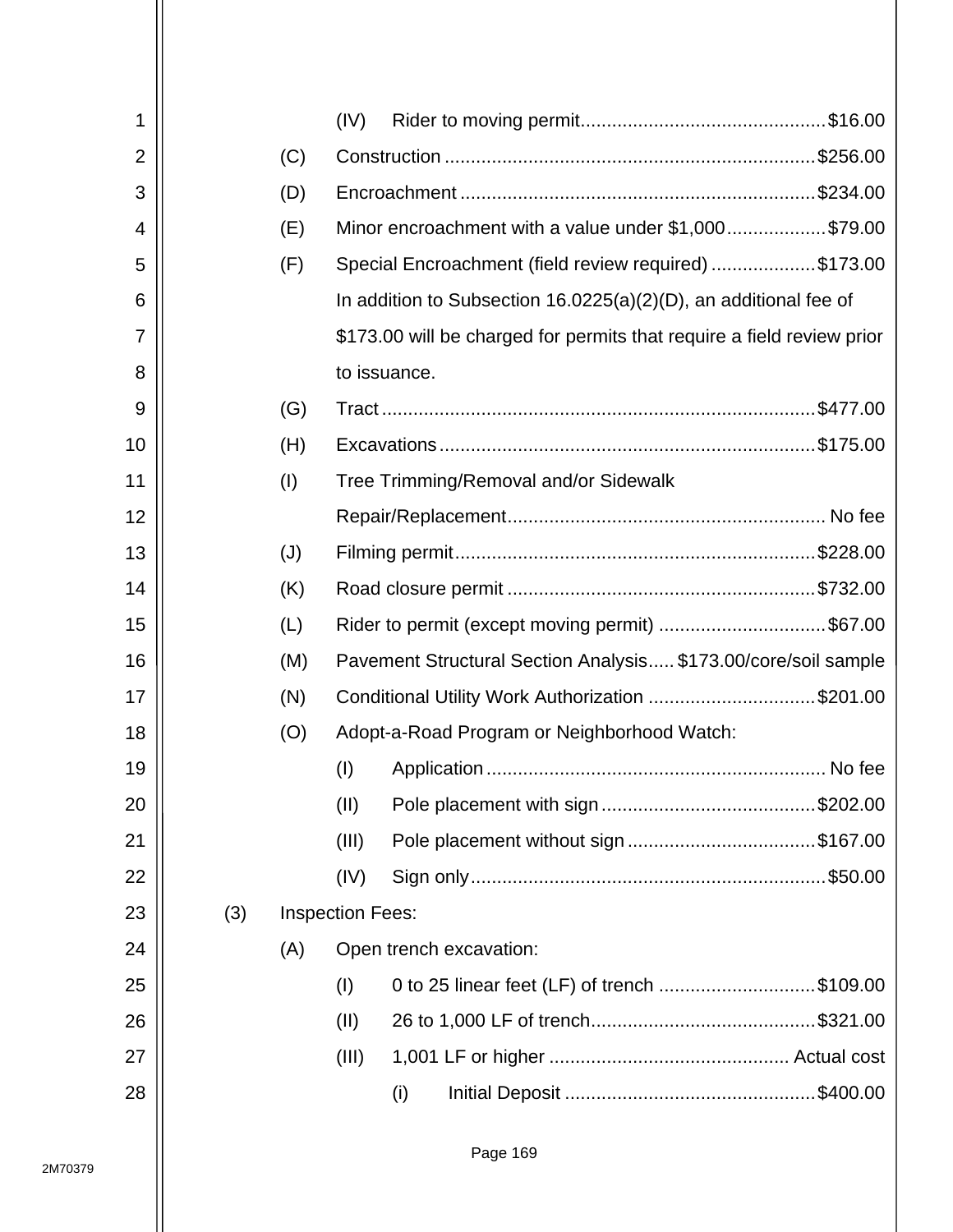| 1              |     |     | (B) |       | Miscellaneous encroachments:                                            |
|----------------|-----|-----|-----|-------|-------------------------------------------------------------------------|
| $\overline{2}$ |     |     |     | (1)   |                                                                         |
| 3              |     |     |     | (II)  |                                                                         |
| 4              |     |     |     | (III) | Other encroachments with a value under \$4,000  \$371.00                |
| 5              |     |     |     | (IV)  | Minor encroachments with a value under \$1,000  \$106.00                |
| 6              |     |     | (C) |       |                                                                         |
| 7              |     |     |     | (1)   |                                                                         |
| 8              |     |     |     |       | <b>NOTE:</b> The inspection fee for a Special Event permit does not     |
| 9              |     |     |     |       | include the cost of the permit application and issuance.<br>The         |
| 10             |     |     |     |       | applicant shall pay the permit application and issuance fee for a       |
| 11             |     |     |     |       | Special Event permit pursuant to Subsection 16.0225(a)(2)(A).           |
| 12             |     |     | (D) |       | Minor Inspections Under Annual Permit\$65.00                            |
| 13             |     |     | (E) |       | <b>Public Road Improvements Required:</b>                               |
| 14             |     |     |     | (1)   | Non-Tract Commercial Inspection fees Actual cost                        |
| 15             |     |     |     |       | (i)                                                                     |
| 16             |     |     |     | (II)  | Non-Tract Residential Inspection fees Actual cost                       |
| 17             |     |     |     |       | (i)                                                                     |
| 18             |     |     |     | (III) |                                                                         |
| 19             |     |     |     |       | (i)<br>Initial Deposit 3/4 of 1% of value of work                       |
| 20             |     |     | (F) |       |                                                                         |
| 21             |     |     | (G) |       |                                                                         |
| 22             | (b) |     |     |       |                                                                         |
| 23             |     | (1) |     |       |                                                                         |
| 24             | (c) |     |     |       |                                                                         |
| 25             |     | (1) |     |       |                                                                         |
| 26             | (d) |     |     |       | <b>National Pollutant Discharge Elimination System Inspection Fees:</b> |
| 27             |     | (1) |     |       | Santa Ana Region:                                                       |
| 28             |     |     | (A) |       |                                                                         |
|                |     |     |     |       |                                                                         |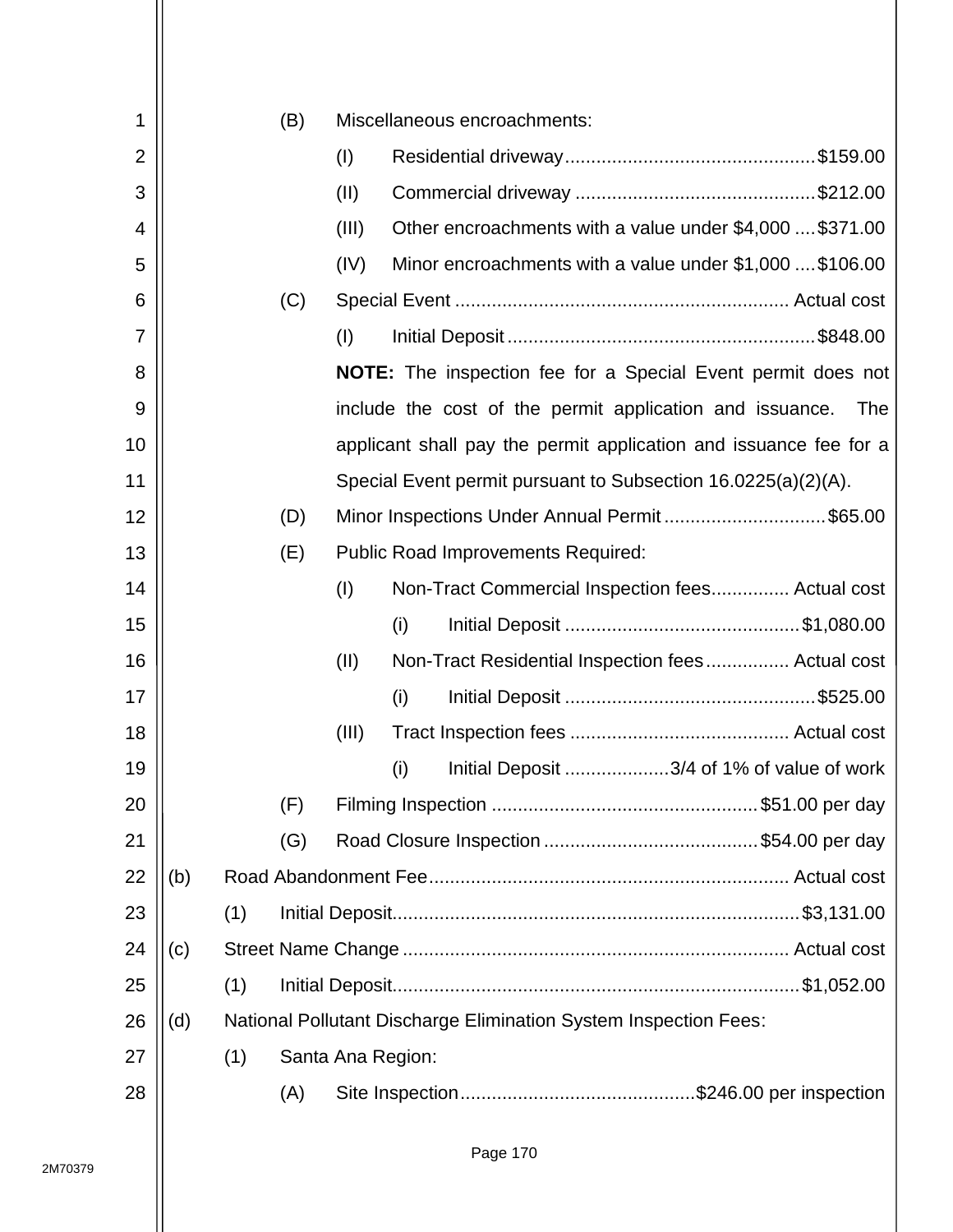| 1              |     |     | (B) |                                | Follow-up Site Inspection \$132.00 per inspection                       |
|----------------|-----|-----|-----|--------------------------------|-------------------------------------------------------------------------|
| $\overline{2}$ | (e) |     |     |                                | <b>Public Works Reproduction Services:</b>                              |
| 3              |     | (1) |     |                                | Miscellaneous documents:                                                |
| 4              |     |     | (A) |                                | Color copies:                                                           |
| 5              |     |     |     | (1)                            | 8-1/2 inches x 11 inches \$1.30/page                                    |
| 6              |     |     |     | (II)                           | 8-1/2 inches x 14 inches \$1.40/page                                    |
| 7              |     |     |     | (III)                          |                                                                         |
| 8              |     | (2) |     |                                | County road maps:                                                       |
| 9              |     |     | (A) |                                |                                                                         |
| 10             |     | (3) |     |                                | Unless a different fee is authorized in this County Code or by law, a   |
| 11             |     |     |     |                                | fee shall be charge for the scanning of architectural plans, or similar |
| 12             |     |     |     |                                | plans or drawings, for the purpose of submitting electronic plans or    |
| 13             |     |     |     |                                | drawings to the County for plan review purposes as part of a            |
| 14             |     |     |     |                                | development permit application or similar application.                  |
| 15             |     |     | (A) |                                |                                                                         |
| 16             |     |     | (B) |                                |                                                                         |
| 17             | (f) |     |     | <b>Agency Sign Production:</b> |                                                                         |
| 18             |     | (1) |     |                                |                                                                         |
| 19             |     | (2) |     |                                | \$90.00                                                                 |
| 20             |     | (3) |     |                                | \$234.00                                                                |
| 21             | (g) |     |     |                                |                                                                         |
| 22             |     | (1) |     |                                |                                                                         |
| 23             |     |     |     |                                |                                                                         |
| 24             |     |     |     |                                |                                                                         |
| 25             |     |     |     |                                |                                                                         |
| 26             |     |     |     |                                |                                                                         |
| 27             |     |     |     |                                |                                                                         |
| 28             |     |     |     |                                |                                                                         |
|                |     |     |     |                                |                                                                         |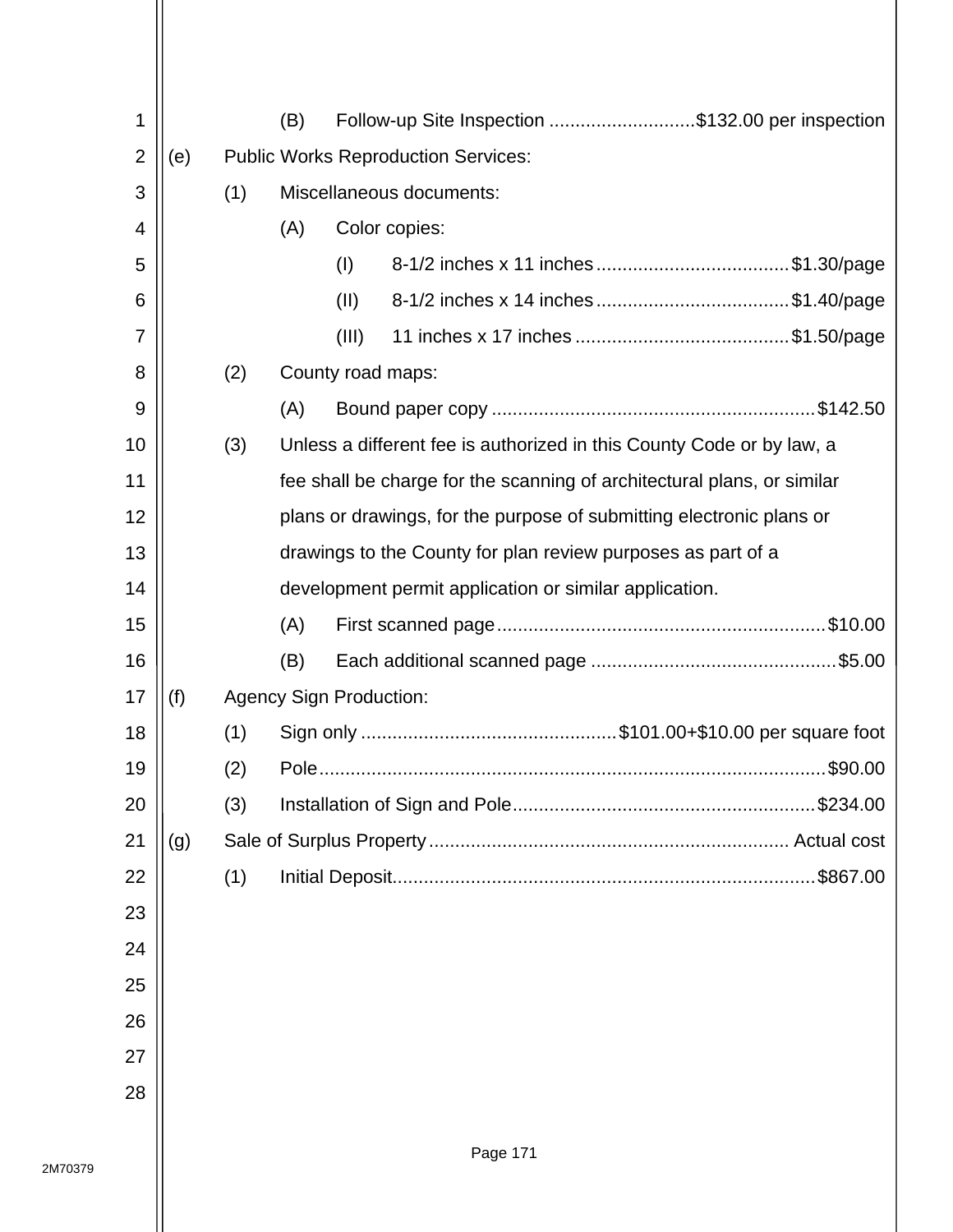| 1              |         |                                  | SECTION 35. Effective July 1, 2021, Section 16.0226 of the San Bernardino |  |  |  |  |  |  |
|----------------|---------|----------------------------------|---------------------------------------------------------------------------|--|--|--|--|--|--|
| $\overline{2}$ |         | County Code is amended, to read: |                                                                           |  |  |  |  |  |  |
| 3              | 16.0226 |                                  | Sheriff/Coroner/Public Administrator.                                     |  |  |  |  |  |  |
| 4              | (a)     |                                  |                                                                           |  |  |  |  |  |  |
| 5              | (b)     |                                  |                                                                           |  |  |  |  |  |  |
| 6              | (c)     |                                  | Photocopies:                                                              |  |  |  |  |  |  |
| $\overline{7}$ |         | (1)                              |                                                                           |  |  |  |  |  |  |
| 8              |         | (2)                              |                                                                           |  |  |  |  |  |  |
| 9              |         |                                  | In addition, there is a flat rate of \$6.00 per report, for the cost of   |  |  |  |  |  |  |
| 10             |         |                                  | supplies and postage.                                                     |  |  |  |  |  |  |
| 11             | (d)     |                                  | Photographs:                                                              |  |  |  |  |  |  |
| 12             |         | (1)                              |                                                                           |  |  |  |  |  |  |
| 13             |         | (2)                              |                                                                           |  |  |  |  |  |  |
| 14             |         | (3)                              |                                                                           |  |  |  |  |  |  |
| 15             |         | (4)                              |                                                                           |  |  |  |  |  |  |
| 16             |         | (5)                              |                                                                           |  |  |  |  |  |  |
| 17             | (e)     |                                  |                                                                           |  |  |  |  |  |  |
| 18             |         | (1)                              |                                                                           |  |  |  |  |  |  |
| 19             |         | (2)                              | Concealed Weapon Permit, new -                                            |  |  |  |  |  |  |
| 20             |         |                                  |                                                                           |  |  |  |  |  |  |
| 21             |         | (3)                              | Concealed Weapon Permit, renewal -                                        |  |  |  |  |  |  |
| 22             |         |                                  |                                                                           |  |  |  |  |  |  |
| 23             |         | (4)                              | Concealed Weapon Permit, modification - additional weapon                 |  |  |  |  |  |  |
| 24             |         |                                  |                                                                           |  |  |  |  |  |  |
| 25             | (f)     |                                  |                                                                           |  |  |  |  |  |  |
| 26             | (g)     |                                  | Service of subpoena duces tecum\$15.00 plus \$1.00/page                   |  |  |  |  |  |  |
| 27             | (h)     |                                  |                                                                           |  |  |  |  |  |  |
| 28             |         | (1)                              |                                                                           |  |  |  |  |  |  |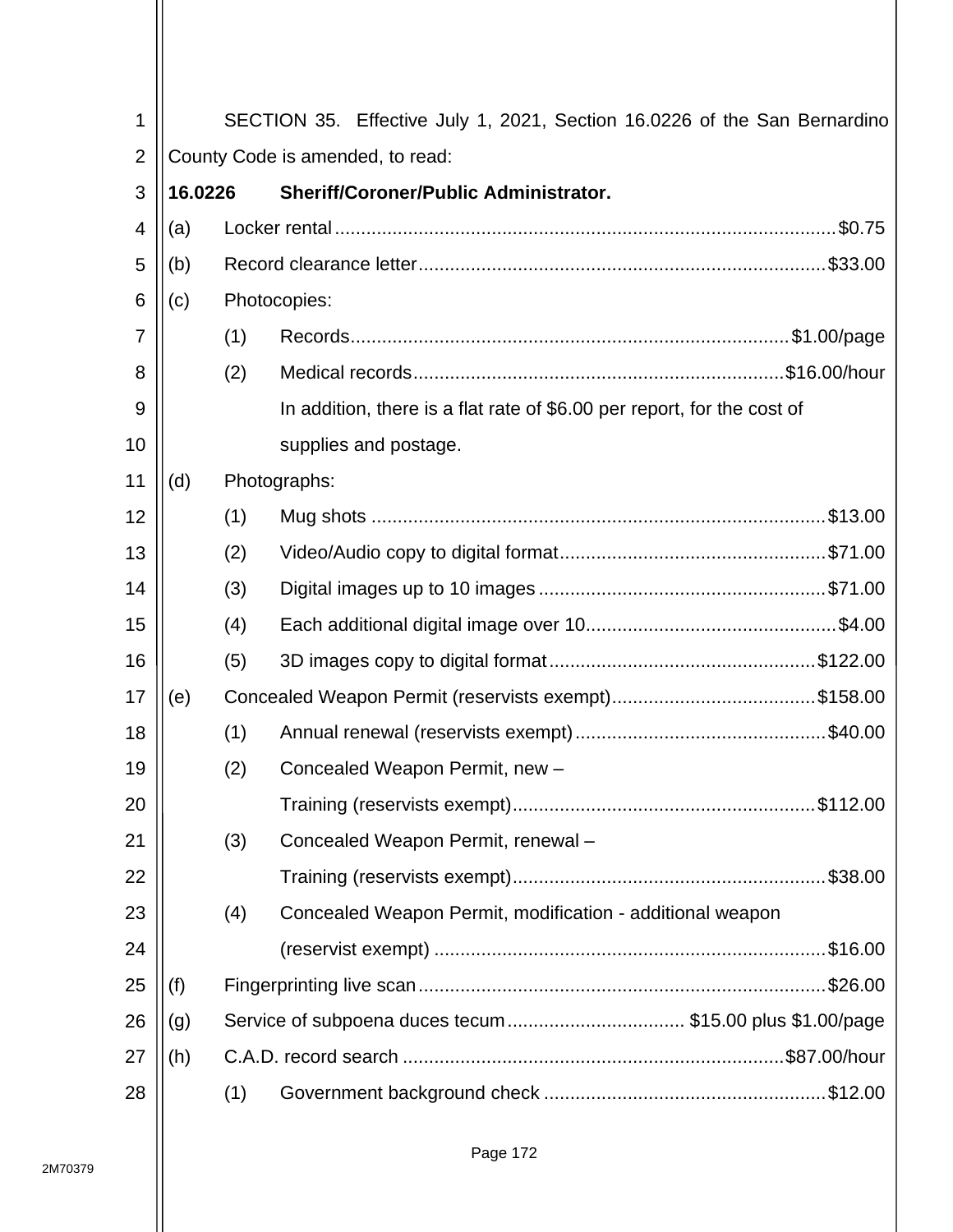| 1              | (i) |     |                | Public Records Act requests - charges authorized by Government Code         |  |
|----------------|-----|-----|----------------|-----------------------------------------------------------------------------|--|
| $\overline{2}$ |     |     |                | sections 6253 and 6253.9 Actual cost to construct a record, and the cost of |  |
| 3              |     |     |                |                                                                             |  |
| 4              |     |     |                |                                                                             |  |
| 5              |     |     |                |                                                                             |  |
| 6              | (i) |     |                |                                                                             |  |
| 7              | (k) |     | Aircraft fees: |                                                                             |  |
| 8              |     | (1) |                |                                                                             |  |
| 9              |     | (2) |                |                                                                             |  |
| 10             |     | (3) |                |                                                                             |  |
| 11             |     | (4) |                |                                                                             |  |
| 12             |     | (5) |                |                                                                             |  |
| 13             | (1) |     |                | Private policing by Sheriff's Office at public gatherings:                  |  |
| 14             |     | (1) |                |                                                                             |  |
| 15             |     | (2) |                |                                                                             |  |
| 16             |     | (3) |                |                                                                             |  |
| 17             |     | (4) |                |                                                                             |  |
| 18             | (m) |     |                | Administrative charges for explosive permits:                               |  |
| 19             |     | (1) |                | Permit application<br>\$84.00                                               |  |
| 20             |     | (2) | Permit:        |                                                                             |  |
| 21             |     |     | (A)            |                                                                             |  |
| 22             |     |     | (B)            |                                                                             |  |
| 23             |     | (3) |                | Magazine/site inspection:                                                   |  |
| 24             |     |     | (A)            | Retail outlets of black sporting                                            |  |
| 25             |     |     |                |                                                                             |  |
| 26             |     |     | (B)            | Manufacturer's wholesale/retail                                             |  |
| 27             |     |     |                |                                                                             |  |
| 28             |     |     | (C)            |                                                                             |  |
|                |     |     |                |                                                                             |  |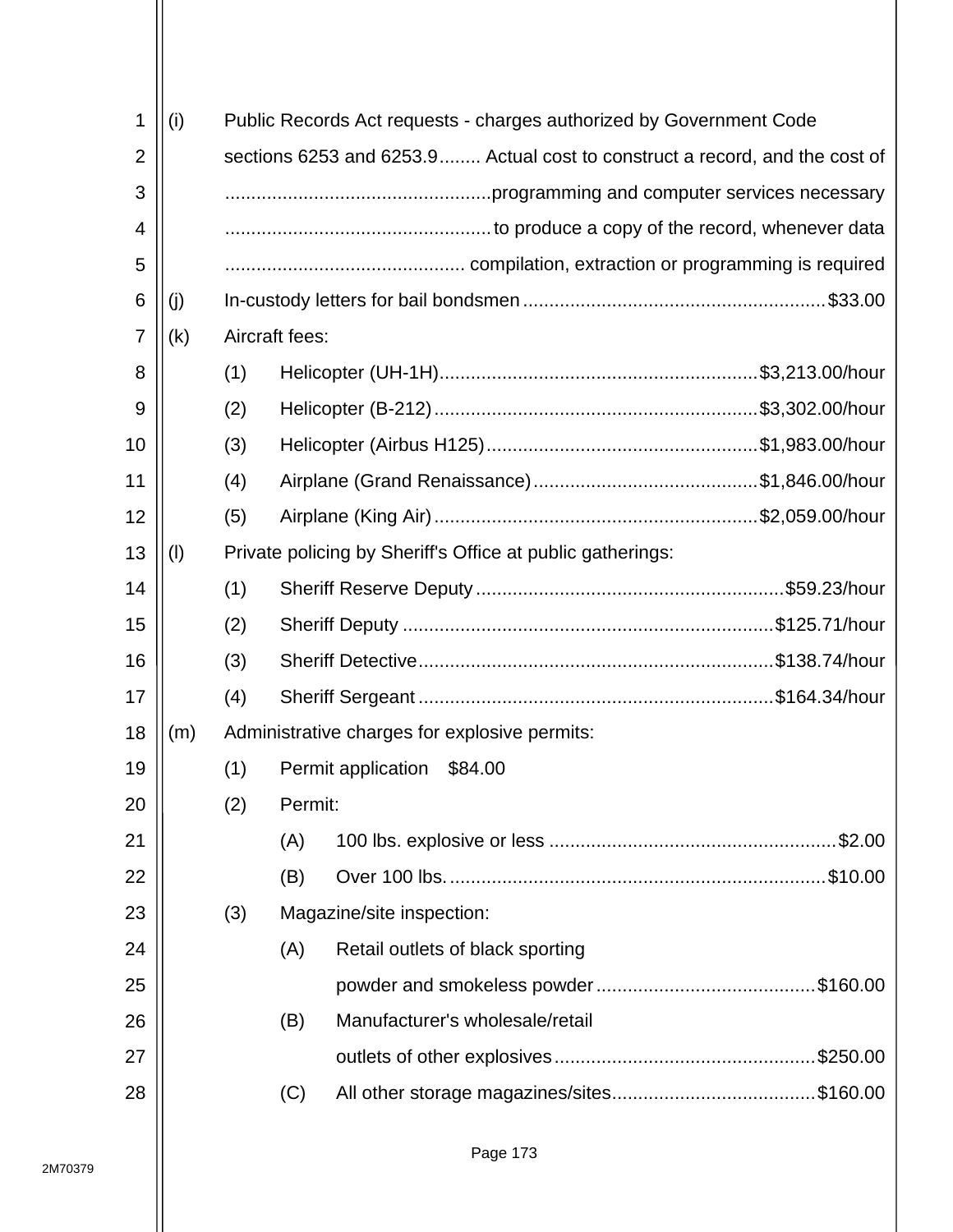| 1              | (n) |                                                               | Administrative fee charged to participants in Penal Code section 4024.2   |  |  |  |  |  |  |
|----------------|-----|---------------------------------------------------------------|---------------------------------------------------------------------------|--|--|--|--|--|--|
| $\overline{2}$ |     |                                                               | work release program and home detention/electronic confinement            |  |  |  |  |  |  |
| 3              |     |                                                               | program Penal Code section 1203.016 (fee may be adjusted downward         |  |  |  |  |  |  |
| 4              |     |                                                               |                                                                           |  |  |  |  |  |  |
| 5              |     | (1)                                                           | Additional fee charged to participants in Penal Code section              |  |  |  |  |  |  |
| 6              |     |                                                               | 1203.016 home detention/electronic monitoring program (fee may            |  |  |  |  |  |  |
| 7              |     |                                                               | be adjusted downward based on ability to pay) \$20.00/day                 |  |  |  |  |  |  |
| 8              |     | (2)                                                           | Inmate identification card replacement each time a participant ID         |  |  |  |  |  |  |
| 9              |     |                                                               | card is lost or reinstated in either Penal Code section 4024.2 or         |  |  |  |  |  |  |
| 10             |     |                                                               | Penal Code section 1203.016 program without a violation \$40.00           |  |  |  |  |  |  |
| 11             |     | (3)                                                           |                                                                           |  |  |  |  |  |  |
| 12             |     |                                                               | NOTE: Per Assembly Bill 1869 the fees in Section 16.0226(n) above will    |  |  |  |  |  |  |
| 13             |     |                                                               | not be charged beginning July 1, 2021.                                    |  |  |  |  |  |  |
| 14             | (0) |                                                               | .\$20.00                                                                  |  |  |  |  |  |  |
| 15             | (p) | Verification of vehicle equipment citation correction \$20.00 |                                                                           |  |  |  |  |  |  |
| 16             | (q) |                                                               |                                                                           |  |  |  |  |  |  |
| 17             |     |                                                               | Fee will be waived upon presentation of sufficient proof that the vehicle |  |  |  |  |  |  |
| 18             |     |                                                               | was stolen. Sufficient proof includes evidence that the owner timely      |  |  |  |  |  |  |
| 19             |     |                                                               | reported to law enforcement that the vehicle was stolen.                  |  |  |  |  |  |  |
| 20             | (r) |                                                               |                                                                           |  |  |  |  |  |  |
| 21             | (s) |                                                               | Contract polygraph exams:                                                 |  |  |  |  |  |  |
| 22             |     | (1)                                                           |                                                                           |  |  |  |  |  |  |
| 23             |     | (2)                                                           |                                                                           |  |  |  |  |  |  |
| 24             | (t) |                                                               | Correctional education programs - Bakery and Food                         |  |  |  |  |  |  |
| 25             |     |                                                               |                                                                           |  |  |  |  |  |  |
| 26             | (u) |                                                               | Firearm storage and related expenses (per Family Code section 6389):      |  |  |  |  |  |  |
| 27             |     | (1)                                                           | .\$80.00                                                                  |  |  |  |  |  |  |
| 28             |     | (2)                                                           | .\$39.00                                                                  |  |  |  |  |  |  |
|                |     |                                                               |                                                                           |  |  |  |  |  |  |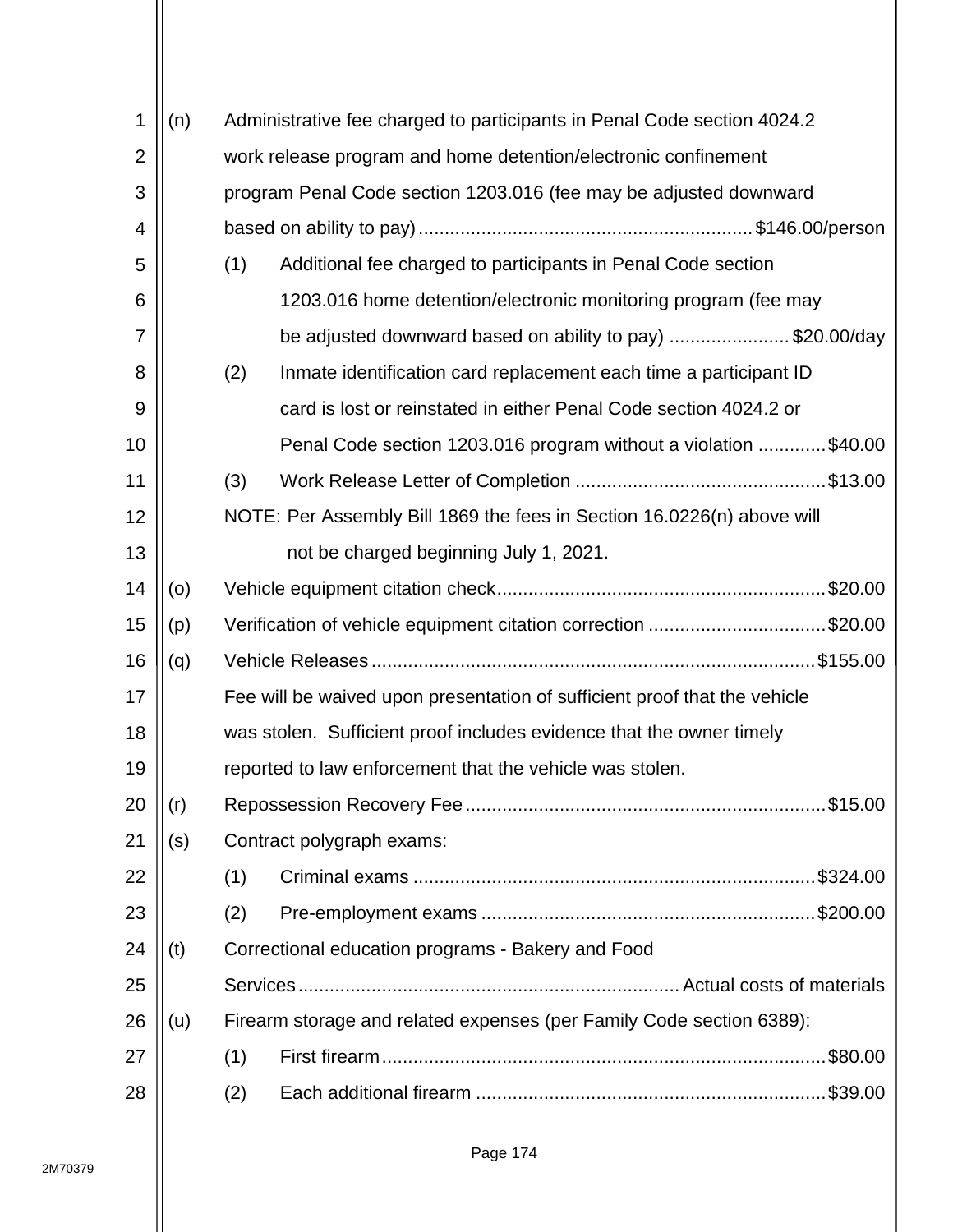| 1              |     | (3)  |     |                                                                      | $.$ \$2.00 |  |  |  |  |
|----------------|-----|------|-----|----------------------------------------------------------------------|------------|--|--|--|--|
| $\overline{2}$ | (v) |      |     | Coroner fees:                                                        |            |  |  |  |  |
| 3              |     | (1)  |     |                                                                      |            |  |  |  |  |
| 4              |     | (2)  |     |                                                                      |            |  |  |  |  |
| 5              |     | (3)  |     | Storage fee for human remains in morgue in excess of 10 calendar     |            |  |  |  |  |
| 6              |     |      |     | days of Coroner notification of release (fee may be waived based     |            |  |  |  |  |
| 7              |     |      |     | on ability to pay) \$22.09/day, not to exceed \$100.00 total         |            |  |  |  |  |
| 8              |     | (4)  |     |                                                                      |            |  |  |  |  |
| 9              |     | (5)  |     |                                                                      |            |  |  |  |  |
| 10             |     | (6)  |     | Collection of specimens:                                             |            |  |  |  |  |
| 11             |     |      | (A) | DNA sample (does not include cost of tests)\$197.00                  |            |  |  |  |  |
| 12             |     |      | (B) | Blood/Vitreous sample (does not include cost of tests)\$203.00       |            |  |  |  |  |
| 13             |     | (7)  |     | Digital Images:                                                      |            |  |  |  |  |
| 14             |     |      | (A) |                                                                      |            |  |  |  |  |
| 15             |     |      | (B) | Each additional digital image over ten\$3.00                         |            |  |  |  |  |
| 16             |     | (8)  |     | Paraffin block re-cuts processing:                                   |            |  |  |  |  |
| 17             |     |      | (A) |                                                                      |            |  |  |  |  |
| 18             |     |      | (B) |                                                                      |            |  |  |  |  |
| 19             |     | (9)  |     | <b>Protective Wear:</b>                                              |            |  |  |  |  |
| 20             |     |      | (A) |                                                                      |            |  |  |  |  |
| 21             |     |      | (B) |                                                                      |            |  |  |  |  |
| 22             |     | (10) |     |                                                                      |            |  |  |  |  |
| 23             | (w) |      |     | Bail bond company advertising – (per Government Code section 26109): |            |  |  |  |  |
| 24             |     | (1)  |     |                                                                      |            |  |  |  |  |
| 25             |     | (2)  |     |                                                                      |            |  |  |  |  |
| 26             | (x) |      |     | Background investigations required for County issued business        |            |  |  |  |  |
| 27             |     |      |     |                                                                      |            |  |  |  |  |
| 28             | (y) |      |     | <b>Business Licensing:</b>                                           |            |  |  |  |  |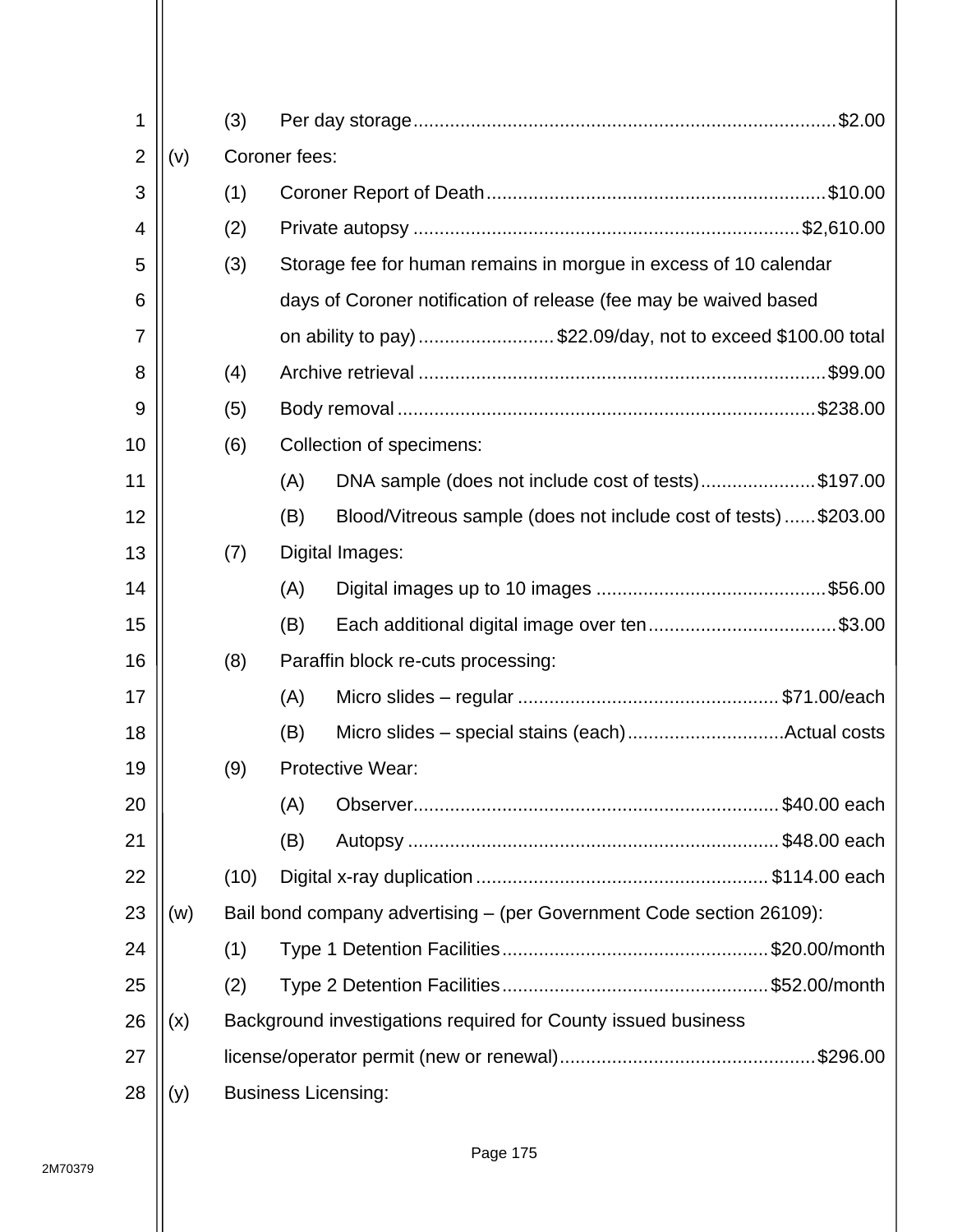| 1              |     | (1) |                                                                       |
|----------------|-----|-----|-----------------------------------------------------------------------|
| $\overline{2}$ |     | (2) |                                                                       |
| 3              |     | (3) |                                                                       |
| 4              |     | (4) |                                                                       |
| 5              | (z) |     |                                                                       |
| 6              |     |     | NOTE: Additional costs, if any, over the initial \$275.00 are due and |
| $\overline{7}$ |     |     | payable after all Peace Officer Witness fees have been calculated.    |
| 8              |     |     |                                                                       |
| 9              |     |     |                                                                       |
| 10             |     |     |                                                                       |
| 11             |     |     |                                                                       |
| 12             |     |     |                                                                       |
| 13             |     |     |                                                                       |
| 14             |     |     |                                                                       |
| 15             |     |     |                                                                       |
| 16             |     |     |                                                                       |
| 17             |     |     |                                                                       |
| 18             |     |     |                                                                       |
| 19             |     |     |                                                                       |
| 20             |     |     |                                                                       |
| 21             |     |     |                                                                       |
| 22             |     |     |                                                                       |
| 23             |     |     |                                                                       |
| 24             |     |     |                                                                       |
| 25             |     |     |                                                                       |
| 26             |     |     |                                                                       |
| 27             |     |     |                                                                       |
| 28             |     |     |                                                                       |
|                |     |     |                                                                       |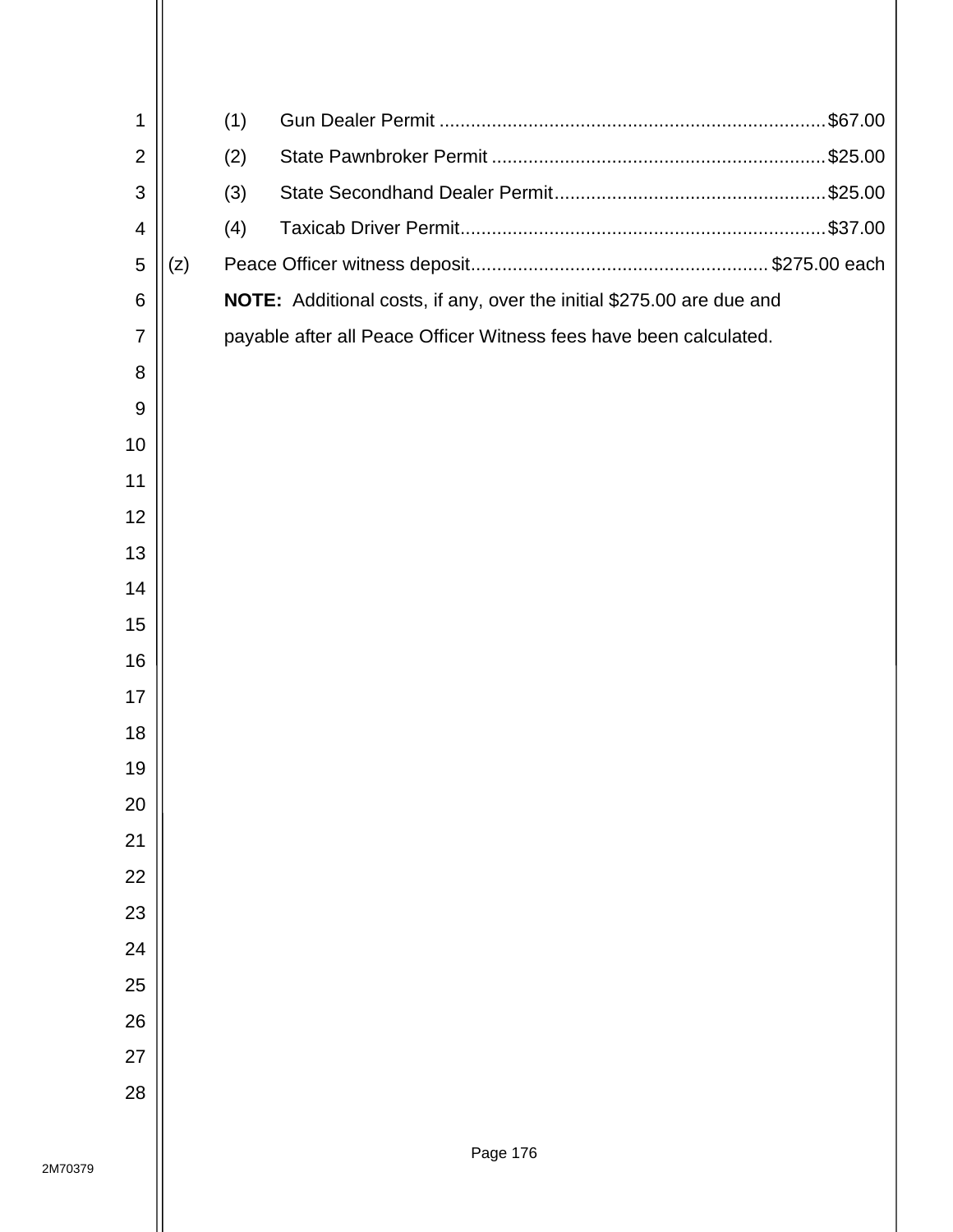| 1              |                                  |          | SECTION 36. Effective July 1, 2021, Section 16.0228 of the San Bernardino           |  |  |  |  |
|----------------|----------------------------------|----------|-------------------------------------------------------------------------------------|--|--|--|--|
| $\overline{2}$ | County Code is amended, to read: |          |                                                                                     |  |  |  |  |
| 3              | 16.0228                          |          | <b>Land Use Services Department - Miscellaneous Services.</b>                       |  |  |  |  |
| 4              | (a)                              | Appeals: |                                                                                     |  |  |  |  |
| 5              |                                  |          | <b>NOTE:</b> These fees apply to average cost jobs, or for appeals filed by someone |  |  |  |  |
| 6              |                                  |          | other than the applicant. Appeals by the applicant of actual cost jobs will be      |  |  |  |  |
| $\overline{7}$ |                                  |          | charged to the actual cost job. When an appeal of an actual cost application is     |  |  |  |  |
| 8              |                                  |          | filed by someone other than the applicant, the appellant will file the stated fee   |  |  |  |  |
| 9              |                                  |          | and actual costs in excess of the appeal fee will be charged to the actual cost     |  |  |  |  |
| 10             |                                  | job.     |                                                                                     |  |  |  |  |
| 11             |                                  | (1)      |                                                                                     |  |  |  |  |
| 12             |                                  | (2)      | Appeals to the Board of Supervisors - Planning Division  \$1,192.00                 |  |  |  |  |
| 13             |                                  | (3)      | Appeals to Building and Safety Board of Appeal\$1,331.00                            |  |  |  |  |
| 14             |                                  | (4)      | Appeals to Physically Disabled Access Board of Appeal  \$1,331.00                   |  |  |  |  |
| 15             | (b)                              | Copying: |                                                                                     |  |  |  |  |
| 16             |                                  | (1)      | Map and building construction plan copies  Based on private                         |  |  |  |  |
| 17             |                                  |          |                                                                                     |  |  |  |  |
| 18             |                                  | (2)      |                                                                                     |  |  |  |  |
| 19             |                                  | (3)      | CD (compact disc) (i.e., Planning Commission)\$5.00 each                            |  |  |  |  |
| 20             |                                  | (4)      |                                                                                     |  |  |  |  |
| 21             |                                  | (5)      | Microfiche and microfilm prints or electronic images of maps:                       |  |  |  |  |
| 22             |                                  |          | (A)                                                                                 |  |  |  |  |
| 23             |                                  |          | Greater than 8 <sup>1/2</sup> inches x 11 inches\$3.00/page<br>(B)                  |  |  |  |  |
| 24             |                                  |          | (C)                                                                                 |  |  |  |  |
| 25             |                                  |          | (D)                                                                                 |  |  |  |  |
| 26             |                                  |          | <b>NOTE:</b> Sales tax to be applied when applicable.                               |  |  |  |  |
| 27             | (c)                              |          |                                                                                     |  |  |  |  |
| 28             | (d)                              |          | Professional consultation appointment fee \$165.00 per hour                         |  |  |  |  |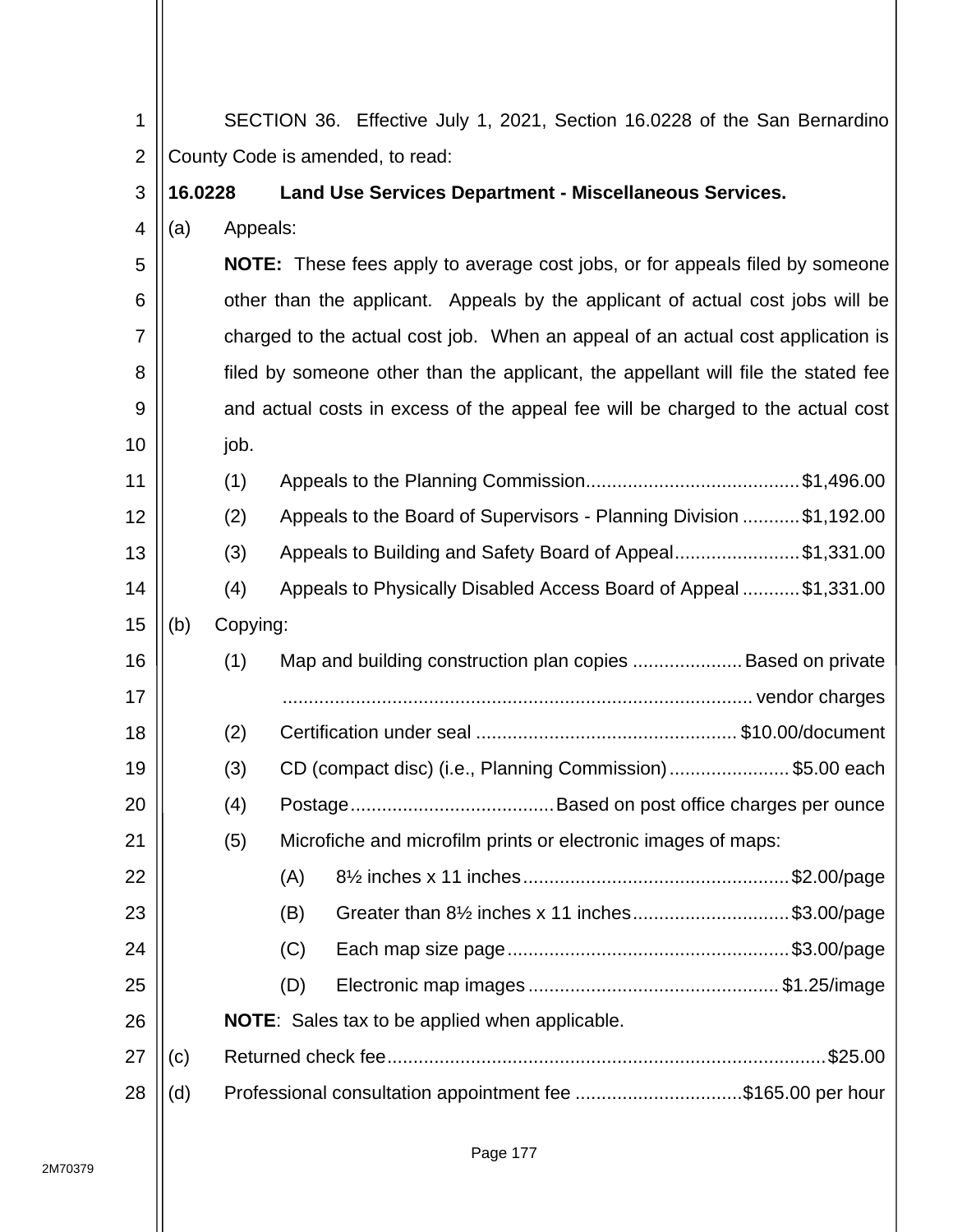1 (e) Other:

| $\overline{2}$ | (1)<br>Special projects (projects which do not fit into any other            |
|----------------|------------------------------------------------------------------------------|
| 3              | defined service and/or for which no fee is established                       |
| 4              |                                                                              |
| 5              | (A)                                                                          |
| 6              |                                                                              |
| $\overline{7}$ | Collection and processing of fees for other agencies\$33.00<br>(2)           |
| 8              | Extensions of approved average cost applications \$448.00<br>(3)             |
| 9              | No additional fees will be charged for review of extension<br><b>NOTE:</b>   |
| 10             | requests for concurrent applications that are part of the same               |
| 11             | development project.                                                         |
| 12             | <b>NOTE:</b> Whenever an approval or a permit extension is requested and the |
| 13             | project delay was caused solely by reason of the application of a            |
| 14             | governmental law, regulation, ruling, or judgment which legally prevented    |
| 15             | that further carrying on of the project, then the Land Use Services Director |
| 16             | may waive any extension request fee upon proof of facts submitted in         |
| 17             | writing which satisfy the conditions set forth above. Any such waiver shall  |
| 18             | have no bearing on the determination of the merits of the extension          |
| 19             | request.                                                                     |
| 20             | Extension of approved actual cost application Actual cost<br>(A)             |
| 21             |                                                                              |
| 22             | Research for requested information  \$10.00/first parcel<br>(4)<br>(A)       |
| 23             | (B)                                                                          |
| 24             | (A)<br>Research land use designation provided in<br>(5)                      |
| 25             |                                                                              |
| 26             | (B)                                                                          |
| 27             | Special mailing, delivery and handling  Based on courier charges<br>(6)      |
| 28             | (7)                                                                          |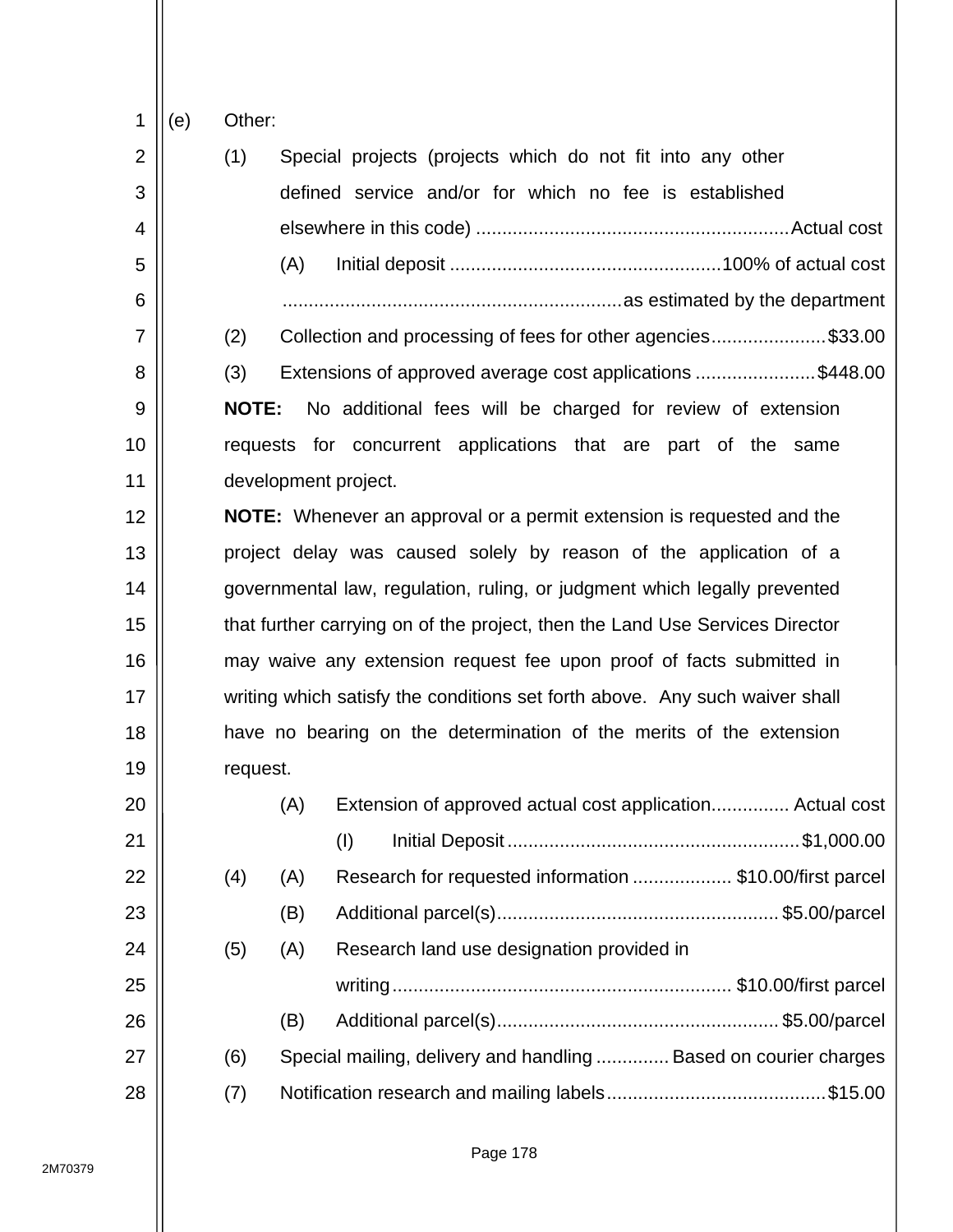| 1              |     | (8)       | Records media conversion for job closure (on average cost                  |
|----------------|-----|-----------|----------------------------------------------------------------------------|
| $\overline{2}$ |     |           |                                                                            |
| 3              |     | (9)       |                                                                            |
| 4              | (f) |           | <b>Security Management Program:</b>                                        |
| 5              |     | (1)       | Subdivision security management:                                           |
| 6              |     |           | New Securities per project Actual Cost as defined in<br>(A)                |
| 7              |     |           |                                                                            |
| 8              |     |           | (B)                                                                        |
| 9              |     | (2)       | Modification to Subdivision securities accepted prior to July 1,           |
| 10             |     |           | 2011:                                                                      |
| 11             |     |           | (A)<br>Management including but not limited to time extensions,            |
| 12             |     |           | partial releases, security reductions, and final releases Actual Cost      |
| 13             |     |           | (B)                                                                        |
| 14             |     | (3)       | Foreclosure costs:                                                         |
| 15             |     |           | Projects which have foreclosure authorization will have actual costs       |
| 16             |     |           | tracked by work order. These costs may be recovered as a part of           |
| 17             |     |           | a legal action.                                                            |
| 18             |     | (4)       | Delayed improvement security management:                                   |
| 19             |     |           | Improvement Deferral Security Management Fee\$1,260.00                     |
| 20             | (g) | Scanning: |                                                                            |
| 21             |     | (1)       |                                                                            |
| 22             |     | (2)       |                                                                            |
| 23             |     |           | NOTE: Unless a different fee is authorized in this County Code or by law,  |
| 24             |     |           | a fee shall be charged for the scanning of architectural plans, or similar |
| 25             |     |           | plans or drawings, for the purpose of submitting electronic plans or       |
| 26             |     |           | drawings to the County for plan review purposes as part of a development   |
| 27             |     |           | permit application or similar application.                                 |
| 28             |     |           |                                                                            |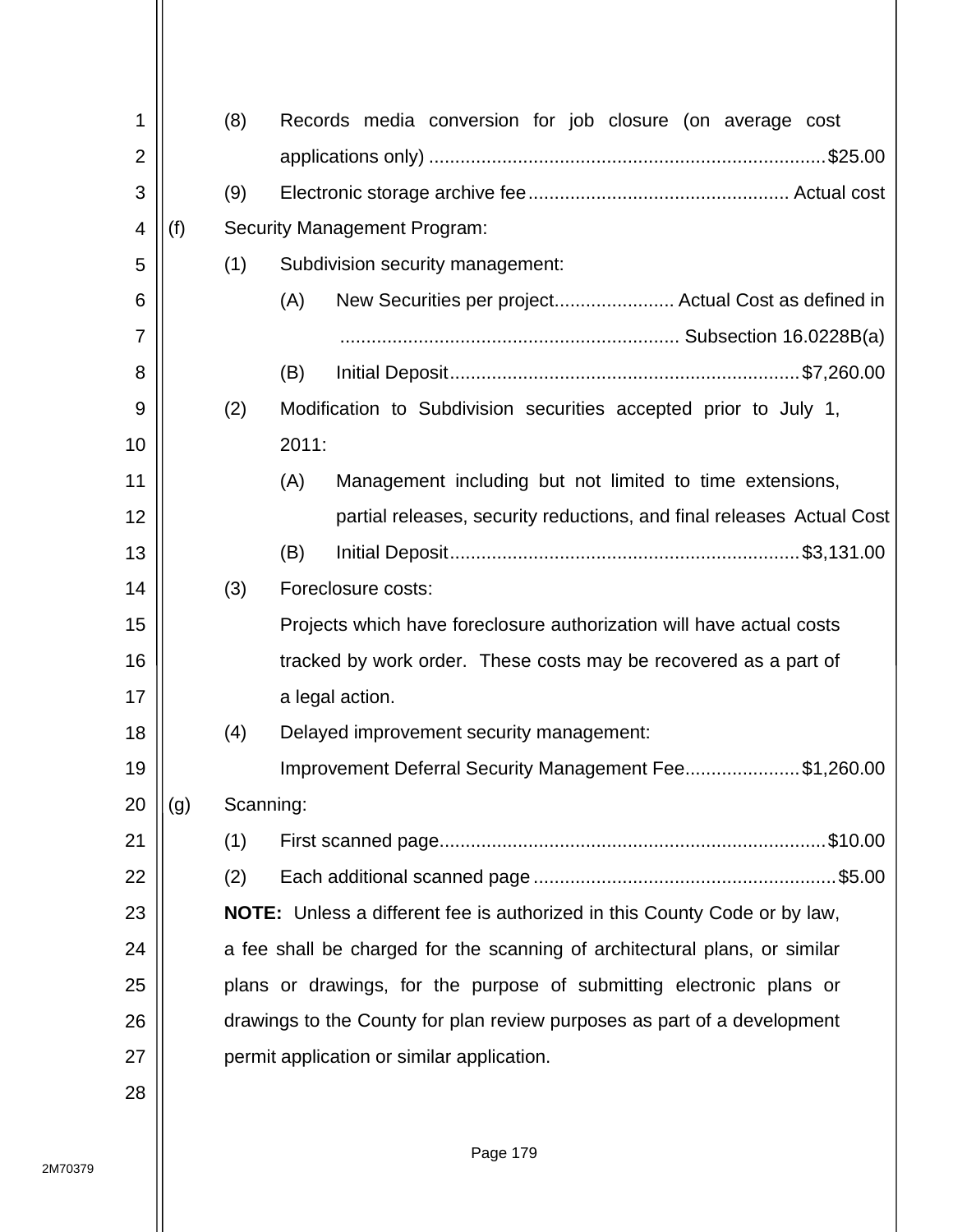| 1              |                                  | SECTION 37. Effective July 1, 2021, Section 16.0228A of the San Bernardino     |  |  |  |  |  |  |  |  |
|----------------|----------------------------------|--------------------------------------------------------------------------------|--|--|--|--|--|--|--|--|
| $\overline{2}$ | County Code is amended, to read: |                                                                                |  |  |  |  |  |  |  |  |
| 3              | 16.0228A                         | <b>Innovation and Technology - Miscellaneous Services.</b>                     |  |  |  |  |  |  |  |  |
| 4              |                                  | All billing rates for labor, services and products are established by the      |  |  |  |  |  |  |  |  |
| 5              |                                  | Department of Innovation and Technology, and reviewed by the Auditor-          |  |  |  |  |  |  |  |  |
| 6              |                                  | Controller/Treasurer/Tax Collector to recover actual costs including overhead. |  |  |  |  |  |  |  |  |
| $\overline{7}$ | (a)                              | Geographic Information System (GIS) Labor Services\$91.46/hour                 |  |  |  |  |  |  |  |  |
| 8              | (b)                              | <b>Telecommunication Services</b>                                              |  |  |  |  |  |  |  |  |
| 9              | (1)                              | <b>Telecommunication Labor Services</b>                                        |  |  |  |  |  |  |  |  |
| 10             |                                  | Normal Hours (Monday through Friday, 7:00 a.m. - 5:00<br>(A)                   |  |  |  |  |  |  |  |  |
| 11             |                                  | p.m., excluding weekends and holidays)\$86.95/hour                             |  |  |  |  |  |  |  |  |
| 12             |                                  | (B)<br>After Hours (Monday through Friday, 5:00 p.m. - 7:00 a.m.,              |  |  |  |  |  |  |  |  |
| 13             |                                  | and all weekends and holidays) \$100.52/hour                                   |  |  |  |  |  |  |  |  |
| 14             | (2)                              |                                                                                |  |  |  |  |  |  |  |  |
| 15             | (3)                              | Parts and Materials  Actual cost plus 15% processing and handling              |  |  |  |  |  |  |  |  |
| 16             |                                  |                                                                                |  |  |  |  |  |  |  |  |
| 17             |                                  |                                                                                |  |  |  |  |  |  |  |  |
| 18             |                                  |                                                                                |  |  |  |  |  |  |  |  |
| 19             |                                  |                                                                                |  |  |  |  |  |  |  |  |
| 20             |                                  |                                                                                |  |  |  |  |  |  |  |  |
| 21             |                                  |                                                                                |  |  |  |  |  |  |  |  |
| 22             |                                  |                                                                                |  |  |  |  |  |  |  |  |
| 23             |                                  |                                                                                |  |  |  |  |  |  |  |  |
| 24             |                                  |                                                                                |  |  |  |  |  |  |  |  |
| 25             |                                  |                                                                                |  |  |  |  |  |  |  |  |
| 26             |                                  |                                                                                |  |  |  |  |  |  |  |  |
| 27             |                                  |                                                                                |  |  |  |  |  |  |  |  |
| 28             |                                  |                                                                                |  |  |  |  |  |  |  |  |
|                |                                  |                                                                                |  |  |  |  |  |  |  |  |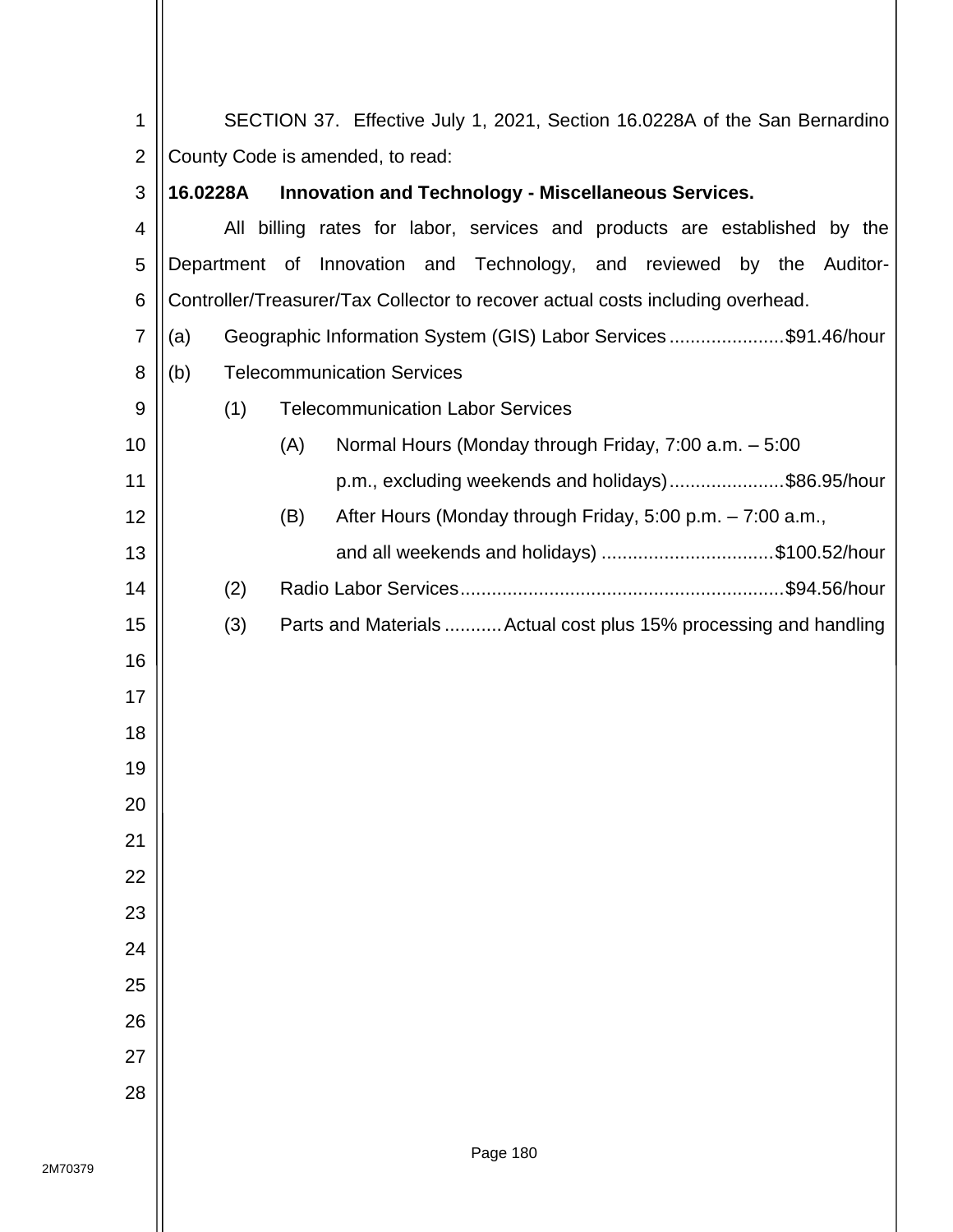| 1              |     |        |          | SECTION 38. Effective July 1, 2021, Section 16.0228B of the San Bernardino   |
|----------------|-----|--------|----------|------------------------------------------------------------------------------|
| $\overline{2}$ |     |        |          | County Code is amended, to read:                                             |
| 3              |     |        |          | 16.0228B Land Use Services Department and Department of Public Works -       |
| 4              |     |        |          | Actual Costs, Deposits, Collection of Applicant's Obligations and            |
| 5              |     |        | Refunds. |                                                                              |
| 6              |     |        |          | This section applies to actual cost projects identified in Sections 16.0204, |
| 7              |     |        |          | 16.0215A, 16.0215B, 16.0215C, 16.0225 and 16.0228.                           |
| 8              | (a) |        |          | Actual cost calculation:                                                     |
| 9              |     |        |          | Actual cost is the sum of:                                                   |
| 10             |     | (1)    |          | the products of multiplying the time spent on the project by County          |
| 11             |     |        |          | personnel by the applicable hourly charge rates; and                         |
| 12             |     | (2)    |          | mileage and word processing charges; and                                     |
| 13             |     | (3)    |          | any other costs incurred by the County in processing the project.            |
| 14             | (b) | Rates: |          |                                                                              |
| 15             |     |        |          | Hourly charge rates and mileage rates are as follows:                        |
| 16             |     | (1)    |          | <b>SCHEDULE OF CHARGES - Land Use Services Department:</b>                   |
| 17             |     |        |          |                                                                              |
| 18             |     |        | (A)      | \$130.00                                                                     |
| 19             |     |        | (B)      |                                                                              |
| 20             |     |        | (C)      |                                                                              |
| 21             |     |        | (D)      |                                                                              |
| 22             |     |        | (E)      |                                                                              |
| 23             |     |        | (F)      |                                                                              |
| 24             |     |        | (G)      | Regional Building Inspector Supervisor\$174.00                               |
| 25             |     |        | (H)      |                                                                              |
| 26             |     |        | (1)      |                                                                              |
| 27             |     |        | (J)      |                                                                              |
| 28             |     |        | (K)      |                                                                              |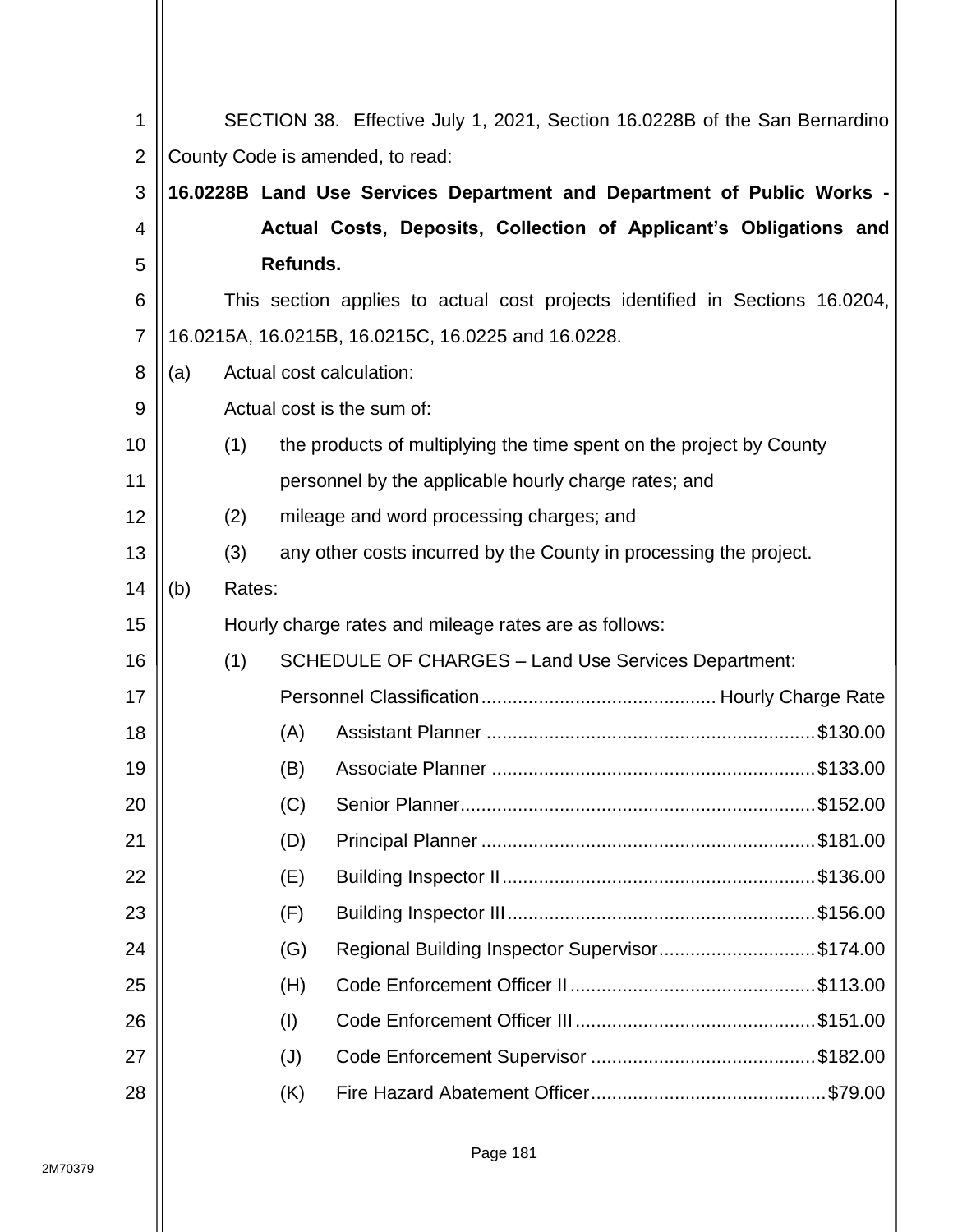| 1              |     | (L) |           |                                                          |  |
|----------------|-----|-----|-----------|----------------------------------------------------------|--|
| $\overline{2}$ |     | (M) |           |                                                          |  |
| 3              |     | (N) |           |                                                          |  |
| 4              |     | (O) |           |                                                          |  |
| 5              |     | (P) |           |                                                          |  |
| 6              |     | (Q) |           |                                                          |  |
| $\overline{7}$ |     | (R) |           | Environmental Compliance Manager \$260.00                |  |
| 8              |     | (S) |           |                                                          |  |
| 9              |     | (T) |           |                                                          |  |
| 10             |     | (U) |           |                                                          |  |
| 11             | (2) |     |           | <b>SCHEDULE OF CHARGES - Department of Public Works:</b> |  |
| 12             |     | (A) | Surveyor: |                                                          |  |
| 13             |     |     |           |                                                          |  |
| 14             |     |     | (1)       |                                                          |  |
| 15             |     |     | (II)      |                                                          |  |
| 16             |     |     | (III)     |                                                          |  |
| 17             |     |     | (IV)      |                                                          |  |
| 18             |     |     | (V)       |                                                          |  |
| 19             |     |     | (VI)      |                                                          |  |
| 20             |     |     | (VII)     |                                                          |  |
| 21             |     |     | (VIII)    |                                                          |  |
| 22             |     | (B) |           | Transportation:                                          |  |
| 23             |     |     |           |                                                          |  |
| 24             |     |     | (1)       |                                                          |  |
| 25             |     |     | (II)      |                                                          |  |
| 26             |     |     | (III)     |                                                          |  |
| 27             |     |     | (IV)      |                                                          |  |
| 28             |     |     | (V)       |                                                          |  |
|                |     |     |           |                                                          |  |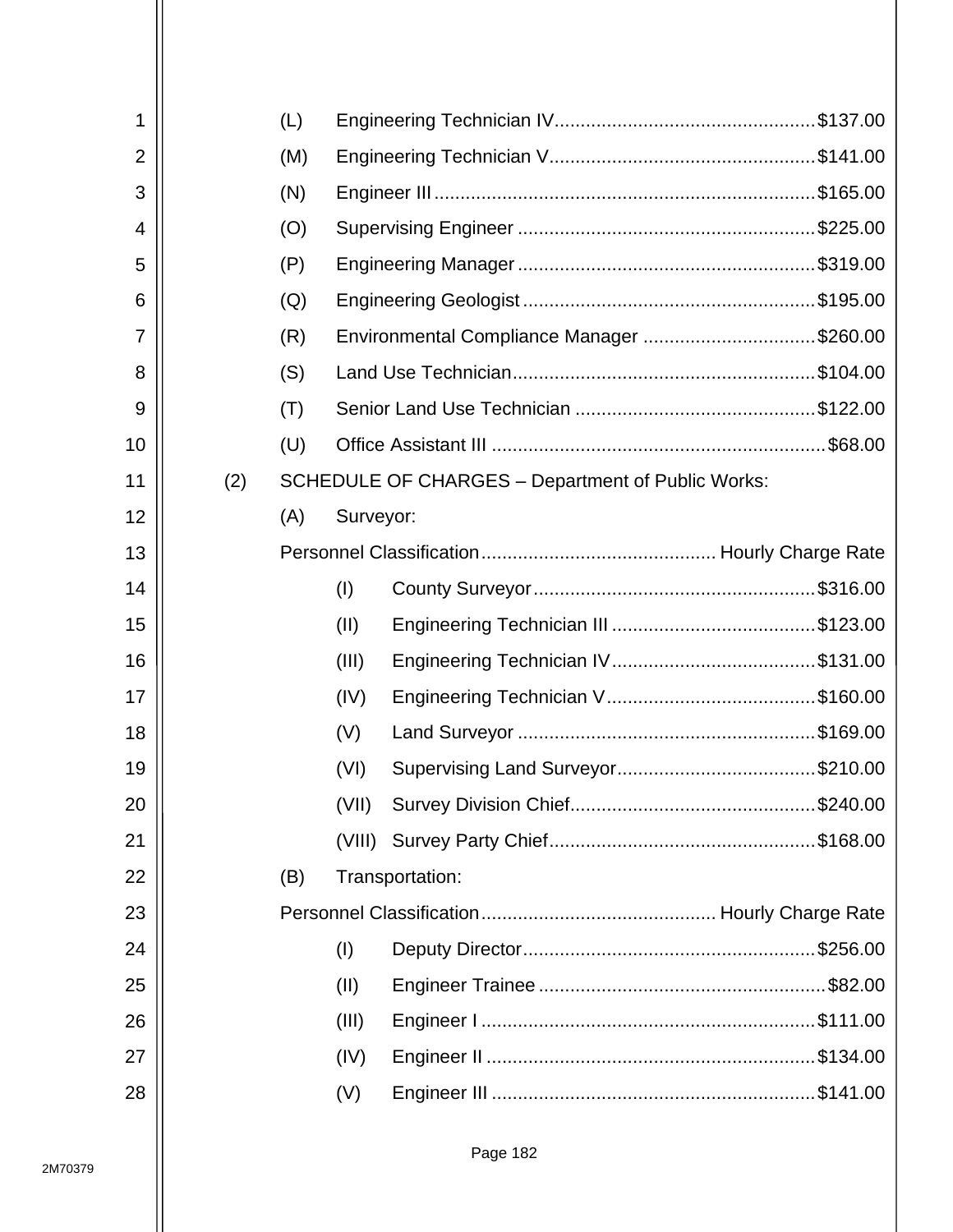| 1  |     | (VI)   |                                                      |  |
|----|-----|--------|------------------------------------------------------|--|
| 2  |     | (VII)  |                                                      |  |
| 3  |     | (VIII) |                                                      |  |
| 4  |     | (IX)   |                                                      |  |
| 5  |     | (X)    |                                                      |  |
| 6  |     | (XI)   |                                                      |  |
| 7  |     | (XII)  |                                                      |  |
| 8  |     | (XIII) |                                                      |  |
| 9  |     | (XIV)  | Maintenance and Construction Supervisor I \$103.00   |  |
| 10 |     | (XV)   | Maintenance and Construction Supervisor II\$111.00   |  |
| 11 |     | (XVI)  | Maintenance and Construction Worker I \$55.00        |  |
| 12 |     |        | (XVII) Maintenance and Construction Worker II\$73.00 |  |
| 13 |     |        |                                                      |  |
| 14 |     |        |                                                      |  |
| 15 |     | (XX)   | Public Works Operations Superintendent\$134.00       |  |
| 16 |     |        | (XXI) Public Works Operations Supervisor \$123.00    |  |
| 17 |     |        |                                                      |  |
| 18 |     |        |                                                      |  |
| 19 |     |        |                                                      |  |
| 20 | (C) |        | Solid Waste Management:                              |  |
| 21 |     |        |                                                      |  |
| 22 |     | (I)    |                                                      |  |
| 23 |     | (II)   |                                                      |  |
| 24 |     | (III)  |                                                      |  |
| 25 |     | (IV)   |                                                      |  |
| 26 |     | (V)    |                                                      |  |
| 27 |     | (VI)   |                                                      |  |
| 28 |     | (VII)  |                                                      |  |
|    |     |        |                                                      |  |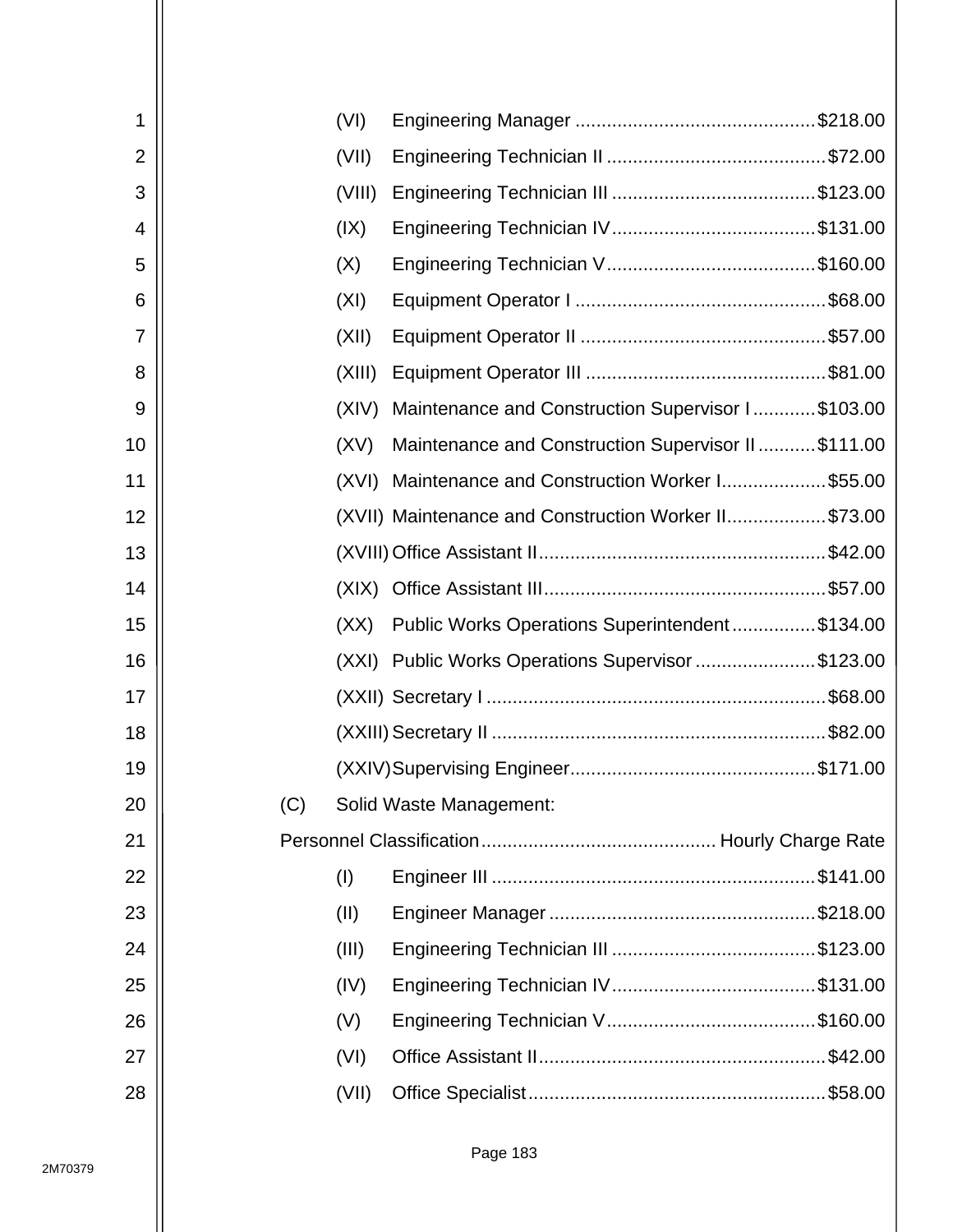| 1  |     |     |             | (VIII) | Public Works Operations Superintendent\$134.00                                         |
|----|-----|-----|-------------|--------|----------------------------------------------------------------------------------------|
| 2  |     |     |             | (IX)   | Public Works Operations Supervisor \$124.00                                            |
| 3  |     |     |             | (X)    |                                                                                        |
| 4  |     |     |             | (XI)   |                                                                                        |
| 5  |     |     |             | (XII)  | Solid Waste Programs Administrator\$117.00                                             |
| 6  |     |     |             | (XIII) |                                                                                        |
| 7  |     |     |             | (XIV)  |                                                                                        |
| 8  |     |     |             | (XV)   |                                                                                        |
| 9  |     | (3) |             |        |                                                                                        |
| 10 |     | (4) |             |        |                                                                                        |
| 11 |     | (5) |             |        | Mileage rate – Department of Public Works\$0.84/mile                                   |
| 12 |     |     |             |        | <b>NOTE:</b> The mileage rate does not apply to field survey crews.                    |
| 13 | (c) |     |             |        | Deposits for Developer Deposit Accounts and Project Trust Accounts – Land              |
| 14 |     |     |             |        | Use Services Department and Department of Public Works (collectively referred          |
| 15 |     |     |             |        | to in this subsection as "Department"):                                                |
| 16 |     |     |             |        | An initial deposit is required for each actual cost service or process. The initial    |
| 17 |     |     |             |        | deposit is as specified in the code. If no amount is specified, the initial deposit is |
| 18 |     |     |             |        | the Department's initial estimate of the actual cost of the service or process.        |
| 19 |     |     |             |        | The Department may revise its estimate at any time during the processing of the        |
| 20 |     |     |             |        | project. If a revised estimate is higher than a previous estimate, the Department      |
| 21 |     |     |             |        | may require an additional deposit. Notice of any required additional deposit           |
| 22 |     |     |             |        | shall be mailed (including e-mail) to the applicant. The notice shall include the      |
| 23 |     |     |             |        | date by which the deposit must be made, and shall inform the applicant that            |
| 24 |     |     |             |        | unless provision for payment is made by the date specified, the application will       |
| 25 |     |     |             |        | be deemed denied without prejudice, without further action by the County.              |
| 26 |     |     |             |        | Notwithstanding Section 86.08.010, any such denial without prejudice is not            |
| 27 |     |     | appealable. |        | Each estimate shall be a good faith attempt to determine the                           |
| 28 |     |     |             |        | probable actual cost of the service or process, based on the nature of the             |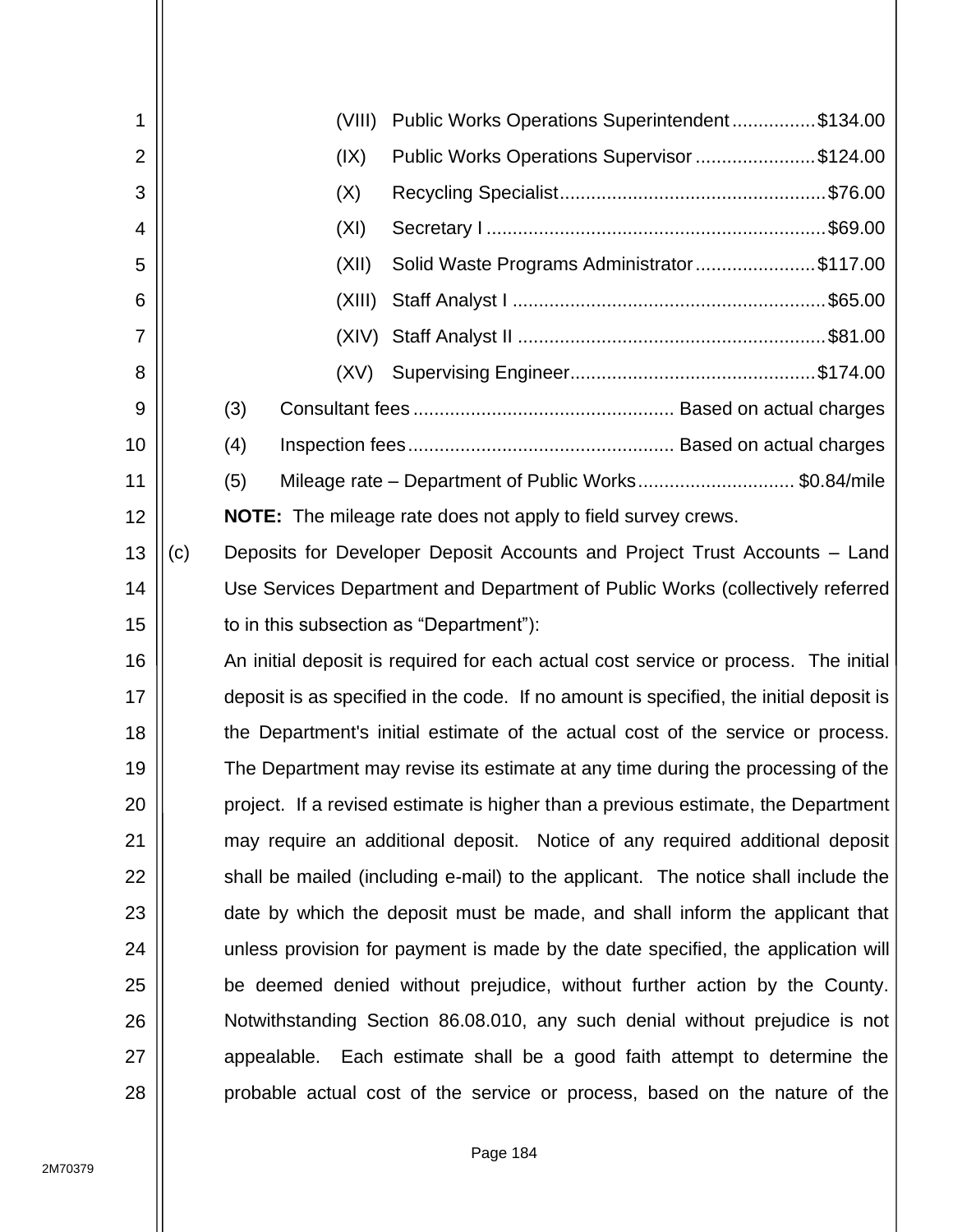| 1              | project, the department's experience in processing similar services or            |
|----------------|-----------------------------------------------------------------------------------|
| $\overline{2}$ | processes, and applicable rates. Initial deposits and any additional deposits for |
| 3              | all services or processes related to a project shall be placed and combined into  |
| 4              | a Project Trust Account. Such combined deposited funds will be utilized as the    |
| 5              | source of payment for any flat fee service, security deposit, or actual cost      |
| 6              | service on that project. In addition, deposits may also be placed in a Developer  |
| 7              | Deposit Account. Deposited funds in a Developer Deposit Account may be            |
| 8              | used by an individual or entity to fund various Project Trust Accounts.           |
|                |                                                                                   |

9 10 (d) Applicant's obligation to pay actual cost – Land Use Services Department and Department of Public Works:

11 12 13 14 15 16 The applicant shall pay the actual cost of the project, regardless of any estimate; except that the applicant is not obligated for costs incurred after the applicant delivers to the Department of Public Works and/or the Land Use Services Department either an unconditional written withdrawal of the application, or a written notice to stop work which includes a waiver of any applicable time limits for processing the application.

- 17 (e) Amounts of \$10.00 or less:
- 18 19 Pursuant to Government Code section 29373.1, the applicant shall not be required to pay a balance of \$10.00 or less.
- 20 21 (f) Additional invoices necessitated by lack of response by the applicant will be charged to the actual cost application.
- 22 (g) Refunds:
- 23 24 Refunds of fees collected by the Land Use Services Department and the Department of Public Works shall be made as follows:
- 25 26 (1) Except as otherwise provided in this section, any fee collected in error shall be refunded.
- 27 28 (2) Unused deposit monies on actual cost projects shall be refunded when all charges for the project have been recorded.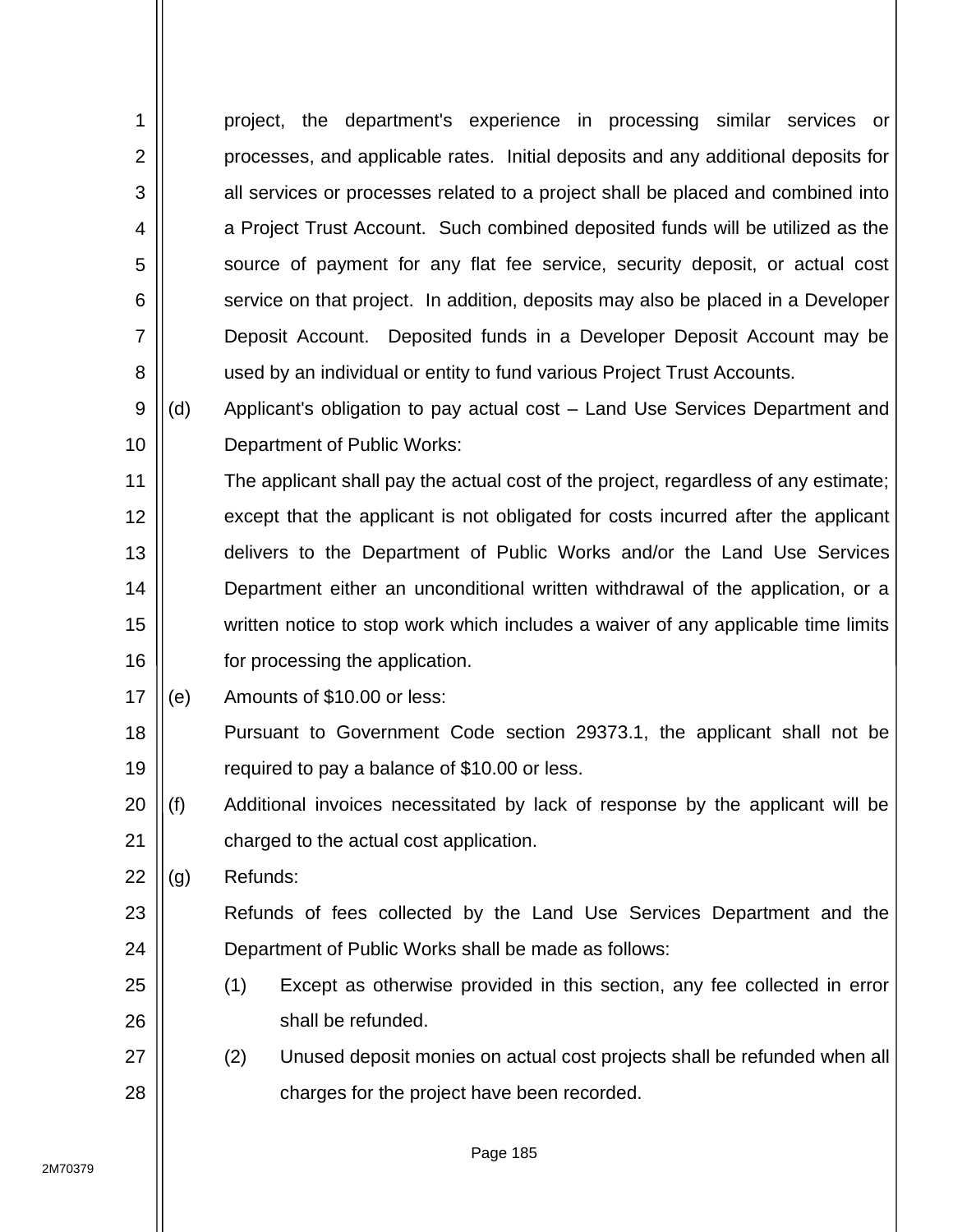| 1              | (3) |     |                   |              | Pursuant to Government Code section 29375.1, the County shall not be      |
|----------------|-----|-----|-------------------|--------------|---------------------------------------------------------------------------|
| $\overline{2}$ |     |     |                   |              | required to pay a refund of \$10.00 or less.                              |
| 3              | (4) |     | Planning refunds: |              |                                                                           |
| 4              |     | (A) |                   |              | If an application, filed in error due to erroneous staff advice, is later |
| 5              |     |     |                   |              | required to be withdrawn, processing fees shall be refunded               |
| 6              |     |     |                   |              | regardless of the extent of work done in processing the                   |
| $\overline{7}$ |     |     |                   | application. |                                                                           |
| 8              |     | (B) |                   |              | If the applicant fails to submit required information within the          |
| 9              |     |     |                   |              | allocated time, or voluntarily withdraws the application before           |
| 10             |     |     |                   |              | acceptance and before staff work on the projects has commenced,           |
| 11             |     |     |                   |              | any fee paid, less \$60.00, shall be refunded.                            |
| 12             |     | (C) |                   |              | If the applicant withdraws a Land Use Services Department                 |
| 13             |     |     |                   |              | application during processing, any fee paid, less \$60.00, shall be       |
| 14             |     |     |                   |              | refunded, except as follows:                                              |
| 15             |     |     | (1)               |              | Actual cost applications. All actual costs incurred on an                 |
| 16             |     |     |                   |              | actual cost application shall be deducted from the refund.                |
| 17             |     |     | (II)              |              | Average cost application. For average cost applications,                  |
| 18             |     |     |                   |              | the following percentages of the fee paid shall be refunded,              |
| 19             |     |     |                   |              | depending on the state of processing at the time of the                   |
| 20             |     |     |                   |              | withdrawal:                                                               |
| 21             |     |     |                   | (i)          | Application accepted and referrals sent85%                                |
| 22             |     |     |                   | (ii)         | Referral response period completed45%                                     |
| 23             |     |     |                   | (iii)        | Initial staff review or Development Review                                |
| 24             |     |     |                   |              | Committee process completed25%                                            |
| 25             |     |     |                   | (iv)         | Staff report prepared and notices of hearing                              |
| 26             |     |     |                   |              | sent or conditions of approval prepared10%                                |
| 27             |     |     |                   | (v)          | Planning Commission consideration begun or staff/                         |
| 28             |     |     |                   |              | environmental analysis action completed  No refund                        |
|                |     |     |                   |              |                                                                           |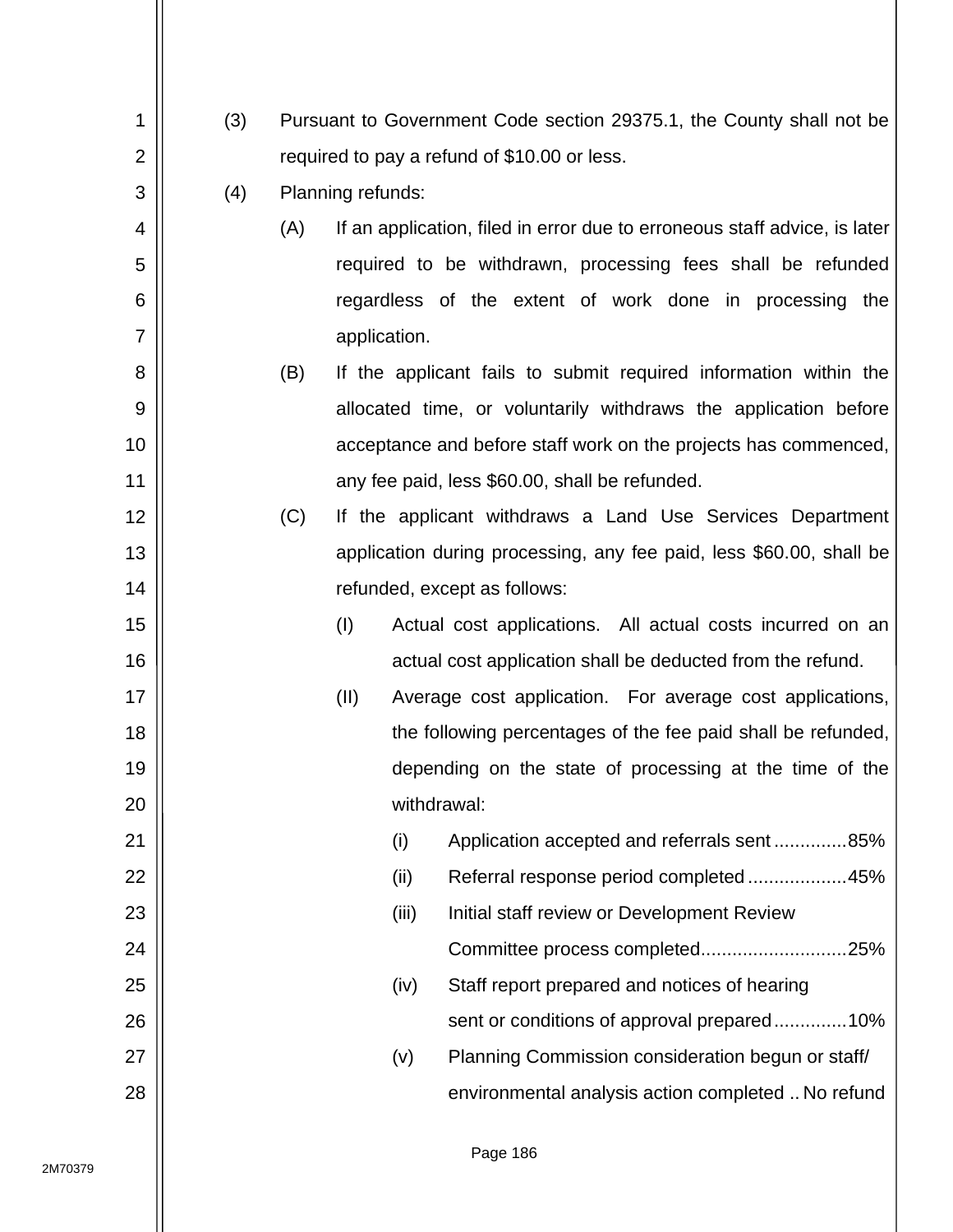(5) Building and Safety refunds:

- (A) The Building Official will authorize no refund for any project after work has been initiated.
- (B) The Building Official shall not authorize the refunding of any fee paid except upon request by the original permittee not later than one year after the date of fee payment. Any fee paid shall be refunded, less fees paid for any portion of work already initiated and \$60.00 for administration processing time.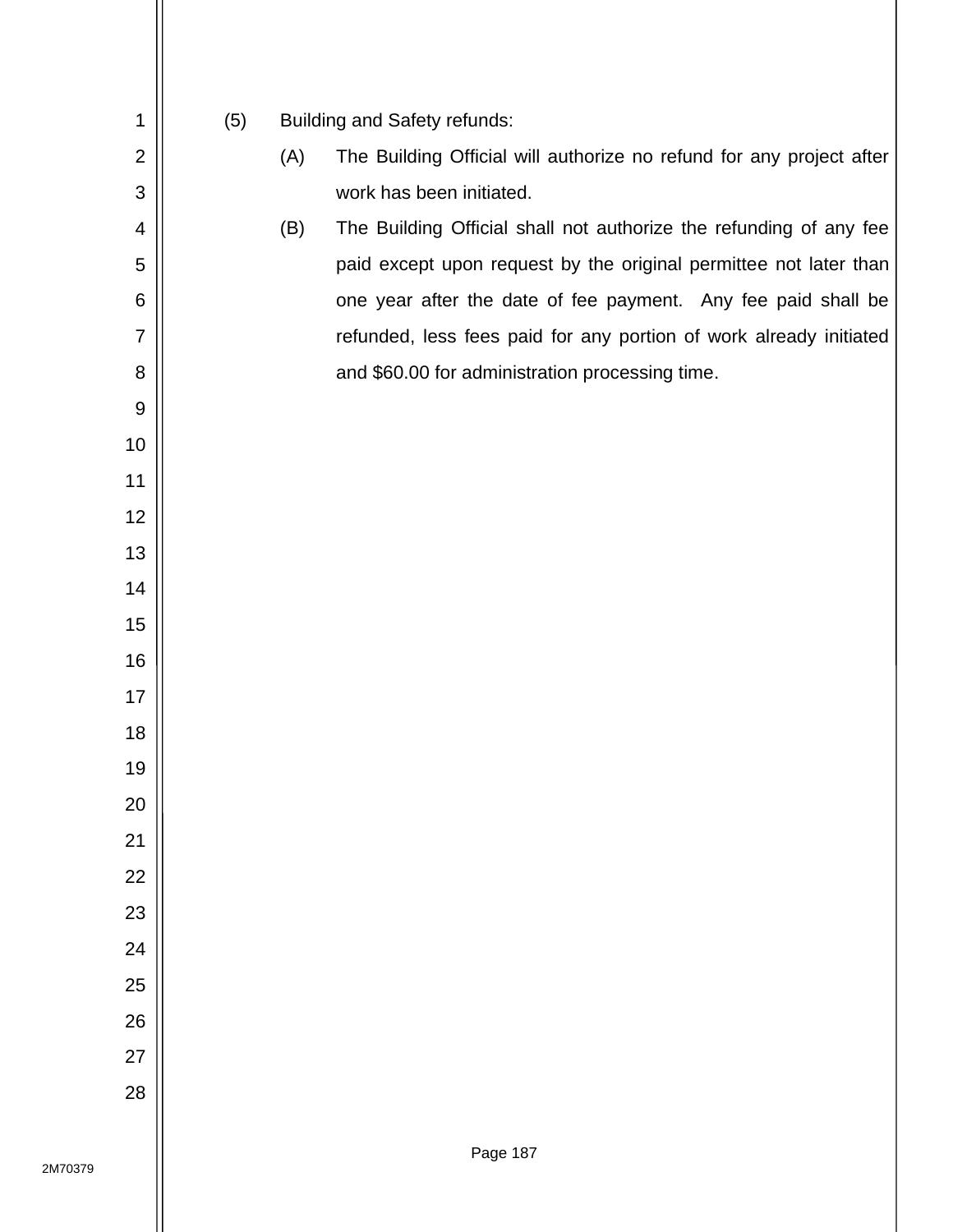| 1              |               | SECTION 39. Effective July 1, 2021, Section 16.0231 of the San Bernardino                |
|----------------|---------------|------------------------------------------------------------------------------------------|
| $\overline{2}$ |               | County Code is amended, to read:                                                         |
| 3              | 16.0231       | <b>Waiver/Refund of Fees.</b>                                                            |
| 4              | (a)           | Except as otherwise provided by law, the Board of Supervisors, by Board action,          |
| 5              |               | can defer, waive, or refund any fee set forth in this chapter or any other fee levied by |
| 6              |               | the County provided one of the following conditions is met:                              |
| 7              | (1)           | The service for which the fee was levied has not and will not be                         |
| 8              |               | performed; or                                                                            |
| 9              | (2)           | The fee was collected in error; or                                                       |
| 10             | (3)           | For other good cause shown, provided such deferral/waiver/refund would                   |
| 11             |               | serve a public purpose and is lawful.                                                    |
| 12             | (b)           | In the event of a disaster, or other good cause shown to serve a public purpose,         |
| 13             |               | a Department Head may defer payment of, waive, or refund any fee set forth in this       |
| 14             |               | chapter or any other fee levied by the County provided all of the following conditions   |
| 15             | are met:      |                                                                                          |
| 16             | (1)           | Exigent conditions exist whereby obtaining Board approval of the fee                     |
| 17             |               | waiver/refund/deferral would not be immediately feasible; and                            |
| 18             | (2)           | The Department receives concurrence from the County Chief Executive                      |
| 19             |               | Officer.                                                                                 |
| 20             |               |                                                                                          |
| 21             |               | SECTION 40. This ordinance shall take effect thirty (30) days from the date of           |
| 22             | its adoption. |                                                                                          |
| 23             |               |                                                                                          |
| 24             |               | <b>CURT HAGMAN, Chairman</b><br><b>Board of Supervisors</b>                              |
| 25             |               |                                                                                          |
| 26             |               |                                                                                          |
| 27             |               |                                                                                          |
| 28             |               |                                                                                          |
|                |               | Dogo 100                                                                                 |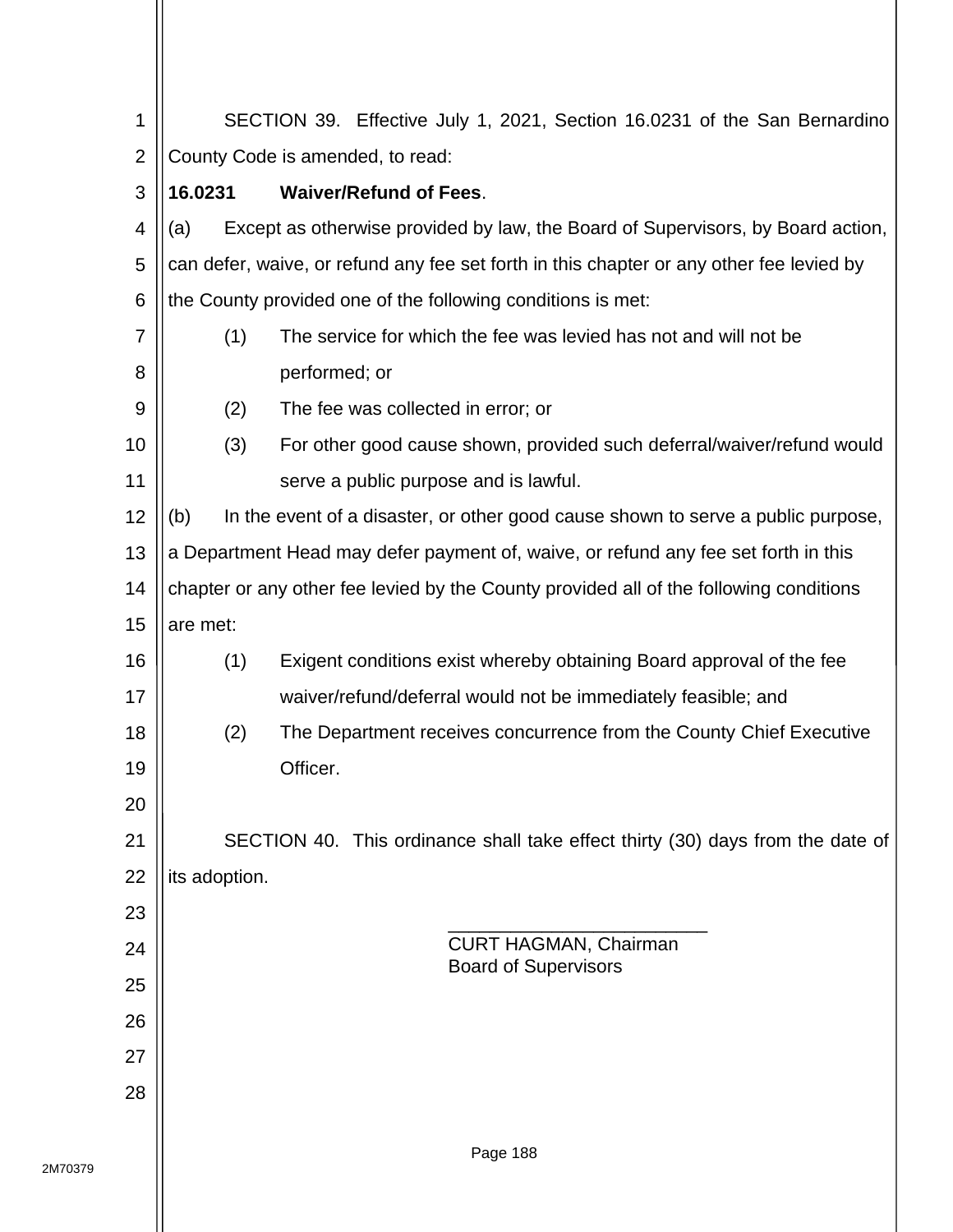| 1<br>$\overline{2}$<br>3 | SIGNED AND CERTIFIED THAT A COPY<br>OF THIS DOCUMENT HAS BEEN DELIVERED<br>TO THE CHAIRMAN OF THE BOARD                                                                                     |
|--------------------------|---------------------------------------------------------------------------------------------------------------------------------------------------------------------------------------------|
|                          | LYNNA MONELL, Clerk of the                                                                                                                                                                  |
| 4                        | <b>Board of Supervisors</b>                                                                                                                                                                 |
| 5<br>6                   |                                                                                                                                                                                             |
| $\overline{7}$           |                                                                                                                                                                                             |
|                          | <b>STATE OF CALIFORNIA</b><br>SS.                                                                                                                                                           |
| 8                        | <b>COUNTY OF SAN BERNARDINO</b>                                                                                                                                                             |
| 9                        | I, LYNNA MONELL, Clerk of the Board of Supervisors of the County of San                                                                                                                     |
| 10<br>11                 | Bernardino, State of California, hereby certify that at a regular meeting of the Board of<br>Supervisors of said County and State, held on the 6 <sup>th</sup> day of April, 2021, at which |
| 12                       | meeting were present Supervisors: Col. Paul Cook (Ret.), Janice Rutherford, Dawn Rowe,<br>Curt Hagman, Joe Baca, Jr. and the Clerk, the foregoing ordinance was passed and                  |
| 13                       | adopted by the following vote,<br>to wit:                                                                                                                                                   |
| 14                       |                                                                                                                                                                                             |
| 15                       | AYES:<br>SUPERVISORS: : Col. Paul Cook (Ret.), Janice Rutherford,<br>Dawn Rowe, Curt Hagman, Joe Baca, Jr.                                                                                  |
| 16                       | <b>NOES:</b><br><b>SUPERVISORS: None</b>                                                                                                                                                    |
| 17                       | <b>ABSENT:</b><br><b>SUPERVISORS: None</b>                                                                                                                                                  |
| 18                       |                                                                                                                                                                                             |
| 19                       | IN WITNESS WHEREOF, I have hereunto set my hand and affixed the official<br>seal of the Board of Supervisors this 6th day of April, 2021.                                                   |
| 20                       | LYNNA MONELL, Clerk of the                                                                                                                                                                  |
| 21                       | Board of Supervisors of the                                                                                                                                                                 |
| 22                       | County of San Bernardino,<br>State of California                                                                                                                                            |
| 23                       |                                                                                                                                                                                             |
| 24                       | Deputy                                                                                                                                                                                      |
| 25                       |                                                                                                                                                                                             |
| 26                       |                                                                                                                                                                                             |
| 27                       |                                                                                                                                                                                             |
| 28                       |                                                                                                                                                                                             |
|                          |                                                                                                                                                                                             |